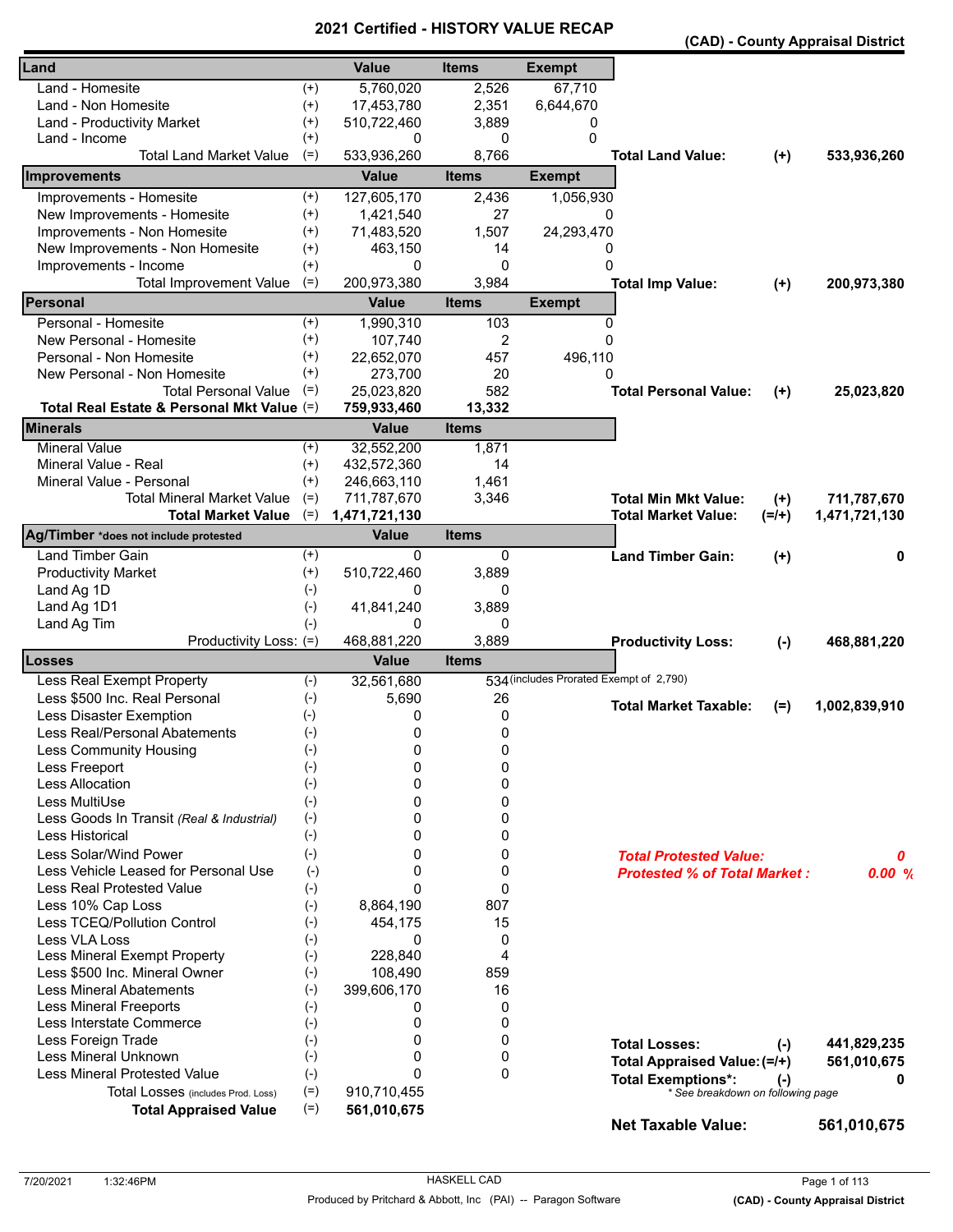**(CAD) - County Appraisal District** 

| <b>Count of Homesteads</b>                          |            |                                                      |                        |                      |                |                |           |              |                                                                    |                     |                                         |                                                         |
|-----------------------------------------------------|------------|------------------------------------------------------|------------------------|----------------------|----------------|----------------|-----------|--------------|--------------------------------------------------------------------|---------------------|-----------------------------------------|---------------------------------------------------------|
| н                                                   | S          | F                                                    | в                      | D                    | W              | $\mathbf{o}$   | <b>DV</b> | <b>DV100</b> | <b>SS First Resp</b>                                               |                     | <b>SS Svc Member</b>                    |                                                         |
| 578                                                 | 763        | 0                                                    | 34                     | 0                    | $\overline{2}$ | 0              | 54        | 11           | 0                                                                  |                     | 0                                       |                                                         |
| <b>Owner and Parcel Counts</b>                      |            |                                                      |                        |                      |                |                |           |              |                                                                    |                     |                                         |                                                         |
| <b>Total Parcels*:</b>                              |            |                                                      |                        |                      |                |                |           |              | 12,521* Parcel count is figured by parcel per ownership sequences. |                     |                                         |                                                         |
| <b>Total Owners:</b>                                |            |                                                      |                        | 6,217                |                |                |           |              |                                                                    |                     |                                         |                                                         |
| <b>Ported Homestead/Charity Amounts</b>             |            |                                                      |                        |                      | <b>Value</b>   |                |           | <b>Items</b> |                                                                    |                     |                                         |                                                         |
| DV Donated Home (Charity)                           |            |                                                      |                        | $(+)$                |                |                | 0         |              | 0                                                                  |                     |                                         |                                                         |
|                                                     |            | SS of a Service Member Ported Amount                 |                        | $(+)$                |                |                | 0         |              | 0                                                                  |                     |                                         |                                                         |
|                                                     |            | SS of a First Responder Ported Amount                |                        | $^{(+)}$             |                |                | 0         |              | 0                                                                  |                     |                                         |                                                         |
|                                                     |            | SS of DV Donated Home Ported Amount                  |                        | $^{(+)}$             |                |                | 0         |              | 0                                                                  |                     |                                         |                                                         |
|                                                     |            | SS of 100% DV Ported Amount                          |                        | $^{(+)}$             |                |                | 0         |              | 0                                                                  |                     |                                         |                                                         |
| <b>Homestead Exemptions</b>                         |            |                                                      |                        |                      | <b>Value</b>   |                | 0         | <b>Items</b> |                                                                    |                     |                                         |                                                         |
| Homestead H,S<br>Senior S                           |            |                                                      |                        | $^{(+)}$             |                |                | 0         |              | 0<br>0                                                             |                     | H - Homestead                           | D - Disabled Only                                       |
| Disabled B                                          |            |                                                      |                        | $^{(+)}$<br>$^{(+)}$ |                |                | 0         |              | 0                                                                  | S - Over 65         |                                         | W - Widow                                               |
| DV 100%                                             |            |                                                      |                        | $^{(+)}$             |                |                | 0         |              | 0                                                                  |                     | F - Disabled Widow                      | O - Over 65 (No HS)                                     |
|                                                     |            | Surviving Spouse of a Service Member                 |                        | $^{(+)}$             |                |                | 0         |              | 0                                                                  | <b>B</b> - Disabled |                                         | DV - Disabled Veteran                                   |
|                                                     |            | Survivng Spouse of a First Responder                 |                        | $^{(+)}$             |                |                | 0         |              | 0                                                                  |                     | DV100 (1, 2, 3) - 100% Disabled Veteran | 4 (4B, 4H, 4S) - Surviving Spouse of a Service Member   |
|                                                     |            |                                                      | Total Reimbursable (=) |                      |                |                | 0         |              | 0                                                                  |                     |                                         | 5* (5B, 5H, 5S) - Surviving Spouse of a First Responder |
| <b>Local Discount</b>                               |            |                                                      |                        | $^{(+)}$             |                |                | 0         |              | 0                                                                  |                     |                                         |                                                         |
| <b>Disabled Veteran</b>                             |            |                                                      |                        | $^{(+)}$             |                |                | 0         |              | 0                                                                  |                     |                                         |                                                         |
| Optional 65                                         |            |                                                      |                        | $^{(+)}$             |                |                | 0         |              | 0                                                                  |                     |                                         |                                                         |
| <b>Local Disabled</b>                               |            |                                                      |                        | $^{(+)}$             |                |                | 0         |              | 0                                                                  |                     |                                         |                                                         |
| State Homestead                                     |            |                                                      |                        | $^{(+)}$             |                |                | 0         |              | 0                                                                  |                     |                                         |                                                         |
| <b>Total Exemptions</b>                             |            |                                                      |                        | $(=)$                |                |                |           |              | <b>0</b> (includes Ported/Charity Amounts)                         |                     |                                         |                                                         |
| <b>Special Certified Totals</b>                     |            |                                                      |                        |                      |                |                |           |              |                                                                    |                     |                                         |                                                         |
|                                                     |            | <b>Exempt Value of First Time Absolute Exemption</b> |                        |                      |                |                |           | \$75,740     |                                                                    |                     |                                         |                                                         |
|                                                     |            |                                                      |                        |                      |                |                |           |              |                                                                    |                     |                                         |                                                         |
|                                                     |            | <b>Exempt Value of First Time Partial Exemption</b>  |                        |                      |                |                |           | \$0          |                                                                    |                     |                                         |                                                         |
| <b>New AG/Timber</b>                                |            |                                                      |                        |                      |                |                |           |              |                                                                    |                     |                                         |                                                         |
| Market                                              |            |                                                      |                        |                      |                |                |           | \$51,890     |                                                                    |                     |                                         |                                                         |
| Taxable                                             |            |                                                      |                        |                      |                |                |           | \$3,800      |                                                                    |                     |                                         |                                                         |
|                                                     | Value Loss |                                                      |                        |                      |                |                |           | \$48,090     |                                                                    |                     |                                         |                                                         |
|                                                     |            | <b>New Improvement/Personal</b>                      |                        |                      |                |                |           |              |                                                                    |                     |                                         |                                                         |
| Market                                              |            |                                                      |                        |                      |                |                |           | \$2,266,130  |                                                                    |                     |                                         |                                                         |
| Taxable                                             |            |                                                      |                        |                      |                |                |           | \$2,266,130  |                                                                    |                     |                                         |                                                         |
|                                                     |            |                                                      |                        |                      |                |                |           |              |                                                                    |                     |                                         |                                                         |
| Average Values* (includes protested & exempt value) |            |                                                      |                        |                      |                |                |           |              |                                                                    |                     |                                         |                                                         |
| Average Homestead Value A*                          |            |                                                      |                        |                      |                | <b>Parcels</b> |           |              |                                                                    |                     | Total Homestead Value A*                |                                                         |
| <b>Market</b>                                       |            | \$52,406                                             |                        |                      |                | 2,113          |           |              |                                                                    | <b>Market</b>       | \$110,735,750                           |                                                         |
| <b>Taxable</b>                                      |            | \$48,795                                             |                        |                      |                |                |           |              |                                                                    | <b>Taxable</b>      | \$105,508,760                           |                                                         |
| Average Homestead Value A* and E*                   |            |                                                      |                        |                      |                | <b>Parcels</b> |           |              |                                                                    |                     | Total Homestead Value A* and E*         |                                                         |
| <b>Market</b>                                       |            | \$52,845                                             |                        |                      |                | 2,161          |           |              |                                                                    | <b>Market</b>       | \$114,198,610                           |                                                         |
| <b>Taxable</b>                                      |            | \$49,197                                             |                        |                      |                |                |           |              |                                                                    | <b>Taxable</b>      | \$108,912,320                           |                                                         |
| Average Homestead Value A* and E* and M1            |            |                                                      |                        |                      |                | <b>Parcels</b> |           |              |                                                                    |                     |                                         | Total Homestead Value A* and E* and M1                  |
| Market                                              |            | \$51,248                                             |                        |                      |                | 2,266          |           |              |                                                                    | <b>Market</b>       | \$116,129,720                           |                                                         |
| <b>Taxable</b>                                      |            | \$47,755                                             |                        |                      |                |                |           |              |                                                                    | <b>Taxable</b>      | \$110,890,710                           |                                                         |
| <b>Average Homestead Value M1</b>                   |            |                                                      |                        |                      |                | <b>Parcels</b> |           |              |                                                                    |                     | <b>Total Homestead Value M1</b>         |                                                         |
| <b>Market</b>                                       |            | \$18,391                                             |                        |                      |                |                | 105       |              |                                                                    | <b>Market</b>       | \$1,931,110                             |                                                         |
|                                                     |            |                                                      |                        |                      |                |                |           |              |                                                                    | <b>Taxable</b>      | \$1,978,390                             |                                                         |
| <b>Taxable</b>                                      |            | \$18,066                                             |                        |                      |                |                |           |              |                                                                    |                     |                                         |                                                         |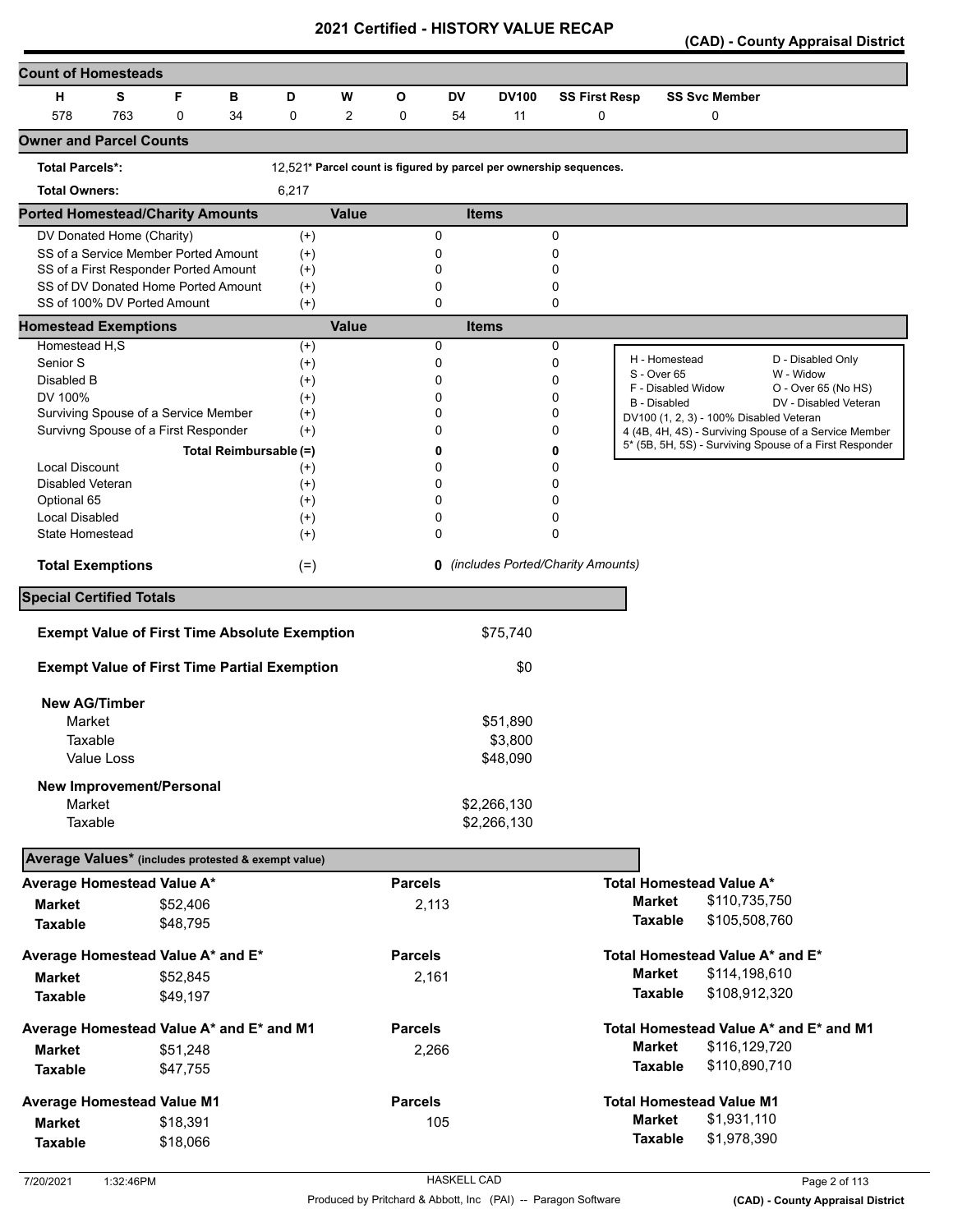**(CAD) - County Appraisal District** 

|                  |                |              |           |                  |                                      | <b>Category Code Breakdown</b> |                     |              |                |                                    |                                    |
|------------------|----------------|--------------|-----------|------------------|--------------------------------------|--------------------------------|---------------------|--------------|----------------|------------------------------------|------------------------------------|
| Cat<br>Code      | <b>Items</b>   | <b>Acres</b> | Land      | <b>Ag/Timber</b> | <b>Productivity</b><br><b>Market</b> | <b>Taxable</b><br>Land         | <b>Improvements</b> | Personal     | <b>Mineral</b> | <b>Total Mkt</b><br><b>Taxable</b> | <b>Total Net</b><br><b>Taxable</b> |
| Α                | 3              | 0.777        | 1,800     | 0                | 0                                    | 1,800                          | 11,610              | 0            | 0              | 13,410                             | 13,410                             |
| A1               | 1,926          | 910.026      | 3,757,660 | 0                | 0                                    | 3,757,660                      | 98,768,860          | 86,340       | 0              | 102,612,860                        | 95,860,490                         |
| A <sub>2</sub>   | 91             | 53.702       | 330,470   | 0                | 0                                    | 330,470                        | 1,216,710           | 49,210       | 0              | 1,596,390                          | 1,546,400                          |
| A <sub>3</sub>   | 120            | 269.085      | 729,770   | 0                | 0                                    | 729,770                        | 7,410,550           | 23,710       | 0              | 8,164,030                          | 7,748,020                          |
| A <sub>4</sub>   | 280            | 76.436       | 1,045,420 | 0                | 0                                    | 1,045,420                      | 5,202,340           | 121,260      | 0              | 6,369,020                          | 6,109,810                          |
| A <sub>5</sub>   | 56             | 18.083       | 91,360    | 0                | 0                                    | 91,360                         | 935,570             | 11,480       | 0              | 1,038,410                          | 889,180                            |
| A <sub>6</sub>   | 8              | 0.297        | 12,000    | 0                | 0                                    | 12,000                         | 148,920             | 0            | 0              | 160,920                            | 157,250                            |
| $A^*$            | 2,484          | 1,328.406    | 5,968,480 | 0                | 0                                    | 5,968,480                      | 113,694,560         | 292,000      | 0              | 119,955,040                        | 112,324,560                        |
| <b>B1</b>        | 6              | 2.897        | 25,110    | 0                | 0                                    | 25,110                         | 480,400             | 0            | 0              | 505,510                            | 493,580                            |
| B <sub>2</sub>   | 6              | 1.065        | 5,330     | 0                | 0                                    | 5,330                          | 132,120             | 0            | 0              | 137,450                            | 137,450                            |
| B*               | 12             | 3.962        | 30,440    | 0                | 0                                    | 30,440                         | 612,520             | 0            | 0              | 642,960                            | 631,030                            |
| С                | 9              | 65.617       | 151,220   | 0                | 0                                    | 151,220                        | 0                   | 0            | 0              | 151,220                            | 151,220                            |
| C <sub>1</sub>   | 1,260          | 2,555.426    | 2,807,950 | 0                | 0                                    | 2,807,950                      | 290,270             | 0            | 0              | 3,098,220                          | 3,098,220                          |
| C <sub>2</sub>   | 7              | 13.524       | 37,510    | 0                | 0                                    | 37,510                         | 72,690              | 0            | 0              | 110,200                            | 110,200                            |
| $\mathbf{C}^*$   | 1,276          | 2,634.567    | 2,996,680 | 0                | 0                                    | 2,996,680                      | 362,960             | 0            | 0              | 3,359,640                          | 3,359,640                          |
| D <sub>1</sub>   | 3,888          | 558,795.195  | 0         | 41,831,030       | 510,603,710                          | 41,831,030                     | 0                   | 0            | 0              | 41,831,030                         | 41,831,030                         |
| D <sub>1E</sub>  | $\mathbf{1}$   | 125.000      | 0         | 10,210           | 118,750                              | 10,210                         | 0                   | 0            | 0              | 10,210                             | 10,210                             |
| D <sub>2</sub>   | 482            | 0.000        | 0         | 0                | 0                                    | 0                              | 8,275,780           | 165,510      | 0              | 8,441,290                          | 8,441,290                          |
| D*               | 4,371          | 558,920.195  | 0         | 41,841,240       | 510,722,460                          | 41,841,240                     | 8,275,780           | 165,510      | 0              | 50,282,530                         | 50,282,530                         |
| Ε                | 365            | 930.630      | 1,733,670 | 0                | 0                                    | 1,733,670                      | 16,445,360          | 24,700       | 0              | 18,203,730                         | 17,319,340                         |
| E <sub>1</sub>   | 80             | 259.582      | 405,960   | 0                | 0                                    | 405,960                        | 5,342,660           | 22,130       | 0              | 5,770,750                          | 5,482,120                          |
| E <sub>2</sub>   | 5              | 2.728        | 31,100    | 0                | 0                                    | 31,100                         | 44,550              | 47,660       | 0              | 123,310                            | 123,310                            |
| E <sub>3</sub>   | 1              | 4.000        | 10,000    | 0                | 0                                    | 10,000                         | 34,590              | 0            | 0              | 44,590                             | 39,790                             |
| E*               | 451            | 1,196.940    | 2,180,730 | 0                | 0                                    | 2,180,730                      | 21,867,160          | 94,490       | 0              | 24,142,380                         | 22,964,560                         |
| F1               | 268            | 326.207      | 1,888,800 | 0                | 0                                    | 1,888,800                      | 27,730,940          | 27,740       | 0              | 29,647,480                         | 29,634,870                         |
| F <sub>1</sub>   | 268            | 326.207      | 1,888,800 | 0                | $\bf{0}$                             | 1,888,800                      | 27,730,940          | 27,740       | 0              | 29,647,480                         | 29,634,870                         |
| F <sub>2</sub>   | 57             | 2,925.720    | 3,181,950 | 0                | 0                                    | 3,181,950                      | 2,819,310           |              | 0 432,264,240  | 438,265,500                        | 39,661,080                         |
| F <sub>2</sub>   | 57             | 2,925.720    | 3,181,950 | $\bf{0}$         | $\bf{0}$                             | 3,181,950                      | 2,819,310           |              | 0 432,264,240  | 438,265,500                        | 39,661,080                         |
| F*               | 325            | 3,251.927    | 5,070,750 | 0                | 0                                    | 5,070,750                      | 30,550,250          | 27,740       | 432,264,240    | 467,912,980                        | 69,295,950                         |
| G1               | 1,871          | 0.000        | 0         | 0                | 0                                    | 0                              | 0                   | 0            | 32,552,200     | 32,552,200                         | 32,552,200                         |
| $G^*$            | 1,871          | 0.000        | 0         | 0                | 0                                    | 0                              | 0                   | 0            | 32,552,200     | 32,552,200                         | 32,552,200                         |
| J <sub>1</sub>   | 1              | 1.000        | 1,000     | 0                | $\pmb{0}$                            | 1,000                          | 9,960               | 0            | 0              | 10,960                             | 10,960                             |
| J2               | 16             | 0.172        | 1,250     | 0                | 0                                    | 1,250                          | 0                   | 0            | 4,301,870      | 4,303,120                          | 4,303,120                          |
| J3               | 83             | 130.008      | 134,760   | 0                | 0                                    | 134,760                        | 3,630               | 0            | 166,539,850    |                                    | 166,678,240 166,678,240            |
| J4               | 69             | 3.398        | 18,750    | 0                | 0                                    | 18,750                         | 67,030              | 0            | 4,208,960      | 4,294,740                          | 4,294,740                          |
| J6               | 92             | 83.008       | 98,580    | 0                | 0                                    | 98,580                         | 0                   | 0            | 56,938,730     | 57,037,310                         | 56,721,200                         |
| J6A              | $\mathbf{1}$   | 0.000        | 0         | 0                | 0                                    | 0                              | 0                   | 0            | 1,000          | 1,000                              | 1,000                              |
| J7               | 63             | 0.000        | 0         | 0                | 0                                    | 0                              | 0                   | 0            | 59,470         | 59,470                             | 59,470                             |
| J8               | 15             | 0.000        | 0         | 0                | 0                                    | 0                              | 0                   | 0            | 1,307,250      | 1,307,250                          | 1,307,250                          |
| J*               | 340            | 217.586      | 254,340   | 0                | 0                                    | 254,340                        | 80,620              | 0            | 233,357,130    | 233,692,090 233,375,980            |                                    |
| L1               | 340            | 0.000        | 0         | 0                | 0                                    | 0                              |                     | 0 17,879,870 | 0              | 17,879,870                         | 17,741,805                         |
| L1T              | 3              | 0.000        | 0         | 0                | 0                                    | 0                              | 0                   | 0            | 308,120        | 308,120                            | 308,120                            |
| L1               | 343            | 0.000        | 0         | 0                | $\pmb{0}$                            | 0                              |                     | 0 17,879,870 | 308,120        | 18,187,990                         | 18,049,925                         |
| L2               | 2              | 0.000        | 0         | 0                | 0                                    | $\pmb{0}$                      | 0                   | 190,090      | 0              | 190,090                            | 190,090                            |
| L <sub>2</sub> A | 34             | 0.000        | 0         | 0                | 0                                    | 0                              | 0                   | 0            | 756,670        | 756,670                            | 725,670                            |
| L2C              | 16             | 0.000        | 0         | 0                | 0                                    | 0                              | 0                   | 0            | 1,286,430      | 1,286,430                          | 1,140,150                          |
| L2D              | 38             | 0.000        | 0         | 0                | 0                                    | 0                              | 0                   | 0            | 550,570        | 550,570                            | 550,570                            |
| L <sub>2</sub> E | $\overline{c}$ | 0.000        | 0         | 0                | 0                                    | 0                              | 0                   | 0            | 37,200         | 37,200                             | 37,200                             |
| L2G              | 53             | 0.000        | 0         | 0                | 0                                    | $\pmb{0}$                      | 0                   | 0            | 6,323,410      | 6,323,410                          | 5,682,000                          |
| L <sub>2</sub> H | 23             | 0.000        | 0         | 0                | 0                                    | $\pmb{0}$                      | 0                   | 0            | 568,200        | 568,200                            | 568,200                            |
| L <sub>2</sub> J | 22             | 0.000        | 0         | 0                | 0                                    | 0                              | 0                   | 0            | 225,370        | 225,370                            | 201,970                            |
|                  |                |              |           |                  |                                      |                                |                     |              |                |                                    |                                    |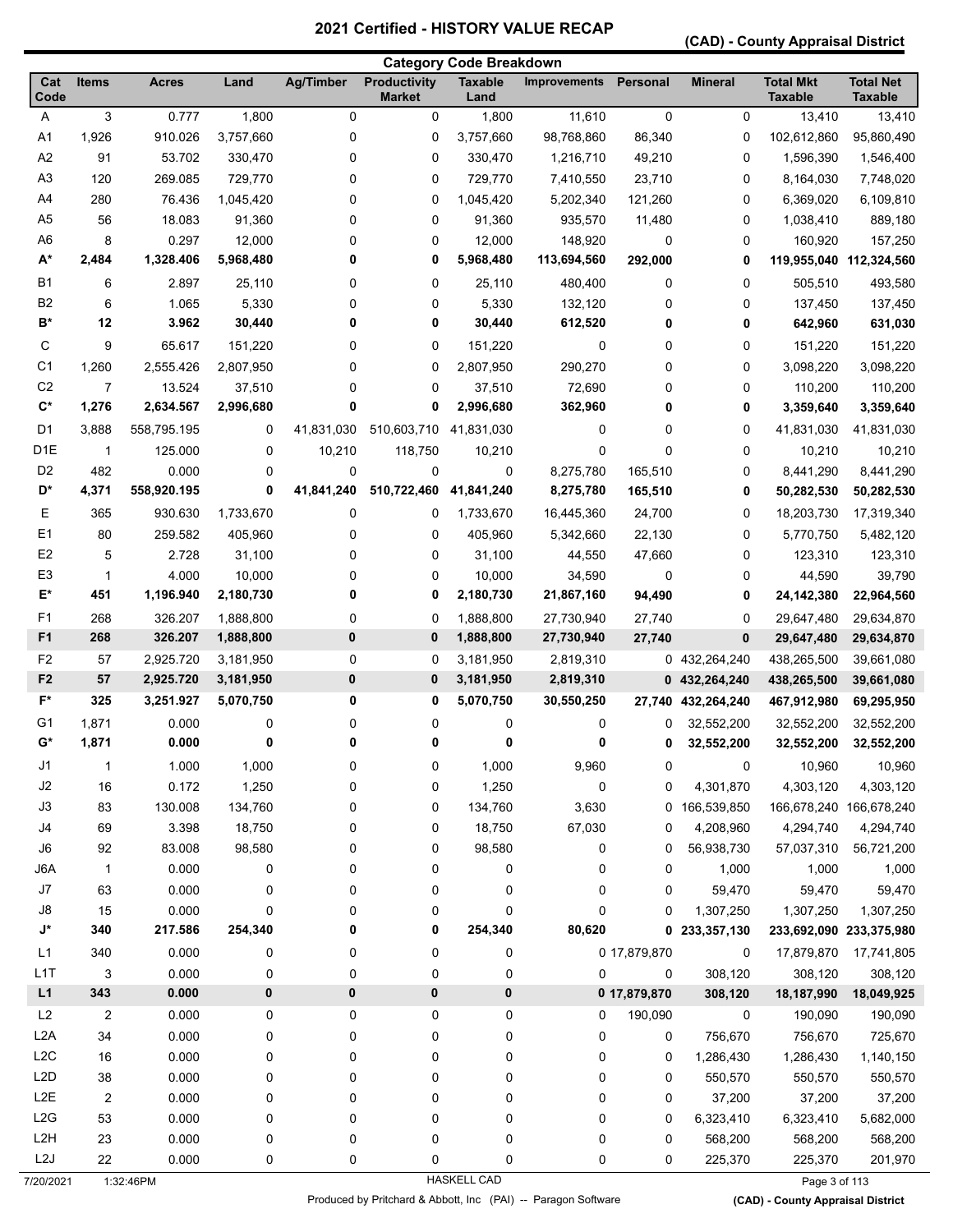**(CAD) - County Appraisal District** 

|                  | <b>Category Code Breakdown</b> |              |            |                  |                                      |                        |                     |                   |                |                                                              |                                    |
|------------------|--------------------------------|--------------|------------|------------------|--------------------------------------|------------------------|---------------------|-------------------|----------------|--------------------------------------------------------------|------------------------------------|
| Cat<br>Code      | <b>Items</b>                   | <b>Acres</b> | Land       | <b>Ag/Timber</b> | <b>Productivity</b><br><b>Market</b> | <b>Taxable</b><br>Land | <b>Improvements</b> | Personal          | <b>Mineral</b> | <b>Total Mkt</b><br><b>Taxable</b>                           | <b>Total Net</b><br><b>Taxable</b> |
| L2K              | 30                             | 0.000        | 0          | 0                | 0                                    | 0                      | 0                   | 0                 | 816,550        | 816,550                                                      | 816,550                            |
| L <sub>2</sub> L | 9                              | 0.000        | 0          | 0                | 0                                    | 0                      | 0                   | 0                 | 1,243,990      | 1,243,990                                                    | 1,243,990                          |
| L <sub>2</sub> M | 19                             | 0.000        | 0          | 0                | 0                                    | 0                      | 0                   | 0                 | 543,090        | 543,090                                                      | 543,090                            |
| L2N              | $\mathbf 1$                    | 0.000        | 0          | 0                | 0                                    | 0                      | 0                   | $\Omega$          | 9,210          | 9,210                                                        | 9,210                              |
| L2O              | 10                             | 0.000        | 0          | 0                | 0                                    | 0                      | 0                   | 0                 | 21,540         | 21,540                                                       | 21,540                             |
| L <sub>2</sub> P | 12                             | 0.000        | 0          | 0                | 0                                    | 0                      | 0                   | $\Omega$          | 557,040        | 557,040                                                      | 366,380                            |
| L2Q              | $\overline{7}$                 | 0.000        | 0          | 0                | 0                                    | 0                      | 0                   | 0                 | 58,900         | 58,900                                                       | 58,900                             |
| L2               | 278                            | 0.000        | 0          | $\mathbf{0}$     | 0                                    | $\pmb{0}$              | 0                   | 190,090           | 12,998,170     | 13,188,260                                                   | 12,155,510                         |
| $L^*$            | 621                            | 0.000        | 0          | 0                | 0                                    | 0                      |                     | 0 18,069,960      | 13,306,290     | 31,376,250                                                   | 30,205,435                         |
| M <sub>1</sub>   | 210                            | 0.000        | 0          | 0                | 0                                    | 0                      |                     | 179,130 3,087,970 | 0              | 3,267,100                                                    | 3,232,960                          |
| M*               | 210                            | 0.000        | 0          | 0                | 0                                    | 0                      | 179,130             | 3,087,970         | 0              | 3,267,100                                                    | 3,232,960                          |
| S                | 5                              | 0.000        | 0          | 0                | 0                                    | 0                      |                     | 0 2,785,830       | 0              | 2,785,830                                                    | 2,785,830                          |
| $S^*$            | 5                              | 0.000        | 0          | 0                | 0                                    | 0                      | 0                   | 2,785,830         | 0              | 2,785,830                                                    | 2,785,830                          |
| XB               | 26                             | 0.000        | 0          | 0                | 0                                    | 0                      | 0                   | 4,210             | 1,480          | 5,690                                                        |                                    |
| XC               | 859                            | 0.000        | 0          | 0                | 0                                    | 0                      | 0                   | 0                 | 108,490        | 108,490                                                      |                                    |
| XI               | 1                              | 2.351        | 3,350      | 0                | 0                                    | 3,350                  | 11,840              | 0                 | 0              | 15,190                                                       |                                    |
| <b>XL</b>        | 3                              | 7.890        | 1,190      | 0                | 0                                    | 1,190                  | 0                   | 0                 | 0              | 1,190                                                        | 0                                  |
| XL <sub>1</sub>  | 4                              | 0.000        | 0          | 0                | 0                                    | 0                      | 0                   | 63,290            | 0              | 63,290                                                       |                                    |
| XN               | 2                              | 0.000        | 0          | 0                | 0                                    | 0                      | 0                   | 37,040            | 0              | 37,040                                                       |                                    |
| XU               | 3                              | 1.349        | 16,250     | 0                | 0                                    | 16,250                 | 134,790             | 0                 | 0              | 151,040                                                      |                                    |
| XV               | 522                            | 9,952.251    | 6,689,590  | 0                | 0                                    | 6,689,590              | 25,203,770          | 395,780           | 197,840        | 32,486,980                                                   |                                    |
| <b>XVA</b>       | 1                              | 2.002        | 2,000      | 0                | 0                                    | 2,000                  | 0                   | 0                 | 0              | 2,000                                                        |                                    |
| $X^*$            | 1,421                          | 9,965.843    | 6,712,380  | 0                | 0                                    | 6,712,380              | 25,350,400          | 500,320           | 307,810        | 32,870,910                                                   |                                    |
|                  | 13,387                         | 577,519.425  | 23,213,800 | 41,841,240       | 510,722,460                          | 65,055,040             |                     |                   |                | 200,973,380 25,023,820 711,787,670 1,002,839,910 561,010,675 |                                    |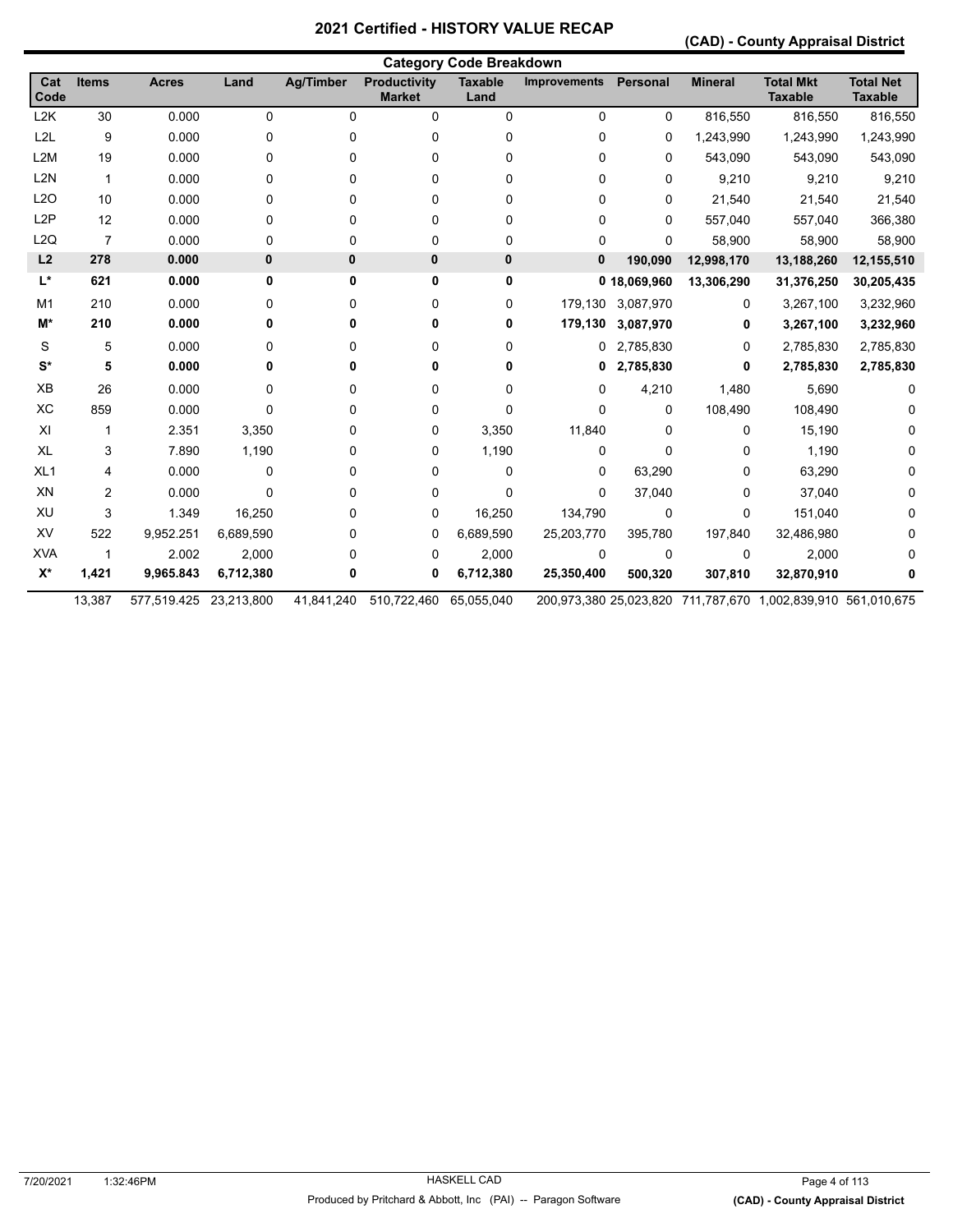|                                            |          |              |              |                                         |                                     |           | (CHA) - CITY OF HASKELL |
|--------------------------------------------|----------|--------------|--------------|-----------------------------------------|-------------------------------------|-----------|-------------------------|
| Land                                       |          | <b>Value</b> | <b>Items</b> | <b>Exempt</b>                           |                                     |           |                         |
| Land - Homesite                            | $^{(+)}$ | 2,540,410    | 1,272        | 38,390                                  |                                     |           |                         |
| Land - Non Homesite                        | $^{(+)}$ | 3,035,510    | 820          | 981,160                                 |                                     |           |                         |
| Land - Productivity Market                 | $^{(+)}$ | 1,326,940    | 98           | 0                                       |                                     |           |                         |
| Land - Income                              | $^{(+)}$ | 0            | 0            | 0                                       |                                     |           |                         |
| <b>Total Land Market Value</b>             | $(=)$    | 6,902,860    | 2,190        |                                         | <b>Total Land Value:</b>            | $(+)$     | 6,902,860               |
| <b>Improvements</b>                        |          | <b>Value</b> | <b>Items</b> | <b>Exempt</b>                           |                                     |           |                         |
| Improvements - Homesite                    | $^{(+)}$ | 76,140,460   | 1,185        | 823,500                                 |                                     |           |                         |
| New Improvements - Homesite                | $^{(+)}$ | 812,180      | 9            | 0                                       |                                     |           |                         |
| Improvements - Non Homesite                | $^{(+)}$ | 36,595,790   | 396          | 15,336,050                              |                                     |           |                         |
| New Improvements - Non Homesite            | $^{(+)}$ | 118,150      | 5            | 0                                       |                                     |           |                         |
| Improvements - Income                      | $^{(+)}$ | 0            | $\Omega$     | $\Omega$                                |                                     |           |                         |
| <b>Total Improvement Value</b>             | $(=)$    | 113,666,580  | 1,595        |                                         | <b>Total Imp Value:</b>             | $(+)$     | 113,666,580             |
| Personal                                   |          | <b>Value</b> | <b>Items</b> | <b>Exempt</b>                           |                                     |           |                         |
| Personal - Homesite                        | $^{(+)}$ | 201,390      | 11           | 0                                       |                                     |           |                         |
| New Personal - Homesite                    | $^{(+)}$ | 86,340       | $\mathbf 1$  | $\Omega$                                |                                     |           |                         |
| Personal - Non Homesite                    | $^{(+)}$ | 9,798,820    | 196          | 37,890                                  |                                     |           |                         |
| New Personal - Non Homesite                | $^{(+)}$ | 93,010       | 11           | 0                                       |                                     |           |                         |
| <b>Total Personal Value</b>                | $(=)$    | 10,179,560   | 219          |                                         | <b>Total Personal Value:</b>        | $(+)$     | 10,179,560              |
| Total Real Estate & Personal Mkt Value (=) |          | 130,749,000  | 4,004        |                                         |                                     |           |                         |
| <b>Minerals</b>                            |          | <b>Value</b> | <b>Items</b> |                                         |                                     |           |                         |
| <b>Mineral Value</b>                       | $^{(+)}$ | $\Omega$     | 0            |                                         |                                     |           |                         |
| Mineral Value - Real                       | $^{(+)}$ | 71,080       | 1            |                                         |                                     |           |                         |
| Mineral Value - Personal                   | $^{(+)}$ | 8,388,470    | 72           |                                         |                                     |           |                         |
| <b>Total Mineral Market Value</b>          | $(=)$    | 8,459,550    | 73           |                                         | <b>Total Min Mkt Value:</b>         | $(+)$     | 8,459,550               |
| <b>Total Market Value</b>                  | $(=)$    | 139,208,550  |              |                                         | <b>Total Market Value:</b>          | $(=/+)$   | 139,208,550             |
| Ag/Timber *does not include protested      |          | <b>Value</b> | <b>Items</b> |                                         |                                     |           |                         |
| <b>Land Timber Gain</b>                    | $^{(+)}$ | 0            | 0            |                                         | <b>Land Timber Gain:</b>            | $(+)$     | 0                       |
| <b>Productivity Market</b>                 | $^{(+)}$ | 1,326,940    | 98           |                                         |                                     |           |                         |
| Land Ag 1D                                 | $(-)$    | 0            | 0            |                                         |                                     |           |                         |
| Land Ag 1D1                                | $(-)$    | 60,640       | 98           |                                         |                                     |           |                         |
| Land Ag Tim                                | $(-)$    | 0            | 0            |                                         |                                     |           |                         |
| Productivity Loss: (=)                     |          | 1,266,300    | 98           |                                         | <b>Productivity Loss:</b>           | $(-)$     | 1,266,300               |
| <b>Losses</b>                              |          | <b>Value</b> | <b>Items</b> |                                         |                                     |           |                         |
| Less Real Exempt Property                  | $(-)$    | 17,219,780   |              | 247 (includes Prorated Exempt of 2,790) |                                     |           |                         |
| Less \$500 Inc. Real Personal              | $(-)$    | 2,830        | 11           |                                         | <b>Total Market Taxable:</b>        |           |                         |
| Less Disaster Exemption                    | $(-)$    | 0            | 0            |                                         |                                     | $(=)$     | 137,942,250             |
| Less Real/Personal Abatements              | $(-)$    | $\mathbf 0$  | $\pmb{0}$    |                                         |                                     |           |                         |
| <b>Less Community Housing</b>              | $(-)$    | 0            | 0            |                                         |                                     |           |                         |
| Less Freeport                              | $(-)$    | $\Omega$     | 0            |                                         |                                     |           |                         |
| <b>Less Allocation</b>                     | $(-)$    | 0            | 0            |                                         |                                     |           |                         |
| Less MultiUse                              | $(-)$    | 0            | 0            |                                         |                                     |           |                         |
| Less Goods In Transit (Real & Industrial)  | $(-)$    | 0            | 0            |                                         |                                     |           |                         |
| <b>Less Historical</b>                     | $(-)$    | 0            | 0            |                                         |                                     |           |                         |
| Less Solar/Wind Power                      | $(-)$    | 0            | 0            |                                         | <b>Total Protested Value:</b>       |           | 0                       |
| Less Vehicle Leased for Personal Use       | $(-)$    | 0            | 0            |                                         | <b>Protested % of Total Market:</b> |           | 0.00%                   |
| <b>Less Real Protested Value</b>           | $(-)$    | $\Omega$     | 0            |                                         |                                     |           |                         |
| Less 10% Cap Loss                          | $(-)$    | 6,093,600    | 578          |                                         |                                     |           |                         |
| Less TCEQ/Pollution Control                | $(-)$    | 61,825       | 1            |                                         |                                     |           |                         |
| Less VLA Loss                              | $(-)$    | 0            | 0            |                                         |                                     |           |                         |
| Less Mineral Exempt Property               | $(-)$    | 31,000       | 1            |                                         |                                     |           |                         |
| Less \$500 Inc. Mineral Owner              | $(-)$    | 0            | 0            |                                         |                                     |           |                         |
| <b>Less Mineral Abatements</b>             | $(-)$    | 0            | 0            |                                         |                                     |           |                         |
| <b>Less Mineral Freeports</b>              | $(-)$    | 0            | 0            |                                         |                                     |           |                         |
| Less Interstate Commerce                   | $(-)$    | 0            | 0            |                                         |                                     |           |                         |
| Less Foreign Trade                         | $(-)$    | 0            | 0            |                                         | <b>Total Losses:</b>                | $(-)$     | 23,409,035              |
| Less Mineral Unknown                       | $(-)$    | $\Omega$     | 0            |                                         | Total Appraised Value: (=/+)        |           | 114,533,215             |
| <b>Less Mineral Protested Value</b>        | $(-)$    | $\Omega$     | $\Omega$     |                                         | <b>Total Exemptions*:</b>           |           | 586,540                 |
| Total Losses (includes Prod. Loss)         | $(=)$    | 24,675,335   |              |                                         | * See breakdown on following page   | $(\cdot)$ |                         |
| <b>Total Appraised Value</b>               | $(=)$    | 114,533,215  |              |                                         |                                     |           |                         |
|                                            |          |              |              |                                         | <b>Net Taxable Value:</b>           |           | 113,946,675             |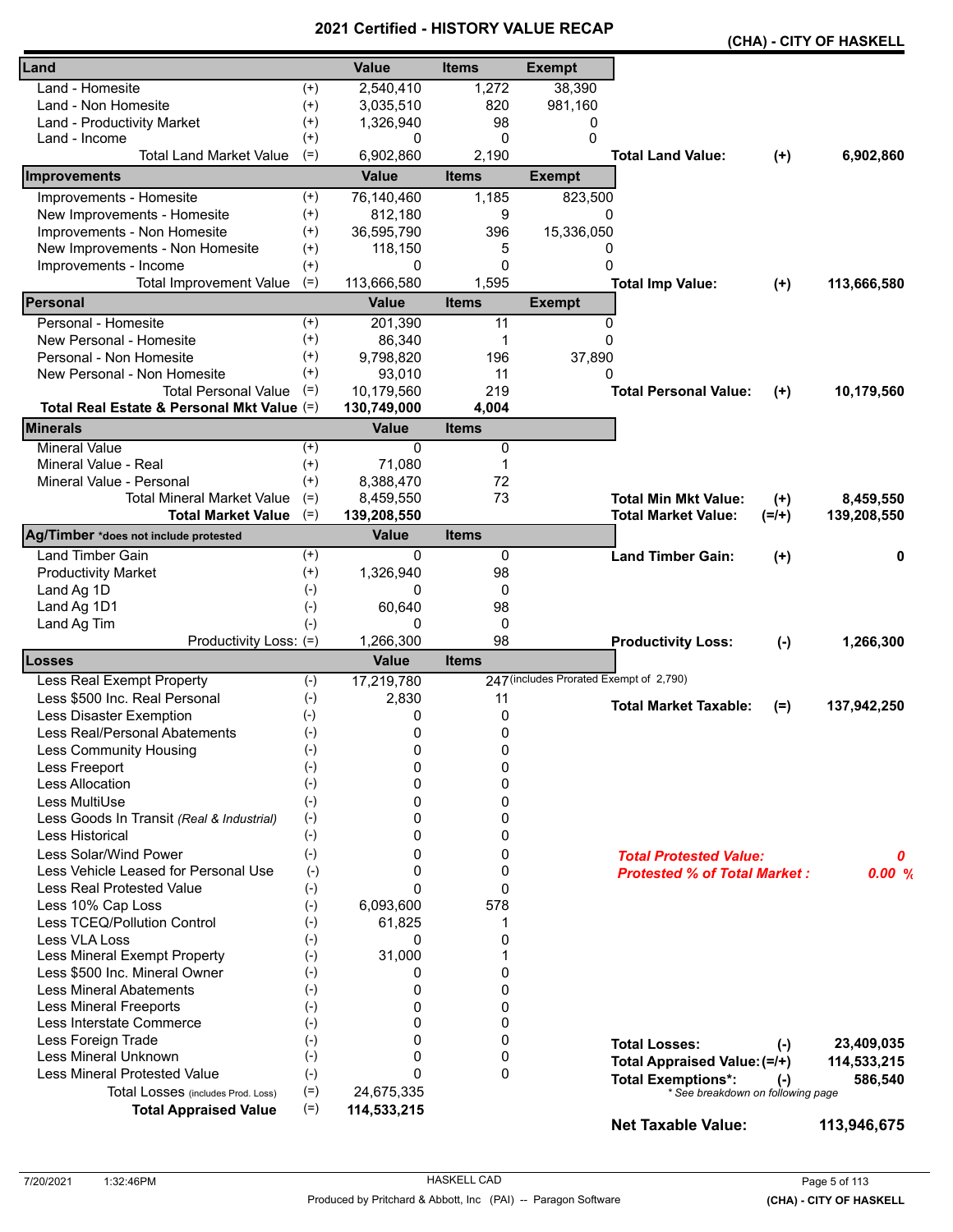|  |  |  | (CHA) - CITY OF HASKELL |
|--|--|--|-------------------------|
|--|--|--|-------------------------|

| <b>Count of Homesteads</b>                          |            |                                                      |                        |                      |              |                |           |                                                                   |                      |                                         |                                                                                                                  |
|-----------------------------------------------------|------------|------------------------------------------------------|------------------------|----------------------|--------------|----------------|-----------|-------------------------------------------------------------------|----------------------|-----------------------------------------|------------------------------------------------------------------------------------------------------------------|
| н                                                   | S          | F                                                    | в                      | D                    | W            | O              | <b>DV</b> | <b>DV100</b>                                                      | <b>SS First Resp</b> | <b>SS Svc Member</b>                    |                                                                                                                  |
| 294                                                 | 359        | 0                                                    | 22                     | 0                    | $\mathbf{1}$ | 0              | 16        | $\overline{7}$                                                    | 0                    | 0                                       |                                                                                                                  |
| <b>Owner and Parcel Counts</b>                      |            |                                                      |                        |                      |              |                |           |                                                                   |                      |                                         |                                                                                                                  |
| <b>Total Parcels*:</b>                              |            |                                                      |                        |                      |              |                |           | 2,460* Parcel count is figured by parcel per ownership sequences. |                      |                                         |                                                                                                                  |
| <b>Total Owners:</b>                                |            |                                                      |                        | 1,518                |              |                |           |                                                                   |                      |                                         |                                                                                                                  |
| <b>Ported Homestead/Charity Amounts</b>             |            |                                                      |                        |                      | <b>Value</b> |                |           | <b>Items</b>                                                      |                      |                                         |                                                                                                                  |
| DV Donated Home (Charity)                           |            |                                                      |                        | $(+)$                |              | 0              |           |                                                                   | 0                    |                                         |                                                                                                                  |
|                                                     |            | SS of a Service Member Ported Amount                 |                        | $^{(+)}$             |              | 0              |           |                                                                   | 0                    |                                         |                                                                                                                  |
|                                                     |            | SS of a First Responder Ported Amount                |                        | $^{(+)}$             |              | 0              |           |                                                                   | 0                    |                                         |                                                                                                                  |
|                                                     |            | SS of DV Donated Home Ported Amount                  |                        | $^{(+)}$             |              | 0              |           |                                                                   | 0                    |                                         |                                                                                                                  |
| SS of 100% DV Ported Amount                         |            |                                                      |                        | $(+)$                |              | 0              |           |                                                                   | 0                    |                                         |                                                                                                                  |
| <b>Homestead Exemptions</b>                         |            |                                                      |                        |                      | <b>Value</b> |                |           | <b>Items</b>                                                      |                      |                                         |                                                                                                                  |
| Homestead H,S                                       |            |                                                      |                        | $^{(+)}$             |              | 0              |           |                                                                   | 0                    | H - Homestead                           | D - Disabled Only                                                                                                |
| Senior S                                            |            |                                                      |                        | $^{(+)}$             |              | 0              |           |                                                                   | 0                    | S - Over 65                             | W - Widow                                                                                                        |
| Disabled B                                          |            |                                                      |                        | $(+)$                |              | 0              |           |                                                                   | 0                    | F - Disabled Widow                      | O - Over 65 (No HS)                                                                                              |
| DV 100%                                             |            | Surviving Spouse of a Service Member                 |                        | $^{(+)}$             |              | 430,220<br>0   |           |                                                                   | 7<br>0               | <b>B</b> - Disabled                     | DV - Disabled Veteran                                                                                            |
|                                                     |            |                                                      |                        | $^{(+)}$             |              | 0              |           |                                                                   | 0                    | DV100 (1, 2, 3) - 100% Disabled Veteran |                                                                                                                  |
|                                                     |            | Survivng Spouse of a First Responder                 |                        | $(+)$                |              |                |           |                                                                   |                      |                                         | 4 (4B, 4H, 4S) - Surviving Spouse of a Service Member<br>5* (5B, 5H, 5S) - Surviving Spouse of a First Responder |
|                                                     |            |                                                      | Total Reimbursable (=) |                      |              | 430,220        |           |                                                                   | 7                    |                                         |                                                                                                                  |
| <b>Local Discount</b>                               |            |                                                      |                        | $^{(+)}$             |              | 0              |           |                                                                   | 0                    |                                         |                                                                                                                  |
| Disabled Veteran<br>Optional 65                     |            |                                                      |                        | $^{(+)}$             |              | 156,320<br>0   |           |                                                                   | 14<br>0              |                                         |                                                                                                                  |
| <b>Local Disabled</b>                               |            |                                                      |                        | $^{(+)}$<br>$^{(+)}$ |              | 0              |           |                                                                   | 0                    |                                         |                                                                                                                  |
| State Homestead                                     |            |                                                      |                        | $(+)$                |              | 0              |           |                                                                   | 0                    |                                         |                                                                                                                  |
|                                                     |            |                                                      |                        |                      |              |                |           |                                                                   |                      |                                         |                                                                                                                  |
| <b>Total Exemptions</b>                             |            |                                                      |                        | $(=)$                |              |                |           | 586,540 (includes Ported/Charity Amounts)                         |                      |                                         |                                                                                                                  |
| <b>Special Certified Totals</b>                     |            |                                                      |                        |                      |              |                |           |                                                                   |                      |                                         |                                                                                                                  |
|                                                     |            | <b>Exempt Value of First Time Absolute Exemption</b> |                        |                      |              |                |           | \$0                                                               |                      |                                         |                                                                                                                  |
|                                                     |            | <b>Exempt Value of First Time Partial Exemption</b>  |                        |                      |              |                |           | \$97,580                                                          |                      |                                         |                                                                                                                  |
|                                                     |            |                                                      |                        |                      |              |                |           |                                                                   |                      |                                         |                                                                                                                  |
| <b>New AG/Timber</b>                                |            |                                                      |                        |                      |              |                |           |                                                                   |                      |                                         |                                                                                                                  |
| Market                                              |            |                                                      |                        |                      |              |                |           | \$0                                                               |                      |                                         |                                                                                                                  |
| Taxable                                             |            |                                                      |                        |                      |              |                |           | \$0                                                               |                      |                                         |                                                                                                                  |
|                                                     | Value Loss |                                                      |                        |                      |              |                |           | \$0                                                               |                      |                                         |                                                                                                                  |
|                                                     |            | <b>New Improvement/Personal</b>                      |                        |                      |              |                |           |                                                                   |                      |                                         |                                                                                                                  |
| Market                                              |            |                                                      |                        |                      |              |                |           | \$1,109,680                                                       |                      |                                         |                                                                                                                  |
| Taxable                                             |            |                                                      |                        |                      |              |                |           | \$1,109,680                                                       |                      |                                         |                                                                                                                  |
| Average Values* (includes protested & exempt value) |            |                                                      |                        |                      |              |                |           |                                                                   |                      |                                         |                                                                                                                  |
| Average Homestead Value A*                          |            |                                                      |                        |                      |              | <b>Parcels</b> |           |                                                                   |                      | <b>Total Homestead Value A*</b>         |                                                                                                                  |
| <b>Market</b>                                       |            | \$64,148                                             |                        |                      |              | 1,183          |           |                                                                   |                      | <b>Market</b><br>\$75,888,150           |                                                                                                                  |
| <b>Taxable</b>                                      |            | \$59,139                                             |                        |                      |              |                |           |                                                                   |                      | <b>Taxable</b><br>\$69,938,500          |                                                                                                                  |
|                                                     |            |                                                      |                        |                      |              |                |           |                                                                   |                      |                                         |                                                                                                                  |
| Average Homestead Value A* and E*                   |            |                                                      |                        |                      |              | <b>Parcels</b> |           |                                                                   |                      | Total Homestead Value A* and E*         |                                                                                                                  |
| <b>Market</b>                                       |            | \$64,288                                             |                        |                      |              | 1,185          |           |                                                                   |                      | <b>Market</b><br>\$76,182,090           |                                                                                                                  |
| <b>Taxable</b>                                      |            | \$59,273                                             |                        |                      |              |                |           |                                                                   |                      | <b>Taxable</b><br>\$70,215,490          |                                                                                                                  |
| Average Homestead Value A* and E* and M1            |            |                                                      |                        |                      |              | <b>Parcels</b> |           |                                                                   |                      |                                         | Total Homestead Value A* and E* and M1                                                                           |
| <b>Market</b>                                       |            | \$63,857                                             |                        |                      |              | 1,196          |           |                                                                   |                      | \$76,373,340<br><b>Market</b>           |                                                                                                                  |
| <b>Taxable</b>                                      |            | \$58,887                                             |                        |                      |              |                |           |                                                                   |                      | <b>Taxable</b><br>\$70,407,750          |                                                                                                                  |
|                                                     |            |                                                      |                        |                      |              |                |           |                                                                   |                      |                                         |                                                                                                                  |
| <b>Average Homestead Value M1</b>                   |            |                                                      |                        |                      |              | <b>Parcels</b> |           |                                                                   |                      | <b>Total Homestead Value M1</b>         |                                                                                                                  |
| <b>Market</b>                                       |            | \$17,386                                             |                        |                      |              | 11             |           |                                                                   |                      | <b>Market</b><br>\$191,250              |                                                                                                                  |
| <b>Taxable</b>                                      |            | \$17,386                                             |                        |                      |              |                |           |                                                                   |                      | <b>Taxable</b><br>\$192,260             |                                                                                                                  |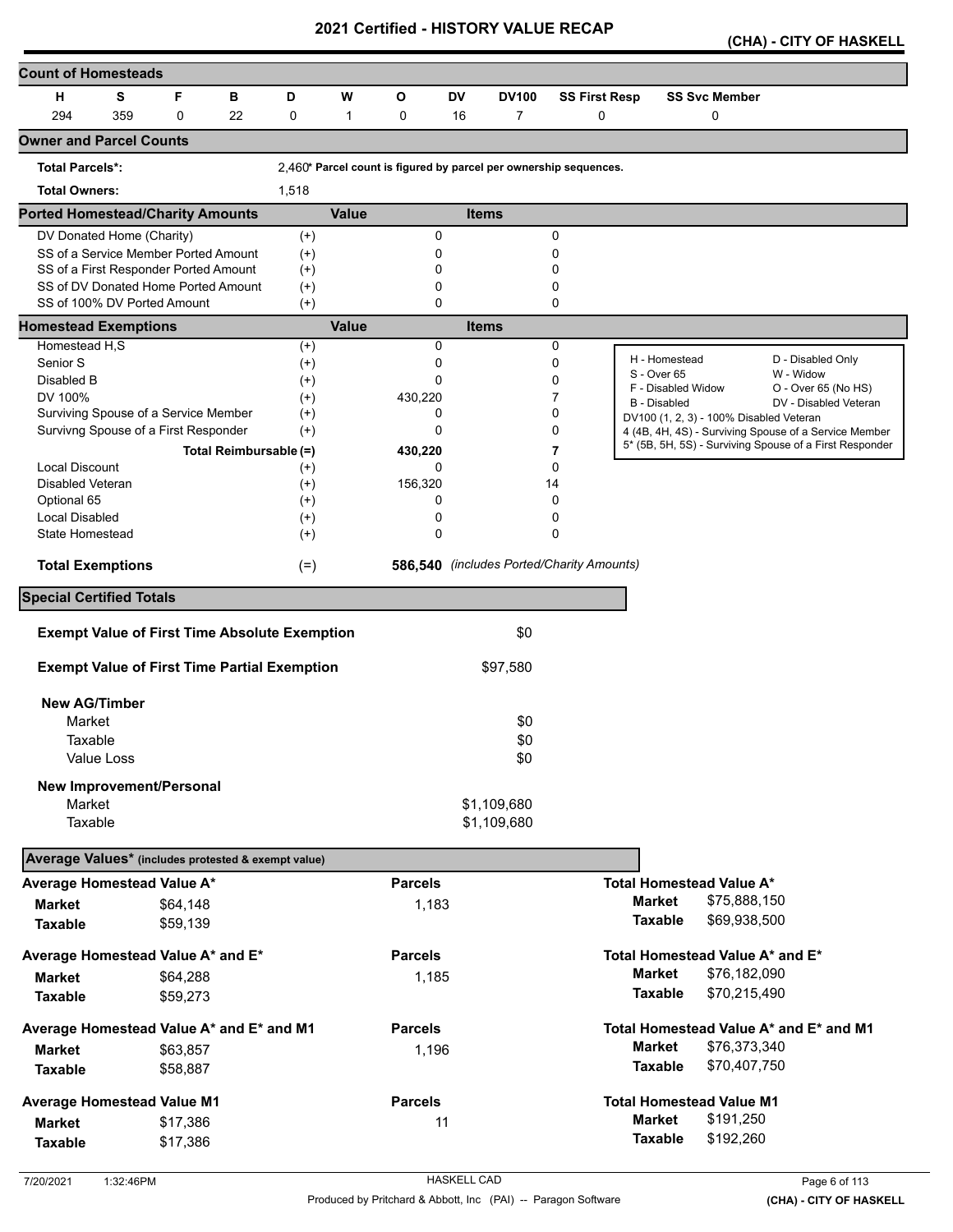#### **(CHA) - CITY OF HASKELL**

|                      |                  |              |           |                  |                                      | <b>Category Code Breakdown</b> |              |               |                |                                    |                                    |
|----------------------|------------------|--------------|-----------|------------------|--------------------------------------|--------------------------------|--------------|---------------|----------------|------------------------------------|------------------------------------|
| Cat<br>Code          | <b>Items</b>     | <b>Acres</b> | Land      | <b>Ag/Timber</b> | <b>Productivity</b><br><b>Market</b> | <b>Taxable</b><br>Land         | Improvements | Personal      | <b>Mineral</b> | <b>Total Mkt</b><br><b>Taxable</b> | <b>Total Net</b><br><b>Taxable</b> |
| Α                    | $\boldsymbol{2}$ | 0.433        | 800       | 0                | 0                                    | 800                            | 3,670        | $\mathbf 0$   | 0              | 4,470                              | 4,470                              |
| A1                   | 1,191            | 438.728      | 2,470,130 | 0                | 0                                    | 2,470,130                      | 74,767,240   | 86,340        | 0              | 77,323,710                         | 70,937,890                         |
| A2                   | 50               | 23.237       | 86,460    | 0                | 0                                    | 86,460                         | 637,530      | 32,160        | 0              | 756,150                            | 736,100                            |
| A4                   | 28               | 13.686       | 60,060    | 0                | 0                                    | 60,060                         | 245,390      | 0             | 0              | 305,450                            | 305,450                            |
| A <sub>5</sub>       | 6                | 6.783        | 13,120    | 0                | 0                                    | 13,120                         | 317,840      | $\mathbf 0$   | 0              | 330,960                            | 223,920                            |
| A <sub>6</sub>       | 1                | 0.000        | 0         | 0                | 0                                    | 0                              | 3,400        | $\mathbf 0$   | 0              | 3,400                              | 3,400                              |
| $A^*$                | 1,278            | 482.867      | 2,630,570 | 0                | 0                                    | 2,630,570                      | 75,975,070   | 118,500       | 0              | 78,724,140                         | 72,211,230                         |
| <b>B1</b>            | 6                | 2.897        | 25,110    | 0                | 0                                    | 25,110                         | 480,400      | 0             | 0              | 505,510                            | 493,580                            |
| B <sub>2</sub>       | 3                | 0.486        | 4,020     | 0                | 0                                    | 4,020                          | 93,790       | $\mathbf 0$   | 0              | 97,810                             | 97,810                             |
| B*                   | 9                | 3.383        | 29,130    | 0                | 0                                    | 29,130                         | 574,190      | 0             | 0              | 603,320                            | 591,390                            |
| C1                   | 385              | 180.258      | 608,990   | 0                | 0                                    | 608,990                        | 23,650       | 0             | 0              | 632,640                            | 632,640                            |
| C <sub>2</sub>       | $\mathbf{1}$     | 0.275        | 4,800     | 0                | 0                                    | 4,800                          | 12,000       | 0             | 0              | 16,800                             | 16,800                             |
| $C^*$                | 386              | 180.533      | 613,790   | 0                | 0                                    | 613,790                        | 35,650       | 0             | 0              | 649,440                            | 649,440                            |
| D1                   | 98               | 730.047      | 0         | 60,640           | 1,326,940                            | 60,640                         | 0            | 0             | 0              | 60,640                             | 60,640                             |
| D <sub>2</sub>       | 21               | 0.000        | 0         | 0                | 0                                    | 0                              | 314,440      | 0             | 0              | 314,440                            | 314,440                            |
| D*                   | 119              | 730.047      | 0         | 60,640           | 1,326,940                            | 60,640                         | 314,440      | 0             | 0              | 375,080                            | 375,080                            |
| Ε                    | 10               | 7.231        | 15,550    | 0                | 0                                    | 15,550                         | 1,007,550    | 0             | 0              | 1,023,100                          | 935,930                            |
| E1                   | 5                | 5.344        | 15,500    | 0                | 0                                    | 15,500                         | 1,607,180    | 0             | 0              | 1,622,680                          | 1,564,370                          |
| E*                   | 15               | 12.575       | 31,050    | 0                | 0                                    | 31,050                         | 2,614,730    | 0             | 0              | 2,645,780                          | 2,500,300                          |
| F <sub>1</sub>       | 146              | 110.877      | 1,181,260 | 0                | 0                                    | 1,181,260                      | 17,221,370   | 0             | 0              | 18,402,630                         | 18,390,020                         |
| F <sub>1</sub>       | 146              | 110.877      | 1,181,260 | 0                | $\bf{0}$                             | 1,181,260                      | 17,221,370   | $\bf{0}$      | 0              | 18,402,630                         | 18,390,020                         |
| F <sub>2</sub>       | 9                | 37.200       | 64,790    | 0                | 0                                    | 64,790                         | 729,230      | $\mathbf 0$   | 71,080         | 865,100                            | 865,100                            |
| F <sub>2</sub>       | 9                | 37.200       | 64,790    | 0                | $\bf{0}$                             | 64,790                         | 729,230      | $\bf{0}$      | 71,080         | 865,100                            | 865,100                            |
| F*                   | 155              | 148.077      | 1,246,050 | 0                | 0                                    | 1,246,050                      | 17,950,600   | 0             | 71,080         | 19,267,730                         | 19,255,120                         |
| J <sub>2</sub>       | $\overline{c}$   | 0.172        | 1,250     | 0                | 0                                    | 1,250                          | 0            | 0             | 1,552,840      | 1,554,090                          | 1,554,090                          |
| J3                   | 8                | 0.671        | 2,930     | 0                | 0                                    | 2,930                          | 540          | 0             | 2,283,370      | 2,286,840                          | 2,286,840                          |
| J4                   | 12               | 0.129        | 1,600     | 0                | 0                                    | 1,600                          | 34,670       | 0             | 1,286,170      | 1,322,440                          | 1,322,440                          |
| J7                   | 12               | 0.000        | 0         | 0                | 0                                    | $\mathbf 0$                    | 0            | 0             | 30,110         | 30,110                             | 30,110                             |
| J*                   | 34               | 0.972        | 5,780     | 0                | 0                                    | 5,780                          | 35,210       | 0             | 5,152,490      | 5,193,480                          | 5,193,480                          |
| L1                   | 187              | 0.000        | 0         | 0                | 0                                    | 0                              | 0            | 9,318,550     | 0              | 9,318,550                          | 9,256,725                          |
| L1                   | 187              | 0.000        | 0         | 0                | 0                                    | 0                              |              | $0$ 9,318,550 | 0              | 9,318,550                          | 9,256,725                          |
| L2                   | 1                | 0.000        | 0         | 0                | 0                                    | 0                              | 0            | 187,100       | 0              | 187,100                            | 187,100                            |
| L2A                  | 2                | 0.000        | 0         | 0                | 0                                    | $\pmb{0}$                      | 0            | 0             | 52,920         | 52,920                             | 21,920                             |
| L <sub>2</sub> C     | 3                | 0.000        | 0         | 0                | 0                                    | 0                              | 0            | $\pmb{0}$     | 67,540         | 67,540                             | 67,540                             |
| L2G                  | 8                | 0.000        | 0         | 0                | 0                                    | 0                              | 0            | 0             | 2,395,900      | 2,395,900                          | 2,395,900                          |
| L <sub>2</sub> H     | 14               | 0.000        | 0         | 0                | 0                                    | 0                              | 0            | 0             | 454,280        | 454,280                            | 454,280                            |
| L <sub>2</sub> J     | 8                | 0.000        | 0         | 0                | 0                                    | 0                              | 0            | 0             | 151,030        | 151,030                            | 151,030                            |
| L2O                  | 2                | 0.000        | 0         | 0                | 0                                    | $\pmb{0}$                      | 0            | 0             | 6,720          | 6,720                              | 6,720                              |
| L <sub>2</sub> P     | $\overline{c}$   | 0.000        | 0         | 0                | 0                                    | $\pmb{0}$                      | 0            | 0             | 107,250        | 107,250                            | 107,250                            |
| L2                   | 40               | 0.000        | 0         | 0                | 0                                    | 0                              | 0            | 187,100       | 3,235,640      | 3,422,740                          | 3,391,740                          |
| L*                   | 227              | 0.000        | 0         | 0                | 0                                    | 0                              | $\mathbf{0}$ | 9,505,650     | 3,235,640      | 12,741,290                         | 12,648,465                         |
| M <sub>1</sub>       | 11               | 0.000        | 0         | 0                | 0                                    | $\pmb{0}$                      | 7,140        | 185,120       | 0              | 192,260                            | 192,260                            |
| M*                   | 11               | 0.000        | 0         | 0                | 0                                    | 0                              | 7,140        | 185,120       | 0              | 192,260                            | 192,260                            |
| S                    | 3                | 0.000        | 0         | 0                | 0                                    | 0                              | 0            | 329,910       | 0              | 329,910                            | 329,910                            |
| $\mathbf{S}^{\star}$ | 3                | 0.000        | 0         | 0                | 0                                    | 0                              | 0            | 329,910       | 0              | 329,910                            | 329,910                            |
| XB                   | 11               | 0.000        | 0         | 0                | 0                                    | 0                              | 0            | 2,490         | 340            | 2,830                              | 0                                  |
| XI                   | $\mathbf{1}$     | 2.351        | 3,350     | 0                | 0                                    | 3,350                          | 11,840       | $\mathbf 0$   | 0              | 15,190                             | 0                                  |
| XL <sub>1</sub>      | 2                | 0.000        | 0         | 0                | 0                                    | $\pmb{0}$                      | 0            | 37,890        | 0              | 37,890                             | 0                                  |
| XN                   | 1                | 0.000        | 0         | 0                | 0                                    | $\pmb{0}$                      | 0            | 0             | 0              | 0                                  | 0                                  |
| XU                   | 1                | 1.033        | 15,000    | 0                | 0                                    | 15,000                         | 126,510      | 0             | 0              | 141,510                            | 0                                  |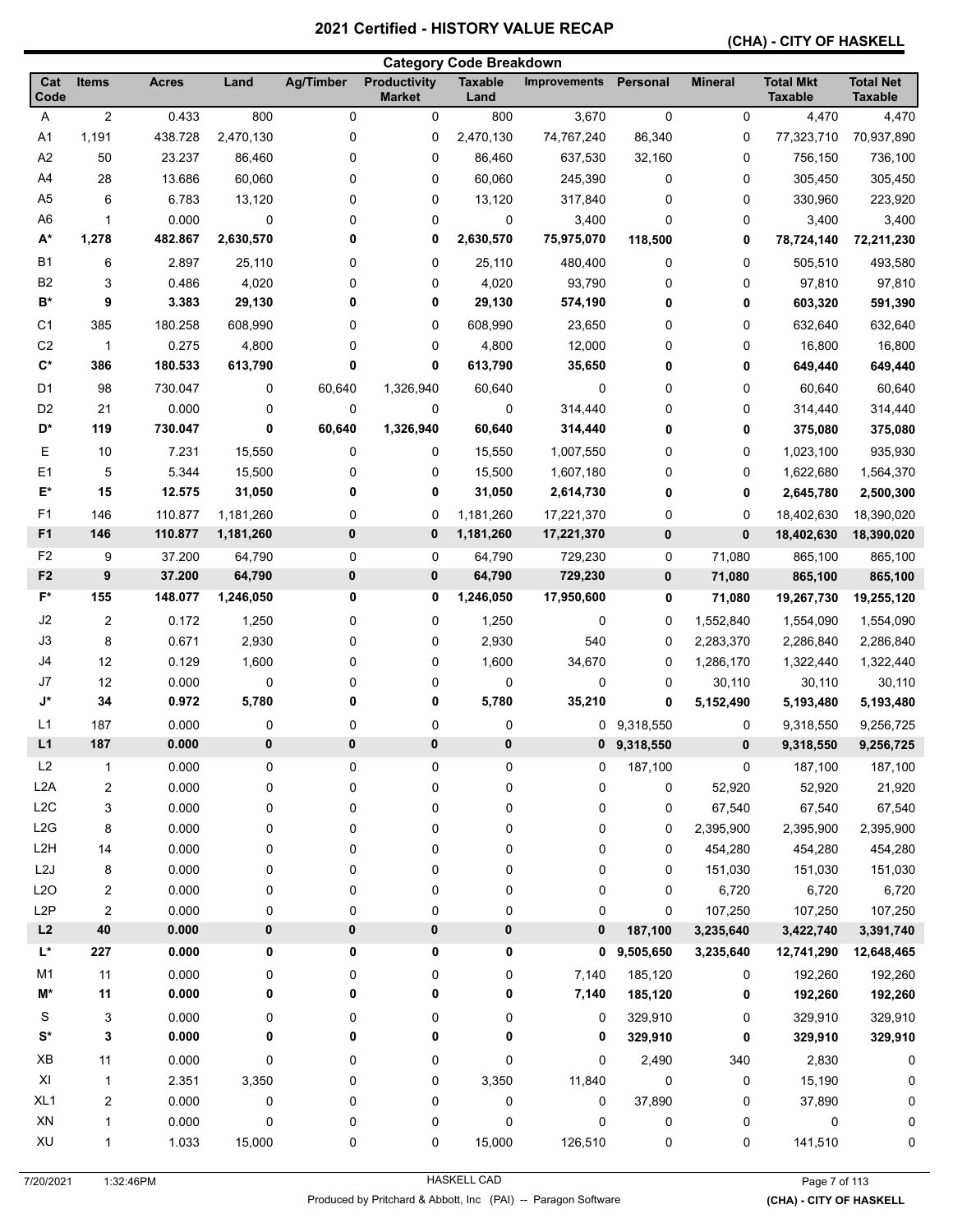**(CHA) - CITY OF HASKELL** 

|             | <b>Category Code Breakdown</b> |              |           |           |                                      |                 |                        |          |                |                                    |                                    |  |  |  |
|-------------|--------------------------------|--------------|-----------|-----------|--------------------------------------|-----------------|------------------------|----------|----------------|------------------------------------|------------------------------------|--|--|--|
| Cat<br>Code | <b>Items</b>                   | <b>Acres</b> | Land      | Ag/Timber | <b>Productivity</b><br><b>Market</b> | Taxable<br>Land | <b>Improvements</b>    | Personal | <b>Mineral</b> | <b>Total Mkt</b><br><b>Taxable</b> | <b>Total Net</b><br><b>Taxable</b> |  |  |  |
| XV          | 241                            | 230.925      | 1.001.200 |           |                                      | .001.200        | 16.021.200             |          |                | 17.022.400                         |                                    |  |  |  |
| X*          | 257                            | 234.309      | 1.019.550 |           | 0                                    | 1.019.550       | 16.159.550             | 40.380   | 340            | 17.219.820                         | 0                                  |  |  |  |
|             | 2.494                          | 1.792.763    | 5.575.920 | 60.640    | 1.326.940                            | 5.636.560       | 113,666,580 10,179,560 |          | 8.459.550      | 137.942.250                        | 113.946.675                        |  |  |  |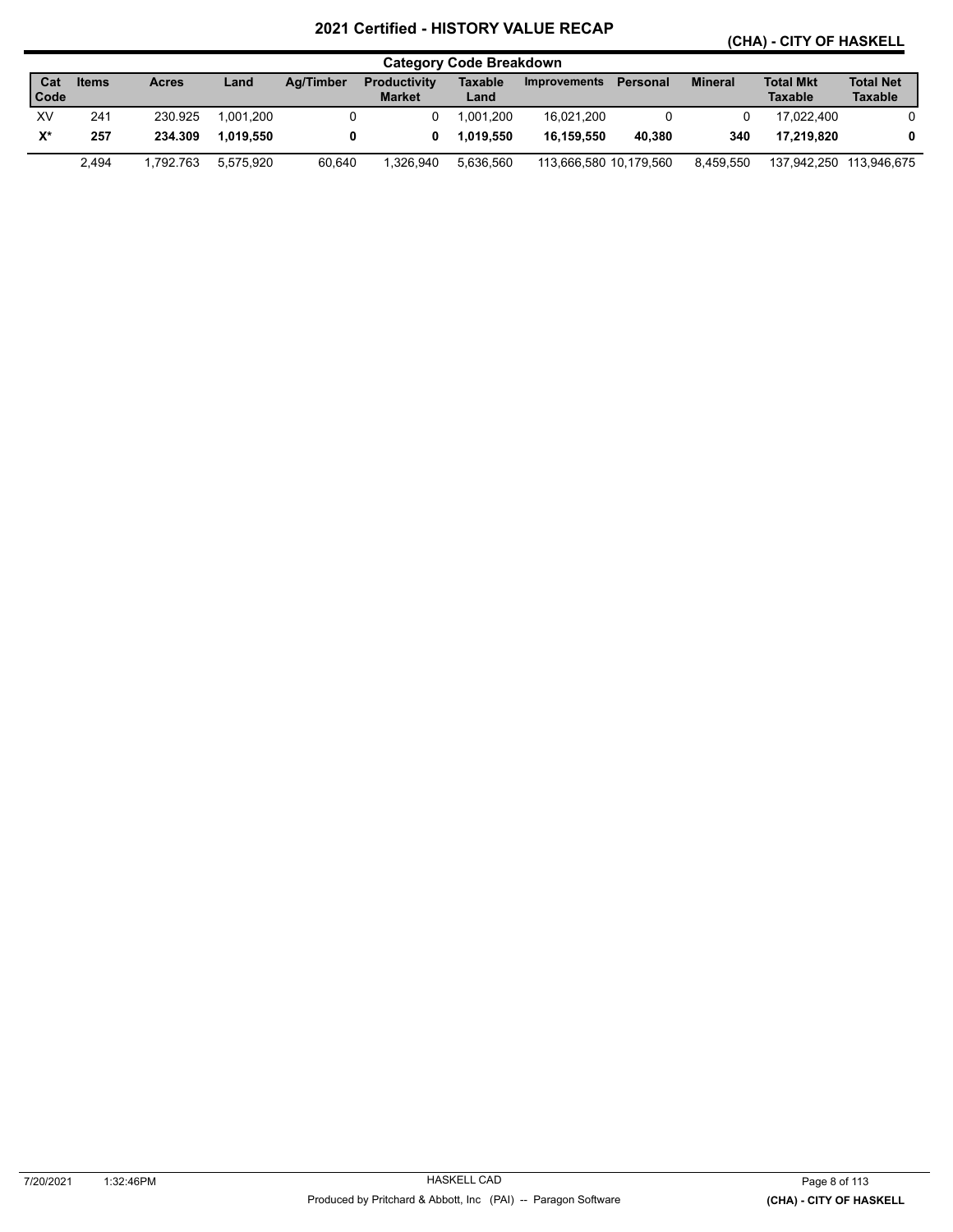|                                            |          |              |              |               |                                     |          | (COB) - CITY OF OBRIEN |
|--------------------------------------------|----------|--------------|--------------|---------------|-------------------------------------|----------|------------------------|
| Land                                       |          | <b>Value</b> | <b>Items</b> | <b>Exempt</b> |                                     |          |                        |
| Land - Homesite                            | $^{(+)}$ | 35,110       | 57           | 1,000         |                                     |          |                        |
| Land - Non Homesite                        | $^{(+)}$ | 104,170      | 108          | 18,890        |                                     |          |                        |
| Land - Productivity Market                 | $^{(+)}$ | 59,910       | 9            | 0             |                                     |          |                        |
| Land - Income                              | $^{(+)}$ | 0            | 0            | 0             |                                     |          |                        |
| <b>Total Land Market Value</b>             | $(=)$    | 199,190      | 174          |               | <b>Total Land Value:</b>            | $(+)$    | 199,190                |
| Improvements                               |          | <b>Value</b> | <b>Items</b> | <b>Exempt</b> |                                     |          |                        |
| Improvements - Homesite                    | $(+)$    | 919,040      | 54           | 39,390        |                                     |          |                        |
| New Improvements - Homesite                | $(+)$    | 980          | 1            | 0             |                                     |          |                        |
| Improvements - Non Homesite                | $^{(+)}$ | 1,170,460    | 24           | 887,370       |                                     |          |                        |
| New Improvements - Non Homesite            | $^{(+)}$ | 0            | 0            | 0             |                                     |          |                        |
| Improvements - Income                      | $^{(+)}$ | 0            | 0            | $\Omega$      |                                     |          |                        |
| <b>Total Improvement Value</b>             | $(=)$    | 2,090,480    | 79           |               | <b>Total Imp Value:</b>             | $(+)$    | 2,090,480              |
| <b>IPersonal</b>                           |          | <b>Value</b> | <b>Items</b> | <b>Exempt</b> |                                     |          |                        |
| Personal - Homesite                        | $^{(+)}$ | 0            | 0            | 0             |                                     |          |                        |
| New Personal - Homesite                    | $^{(+)}$ | 0            | 0            | 0             |                                     |          |                        |
| Personal - Non Homesite                    | $^{(+)}$ | 6,630        | 4            | 0             |                                     |          |                        |
| New Personal - Non Homesite                | $^{(+)}$ | 0            | 0            | $\Omega$      |                                     |          |                        |
| <b>Total Personal Value</b>                | $(=)$    | 6,630        | 4            |               | <b>Total Personal Value:</b>        | $^{(+)}$ | 6,630                  |
| Total Real Estate & Personal Mkt Value (=) |          | 2,296,300    | 257          |               |                                     |          |                        |
| <b>Minerals</b>                            |          | <b>Value</b> | <b>Items</b> |               |                                     |          |                        |
| <b>Mineral Value</b>                       | $(+)$    | 0            | 0            |               |                                     |          |                        |
| Mineral Value - Real                       | $^{(+)}$ | $\Omega$     | 0            |               |                                     |          |                        |
| Mineral Value - Personal                   | $^{(+)}$ | 1,122,150    | 19           |               |                                     |          |                        |
| <b>Total Mineral Market Value</b>          | $(=)$    | 1,122,150    | 19           |               | <b>Total Min Mkt Value:</b>         | $(+)$    | 1,122,150              |
| <b>Total Market Value</b>                  | $(=)$    | 3,418,450    |              |               | <b>Total Market Value:</b>          | $(=/+)$  | 3,418,450              |
| Ag/Timber *does not include protested      |          | <b>Value</b> | <b>Items</b> |               |                                     |          |                        |
| <b>Land Timber Gain</b>                    | $^{(+)}$ | 0            | 0            |               | <b>Land Timber Gain:</b>            | $(+)$    | 0                      |
| <b>Productivity Market</b>                 | $(+)$    | 59,910       | 9            |               |                                     |          |                        |
| Land Ag 1D                                 | $(-)$    | 0            | 0            |               |                                     |          |                        |
| Land Ag 1D1                                | $(-)$    | 4,400        | 9            |               |                                     |          |                        |
| Land Ag Tim                                | $(-)$    | 0            | 0            |               |                                     |          |                        |
| Productivity Loss: (=)                     |          | 55,510       | 9            |               | <b>Productivity Loss:</b>           | $(-)$    | 55,510                 |
| <b>Losses</b>                              |          | <b>Value</b> | <b>Items</b> |               |                                     |          |                        |
| Less Real Exempt Property                  | $(-)$    | 946,650      | 15           |               |                                     |          |                        |
| Less \$500 Inc. Real Personal              | $(-)$    | 660          | 3            |               | <b>Total Market Taxable:</b>        | $(=)$    | 3,362,940              |
| Less Disaster Exemption                    | $(-)$    | 0            | 0            |               |                                     |          |                        |
| Less Real/Personal Abatements              | $(-)$    | 0            | 0            |               |                                     |          |                        |
| <b>Less Community Housing</b>              | $(-)$    | 0            | 0            |               |                                     |          |                        |
| Less Freeport                              | $(-)$    | 0            | 0            |               |                                     |          |                        |
| <b>Less Allocation</b>                     | $(-)$    | $\Omega$     | 0            |               |                                     |          |                        |
| Less MultiUse                              | $(-)$    | 0            | 0            |               |                                     |          |                        |
| Less Goods In Transit (Real & Industrial)  | $(-)$    | 0            | 0            |               |                                     |          |                        |
| Less Historical                            | $(-)$    | 0            | 0            |               |                                     |          |                        |
| Less Solar/Wind Power                      | $(-)$    | 0            | 0            |               | <b>Total Protested Value:</b>       |          | 0                      |
| Less Vehicle Leased for Personal Use       | $(-)$    | 0            | 0            |               | <b>Protested % of Total Market:</b> |          | 0.00%                  |
| Less Real Protested Value                  | $(-)$    | $\Omega$     | 0            |               |                                     |          |                        |
| Less 10% Cap Loss                          | $(-)$    | 6,000        | 3            |               |                                     |          |                        |
| Less TCEQ/Pollution Control                | $(-)$    | 0            | 0            |               |                                     |          |                        |
| Less VLA Loss                              | $(-)$    | 0            | 0            |               |                                     |          |                        |
| Less Mineral Exempt Property               | $(-)$    | 0            | 0            |               |                                     |          |                        |
| Less \$500 Inc. Mineral Owner              | $(-)$    | 0            | 0            |               |                                     |          |                        |
| <b>Less Mineral Abatements</b>             | $(-)$    | $\Omega$     | 0            |               |                                     |          |                        |
| <b>Less Mineral Freeports</b>              | $(-)$    | $\Omega$     | 0            |               |                                     |          |                        |
| Less Interstate Commerce                   | $(-)$    | 0            | $\mathbf{0}$ |               |                                     |          |                        |
| Less Foreign Trade                         | $(-)$    | 0            | 0            |               | <b>Total Losses:</b>                | $(-)$    | 953,310                |
| Less Mineral Unknown                       | $(-)$    | 0            | 0            |               | Total Appraised Value: (=/+)        |          | 2,409,630              |
| <b>Less Mineral Protested Value</b>        | $(-)$    | $\Omega$     | $\mathbf{0}$ |               | <b>Total Exemptions*:</b>           | $(-)$    | 80,460                 |
| Total Losses (includes Prod. Loss)         | $(=)$    | 1,008,820    |              |               | * See breakdown on following page   |          |                        |
| <b>Total Appraised Value</b>               | $(=)$    | 2,409,630    |              |               |                                     |          |                        |
|                                            |          |              |              |               | <b>Net Taxable Value:</b>           |          | 2,329,170              |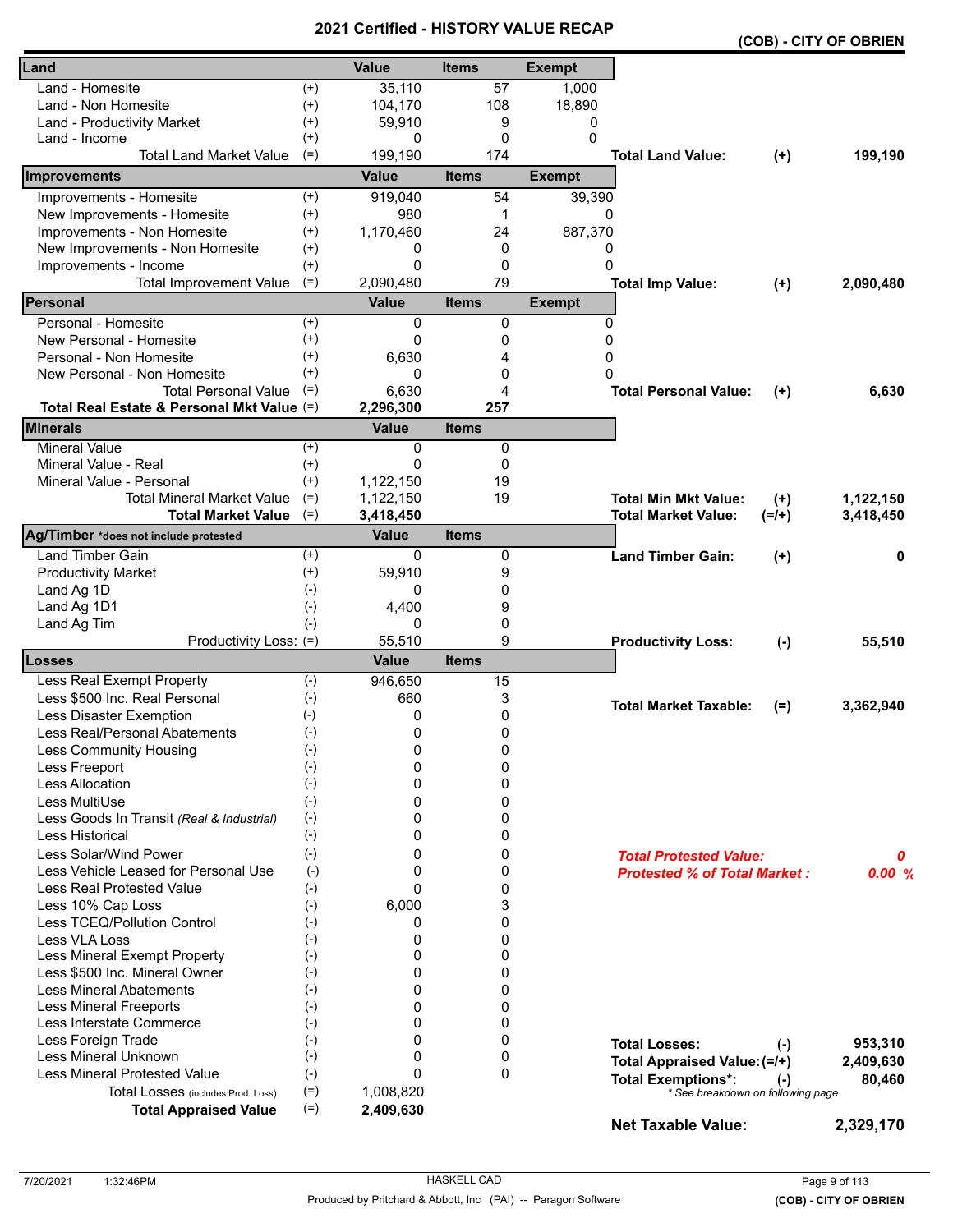|  | (COB) - CITY OF OBRIEN |  |
|--|------------------------|--|
|--|------------------------|--|

| <b>Count of Homesteads</b>                          |            |                                                                    |                        |                      |              |                |                            |                                                                 |                      |                     |                                         |                                                         |
|-----------------------------------------------------|------------|--------------------------------------------------------------------|------------------------|----------------------|--------------|----------------|----------------------------|-----------------------------------------------------------------|----------------------|---------------------|-----------------------------------------|---------------------------------------------------------|
| н                                                   | s          | F                                                                  | в                      | D                    | w            | O              | DV                         | <b>DV100</b>                                                    | <b>SS First Resp</b> |                     | <b>SS Svc Member</b>                    |                                                         |
| $\overline{7}$                                      | 20         | 0                                                                  | 0                      | 0                    | 0            | 0              | 2                          | 0                                                               | 0                    |                     | 0                                       |                                                         |
| <b>Owner and Parcel Counts</b>                      |            |                                                                    |                        |                      |              |                |                            |                                                                 |                      |                     |                                         |                                                         |
| <b>Total Parcels*:</b>                              |            |                                                                    |                        |                      |              |                |                            | 195* Parcel count is figured by parcel per ownership sequences. |                      |                     |                                         |                                                         |
| <b>Total Owners:</b>                                |            |                                                                    |                        | 112                  |              |                |                            |                                                                 |                      |                     |                                         |                                                         |
| <b>Ported Homestead/Charity Amounts</b>             |            |                                                                    |                        |                      | <b>Value</b> |                |                            | <b>Items</b>                                                    |                      |                     |                                         |                                                         |
| DV Donated Home (Charity)                           |            |                                                                    |                        | $^{(+)}$             |              |                | 0                          |                                                                 | 0                    |                     |                                         |                                                         |
|                                                     |            | SS of a Service Member Ported Amount                               |                        | $(+)$                |              |                | 0                          |                                                                 | 0                    |                     |                                         |                                                         |
|                                                     |            | SS of a First Responder Ported Amount                              |                        | $^{(+)}$             |              |                | 0                          |                                                                 | 0                    |                     |                                         |                                                         |
|                                                     |            | SS of DV Donated Home Ported Amount<br>SS of 100% DV Ported Amount |                        | $^{(+)}$             |              |                | $\mathbf 0$<br>$\mathbf 0$ |                                                                 | 0<br>0               |                     |                                         |                                                         |
|                                                     |            |                                                                    |                        | $(+)$                | Value        |                |                            |                                                                 |                      |                     |                                         |                                                         |
| <b>Homestead Exemptions</b><br>Homestead H,S        |            |                                                                    |                        | $^{(+)}$             |              |                | $\mathbf 0$                | <b>Items</b>                                                    | 0                    |                     |                                         |                                                         |
| Senior S                                            |            |                                                                    |                        | $^{(+)}$             |              |                | 0                          |                                                                 | 0                    |                     | H - Homestead                           | D - Disabled Only                                       |
| Disabled B                                          |            |                                                                    |                        | $^{(+)}$             |              |                | 0                          |                                                                 | 0                    | S - Over 65         |                                         | W - Widow                                               |
| DV 100%                                             |            |                                                                    |                        | $^{(+)}$             |              |                | 0                          |                                                                 | 0                    | <b>B</b> - Disabled | F - Disabled Widow                      | O - Over 65 (No HS)<br>DV - Disabled Veteran            |
|                                                     |            | Surviving Spouse of a Service Member                               |                        | $^{(+)}$             |              |                | $\Omega$                   |                                                                 | 0                    |                     | DV100 (1, 2, 3) - 100% Disabled Veteran |                                                         |
|                                                     |            | Survivng Spouse of a First Responder                               |                        | $^{(+)}$             |              |                | 0                          |                                                                 | 0                    |                     |                                         | 4 (4B, 4H, 4S) - Surviving Spouse of a Service Member   |
|                                                     |            |                                                                    | Total Reimbursable (=) |                      |              |                | 0                          |                                                                 | 0                    |                     |                                         | 5* (5B, 5H, 5S) - Surviving Spouse of a First Responder |
| <b>Local Discount</b>                               |            |                                                                    |                        | $^{(+)}$             |              |                | $\mathbf 0$                |                                                                 | 0                    |                     |                                         |                                                         |
| Disabled Veteran                                    |            |                                                                    |                        | $^{(+)}$             |              | 20,460         |                            |                                                                 | 2                    |                     |                                         |                                                         |
| Optional 65<br><b>Local Disabled</b>                |            |                                                                    |                        | $^{(+)}$             |              | 60,000         | 0                          |                                                                 | 20<br>0              |                     |                                         |                                                         |
| State Homestead                                     |            |                                                                    |                        | $^{(+)}$<br>$^{(+)}$ |              |                | 0                          |                                                                 | 0                    |                     |                                         |                                                         |
|                                                     |            |                                                                    |                        |                      |              |                |                            |                                                                 |                      |                     |                                         |                                                         |
| <b>Total Exemptions</b>                             |            |                                                                    |                        | $(=)$                |              |                |                            | 80,460 (includes Ported/Charity Amounts)                        |                      |                     |                                         |                                                         |
| <b>Special Certified Totals</b>                     |            |                                                                    |                        |                      |              |                |                            |                                                                 |                      |                     |                                         |                                                         |
|                                                     |            | <b>Exempt Value of First Time Absolute Exemption</b>               |                        |                      |              |                |                            | \$250                                                           |                      |                     |                                         |                                                         |
|                                                     |            | <b>Exempt Value of First Time Partial Exemption</b>                |                        |                      |              |                |                            | \$80                                                            |                      |                     |                                         |                                                         |
| <b>New AG/Timber</b>                                |            |                                                                    |                        |                      |              |                |                            |                                                                 |                      |                     |                                         |                                                         |
| Market                                              |            |                                                                    |                        |                      |              |                |                            | \$0                                                             |                      |                     |                                         |                                                         |
| Taxable                                             |            |                                                                    |                        |                      |              |                |                            | \$0                                                             |                      |                     |                                         |                                                         |
|                                                     | Value Loss |                                                                    |                        |                      |              |                |                            | \$0                                                             |                      |                     |                                         |                                                         |
|                                                     |            |                                                                    |                        |                      |              |                |                            |                                                                 |                      |                     |                                         |                                                         |
|                                                     |            | New Improvement/Personal                                           |                        |                      |              |                |                            |                                                                 |                      |                     |                                         |                                                         |
| Market<br>Taxable                                   |            |                                                                    |                        |                      |              |                |                            | \$980<br>\$980                                                  |                      |                     |                                         |                                                         |
|                                                     |            |                                                                    |                        |                      |              |                |                            |                                                                 |                      |                     |                                         |                                                         |
| Average Values* (includes protested & exempt value) |            |                                                                    |                        |                      |              |                |                            |                                                                 |                      |                     |                                         |                                                         |
| Average Homestead Value A*                          |            |                                                                    |                        |                      |              | <b>Parcels</b> |                            |                                                                 |                      |                     | <b>Total Homestead Value A*</b>         |                                                         |
| <b>Market</b>                                       |            | \$17,545                                                           |                        |                      |              |                | 52                         |                                                                 |                      | <b>Market</b>       | \$912,350                               |                                                         |
| <b>Taxable</b>                                      |            | \$17,429                                                           |                        |                      |              |                |                            |                                                                 |                      | <b>Taxable</b>      | \$849,700                               |                                                         |
| Average Homestead Value A* and E*                   |            |                                                                    |                        |                      |              | <b>Parcels</b> |                            |                                                                 |                      |                     | Total Homestead Value A* and E*         |                                                         |
| <b>Market</b>                                       |            | \$17,545                                                           |                        |                      |              |                | 52                         |                                                                 |                      | <b>Market</b>       | \$912,350                               |                                                         |
| <b>Taxable</b>                                      |            | \$17,429                                                           |                        |                      |              |                |                            |                                                                 |                      | <b>Taxable</b>      | \$849,700                               |                                                         |
| Average Homestead Value A* and E* and M1            |            |                                                                    |                        |                      |              | <b>Parcels</b> |                            |                                                                 |                      |                     |                                         | Total Homestead Value A* and E* and M1                  |
| <b>Market</b>                                       |            | \$17,545                                                           |                        |                      |              |                | 52                         |                                                                 |                      | <b>Market</b>       | \$912,350                               |                                                         |
| <b>Taxable</b>                                      |            | \$17,429                                                           |                        |                      |              |                |                            |                                                                 |                      | <b>Taxable</b>      | \$849,700                               |                                                         |
|                                                     |            |                                                                    |                        |                      |              |                |                            |                                                                 |                      |                     |                                         |                                                         |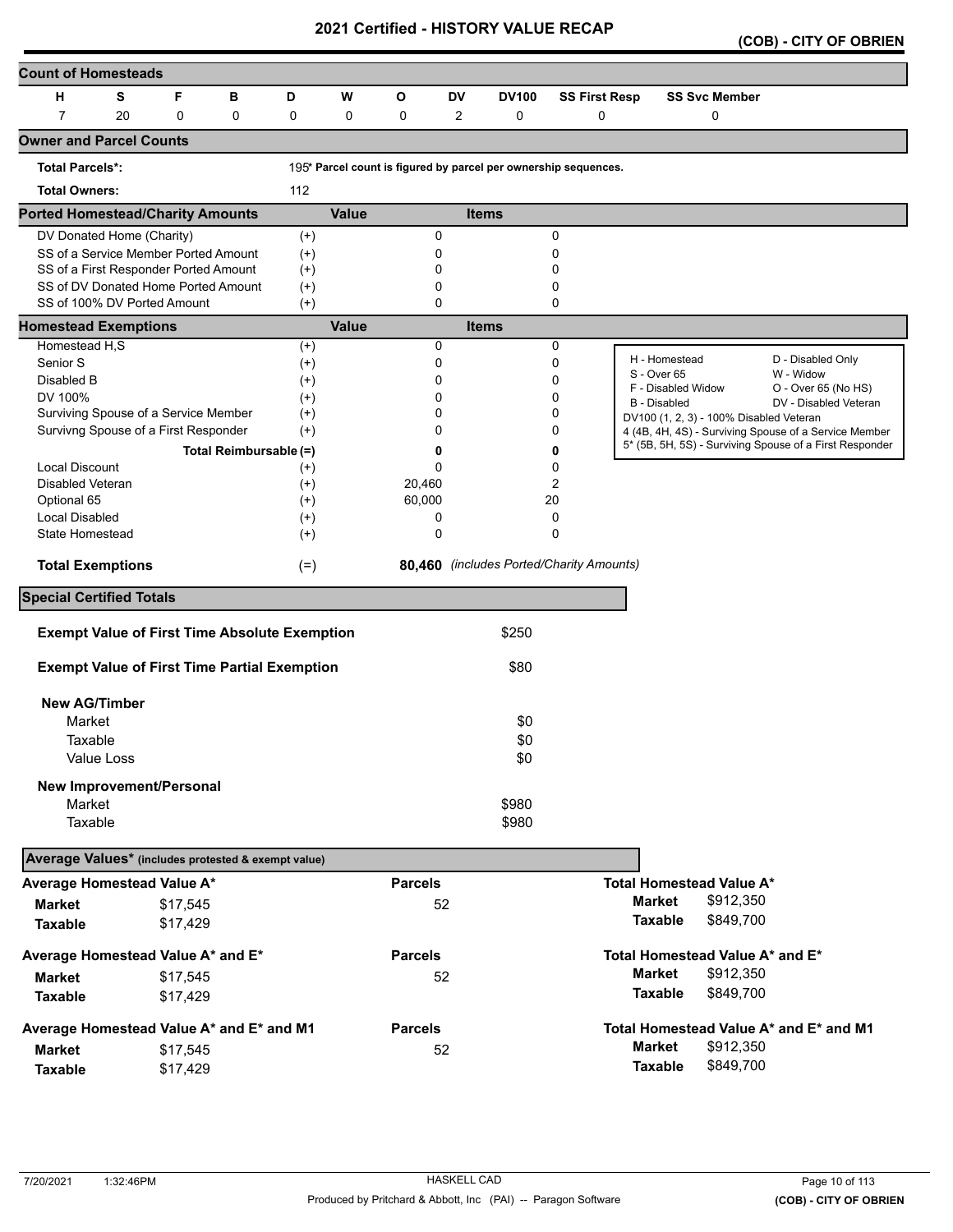# **(COB) - CITY OF OBRIEN**

|                    |                         |              |         |                  |                                      | <b>Category Code Breakdown</b> |                     |             |                |                                    |                                    |
|--------------------|-------------------------|--------------|---------|------------------|--------------------------------------|--------------------------------|---------------------|-------------|----------------|------------------------------------|------------------------------------|
| Cat<br>Code        | <b>Items</b>            | <b>Acres</b> | Land    | <b>Ag/Timber</b> | <b>Productivity</b><br><b>Market</b> | <b>Taxable</b><br>Land         | <b>Improvements</b> | Personal    | <b>Mineral</b> | <b>Total Mkt</b><br><b>Taxable</b> | <b>Total Net</b><br><b>Taxable</b> |
| A1                 | 50                      | 23.119       | 34,160  | 0                | 0                                    | 34,160                         | 878,200             | $\pmb{0}$   | $\pmb{0}$      | 912,360                            | 831,900                            |
| A <sub>2</sub>     | 3                       | 1.819        | 2,360   | 0                | 0                                    | 2,360                          | 44,920              | $\mathbf 0$ | 0              | 47,280                             | 41,280                             |
| A4                 | 1                       | 0.322        | 500     | 0                | 0                                    | 500                            | 11,450              | $\pmb{0}$   | $\pmb{0}$      | 11,950                             | 11,950                             |
| $\mathsf{A}^\star$ | 54                      | 25.260       | 37,020  | 0                | 0                                    | 37,020                         | 934,570             | 0           | 0              | 971,590                            | 885,130                            |
| C <sub>1</sub>     | 84                      | 58.943       | 68,780  | 0                | 0                                    | 68,780                         | 2,110               | 0           | 0              | 70,890                             | 70,890                             |
| $C^*$              | 84                      | 58.943       | 68,780  | 0                | 0                                    | 68,780                         | 2,110               | 0           | 0              | 70,890                             | 70,890                             |
| D <sub>1</sub>     | 9                       | 65.397       | 0       | 4,400            | 59,910                               | 4,400                          | 0                   | 0           | 0              | 4,400                              | 4,400                              |
| D*                 | 9                       | 65.397       | 0       | 4,400            | 59,910                               | 4,400                          | 0                   | 0           | $\pmb{0}$      | 4,400                              | 4,400                              |
| Е                  | 1                       | 1.284        | 2,000   | 0                | 0                                    | 2,000                          | 0                   | $\mathbf 0$ | $\mathbf 0$    | 2,000                              | 2,000                              |
| E*                 | 1                       | 1.284        | 2,000   | 0                | 0                                    | 2,000                          | 0                   | 0           | 0              | 2,000                              | 2,000                              |
| F <sub>1</sub>     | $\overline{7}$          | 3.895        | 4,840   | $\mathsf 0$      | 0                                    | 4,840                          | 65,380              | $\mathbf 0$ | $\pmb{0}$      | 70,220                             | 70,220                             |
| F <sub>1</sub>     | $\overline{7}$          | 3.895        | 4,840   | 0                | $\mathbf 0$                          | 4,840                          | 65,380              | 0           | 0              | 70,220                             | 70,220                             |
| F <sub>2</sub>     | 3                       | 3.883        | 6,750   | 0                | 0                                    | 6,750                          | 161,660             | $\mathbf 0$ | $\mathbf 0$    | 168,410                            | 168,410                            |
| F <sub>2</sub>     | $\mathbf 3$             | 3.883        | 6,750   | 0                | 0                                    | 6,750                          | 161,660             | $\pmb{0}$   | 0              | 168,410                            | 168,410                            |
| F*                 | 10                      | 7.778        | 11,590  | 0                | 0                                    | 11,590                         | 227,040             | $\pmb{0}$   | 0              | 238,630                            | 238,630                            |
| J2                 | $\mathbf{1}$            | 0.000        | 0       | 0                | 0                                    | 0                              | 0                   | $\pmb{0}$   | 94,650         | 94,650                             | 94,650                             |
| J3                 | 3                       | 0.000        | 0       | 0                | 0                                    | 0                              | 0                   | $\mathbf 0$ | 205,260        | 205,260                            | 205,260                            |
| J4                 | $\overline{\mathbf{c}}$ | 0.000        | 0       | 0                | 0                                    | 0                              | 0                   | $\pmb{0}$   | 20,400         | 20,400                             | 20,400                             |
| J7                 | 8                       | 0.000        | 0       | $\mathbf 0$      | 0                                    | 0                              | 0                   | $\pmb{0}$   | 1,100          | 1,100                              | 1,100                              |
| J*                 | 14                      | 0.000        | 0       | 0                | 0                                    | 0                              | 0                   | $\mathbf 0$ | 321,410        | 321,410                            | 321,410                            |
| L1                 | $\mathbf{1}$            | 0.000        | 0       | 0                | 0                                    | 0                              | 0                   | 5,970       | $\pmb{0}$      | 5,970                              | 5,970                              |
| L1                 | $\mathbf{1}$            | 0.000        | 0       | 0                | $\bf{0}$                             | $\pmb{0}$                      | $\pmb{0}$           | 5,970       | 0              | 5,970                              | 5,970                              |
| L2C                | $\mathbf{1}$            | 0.000        | 0       | 0                | 0                                    | 0                              | 0                   | 0           | 4,000          | 4,000                              | 4,000                              |
| L <sub>2</sub> D   | $\mathbf{1}$            | 0.000        | 0       | 0                | 0                                    | 0                              | 0                   | 0           | 40,510         | 40,510                             | 40,510                             |
| L2G                | $\mathbf 1$             | 0.000        | 0       | 0                | 0                                    | 0                              | 0                   | 0           | 750,500        | 750,500                            | 750,500                            |
| L <sub>2</sub> J   | $\mathbf{1}$            | 0.000        | 0       | 0                | $\pmb{0}$                            | 0                              | $\pmb{0}$           | $\pmb{0}$   | 1,200          | 1,200                              | 1,200                              |
| L2O                | 1                       | 0.000        | 0       | 0                | 0                                    | 0                              | 0                   | 0           | 4,530          | 4,530                              | 4,530                              |
| L2                 | 5                       | 0.000        | 0       | $\pmb{0}$        | $\bf{0}$                             | $\pmb{0}$                      | 0                   | $\bf{0}$    | 800,740        | 800,740                            | 800,740                            |
| $L^*$              | 6                       | 0.000        | 0       | 0                | 0                                    | 0                              | 0                   | 5,970       | 800,740        | 806,710                            | 806,710                            |
| XB                 | 3                       | 0.000        | 0       | 0                | 0                                    | 0                              | 0                   | 660         | $\pmb{0}$      | 660                                | 0                                  |
| XV                 | 15                      | 18.729       | 19,890  | 0                | 0                                    | 19,890                         | 926,760             | $\pmb{0}$   | 0              | 946,650                            | 0                                  |
| X*                 | 18                      | 18.729       | 19,890  | 0                | 0                                    | 19,890                         | 926,760             | 660         | 0              | 947,310                            | 0                                  |
|                    | 196                     | 177.392      | 139,280 | 4,400            | 59,910                               | 143,680                        | 2,090,480           | 6,630       | 1,122,150      | 3,362,940                          | 2,329,170                          |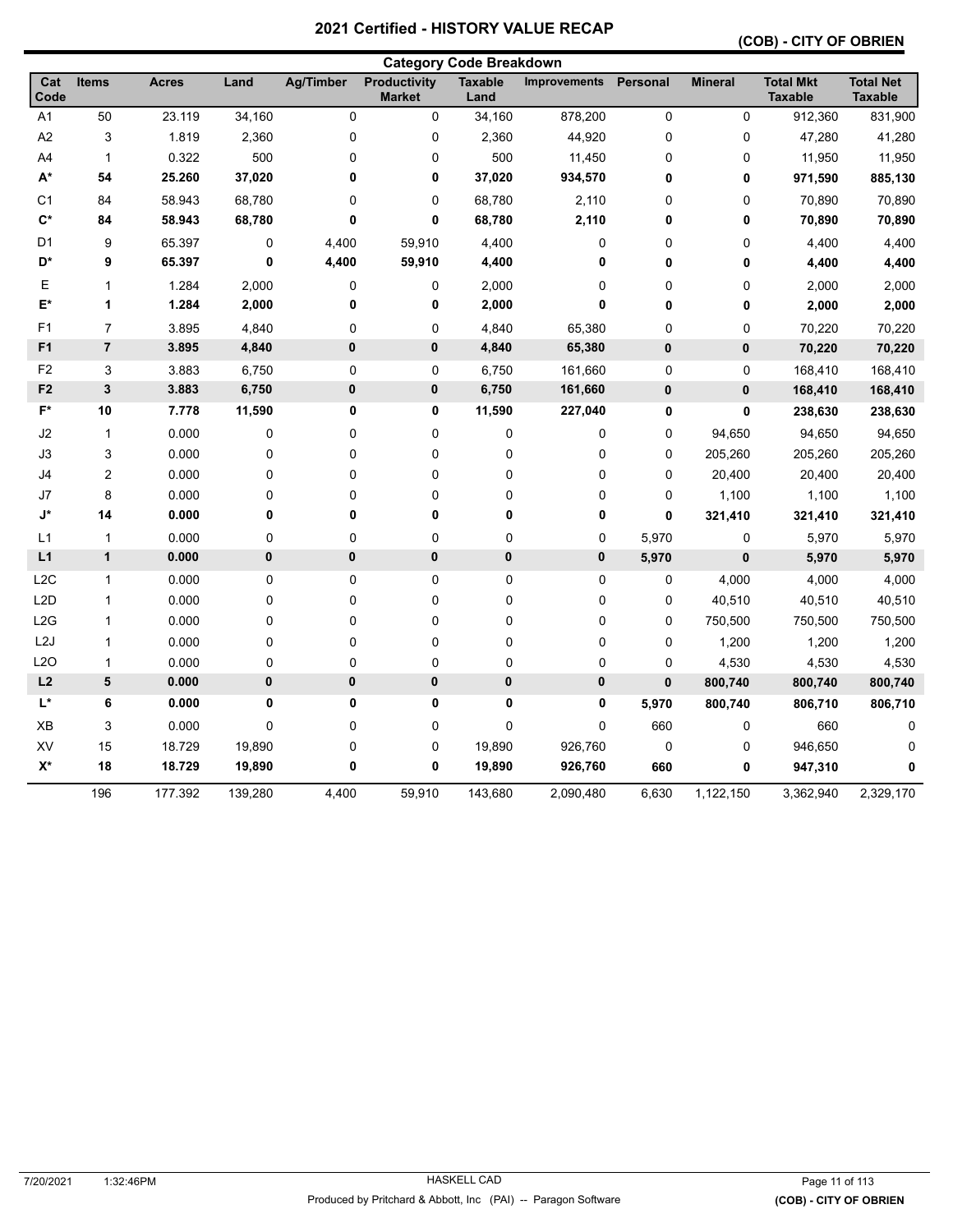|                                            |          |              | - טוו        |               |                                     |          | (CRO) - CITY OF ROCHESTER |
|--------------------------------------------|----------|--------------|--------------|---------------|-------------------------------------|----------|---------------------------|
| Land                                       |          | <b>Value</b> | <b>Items</b> | <b>Exempt</b> |                                     |          |                           |
| Land - Homesite                            | $^{(+)}$ | 153,370      | 156          | 500           |                                     |          |                           |
| Land - Non Homesite                        | $^{(+)}$ | 197,830      | 167          | 47,900        |                                     |          |                           |
| Land - Productivity Market                 | $^{(+)}$ | 10,900       | 4            | 0             |                                     |          |                           |
| Land - Income                              | $^{(+)}$ | 0            | $\mathbf 0$  | 0             |                                     |          |                           |
| <b>Total Land Market Value</b>             | $(=)$    | 362,100      | 327          |               | <b>Total Land Value:</b>            | $(+)$    | 362,100                   |
| Improvements                               |          | <b>Value</b> | <b>Items</b> | <b>Exempt</b> |                                     |          |                           |
| Improvements - Homesite                    | $^{(+)}$ | 2,501,820    | 138          | 13,470        |                                     |          |                           |
| New Improvements - Homesite                | $^{(+)}$ | 10,320       | 2            | $\Omega$      |                                     |          |                           |
| Improvements - Non Homesite                | $^{(+)}$ | 1,579,770    | 82           | 857,900       |                                     |          |                           |
| New Improvements - Non Homesite            | $^{(+)}$ | 0            | 0            | 0             |                                     |          |                           |
| Improvements - Income                      | $^{(+)}$ | 0            | $\Omega$     | $\Omega$      |                                     |          |                           |
| <b>Total Improvement Value</b>             | $(=)$    | 4,091,910    | 222          |               | <b>Total Imp Value:</b>             | $(+)$    | 4,091,910                 |
| <b>IPersonal</b>                           |          | <b>Value</b> | <b>Items</b> | <b>Exempt</b> |                                     |          |                           |
| Personal - Homesite                        | $^{(+)}$ | 7,740        | 1            | 0             |                                     |          |                           |
| New Personal - Homesite                    | $^{(+)}$ | 0            | 0            | $\mathbf 0$   |                                     |          |                           |
| Personal - Non Homesite                    | $^{(+)}$ | 191,960      | 15           | 0             |                                     |          |                           |
| New Personal - Non Homesite                | $(+)$    | 0            | 0            | O             |                                     |          |                           |
| <b>Total Personal Value</b>                | $(=)$    | 199,700      | 16           |               | <b>Total Personal Value:</b>        | $^{(+)}$ | 199,700                   |
| Total Real Estate & Personal Mkt Value (=) |          | 4,653,710    | 565          |               |                                     |          |                           |
| <b>Minerals</b>                            |          | <b>Value</b> | <b>Items</b> |               |                                     |          |                           |
| <b>Mineral Value</b>                       | $(+)$    | $\Omega$     | 0            |               |                                     |          |                           |
| Mineral Value - Real                       | $^{(+)}$ | $\Omega$     | 0            |               |                                     |          |                           |
| Mineral Value - Personal                   | $^{(+)}$ | 715,310      | 18           |               |                                     |          |                           |
| <b>Total Mineral Market Value</b>          | $(=)$    | 715,310      | 18           |               | <b>Total Min Mkt Value:</b>         | $(+)$    | 715,310                   |
| <b>Total Market Value</b>                  | $(=)$    | 5,369,020    |              |               | <b>Total Market Value:</b>          | $(=/+)$  | 5,369,020                 |
| Ag/Timber *does not include protested      |          | <b>Value</b> | <b>Items</b> |               |                                     |          |                           |
| <b>Land Timber Gain</b>                    | $^{(+)}$ | 0            | 0            |               | <b>Land Timber Gain:</b>            | $^{(+)}$ | 0                         |
| <b>Productivity Market</b>                 | $^{(+)}$ | 10,900       | 4            |               |                                     |          |                           |
| Land Ag 1D                                 | $(-)$    | 0            | 0            |               |                                     |          |                           |
| Land Ag 1D1                                | $(-)$    | 980          | 4            |               |                                     |          |                           |
| Land Ag Tim                                | $(-)$    | 0            | 0            |               |                                     |          |                           |
| Productivity Loss: (=)                     |          | 9,920        | 4            |               | <b>Productivity Loss:</b>           | $(-)$    | 9,920                     |
| <b>Losses</b>                              |          | <b>Value</b> | <b>Items</b> |               |                                     |          |                           |
| Less Real Exempt Property                  | $(-)$    | 919,770      | 26           |               |                                     |          |                           |
| Less \$500 Inc. Real Personal              | $(-)$    | 1,020        | 5            |               | <b>Total Market Taxable:</b>        | $(=)$    | 5,359,100                 |
| Less Disaster Exemption                    | $(-)$    | 0            | 0            |               |                                     |          |                           |
| Less Real/Personal Abatements              | $(-)$    | 0            | 0            |               |                                     |          |                           |
| <b>Less Community Housing</b>              | $(-)$    | 0            | 0            |               |                                     |          |                           |
| Less Freeport                              | $(-)$    | 0            | 0            |               |                                     |          |                           |
| <b>Less Allocation</b>                     | $(-)$    | 0            | 0            |               |                                     |          |                           |
| Less MultiUse                              | $(-)$    | 0            | 0            |               |                                     |          |                           |
| Less Goods In Transit (Real & Industrial)  | $(-)$    | 0            | 0            |               |                                     |          |                           |
| Less Historical                            | $(-)$    | 0            | 0            |               |                                     |          |                           |
| Less Solar/Wind Power                      | $(-)$    | 0            | 0            |               | <b>Total Protested Value:</b>       |          | 0                         |
| Less Vehicle Leased for Personal Use       | $(-)$    | 0            | 0            |               | <b>Protested % of Total Market:</b> |          | 0.00%                     |
| <b>Less Real Protested Value</b>           | $(-)$    | $\Omega$     | 0            |               |                                     |          |                           |
| Less 10% Cap Loss                          | $(-)$    | 36,100       | 7            |               |                                     |          |                           |
| Less TCEQ/Pollution Control                | $(-)$    | 0            | 0            |               |                                     |          |                           |
| Less VLA Loss                              | $(-)$    | 0            | 0            |               |                                     |          |                           |
| Less Mineral Exempt Property               | $(-)$    | 0            | 0            |               |                                     |          |                           |
| Less \$500 Inc. Mineral Owner              | $(-)$    | 0            | 0            |               |                                     |          |                           |
| <b>Less Mineral Abatements</b>             | $(-)$    | $\Omega$     | 0            |               |                                     |          |                           |
| <b>Less Mineral Freeports</b>              | $(-)$    | 0            | 0            |               |                                     |          |                           |
| Less Interstate Commerce                   | $(-)$    | 0            | 0            |               |                                     |          |                           |
| Less Foreign Trade                         | $(-)$    | 0            | 0            |               | <b>Total Losses:</b>                | $(-)$    | 956,890                   |
| Less Mineral Unknown                       | $(-)$    | 0            | 0            |               | Total Appraised Value: (=/+)        |          | 4,402,210                 |
| <b>Less Mineral Protested Value</b>        | $(-)$    | $\Omega$     | $\mathbf{0}$ |               | <b>Total Exemptions*:</b>           | $(-)$    | 12,000                    |
| Total Losses (includes Prod. Loss)         | $(=)$    | 966,810      |              |               | * See breakdown on following page   |          |                           |
| <b>Total Appraised Value</b>               | $(=)$    | 4,402,210    |              |               | <b>Net Taxable Value:</b>           |          | 4,390,210                 |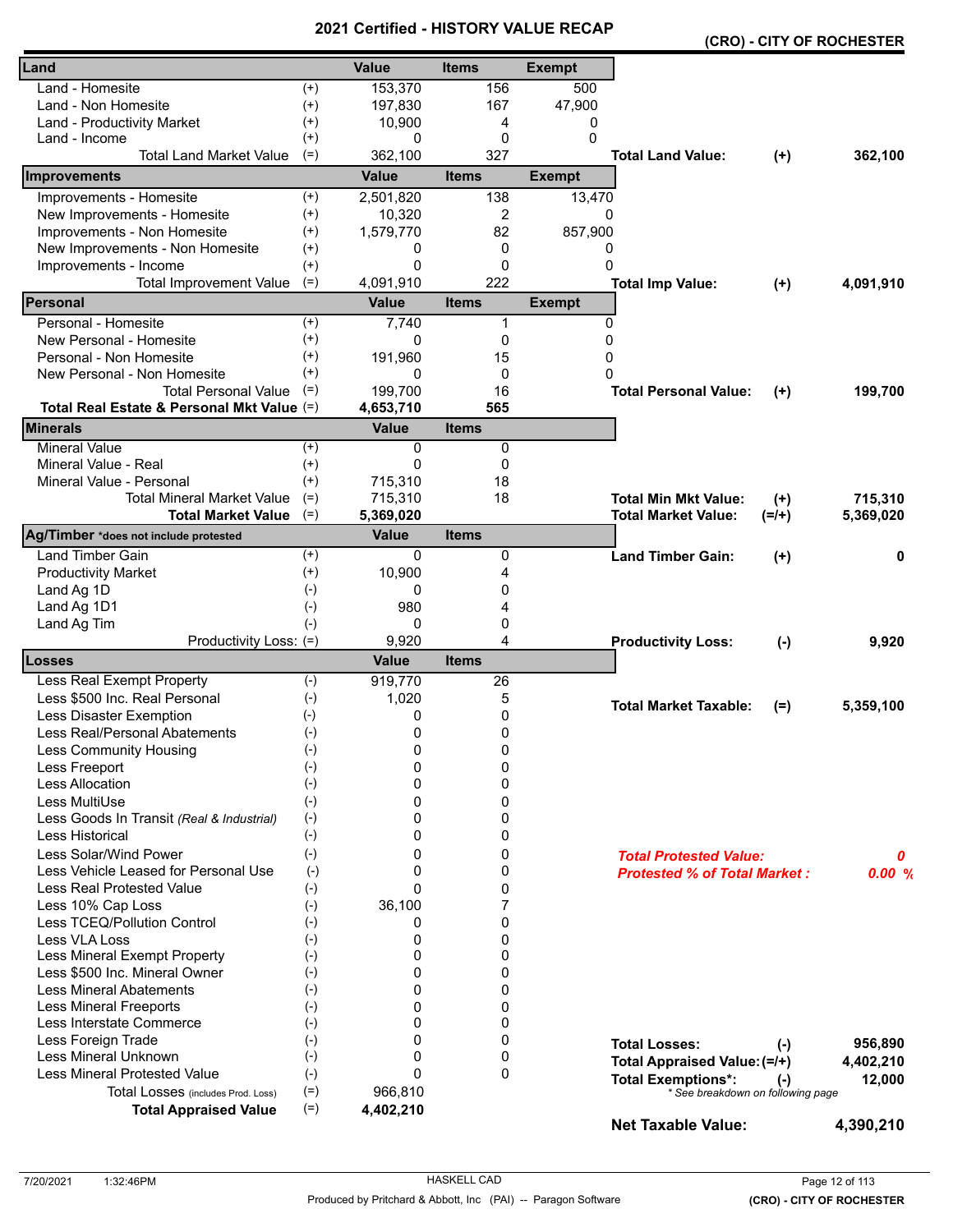**(CRO) - CITY OF ROCHESTER** 

| <b>Count of Homesteads</b>                                         |            |          |                        |          |              |                |               |                                                                 |                      |                     |                                         |                                                         |
|--------------------------------------------------------------------|------------|----------|------------------------|----------|--------------|----------------|---------------|-----------------------------------------------------------------|----------------------|---------------------|-----------------------------------------|---------------------------------------------------------|
| н                                                                  | S          | F        | в                      | D        | W            | O              | <b>DV</b>     | <b>DV100</b>                                                    | <b>SS First Resp</b> |                     | <b>SS Svc Member</b>                    |                                                         |
| 30                                                                 | 41         | 0        | $\overline{2}$         | 0        | $\mathbf 0$  | 0              | $\mathbf{1}$  | 0                                                               | $\mathbf 0$          |                     | 0                                       |                                                         |
| <b>Owner and Parcel Counts</b>                                     |            |          |                        |          |              |                |               |                                                                 |                      |                     |                                         |                                                         |
| <b>Total Parcels*:</b>                                             |            |          |                        |          |              |                |               | 363* Parcel count is figured by parcel per ownership sequences. |                      |                     |                                         |                                                         |
| <b>Total Owners:</b>                                               |            |          |                        | 236      |              |                |               |                                                                 |                      |                     |                                         |                                                         |
| <b>Ported Homestead/Charity Amounts</b>                            |            |          |                        |          | <b>Value</b> |                |               | <b>Items</b>                                                    |                      |                     |                                         |                                                         |
| DV Donated Home (Charity)                                          |            |          |                        | $(+)$    |              |                | 0             |                                                                 | 0                    |                     |                                         |                                                         |
| SS of a Service Member Ported Amount                               |            |          |                        | $^{(+)}$ |              |                | 0             |                                                                 | 0                    |                     |                                         |                                                         |
| SS of a First Responder Ported Amount                              |            |          |                        | $^{(+)}$ |              |                | 0             |                                                                 | 0                    |                     |                                         |                                                         |
| SS of DV Donated Home Ported Amount<br>SS of 100% DV Ported Amount |            |          |                        | $^{(+)}$ |              |                | 0<br>$\Omega$ |                                                                 | 0<br>0               |                     |                                         |                                                         |
| <b>Homestead Exemptions</b>                                        |            |          |                        | $(+)$    | <b>Value</b> |                |               | <b>Items</b>                                                    |                      |                     |                                         |                                                         |
| Homestead H,S                                                      |            |          |                        | $^{(+)}$ |              |                | 0             |                                                                 | 0                    |                     |                                         |                                                         |
| Senior S                                                           |            |          |                        | $^{(+)}$ |              |                | 0             |                                                                 | 0                    |                     | H - Homestead                           | D - Disabled Only                                       |
| Disabled B                                                         |            |          |                        | $^{(+)}$ |              |                | 0             |                                                                 | 0                    | S - Over 65         |                                         | W - Widow                                               |
| DV 100%                                                            |            |          |                        | $^{(+)}$ |              |                | 0             |                                                                 | 0                    |                     | F - Disabled Widow                      | O - Over 65 (No HS)                                     |
| Surviving Spouse of a Service Member                               |            |          |                        | $^{(+)}$ |              |                | 0             |                                                                 | 0                    | <b>B</b> - Disabled | DV100 (1, 2, 3) - 100% Disabled Veteran | DV - Disabled Veteran                                   |
| Survivng Spouse of a First Responder                               |            |          |                        | $^{(+)}$ |              |                | 0             |                                                                 | 0                    |                     |                                         | 4 (4B, 4H, 4S) - Surviving Spouse of a Service Member   |
|                                                                    |            |          | Total Reimbursable (=) |          |              |                | 0             |                                                                 | 0                    |                     |                                         | 5* (5B, 5H, 5S) - Surviving Spouse of a First Responder |
| <b>Local Discount</b>                                              |            |          |                        | $^{(+)}$ |              |                | 0             |                                                                 | 0                    |                     |                                         |                                                         |
| Disabled Veteran                                                   |            |          |                        | $^{(+)}$ |              | 12,000         |               |                                                                 |                      |                     |                                         |                                                         |
| Optional 65                                                        |            |          |                        | $^{(+)}$ |              |                | 0             |                                                                 | 0                    |                     |                                         |                                                         |
| Local Disabled                                                     |            |          |                        | $^{(+)}$ |              |                | 0             |                                                                 | 0                    |                     |                                         |                                                         |
| State Homestead                                                    |            |          |                        | $^{(+)}$ |              |                | 0             |                                                                 | 0                    |                     |                                         |                                                         |
| <b>Total Exemptions</b>                                            |            |          |                        | $(=)$    |              |                |               | 12,000 (includes Ported/Charity Amounts)                        |                      |                     |                                         |                                                         |
| <b>Special Certified Totals</b>                                    |            |          |                        |          |              |                |               |                                                                 |                      |                     |                                         |                                                         |
| <b>Exempt Value of First Time Absolute Exemption</b>               |            |          |                        |          |              |                |               | \$0                                                             |                      |                     |                                         |                                                         |
| <b>Exempt Value of First Time Partial Exemption</b>                |            |          |                        |          |              |                |               | \$0                                                             |                      |                     |                                         |                                                         |
|                                                                    |            |          |                        |          |              |                |               |                                                                 |                      |                     |                                         |                                                         |
| <b>New AG/Timber</b>                                               |            |          |                        |          |              |                |               |                                                                 |                      |                     |                                         |                                                         |
| Market                                                             |            |          |                        |          |              |                |               | \$0                                                             |                      |                     |                                         |                                                         |
| Taxable                                                            |            |          |                        |          |              |                |               | \$0                                                             |                      |                     |                                         |                                                         |
|                                                                    | Value Loss |          |                        |          |              |                |               | \$0                                                             |                      |                     |                                         |                                                         |
| <b>New Improvement/Personal</b>                                    |            |          |                        |          |              |                |               |                                                                 |                      |                     |                                         |                                                         |
| Market                                                             |            |          |                        |          |              |                |               | \$10,320                                                        |                      |                     |                                         |                                                         |
| Taxable                                                            |            |          |                        |          |              |                |               | \$10,320                                                        |                      |                     |                                         |                                                         |
| Average Values* (includes protested & exempt value)                |            |          |                        |          |              |                |               |                                                                 |                      |                     |                                         |                                                         |
| Average Homestead Value A*                                         |            |          |                        |          |              | <b>Parcels</b> |               |                                                                 |                      |                     | <b>Total Homestead Value A*</b>         |                                                         |
|                                                                    |            |          |                        |          |              |                |               |                                                                 |                      | <b>Market</b>       | \$2,599,230                             |                                                         |
| <b>Market</b>                                                      |            | \$19,841 |                        |          |              | 131            |               |                                                                 |                      |                     | \$2,586,430                             |                                                         |
| <b>Taxable</b>                                                     |            | \$19,565 |                        |          |              |                |               |                                                                 |                      | <b>Taxable</b>      |                                         |                                                         |
| Average Homestead Value A* and E*                                  |            |          |                        |          |              | <b>Parcels</b> |               |                                                                 |                      |                     | Total Homestead Value A* and E*         |                                                         |
| <b>Market</b>                                                      |            | \$19,841 |                        |          |              | 131            |               |                                                                 |                      | <b>Market</b>       | \$2,599,230                             |                                                         |
| <b>Taxable</b>                                                     |            | \$19,565 |                        |          |              |                |               |                                                                 |                      | <b>Taxable</b>      | \$2,586,430                             |                                                         |
| Average Homestead Value A* and E* and M1                           |            |          |                        |          |              | <b>Parcels</b> |               |                                                                 |                      |                     |                                         | Total Homestead Value A* and E* and M1                  |
| <b>Market</b>                                                      |            | \$19,482 |                        |          |              |                | 134           |                                                                 |                      | <b>Market</b>       | \$2,610,690                             |                                                         |
| <b>Taxable</b>                                                     |            | \$19,213 |                        |          |              |                |               |                                                                 |                      | <b>Taxable</b>      | \$2,597,890                             |                                                         |
|                                                                    |            |          |                        |          |              | <b>Parcels</b> |               |                                                                 |                      |                     | <b>Total Homestead Value M1</b>         |                                                         |
| <b>Average Homestead Value M1</b>                                  |            |          |                        |          |              |                |               |                                                                 |                      | <b>Market</b>       | \$11,460                                |                                                         |
| <b>Market</b>                                                      |            | \$3,820  |                        |          |              |                | 3             |                                                                 |                      |                     |                                         |                                                         |
| <b>Taxable</b>                                                     |            | \$3,820  |                        |          |              |                |               |                                                                 |                      | <b>Taxable</b>      | \$11,460                                |                                                         |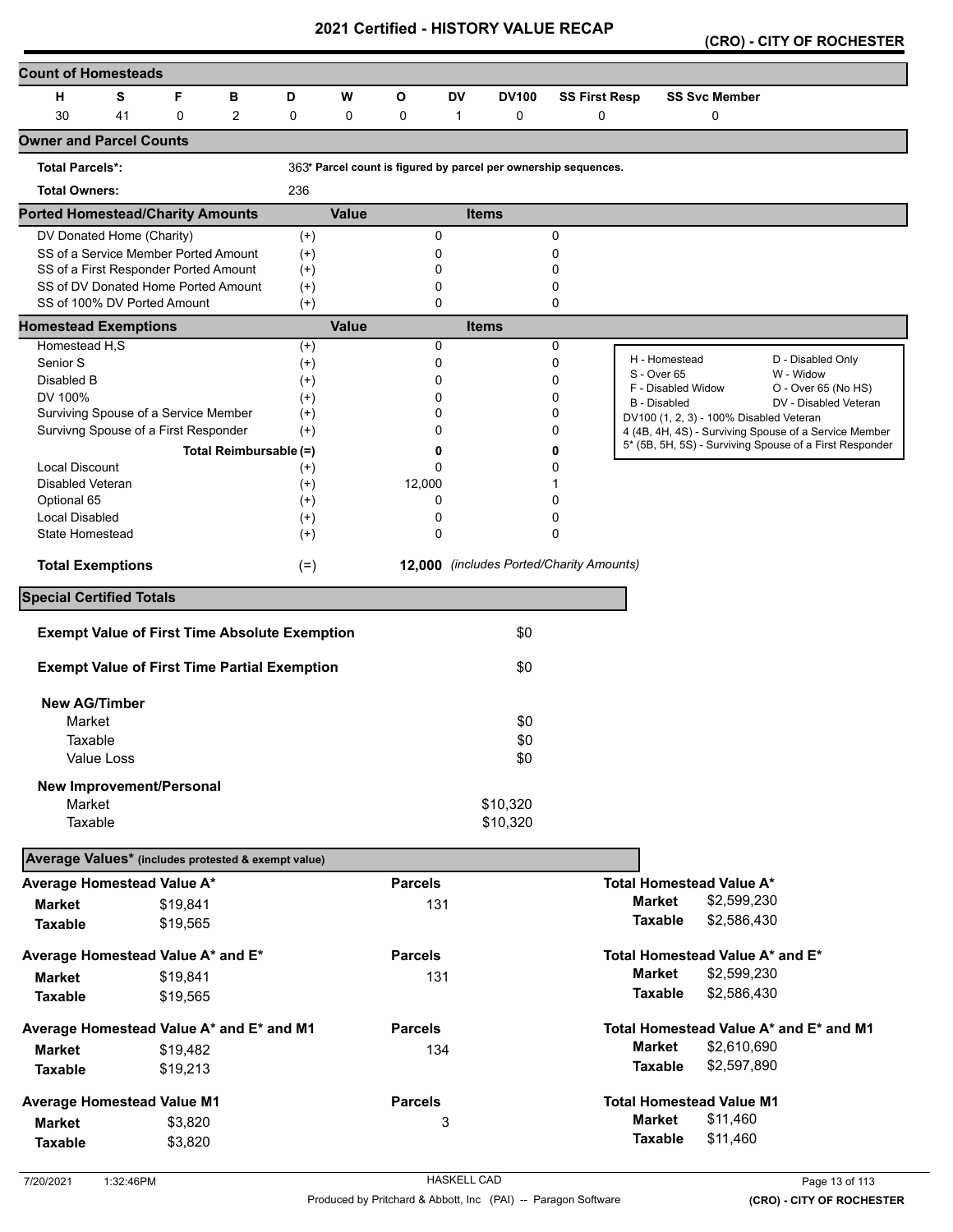#### **(CRO) - CITY OF ROCHESTER**

| <b>Category Code Breakdown</b> |                           |              |         |                  |                                      |                        |                     |                 |                |                                    |                                    |
|--------------------------------|---------------------------|--------------|---------|------------------|--------------------------------------|------------------------|---------------------|-----------------|----------------|------------------------------------|------------------------------------|
| Cat<br>Code                    | <b>Items</b>              | <b>Acres</b> | Land    | <b>Ag/Timber</b> | <b>Productivity</b><br><b>Market</b> | <b>Taxable</b><br>Land | <b>Improvements</b> | <b>Personal</b> | <b>Mineral</b> | <b>Total Mkt</b><br><b>Taxable</b> | <b>Total Net</b><br><b>Taxable</b> |
| Α                              | $\mathbf{1}$              | 0.344        | 1,000   | 0                | 0                                    | 1,000                  | 7,940               | $\mathbf 0$     | $\mathbf 0$    | 8,940                              | 8,940                              |
| A1                             | 144                       | 47.282       | 147,530 | 0                | 0                                    | 147,530                | 2,595,490           | $\pmb{0}$       | 0              | 2,743,020                          | 2,695,500                          |
| A2                             | 3                         | 1.101        | 3,400   | 0                | 0                                    | 3,400                  | 45,350              | $\pmb{0}$       | 0              | 48,750                             | 48,170                             |
| A4                             | 13                        | 6.371        | 14,400  | 0                | 0                                    | 14,400                 | 30,620              | $\mathbf 0$     | 0              | 45,020                             | 45,020                             |
| A <sub>5</sub>                 | 3                         | 0.608        | 1,850   | 0                | 0                                    | 1,850                  | 20,920              | $\mathbf 0$     | 0              | 22,770                             | 22,770                             |
| A*                             | 164                       | 55.706       | 168,180 | 0                | 0                                    | 168,180                | 2,700,320           | 0               | 0              | 2,868,500                          | 2,820,400                          |
| C <sub>1</sub>                 | 110                       | 52.863       | 98,720  | 0                | 0                                    | 98,720                 | 14,680              | $\pmb{0}$       | 0              | 113,400                            | 113,400                            |
| C <sub>2</sub>                 | $\overline{2}$            | 0.298        | 2,000   | 0                | 0                                    | 2,000                  | 0                   | $\mathbf 0$     | 0              | 2,000                              | 2,000                              |
| $\mathbf{C}^*$                 | 112                       | 53.161       | 100,720 | 0                | $\bf{0}$                             | 100,720                | 14,680              | 0               | 0              | 115,400                            | 115,400                            |
| D <sub>1</sub>                 | 4                         | 5.238        | 0       | 980              | 10,900                               | 980                    | 0                   | $\mathbf 0$     | 0              | 980                                | 980                                |
| D*                             | 4                         | 5.238        | 0       | 980              | 10,900                               | 980                    | 0                   | $\bf{0}$        | 0              | 980                                | 980                                |
| E1                             | $\mathbf{1}$              | 2.170        | 1,590   | 0                | 0                                    | 1,590                  | 9,200               | 0               | 0              | 10,790                             | 10,790                             |
| E*                             | 1                         | 2.170        | 1,590   | 0                | 0                                    | 1,590                  | 9,200               | 0               | 0              | 10,790                             | 10,790                             |
| F <sub>1</sub>                 | 14                        | 3.415        | 20,000  | 0                | 0                                    | 20,000                 | 313,400             | $\pmb{0}$       | 0              | 333,400                            | 333,400                            |
| F <sub>1</sub>                 | 14                        | 3.415        | 20,000  | 0                | 0                                    | 20,000                 | 313,400             | $\pmb{0}$       | $\pmb{0}$      | 333,400                            | 333,400                            |
| F <sub>2</sub>                 | $\ensuremath{\mathsf{3}}$ | 3.133        | 11,250  | 0                | 0                                    | 11,250                 | 177,990             | $\pmb{0}$       | $\pmb{0}$      | 189,240                            | 189,240                            |
| F <sub>2</sub>                 | $\mathbf{3}$              | 3.133        | 11,250  | 0                | 0                                    | 11,250                 | 177,990             | $\bf{0}$        | $\pmb{0}$      | 189,240                            | 189,240                            |
| $F^*$                          | 17                        | 6.548        | 31,250  | 0                | 0                                    | 31,250                 | 491,390             | $\bf{0}$        | 0              | 522,640                            | 522,640                            |
| J2                             | $\mathbf{1}$              | 0.000        | 0       | 0                | 0                                    | $\pmb{0}$              | 0                   | $\mathbf 0$     | 182,620        | 182,620                            | 182,620                            |
| J3                             | 4                         | 0.000        | 0       | 0                | 0                                    | $\pmb{0}$              | 0                   | $\mathbf 0$     | 349,700        | 349,700                            | 349,700                            |
| J4                             | 5                         | 0.217        | 680     | 0                | 0                                    | 680                    | 1,230               | $\mathbf 0$     | 180,180        | 182,090                            | 182,090                            |
| J7                             | 9                         | 0.000        | 0       | 0                | 0                                    | 0                      | 0                   | $\mathbf 0$     | 2,810          | 2,810                              | 2,810                              |
| J*                             | 19                        | 0.217        | 680     | 0                | 0                                    | 680                    | 1,230               | $\mathbf 0$     | 715,310        | 717,220                            | 717,220                            |
| L1                             | 12                        | 0.000        | 0       | 0                | 0                                    | 0                      | 0                   | 191,320         | 0              | 191,320                            | 191,320                            |
| L1                             | 12                        | 0.000        | 0       | 0                | $\pmb{0}$                            | 0                      | 0                   | 191,320         | $\pmb{0}$      | 191,320                            | 191,320                            |
| $L^*$                          | 12                        | 0.000        | 0       | 0                | 0                                    | $\pmb{0}$              | 0                   | 191,320         | 0              | 191,320                            | 191,320                            |
| M <sub>1</sub>                 | 3                         | 0.000        | 0       | 0                | 0                                    | $\pmb{0}$              | 3,720               | 7,740           | $\pmb{0}$      | 11,460                             | 11,460                             |
| M*                             | 3                         | 0.000        | 0       | 0                | 0                                    | 0                      | 3,720               | 7,740           | 0              | 11,460                             | 11,460                             |
| XB                             | $\mathbf 5$               | 0.241        | 380     | 0                | 0                                    | 380                    | 0                   | 640             | 0              | 1,020                              | 0                                  |
| XU                             | $\overline{2}$            | 0.316        | 1,250   | 0                | 0                                    | 1,250                  | 8,280               | $\mathbf 0$     | 0              | 9,530                              | 0                                  |
| XV                             | 24                        | 13.345       | 47,150  | 0                | 0                                    | 47,150                 | 863,090             | $\mathbf 0$     | 0              | 910,240                            | 0                                  |
| $X^*$                          | 31                        | 13.902       | 48,780  | 0                | 0                                    | 48,780                 | 871,370             | 640             | $\mathbf 0$    | 920,790                            | 0                                  |
|                                | 363                       | 136.942      | 351,200 | 980              | 10,900                               | 352,180                | 4,091,910           | 199,700         | 715,310        | 5,359,100                          | 4,390,210                          |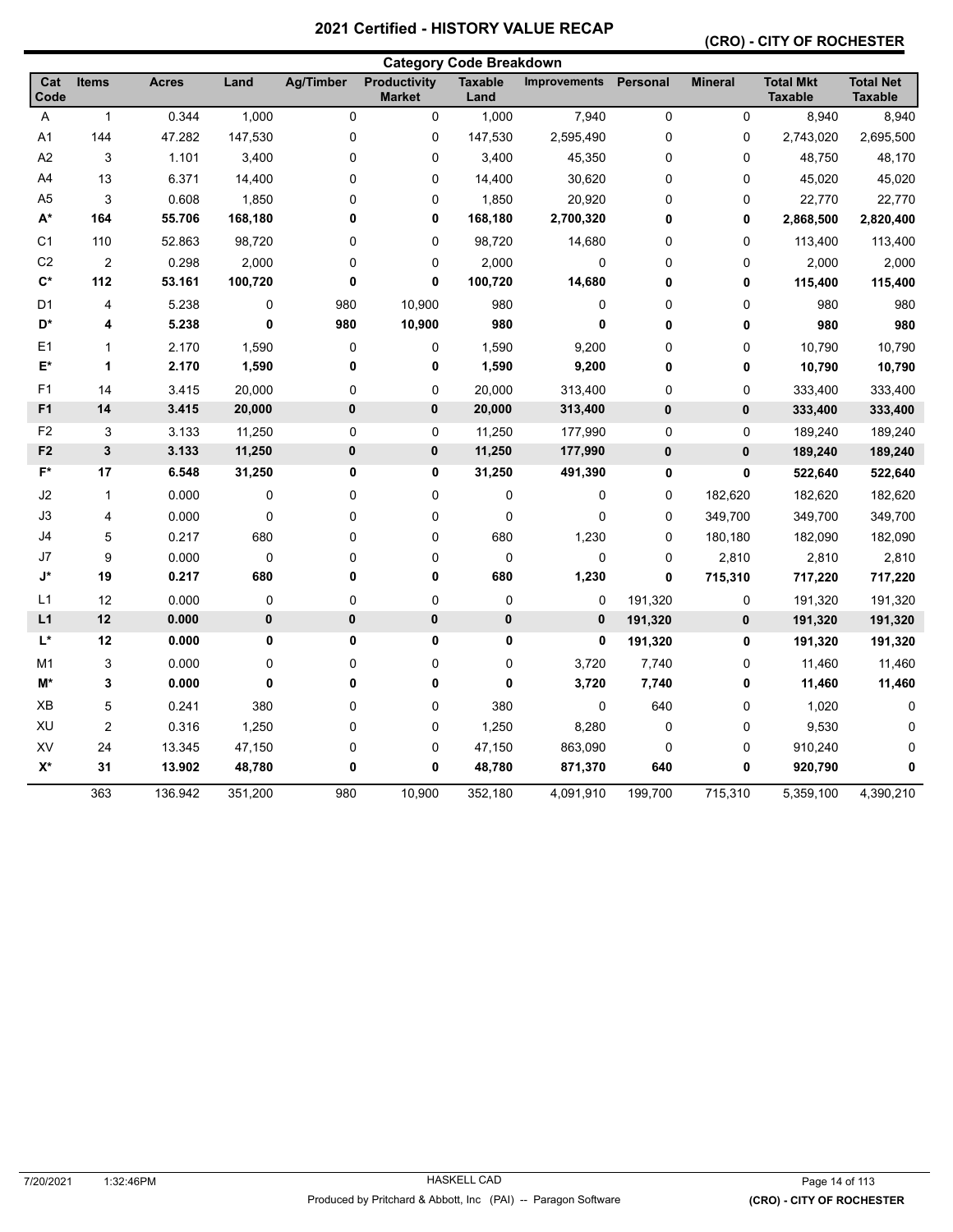|                                                            |                      | <b>VEILIIIEU - NIJI VAT</b> |                       |                     | (CRU) - CITY OF RULE                |           |            |
|------------------------------------------------------------|----------------------|-----------------------------|-----------------------|---------------------|-------------------------------------|-----------|------------|
| Land                                                       |                      | <b>Value</b>                | <b>Items</b>          | <b>Exempt</b>       |                                     |           |            |
| Land - Homesite                                            | $^{(+)}$             | 409,530                     | 342                   | 26,810              |                                     |           |            |
| Land - Non Homesite                                        | $^{(+)}$             | 382,810                     | 250                   | 87,250              |                                     |           |            |
| Land - Productivity Market                                 | $^{(+)}$             | 33,390                      | 11                    | 0                   |                                     |           |            |
| Land - Income                                              | $^{(+)}$             | 0                           | 0                     | 0                   |                                     |           |            |
| <b>Total Land Market Value</b>                             | $(=)$                | 825,730                     | 603                   |                     | <b>Total Land Value:</b>            | $(+)$     | 825,730    |
| Improvements                                               |                      | <b>Value</b>                | <b>Items</b>          | <b>Exempt</b>       |                                     |           |            |
| Improvements - Homesite                                    | $^{(+)}$             | 8,566,460                   | 302                   | 137,910             |                                     |           |            |
| New Improvements - Homesite                                | $^{(+)}$             | 2,600                       | 2                     | 0                   |                                     |           |            |
| Improvements - Non Homesite                                | $^{(+)}$             | 5,239,130                   | 140                   | 2,799,230           |                                     |           |            |
| New Improvements - Non Homesite                            | $^{(+)}$             | 20,300                      | 1                     | 0                   |                                     |           |            |
| Improvements - Income                                      | $^{(+)}$             | 0                           | $\mathbf 0$           | $\Omega$            |                                     |           |            |
| <b>Total Improvement Value</b>                             | $(=)$                | 13,828,490                  | 445                   |                     | <b>Total Imp Value:</b>             | $(+)$     | 13,828,490 |
| Personal                                                   |                      | <b>Value</b>                | <b>Items</b>          | <b>Exempt</b>       |                                     |           |            |
| Personal - Homesite                                        | $^{(+)}$             | 23,910                      | 1                     | 0                   |                                     |           |            |
| New Personal - Homesite                                    | $^{(+)}$             | 0                           | 0                     | $\Omega$            |                                     |           |            |
| Personal - Non Homesite                                    |                      |                             |                       |                     |                                     |           |            |
|                                                            | $^{(+)}$<br>$^{(+)}$ | 894,680                     | 33                    | 457,720<br>$\Omega$ |                                     |           |            |
| New Personal - Non Homesite<br><b>Total Personal Value</b> | $(=)$                | 14,990                      | 1<br>35               |                     | <b>Total Personal Value:</b>        |           |            |
| Total Real Estate & Personal Mkt Value (=)                 |                      | 933,580                     |                       |                     |                                     | $^{(+)}$  | 933,580    |
| <b>Minerals</b>                                            |                      | 15,587,800<br><b>Value</b>  | 1,083<br><b>Items</b> |                     |                                     |           |            |
| <b>Mineral Value</b>                                       | $(+)$                | $\Omega$                    | 0                     |                     |                                     |           |            |
| Mineral Value - Real                                       | $^{(+)}$             | 3,588,740                   | 1                     |                     |                                     |           |            |
| Mineral Value - Personal                                   | $^{(+)}$             | 3,364,830                   | 110                   |                     |                                     |           |            |
| <b>Total Mineral Market Value</b>                          | $(=)$                | 6,953,570                   | 111                   |                     | <b>Total Min Mkt Value:</b>         | $^{(+)}$  | 6,953,570  |
| <b>Total Market Value</b>                                  | $(=)$                | 22,541,370                  |                       |                     | <b>Total Market Value:</b>          | $(=/+)$   | 22,541,370 |
| Ag/Timber *does not include protested                      |                      | <b>Value</b>                | <b>Items</b>          |                     |                                     |           |            |
| <b>Land Timber Gain</b>                                    | $^{(+)}$             | 0                           | 0                     |                     | <b>Land Timber Gain:</b>            | $^{(+)}$  | 0          |
| <b>Productivity Market</b>                                 | $^{(+)}$             | 33,390                      | 11                    |                     |                                     |           |            |
| Land Ag 1D                                                 | $(-)$                | 0                           | 0                     |                     |                                     |           |            |
| Land Ag 1D1                                                | $(-)$                | 2,870                       | 11                    |                     |                                     |           |            |
| Land Ag Tim                                                | $(-)$                | 0                           | 0                     |                     |                                     |           |            |
| Productivity Loss: (=)                                     |                      | 30,520                      | 11                    |                     | <b>Productivity Loss:</b>           | $(-)$     | 30,520     |
| Losses                                                     |                      | <b>Value</b>                | <b>Items</b>          |                     |                                     |           |            |
| Less Real Exempt Property                                  | $(-)$                | 3,508,920                   | 39                    |                     |                                     |           |            |
| Less \$500 Inc. Real Personal                              | $(-)$                | 1,520                       | 9                     |                     |                                     |           |            |
| Less Disaster Exemption                                    | $(-)$                | 0                           | 0                     |                     | <b>Total Market Taxable:</b>        | $(=)$     | 22,510,850 |
| Less Real/Personal Abatements                              | $(-)$                | 0                           | 0                     |                     |                                     |           |            |
| Less Community Housing                                     | $(-)$                | 0                           | 0                     |                     |                                     |           |            |
| Less Freeport                                              | $(-)$                | 0                           | 0                     |                     |                                     |           |            |
| Less Allocation                                            | $(-)$                | $\Omega$                    | 0                     |                     |                                     |           |            |
| Less MultiUse                                              | $(-)$                | $\Omega$                    | 0                     |                     |                                     |           |            |
| Less Goods In Transit (Real & Industrial)                  | $(-)$                | 0                           | 0                     |                     |                                     |           |            |
| Less Historical                                            | $(-)$                | 0                           | 0                     |                     |                                     |           |            |
| Less Solar/Wind Power                                      | $(-)$                | 0                           | 0                     |                     | <b>Total Protested Value:</b>       |           | 0          |
| Less Vehicle Leased for Personal Use                       | $(-)$                | 0                           | 0                     |                     | <b>Protested % of Total Market:</b> |           | 0.00%      |
| <b>Less Real Protested Value</b>                           | $(-)$                | $\mathbf{0}$                | 0                     |                     |                                     |           |            |
| Less 10% Cap Loss                                          | $(-)$                | 178,600                     | 43                    |                     |                                     |           |            |
| Less TCEQ/Pollution Control                                | $(-)$                | 76,240                      | 1                     |                     |                                     |           |            |
| Less VLA Loss                                              | $(-)$                | 0                           | 0                     |                     |                                     |           |            |
| Less Mineral Exempt Property                               | $(-)$                | 0                           | 0                     |                     |                                     |           |            |
| Less \$500 Inc. Mineral Owner                              | $(-)$                | 0                           | 0                     |                     |                                     |           |            |
| <b>Less Mineral Abatements</b>                             | $(-)$                | $\Omega$                    | 0                     |                     |                                     |           |            |
| <b>Less Mineral Freeports</b>                              | $(-)$                | $\Omega$                    | 0                     |                     |                                     |           |            |
| Less Interstate Commerce                                   | $(-)$                | 0                           | 0                     |                     |                                     |           |            |
| Less Foreign Trade                                         | $(-)$                | $\Omega$                    | 0                     |                     |                                     |           |            |
| Less Mineral Unknown                                       | $(-)$                | 0                           | 0                     |                     | <b>Total Losses:</b>                | $(\cdot)$ | 3,765,280  |
| <b>Less Mineral Protested Value</b>                        |                      | $\Omega$                    | 0                     |                     | Total Appraised Value: (=/+)        |           | 18,745,570 |
|                                                            | $(-)$                |                             |                       |                     | <b>Total Exemptions*:</b>           | $(-)$     | 49,480     |
| Total Losses (includes Prod. Loss)                         | $(=)$                | 3,795,800                   |                       |                     | * See breakdown on following page   |           |            |
| <b>Total Appraised Value</b>                               | $(=)$                | 18,745,570                  |                       |                     | <b>Net Taxable Value:</b>           |           | 18,696,090 |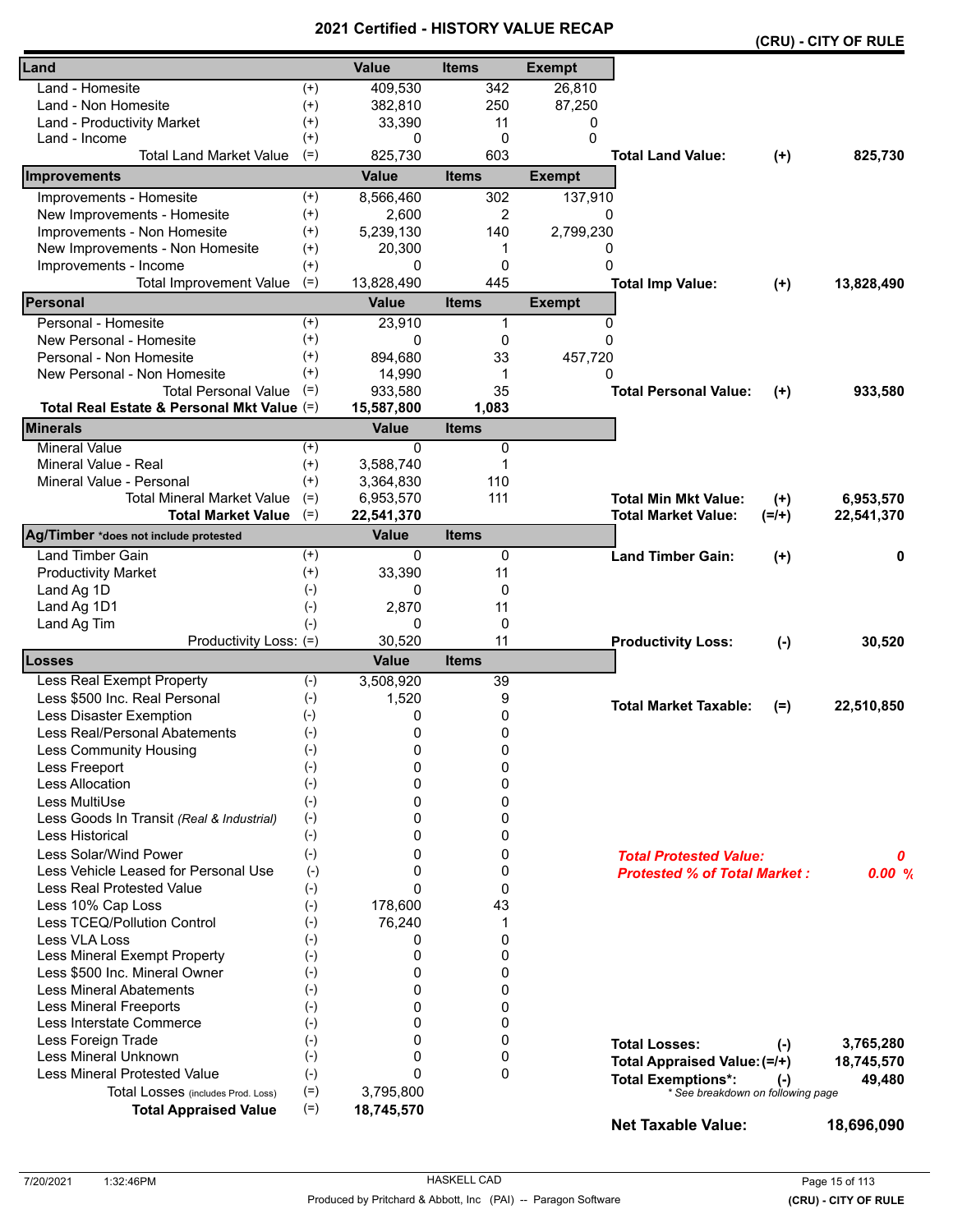|  |  | (CRU) - CITY OF RULE |
|--|--|----------------------|
|--|--|----------------------|

| <b>Count of Homesteads</b>                          |            |                                                                    |                                                      |                      |              |                |           |                                                                 |                      |                     |                                         |                                                                                                                  |
|-----------------------------------------------------|------------|--------------------------------------------------------------------|------------------------------------------------------|----------------------|--------------|----------------|-----------|-----------------------------------------------------------------|----------------------|---------------------|-----------------------------------------|------------------------------------------------------------------------------------------------------------------|
| н                                                   | S          | F                                                                  | В                                                    | D                    | W            | $\mathbf{o}$   | <b>DV</b> | <b>DV100</b>                                                    | <b>SS First Resp</b> |                     | <b>SS Svc Member</b>                    |                                                                                                                  |
| 67                                                  | 86         | 0                                                                  | 6                                                    | 0                    | 1            | 0              | 6         | $\mathbf 0$                                                     | 0                    |                     | 0                                       |                                                                                                                  |
| <b>Owner and Parcel Counts</b>                      |            |                                                                    |                                                      |                      |              |                |           |                                                                 |                      |                     |                                         |                                                                                                                  |
| <b>Total Parcels*:</b>                              |            |                                                                    |                                                      |                      |              |                |           | 747* Parcel count is figured by parcel per ownership sequences. |                      |                     |                                         |                                                                                                                  |
| <b>Total Owners:</b>                                |            |                                                                    |                                                      | 437                  |              |                |           |                                                                 |                      |                     |                                         |                                                                                                                  |
| <b>Ported Homestead/Charity Amounts</b>             |            |                                                                    |                                                      |                      | <b>Value</b> |                |           | <b>Items</b>                                                    |                      |                     |                                         |                                                                                                                  |
| DV Donated Home (Charity)                           |            |                                                                    |                                                      | $^{(+)}$             |              |                | 0         |                                                                 | 0                    |                     |                                         |                                                                                                                  |
|                                                     |            | SS of a Service Member Ported Amount                               |                                                      | $(+)$                |              |                | 0         |                                                                 | 0                    |                     |                                         |                                                                                                                  |
| SS of a First Responder Ported Amount               |            |                                                                    |                                                      | $^{(+)}$             |              |                | 0         |                                                                 | 0                    |                     |                                         |                                                                                                                  |
|                                                     |            | SS of DV Donated Home Ported Amount<br>SS of 100% DV Ported Amount |                                                      | $^{(+)}$             |              |                | 0         |                                                                 | 0                    |                     |                                         |                                                                                                                  |
|                                                     |            |                                                                    |                                                      | $^{(+)}$             | <b>Value</b> |                | 0         |                                                                 | 0                    |                     |                                         |                                                                                                                  |
| <b>Homestead Exemptions</b><br>Homestead H,S        |            |                                                                    |                                                      |                      |              |                | 0         | <b>Items</b>                                                    |                      |                     |                                         |                                                                                                                  |
| Senior S                                            |            |                                                                    |                                                      | $^{(+)}$<br>$^{(+)}$ |              |                | 0         |                                                                 | 0<br>0               |                     | H - Homestead                           | D - Disabled Only                                                                                                |
| Disabled B                                          |            |                                                                    |                                                      | $^{(+)}$             |              |                | 0         |                                                                 | 0                    | S - Over 65         |                                         | W - Widow                                                                                                        |
| DV 100%                                             |            |                                                                    |                                                      | $^{(+)}$             |              |                | 0         |                                                                 | 0                    | <b>B</b> - Disabled | F - Disabled Widow                      | O - Over 65 (No HS)<br>DV - Disabled Veteran                                                                     |
| Surviving Spouse of a Service Member                |            |                                                                    |                                                      | $^{(+)}$             |              |                | 0         |                                                                 | 0                    |                     | DV100 (1, 2, 3) - 100% Disabled Veteran |                                                                                                                  |
| Survivng Spouse of a First Responder                |            |                                                                    |                                                      | $^{(+)}$             |              |                | 0         |                                                                 | 0                    |                     |                                         | 4 (4B, 4H, 4S) - Surviving Spouse of a Service Member<br>5* (5B, 5H, 5S) - Surviving Spouse of a First Responder |
|                                                     |            |                                                                    | Total Reimbursable (=)                               |                      |              |                | 0         |                                                                 | 0                    |                     |                                         |                                                                                                                  |
| <b>Local Discount</b>                               |            |                                                                    |                                                      | $^{(+)}$             |              |                | 0         |                                                                 | 0                    |                     |                                         |                                                                                                                  |
| Disabled Veteran<br>Optional 65                     |            |                                                                    |                                                      | $^{(+)}$<br>$^{(+)}$ |              | 49,480         | 0         |                                                                 | 6<br>0               |                     |                                         |                                                                                                                  |
| <b>Local Disabled</b>                               |            |                                                                    |                                                      | $(+)$                |              |                | 0         |                                                                 | 0                    |                     |                                         |                                                                                                                  |
| State Homestead                                     |            |                                                                    |                                                      | $^{(+)}$             |              |                | 0         |                                                                 | 0                    |                     |                                         |                                                                                                                  |
|                                                     |            |                                                                    |                                                      |                      |              |                |           |                                                                 |                      |                     |                                         |                                                                                                                  |
| <b>Total Exemptions</b>                             |            |                                                                    |                                                      | $(=)$                |              |                |           | 49,480 (includes Ported/Charity Amounts)                        |                      |                     |                                         |                                                                                                                  |
| <b>Special Certified Totals</b>                     |            |                                                                    |                                                      |                      |              |                |           |                                                                 |                      |                     |                                         |                                                                                                                  |
|                                                     |            |                                                                    | <b>Exempt Value of First Time Absolute Exemption</b> |                      |              |                |           | \$73,080                                                        |                      |                     |                                         |                                                                                                                  |
|                                                     |            |                                                                    | <b>Exempt Value of First Time Partial Exemption</b>  |                      |              |                |           | \$0                                                             |                      |                     |                                         |                                                                                                                  |
|                                                     |            |                                                                    |                                                      |                      |              |                |           |                                                                 |                      |                     |                                         |                                                                                                                  |
| <b>New AG/Timber</b>                                |            |                                                                    |                                                      |                      |              |                |           |                                                                 |                      |                     |                                         |                                                                                                                  |
| Market<br>Taxable                                   |            |                                                                    |                                                      |                      |              |                |           | \$0                                                             |                      |                     |                                         |                                                                                                                  |
|                                                     | Value Loss |                                                                    |                                                      |                      |              |                |           | \$0<br>\$0                                                      |                      |                     |                                         |                                                                                                                  |
|                                                     |            |                                                                    |                                                      |                      |              |                |           |                                                                 |                      |                     |                                         |                                                                                                                  |
|                                                     |            | New Improvement/Personal                                           |                                                      |                      |              |                |           |                                                                 |                      |                     |                                         |                                                                                                                  |
| Market<br>Taxable                                   |            |                                                                    |                                                      |                      |              |                |           | \$37,890                                                        |                      |                     |                                         |                                                                                                                  |
|                                                     |            |                                                                    |                                                      |                      |              |                |           | \$37,890                                                        |                      |                     |                                         |                                                                                                                  |
| Average Values* (includes protested & exempt value) |            |                                                                    |                                                      |                      |              |                |           |                                                                 |                      |                     |                                         |                                                                                                                  |
| Average Homestead Value A*                          |            |                                                                    |                                                      |                      |              | <b>Parcels</b> |           |                                                                 |                      |                     | <b>Total Homestead Value A*</b>         |                                                                                                                  |
| <b>Market</b>                                       |            | \$29,046                                                           |                                                      |                      |              | 301            |           |                                                                 |                      | <b>Market</b>       | \$8,743,030                             |                                                                                                                  |
| <b>Taxable</b>                                      |            | \$28,453                                                           |                                                      |                      |              |                |           |                                                                 |                      | <b>Taxable</b>      | \$8,792,530                             |                                                                                                                  |
| Average Homestead Value A* and E*                   |            |                                                                    |                                                      |                      |              | <b>Parcels</b> |           |                                                                 |                      |                     | Total Homestead Value A* and E*         |                                                                                                                  |
| <b>Market</b>                                       |            | \$29,046                                                           |                                                      |                      |              | 301            |           |                                                                 |                      | <b>Market</b>       | \$8,743,030                             |                                                                                                                  |
| <b>Taxable</b>                                      |            | \$28,453                                                           |                                                      |                      |              |                |           |                                                                 |                      | <b>Taxable</b>      | \$8,792,530                             |                                                                                                                  |
|                                                     |            |                                                                    |                                                      |                      |              |                |           |                                                                 |                      |                     |                                         |                                                                                                                  |
| Average Homestead Value A* and E* and M1            |            |                                                                    |                                                      |                      |              | <b>Parcels</b> |           |                                                                 |                      | <b>Market</b>       | \$8,766,940                             | Total Homestead Value A* and E* and M1                                                                           |
| <b>Market</b>                                       |            | \$29,029                                                           |                                                      |                      |              |                | 302       |                                                                 |                      | <b>Taxable</b>      | \$8,816,440                             |                                                                                                                  |
| <b>Taxable</b>                                      |            | \$28,438                                                           |                                                      |                      |              |                |           |                                                                 |                      |                     |                                         |                                                                                                                  |
| <b>Average Homestead Value M1</b>                   |            |                                                                    |                                                      |                      |              | <b>Parcels</b> |           |                                                                 |                      |                     | <b>Total Homestead Value M1</b>         |                                                                                                                  |
| Market                                              |            | \$23,910                                                           |                                                      |                      |              |                | 1         |                                                                 |                      | <b>Market</b>       | \$23,910                                |                                                                                                                  |
| <b>Taxable</b>                                      |            | \$23,910                                                           |                                                      |                      |              |                |           |                                                                 |                      | <b>Taxable</b>      | \$23,910                                |                                                                                                                  |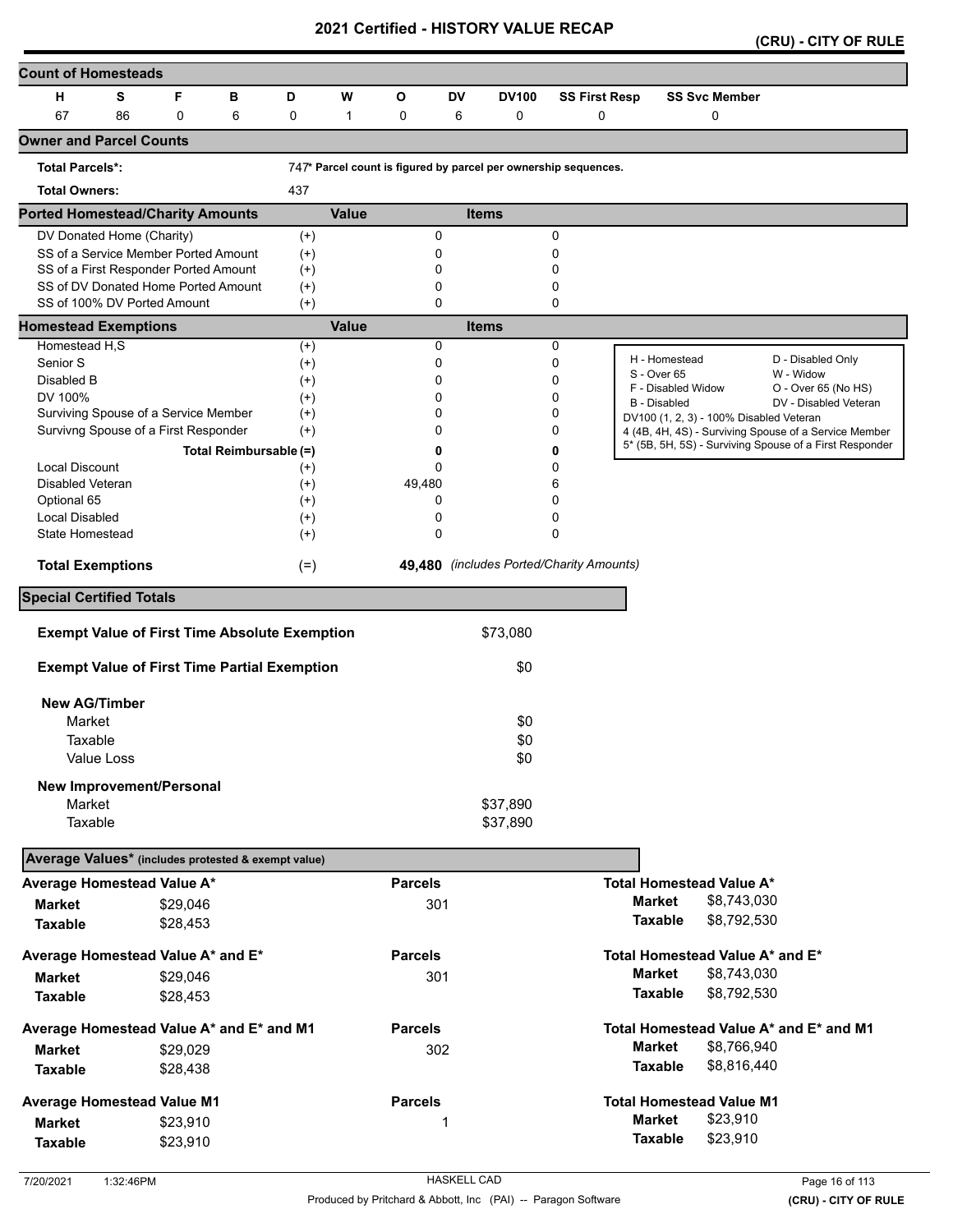|                    |                         | <b>Category Code Breakdown</b> |            |                  |                                      |                        |                     |                  |                |                                    |                                    |
|--------------------|-------------------------|--------------------------------|------------|------------------|--------------------------------------|------------------------|---------------------|------------------|----------------|------------------------------------|------------------------------------|
| Cat<br>Code        | <b>Items</b>            | <b>Acres</b>                   | Land       | <b>Ag/Timber</b> | <b>Productivity</b><br><b>Market</b> | <b>Taxable</b><br>Land | <b>Improvements</b> | Personal         | <b>Mineral</b> | <b>Total Mkt</b><br><b>Taxable</b> | <b>Total Net</b><br><b>Taxable</b> |
| A <sub>1</sub>     | 316                     | 124.085                        | 369,590    | 0                | 0                                    | 369,590                | 8,750,510           | 0                | 0              | 9,120,100                          | 8,900,090                          |
| A <sub>2</sub>     | 6                       | 2.918                          | 5,670      | 0                | 0                                    | 5,670                  | 74,320              | 0                | 0              | 79,990                             | 79,990                             |
| A4                 | 6                       | 3.765                          | 8,300      | 0                | 0                                    | 8,300                  | 10,430              | 0                | 0              | 18,730                             | 18,730                             |
| A <sub>5</sub>     | $\overline{\mathbf{c}}$ | 2.214                          | 5,210      | 0                | 0                                    | 5,210                  | 19,340              | 0                | 0              | 24,550                             | 24,550                             |
| A*                 | 330                     | 132.982                        | 388,770    | 0                | 0                                    | 388,770                | 8,854,600           | 0                | 0              | 9,243,370                          | 9,023,360                          |
| B <sub>2</sub>     | 3                       | 0.579                          | 1,310      | 0                | 0                                    | 1,310                  | 38,330              | 0                | 0              | 39,640                             | 39,640                             |
| $B^*$              | 3                       | 0.579                          | 1,310      | 0                | 0                                    | 1,310                  | 38,330              | 0                | 0              | 39,640                             | 39,640                             |
| C <sub>1</sub>     | 160                     | 84.698                         | 163,340    | 0                | 0                                    | 163,340                | 18,910              | 0                | 0              | 182,250                            | 182,250                            |
| $C^*$              | 160                     | 84.698                         | 163,340    | 0                | 0                                    | 163,340                | 18,910              | 0                | 0              | 182,250                            | 182,250                            |
| D1                 | 11                      | 23.763                         | 0          | 2,870            | 33,390                               | 2,870                  | 0                   | 0                | 0              | 2,870                              | 2,870                              |
| D <sub>2</sub>     | $\mathbf{1}$            | 0.000                          | 0          | 0                | 0                                    | 0                      | 1,340               | 0                | 0              | 1,340                              | 1,340                              |
| D*                 | 12                      | 23.763                         | 0          | 2,870            | 33,390                               | 2,870                  | 1,340               | 0                | 0              | 4,210                              | 4,210                              |
| E <sub>1</sub>     | 1                       | 0.597                          | 2,340      | 0                | 0                                    | 2,340                  | 14,400              | 0                | 0              | 16,740                             | 16,740                             |
| E*                 | 1                       | 0.597                          | 2,340      | 0                | 0                                    | 2,340                  | 14,400              | 0                | 0              | 16,740                             | 16,740                             |
| F1                 | 48                      | 11.955                         | 54,740     | 0                | 0                                    | 54,740                 | 670,650             | 0                | 0              | 725,390                            | 717,320                            |
| F <sub>1</sub>     | 48                      | 11.955                         | 54,740     | $\pmb{0}$        | 0                                    | 54,740                 | 670,650             | 0                | 0              | 725,390                            | 717,320                            |
| F <sub>2</sub>     | 11                      | 52.777                         | 66,380     | 0                | 0                                    | 66,380                 | 1,281,240           | 0                | 3,588,740      | 4,936,360                          | 4,936,360                          |
| F <sub>2</sub>     | 11                      | 52.777                         | 66,380     | $\pmb{0}$        | 0                                    | 66,380                 | 1,281,240           | 0                | 3,588,740      | 4,936,360                          | 4,936,360                          |
| $F^*$              | 59                      | 64.732                         | 121,120    | 0                | 0                                    | 121,120                | 1,951,890           | $\mathbf 0$      | 3,588,740      | 5,661,750                          | 5,653,680                          |
| J2                 |                         | 0.000                          | 0          | 0                | 0                                    | 0                      | 0                   | 0                | 294,370        | 294,370                            | 294,370                            |
| J3                 | 1                       | 0.321                          | 500        | 0                | 0                                    | 500                    | 2,650               | $\mathbf 0$      | 788,370        | 791,520                            | 791,520                            |
| J4                 | 6<br>5                  |                                |            |                  |                                      |                        |                     |                  |                |                                    |                                    |
| J7                 | 11                      | 0.289                          | 900        | 0                | 0                                    | 900                    | 9,230               | 0                | 278,280        | 288,410                            | 288,410                            |
| $\mathsf{J}^\star$ | 23                      | 0.000<br>0.610                 | 0<br>1,400 | 0<br>0           | 0<br>0                               | 0<br>1,400             | 0<br>11,880         | 0<br>$\mathbf 0$ | 7,740          | 7,740                              | 7,740<br>1,382,040                 |
|                    |                         |                                |            |                  |                                      |                        |                     |                  | 1,368,760      | 1,382,040                          |                                    |
| L1                 | 23                      | 0.000                          | 0          | 0<br>$\pmb{0}$   | 0                                    | 0                      | 0<br>0              | 450,470          | 0              | 450,470                            | 374,230                            |
| L1                 | 23                      | 0.000                          | $\pmb{0}$  |                  | $\pmb{0}$                            | 0                      |                     | 450,470          | 0              | 450,470                            | 374,230                            |
| L <sub>2</sub> A   | 17                      | 0.000                          | 0          | 0                | 0                                    | 0                      | 0                   | 0                | 464,900        | 464,900                            | 464,900                            |
| L <sub>2</sub> C   | 3                       | 0.000                          | 0          | 0                | 0                                    | 0                      | 0                   | 0                | 34,100         | 34,100                             | 34,100                             |
| L <sub>2</sub> D   | 31                      | 0.000                          | 0          | 0                | 0                                    | 0                      | 0                   | 0                | 435,270        | 435,270                            | 435,270                            |
| L <sub>2</sub> E   | $\boldsymbol{2}$        | 0.000                          | 0          | 0                | 0                                    | 0                      | 0                   | 0                | 37,200         | 37,200                             | 37,200                             |
| L2G                | 15                      | 0.000                          | 0          | 0                | 0                                    | 0                      | 0                   | 0                | 639,130        | 639,130                            | 639,130                            |
| L <sub>2</sub> J   | 4                       | 0.000                          | 0          | 0                | 0                                    | 0                      | 0                   | 0                | 8,350          | 8,350                              | 8,350                              |
| L2L                | 1                       | 0.000                          | 0          | 0                | 0                                    | 0                      | 0                   | 0                | 113,000        | 113,000                            | 113,000                            |
| L <sub>2</sub> M   | 11                      | 0.000                          | 0          | 0                | 0                                    | 0                      | 0                   | 0                | 254,790        | 254,790                            | 254,790                            |
| L2O                | 4                       | 0.000                          | 0          | 0                | 0                                    | 0                      | 0                   | 0                | 9,290          | 9,290                              | 9,290                              |
| L2                 | 88                      | 0.000                          | 0          | $\pmb{0}$        | 0                                    | 0                      | 0                   | 0                | 1,996,030      | 1,996,030                          | 1,996,030                          |
| L*                 | 111                     | 0.000                          | 0          | 0                | 0                                    | 0                      | 0                   | 450,470          | 1,996,030      | 2,446,500                          | 2,370,260                          |
| M <sub>1</sub>     | 1                       | 0.000                          | 0          | 0                | 0                                    | 0                      | 0                   | 23,910           | 0              | 23,910                             | 23,910                             |
| M*                 | 1                       | 0.000                          | 0          | 0                | 0                                    | 0                      | 0                   | 23,910           | 0              | 23,910                             | 23,910                             |
| XB                 | 9                       | 0.000                          | 0          | 0                | 0                                    | 0                      | 0                   | 1,480            | $40\,$         | 1,520                              | 0                                  |
| XL <sub>1</sub>    | 1                       | 0.000                          | 0          | 0                | 0                                    | 0                      | 0                   | 24,900           | 0              | 24,900                             | 0                                  |
| XN                 | 1                       | 0.000                          | 0          | 0                | 0                                    | 0                      | 0                   | 37,040           | 0              | 37,040                             | 0                                  |
| XV                 | 37                      | 81.307                         | 114,060    | 0                | 0                                    | 114,060                | 2,937,140           | 395,780          | 0              | 3,446,980                          | 0                                  |
| $X^*$              | 48                      | 81.307                         | 114,060    | 0                | 0                                    | 114,060                | 2,937,140           | 459,200          | 40             | 3,510,440                          | 0                                  |
|                    | 748                     | 389.268                        | 792,340    | 2,870            | 33,390                               | 795,210                | 13,828,490          | 933,580          | 6,953,570      | 22,510,850                         | 18,696,090                         |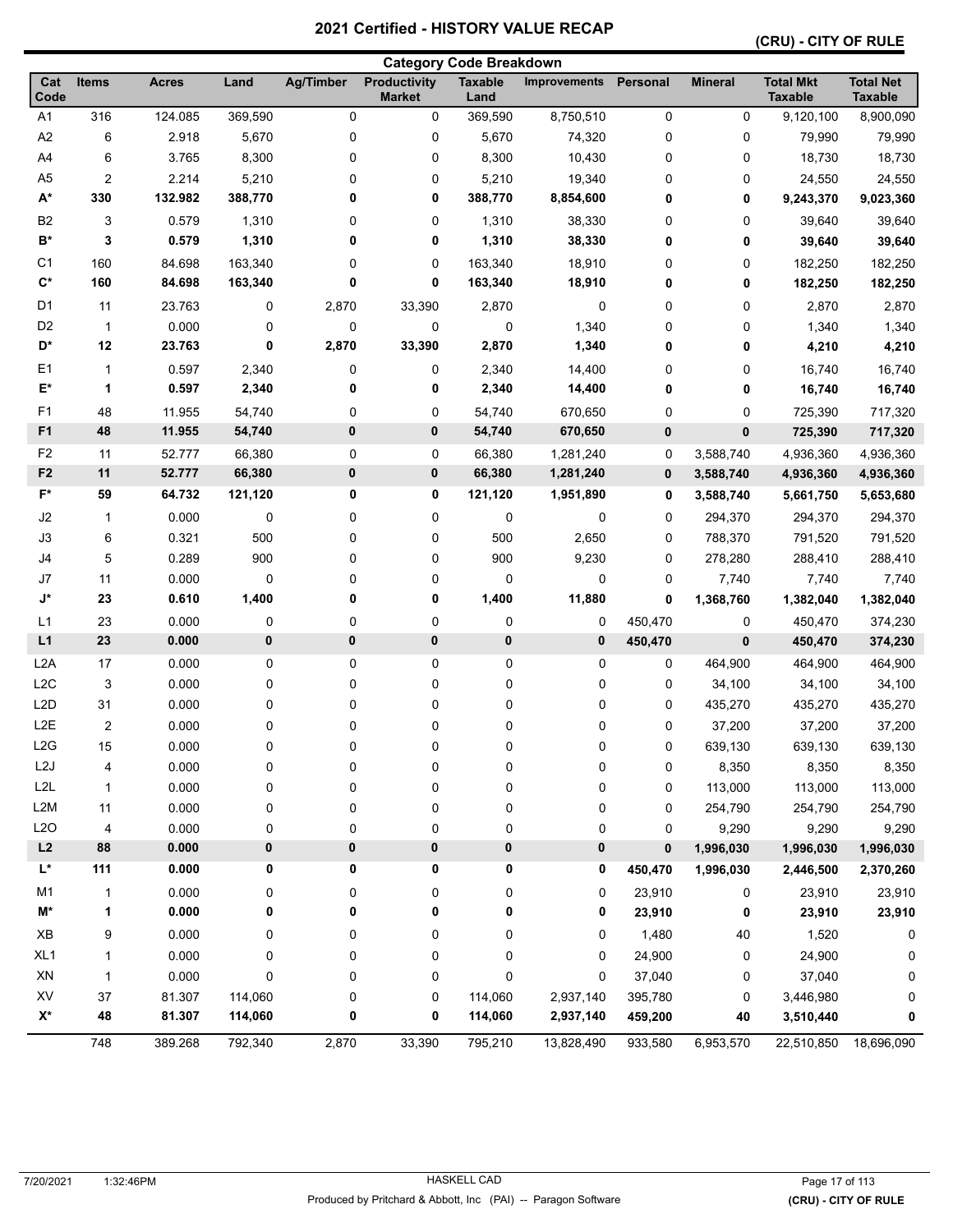|                                            |                    |              |              |               |                                     |         | (CST) - CITY OF STAMFORD |
|--------------------------------------------|--------------------|--------------|--------------|---------------|-------------------------------------|---------|--------------------------|
| Land                                       |                    | <b>Value</b> | <b>Items</b> | <b>Exempt</b> |                                     |         |                          |
| Land - Homesite                            | $^{(+)}$           | 20,940       | 5            | 0             |                                     |         |                          |
| Land - Non Homesite                        | $^{(+)}$           | 523,040      | 55           | 52,440        |                                     |         |                          |
| Land - Productivity Market                 | $^{(+)}$           | 129,130      | 6            | 0             |                                     |         |                          |
| Land - Income                              | $^{(+)}$           | 0            | $\mathbf 0$  | 0             |                                     |         |                          |
| <b>Total Land Market Value</b>             | $(=)$              | 673,110      | 66           |               | <b>Total Land Value:</b>            | $(+)$   | 673,110                  |
| Improvements                               |                    | Value        | <b>Items</b> | <b>Exempt</b> |                                     |         |                          |
| Improvements - Homesite                    | $^{(+)}$           | 52,350       | 3            | 0             |                                     |         |                          |
| New Improvements - Homesite                | $(+)$              | 0            | 0            | $\Omega$      |                                     |         |                          |
| Improvements - Non Homesite                | $^{(+)}$           | 6,976,650    | 31           | 164,930       |                                     |         |                          |
| New Improvements - Non Homesite            | $^{(+)}$           | 0            | 0            | 0             |                                     |         |                          |
| Improvements - Income                      | $(+)$              | $\Omega$     | 0            | 0             |                                     |         |                          |
| <b>Total Improvement Value</b>             | $(=)$              | 7,029,000    | 34           |               | <b>Total Imp Value:</b>             | $(+)$   | 7,029,000                |
| <b>Personal</b>                            |                    | <b>Value</b> | <b>Items</b> | <b>Exempt</b> |                                     |         |                          |
| Personal - Homesite                        | $^{(+)}$           | 0            | 0            | 0             |                                     |         |                          |
| New Personal - Homesite                    | $^{(+)}$           | $\Omega$     | 0            | 0             |                                     |         |                          |
| Personal - Non Homesite                    | $^{(+)}$           | 3,624,470    | 33           | 0             |                                     |         |                          |
| New Personal - Non Homesite                | $^{(+)}$           | 1,330        | 1            | O             |                                     |         |                          |
| <b>Total Personal Value</b>                | $(=)$              | 3,625,800    | 34           |               | <b>Total Personal Value:</b>        | $(+)$   | 3,625,800                |
| Total Real Estate & Personal Mkt Value (=) |                    | 11,327,910   | 134          |               |                                     |         |                          |
| <b>Minerals</b>                            |                    | <b>Value</b> | <b>Items</b> |               |                                     |         |                          |
| <b>Mineral Value</b>                       | $^{(+)}$           | $\Omega$     | 0            |               |                                     |         |                          |
| Mineral Value - Real                       | $^{(+)}$           | 0            | 0            |               |                                     |         |                          |
| Mineral Value - Personal                   | $(+)$              | 269,370      | 16           |               |                                     |         |                          |
| <b>Total Mineral Market Value</b>          | $(=)$              | 269,370      | 16           |               | <b>Total Min Mkt Value:</b>         | $(+)$   | 269,370                  |
| <b>Total Market Value</b>                  | $(=)$              | 11,597,280   |              |               | <b>Total Market Value:</b>          | $(=/+)$ | 11,597,280               |
| Ag/Timber *does not include protested      |                    | <b>Value</b> | <b>Items</b> |               |                                     |         |                          |
| <b>Land Timber Gain</b>                    | $^{(+)}$           | 0            | 0            |               | <b>Land Timber Gain:</b>            | $(+)$   | 0                        |
| <b>Productivity Market</b>                 | $^{(+)}$           | 129,130      | 6            |               |                                     |         |                          |
| Land Ag 1D                                 | $(-)$              | 0            | 0            |               |                                     |         |                          |
| Land Ag 1D1                                | $(-)$              | 2,040        | 6            |               |                                     |         |                          |
| Land Ag Tim                                | $(-)$              | 0            | 0            |               |                                     |         |                          |
| Productivity Loss: (=)                     |                    | 127,090      | 6            |               | <b>Productivity Loss:</b>           | $(-)$   | 127,090                  |
| Losses                                     |                    | <b>Value</b> | <b>Items</b> |               |                                     |         |                          |
| Less Real Exempt Property                  | $(-)$              | 217,370      | 6            |               |                                     |         |                          |
| Less \$500 Inc. Real Personal              | $(-)$              | 660          | 5            |               | <b>Total Market Taxable:</b>        | $(=)$   | 11,470,190               |
| <b>Less Disaster Exemption</b>             | $(-)$              | 0            | 0            |               |                                     |         |                          |
| Less Real/Personal Abatements              | $(-)$              | 0            | 0            |               |                                     |         |                          |
| <b>Less Community Housing</b>              | $(-)$              | 0            | 0            |               |                                     |         |                          |
| Less Freeport                              | $(-)$              | 0            | 0            |               |                                     |         |                          |
| Less Allocation                            | $(-)$              | 0            | 0            |               |                                     |         |                          |
| Less MultiUse                              | $(-)$              | 0            | 0            |               |                                     |         |                          |
| Less Goods In Transit (Real & Industrial)  | $(-)$              | 0            | 0            |               |                                     |         |                          |
| Less Historical                            | $(-)$              | 0            | 0            |               |                                     |         |                          |
| Less Solar/Wind Power                      | $(-)$              | 0            | 0            |               | <b>Total Protested Value:</b>       |         | 0                        |
| Less Vehicle Leased for Personal Use       | $(-)$              | 0            | 0            |               | <b>Protested % of Total Market:</b> |         | 0.00%                    |
| Less Real Protested Value                  | $(-)$              | 0            | 0            |               |                                     |         |                          |
| Less 10% Cap Loss                          | $(-)$              | $\mathbf{0}$ | 0            |               |                                     |         |                          |
| Less TCEQ/Pollution Control                | $(-)$              | 170          | 1            |               |                                     |         |                          |
| Less VLA Loss                              | $(-)$              | 0            | 0            |               |                                     |         |                          |
| Less Mineral Exempt Property               | $(-)$              | 0            | 0            |               |                                     |         |                          |
| Less \$500 Inc. Mineral Owner              | $(-)$              | 0            | 0            |               |                                     |         |                          |
| <b>Less Mineral Abatements</b>             | $(\textnormal{-})$ | 0            | 0            |               |                                     |         |                          |
| <b>Less Mineral Freeports</b>              | $(-)$              | 0            | 0            |               |                                     |         |                          |
| Less Interstate Commerce                   | $(-)$              | 0            | 0            |               |                                     |         |                          |
| Less Foreign Trade                         | $(-)$              | 0            | 0            |               | <b>Total Losses:</b>                | $(-)$   | 218,200                  |
| Less Mineral Unknown                       | $(-)$              | 0            | 0            |               | Total Appraised Value: (=/+)        |         | 11,251,990               |
| <b>Less Mineral Protested Value</b>        | $(-)$              | $\Omega$     | $\mathbf 0$  |               | <b>Total Exemptions*:</b>           | $(-)$   | 0                        |
| Total Losses (includes Prod. Loss)         | $(=)$              | 345,290      |              |               | * See breakdown on following page   |         |                          |
| <b>Total Appraised Value</b>               | $(=)$              | 11,251,990   |              |               |                                     |         |                          |
|                                            |                    |              |              |               | <b>Net Taxable Value:</b>           |         | 11,251,990               |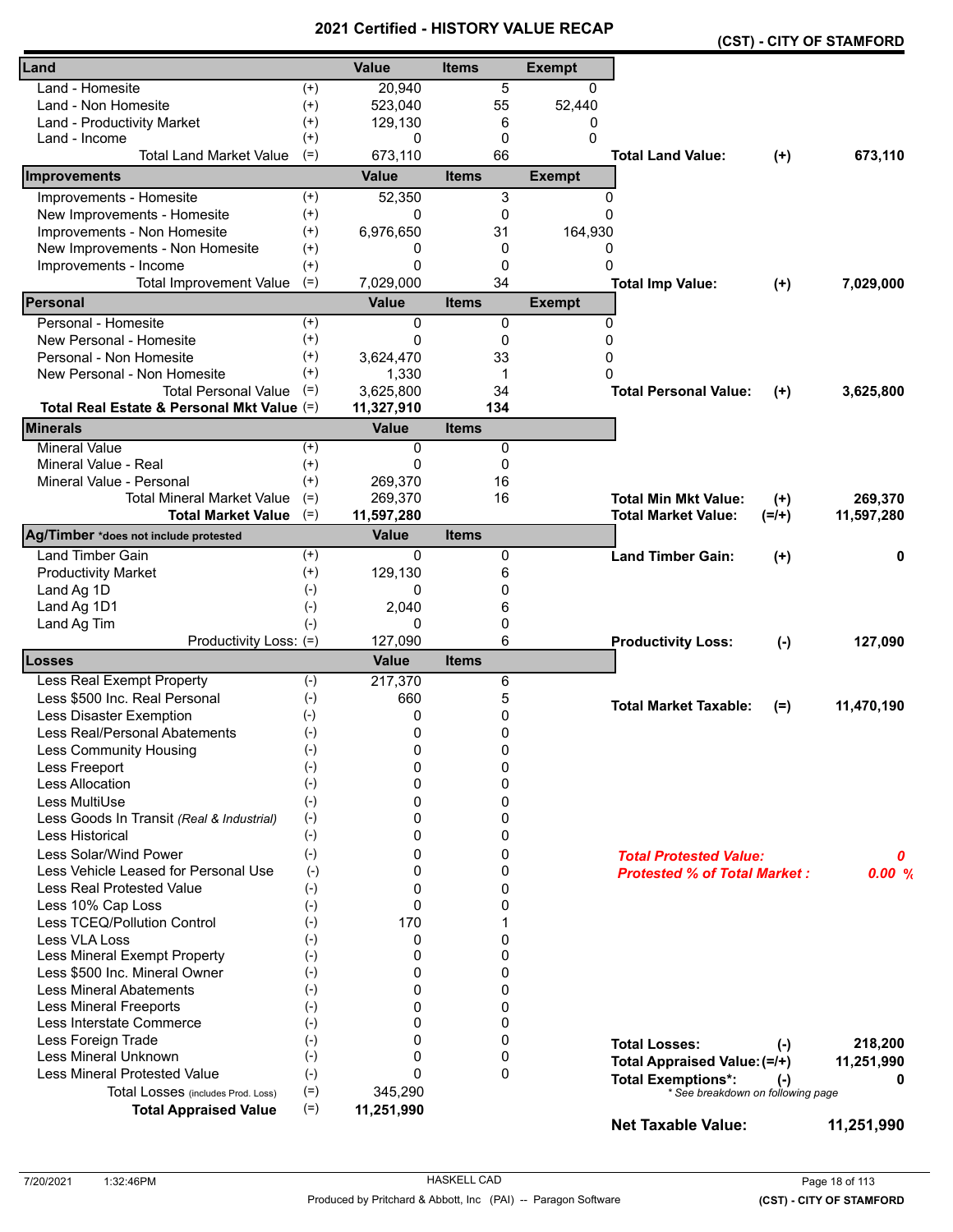|  |  |  | (CST) - CITY OF STAMFORD |
|--|--|--|--------------------------|
|--|--|--|--------------------------|

| <b>Count of Homesteads</b>                          |             |                                                                              |                        |                      |       |                |          |                                                                 |                      |                |                                                                                                                  |                                  |  |
|-----------------------------------------------------|-------------|------------------------------------------------------------------------------|------------------------|----------------------|-------|----------------|----------|-----------------------------------------------------------------|----------------------|----------------|------------------------------------------------------------------------------------------------------------------|----------------------------------|--|
| н                                                   | S           | F                                                                            | в                      | D                    | W     | О              | DV       | <b>DV100</b>                                                    | <b>SS First Resp</b> |                | <b>SS Svc Member</b>                                                                                             |                                  |  |
| 1                                                   | $\mathbf 0$ | 0                                                                            | 0                      | 0                    | 0     | 0              | 0        | 0                                                               | 0                    |                | 0                                                                                                                |                                  |  |
| <b>Owner and Parcel Counts</b>                      |             |                                                                              |                        |                      |       |                |          |                                                                 |                      |                |                                                                                                                  |                                  |  |
| <b>Total Parcels*:</b>                              |             |                                                                              |                        |                      |       |                |          | 113* Parcel count is figured by parcel per ownership sequences. |                      |                |                                                                                                                  |                                  |  |
| <b>Total Owners:</b>                                |             |                                                                              |                        | 80                   |       |                |          |                                                                 |                      |                |                                                                                                                  |                                  |  |
| <b>Ported Homestead/Charity Amounts</b>             |             |                                                                              |                        |                      | Value |                |          | <b>Items</b>                                                    |                      |                |                                                                                                                  |                                  |  |
| DV Donated Home (Charity)                           |             |                                                                              |                        | $^{(+)}$             |       |                | 0        |                                                                 | 0                    |                |                                                                                                                  |                                  |  |
|                                                     |             | SS of a Service Member Ported Amount                                         |                        | $(+)$                |       |                | 0        |                                                                 | 0                    |                |                                                                                                                  |                                  |  |
|                                                     |             | SS of a First Responder Ported Amount<br>SS of DV Donated Home Ported Amount |                        | $^{(+)}$<br>$^{(+)}$ |       |                | 0<br>0   |                                                                 | 0<br>0               |                |                                                                                                                  |                                  |  |
|                                                     |             | SS of 100% DV Ported Amount                                                  |                        | $^{(+)}$             |       |                | 0        |                                                                 | 0                    |                |                                                                                                                  |                                  |  |
| <b>Homestead Exemptions</b>                         |             |                                                                              |                        |                      | Value |                |          | <b>Items</b>                                                    |                      |                |                                                                                                                  |                                  |  |
| Homestead H,S                                       |             |                                                                              |                        | $^{(+)}$             |       |                | 0        |                                                                 | 0                    |                |                                                                                                                  |                                  |  |
| Senior S                                            |             |                                                                              |                        | $^{(+)}$             |       |                | 0        |                                                                 | 0                    |                | H - Homestead                                                                                                    | D - Disabled Only                |  |
| Disabled B                                          |             |                                                                              |                        | $^{(+)}$             |       |                | 0        |                                                                 | 0                    | S - Over 65    | F - Disabled Widow                                                                                               | W - Widow<br>O - Over 65 (No HS) |  |
| DV 100%                                             |             |                                                                              |                        | $^{(+)}$             |       |                | 0        |                                                                 | 0                    |                | <b>B</b> - Disabled                                                                                              | DV - Disabled Veteran            |  |
|                                                     |             | Surviving Spouse of a Service Member                                         |                        | $^{(+)}$             |       |                | 0        |                                                                 | 0                    |                | DV100 (1, 2, 3) - 100% Disabled Veteran                                                                          |                                  |  |
|                                                     |             | Survivng Spouse of a First Responder                                         |                        | $^{(+)}$             |       |                | 0        |                                                                 | 0                    |                | 4 (4B, 4H, 4S) - Surviving Spouse of a Service Member<br>5* (5B, 5H, 5S) - Surviving Spouse of a First Responder |                                  |  |
|                                                     |             |                                                                              | Total Reimbursable (=) |                      |       |                | 0        |                                                                 | 0                    |                |                                                                                                                  |                                  |  |
| <b>Local Discount</b><br>Disabled Veteran           |             |                                                                              |                        | $^{(+)}$<br>$^{(+)}$ |       |                | 0<br>0   |                                                                 | 0<br>0               |                |                                                                                                                  |                                  |  |
| Optional 65                                         |             |                                                                              |                        | $^{(+)}$             |       |                | 0        |                                                                 | 0                    |                |                                                                                                                  |                                  |  |
| Local Disabled                                      |             |                                                                              |                        | $^{(+)}$             |       |                | 0        |                                                                 | 0                    |                |                                                                                                                  |                                  |  |
| State Homestead                                     |             |                                                                              |                        | $^{(+)}$             |       |                | $\Omega$ |                                                                 | 0                    |                |                                                                                                                  |                                  |  |
| <b>Total Exemptions</b>                             |             |                                                                              |                        | $(=)$                |       |                | 0        | (includes Ported/Charity Amounts)                               |                      |                |                                                                                                                  |                                  |  |
| <b>Special Certified Totals</b>                     |             |                                                                              |                        |                      |       |                |          |                                                                 |                      |                |                                                                                                                  |                                  |  |
|                                                     |             |                                                                              |                        |                      |       |                |          |                                                                 |                      |                |                                                                                                                  |                                  |  |
|                                                     |             | <b>Exempt Value of First Time Absolute Exemption</b>                         |                        |                      |       |                |          | \$2,000                                                         |                      |                |                                                                                                                  |                                  |  |
|                                                     |             | <b>Exempt Value of First Time Partial Exemption</b>                          |                        |                      |       |                |          | \$0                                                             |                      |                |                                                                                                                  |                                  |  |
| <b>New AG/Timber</b>                                |             |                                                                              |                        |                      |       |                |          |                                                                 |                      |                |                                                                                                                  |                                  |  |
| Market                                              |             |                                                                              |                        |                      |       |                |          | \$0                                                             |                      |                |                                                                                                                  |                                  |  |
| Taxable                                             |             |                                                                              |                        |                      |       |                |          | \$0                                                             |                      |                |                                                                                                                  |                                  |  |
|                                                     | Value Loss  |                                                                              |                        |                      |       |                |          | \$0                                                             |                      |                |                                                                                                                  |                                  |  |
|                                                     |             | New Improvement/Personal                                                     |                        |                      |       |                |          |                                                                 |                      |                |                                                                                                                  |                                  |  |
| Market                                              |             |                                                                              |                        |                      |       |                |          | \$1,330                                                         |                      |                |                                                                                                                  |                                  |  |
| Taxable                                             |             |                                                                              |                        |                      |       |                |          | \$1,330                                                         |                      |                |                                                                                                                  |                                  |  |
| Average Values* (includes protested & exempt value) |             |                                                                              |                        |                      |       |                |          |                                                                 |                      |                |                                                                                                                  |                                  |  |
| Average Homestead Value A*                          |             |                                                                              |                        |                      |       | <b>Parcels</b> |          |                                                                 |                      |                | <b>Total Homestead Value A*</b>                                                                                  |                                  |  |
| <b>Market</b>                                       |             | \$22,220                                                                     |                        |                      |       |                | 3        |                                                                 |                      | <b>Market</b>  | \$66,660                                                                                                         |                                  |  |
| <b>Taxable</b>                                      |             | \$22,220                                                                     |                        |                      |       |                |          |                                                                 |                      | <b>Taxable</b> | \$118,800                                                                                                        |                                  |  |
| Average Homestead Value A* and E*                   |             |                                                                              |                        |                      |       | <b>Parcels</b> |          |                                                                 |                      |                | Total Homestead Value A* and E*                                                                                  |                                  |  |
| <b>Market</b>                                       |             | \$22,220                                                                     |                        |                      |       |                | 3        |                                                                 |                      | <b>Market</b>  | \$66,660                                                                                                         |                                  |  |
| <b>Taxable</b>                                      |             | \$22,220                                                                     |                        |                      |       |                |          |                                                                 |                      | <b>Taxable</b> | \$118,800                                                                                                        |                                  |  |
| Average Homestead Value A* and E* and M1            |             |                                                                              |                        |                      |       | <b>Parcels</b> |          |                                                                 |                      |                | Total Homestead Value A* and E* and M1                                                                           |                                  |  |
| <b>Market</b>                                       |             | \$22,220                                                                     |                        |                      |       |                | 3        |                                                                 |                      | <b>Market</b>  | \$66,660                                                                                                         |                                  |  |
| <b>Taxable</b>                                      |             | \$22,220                                                                     |                        |                      |       |                |          |                                                                 |                      | <b>Taxable</b> | \$118,800                                                                                                        |                                  |  |
|                                                     |             |                                                                              |                        |                      |       |                |          |                                                                 |                      |                |                                                                                                                  |                                  |  |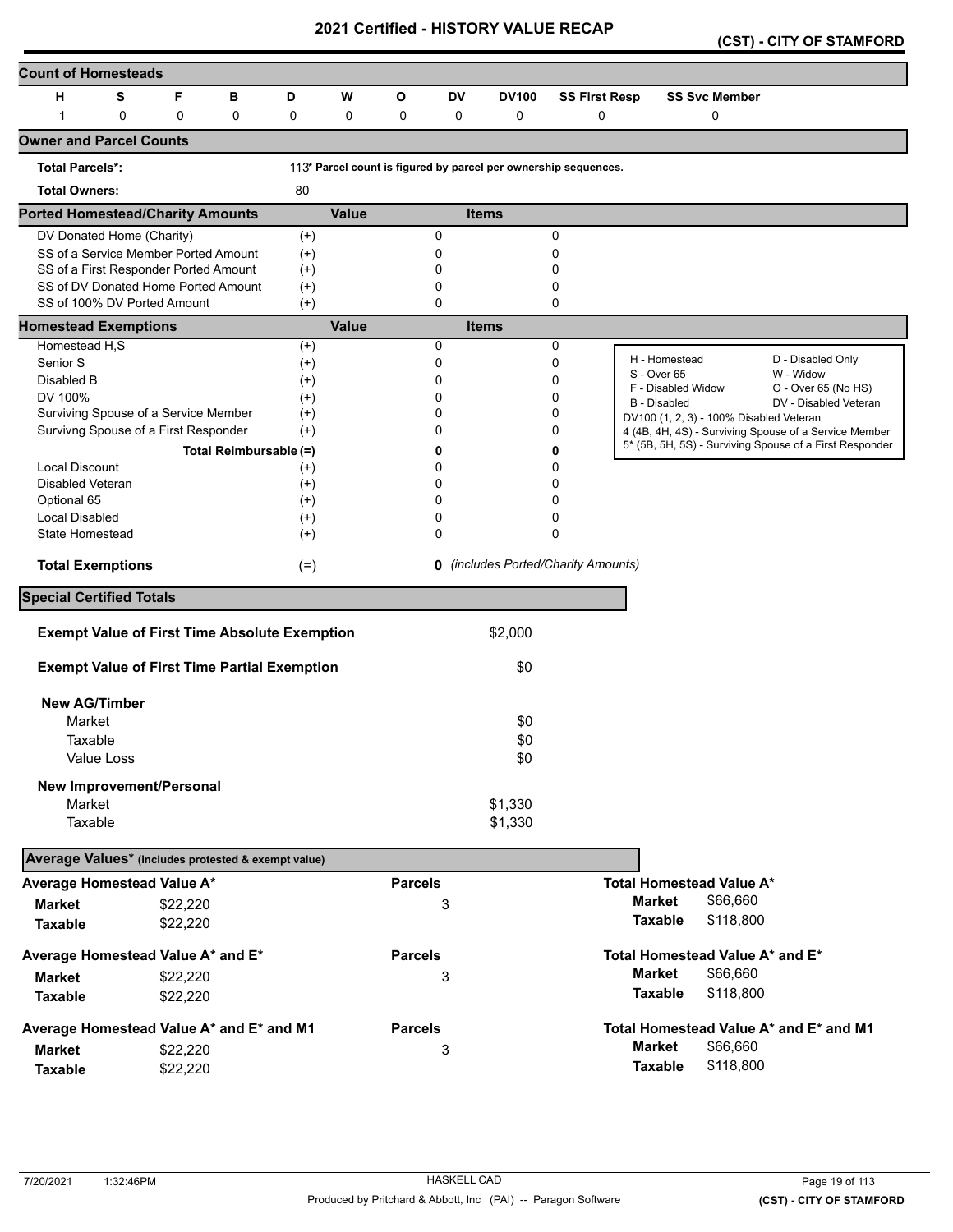#### **(CST) - CITY OF STAMFORD**

|                | <b>Category Code Breakdown</b> |              |         |                  |                               |                        |                     |                     |                |                                    |                                    |
|----------------|--------------------------------|--------------|---------|------------------|-------------------------------|------------------------|---------------------|---------------------|----------------|------------------------------------|------------------------------------|
| Cat<br>Code    | <b>Items</b>                   | <b>Acres</b> | Land    | <b>Ag/Timber</b> | Productivity<br><b>Market</b> | <b>Taxable</b><br>Land | <b>Improvements</b> | Personal            | <b>Mineral</b> | <b>Total Mkt</b><br><b>Taxable</b> | <b>Total Net</b><br><b>Taxable</b> |
| A <sub>1</sub> | 4                              | 6.968        | 30,490  | 0                | 0                             | 30,490                 | 187,430             | $\pmb{0}$           | 0              | 217,920                            | 217,920                            |
| A4             | 2                              | 2.167        | 6,180   | 0                | 0                             | 6,180                  | 25,520              | 0                   | 0              | 31,700                             | 31,700                             |
| $A^*$          | 6                              | 9.135        | 36,670  | 0                | 0                             | 36,670                 | 212,950             | 0                   | 0              | 249,620                            | 249,620                            |
| С              | 1                              | 1.500        | 20      | 0                | 0                             | 20                     | 0                   | 0                   | 0              | 20                                 | 20                                 |
| C <sub>1</sub> | 21                             | 73.095       | 114,800 | 0                | 0                             | 114,800                | 0                   | 0                   | 0              | 114,800                            | 114,800                            |
| $C^*$          | 22                             | 74.595       | 114,820 | 0                | 0                             | 114,820                | 0                   | 0                   | 0              | 114,820                            | 114,820                            |
| D <sub>1</sub> | $6\phantom{1}6$                | 78.880       | 0       | 2,040            | 129,130                       | 2,040                  | 0                   | 0                   | 0              | 2,040                              | 2,040                              |
| D*             | 6                              | 78.880       | 0       | 2,040            | 129,130                       | 2,040                  | 0                   | 0                   | 0              | 2,040                              | 2,040                              |
| E              | 1                              | 8.000        | 20,000  | 0                | 0                             | 20,000                 | 0                   | 0                   | 0              | 20,000                             | 20,000                             |
| E*             | 1                              | 8.000        | 20,000  | 0                | 0                             | 20,000                 | 0                   | 0                   | 0              | 20,000                             | 20,000                             |
| F1             | 23                             | 58.302       | 320,050 | 0                | 0                             | 320,050                | 6,651,120           | 0                   | 0              | 6,971,170                          | 6,971,170                          |
| F <sub>1</sub> | 23                             | 58.302       | 320,050 | 0                | 0                             | 320,050                | 6,651,120           | $\pmb{0}$           | 0              | 6,971,170                          | 6,971,170                          |
| $F^*$          | 23                             | 58.302       | 320,050 | 0                | 0                             | 320,050                | 6,651,120           | 0                   | 0              | 6,971,170                          | 6,971,170                          |
| J3             | 6                              | 0.000        | 0       | 0                | 0                             | 0                      | 0                   | 0                   | 261,660        | 261,660                            | 261,660                            |
| J4             | 2                              | 0.000        | 0       | 0                | 0                             | 0                      | 0                   | 0                   | 3,980          | 3,980                              | 3,980                              |
| J6             | 1                              | 0.000        | 0       | 0                | 0                             | 0                      | 0                   | 0                   | 2,780          | 2,780                              | 2,610                              |
| J7             | 4                              | 0.000        | 0       | 0                | 0                             | 0                      | 0                   | 0                   | 770            | 770                                | 770                                |
| J*             | 13                             | 0.000        | 0       | 0                | 0                             | 0                      | 0                   | 0                   | 269,190        | 269,190                            | 269,020                            |
| L1             | 32                             | 0.000        | 0       | 0                | 0                             | 0                      | 0                   | 3,625,320           | 0              | 3,625,320                          | 3,625,320                          |
| L1             | 32                             | 0.000        | 0       | 0                | 0                             | 0                      |                     | $0$ 3,625,320       | 0              | 3,625,320                          | 3,625,320                          |
| $L^*$          | 32                             | 0.000        | 0       | 0                | 0                             | 0                      | 0                   | 3,625,320           | $\mathbf 0$    | 3,625,320                          | 3,625,320                          |
| XB             | 5                              | 0.000        | 0       | 0                | 0                             | 0                      | 0                   | 480                 | 180            | 660                                | 0                                  |
| XV             | 5                              | 27.607       | 50,440  | 0                | 0                             | 50,440                 | 164,930             | $\mathbf 0$         | 0              | 215,370                            | 0                                  |
| <b>XVA</b>     | 1                              | 2.002        | 2,000   | 0                | 0                             | 2,000                  | 0                   | 0                   | 0              | 2,000                              |                                    |
| $X^*$          | 11                             | 29.609       | 52,440  | 0                | 0                             | 52,440                 | 164,930             | 480                 | 180            | 218,030                            |                                    |
|                | 114                            | 258.521      | 543,980 | 2,040            | 129,130                       | 546,020                |                     | 7,029,000 3,625,800 | 269,370        | 11,470,190                         | 11,251,990                         |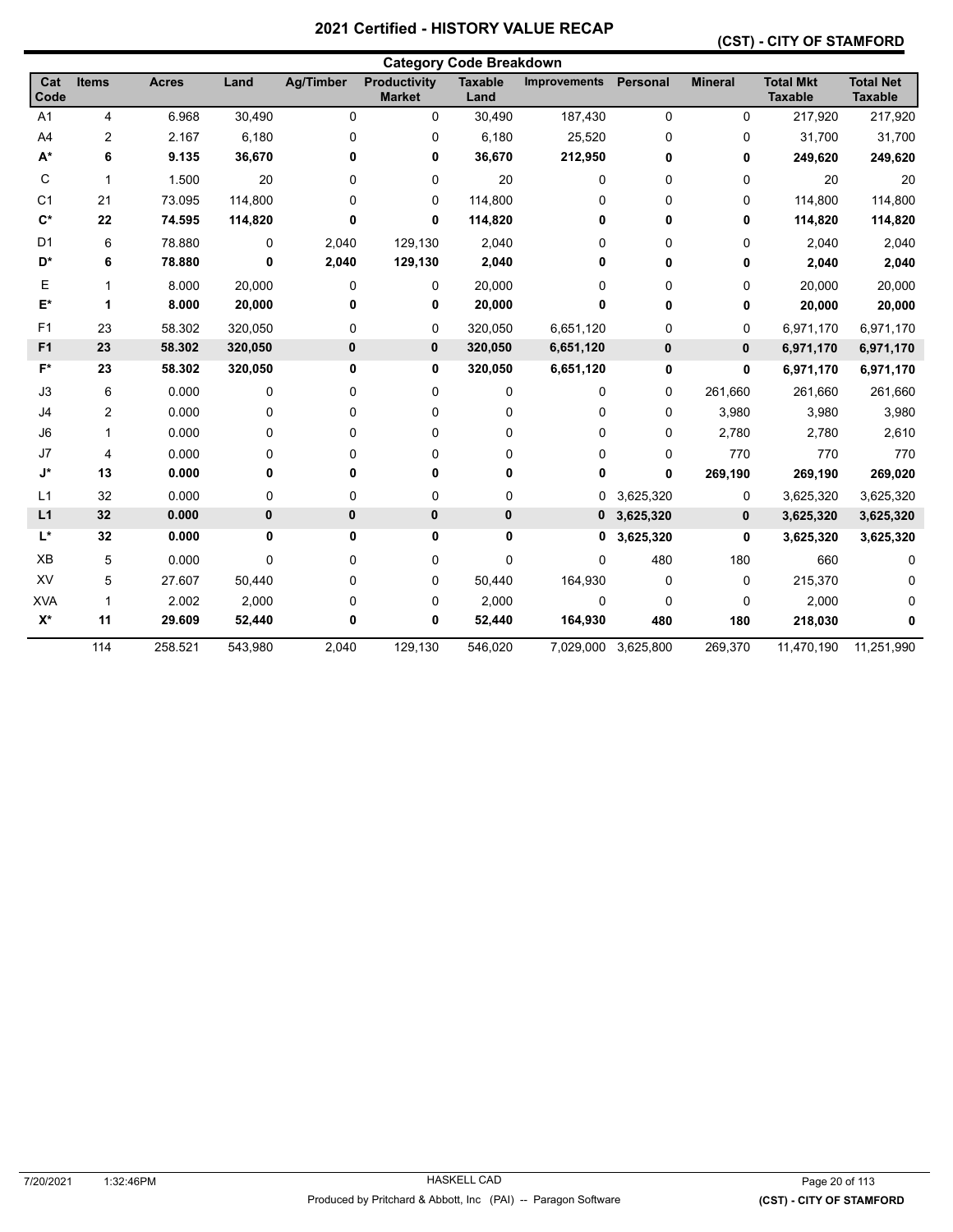|                                            |          |              |              |               |                                     |         | (CWE) - CITY OF WEINERT |
|--------------------------------------------|----------|--------------|--------------|---------------|-------------------------------------|---------|-------------------------|
| Land                                       |          | <b>Value</b> | <b>Items</b> | <b>Exempt</b> |                                     |         |                         |
| Land - Homesite                            | $^{(+)}$ | 96,270       | 78           | 1,000         |                                     |         |                         |
| Land - Non Homesite                        | $^{(+)}$ | 166,690      | 101          | 20,200        |                                     |         |                         |
| Land - Productivity Market                 | $^{(+)}$ | 69,120       | 11           | 0             |                                     |         |                         |
| Land - Income                              | $^{(+)}$ | 0            | $\mathbf 0$  | 0             |                                     |         |                         |
| <b>Total Land Market Value</b>             | $(=)$    | 332,080      | 190          |               | <b>Total Land Value:</b>            | $(+)$   | 332,080                 |
| Improvements                               |          | Value        | <b>Items</b> | <b>Exempt</b> |                                     |         |                         |
| Improvements - Homesite                    | $(+)$    | 2,242,420    | 75           | 0             |                                     |         |                         |
| New Improvements - Homesite                | $(+)$    | 0            | 0            | $\Omega$      |                                     |         |                         |
| Improvements - Non Homesite                | $^{(+)}$ | 1,688,960    | 53           | 1,177,330     |                                     |         |                         |
| New Improvements - Non Homesite            | $^{(+)}$ | 0            | 0            | 0             |                                     |         |                         |
| Improvements - Income                      | $^{(+)}$ | $\Omega$     | 0            | 0             |                                     |         |                         |
| <b>Total Improvement Value</b>             | $(=)$    | 3,931,380    | 128          |               | <b>Total Imp Value:</b>             | $(+)$   | 3,931,380               |
| <b>IPersonal</b>                           |          | <b>Value</b> | <b>Items</b> | <b>Exempt</b> |                                     |         |                         |
| Personal - Homesite                        | $^{(+)}$ | 0            | 0            | 0             |                                     |         |                         |
| New Personal - Homesite                    | $^{(+)}$ | 0            | 0            | 0             |                                     |         |                         |
| Personal - Non Homesite                    | $^{(+)}$ | 222,180      | 13           | 0             |                                     |         |                         |
| New Personal - Non Homesite                | $^{(+)}$ | $\Omega$     | 0            | $\Omega$      |                                     |         |                         |
| <b>Total Personal Value</b>                | $(=)$    | 222,180      | 13           |               | <b>Total Personal Value:</b>        | $(+)$   | 222,180                 |
| Total Real Estate & Personal Mkt Value (=) |          | 4,485,640    | 331          |               |                                     |         |                         |
| <b>Minerals</b>                            |          | <b>Value</b> | <b>Items</b> |               |                                     |         |                         |
| <b>Mineral Value</b>                       | $(+)$    | 0            | 0            |               |                                     |         |                         |
| Mineral Value - Real                       | $^{(+)}$ | 0            | 0            |               |                                     |         |                         |
| Mineral Value - Personal                   | $^{(+)}$ | 908,290      | 23           |               |                                     |         |                         |
| <b>Total Mineral Market Value</b>          | $(=)$    | 908,290      | 23           |               | <b>Total Min Mkt Value:</b>         | $(+)$   | 908,290                 |
| <b>Total Market Value</b>                  | $(=)$    | 5,393,930    |              |               | <b>Total Market Value:</b>          | $(=/+)$ | 5,393,930               |
| Ag/Timber *does not include protested      |          | <b>Value</b> | <b>Items</b> |               |                                     |         |                         |
| <b>Land Timber Gain</b>                    | $^{(+)}$ | 0            | 0            |               | <b>Land Timber Gain:</b>            | $(+)$   | 0                       |
| <b>Productivity Market</b>                 | $(+)$    | 69,120       | 11           |               |                                     |         |                         |
| Land Ag 1D                                 | $(-)$    | 0            | 0            |               |                                     |         |                         |
| Land Ag 1D1                                | $(-)$    | 5,920        | 11           |               |                                     |         |                         |
| Land Ag Tim                                | $(-)$    | 0            | 0            |               |                                     |         |                         |
| Productivity Loss: (=)                     |          | 63,200       | 11           |               | <b>Productivity Loss:</b>           | $(-)$   | 63,200                  |
| <b>Losses</b>                              |          | <b>Value</b> | <b>Items</b> |               |                                     |         |                         |
| Less Real Exempt Property                  | $(-)$    | 1,198,530    | 18           |               |                                     |         |                         |
| Less \$500 Inc. Real Personal              | $(-)$    | 1,100        | 7            |               | <b>Total Market Taxable:</b>        | $(=)$   | 5,330,730               |
| Less Disaster Exemption                    | $(-)$    | 0            | 0            |               |                                     |         |                         |
| Less Real/Personal Abatements              | $(-)$    | 0            | 0            |               |                                     |         |                         |
| <b>Less Community Housing</b>              | $(-)$    | 0            | 0            |               |                                     |         |                         |
| Less Freeport                              | $(-)$    | 0            | 0            |               |                                     |         |                         |
| <b>Less Allocation</b>                     | $(-)$    | $\Omega$     | 0            |               |                                     |         |                         |
| Less MultiUse                              | $(-)$    | 0            | 0            |               |                                     |         |                         |
| Less Goods In Transit (Real & Industrial)  | $(-)$    | 0            | 0            |               |                                     |         |                         |
| Less Historical                            | $(-)$    | 0            | 0            |               |                                     |         |                         |
| Less Solar/Wind Power                      | $(-)$    | 0            | 0            |               | <b>Total Protested Value:</b>       |         | 0                       |
| Less Vehicle Leased for Personal Use       | $(-)$    | 0            | 0            |               | <b>Protested % of Total Market:</b> |         | 0.00%                   |
| Less Real Protested Value                  | $(-)$    | $\Omega$     | 0            |               |                                     |         |                         |
| Less 10% Cap Loss                          | $(-)$    | 4,940        | 3            |               |                                     |         |                         |
| Less TCEQ/Pollution Control                | $(-)$    | 0            | 0            |               |                                     |         |                         |
| Less VLA Loss                              | $(-)$    | 0            | 0            |               |                                     |         |                         |
| Less Mineral Exempt Property               | $(-)$    | 0            | 0            |               |                                     |         |                         |
| Less \$500 Inc. Mineral Owner              | $(-)$    | 0            | 0            |               |                                     |         |                         |
| <b>Less Mineral Abatements</b>             | $(-)$    | $\Omega$     | 0            |               |                                     |         |                         |
| <b>Less Mineral Freeports</b>              | $(-)$    | $\Omega$     | 0            |               |                                     |         |                         |
| Less Interstate Commerce                   | $(-)$    | 0            | $\mathbf{0}$ |               |                                     |         |                         |
| Less Foreign Trade                         | $(-)$    | 0            | 0            |               | <b>Total Losses:</b>                | $(-)$   | 1,204,570               |
| Less Mineral Unknown                       | $(-)$    | 0            | 0            |               | Total Appraised Value: (=/+)        |         | 4,126,160               |
| <b>Less Mineral Protested Value</b>        | $(-)$    | $\Omega$     | $\mathbf{0}$ |               | <b>Total Exemptions*:</b>           | $(-)$   | 49,180                  |
| Total Losses (includes Prod. Loss)         | $(=)$    | 1,267,770    |              |               | * See breakdown on following page   |         |                         |
| <b>Total Appraised Value</b>               | $(=)$    | 4,126,160    |              |               |                                     |         |                         |
|                                            |          |              |              |               | <b>Net Taxable Value:</b>           |         | 4,076,980               |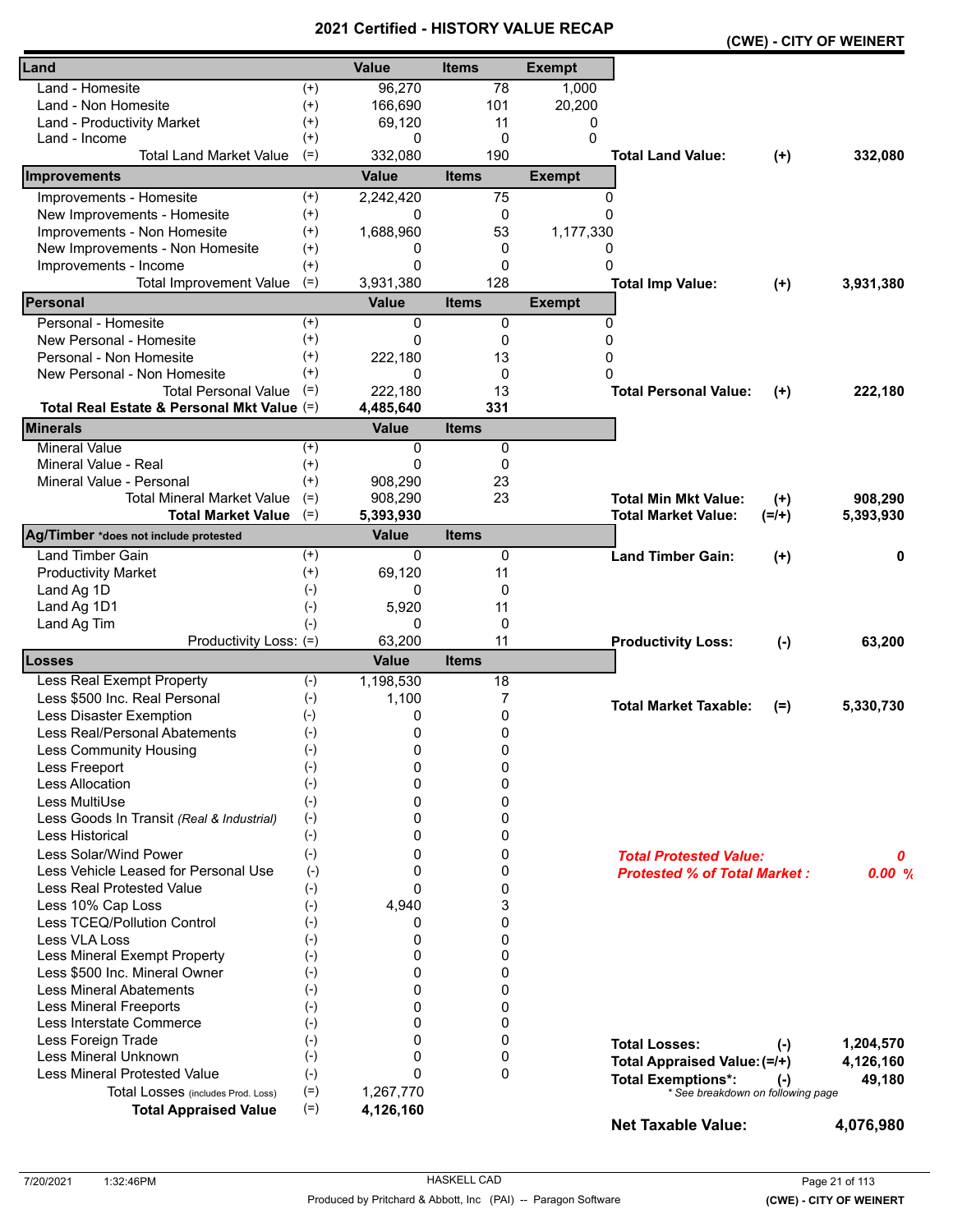|  | (CWE) - CITY OF WEINERT |  |
|--|-------------------------|--|
|--|-------------------------|--|

| <b>Count of Homesteads</b>                          |            |             |                                                      |          |              |                |              |                                                                 |                      |               |                                         |                                                                                                                  |
|-----------------------------------------------------|------------|-------------|------------------------------------------------------|----------|--------------|----------------|--------------|-----------------------------------------------------------------|----------------------|---------------|-----------------------------------------|------------------------------------------------------------------------------------------------------------------|
| н                                                   | S          | F           | в                                                    | D        | W            | $\mathbf{o}$   | DV           | <b>DV100</b>                                                    | <b>SS First Resp</b> |               | <b>SS Svc Member</b>                    |                                                                                                                  |
| 16                                                  | 28         | $\mathbf 0$ | $\mathbf{1}$                                         | 0        | 0            | 0              | $\mathbf{1}$ | 1                                                               | 0                    |               | 0                                       |                                                                                                                  |
| <b>Owner and Parcel Counts</b>                      |            |             |                                                      |          |              |                |              |                                                                 |                      |               |                                         |                                                                                                                  |
| <b>Total Parcels*:</b>                              |            |             |                                                      |          |              |                |              | 227* Parcel count is figured by parcel per ownership sequences. |                      |               |                                         |                                                                                                                  |
| <b>Total Owners:</b>                                |            |             |                                                      | 142      |              |                |              |                                                                 |                      |               |                                         |                                                                                                                  |
| <b>Ported Homestead/Charity Amounts</b>             |            |             |                                                      |          | <b>Value</b> |                |              | <b>Items</b>                                                    |                      |               |                                         |                                                                                                                  |
| DV Donated Home (Charity)                           |            |             |                                                      | $^{(+)}$ |              |                | $\mathbf 0$  |                                                                 | 0                    |               |                                         |                                                                                                                  |
|                                                     |            |             | SS of a Service Member Ported Amount                 | $^{(+)}$ |              |                | 0            |                                                                 | 0                    |               |                                         |                                                                                                                  |
| SS of a First Responder Ported Amount               |            |             |                                                      | $^{(+)}$ |              |                | 0            |                                                                 | 0                    |               |                                         |                                                                                                                  |
|                                                     |            |             | SS of DV Donated Home Ported Amount                  | $^{(+)}$ |              |                | 0            |                                                                 | 0                    |               |                                         |                                                                                                                  |
| SS of 100% DV Ported Amount                         |            |             |                                                      | $^{(+)}$ |              |                | $\Omega$     |                                                                 | 0                    |               |                                         |                                                                                                                  |
| <b>Homestead Exemptions</b>                         |            |             |                                                      |          | <b>Value</b> |                |              | <b>Items</b>                                                    |                      |               |                                         |                                                                                                                  |
| Homestead H,S                                       |            |             |                                                      | $^{(+)}$ |              |                | $\mathbf 0$  |                                                                 | 0                    |               | H - Homestead                           |                                                                                                                  |
| Senior S                                            |            |             |                                                      | $^{(+)}$ |              |                | 0            |                                                                 | 0                    |               | S - Over 65                             | D - Disabled Only<br>W - Widow                                                                                   |
| Disabled B                                          |            |             |                                                      | $^{(+)}$ |              |                | $\Omega$     |                                                                 | 0                    |               | F - Disabled Widow                      | O - Over 65 (No HS)                                                                                              |
| DV 100%                                             |            |             |                                                      | $^{(+)}$ |              | 49,180         |              |                                                                 | 1                    |               | <b>B</b> - Disabled                     | DV - Disabled Veteran                                                                                            |
| Surviving Spouse of a Service Member                |            |             |                                                      | $^{(+)}$ |              |                | 0            |                                                                 | 0                    |               | DV100 (1, 2, 3) - 100% Disabled Veteran |                                                                                                                  |
| Survivng Spouse of a First Responder                |            |             |                                                      | $^{(+)}$ |              |                | $\Omega$     |                                                                 | 0                    |               |                                         | 4 (4B, 4H, 4S) - Surviving Spouse of a Service Member<br>5* (5B, 5H, 5S) - Surviving Spouse of a First Responder |
|                                                     |            |             | Total Reimbursable (=)                               |          |              | 49,180         |              |                                                                 | 1                    |               |                                         |                                                                                                                  |
| <b>Local Discount</b>                               |            |             |                                                      | $^{(+)}$ |              |                | 0            |                                                                 | 0                    |               |                                         |                                                                                                                  |
| Disabled Veteran                                    |            |             |                                                      | $^{(+)}$ |              |                | 0            |                                                                 | 0                    |               |                                         |                                                                                                                  |
| Optional 65                                         |            |             |                                                      | $^{(+)}$ |              |                | 0            |                                                                 | 0                    |               |                                         |                                                                                                                  |
| <b>Local Disabled</b>                               |            |             |                                                      | $^{(+)}$ |              |                | 0            |                                                                 | 0                    |               |                                         |                                                                                                                  |
| State Homestead                                     |            |             |                                                      | $^{(+)}$ |              |                | $\mathbf 0$  |                                                                 | 0                    |               |                                         |                                                                                                                  |
| <b>Total Exemptions</b>                             |            |             |                                                      | $(=)$    |              |                |              | 49,180 (includes Ported/Charity Amounts)                        |                      |               |                                         |                                                                                                                  |
| <b>Special Certified Totals</b>                     |            |             |                                                      |          |              |                |              |                                                                 |                      |               |                                         |                                                                                                                  |
|                                                     |            |             | <b>Exempt Value of First Time Absolute Exemption</b> |          |              |                |              | \$250                                                           |                      |               |                                         |                                                                                                                  |
|                                                     |            |             |                                                      |          |              |                |              |                                                                 |                      |               |                                         |                                                                                                                  |
|                                                     |            |             | <b>Exempt Value of First Time Partial Exemption</b>  |          |              |                |              | \$0                                                             |                      |               |                                         |                                                                                                                  |
| <b>New AG/Timber</b>                                |            |             |                                                      |          |              |                |              |                                                                 |                      |               |                                         |                                                                                                                  |
| Market                                              |            |             |                                                      |          |              |                |              | \$0                                                             |                      |               |                                         |                                                                                                                  |
| Taxable                                             |            |             |                                                      |          |              |                |              | \$0                                                             |                      |               |                                         |                                                                                                                  |
|                                                     | Value Loss |             |                                                      |          |              |                |              | \$0                                                             |                      |               |                                         |                                                                                                                  |
|                                                     |            |             |                                                      |          |              |                |              |                                                                 |                      |               |                                         |                                                                                                                  |
| <b>New Improvement/Personal</b>                     |            |             |                                                      |          |              |                |              |                                                                 |                      |               |                                         |                                                                                                                  |
| Market                                              |            |             |                                                      |          |              |                |              | \$0                                                             |                      |               |                                         |                                                                                                                  |
| Taxable                                             |            |             |                                                      |          |              |                |              | \$0                                                             |                      |               |                                         |                                                                                                                  |
| Average Values* (includes protested & exempt value) |            |             |                                                      |          |              |                |              |                                                                 |                      |               |                                         |                                                                                                                  |
| Average Homestead Value A*                          |            |             |                                                      |          |              | <b>Parcels</b> |              |                                                                 |                      |               | <b>Total Homestead Value A*</b>         |                                                                                                                  |
| <b>Market</b>                                       |            | \$30,526    |                                                      |          |              |                | 76           |                                                                 |                      |               | <b>Market</b><br>\$2,319,990            |                                                                                                                  |
| <b>Taxable</b>                                      |            | \$30,461    |                                                      |          |              |                |              |                                                                 |                      |               | \$2,400,650<br><b>Taxable</b>           |                                                                                                                  |
| Average Homestead Value A* and E*                   |            |             |                                                      |          |              | <b>Parcels</b> |              |                                                                 |                      |               | Total Homestead Value A* and E*         |                                                                                                                  |
|                                                     |            |             |                                                      |          |              |                |              |                                                                 |                      |               | \$2,319,990<br><b>Market</b>            |                                                                                                                  |
| Market                                              |            | \$30,526    |                                                      |          |              |                | 76           |                                                                 |                      |               |                                         |                                                                                                                  |
| <b>Taxable</b>                                      |            | \$30,461    |                                                      |          |              |                |              |                                                                 |                      |               | \$2,400,650<br><b>Taxable</b>           |                                                                                                                  |
| Average Homestead Value A* and E* and M1            |            |             |                                                      |          |              | <b>Parcels</b> |              |                                                                 |                      |               |                                         | Total Homestead Value A* and E* and M1                                                                           |
| <b>Market</b>                                       |            | \$30,526    |                                                      |          |              |                | 76           |                                                                 |                      | <b>Market</b> | \$2,319,990                             |                                                                                                                  |
| <b>Taxable</b>                                      |            | \$30,461    |                                                      |          |              |                |              |                                                                 |                      |               | \$2,400,650<br><b>Taxable</b>           |                                                                                                                  |
|                                                     |            |             |                                                      |          |              |                |              |                                                                 |                      |               |                                         |                                                                                                                  |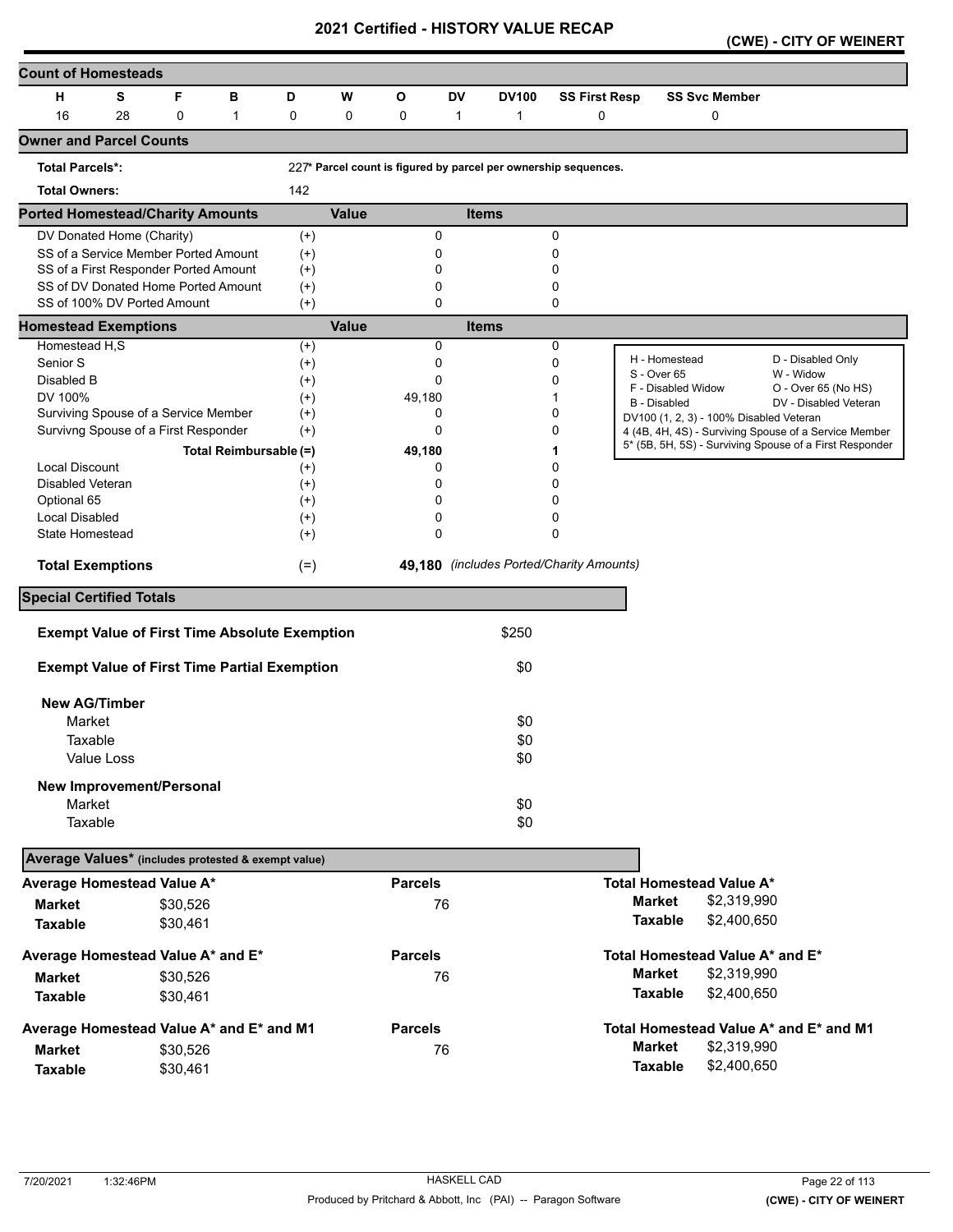#### **(CWE) - CITY OF WEINERT**

| <b>Category Code Breakdown</b> |                         |              |         |                  |                                      |                        |                     |                 |                |                                    |                                    |
|--------------------------------|-------------------------|--------------|---------|------------------|--------------------------------------|------------------------|---------------------|-----------------|----------------|------------------------------------|------------------------------------|
| Cat<br><b>Code</b>             | Items                   | <b>Acres</b> | Land    | <b>Ag/Timber</b> | <b>Productivity</b><br><b>Market</b> | <b>Taxable</b><br>Land | <b>Improvements</b> | <b>Personal</b> | <b>Mineral</b> | <b>Total Mkt</b><br><b>Taxable</b> | <b>Total Net</b><br><b>Taxable</b> |
| A1                             | 87                      | 43.616       | 106,110 | 0                | 0                                    | 106,110                | 2,477,240           | $\mathbf 0$     | $\mathbf 0$    | 2,583,350                          | 2,529,230                          |
| A <sub>2</sub>                 | $\overline{c}$          | 0.570        | 1,830   | 0                | 0                                    | 1,830                  | 21,400              | $\pmb{0}$       | 0              | 23,230                             | 23,230                             |
| A4                             | 12                      | 16.039       | 36,800  | 0                | 0                                    | 36,800                 | 81,150              | $\pmb{0}$       | 0              | 117,950                            | 117,950                            |
| A <sub>5</sub>                 | $\mathbf{1}$            | 0.379        | 1,000   | 0                | 0                                    | 1,000                  | 13,470              | $\pmb{0}$       | 0              | 14,470                             | 14,470                             |
| $A^*$                          | 102                     | 60.604       | 145,740 | 0                | 0                                    | 145,740                | 2,593,260           | 0               | 0              | 2,739,000                          | 2,684,880                          |
| C <sub>1</sub>                 | 49                      | 29.740       | 74,670  | 0                | 0                                    | 74,670                 | 11,050              | 0               | 0              | 85,720                             | 85,720                             |
| $C^*$                          | 49                      | 29.740       | 74,670  | 0                | 0                                    | 74,670                 | 11,050              | $\mathbf 0$     | 0              | 85,720                             | 85,720                             |
| D1                             | 11                      | 67.551       | 0       | 5,920            | 69,120                               | 5,920                  | 0                   | 0               | 0              | 5,920                              | 5,920                              |
| D <sub>2</sub>                 | $\mathbf{1}$            | 0.000        | 0       | $\mathbf 0$      | 0                                    | $\pmb{0}$              | 4,340               | 0               | 0              | 4,340                              | 4,340                              |
| D*                             | 12                      | 67.551       | 0       | 5,920            | 69,120                               | 5,920                  | 4,340               | 0               | 0              | 10,260                             | 10,260                             |
| F1                             | 5                       | 3.793        | 9,200   | $\mathbf 0$      | $\mathbf 0$                          | 9,200                  | 60,770              | 0               | 0              | 69,970                             | 69,970                             |
| F <sub>1</sub>                 | 5                       | 3.793        | 9,200   | 0                | 0                                    | 9,200                  | 60,770              | $\bf{0}$        | $\mathbf 0$    | 69,970                             | 69,970                             |
| F <sub>2</sub>                 | 3                       | 2.840        | 7,550   | 0                | 0                                    | 7,550                  | 82,850              | $\pmb{0}$       | 0              | 90,400                             | 90,400                             |
| F <sub>2</sub>                 | 3                       | 2.840        | 7,550   | 0                | 0                                    | 7,550                  | 82,850              | 0               | $\mathbf 0$    | 90,400                             | 90,400                             |
| $\mathsf{F}^\star$             | 8                       | 6.633        | 16,750  | 0                | 0                                    | 16,750                 | 143,620             | $\pmb{0}$       | 0              | 160,370                            | 160,370                            |
| J2                             | 1                       | 0.000        | 0       | 0                | 0                                    | 0                      | 0                   | $\mathbf 0$     | 113,550        | 113,550                            | 113,550                            |
| J3                             | 5                       | 1.326        | 3,500   | 0                | 0                                    | 3,500                  | 0                   | $\pmb{0}$       | 234,780        | 238,280                            | 238,280                            |
| J4                             | 5                       | 0.417        | 1,100   | 0                | 0                                    | 1,100                  | 1,780               | 0               | 65,410         | 68,290                             | 68,290                             |
| J7                             | 6                       | 0.000        | 0       | 0                | 0                                    | $\pmb{0}$              | 0                   | 0               | 960            | 960                                | 960                                |
| J*                             | 17                      | 1.743        | 4,600   | 0                | 0                                    | 4,600                  | 1,780               | $\mathbf{0}$    | 414,700        | 421,080                            | 421,080                            |
| L1                             | 11                      | 0.000        | 0       | 0                | 0                                    | 0                      | 0                   | 221,590         | 0              | 221,590                            | 221,590                            |
| L1                             | 11                      | 0.000        | 0       | $\mathbf{0}$     | $\mathbf 0$                          | $\pmb{0}$              | $\mathbf 0$         | 221,590         | $\mathbf{0}$   | 221,590                            | 221,590                            |
| L <sub>2</sub> C               | $\mathbf{1}$            | 0.000        | 0       | 0                | 0                                    | 0                      | 0                   | 0               | 1,500          | 1,500                              | 1,500                              |
| L2G                            | 2                       | 0.000        | 0       | 0                | 0                                    | 0                      | 0                   | $\mathbf 0$     | 486,950        | 486,950                            | 486,950                            |
| L <sub>2</sub> J               | 1                       | 0.000        | 0       | 0                | 0                                    | 0                      | 0                   | 0               | 4,630          | 4,630                              | 4,630                              |
| L2                             | $\overline{\mathbf{4}}$ | 0.000        | 0       | 0                | $\mathbf 0$                          | $\pmb{0}$              | 0                   | $\mathbf{0}$    | 493,080        | 493,080                            | 493,080                            |
| $L^*$                          | 15                      | 0.000        | 0       | 0                | 0                                    | 0                      | 0                   | 221,590         | 493,080        | 714,670                            | 714,670                            |
| XB                             | $\overline{7}$          | 0.000        | 0       | 0                | 0                                    | $\pmb{0}$              | 0                   | 590             | 510            | 1,100                              | 0                                  |
| XV                             | 18                      | 13.289       | 21,200  | 0                | 0                                    | 21,200                 | 1,177,330           | 0               | 0              | 1,198,530                          |                                    |
| $X^*$                          | 25                      | 13.289       | 21,200  | 0                | 0                                    | 21,200                 | 1,177,330           | 590             | 510            | 1,199,630                          | 0                                  |
|                                | 228                     | 179.560      | 262,960 | 5,920            | 69,120                               | 268,880                | 3,931,380           | 222,180         | 908,290        | 5,330,730                          | 4,076,980                          |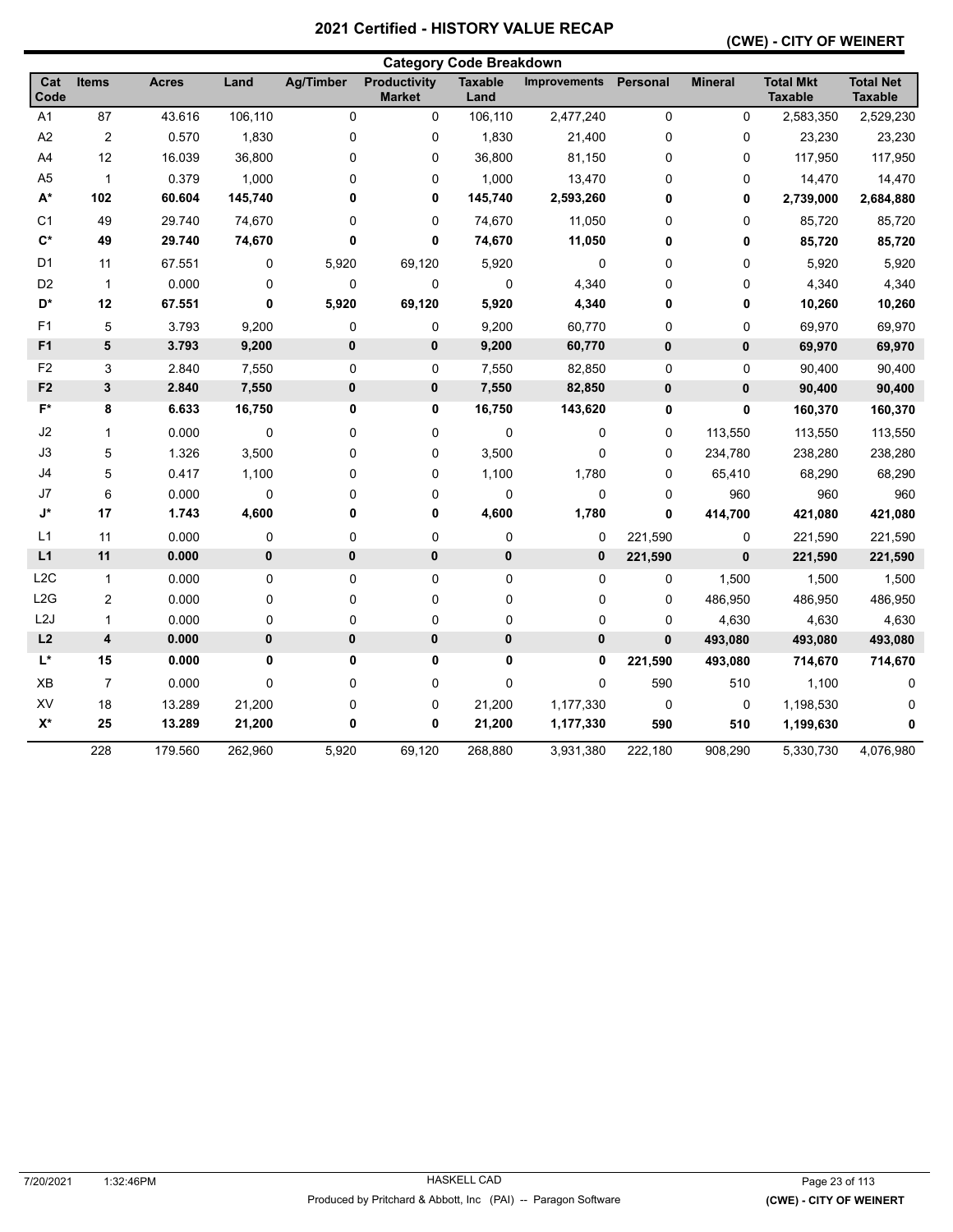|                                            |          |                 |                |                                         |                                     |         | (GHA) - HASKELL COUNTY M&O |
|--------------------------------------------|----------|-----------------|----------------|-----------------------------------------|-------------------------------------|---------|----------------------------|
| Land                                       |          | <b>Value</b>    | <b>Items</b>   | <b>Exempt</b>                           |                                     |         |                            |
| Land - Homesite                            | $^{(+)}$ | 5,760,020       | 2,526          | 67,710                                  |                                     |         |                            |
| Land - Non Homesite                        | $^{(+)}$ | 17,453,780      | 2,351          | 6,644,670                               |                                     |         |                            |
| Land - Productivity Market                 | $^{(+)}$ | 510,722,460     | 3,889          | 0                                       |                                     |         |                            |
| Land - Income                              | $^{(+)}$ | 0               | 0              | 0                                       |                                     |         |                            |
| <b>Total Land Market Value</b>             | $(=)$    | 533,936,260     | 8,766          |                                         | <b>Total Land Value:</b>            | $(+)$   | 533,936,260                |
| Improvements                               |          | <b>Value</b>    | <b>Items</b>   | <b>Exempt</b>                           |                                     |         |                            |
| Improvements - Homesite                    | $^{(+)}$ | 127,605,170     | 2,436          | 1,056,930                               |                                     |         |                            |
| New Improvements - Homesite                | $^{(+)}$ | 1,421,540       | 27             | 0                                       |                                     |         |                            |
| Improvements - Non Homesite                | $^{(+)}$ | 71,483,520      | 1,507          | 24,293,470                              |                                     |         |                            |
| New Improvements - Non Homesite            | $^{(+)}$ | 463,150         | 14             | 0                                       |                                     |         |                            |
| Improvements - Income                      | $^{(+)}$ | 0               | 0              | $\Omega$                                |                                     |         |                            |
| <b>Total Improvement Value</b>             | $(=)$    | 200,973,380     | 3,984          |                                         | <b>Total Imp Value:</b>             | $(+)$   | 200,973,380                |
| Personal                                   |          | <b>Value</b>    | <b>Items</b>   | <b>Exempt</b>                           |                                     |         |                            |
| Personal - Homesite                        | $^{(+)}$ | 1,990,310       | 103            | 0                                       |                                     |         |                            |
| New Personal - Homesite                    | $^{(+)}$ | 107,740         | $\overline{2}$ | $\Omega$                                |                                     |         |                            |
| Personal - Non Homesite                    | $^{(+)}$ | 22,651,040      | 456            | 496,110                                 |                                     |         |                            |
| New Personal - Non Homesite                | $^{(+)}$ | 273,700         | 20             | 0                                       |                                     |         |                            |
| <b>Total Personal Value</b>                | $(=)$    | 25,022,790      | 581            |                                         | <b>Total Personal Value:</b>        | $(+)$   | 25,022,790                 |
| Total Real Estate & Personal Mkt Value (=) |          | 759,932,430     | 13,331         |                                         |                                     |         |                            |
| <b>Minerals</b>                            |          | <b>Value</b>    | <b>Items</b>   |                                         |                                     |         |                            |
| <b>Mineral Value</b>                       | $^{(+)}$ | 32,552,200      | 1,871          |                                         |                                     |         |                            |
| Mineral Value - Real                       | $^{(+)}$ | 432,572,360     | 14             |                                         |                                     |         |                            |
| Mineral Value - Personal                   | $(+)$    | 246,663,110     | 1,461          |                                         |                                     |         |                            |
| Total Mineral Market Value                 | $(=)$    | 711,787,670     | 3,346          |                                         | <b>Total Min Mkt Value:</b>         | $(+)$   | 711,787,670                |
| <b>Total Market Value</b>                  | $(=)$    | 1,471,720,100   |                |                                         | <b>Total Market Value:</b>          | $(=/+)$ | 1,471,720,100              |
| Ag/Timber *does not include protested      |          | <b>Value</b>    | <b>Items</b>   |                                         |                                     |         |                            |
| <b>Land Timber Gain</b>                    | $^{(+)}$ | $\Omega$        | 0              |                                         | <b>Land Timber Gain:</b>            | $(+)$   | 0                          |
| <b>Productivity Market</b>                 | $^{(+)}$ | 510,722,460     | 3,889          |                                         |                                     |         |                            |
| Land Ag 1D                                 | $(-)$    | 0               | 0              |                                         |                                     |         |                            |
| Land Ag 1D1                                | $(-)$    | 41,841,240<br>0 | 3,889<br>0     |                                         |                                     |         |                            |
| Land Ag Tim<br>Productivity Loss: (=)      | $(-)$    | 468,881,220     | 3,889          |                                         | <b>Productivity Loss:</b>           | $(-)$   | 468,881,220                |
| <b>Losses</b>                              |          | <b>Value</b>    | <b>Items</b>   |                                         |                                     |         |                            |
| Less Real Exempt Property                  | $(-)$    | 32,561,680      |                | 534 (includes Prorated Exempt of 2,790) |                                     |         |                            |
| Less \$500 Inc. Real Personal              | $(-)$    | 5,690           | 26             |                                         |                                     |         |                            |
| Less Disaster Exemption                    | $(-)$    | 0               | 0              |                                         | <b>Total Market Taxable:</b>        | $(=)$   | 1,002,838,880              |
| Less Real/Personal Abatements              | $(-)$    | 0               | 0              |                                         |                                     |         |                            |
| Less Community Housing                     | $(-)$    | 0               | 0              |                                         |                                     |         |                            |
| Less Freeport                              | $(-)$    | 0               | 0              |                                         |                                     |         |                            |
| <b>Less Allocation</b>                     | $(-)$    | 0               | 0              |                                         |                                     |         |                            |
| Less MultiUse                              | $(-)$    | 0               | 0              |                                         |                                     |         |                            |
| Less Goods In Transit (Real & Industrial)  | $(-)$    | 0               | 0              |                                         |                                     |         |                            |
| Less Historical                            | $(-)$    | 0               | 0              |                                         |                                     |         |                            |
| Less Solar/Wind Power                      | $(-)$    | 0               | 0              |                                         | <b>Total Protested Value:</b>       |         | 0                          |
| Less Vehicle Leased for Personal Use       | $(-)$    | 0               | 0              |                                         | <b>Protested % of Total Market:</b> |         | 0.00%                      |
| <b>Less Real Protested Value</b>           | $(-)$    | 0               | 0              |                                         |                                     |         |                            |
| Less 10% Cap Loss                          | $(-)$    | 8,864,190       | 807            |                                         |                                     |         |                            |
| Less TCEQ/Pollution Control                | $(-)$    | 454,175         | 15             |                                         |                                     |         |                            |
| Less VLA Loss                              | $(-)$    | 0               | 0              |                                         |                                     |         |                            |
| Less Mineral Exempt Property               | $(-)$    | 228,840         | 4              |                                         |                                     |         |                            |
| Less \$500 Inc. Mineral Owner              | $(-)$    | 108,490         | 859            |                                         |                                     |         |                            |
| <b>Less Mineral Abatements</b>             | $(-)$    | 399,606,170     | 16             |                                         |                                     |         |                            |
| <b>Less Mineral Freeports</b>              | $(-)$    | 0               | 0              |                                         |                                     |         |                            |
| Less Interstate Commerce                   | $(-)$    | 0               | 0              |                                         |                                     |         |                            |
| Less Foreign Trade                         | $(-)$    | 0               | 0              |                                         | <b>Total Losses:</b>                | $(-)$   | 441,829,235                |
| Less Mineral Unknown                       | $(-)$    | 0               | 0              |                                         | Total Appraised Value: (=/+)        |         | 561,009,645                |
| <b>Less Mineral Protested Value</b>        | $(-)$    | 0               | 0              |                                         | <b>Total Exemptions*:</b>           | $(-)$   | 10,208,640                 |
| Total Losses (includes Prod. Loss)         | $(=)$    | 910,710,455     |                |                                         | * See breakdown on following page   |         |                            |
| <b>Total Appraised Value</b>               | $(=)$    | 561,009,645     |                |                                         | <b>Net Taxable Value:</b>           |         | 550,801,005                |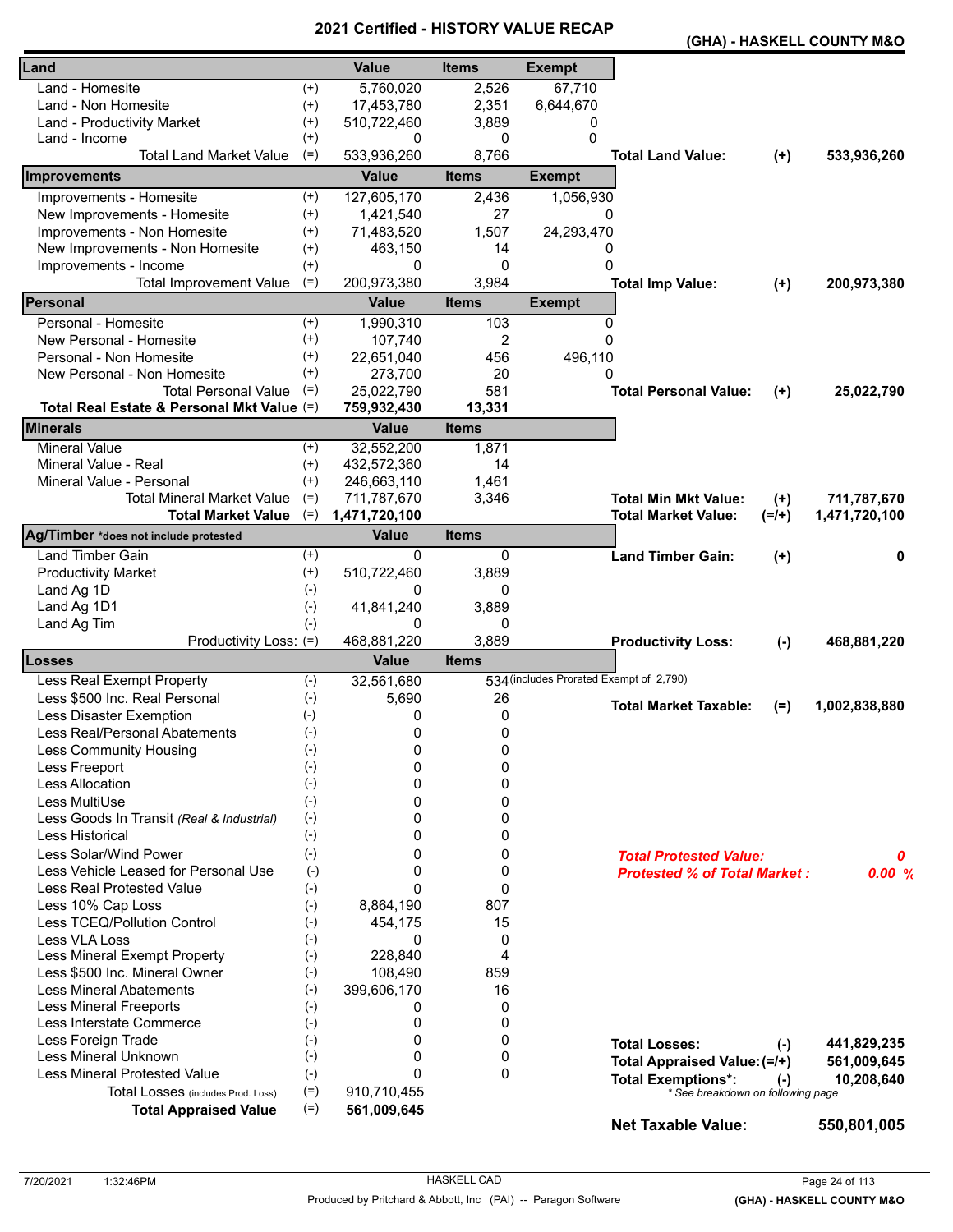**(GHA) - HASKELL COUNTY M&O** 

| <b>Count of Homesteads</b>                           |     |          |                        |                      |              |                |    |                                                                    |                      |                     |                                         |                                                         |
|------------------------------------------------------|-----|----------|------------------------|----------------------|--------------|----------------|----|--------------------------------------------------------------------|----------------------|---------------------|-----------------------------------------|---------------------------------------------------------|
| н                                                    | S   | F        | в                      | D                    | W            | O              | DV | <b>DV100</b>                                                       | <b>SS First Resp</b> |                     | <b>SS Svc Member</b>                    |                                                         |
| 578                                                  | 763 | 0        | 34                     | 0                    | 2            | 0              | 54 | 11                                                                 | 0                    |                     | 0                                       |                                                         |
| <b>Owner and Parcel Counts</b>                       |     |          |                        |                      |              |                |    |                                                                    |                      |                     |                                         |                                                         |
| <b>Total Parcels*:</b>                               |     |          |                        |                      |              |                |    | 12,465* Parcel count is figured by parcel per ownership sequences. |                      |                     |                                         |                                                         |
| <b>Total Owners:</b>                                 |     |          |                        | 6,184                |              |                |    |                                                                    |                      |                     |                                         |                                                         |
| <b>Ported Homestead/Charity Amounts</b>              |     |          |                        |                      | <b>Value</b> |                |    | <b>Items</b>                                                       |                      |                     |                                         |                                                         |
| DV Donated Home (Charity)                            |     |          |                        | $^{(+)}$             |              | 0              |    |                                                                    | 0                    |                     |                                         |                                                         |
| SS of a Service Member Ported Amount                 |     |          |                        | $^{(+)}$             |              | 0              |    |                                                                    | 0                    |                     |                                         |                                                         |
| SS of a First Responder Ported Amount                |     |          |                        | $^{(+)}$             |              | 0              |    |                                                                    | 0                    |                     |                                         |                                                         |
| SS of DV Donated Home Ported Amount                  |     |          |                        | $^{(+)}$             |              | 0              |    |                                                                    | 0                    |                     |                                         |                                                         |
| SS of 100% DV Ported Amount                          |     |          |                        | $(+)$                |              | $\mathbf 0$    |    |                                                                    | 0                    |                     |                                         |                                                         |
| <b>Homestead Exemptions</b><br>Homestead H,S         |     |          |                        |                      | <b>Value</b> | 0              |    | <b>Items</b>                                                       | 0                    |                     |                                         |                                                         |
| Senior S                                             |     |          |                        | $^{(+)}$             |              | 0              |    |                                                                    | 0                    |                     | H - Homestead                           | D - Disabled Only                                       |
| Disabled B                                           |     |          |                        | $^{(+)}$             |              | 0              |    |                                                                    | 0                    | S - Over 65         |                                         | W - Widow                                               |
| DV 100%                                              |     |          |                        | $^{(+)}$             |              | 784,820        |    |                                                                    | 11                   |                     | F - Disabled Widow                      | O - Over 65 (No HS)                                     |
| Surviving Spouse of a Service Member                 |     |          |                        | $^{(+)}$<br>$^{(+)}$ |              | 0              |    |                                                                    | 0                    | <b>B</b> - Disabled |                                         | DV - Disabled Veteran                                   |
| Survivng Spouse of a First Responder                 |     |          |                        | $^{(+)}$             |              | 0              |    |                                                                    | 0                    |                     | DV100 (1, 2, 3) - 100% Disabled Veteran | 4 (4B, 4H, 4S) - Surviving Spouse of a Service Member   |
|                                                      |     |          |                        |                      |              |                |    |                                                                    |                      |                     |                                         | 5* (5B, 5H, 5S) - Surviving Spouse of a First Responder |
| <b>Local Discount</b>                                |     |          | Total Reimbursable (=) |                      |              | 784,820<br>0   |    |                                                                    | 11<br>0              |                     |                                         |                                                         |
| <b>Disabled Veteran</b>                              |     |          |                        | $^{(+)}$<br>$^{(+)}$ |              | 462,080        |    |                                                                    | 50                   |                     |                                         |                                                         |
| Optional 65                                          |     |          |                        | $^{(+)}$             |              | 8,961,740      |    |                                                                    | 765                  |                     |                                         |                                                         |
| <b>Local Disabled</b>                                |     |          |                        | $^{(+)}$             |              | 0              |    |                                                                    | 0                    |                     |                                         |                                                         |
| State Homestead                                      |     |          |                        | $^{(+)}$             |              | 0              |    |                                                                    | $\mathbf 0$          |                     |                                         |                                                         |
| <b>Total Exemptions</b>                              |     |          |                        | $(=)$                |              |                |    | 10,208,640 (includes Ported/Charity Amounts)                       |                      |                     |                                         |                                                         |
| <b>Special Certified Totals</b>                      |     |          |                        |                      |              |                |    |                                                                    |                      |                     |                                         |                                                         |
|                                                      |     |          |                        |                      |              |                |    |                                                                    |                      |                     |                                         |                                                         |
| <b>Exempt Value of First Time Absolute Exemption</b> |     |          |                        |                      |              |                |    | \$75,740                                                           |                      |                     |                                         |                                                         |
| <b>Exempt Value of First Time Partial Exemption</b>  |     |          |                        |                      |              |                |    | \$533,740                                                          |                      |                     |                                         |                                                         |
| <b>New AG/Timber</b>                                 |     |          |                        |                      |              |                |    |                                                                    |                      |                     |                                         |                                                         |
| Market                                               |     |          |                        |                      |              |                |    | \$51,890                                                           |                      |                     |                                         |                                                         |
| Taxable                                              |     |          |                        |                      |              |                |    | \$3,800                                                            |                      |                     |                                         |                                                         |
| Value Loss                                           |     |          |                        |                      |              |                |    | \$48,090                                                           |                      |                     |                                         |                                                         |
|                                                      |     |          |                        |                      |              |                |    |                                                                    |                      |                     |                                         |                                                         |
| <b>New Improvement/Personal</b>                      |     |          |                        |                      |              |                |    |                                                                    |                      |                     |                                         |                                                         |
| Market                                               |     |          |                        |                      |              |                |    | \$2,266,130                                                        |                      |                     |                                         |                                                         |
| Taxable                                              |     |          |                        |                      |              |                |    | \$2,257,240                                                        |                      |                     |                                         |                                                         |
| Average Values* (includes protested & exempt value)  |     |          |                        |                      |              |                |    |                                                                    |                      |                     |                                         |                                                         |
| Average Homestead Value A*                           |     |          |                        |                      |              | <b>Parcels</b> |    |                                                                    |                      |                     | <b>Total Homestead Value A*</b>         |                                                         |
| <b>Market</b>                                        |     | \$52,406 |                        |                      |              | 2,113          |    |                                                                    |                      | <b>Market</b>       | \$110,735,750                           |                                                         |
| <b>Taxable</b>                                       |     | \$48,795 |                        |                      |              |                |    |                                                                    |                      | <b>Taxable</b>      | \$97,310,510                            |                                                         |
| Average Homestead Value A* and E*                    |     |          |                        |                      |              | <b>Parcels</b> |    |                                                                    |                      |                     | Total Homestead Value A* and E*         |                                                         |
| <b>Market</b>                                        |     | \$52,845 |                        |                      |              | 2,161          |    |                                                                    |                      | <b>Market</b>       | \$114,198,610                           |                                                         |
| <b>Taxable</b>                                       |     | \$49,197 |                        |                      |              |                |    |                                                                    |                      | <b>Taxable</b>      | \$100,209,970                           |                                                         |
|                                                      |     |          |                        |                      |              |                |    |                                                                    |                      |                     |                                         |                                                         |
| Average Homestead Value A* and E* and M1             |     |          |                        |                      |              | <b>Parcels</b> |    |                                                                    |                      |                     |                                         | Total Homestead Value A* and E* and M1                  |
| <b>Market</b>                                        |     | \$51,248 |                        |                      |              | 2,266          |    |                                                                    |                      | <b>Market</b>       | \$116,129,720                           |                                                         |
| <b>Taxable</b>                                       |     | \$47,755 |                        |                      |              |                |    |                                                                    |                      | <b>Taxable</b>      | \$101,961,760                           |                                                         |
| <b>Average Homestead Value M1</b>                    |     |          |                        |                      |              | <b>Parcels</b> |    |                                                                    |                      |                     | <b>Total Homestead Value M1</b>         |                                                         |
| <b>Market</b>                                        |     | \$18,391 |                        |                      |              | 105            |    |                                                                    |                      | <b>Market</b>       | \$1,931,110                             |                                                         |
| <b>Taxable</b>                                       |     | \$18,066 |                        |                      |              |                |    |                                                                    |                      | <b>Taxable</b>      | \$1,751,790                             |                                                         |
|                                                      |     |          |                        |                      |              |                |    |                                                                    |                      |                     |                                         |                                                         |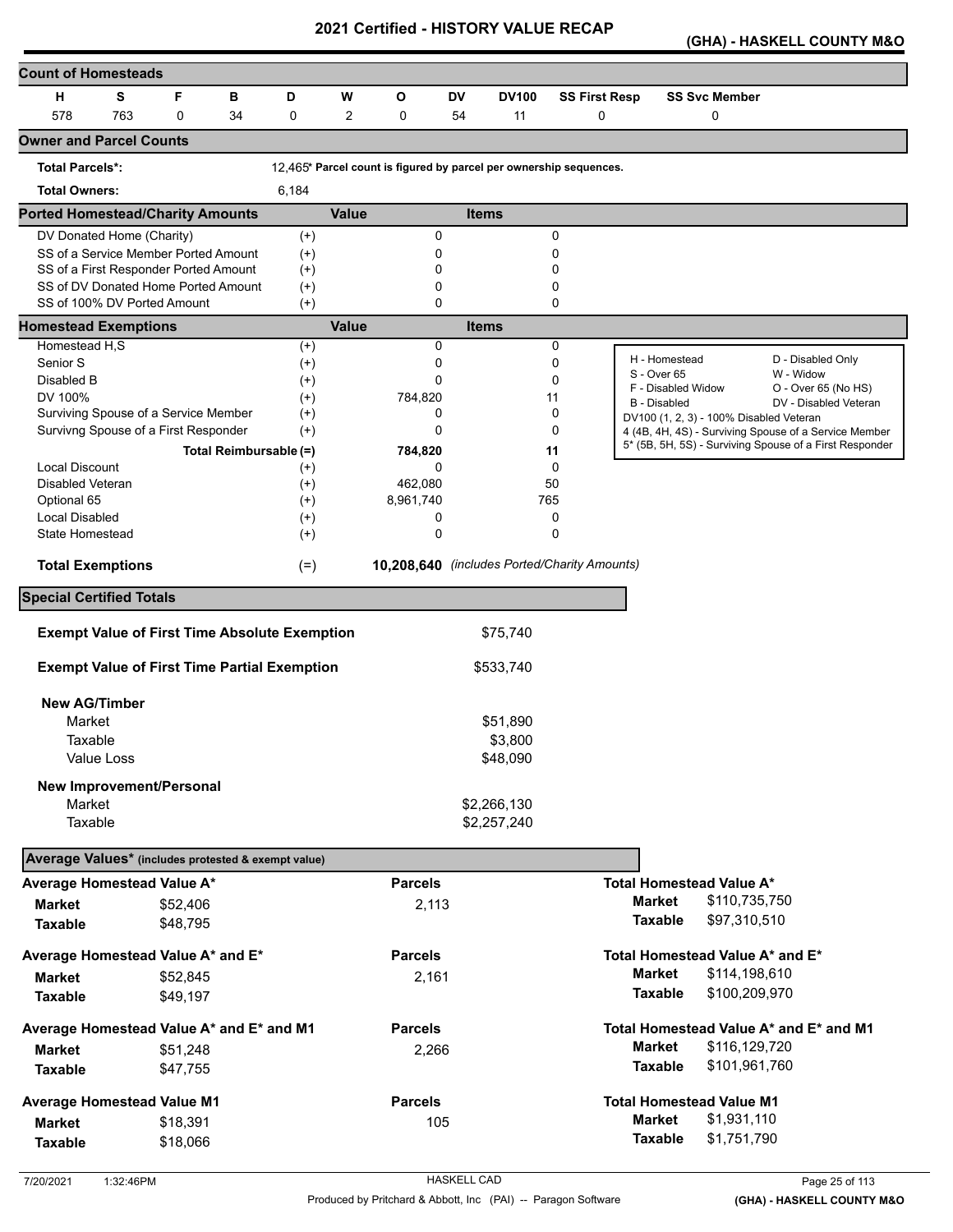# **(GHA) - HASKELL COUNTY M&O**

|                                  |                         |                    |                        |                  |                                      | <b>Category Code Breakdown</b> |                     |                  |                |                                    |                                    |
|----------------------------------|-------------------------|--------------------|------------------------|------------------|--------------------------------------|--------------------------------|---------------------|------------------|----------------|------------------------------------|------------------------------------|
| Cat<br>Code                      | <b>Items</b>            | <b>Acres</b>       | Land                   | <b>Ag/Timber</b> | <b>Productivity</b><br><b>Market</b> | <b>Taxable</b><br>Land         | <b>Improvements</b> | Personal         | <b>Mineral</b> | <b>Total Mkt</b><br><b>Taxable</b> | <b>Total Net</b><br><b>Taxable</b> |
| Α                                | 3                       | 0.777              | 1,800                  | $\mathbf 0$      | 0                                    | 1,800                          | 11,610              | 0                | 0              | 13,410                             | 13,410                             |
| A1                               | 1,926                   | 910.026            | 3,757,660              | 0                | 0                                    | 3,757,660                      | 98,768,860          | 86,340           | 0              | 102,612,860                        | 88,523,650                         |
| A2                               | 91                      | 53.702             | 330,470                | 0                | 0                                    | 330,470                        | 1,216,710           | 49,210           | 0              | 1,596,390                          | 1,393,860                          |
| A <sub>3</sub>                   | 120                     | 269.085            | 729,770                | 0                | 0                                    | 729,770                        | 7,410,550           | 23,710           | 0              | 8,164,030                          | 7,238,310                          |
| A4                               | 276                     | 76.436             | 1,045,420              | 0                | 0                                    | 1,045,420                      | 5,202,340           | 121,260          | 0              | 6,369,020                          | 5,964,190                          |
| A <sub>5</sub>                   | 56                      | 18.083             | 91,360                 | 0                | 0                                    | 91,360                         | 935,570             | 11,480           | 0              | 1,038,410                          | 832,420                            |
| A <sub>6</sub>                   | 8                       | 0.297              | 12,000                 | 0                | 0                                    | 12,000                         | 148,920             | 0                | 0              | 160,920                            | 157,250                            |
| A*                               | 2,480                   | 1,328.406          | 5,968,480              | 0                | 0                                    | 5,968,480                      | 113,694,560         | 292,000          | 0              | 119,955,040 104,123,090            |                                    |
| <b>B1</b>                        | 6                       | 2.897              | 25,110                 | 0                | 0                                    | 25,110                         | 480,400             | 0                | 0              | 505,510                            | 481,580                            |
| B <sub>2</sub>                   | 6                       | 1.065              | 5,330                  | 0                | 0                                    | 5,330                          | 132,120             | 0                | 0              | 137,450                            | 137,450                            |
| $B^*$                            | 12                      | 3.962              | 30,440                 | 0                | 0                                    | 30,440                         | 612,520             | 0                | 0              | 642,960                            | 619,030                            |
| С                                | 8                       | 65.617             | 151,220                | 0                | 0                                    | 151,220                        | 0                   | 0                | 0              | 151,220                            | 151,220                            |
| C <sub>1</sub>                   | 1,216                   | 2,555.426          | 2,807,950              | 0                | 0                                    | 2,807,950                      | 290,270             | 0                | 0              | 3,098,220                          | 3,098,220                          |
| C <sub>2</sub>                   | 7                       | 13.524             | 37,510                 | 0                | 0                                    | 37,510                         | 72,690              | 0                | 0              | 110,200                            | 110,200                            |
| $\mathbf{C}^*$                   | 1,231                   | 2,634.567          | 2,996,680              | 0                | 0                                    | 2,996,680                      | 362,960             | 0                | 0              | 3,359,640                          | 3,359,640                          |
| D <sub>1</sub>                   | 3,888                   | 558,795.195        | 0                      | 41,831,030       | 510,603,710                          | 41,831,030                     | 0                   | 0                | 0              | 41,831,030                         | 41,789,330                         |
| D <sub>1</sub> E                 | $\mathbf{1}$            | 125.000            | 0                      | 10,210           | 118,750                              | 10,210                         | 0                   | $\mathbf 0$      | 0              | 10,210                             | 10,210                             |
| D <sub>2</sub>                   | 482                     | 0.000              | 0                      | 0                | 0                                    | 0                              | 8,275,780           | 165,510          | 0              | 8,441,290                          | 8,417,630                          |
| D*                               | 4,371                   | 558,920.195        | 0                      | 41,841,240       | 510,722,460                          | 41,841,240                     | 8,275,780           | 165,510          | 0              | 50,282,530                         | 50,217,170                         |
| Е                                | 365                     | 930.630            | 1,733,670              | 0                | 0                                    | 1,733,670                      | 16,445,360          | 24,700           | 0              | 18,203,730                         | 16,173,130                         |
| E <sub>1</sub>                   | 80                      | 259.582            |                        | 0                | 0                                    | 405,960                        | 5,342,660           |                  | 0              | 5,770,750                          | 4,966,020                          |
| E <sub>2</sub>                   | 5                       | 2.728              | 405,960<br>31,100      | 0                | 0                                    | 31,100                         | 44,550              | 22,130<br>47,660 | 0              | 123,310                            | 123,310                            |
| E <sub>3</sub>                   | 1                       | 4.000              | 10,000                 | 0                | 0                                    | 10,000                         | 34,590              | 0                | 0              | 44,590                             | 27,790                             |
| E*                               | 451                     | 1,196.940          | 2,180,730              | 0                | 0                                    | 2,180,730                      | 21,867,160          | 94,490           | 0              | 24,142,380                         | 21,290,250                         |
|                                  |                         |                    |                        |                  |                                      |                                |                     |                  |                |                                    |                                    |
| F <sub>1</sub><br>F <sub>1</sub> | 268<br>268              | 326.207<br>326.207 | 1,888,800              | 0<br>$\pmb{0}$   | 0<br>0                               | 1,888,800                      | 27,730,940          | 27,740           | 0              | 29,647,480                         | 29,605,970                         |
|                                  |                         |                    | 1,888,800              |                  |                                      | 1,888,800                      | 27,730,940          | 27,740           | $\bf{0}$       | 29,647,480                         | 29,605,970                         |
| F <sub>2</sub>                   | 57                      | 2,925.720          | 3,181,950              | 0<br>$\bf{0}$    | 0                                    | 3,181,950                      | 2,819,310           |                  | 0 432,264,240  | 438,265,500                        | 39,661,080                         |
| F <sub>2</sub><br>$F^*$          | 57<br>325               | 2,925.720          | 3,181,950<br>5,070,750 | 0                | 0                                    | 3,181,950                      | 2,819,310           |                  | 0 432,264,240  | 438,265,500                        | 39,661,080                         |
|                                  |                         | 3,251.927          |                        |                  | 0                                    | 5,070,750                      | 30,550,250          | 27,740           | 432,264,240    | 467,912,980                        | 69,267,050                         |
| G1                               | 1,871                   | 0.000              | 0                      | 0                | 0                                    | 0                              | 0                   | 0                | 32,552,200     | 32,552,200                         | 32,552,200                         |
| $G^*$                            | 1,871                   | 0.000              | 0                      | 0                | 0                                    | 0                              | 0                   | 0                | 32,552,200     | 32,552,200                         | 32,552,200                         |
| J1                               | 1                       | 1.000              | 1,000                  | 0                | 0                                    | 1,000                          | 9,960               | 0                | 0              | 10,960                             | 10,960                             |
| J2                               | 16                      | 0.172              | 1,250                  | 0                | 0                                    | 1,250                          | $\pmb{0}$           | 0                | 4,301,870      | 4,303,120                          | 4,303,120                          |
| J3                               | 83                      | 130.008            | 134,760                | 0                | 0                                    | 134,760                        | 3,630               |                  | 0 166,539,850  | 166,678,240 166,678,240            |                                    |
| J4                               | 69                      | 3.398              | 18,750                 | 0                | 0                                    | 18,750                         | 67,030              | 0                | 4,208,960      | 4,294,740                          | 4,294,740                          |
| J6                               | 92                      | 83.008             | 98,580                 | 0                | 0                                    | 98,580                         | 0                   | 0                | 56,938,730     | 57,037,310                         | 56,721,200                         |
| J6A                              | $\overline{1}$          | 0.000              | 0                      | 0                | 0                                    | 0                              | 0                   | 0                | 1,000          | 1,000                              | 1,000                              |
| $\sf J7$                         | 63                      | 0.000              | 0                      | 0                | 0                                    | 0                              | 0                   | 0                | 59,470         | 59,470                             | 59,470                             |
| J8                               | 15                      | 0.000              | 0                      | 0                | 0                                    | 0                              | 0                   | 0                | 1,307,250      | 1,307,250                          | 1,307,250                          |
| J*                               | 340                     | 217.586            | 254,340                | 0                | 0                                    | 254,340                        | 80,620              | 0                | 233,357,130    | 233,692,090 233,375,980            |                                    |
| L1                               | 339                     | 0.000              | 0                      | 0                | 0                                    | 0                              |                     | 0 17,878,840     | 0              | 17,878,840                         | 17,740,775                         |
| L1T                              | 3                       | 0.000              | 0                      | 0                | 0                                    | 0                              | 0                   | 0                | 308,120        | 308,120                            | 308,120                            |
| L1                               | 342                     | 0.000              | 0                      | 0                | 0                                    | 0                              |                     | 0 17,878,840     | 308,120        | 18,186,960                         | 18,048,895                         |
| L2                               | $\overline{\mathbf{c}}$ | 0.000              | 0                      | 0                | 0                                    | 0                              | 0                   | 190,090          | 0              | 190,090                            | 190,090                            |
| L <sub>2</sub> A                 | 34                      | 0.000              | 0                      | 0                | 0                                    | 0                              | 0                   | 0                | 756,670        | 756,670                            | 725,670                            |
| L2C                              | $16\,$                  | 0.000              | 0                      | 0                | 0                                    | 0                              | 0                   | 0                | 1,286,430      | 1,286,430                          | 1,140,150                          |
| L <sub>2</sub> D                 | 38                      | 0.000              | 0                      | 0                | 0                                    | 0                              | 0                   | 0                | 550,570        | 550,570                            | 550,570                            |
| L <sub>2</sub> E                 | $\overline{c}$          | 0.000              | 0                      | 0                | 0                                    | 0                              | 0                   | 0                | 37,200         | 37,200                             | 37,200                             |
| L2G                              | 53                      | 0.000              | 0                      | 0                | 0                                    | 0                              | $\pmb{0}$           | 0                | 6,323,410      | 6,323,410                          | 5,682,000                          |
| L <sub>2</sub> H                 | 23                      | 0.000              | 0                      | 0                | 0                                    | 0                              | 0                   | 0                | 568,200        | 568,200                            | 568,200                            |
| L2J                              | 22                      | 0.000              | 0                      | 0                | 0                                    | 0                              | 0                   | 0                | 225,370        | 225,370                            | 201,970                            |
| 7/20/2021                        |                         | 1:32:46PM          |                        |                  |                                      | HASKELL CAD                    |                     |                  |                | Page 26 of 113                     |                                    |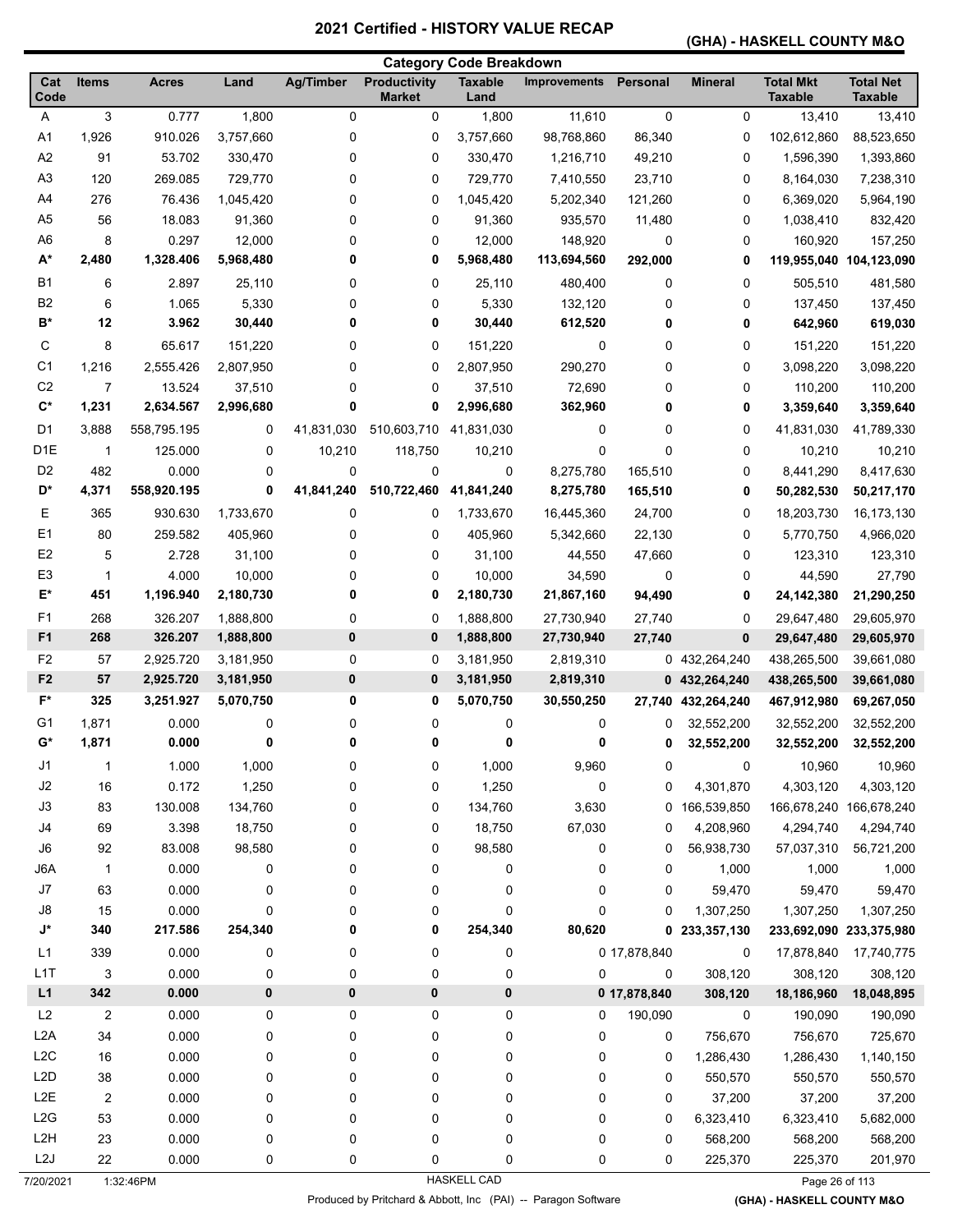#### **(GHA) - HASKELL COUNTY M&O**

| <b>Category Code Breakdown</b> |                |                        |              |                  |                                      |                        |                     |                   |                |                                                              |                                    |
|--------------------------------|----------------|------------------------|--------------|------------------|--------------------------------------|------------------------|---------------------|-------------------|----------------|--------------------------------------------------------------|------------------------------------|
| Cat<br>Code                    | <b>Items</b>   | <b>Acres</b>           | Land         | <b>Ag/Timber</b> | <b>Productivity</b><br><b>Market</b> | <b>Taxable</b><br>Land | <b>Improvements</b> | <b>Personal</b>   | <b>Mineral</b> | <b>Total Mkt</b><br><b>Taxable</b>                           | <b>Total Net</b><br><b>Taxable</b> |
| L <sub>2</sub> K               | 30             | 0.000                  | 0            | 0                | 0                                    | 0                      | 0                   | 0                 | 816,550        | 816,550                                                      | 816,550                            |
| L <sub>2</sub> L               | 9              | 0.000                  | 0            | 0                | 0                                    | 0                      | 0                   | 0                 | 1,243,990      | 1,243,990                                                    | 1,243,990                          |
| L <sub>2</sub> M               | 19             | 0.000                  | 0            | 0                | 0                                    | 0                      | 0                   | 0                 | 543,090        | 543,090                                                      | 543,090                            |
| L <sub>2</sub> N               | $\mathbf{1}$   | 0.000                  | 0            | 0                | 0                                    | 0                      | 0                   | $\mathbf{0}$      | 9,210          | 9,210                                                        | 9,210                              |
| L2O                            | 10             | 0.000                  | 0            | 0                | 0                                    | 0                      | 0                   | 0                 | 21,540         | 21,540                                                       | 21,540                             |
| L <sub>2</sub> P               | 12             | 0.000                  | 0            | 0                | 0                                    | 0                      | 0                   | $\Omega$          | 557,040        | 557,040                                                      | 366,380                            |
| L2Q                            | $\overline{7}$ | 0.000                  | 0            | 0                | 0                                    | 0                      | 0                   | $\mathbf{0}$      | 58,900         | 58,900                                                       | 58,900                             |
| L2                             | 278            | 0.000                  | $\mathbf{0}$ | 0                | 0                                    | 0                      | 0                   | 190,090           | 12,998,170     | 13,188,260                                                   | 12,155,510                         |
| L*                             | 620            | 0.000                  | 0            | 0                | 0                                    | 0                      |                     | 0 18,068,930      | 13,306,290     | 31,375,220                                                   | 30,204,405                         |
| M <sub>1</sub>                 | 204            | 0.000                  | 0            | 0                | 0                                    | 0                      |                     | 179,130 3,087,970 | 0              | 3,267,100                                                    | 3,006,360                          |
| M*                             | 204            | 0.000                  |              | 0                | 0                                    | 0                      | 179,130             | 3,087,970         | 0              | 3,267,100                                                    | 3,006,360                          |
| S                              | 5              | 0.000                  | 0            | 0                | 0                                    | 0                      |                     | 0 2,785,830       | 0              | 2,785,830                                                    | 2,785,830                          |
| $S^*$                          | 5              | 0.000                  |              | 0                | 0                                    | 0                      | 0                   | 2,785,830         | 0              | 2,785,830                                                    | 2,785,830                          |
| XB                             | 26             | 0.000                  | 0            | 0                | 0                                    | 0                      | 0                   | 4,210             | 1,480          | 5,690                                                        | 0                                  |
| XC                             | 859            | 0.000                  | 0            | 0                | 0                                    | 0                      | 0                   | 0                 | 108,490        | 108,490                                                      |                                    |
| XI                             | $\mathbf 1$    | 2.351                  | 3,350        | 0                | 0                                    | 3,350                  | 11,840              | $\Omega$          | 0              | 15,190                                                       |                                    |
| <b>XL</b>                      | 3              | 7.890                  | 1,190        | 0                | 0                                    | 1,190                  | 0                   | $\Omega$          | 0              | 1,190                                                        |                                    |
| XL <sub>1</sub>                | 4              | 0.000                  | 0            | 0                | 0                                    | 0                      | 0                   | 63,290            | 0              | 63,290                                                       |                                    |
| XN                             | 2              | 0.000                  | 0            | 0                | 0                                    | 0                      | 0                   | 37,040            | 0              | 37,040                                                       |                                    |
| XU                             | 3              | 1.349                  | 16,250       | 0                | 0                                    | 16,250                 | 134,790             | 0                 | 0              | 151,040                                                      |                                    |
| XV                             | 522            | 9,952.251              | 6,689,590    | 0                | 0                                    | 6,689,590              | 25,203,770          | 395,780           | 197,840        | 32,486,980                                                   |                                    |
| <b>XVA</b>                     | 1              | 2.002                  | 2,000        | 0                | 0                                    | 2,000                  | 0                   | 0                 | 0              | 2,000                                                        |                                    |
| $X^*$                          | 1,421          | 9,965.843              | 6,712,380    | 0                | 0                                    | 6,712,380              | 25,350,400          | 500,320           | 307,810        | 32,870,910                                                   |                                    |
|                                | 13,331         | 577,519.425 23,213,800 |              | 41,841,240       | 510,722,460                          | 65,055,040             |                     |                   |                | 200,973,380 25,022,790 711,787,670 1,002,838,880 550,801,005 |                                    |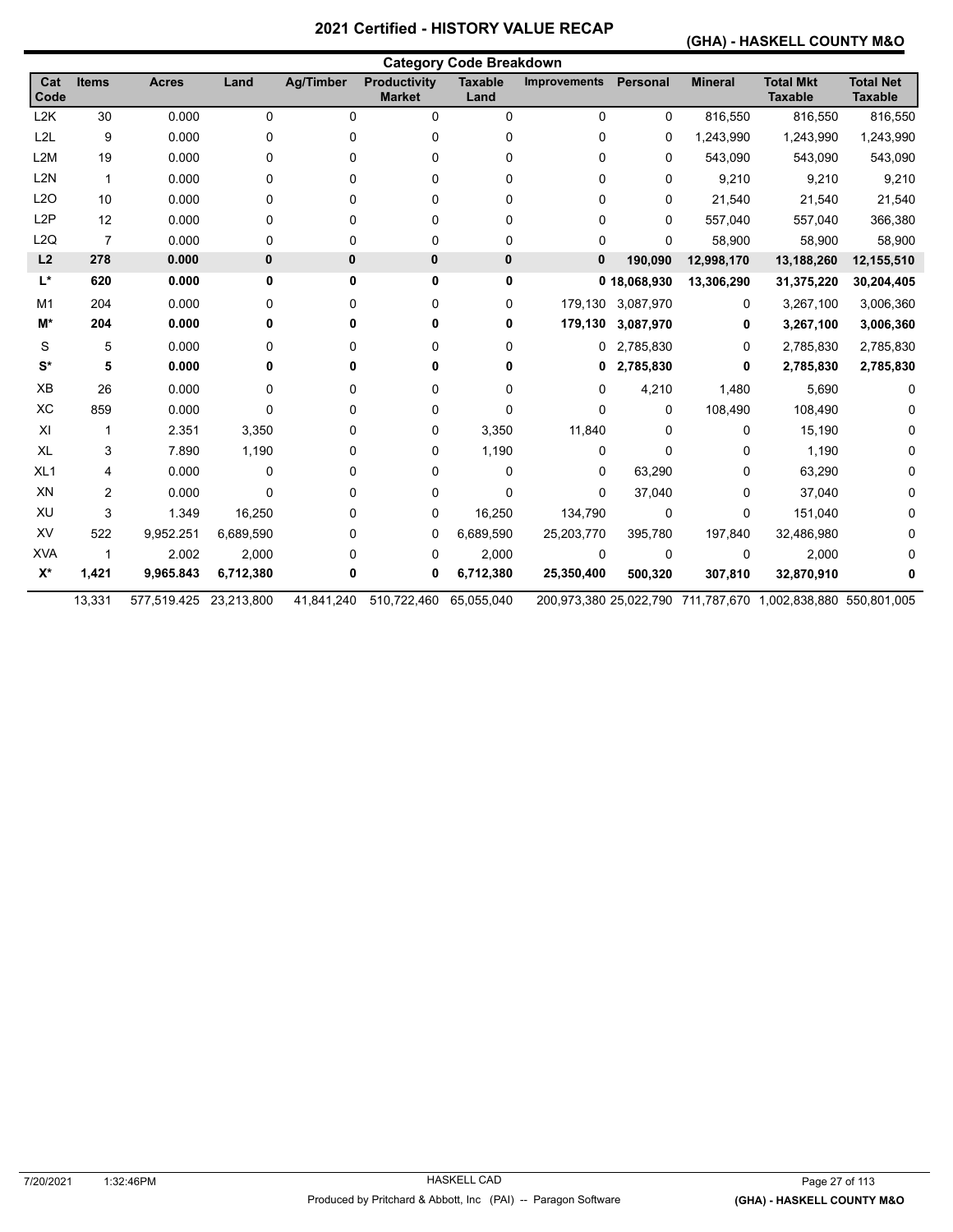|                                            |          |               | - 1110 1     |                                         |                                     |         | (FML) - FARM - MARKET RD M&O |
|--------------------------------------------|----------|---------------|--------------|-----------------------------------------|-------------------------------------|---------|------------------------------|
| Land                                       |          | <b>Value</b>  | <b>Items</b> | <b>Exempt</b>                           |                                     |         |                              |
| Land - Homesite                            | $^{(+)}$ | 5,760,020     | 2,526        | 67,710                                  |                                     |         |                              |
| Land - Non Homesite                        | $^{(+)}$ | 17,453,780    | 2,351        | 6,644,670                               |                                     |         |                              |
| Land - Productivity Market                 | $^{(+)}$ | 510,722,460   | 3,889        | 0                                       |                                     |         |                              |
| Land - Income                              | $^{(+)}$ | 0             | 0            | 0                                       |                                     |         |                              |
| <b>Total Land Market Value</b>             | $(=)$    | 533,936,260   | 8,766        |                                         | <b>Total Land Value:</b>            | $(+)$   | 533,936,260                  |
| Improvements                               |          | <b>Value</b>  | <b>Items</b> | <b>Exempt</b>                           |                                     |         |                              |
| Improvements - Homesite                    | $^{(+)}$ | 127,605,170   | 2,436        | 1,056,930                               |                                     |         |                              |
| New Improvements - Homesite                | $^{(+)}$ | 1,421,540     | 27           | 0                                       |                                     |         |                              |
| Improvements - Non Homesite                | $^{(+)}$ | 71,483,520    | 1,507        | 24,293,470                              |                                     |         |                              |
| New Improvements - Non Homesite            | $^{(+)}$ | 463,150       | 14           | 0                                       |                                     |         |                              |
| Improvements - Income                      | $^{(+)}$ | 0             | 0            | $\Omega$                                |                                     |         |                              |
| <b>Total Improvement Value</b>             | $(=)$    | 200,973,380   | 3,984        |                                         | <b>Total Imp Value:</b>             | $(+)$   | 200,973,380                  |
| Personal                                   |          | <b>Value</b>  | <b>Items</b> | <b>Exempt</b>                           |                                     |         |                              |
| Personal - Homesite                        | $^{(+)}$ | 1,990,310     | 103          | 0                                       |                                     |         |                              |
| New Personal - Homesite                    | $^{(+)}$ | 107,740       | 2            | $\Omega$                                |                                     |         |                              |
| Personal - Non Homesite                    | $^{(+)}$ | 22,652,070    | 457          | 496,110                                 |                                     |         |                              |
| New Personal - Non Homesite                | $^{(+)}$ | 268,050       | 19           | $\Omega$                                |                                     |         |                              |
| <b>Total Personal Value</b>                | $(=)$    | 25,018,170    | 581          |                                         | <b>Total Personal Value:</b>        | $(+)$   | 25,018,170                   |
| Total Real Estate & Personal Mkt Value (=) |          | 759,927,810   | 13,331       |                                         |                                     |         |                              |
| <b>Minerals</b>                            |          | <b>Value</b>  | <b>Items</b> |                                         |                                     |         |                              |
| Mineral Value                              | $^{(+)}$ | 32,552,200    | 1,871        |                                         |                                     |         |                              |
| Mineral Value - Real                       | $^{(+)}$ | 432,572,360   | 14           |                                         |                                     |         |                              |
| Mineral Value - Personal                   | $^{(+)}$ | 246,663,110   | 1,461        |                                         |                                     |         |                              |
| <b>Total Mineral Market Value</b>          | $(=)$    | 711,787,670   | 3,346        |                                         | <b>Total Min Mkt Value:</b>         | $(+)$   | 711,787,670                  |
| <b>Total Market Value</b>                  | $(=)$    | 1,471,715,480 |              |                                         | <b>Total Market Value:</b>          | $(=/+)$ | 1,471,715,480                |
| Ag/Timber *does not include protested      |          | <b>Value</b>  | <b>Items</b> |                                         |                                     |         |                              |
| Land Timber Gain                           | $^{(+)}$ | 0             | 0            |                                         | <b>Land Timber Gain:</b>            | $(+)$   | 0                            |
| <b>Productivity Market</b>                 | $^{(+)}$ | 510,722,460   | 3,889        |                                         |                                     |         |                              |
| Land Ag 1D                                 | $(-)$    | 0             | 0            |                                         |                                     |         |                              |
| Land Ag 1D1                                | $(-)$    | 41,841,240    | 3,889        |                                         |                                     |         |                              |
| Land Ag Tim                                | $(-)$    | 0             | 0            |                                         |                                     |         |                              |
| Productivity Loss: (=)                     |          | 468,881,220   | 3,889        |                                         | <b>Productivity Loss:</b>           | $(-)$   | 468,881,220                  |
| Losses                                     |          | <b>Value</b>  | <b>Items</b> |                                         |                                     |         |                              |
| Less Real Exempt Property                  | $(-)$    | 32,561,680    |              | 534 (includes Prorated Exempt of 2,790) |                                     |         |                              |
| Less \$500 Inc. Real Personal              | $(-)$    | 5,690         | 26           |                                         | <b>Total Market Taxable:</b>        | $(=)$   | 1,002,834,260                |
| Less Disaster Exemption                    | $(-)$    | 0             | 0            |                                         |                                     |         |                              |
| Less Real/Personal Abatements              | $(-)$    | 0             | 0            |                                         |                                     |         |                              |
| Less Community Housing                     | $(-)$    | 0             | 0            |                                         |                                     |         |                              |
| Less Freeport                              | $(-)$    | 0             | 0            |                                         |                                     |         |                              |
| <b>Less Allocation</b>                     | $(-)$    | $\Omega$      | 0            |                                         |                                     |         |                              |
| Less MultiUse                              | $(-)$    | 0             | 0            |                                         |                                     |         |                              |
| Less Goods In Transit (Real & Industrial)  | $(-)$    | 0             | 0            |                                         |                                     |         |                              |
| Less Historical                            | $(-)$    | 0             | 0            |                                         |                                     |         |                              |
| Less Solar/Wind Power                      | $(-)$    | 0             | 0            |                                         | <b>Total Protested Value:</b>       |         | 0                            |
| Less Vehicle Leased for Personal Use       | $(-)$    | 0             | 0            |                                         | <b>Protested % of Total Market:</b> |         | 0.00%                        |
| <b>Less Real Protested Value</b>           | $(-)$    | $\mathbf{0}$  | 0            |                                         |                                     |         |                              |
| Less 10% Cap Loss                          | $(-)$    | 8,864,190     | 807          |                                         |                                     |         |                              |
| Less TCEQ/Pollution Control                | $(-)$    | 454,175       | 15           |                                         |                                     |         |                              |
| Less VLA Loss                              | $(-)$    | 0             | 0            |                                         |                                     |         |                              |
| Less Mineral Exempt Property               | $(-)$    | 228,840       | 4            |                                         |                                     |         |                              |
| Less \$500 Inc. Mineral Owner              | $(-)$    | 108,490       | 859          |                                         |                                     |         |                              |
| <b>Less Mineral Abatements</b>             | $(-)$    | 399,606,170   | 16           |                                         |                                     |         |                              |
| <b>Less Mineral Freeports</b>              | $(-)$    | 0             | 0            |                                         |                                     |         |                              |
| Less Interstate Commerce                   | $(-)$    | 0             | 0            |                                         |                                     |         |                              |
| Less Foreign Trade                         | $(-)$    | 0             | 0            |                                         | <b>Total Losses:</b>                | $(-)$   | 441,829,235                  |
| Less Mineral Unknown                       | $(-)$    | 0             | 0            |                                         | Total Appraised Value: (=/+)        |         | 561,005,025                  |
| <b>Less Mineral Protested Value</b>        | $(-)$    | $\Omega$      | $\mathbf{0}$ |                                         | <b>Total Exemptions*:</b>           | $(-)$   | 12,013,010                   |
| Total Losses (includes Prod. Loss)         | $(=)$    | 910,710,455   |              |                                         | * See breakdown on following page   |         |                              |
| <b>Total Appraised Value</b>               | $(=)$    | 561,005,025   |              |                                         |                                     |         |                              |
|                                            |          |               |              |                                         | <b>Net Taxable Value:</b>           |         | 548,992,015                  |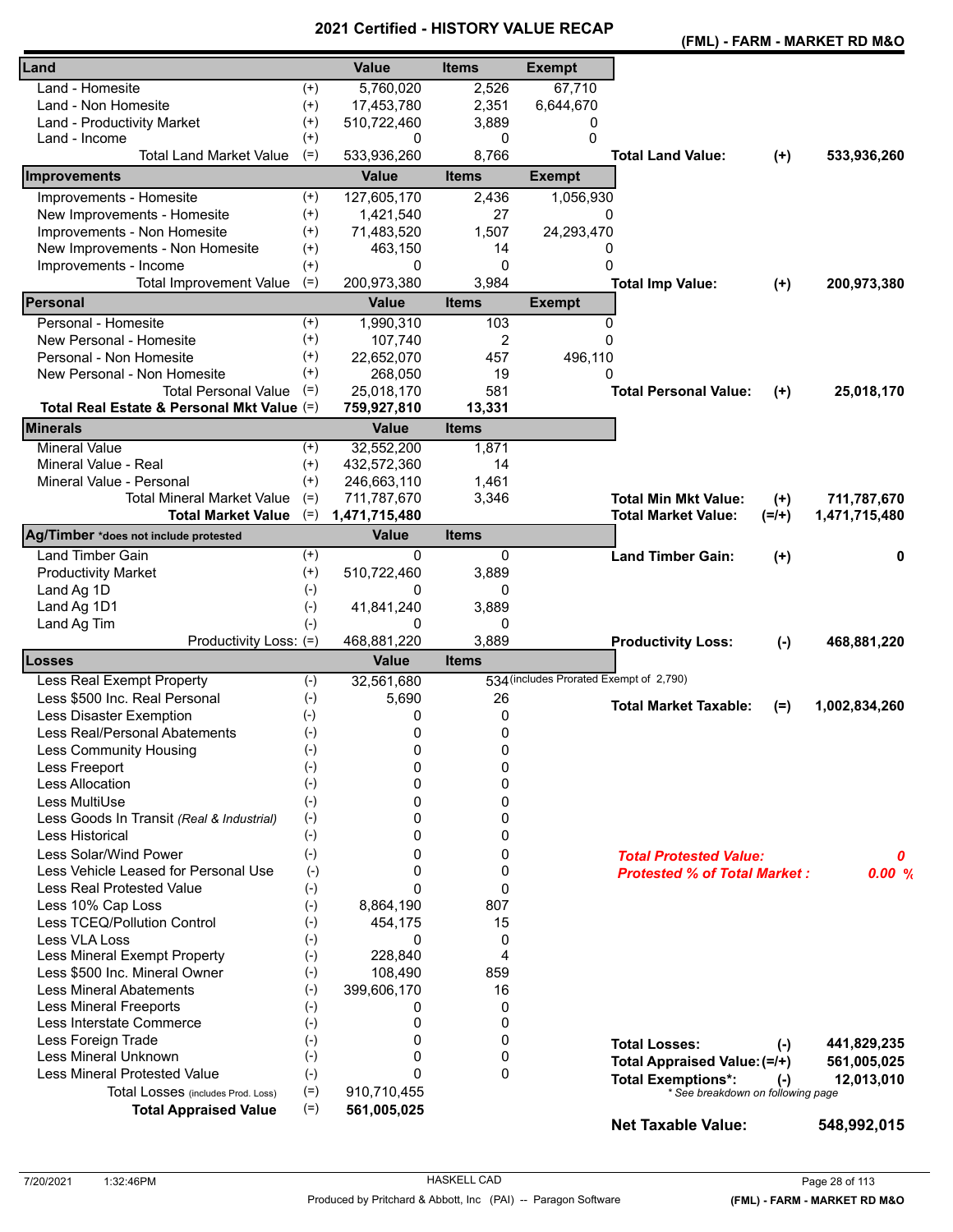**(FML) - FARM - MARKET RD M&O** 

| <b>Count of Homesteads</b>                           |     |          |    |                        |              |                |           |                                                                    |                      |                                         |                                                                                                                  |
|------------------------------------------------------|-----|----------|----|------------------------|--------------|----------------|-----------|--------------------------------------------------------------------|----------------------|-----------------------------------------|------------------------------------------------------------------------------------------------------------------|
| н                                                    | S   | F        | в  | D                      | W            | O              | <b>DV</b> | <b>DV100</b>                                                       | <b>SS First Resp</b> | <b>SS Svc Member</b>                    |                                                                                                                  |
| 578                                                  | 763 | 0        | 34 | $\mathbf 0$            | 2            | 0              | 54        | 11                                                                 | $\mathbf 0$          | 0                                       |                                                                                                                  |
| <b>Owner and Parcel Counts</b>                       |     |          |    |                        |              |                |           |                                                                    |                      |                                         |                                                                                                                  |
| <b>Total Parcels*:</b>                               |     |          |    |                        |              |                |           | 12.465* Parcel count is figured by parcel per ownership sequences. |                      |                                         |                                                                                                                  |
| <b>Total Owners:</b>                                 |     |          |    | 6,183                  |              |                |           |                                                                    |                      |                                         |                                                                                                                  |
| <b>Ported Homestead/Charity Amounts</b>              |     |          |    |                        | <b>Value</b> |                |           | <b>Items</b>                                                       |                      |                                         |                                                                                                                  |
| DV Donated Home (Charity)                            |     |          |    | $(+)$                  |              | 0              |           |                                                                    | 0                    |                                         |                                                                                                                  |
| SS of a Service Member Ported Amount                 |     |          |    | $^{(+)}$               |              | 0              |           |                                                                    | 0                    |                                         |                                                                                                                  |
| SS of a First Responder Ported Amount                |     |          |    | $^{(+)}$               |              | 0              |           |                                                                    | 0                    |                                         |                                                                                                                  |
| SS of DV Donated Home Ported Amount                  |     |          |    | $^{(+)}$               |              | 0              |           |                                                                    | 0                    |                                         |                                                                                                                  |
| SS of 100% DV Ported Amount                          |     |          |    | $(+)$                  |              | $\Omega$       |           |                                                                    | 0                    |                                         |                                                                                                                  |
| <b>Homestead Exemptions</b>                          |     |          |    |                        | <b>Value</b> |                |           | <b>Items</b>                                                       |                      |                                         |                                                                                                                  |
| Homestead H,S                                        |     |          |    | $^{(+)}$               |              | 0              |           |                                                                    | 0                    | H - Homestead                           | D - Disabled Only                                                                                                |
| Senior S                                             |     |          |    | $^{(+)}$               |              | 0              |           |                                                                    | 0                    | S - Over 65                             | W - Widow                                                                                                        |
| Disabled B                                           |     |          |    | $^{(+)}$               |              | $\Omega$       |           |                                                                    | 0                    | F - Disabled Widow                      | O - Over 65 (No HS)                                                                                              |
| DV 100%<br>Surviving Spouse of a Service Member      |     |          |    | $(+)$                  |              | 779,540<br>0   |           |                                                                    | 11<br>0              | <b>B</b> - Disabled                     | DV - Disabled Veteran                                                                                            |
|                                                      |     |          |    | $^{(+)}$               |              | $\Omega$       |           |                                                                    | 0                    | DV100 (1, 2, 3) - 100% Disabled Veteran |                                                                                                                  |
| Survivng Spouse of a First Responder                 |     |          |    | $^{(+)}$               |              |                |           |                                                                    |                      |                                         | 4 (4B, 4H, 4S) - Surviving Spouse of a Service Member<br>5* (5B, 5H, 5S) - Surviving Spouse of a First Responder |
|                                                      |     |          |    | Total Reimbursable (=) |              | 779,540        |           |                                                                    | 11                   |                                         |                                                                                                                  |
| <b>Local Discount</b>                                |     |          |    | $^{(+)}$               |              | 0              |           |                                                                    | $\Omega$             |                                         |                                                                                                                  |
| <b>Disabled Veteran</b><br>Optional 65               |     |          |    | $^{(+)}$               |              | 462,080        |           |                                                                    | 50                   |                                         |                                                                                                                  |
| Local Disabled                                       |     |          |    | $^{(+)}$               |              | 8,937,740<br>0 |           |                                                                    | 763<br>0             |                                         |                                                                                                                  |
| State Homestead                                      |     |          |    | $^{(+)}$<br>$(+)$      |              | 1,833,650      |           |                                                                    | 616                  |                                         |                                                                                                                  |
|                                                      |     |          |    |                        |              |                |           |                                                                    |                      |                                         |                                                                                                                  |
| <b>Total Exemptions</b>                              |     |          |    | $(=)$                  |              |                |           | 12,013,010 (includes Ported/Charity Amounts)                       |                      |                                         |                                                                                                                  |
| <b>Special Certified Totals</b>                      |     |          |    |                        |              |                |           |                                                                    |                      |                                         |                                                                                                                  |
| <b>Exempt Value of First Time Absolute Exemption</b> |     |          |    |                        |              |                |           | \$75,740                                                           |                      |                                         |                                                                                                                  |
|                                                      |     |          |    |                        |              |                |           |                                                                    |                      |                                         |                                                                                                                  |
| <b>Exempt Value of First Time Partial Exemption</b>  |     |          |    |                        |              |                |           | \$423,380                                                          |                      |                                         |                                                                                                                  |
| <b>New AG/Timber</b>                                 |     |          |    |                        |              |                |           |                                                                    |                      |                                         |                                                                                                                  |
| Market                                               |     |          |    |                        |              |                |           | \$51,890                                                           |                      |                                         |                                                                                                                  |
| Taxable                                              |     |          |    |                        |              |                |           | \$3,800                                                            |                      |                                         |                                                                                                                  |
| Value Loss                                           |     |          |    |                        |              |                |           | \$48,090                                                           |                      |                                         |                                                                                                                  |
|                                                      |     |          |    |                        |              |                |           |                                                                    |                      |                                         |                                                                                                                  |
| <b>New Improvement/Personal</b>                      |     |          |    |                        |              |                |           |                                                                    |                      |                                         |                                                                                                                  |
| Market                                               |     |          |    |                        |              |                |           | \$2,260,480                                                        |                      |                                         |                                                                                                                  |
| Taxable                                              |     |          |    |                        |              |                |           | \$2,242,090                                                        |                      |                                         |                                                                                                                  |
| Average Values* (includes protested & exempt value)  |     |          |    |                        |              |                |           |                                                                    |                      |                                         |                                                                                                                  |
| Average Homestead Value A*                           |     |          |    |                        |              | <b>Parcels</b> |           |                                                                    |                      | Total Homestead Value A*                |                                                                                                                  |
| <b>Market</b>                                        |     | \$52,406 |    |                        |              | 2,113          |           |                                                                    |                      | <b>Market</b><br>\$110,735,750          |                                                                                                                  |
| <b>Taxable</b>                                       |     | \$45,795 |    |                        |              |                |           |                                                                    |                      | <b>Taxable</b><br>\$95,770,140          |                                                                                                                  |
| Average Homestead Value A* and E*                    |     |          |    |                        |              | <b>Parcels</b> |           |                                                                    |                      | Total Homestead Value A* and E*         |                                                                                                                  |
| <b>Market</b>                                        |     | \$52,845 |    |                        |              | 2,161          |           |                                                                    |                      | <b>Market</b><br>\$114,198,610          |                                                                                                                  |
|                                                      |     |          |    |                        |              |                |           |                                                                    |                      | <b>Taxable</b><br>\$98,636,600          |                                                                                                                  |
| <b>Taxable</b>                                       |     | \$46,197 |    |                        |              |                |           |                                                                    |                      |                                         |                                                                                                                  |
| Average Homestead Value A* and E* and M1             |     |          |    |                        |              | <b>Parcels</b> |           |                                                                    |                      |                                         | Total Homestead Value A* and E* and M1                                                                           |
| <b>Market</b>                                        |     | \$51,248 |    |                        |              | 2,266          |           |                                                                    |                      | \$116,129,720<br><b>Market</b>          |                                                                                                                  |
| <b>Taxable</b>                                       |     | \$44,755 |    |                        |              |                |           |                                                                    |                      | <b>Taxable</b><br>\$100,334,390         |                                                                                                                  |
| <b>Average Homestead Value M1</b>                    |     |          |    |                        |              | <b>Parcels</b> |           |                                                                    |                      | <b>Total Homestead Value M1</b>         |                                                                                                                  |
| <b>Market</b>                                        |     | \$18,391 |    |                        |              | 105            |           |                                                                    |                      | \$1,931,110<br><b>Market</b>            |                                                                                                                  |
| <b>Taxable</b>                                       |     | \$15,066 |    |                        |              |                |           |                                                                    |                      | <b>Taxable</b><br>\$1,697,790           |                                                                                                                  |
|                                                      |     |          |    |                        |              |                |           |                                                                    |                      |                                         |                                                                                                                  |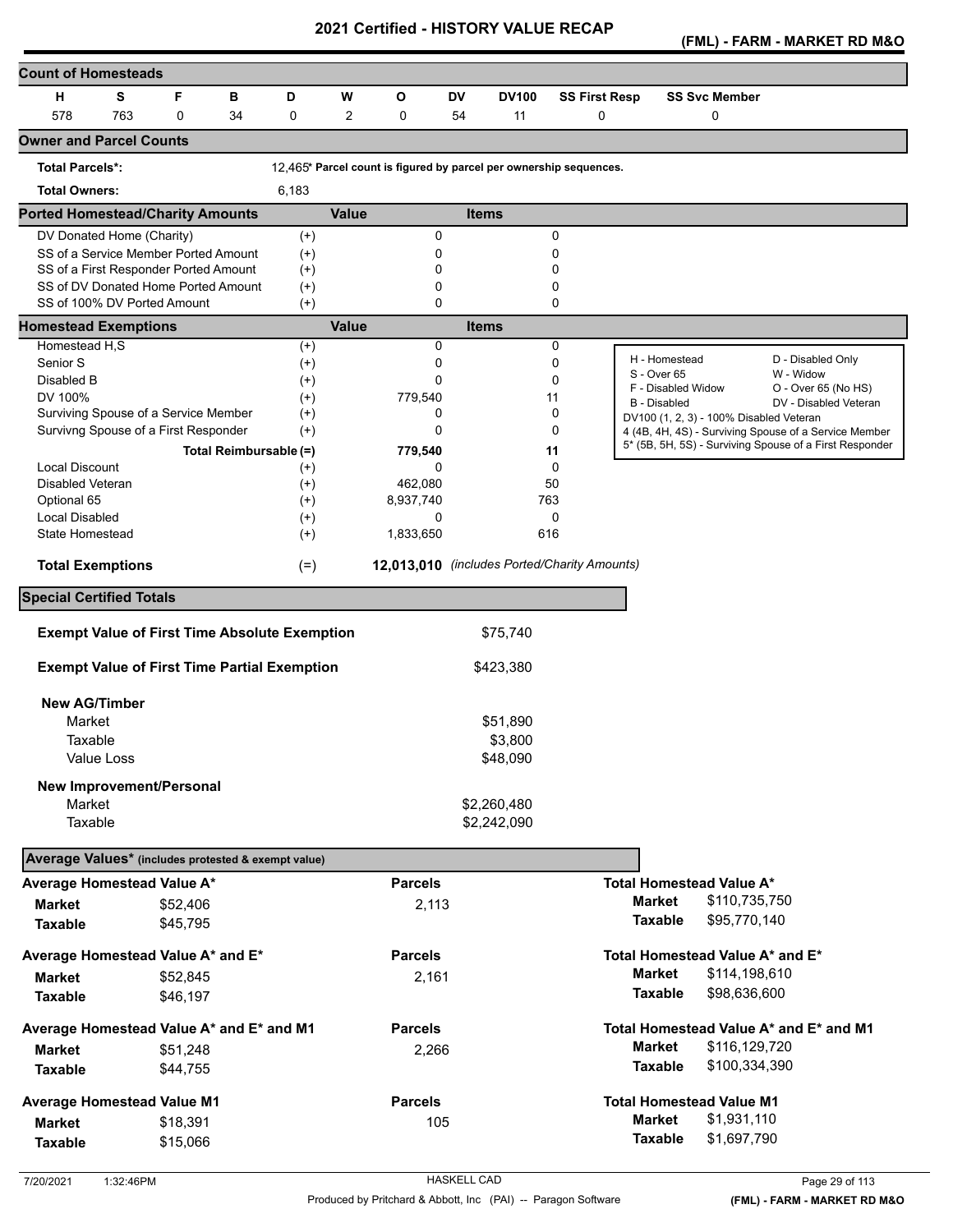**(FML) - FARM - MARKET RD M&O** 

| <b>Total Mkt</b><br><b>Total Net</b><br>Cat<br><b>Items</b><br><b>Acres</b><br>Land<br><b>Ag/Timber</b><br><b>Productivity</b><br><b>Taxable</b><br>Personal<br><b>Mineral</b><br><b>Improvements</b><br>Code<br><b>Market</b><br><b>Taxable</b><br><b>Taxable</b><br>Land<br>3<br>0.777<br>1,800<br>0<br>0<br>0<br>13,410<br>Α<br>0<br>1,800<br>11,610<br>13,410<br>910.026<br>98,768,860<br>87,163,280<br>A1<br>1,926<br>3,757,660<br>0<br>0<br>3,757,660<br>86,340<br>0<br>102,612,860<br>A2<br>91<br>0<br>0<br>1,348,860<br>53.702<br>330,470<br>0<br>330,470<br>1,216,710<br>49,210<br>1,596,390<br>A <sub>3</sub><br>120<br>269.085<br>729,770<br>0<br>0<br>729,770<br>7,410,550<br>23,710<br>0<br>8,164,030<br>7,130,310<br>A4<br>276<br>0<br>76.436<br>1,045,420<br>0<br>1,045,420<br>5,202,340<br>121,260<br>0<br>6,369,020<br>5,943,190<br>A <sub>5</sub><br>56<br>0<br>18.083<br>91,360<br>0<br>91,360<br>935,570<br>0<br>1,038,410<br>829,420<br>11,480<br>A <sub>6</sub><br>8<br>0.297<br>12,000<br>0<br>$\mathbf 0$<br>0<br>12,000<br>148,920<br>0<br>160,920<br>154,250<br>A*<br>2,480<br>1,328.406<br>5,968,480<br>0<br>0<br>5,968,480<br>113,694,560<br>292,000<br>0<br>119,955,040 102,582,720<br><b>B1</b><br>6<br>2.897<br>25,110<br>0<br>0<br>25,110<br>480,400<br>0<br>0<br>505,510<br>481,580<br>B <sub>2</sub><br>6<br>1.065<br>5,330<br>5,330<br>0<br>0<br>132,120<br>0<br>0<br>137,450<br>137,450<br>$B^*$<br>12<br>3.962<br>30,440<br>0<br>0<br>30,440<br>612,520<br>0<br>0<br>642,960<br>619,030<br>С<br>8<br>0<br>0<br>65.617<br>151,220<br>0<br>151,220<br>0<br>0<br>151,220<br>151,220<br>C <sub>1</sub><br>0<br>290,270<br>0<br>1,216<br>2,555.426<br>2,807,950<br>0<br>2,807,950<br>0<br>3,098,220<br>3,098,220<br>C <sub>2</sub><br>13.524<br>37,510<br>72,690<br>110,200<br>7<br>0<br>0<br>37,510<br>0<br>0<br>110,200<br>$\mathbf{C}^*$<br>0<br>1,231<br>2,634.567<br>2,996,680<br>0<br>2,996,680<br>362,960<br>0<br>0<br>3,359,640<br>3,359,640<br>D <sub>1</sub><br>41,831,030<br>510,603,710<br>3,888<br>558,795.195<br>0<br>41,831,030<br>0<br>0<br>0<br>41,831,030<br>41,789,330<br>D <sub>1</sub> E<br>10,210<br>118,750<br>$\mathbf 0$<br>10,210<br>125.000<br>0<br>10,210<br>0<br>0<br>10,210<br>1<br>D <sub>2</sub><br>482<br>0.000<br>0<br>0<br>0<br>0<br>8,275,780<br>165,510<br>0<br>8,441,290<br>8,417,630<br>D*<br>0<br>41,841,240<br>510,722,460<br>4,371<br>558,920.195<br>41,841,240<br>8,275,780<br>165,510<br>0<br>50,282,530<br>50,217,170<br>Е<br>365<br>0<br>930.630<br>1,733,670<br>0<br>1,733,670<br>16,445,360<br>24,700<br>0<br>18,203,730<br>16,011,130<br>E <sub>1</sub><br>80<br>259.582<br>405,960<br>0<br>0<br>405,960<br>5,342,660<br>22,130<br>0<br>5,770,750<br>4,918,020<br>E <sub>2</sub><br>2.728<br>123,310<br>5<br>31,100<br>0<br>0<br>31,100<br>44,550<br>47,660<br>0<br>123,310<br>E <sub>3</sub><br>4.000<br>27,790<br>10,000<br>0<br>0<br>10,000<br>34,590<br>0<br>0<br>44,590<br>-1<br>E*<br>451<br>1,196.940<br>2,180,730<br>0<br>2,180,730<br>21,867,160<br>0<br>94,490<br>0<br>21,080,250<br>24,142,380<br>F <sub>1</sub><br>268<br>0<br>326.207<br>1,888,800<br>0<br>1,888,800<br>27,730,940<br>27,740<br>0<br>29,647,480<br>29,605,970<br>F <sub>1</sub><br>268<br>326.207<br>$\bf{0}$<br>1,888,800<br>0<br>1,888,800<br>27,730,940<br>0<br>29,647,480<br>29,605,970<br>27,740<br>F <sub>2</sub><br>2,925.720<br>3,181,950<br>0<br>438,265,500<br>39,661,080<br>57<br>0<br>3,181,950<br>2,819,310<br>0 432,264,240<br>F <sub>2</sub><br>57<br>$\bf{0}$<br>2,925.720<br>3,181,950<br>0<br>3,181,950<br>2,819,310<br>0 432,264,240<br>438,265,500<br>39,661,080<br>$F^*$<br>325<br>0<br>3,251.927<br>5,070,750<br>0<br>5,070,750<br>30,550,250<br>27,740<br>432,264,240<br>467,912,980<br>69,267,050<br>G1<br>0.000<br>1,871<br>0<br>0<br>0<br>0<br>32,552,200<br>32,552,200<br>32,552,200<br>0<br>0<br>$G^*$<br>0.000<br>0<br>0<br>1,871<br>0<br>0<br>0<br>32,552,200<br>32,552,200<br>32,552,200<br>0<br>J1<br>1,000<br>0<br>0<br>1,000<br>9,960<br>0<br>10,960<br>10,960<br>$\mathbf 1$<br>1.000<br>0<br>J2<br>1,250<br>16<br>0.172<br>0<br>1,250<br>0<br>4,301,870<br>4,303,120<br>4,303,120<br>0<br>0<br>J3<br>83<br>130.008<br>134,760<br>0<br>0<br>134,760<br>3,630<br>0 166,539,850<br>166,678,240 166,678,240<br>J4<br>69<br>3.398<br>18,750<br>18,750<br>67,030<br>4,208,960<br>4,294,740<br>0<br>0<br>0<br>4,294,740<br>J6<br>92<br>83.008<br>98,580<br>0<br>0<br>98,580<br>56,938,730<br>57,037,310<br>0<br>56,721,200<br>0<br>J6A<br>0.000<br>0<br>0<br>0<br>1,000<br>$\mathbf{1}$<br>0<br>0<br>0<br>1,000<br>1,000<br>$\sf J7$<br>63<br>0.000<br>0<br>0<br>0<br>59,470<br>59,470<br>0<br>0<br>0<br>59,470<br>J8<br>15<br>0.000<br>0<br>0<br>0<br>0<br>1,307,250<br>1,307,250<br>0<br>0<br>1,307,250<br>$\mathsf{J}^\star$<br>0<br>0<br>340<br>217.586<br>254,340<br>254,340<br>80,620<br>0<br>233,357,130<br>233,692,090 233,375,980<br>L1<br>339<br>0.000<br>0<br>0<br>0 17,874,220<br>0<br>0<br>0<br>17,874,220<br>17,736,155<br>L1T<br>0.000<br>308,120<br>3<br>0<br>0<br>0<br>0<br>$\mathbf 0$<br>308,120<br>308,120<br>0<br>L1<br>342<br>$\pmb{0}$<br>0<br>0.000<br>0<br>0<br>0 17,874,220<br>308,120<br>18,182,340<br>18,044,275<br>L2<br>2<br>0.000<br>0<br>0<br>0<br>0<br>190,090<br>190,090<br>0<br>0<br>190,090<br>L <sub>2</sub> A<br>34<br>0.000<br>0<br>0<br>0<br>0<br>0<br>0<br>756,670<br>756,670<br>725,670<br>L2C<br>$16\,$<br>0.000<br>0<br>0<br>0<br>0<br>1,140,150<br>0<br>0<br>1,286,430<br>1,286,430<br>L <sub>2</sub> D<br>38<br>0.000<br>0<br>$\mathbf 0$<br>550,570<br>550,570<br>550,570<br>0<br>0<br>0<br>0<br>L <sub>2</sub> E<br>$\overline{2}$<br>0.000<br>0<br>0<br>0<br>0<br>0<br>37,200<br>37,200<br>37,200<br>0<br>L2G<br>53<br>0.000<br>0<br>0<br>0<br>0<br>0<br>$\mathbf 0$<br>6,323,410<br>6,323,410<br>5,682,000<br>L <sub>2</sub> H<br>$\pmb{0}$<br>23<br>0.000<br>0<br>0<br>0<br>0<br>$\mathbf 0$<br>568,200<br>568,200<br>568,200<br>L <sub>2</sub> J<br>22<br>0.000<br>0<br>0<br>0<br>0<br>225,370<br>225,370<br>201,970<br>0<br>0<br><b>HASKELL CAD</b><br>1:32:46PM<br>7/20/2021<br>Page 30 of 113 |  |  |  | <b>Category Code Breakdown</b> |  |  |  |
|-------------------------------------------------------------------------------------------------------------------------------------------------------------------------------------------------------------------------------------------------------------------------------------------------------------------------------------------------------------------------------------------------------------------------------------------------------------------------------------------------------------------------------------------------------------------------------------------------------------------------------------------------------------------------------------------------------------------------------------------------------------------------------------------------------------------------------------------------------------------------------------------------------------------------------------------------------------------------------------------------------------------------------------------------------------------------------------------------------------------------------------------------------------------------------------------------------------------------------------------------------------------------------------------------------------------------------------------------------------------------------------------------------------------------------------------------------------------------------------------------------------------------------------------------------------------------------------------------------------------------------------------------------------------------------------------------------------------------------------------------------------------------------------------------------------------------------------------------------------------------------------------------------------------------------------------------------------------------------------------------------------------------------------------------------------------------------------------------------------------------------------------------------------------------------------------------------------------------------------------------------------------------------------------------------------------------------------------------------------------------------------------------------------------------------------------------------------------------------------------------------------------------------------------------------------------------------------------------------------------------------------------------------------------------------------------------------------------------------------------------------------------------------------------------------------------------------------------------------------------------------------------------------------------------------------------------------------------------------------------------------------------------------------------------------------------------------------------------------------------------------------------------------------------------------------------------------------------------------------------------------------------------------------------------------------------------------------------------------------------------------------------------------------------------------------------------------------------------------------------------------------------------------------------------------------------------------------------------------------------------------------------------------------------------------------------------------------------------------------------------------------------------------------------------------------------------------------------------------------------------------------------------------------------------------------------------------------------------------------------------------------------------------------------------------------------------------------------------------------------------------------------------------------------------------------------------------------------------------------------------------------------------------------------------------------------------------------------------------------------------------------------------------------------------------------------------------------------------------------------------------------------------------------------------------------------------------------------------------------------------------------------------------------------------------------------------------------------------------------------------------------------------------------------------------------------------------------------------------------------------------------------------------------------------------------------------------------------------------------------------------------------------------------------------------------------------------------------------------------------------------------------------------------------------------------------------------------------------------------------------------------------------------------------------------------------------------------------------------------------------------------------------------------------------------------------------------------------------------------------------------------------------------------------------------------------------------------------------------------------------------------------------------------------------------------------------------------------------------------------------------------------------------------------------------------------------------------------------------------------------------------------------------------------------------------------------------------------------------------------------------------------------------------------------------------------------------------------------------------------------------------------------|--|--|--|--------------------------------|--|--|--|
|                                                                                                                                                                                                                                                                                                                                                                                                                                                                                                                                                                                                                                                                                                                                                                                                                                                                                                                                                                                                                                                                                                                                                                                                                                                                                                                                                                                                                                                                                                                                                                                                                                                                                                                                                                                                                                                                                                                                                                                                                                                                                                                                                                                                                                                                                                                                                                                                                                                                                                                                                                                                                                                                                                                                                                                                                                                                                                                                                                                                                                                                                                                                                                                                                                                                                                                                                                                                                                                                                                                                                                                                                                                                                                                                                                                                                                                                                                                                                                                                                                                                                                                                                                                                                                                                                                                                                                                                                                                                                                                                                                                                                                                                                                                                                                                                                                                                                                                                                                                                                                                                                                                                                                                                                                                                                                                                                                                                                                                                                                                                                                                                                                                                                                                                                                                                                                                                                                                                                                                                                                                                                                                                                 |  |  |  |                                |  |  |  |
|                                                                                                                                                                                                                                                                                                                                                                                                                                                                                                                                                                                                                                                                                                                                                                                                                                                                                                                                                                                                                                                                                                                                                                                                                                                                                                                                                                                                                                                                                                                                                                                                                                                                                                                                                                                                                                                                                                                                                                                                                                                                                                                                                                                                                                                                                                                                                                                                                                                                                                                                                                                                                                                                                                                                                                                                                                                                                                                                                                                                                                                                                                                                                                                                                                                                                                                                                                                                                                                                                                                                                                                                                                                                                                                                                                                                                                                                                                                                                                                                                                                                                                                                                                                                                                                                                                                                                                                                                                                                                                                                                                                                                                                                                                                                                                                                                                                                                                                                                                                                                                                                                                                                                                                                                                                                                                                                                                                                                                                                                                                                                                                                                                                                                                                                                                                                                                                                                                                                                                                                                                                                                                                                                 |  |  |  |                                |  |  |  |
|                                                                                                                                                                                                                                                                                                                                                                                                                                                                                                                                                                                                                                                                                                                                                                                                                                                                                                                                                                                                                                                                                                                                                                                                                                                                                                                                                                                                                                                                                                                                                                                                                                                                                                                                                                                                                                                                                                                                                                                                                                                                                                                                                                                                                                                                                                                                                                                                                                                                                                                                                                                                                                                                                                                                                                                                                                                                                                                                                                                                                                                                                                                                                                                                                                                                                                                                                                                                                                                                                                                                                                                                                                                                                                                                                                                                                                                                                                                                                                                                                                                                                                                                                                                                                                                                                                                                                                                                                                                                                                                                                                                                                                                                                                                                                                                                                                                                                                                                                                                                                                                                                                                                                                                                                                                                                                                                                                                                                                                                                                                                                                                                                                                                                                                                                                                                                                                                                                                                                                                                                                                                                                                                                 |  |  |  |                                |  |  |  |
|                                                                                                                                                                                                                                                                                                                                                                                                                                                                                                                                                                                                                                                                                                                                                                                                                                                                                                                                                                                                                                                                                                                                                                                                                                                                                                                                                                                                                                                                                                                                                                                                                                                                                                                                                                                                                                                                                                                                                                                                                                                                                                                                                                                                                                                                                                                                                                                                                                                                                                                                                                                                                                                                                                                                                                                                                                                                                                                                                                                                                                                                                                                                                                                                                                                                                                                                                                                                                                                                                                                                                                                                                                                                                                                                                                                                                                                                                                                                                                                                                                                                                                                                                                                                                                                                                                                                                                                                                                                                                                                                                                                                                                                                                                                                                                                                                                                                                                                                                                                                                                                                                                                                                                                                                                                                                                                                                                                                                                                                                                                                                                                                                                                                                                                                                                                                                                                                                                                                                                                                                                                                                                                                                 |  |  |  |                                |  |  |  |
|                                                                                                                                                                                                                                                                                                                                                                                                                                                                                                                                                                                                                                                                                                                                                                                                                                                                                                                                                                                                                                                                                                                                                                                                                                                                                                                                                                                                                                                                                                                                                                                                                                                                                                                                                                                                                                                                                                                                                                                                                                                                                                                                                                                                                                                                                                                                                                                                                                                                                                                                                                                                                                                                                                                                                                                                                                                                                                                                                                                                                                                                                                                                                                                                                                                                                                                                                                                                                                                                                                                                                                                                                                                                                                                                                                                                                                                                                                                                                                                                                                                                                                                                                                                                                                                                                                                                                                                                                                                                                                                                                                                                                                                                                                                                                                                                                                                                                                                                                                                                                                                                                                                                                                                                                                                                                                                                                                                                                                                                                                                                                                                                                                                                                                                                                                                                                                                                                                                                                                                                                                                                                                                                                 |  |  |  |                                |  |  |  |
|                                                                                                                                                                                                                                                                                                                                                                                                                                                                                                                                                                                                                                                                                                                                                                                                                                                                                                                                                                                                                                                                                                                                                                                                                                                                                                                                                                                                                                                                                                                                                                                                                                                                                                                                                                                                                                                                                                                                                                                                                                                                                                                                                                                                                                                                                                                                                                                                                                                                                                                                                                                                                                                                                                                                                                                                                                                                                                                                                                                                                                                                                                                                                                                                                                                                                                                                                                                                                                                                                                                                                                                                                                                                                                                                                                                                                                                                                                                                                                                                                                                                                                                                                                                                                                                                                                                                                                                                                                                                                                                                                                                                                                                                                                                                                                                                                                                                                                                                                                                                                                                                                                                                                                                                                                                                                                                                                                                                                                                                                                                                                                                                                                                                                                                                                                                                                                                                                                                                                                                                                                                                                                                                                 |  |  |  |                                |  |  |  |
|                                                                                                                                                                                                                                                                                                                                                                                                                                                                                                                                                                                                                                                                                                                                                                                                                                                                                                                                                                                                                                                                                                                                                                                                                                                                                                                                                                                                                                                                                                                                                                                                                                                                                                                                                                                                                                                                                                                                                                                                                                                                                                                                                                                                                                                                                                                                                                                                                                                                                                                                                                                                                                                                                                                                                                                                                                                                                                                                                                                                                                                                                                                                                                                                                                                                                                                                                                                                                                                                                                                                                                                                                                                                                                                                                                                                                                                                                                                                                                                                                                                                                                                                                                                                                                                                                                                                                                                                                                                                                                                                                                                                                                                                                                                                                                                                                                                                                                                                                                                                                                                                                                                                                                                                                                                                                                                                                                                                                                                                                                                                                                                                                                                                                                                                                                                                                                                                                                                                                                                                                                                                                                                                                 |  |  |  |                                |  |  |  |
|                                                                                                                                                                                                                                                                                                                                                                                                                                                                                                                                                                                                                                                                                                                                                                                                                                                                                                                                                                                                                                                                                                                                                                                                                                                                                                                                                                                                                                                                                                                                                                                                                                                                                                                                                                                                                                                                                                                                                                                                                                                                                                                                                                                                                                                                                                                                                                                                                                                                                                                                                                                                                                                                                                                                                                                                                                                                                                                                                                                                                                                                                                                                                                                                                                                                                                                                                                                                                                                                                                                                                                                                                                                                                                                                                                                                                                                                                                                                                                                                                                                                                                                                                                                                                                                                                                                                                                                                                                                                                                                                                                                                                                                                                                                                                                                                                                                                                                                                                                                                                                                                                                                                                                                                                                                                                                                                                                                                                                                                                                                                                                                                                                                                                                                                                                                                                                                                                                                                                                                                                                                                                                                                                 |  |  |  |                                |  |  |  |
|                                                                                                                                                                                                                                                                                                                                                                                                                                                                                                                                                                                                                                                                                                                                                                                                                                                                                                                                                                                                                                                                                                                                                                                                                                                                                                                                                                                                                                                                                                                                                                                                                                                                                                                                                                                                                                                                                                                                                                                                                                                                                                                                                                                                                                                                                                                                                                                                                                                                                                                                                                                                                                                                                                                                                                                                                                                                                                                                                                                                                                                                                                                                                                                                                                                                                                                                                                                                                                                                                                                                                                                                                                                                                                                                                                                                                                                                                                                                                                                                                                                                                                                                                                                                                                                                                                                                                                                                                                                                                                                                                                                                                                                                                                                                                                                                                                                                                                                                                                                                                                                                                                                                                                                                                                                                                                                                                                                                                                                                                                                                                                                                                                                                                                                                                                                                                                                                                                                                                                                                                                                                                                                                                 |  |  |  |                                |  |  |  |
|                                                                                                                                                                                                                                                                                                                                                                                                                                                                                                                                                                                                                                                                                                                                                                                                                                                                                                                                                                                                                                                                                                                                                                                                                                                                                                                                                                                                                                                                                                                                                                                                                                                                                                                                                                                                                                                                                                                                                                                                                                                                                                                                                                                                                                                                                                                                                                                                                                                                                                                                                                                                                                                                                                                                                                                                                                                                                                                                                                                                                                                                                                                                                                                                                                                                                                                                                                                                                                                                                                                                                                                                                                                                                                                                                                                                                                                                                                                                                                                                                                                                                                                                                                                                                                                                                                                                                                                                                                                                                                                                                                                                                                                                                                                                                                                                                                                                                                                                                                                                                                                                                                                                                                                                                                                                                                                                                                                                                                                                                                                                                                                                                                                                                                                                                                                                                                                                                                                                                                                                                                                                                                                                                 |  |  |  |                                |  |  |  |
|                                                                                                                                                                                                                                                                                                                                                                                                                                                                                                                                                                                                                                                                                                                                                                                                                                                                                                                                                                                                                                                                                                                                                                                                                                                                                                                                                                                                                                                                                                                                                                                                                                                                                                                                                                                                                                                                                                                                                                                                                                                                                                                                                                                                                                                                                                                                                                                                                                                                                                                                                                                                                                                                                                                                                                                                                                                                                                                                                                                                                                                                                                                                                                                                                                                                                                                                                                                                                                                                                                                                                                                                                                                                                                                                                                                                                                                                                                                                                                                                                                                                                                                                                                                                                                                                                                                                                                                                                                                                                                                                                                                                                                                                                                                                                                                                                                                                                                                                                                                                                                                                                                                                                                                                                                                                                                                                                                                                                                                                                                                                                                                                                                                                                                                                                                                                                                                                                                                                                                                                                                                                                                                                                 |  |  |  |                                |  |  |  |
|                                                                                                                                                                                                                                                                                                                                                                                                                                                                                                                                                                                                                                                                                                                                                                                                                                                                                                                                                                                                                                                                                                                                                                                                                                                                                                                                                                                                                                                                                                                                                                                                                                                                                                                                                                                                                                                                                                                                                                                                                                                                                                                                                                                                                                                                                                                                                                                                                                                                                                                                                                                                                                                                                                                                                                                                                                                                                                                                                                                                                                                                                                                                                                                                                                                                                                                                                                                                                                                                                                                                                                                                                                                                                                                                                                                                                                                                                                                                                                                                                                                                                                                                                                                                                                                                                                                                                                                                                                                                                                                                                                                                                                                                                                                                                                                                                                                                                                                                                                                                                                                                                                                                                                                                                                                                                                                                                                                                                                                                                                                                                                                                                                                                                                                                                                                                                                                                                                                                                                                                                                                                                                                                                 |  |  |  |                                |  |  |  |
|                                                                                                                                                                                                                                                                                                                                                                                                                                                                                                                                                                                                                                                                                                                                                                                                                                                                                                                                                                                                                                                                                                                                                                                                                                                                                                                                                                                                                                                                                                                                                                                                                                                                                                                                                                                                                                                                                                                                                                                                                                                                                                                                                                                                                                                                                                                                                                                                                                                                                                                                                                                                                                                                                                                                                                                                                                                                                                                                                                                                                                                                                                                                                                                                                                                                                                                                                                                                                                                                                                                                                                                                                                                                                                                                                                                                                                                                                                                                                                                                                                                                                                                                                                                                                                                                                                                                                                                                                                                                                                                                                                                                                                                                                                                                                                                                                                                                                                                                                                                                                                                                                                                                                                                                                                                                                                                                                                                                                                                                                                                                                                                                                                                                                                                                                                                                                                                                                                                                                                                                                                                                                                                                                 |  |  |  |                                |  |  |  |
|                                                                                                                                                                                                                                                                                                                                                                                                                                                                                                                                                                                                                                                                                                                                                                                                                                                                                                                                                                                                                                                                                                                                                                                                                                                                                                                                                                                                                                                                                                                                                                                                                                                                                                                                                                                                                                                                                                                                                                                                                                                                                                                                                                                                                                                                                                                                                                                                                                                                                                                                                                                                                                                                                                                                                                                                                                                                                                                                                                                                                                                                                                                                                                                                                                                                                                                                                                                                                                                                                                                                                                                                                                                                                                                                                                                                                                                                                                                                                                                                                                                                                                                                                                                                                                                                                                                                                                                                                                                                                                                                                                                                                                                                                                                                                                                                                                                                                                                                                                                                                                                                                                                                                                                                                                                                                                                                                                                                                                                                                                                                                                                                                                                                                                                                                                                                                                                                                                                                                                                                                                                                                                                                                 |  |  |  |                                |  |  |  |
|                                                                                                                                                                                                                                                                                                                                                                                                                                                                                                                                                                                                                                                                                                                                                                                                                                                                                                                                                                                                                                                                                                                                                                                                                                                                                                                                                                                                                                                                                                                                                                                                                                                                                                                                                                                                                                                                                                                                                                                                                                                                                                                                                                                                                                                                                                                                                                                                                                                                                                                                                                                                                                                                                                                                                                                                                                                                                                                                                                                                                                                                                                                                                                                                                                                                                                                                                                                                                                                                                                                                                                                                                                                                                                                                                                                                                                                                                                                                                                                                                                                                                                                                                                                                                                                                                                                                                                                                                                                                                                                                                                                                                                                                                                                                                                                                                                                                                                                                                                                                                                                                                                                                                                                                                                                                                                                                                                                                                                                                                                                                                                                                                                                                                                                                                                                                                                                                                                                                                                                                                                                                                                                                                 |  |  |  |                                |  |  |  |
|                                                                                                                                                                                                                                                                                                                                                                                                                                                                                                                                                                                                                                                                                                                                                                                                                                                                                                                                                                                                                                                                                                                                                                                                                                                                                                                                                                                                                                                                                                                                                                                                                                                                                                                                                                                                                                                                                                                                                                                                                                                                                                                                                                                                                                                                                                                                                                                                                                                                                                                                                                                                                                                                                                                                                                                                                                                                                                                                                                                                                                                                                                                                                                                                                                                                                                                                                                                                                                                                                                                                                                                                                                                                                                                                                                                                                                                                                                                                                                                                                                                                                                                                                                                                                                                                                                                                                                                                                                                                                                                                                                                                                                                                                                                                                                                                                                                                                                                                                                                                                                                                                                                                                                                                                                                                                                                                                                                                                                                                                                                                                                                                                                                                                                                                                                                                                                                                                                                                                                                                                                                                                                                                                 |  |  |  |                                |  |  |  |
|                                                                                                                                                                                                                                                                                                                                                                                                                                                                                                                                                                                                                                                                                                                                                                                                                                                                                                                                                                                                                                                                                                                                                                                                                                                                                                                                                                                                                                                                                                                                                                                                                                                                                                                                                                                                                                                                                                                                                                                                                                                                                                                                                                                                                                                                                                                                                                                                                                                                                                                                                                                                                                                                                                                                                                                                                                                                                                                                                                                                                                                                                                                                                                                                                                                                                                                                                                                                                                                                                                                                                                                                                                                                                                                                                                                                                                                                                                                                                                                                                                                                                                                                                                                                                                                                                                                                                                                                                                                                                                                                                                                                                                                                                                                                                                                                                                                                                                                                                                                                                                                                                                                                                                                                                                                                                                                                                                                                                                                                                                                                                                                                                                                                                                                                                                                                                                                                                                                                                                                                                                                                                                                                                 |  |  |  |                                |  |  |  |
|                                                                                                                                                                                                                                                                                                                                                                                                                                                                                                                                                                                                                                                                                                                                                                                                                                                                                                                                                                                                                                                                                                                                                                                                                                                                                                                                                                                                                                                                                                                                                                                                                                                                                                                                                                                                                                                                                                                                                                                                                                                                                                                                                                                                                                                                                                                                                                                                                                                                                                                                                                                                                                                                                                                                                                                                                                                                                                                                                                                                                                                                                                                                                                                                                                                                                                                                                                                                                                                                                                                                                                                                                                                                                                                                                                                                                                                                                                                                                                                                                                                                                                                                                                                                                                                                                                                                                                                                                                                                                                                                                                                                                                                                                                                                                                                                                                                                                                                                                                                                                                                                                                                                                                                                                                                                                                                                                                                                                                                                                                                                                                                                                                                                                                                                                                                                                                                                                                                                                                                                                                                                                                                                                 |  |  |  |                                |  |  |  |
|                                                                                                                                                                                                                                                                                                                                                                                                                                                                                                                                                                                                                                                                                                                                                                                                                                                                                                                                                                                                                                                                                                                                                                                                                                                                                                                                                                                                                                                                                                                                                                                                                                                                                                                                                                                                                                                                                                                                                                                                                                                                                                                                                                                                                                                                                                                                                                                                                                                                                                                                                                                                                                                                                                                                                                                                                                                                                                                                                                                                                                                                                                                                                                                                                                                                                                                                                                                                                                                                                                                                                                                                                                                                                                                                                                                                                                                                                                                                                                                                                                                                                                                                                                                                                                                                                                                                                                                                                                                                                                                                                                                                                                                                                                                                                                                                                                                                                                                                                                                                                                                                                                                                                                                                                                                                                                                                                                                                                                                                                                                                                                                                                                                                                                                                                                                                                                                                                                                                                                                                                                                                                                                                                 |  |  |  |                                |  |  |  |
|                                                                                                                                                                                                                                                                                                                                                                                                                                                                                                                                                                                                                                                                                                                                                                                                                                                                                                                                                                                                                                                                                                                                                                                                                                                                                                                                                                                                                                                                                                                                                                                                                                                                                                                                                                                                                                                                                                                                                                                                                                                                                                                                                                                                                                                                                                                                                                                                                                                                                                                                                                                                                                                                                                                                                                                                                                                                                                                                                                                                                                                                                                                                                                                                                                                                                                                                                                                                                                                                                                                                                                                                                                                                                                                                                                                                                                                                                                                                                                                                                                                                                                                                                                                                                                                                                                                                                                                                                                                                                                                                                                                                                                                                                                                                                                                                                                                                                                                                                                                                                                                                                                                                                                                                                                                                                                                                                                                                                                                                                                                                                                                                                                                                                                                                                                                                                                                                                                                                                                                                                                                                                                                                                 |  |  |  |                                |  |  |  |
|                                                                                                                                                                                                                                                                                                                                                                                                                                                                                                                                                                                                                                                                                                                                                                                                                                                                                                                                                                                                                                                                                                                                                                                                                                                                                                                                                                                                                                                                                                                                                                                                                                                                                                                                                                                                                                                                                                                                                                                                                                                                                                                                                                                                                                                                                                                                                                                                                                                                                                                                                                                                                                                                                                                                                                                                                                                                                                                                                                                                                                                                                                                                                                                                                                                                                                                                                                                                                                                                                                                                                                                                                                                                                                                                                                                                                                                                                                                                                                                                                                                                                                                                                                                                                                                                                                                                                                                                                                                                                                                                                                                                                                                                                                                                                                                                                                                                                                                                                                                                                                                                                                                                                                                                                                                                                                                                                                                                                                                                                                                                                                                                                                                                                                                                                                                                                                                                                                                                                                                                                                                                                                                                                 |  |  |  |                                |  |  |  |
|                                                                                                                                                                                                                                                                                                                                                                                                                                                                                                                                                                                                                                                                                                                                                                                                                                                                                                                                                                                                                                                                                                                                                                                                                                                                                                                                                                                                                                                                                                                                                                                                                                                                                                                                                                                                                                                                                                                                                                                                                                                                                                                                                                                                                                                                                                                                                                                                                                                                                                                                                                                                                                                                                                                                                                                                                                                                                                                                                                                                                                                                                                                                                                                                                                                                                                                                                                                                                                                                                                                                                                                                                                                                                                                                                                                                                                                                                                                                                                                                                                                                                                                                                                                                                                                                                                                                                                                                                                                                                                                                                                                                                                                                                                                                                                                                                                                                                                                                                                                                                                                                                                                                                                                                                                                                                                                                                                                                                                                                                                                                                                                                                                                                                                                                                                                                                                                                                                                                                                                                                                                                                                                                                 |  |  |  |                                |  |  |  |
|                                                                                                                                                                                                                                                                                                                                                                                                                                                                                                                                                                                                                                                                                                                                                                                                                                                                                                                                                                                                                                                                                                                                                                                                                                                                                                                                                                                                                                                                                                                                                                                                                                                                                                                                                                                                                                                                                                                                                                                                                                                                                                                                                                                                                                                                                                                                                                                                                                                                                                                                                                                                                                                                                                                                                                                                                                                                                                                                                                                                                                                                                                                                                                                                                                                                                                                                                                                                                                                                                                                                                                                                                                                                                                                                                                                                                                                                                                                                                                                                                                                                                                                                                                                                                                                                                                                                                                                                                                                                                                                                                                                                                                                                                                                                                                                                                                                                                                                                                                                                                                                                                                                                                                                                                                                                                                                                                                                                                                                                                                                                                                                                                                                                                                                                                                                                                                                                                                                                                                                                                                                                                                                                                 |  |  |  |                                |  |  |  |
|                                                                                                                                                                                                                                                                                                                                                                                                                                                                                                                                                                                                                                                                                                                                                                                                                                                                                                                                                                                                                                                                                                                                                                                                                                                                                                                                                                                                                                                                                                                                                                                                                                                                                                                                                                                                                                                                                                                                                                                                                                                                                                                                                                                                                                                                                                                                                                                                                                                                                                                                                                                                                                                                                                                                                                                                                                                                                                                                                                                                                                                                                                                                                                                                                                                                                                                                                                                                                                                                                                                                                                                                                                                                                                                                                                                                                                                                                                                                                                                                                                                                                                                                                                                                                                                                                                                                                                                                                                                                                                                                                                                                                                                                                                                                                                                                                                                                                                                                                                                                                                                                                                                                                                                                                                                                                                                                                                                                                                                                                                                                                                                                                                                                                                                                                                                                                                                                                                                                                                                                                                                                                                                                                 |  |  |  |                                |  |  |  |
|                                                                                                                                                                                                                                                                                                                                                                                                                                                                                                                                                                                                                                                                                                                                                                                                                                                                                                                                                                                                                                                                                                                                                                                                                                                                                                                                                                                                                                                                                                                                                                                                                                                                                                                                                                                                                                                                                                                                                                                                                                                                                                                                                                                                                                                                                                                                                                                                                                                                                                                                                                                                                                                                                                                                                                                                                                                                                                                                                                                                                                                                                                                                                                                                                                                                                                                                                                                                                                                                                                                                                                                                                                                                                                                                                                                                                                                                                                                                                                                                                                                                                                                                                                                                                                                                                                                                                                                                                                                                                                                                                                                                                                                                                                                                                                                                                                                                                                                                                                                                                                                                                                                                                                                                                                                                                                                                                                                                                                                                                                                                                                                                                                                                                                                                                                                                                                                                                                                                                                                                                                                                                                                                                 |  |  |  |                                |  |  |  |
|                                                                                                                                                                                                                                                                                                                                                                                                                                                                                                                                                                                                                                                                                                                                                                                                                                                                                                                                                                                                                                                                                                                                                                                                                                                                                                                                                                                                                                                                                                                                                                                                                                                                                                                                                                                                                                                                                                                                                                                                                                                                                                                                                                                                                                                                                                                                                                                                                                                                                                                                                                                                                                                                                                                                                                                                                                                                                                                                                                                                                                                                                                                                                                                                                                                                                                                                                                                                                                                                                                                                                                                                                                                                                                                                                                                                                                                                                                                                                                                                                                                                                                                                                                                                                                                                                                                                                                                                                                                                                                                                                                                                                                                                                                                                                                                                                                                                                                                                                                                                                                                                                                                                                                                                                                                                                                                                                                                                                                                                                                                                                                                                                                                                                                                                                                                                                                                                                                                                                                                                                                                                                                                                                 |  |  |  |                                |  |  |  |
|                                                                                                                                                                                                                                                                                                                                                                                                                                                                                                                                                                                                                                                                                                                                                                                                                                                                                                                                                                                                                                                                                                                                                                                                                                                                                                                                                                                                                                                                                                                                                                                                                                                                                                                                                                                                                                                                                                                                                                                                                                                                                                                                                                                                                                                                                                                                                                                                                                                                                                                                                                                                                                                                                                                                                                                                                                                                                                                                                                                                                                                                                                                                                                                                                                                                                                                                                                                                                                                                                                                                                                                                                                                                                                                                                                                                                                                                                                                                                                                                                                                                                                                                                                                                                                                                                                                                                                                                                                                                                                                                                                                                                                                                                                                                                                                                                                                                                                                                                                                                                                                                                                                                                                                                                                                                                                                                                                                                                                                                                                                                                                                                                                                                                                                                                                                                                                                                                                                                                                                                                                                                                                                                                 |  |  |  |                                |  |  |  |
|                                                                                                                                                                                                                                                                                                                                                                                                                                                                                                                                                                                                                                                                                                                                                                                                                                                                                                                                                                                                                                                                                                                                                                                                                                                                                                                                                                                                                                                                                                                                                                                                                                                                                                                                                                                                                                                                                                                                                                                                                                                                                                                                                                                                                                                                                                                                                                                                                                                                                                                                                                                                                                                                                                                                                                                                                                                                                                                                                                                                                                                                                                                                                                                                                                                                                                                                                                                                                                                                                                                                                                                                                                                                                                                                                                                                                                                                                                                                                                                                                                                                                                                                                                                                                                                                                                                                                                                                                                                                                                                                                                                                                                                                                                                                                                                                                                                                                                                                                                                                                                                                                                                                                                                                                                                                                                                                                                                                                                                                                                                                                                                                                                                                                                                                                                                                                                                                                                                                                                                                                                                                                                                                                 |  |  |  |                                |  |  |  |
|                                                                                                                                                                                                                                                                                                                                                                                                                                                                                                                                                                                                                                                                                                                                                                                                                                                                                                                                                                                                                                                                                                                                                                                                                                                                                                                                                                                                                                                                                                                                                                                                                                                                                                                                                                                                                                                                                                                                                                                                                                                                                                                                                                                                                                                                                                                                                                                                                                                                                                                                                                                                                                                                                                                                                                                                                                                                                                                                                                                                                                                                                                                                                                                                                                                                                                                                                                                                                                                                                                                                                                                                                                                                                                                                                                                                                                                                                                                                                                                                                                                                                                                                                                                                                                                                                                                                                                                                                                                                                                                                                                                                                                                                                                                                                                                                                                                                                                                                                                                                                                                                                                                                                                                                                                                                                                                                                                                                                                                                                                                                                                                                                                                                                                                                                                                                                                                                                                                                                                                                                                                                                                                                                 |  |  |  |                                |  |  |  |
|                                                                                                                                                                                                                                                                                                                                                                                                                                                                                                                                                                                                                                                                                                                                                                                                                                                                                                                                                                                                                                                                                                                                                                                                                                                                                                                                                                                                                                                                                                                                                                                                                                                                                                                                                                                                                                                                                                                                                                                                                                                                                                                                                                                                                                                                                                                                                                                                                                                                                                                                                                                                                                                                                                                                                                                                                                                                                                                                                                                                                                                                                                                                                                                                                                                                                                                                                                                                                                                                                                                                                                                                                                                                                                                                                                                                                                                                                                                                                                                                                                                                                                                                                                                                                                                                                                                                                                                                                                                                                                                                                                                                                                                                                                                                                                                                                                                                                                                                                                                                                                                                                                                                                                                                                                                                                                                                                                                                                                                                                                                                                                                                                                                                                                                                                                                                                                                                                                                                                                                                                                                                                                                                                 |  |  |  |                                |  |  |  |
|                                                                                                                                                                                                                                                                                                                                                                                                                                                                                                                                                                                                                                                                                                                                                                                                                                                                                                                                                                                                                                                                                                                                                                                                                                                                                                                                                                                                                                                                                                                                                                                                                                                                                                                                                                                                                                                                                                                                                                                                                                                                                                                                                                                                                                                                                                                                                                                                                                                                                                                                                                                                                                                                                                                                                                                                                                                                                                                                                                                                                                                                                                                                                                                                                                                                                                                                                                                                                                                                                                                                                                                                                                                                                                                                                                                                                                                                                                                                                                                                                                                                                                                                                                                                                                                                                                                                                                                                                                                                                                                                                                                                                                                                                                                                                                                                                                                                                                                                                                                                                                                                                                                                                                                                                                                                                                                                                                                                                                                                                                                                                                                                                                                                                                                                                                                                                                                                                                                                                                                                                                                                                                                                                 |  |  |  |                                |  |  |  |
|                                                                                                                                                                                                                                                                                                                                                                                                                                                                                                                                                                                                                                                                                                                                                                                                                                                                                                                                                                                                                                                                                                                                                                                                                                                                                                                                                                                                                                                                                                                                                                                                                                                                                                                                                                                                                                                                                                                                                                                                                                                                                                                                                                                                                                                                                                                                                                                                                                                                                                                                                                                                                                                                                                                                                                                                                                                                                                                                                                                                                                                                                                                                                                                                                                                                                                                                                                                                                                                                                                                                                                                                                                                                                                                                                                                                                                                                                                                                                                                                                                                                                                                                                                                                                                                                                                                                                                                                                                                                                                                                                                                                                                                                                                                                                                                                                                                                                                                                                                                                                                                                                                                                                                                                                                                                                                                                                                                                                                                                                                                                                                                                                                                                                                                                                                                                                                                                                                                                                                                                                                                                                                                                                 |  |  |  |                                |  |  |  |
|                                                                                                                                                                                                                                                                                                                                                                                                                                                                                                                                                                                                                                                                                                                                                                                                                                                                                                                                                                                                                                                                                                                                                                                                                                                                                                                                                                                                                                                                                                                                                                                                                                                                                                                                                                                                                                                                                                                                                                                                                                                                                                                                                                                                                                                                                                                                                                                                                                                                                                                                                                                                                                                                                                                                                                                                                                                                                                                                                                                                                                                                                                                                                                                                                                                                                                                                                                                                                                                                                                                                                                                                                                                                                                                                                                                                                                                                                                                                                                                                                                                                                                                                                                                                                                                                                                                                                                                                                                                                                                                                                                                                                                                                                                                                                                                                                                                                                                                                                                                                                                                                                                                                                                                                                                                                                                                                                                                                                                                                                                                                                                                                                                                                                                                                                                                                                                                                                                                                                                                                                                                                                                                                                 |  |  |  |                                |  |  |  |
|                                                                                                                                                                                                                                                                                                                                                                                                                                                                                                                                                                                                                                                                                                                                                                                                                                                                                                                                                                                                                                                                                                                                                                                                                                                                                                                                                                                                                                                                                                                                                                                                                                                                                                                                                                                                                                                                                                                                                                                                                                                                                                                                                                                                                                                                                                                                                                                                                                                                                                                                                                                                                                                                                                                                                                                                                                                                                                                                                                                                                                                                                                                                                                                                                                                                                                                                                                                                                                                                                                                                                                                                                                                                                                                                                                                                                                                                                                                                                                                                                                                                                                                                                                                                                                                                                                                                                                                                                                                                                                                                                                                                                                                                                                                                                                                                                                                                                                                                                                                                                                                                                                                                                                                                                                                                                                                                                                                                                                                                                                                                                                                                                                                                                                                                                                                                                                                                                                                                                                                                                                                                                                                                                 |  |  |  |                                |  |  |  |
|                                                                                                                                                                                                                                                                                                                                                                                                                                                                                                                                                                                                                                                                                                                                                                                                                                                                                                                                                                                                                                                                                                                                                                                                                                                                                                                                                                                                                                                                                                                                                                                                                                                                                                                                                                                                                                                                                                                                                                                                                                                                                                                                                                                                                                                                                                                                                                                                                                                                                                                                                                                                                                                                                                                                                                                                                                                                                                                                                                                                                                                                                                                                                                                                                                                                                                                                                                                                                                                                                                                                                                                                                                                                                                                                                                                                                                                                                                                                                                                                                                                                                                                                                                                                                                                                                                                                                                                                                                                                                                                                                                                                                                                                                                                                                                                                                                                                                                                                                                                                                                                                                                                                                                                                                                                                                                                                                                                                                                                                                                                                                                                                                                                                                                                                                                                                                                                                                                                                                                                                                                                                                                                                                 |  |  |  |                                |  |  |  |
|                                                                                                                                                                                                                                                                                                                                                                                                                                                                                                                                                                                                                                                                                                                                                                                                                                                                                                                                                                                                                                                                                                                                                                                                                                                                                                                                                                                                                                                                                                                                                                                                                                                                                                                                                                                                                                                                                                                                                                                                                                                                                                                                                                                                                                                                                                                                                                                                                                                                                                                                                                                                                                                                                                                                                                                                                                                                                                                                                                                                                                                                                                                                                                                                                                                                                                                                                                                                                                                                                                                                                                                                                                                                                                                                                                                                                                                                                                                                                                                                                                                                                                                                                                                                                                                                                                                                                                                                                                                                                                                                                                                                                                                                                                                                                                                                                                                                                                                                                                                                                                                                                                                                                                                                                                                                                                                                                                                                                                                                                                                                                                                                                                                                                                                                                                                                                                                                                                                                                                                                                                                                                                                                                 |  |  |  |                                |  |  |  |
|                                                                                                                                                                                                                                                                                                                                                                                                                                                                                                                                                                                                                                                                                                                                                                                                                                                                                                                                                                                                                                                                                                                                                                                                                                                                                                                                                                                                                                                                                                                                                                                                                                                                                                                                                                                                                                                                                                                                                                                                                                                                                                                                                                                                                                                                                                                                                                                                                                                                                                                                                                                                                                                                                                                                                                                                                                                                                                                                                                                                                                                                                                                                                                                                                                                                                                                                                                                                                                                                                                                                                                                                                                                                                                                                                                                                                                                                                                                                                                                                                                                                                                                                                                                                                                                                                                                                                                                                                                                                                                                                                                                                                                                                                                                                                                                                                                                                                                                                                                                                                                                                                                                                                                                                                                                                                                                                                                                                                                                                                                                                                                                                                                                                                                                                                                                                                                                                                                                                                                                                                                                                                                                                                 |  |  |  |                                |  |  |  |
|                                                                                                                                                                                                                                                                                                                                                                                                                                                                                                                                                                                                                                                                                                                                                                                                                                                                                                                                                                                                                                                                                                                                                                                                                                                                                                                                                                                                                                                                                                                                                                                                                                                                                                                                                                                                                                                                                                                                                                                                                                                                                                                                                                                                                                                                                                                                                                                                                                                                                                                                                                                                                                                                                                                                                                                                                                                                                                                                                                                                                                                                                                                                                                                                                                                                                                                                                                                                                                                                                                                                                                                                                                                                                                                                                                                                                                                                                                                                                                                                                                                                                                                                                                                                                                                                                                                                                                                                                                                                                                                                                                                                                                                                                                                                                                                                                                                                                                                                                                                                                                                                                                                                                                                                                                                                                                                                                                                                                                                                                                                                                                                                                                                                                                                                                                                                                                                                                                                                                                                                                                                                                                                                                 |  |  |  |                                |  |  |  |
|                                                                                                                                                                                                                                                                                                                                                                                                                                                                                                                                                                                                                                                                                                                                                                                                                                                                                                                                                                                                                                                                                                                                                                                                                                                                                                                                                                                                                                                                                                                                                                                                                                                                                                                                                                                                                                                                                                                                                                                                                                                                                                                                                                                                                                                                                                                                                                                                                                                                                                                                                                                                                                                                                                                                                                                                                                                                                                                                                                                                                                                                                                                                                                                                                                                                                                                                                                                                                                                                                                                                                                                                                                                                                                                                                                                                                                                                                                                                                                                                                                                                                                                                                                                                                                                                                                                                                                                                                                                                                                                                                                                                                                                                                                                                                                                                                                                                                                                                                                                                                                                                                                                                                                                                                                                                                                                                                                                                                                                                                                                                                                                                                                                                                                                                                                                                                                                                                                                                                                                                                                                                                                                                                 |  |  |  |                                |  |  |  |
|                                                                                                                                                                                                                                                                                                                                                                                                                                                                                                                                                                                                                                                                                                                                                                                                                                                                                                                                                                                                                                                                                                                                                                                                                                                                                                                                                                                                                                                                                                                                                                                                                                                                                                                                                                                                                                                                                                                                                                                                                                                                                                                                                                                                                                                                                                                                                                                                                                                                                                                                                                                                                                                                                                                                                                                                                                                                                                                                                                                                                                                                                                                                                                                                                                                                                                                                                                                                                                                                                                                                                                                                                                                                                                                                                                                                                                                                                                                                                                                                                                                                                                                                                                                                                                                                                                                                                                                                                                                                                                                                                                                                                                                                                                                                                                                                                                                                                                                                                                                                                                                                                                                                                                                                                                                                                                                                                                                                                                                                                                                                                                                                                                                                                                                                                                                                                                                                                                                                                                                                                                                                                                                                                 |  |  |  |                                |  |  |  |
|                                                                                                                                                                                                                                                                                                                                                                                                                                                                                                                                                                                                                                                                                                                                                                                                                                                                                                                                                                                                                                                                                                                                                                                                                                                                                                                                                                                                                                                                                                                                                                                                                                                                                                                                                                                                                                                                                                                                                                                                                                                                                                                                                                                                                                                                                                                                                                                                                                                                                                                                                                                                                                                                                                                                                                                                                                                                                                                                                                                                                                                                                                                                                                                                                                                                                                                                                                                                                                                                                                                                                                                                                                                                                                                                                                                                                                                                                                                                                                                                                                                                                                                                                                                                                                                                                                                                                                                                                                                                                                                                                                                                                                                                                                                                                                                                                                                                                                                                                                                                                                                                                                                                                                                                                                                                                                                                                                                                                                                                                                                                                                                                                                                                                                                                                                                                                                                                                                                                                                                                                                                                                                                                                 |  |  |  |                                |  |  |  |
|                                                                                                                                                                                                                                                                                                                                                                                                                                                                                                                                                                                                                                                                                                                                                                                                                                                                                                                                                                                                                                                                                                                                                                                                                                                                                                                                                                                                                                                                                                                                                                                                                                                                                                                                                                                                                                                                                                                                                                                                                                                                                                                                                                                                                                                                                                                                                                                                                                                                                                                                                                                                                                                                                                                                                                                                                                                                                                                                                                                                                                                                                                                                                                                                                                                                                                                                                                                                                                                                                                                                                                                                                                                                                                                                                                                                                                                                                                                                                                                                                                                                                                                                                                                                                                                                                                                                                                                                                                                                                                                                                                                                                                                                                                                                                                                                                                                                                                                                                                                                                                                                                                                                                                                                                                                                                                                                                                                                                                                                                                                                                                                                                                                                                                                                                                                                                                                                                                                                                                                                                                                                                                                                                 |  |  |  |                                |  |  |  |
|                                                                                                                                                                                                                                                                                                                                                                                                                                                                                                                                                                                                                                                                                                                                                                                                                                                                                                                                                                                                                                                                                                                                                                                                                                                                                                                                                                                                                                                                                                                                                                                                                                                                                                                                                                                                                                                                                                                                                                                                                                                                                                                                                                                                                                                                                                                                                                                                                                                                                                                                                                                                                                                                                                                                                                                                                                                                                                                                                                                                                                                                                                                                                                                                                                                                                                                                                                                                                                                                                                                                                                                                                                                                                                                                                                                                                                                                                                                                                                                                                                                                                                                                                                                                                                                                                                                                                                                                                                                                                                                                                                                                                                                                                                                                                                                                                                                                                                                                                                                                                                                                                                                                                                                                                                                                                                                                                                                                                                                                                                                                                                                                                                                                                                                                                                                                                                                                                                                                                                                                                                                                                                                                                 |  |  |  |                                |  |  |  |
|                                                                                                                                                                                                                                                                                                                                                                                                                                                                                                                                                                                                                                                                                                                                                                                                                                                                                                                                                                                                                                                                                                                                                                                                                                                                                                                                                                                                                                                                                                                                                                                                                                                                                                                                                                                                                                                                                                                                                                                                                                                                                                                                                                                                                                                                                                                                                                                                                                                                                                                                                                                                                                                                                                                                                                                                                                                                                                                                                                                                                                                                                                                                                                                                                                                                                                                                                                                                                                                                                                                                                                                                                                                                                                                                                                                                                                                                                                                                                                                                                                                                                                                                                                                                                                                                                                                                                                                                                                                                                                                                                                                                                                                                                                                                                                                                                                                                                                                                                                                                                                                                                                                                                                                                                                                                                                                                                                                                                                                                                                                                                                                                                                                                                                                                                                                                                                                                                                                                                                                                                                                                                                                                                 |  |  |  |                                |  |  |  |
|                                                                                                                                                                                                                                                                                                                                                                                                                                                                                                                                                                                                                                                                                                                                                                                                                                                                                                                                                                                                                                                                                                                                                                                                                                                                                                                                                                                                                                                                                                                                                                                                                                                                                                                                                                                                                                                                                                                                                                                                                                                                                                                                                                                                                                                                                                                                                                                                                                                                                                                                                                                                                                                                                                                                                                                                                                                                                                                                                                                                                                                                                                                                                                                                                                                                                                                                                                                                                                                                                                                                                                                                                                                                                                                                                                                                                                                                                                                                                                                                                                                                                                                                                                                                                                                                                                                                                                                                                                                                                                                                                                                                                                                                                                                                                                                                                                                                                                                                                                                                                                                                                                                                                                                                                                                                                                                                                                                                                                                                                                                                                                                                                                                                                                                                                                                                                                                                                                                                                                                                                                                                                                                                                 |  |  |  |                                |  |  |  |
|                                                                                                                                                                                                                                                                                                                                                                                                                                                                                                                                                                                                                                                                                                                                                                                                                                                                                                                                                                                                                                                                                                                                                                                                                                                                                                                                                                                                                                                                                                                                                                                                                                                                                                                                                                                                                                                                                                                                                                                                                                                                                                                                                                                                                                                                                                                                                                                                                                                                                                                                                                                                                                                                                                                                                                                                                                                                                                                                                                                                                                                                                                                                                                                                                                                                                                                                                                                                                                                                                                                                                                                                                                                                                                                                                                                                                                                                                                                                                                                                                                                                                                                                                                                                                                                                                                                                                                                                                                                                                                                                                                                                                                                                                                                                                                                                                                                                                                                                                                                                                                                                                                                                                                                                                                                                                                                                                                                                                                                                                                                                                                                                                                                                                                                                                                                                                                                                                                                                                                                                                                                                                                                                                 |  |  |  |                                |  |  |  |
|                                                                                                                                                                                                                                                                                                                                                                                                                                                                                                                                                                                                                                                                                                                                                                                                                                                                                                                                                                                                                                                                                                                                                                                                                                                                                                                                                                                                                                                                                                                                                                                                                                                                                                                                                                                                                                                                                                                                                                                                                                                                                                                                                                                                                                                                                                                                                                                                                                                                                                                                                                                                                                                                                                                                                                                                                                                                                                                                                                                                                                                                                                                                                                                                                                                                                                                                                                                                                                                                                                                                                                                                                                                                                                                                                                                                                                                                                                                                                                                                                                                                                                                                                                                                                                                                                                                                                                                                                                                                                                                                                                                                                                                                                                                                                                                                                                                                                                                                                                                                                                                                                                                                                                                                                                                                                                                                                                                                                                                                                                                                                                                                                                                                                                                                                                                                                                                                                                                                                                                                                                                                                                                                                 |  |  |  |                                |  |  |  |
|                                                                                                                                                                                                                                                                                                                                                                                                                                                                                                                                                                                                                                                                                                                                                                                                                                                                                                                                                                                                                                                                                                                                                                                                                                                                                                                                                                                                                                                                                                                                                                                                                                                                                                                                                                                                                                                                                                                                                                                                                                                                                                                                                                                                                                                                                                                                                                                                                                                                                                                                                                                                                                                                                                                                                                                                                                                                                                                                                                                                                                                                                                                                                                                                                                                                                                                                                                                                                                                                                                                                                                                                                                                                                                                                                                                                                                                                                                                                                                                                                                                                                                                                                                                                                                                                                                                                                                                                                                                                                                                                                                                                                                                                                                                                                                                                                                                                                                                                                                                                                                                                                                                                                                                                                                                                                                                                                                                                                                                                                                                                                                                                                                                                                                                                                                                                                                                                                                                                                                                                                                                                                                                                                 |  |  |  |                                |  |  |  |
|                                                                                                                                                                                                                                                                                                                                                                                                                                                                                                                                                                                                                                                                                                                                                                                                                                                                                                                                                                                                                                                                                                                                                                                                                                                                                                                                                                                                                                                                                                                                                                                                                                                                                                                                                                                                                                                                                                                                                                                                                                                                                                                                                                                                                                                                                                                                                                                                                                                                                                                                                                                                                                                                                                                                                                                                                                                                                                                                                                                                                                                                                                                                                                                                                                                                                                                                                                                                                                                                                                                                                                                                                                                                                                                                                                                                                                                                                                                                                                                                                                                                                                                                                                                                                                                                                                                                                                                                                                                                                                                                                                                                                                                                                                                                                                                                                                                                                                                                                                                                                                                                                                                                                                                                                                                                                                                                                                                                                                                                                                                                                                                                                                                                                                                                                                                                                                                                                                                                                                                                                                                                                                                                                 |  |  |  |                                |  |  |  |
|                                                                                                                                                                                                                                                                                                                                                                                                                                                                                                                                                                                                                                                                                                                                                                                                                                                                                                                                                                                                                                                                                                                                                                                                                                                                                                                                                                                                                                                                                                                                                                                                                                                                                                                                                                                                                                                                                                                                                                                                                                                                                                                                                                                                                                                                                                                                                                                                                                                                                                                                                                                                                                                                                                                                                                                                                                                                                                                                                                                                                                                                                                                                                                                                                                                                                                                                                                                                                                                                                                                                                                                                                                                                                                                                                                                                                                                                                                                                                                                                                                                                                                                                                                                                                                                                                                                                                                                                                                                                                                                                                                                                                                                                                                                                                                                                                                                                                                                                                                                                                                                                                                                                                                                                                                                                                                                                                                                                                                                                                                                                                                                                                                                                                                                                                                                                                                                                                                                                                                                                                                                                                                                                                 |  |  |  |                                |  |  |  |
|                                                                                                                                                                                                                                                                                                                                                                                                                                                                                                                                                                                                                                                                                                                                                                                                                                                                                                                                                                                                                                                                                                                                                                                                                                                                                                                                                                                                                                                                                                                                                                                                                                                                                                                                                                                                                                                                                                                                                                                                                                                                                                                                                                                                                                                                                                                                                                                                                                                                                                                                                                                                                                                                                                                                                                                                                                                                                                                                                                                                                                                                                                                                                                                                                                                                                                                                                                                                                                                                                                                                                                                                                                                                                                                                                                                                                                                                                                                                                                                                                                                                                                                                                                                                                                                                                                                                                                                                                                                                                                                                                                                                                                                                                                                                                                                                                                                                                                                                                                                                                                                                                                                                                                                                                                                                                                                                                                                                                                                                                                                                                                                                                                                                                                                                                                                                                                                                                                                                                                                                                                                                                                                                                 |  |  |  |                                |  |  |  |
|                                                                                                                                                                                                                                                                                                                                                                                                                                                                                                                                                                                                                                                                                                                                                                                                                                                                                                                                                                                                                                                                                                                                                                                                                                                                                                                                                                                                                                                                                                                                                                                                                                                                                                                                                                                                                                                                                                                                                                                                                                                                                                                                                                                                                                                                                                                                                                                                                                                                                                                                                                                                                                                                                                                                                                                                                                                                                                                                                                                                                                                                                                                                                                                                                                                                                                                                                                                                                                                                                                                                                                                                                                                                                                                                                                                                                                                                                                                                                                                                                                                                                                                                                                                                                                                                                                                                                                                                                                                                                                                                                                                                                                                                                                                                                                                                                                                                                                                                                                                                                                                                                                                                                                                                                                                                                                                                                                                                                                                                                                                                                                                                                                                                                                                                                                                                                                                                                                                                                                                                                                                                                                                                                 |  |  |  |                                |  |  |  |
|                                                                                                                                                                                                                                                                                                                                                                                                                                                                                                                                                                                                                                                                                                                                                                                                                                                                                                                                                                                                                                                                                                                                                                                                                                                                                                                                                                                                                                                                                                                                                                                                                                                                                                                                                                                                                                                                                                                                                                                                                                                                                                                                                                                                                                                                                                                                                                                                                                                                                                                                                                                                                                                                                                                                                                                                                                                                                                                                                                                                                                                                                                                                                                                                                                                                                                                                                                                                                                                                                                                                                                                                                                                                                                                                                                                                                                                                                                                                                                                                                                                                                                                                                                                                                                                                                                                                                                                                                                                                                                                                                                                                                                                                                                                                                                                                                                                                                                                                                                                                                                                                                                                                                                                                                                                                                                                                                                                                                                                                                                                                                                                                                                                                                                                                                                                                                                                                                                                                                                                                                                                                                                                                                 |  |  |  |                                |  |  |  |

Produced by Pritchard & Abbott, Inc (PAI) -- Paragon Software **(FML) - FARM - MARKET RD M&O**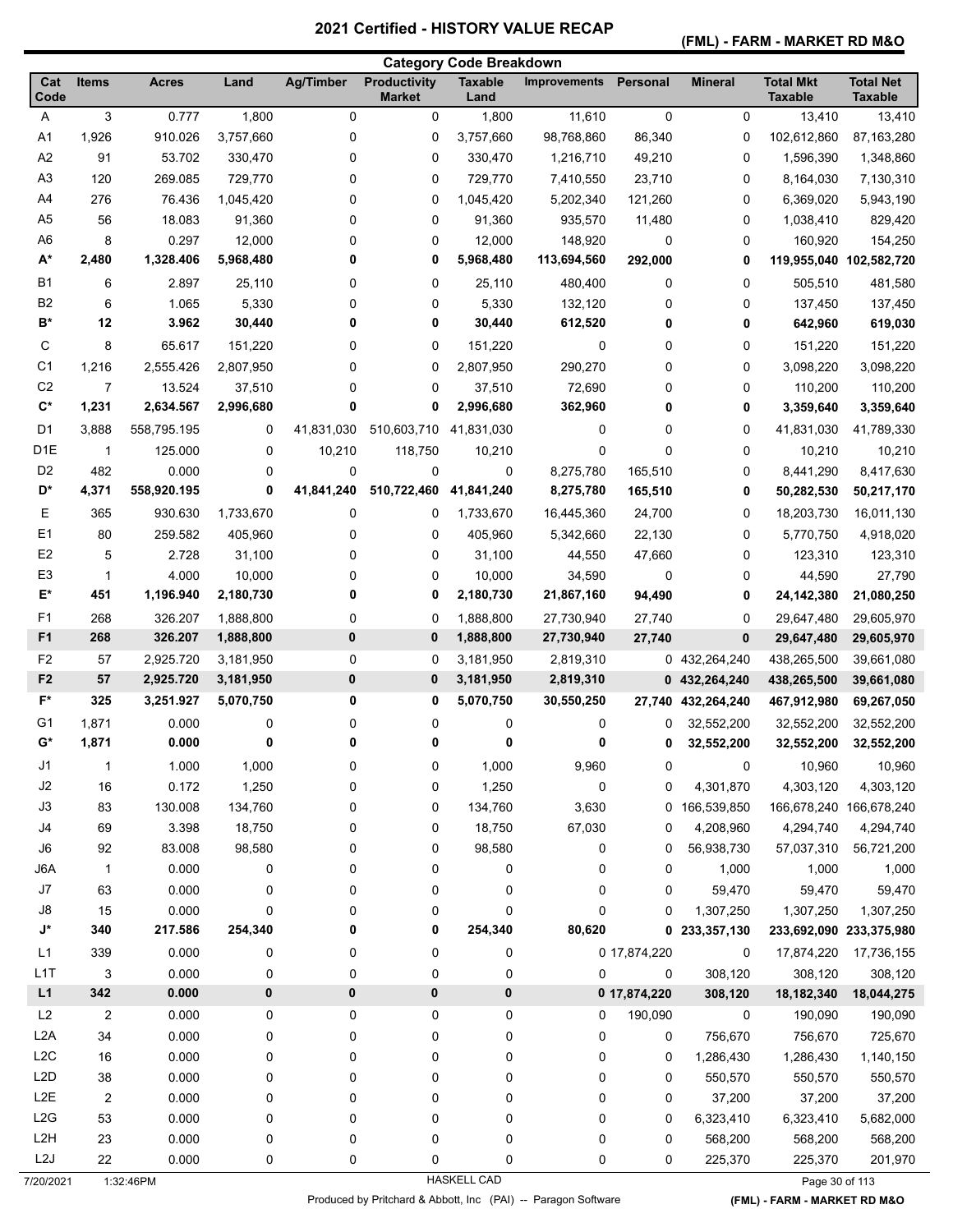**(FML) - FARM - MARKET RD M&O** 

|                  | <b>Category Code Breakdown</b> |                        |           |                  |                                      |                        |                     |                   |                |                                                              |                                    |  |  |
|------------------|--------------------------------|------------------------|-----------|------------------|--------------------------------------|------------------------|---------------------|-------------------|----------------|--------------------------------------------------------------|------------------------------------|--|--|
| Cat<br>Code      | <b>Items</b>                   | <b>Acres</b>           | Land      | <b>Ag/Timber</b> | <b>Productivity</b><br><b>Market</b> | <b>Taxable</b><br>Land | <b>Improvements</b> | Personal          | <b>Mineral</b> | <b>Total Mkt</b><br><b>Taxable</b>                           | <b>Total Net</b><br><b>Taxable</b> |  |  |
| L2K              | 30                             | 0.000                  | 0         | 0                | 0                                    | $\mathbf 0$            | 0                   | 0                 | 816,550        | 816,550                                                      | 816,550                            |  |  |
| L <sub>2L</sub>  | 9                              | 0.000                  | 0         | 0                | 0                                    | 0                      | 0                   | 0                 | 1,243,990      | 1,243,990                                                    | 1,243,990                          |  |  |
| L <sub>2</sub> M | 19                             | 0.000                  | 0         | 0                | 0                                    | 0                      | 0                   | 0                 | 543,090        | 543,090                                                      | 543,090                            |  |  |
| L <sub>2N</sub>  | $\mathbf{1}$                   | 0.000                  | 0         | 0                | 0                                    | 0                      | 0                   | $\Omega$          | 9,210          | 9,210                                                        | 9,210                              |  |  |
| L2O              | 10                             | 0.000                  | 0         | 0                | 0                                    | 0                      | 0                   | 0                 | 21,540         | 21,540                                                       | 21,540                             |  |  |
| L <sub>2</sub> P | 12                             | 0.000                  | 0         | 0                | 0                                    | 0                      | 0                   | 0                 | 557,040        | 557,040                                                      | 366,380                            |  |  |
| L2Q              | $\overline{7}$                 | 0.000                  | 0         | 0                | 0                                    | 0                      | 0                   | $\Omega$          | 58,900         | 58,900                                                       | 58,900                             |  |  |
| L2               | 278                            | 0.000                  | 0         | 0                | 0                                    | 0                      | 0                   | 190,090           | 12,998,170     | 13,188,260                                                   | 12,155,510                         |  |  |
| L*               | 620                            | 0.000                  | 0         | 0                | 0                                    | 0                      |                     | 0 18,064,310      | 13,306,290     | 31,370,600                                                   | 30,199,785                         |  |  |
| M1               | 204                            | 0.000                  | 0         | 0                | 0                                    | 0                      |                     | 179,130 3,087,970 | 0              | 3,267,100                                                    | 2,952,360                          |  |  |
| M*               | 204                            | 0.000                  | 0         | 0                | 0                                    | 0                      | 179,130             | 3,087,970         | 0              | 3,267,100                                                    | 2,952,360                          |  |  |
| S                | 5                              | 0.000                  | 0         | 0                | 0                                    | 0                      |                     | 0 2,785,830       | 0              | 2,785,830                                                    | 2,785,830                          |  |  |
| $S^*$            | 5                              | 0.000                  | 0         | 0                | 0                                    | 0                      | 0                   | 2,785,830         | 0              | 2,785,830                                                    | 2,785,830                          |  |  |
| XB               | 26                             | 0.000                  | 0         | 0                | 0                                    | 0                      | 0                   | 4,210             | 1,480          | 5,690                                                        |                                    |  |  |
| XC               | 859                            | 0.000                  | $\Omega$  | 0                | 0                                    | 0                      | 0                   | $\Omega$          | 108,490        | 108,490                                                      |                                    |  |  |
| XI               | 1                              | 2.351                  | 3,350     | 0                | 0                                    | 3,350                  | 11,840              | $\Omega$          | 0              | 15,190                                                       |                                    |  |  |
| XL               | 3                              | 7.890                  | 1,190     | 0                | 0                                    | 1,190                  | 0                   | 0                 | 0              | 1,190                                                        | 0                                  |  |  |
| XL <sub>1</sub>  | 4                              | 0.000                  | 0         | 0                | 0                                    | 0                      | 0                   | 63,290            | 0              | 63,290                                                       | 0                                  |  |  |
| XN               | 2                              | 0.000                  | 0         | 0                | 0                                    | 0                      | 0                   | 37,040            | 0              | 37,040                                                       |                                    |  |  |
| XU               | 3                              | 1.349                  | 16,250    | 0                | 0                                    | 16,250                 | 134,790             | 0                 | 0              | 151,040                                                      |                                    |  |  |
| XV               | 522                            | 9,952.251              | 6,689,590 | 0                | 0                                    | 6,689,590              | 25,203,770          | 395,780           | 197,840        | 32,486,980                                                   |                                    |  |  |
| <b>XVA</b>       | 1                              | 2.002                  | 2,000     | 0                | 0                                    | 2,000                  | 0                   | 0                 | 0              | 2,000                                                        |                                    |  |  |
| $X^*$            | 1,421                          | 9,965.843              | 6,712,380 | 0                | 0                                    | 6,712,380              | 25,350,400          | 500,320           | 307,810        | 32,870,910                                                   |                                    |  |  |
|                  | 13,331                         | 577,519.425 23,213,800 |           | 41,841,240       | 510,722,460                          | 65,055,040             |                     |                   |                | 200,973,380 25,018,170 711,787,670 1,002,834,260 548,992,015 |                                    |  |  |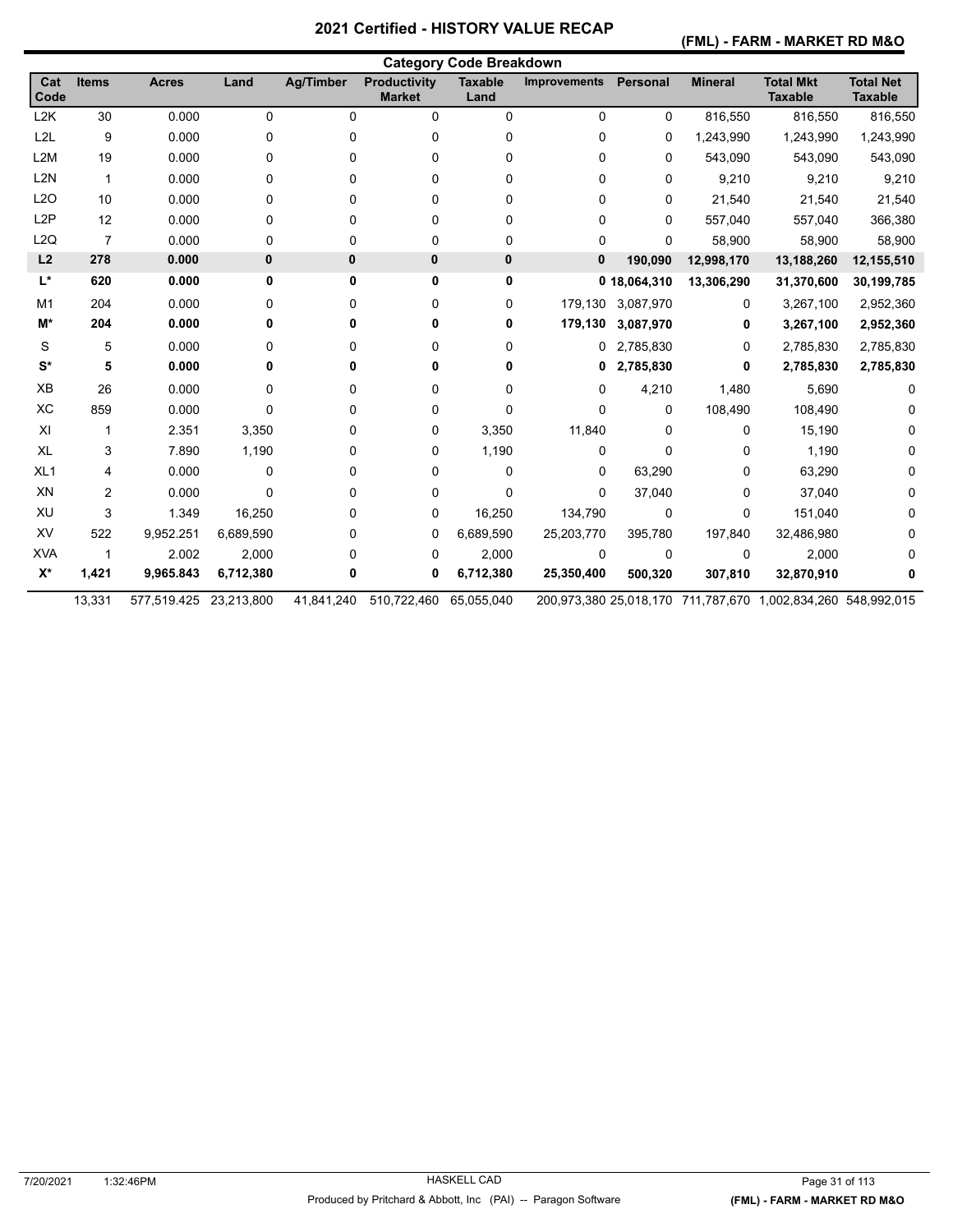| (HHA) - HASKELL HOSP DIST M&O |  |  |  |  |
|-------------------------------|--|--|--|--|
|-------------------------------|--|--|--|--|

| Land                                       |          | <b>Value</b>                  | <b>Items</b>   | <b>Exempt</b>                           |                                                                |           |               |
|--------------------------------------------|----------|-------------------------------|----------------|-----------------------------------------|----------------------------------------------------------------|-----------|---------------|
| Land - Homesite                            | $^{(+)}$ | 5,630,260                     | 2,505          | 67,710                                  |                                                                |           |               |
| Land - Non Homesite                        | $^{(+)}$ | 16,957,480                    | 2,273          | 6,555,660                               |                                                                |           |               |
| Land - Productivity Market                 | $^{(+)}$ | 490,453,260                   | 3,768          | 0                                       |                                                                |           |               |
| Land - Income                              | $^{(+)}$ | 0                             | 0              | $\Omega$                                |                                                                |           |               |
| <b>Total Land Market Value</b>             | $(=)$    | 513,041,000                   | 8,546          |                                         | <b>Total Land Value:</b>                                       | $(+)$     | 513,041,000   |
| <b>Improvements</b>                        |          | <b>Value</b>                  | <b>Items</b>   | <b>Exempt</b>                           |                                                                |           |               |
| Improvements - Homesite                    | $^{(+)}$ | 126,989,590                   | 2,415          | 1,056,930                               |                                                                |           |               |
| New Improvements - Homesite                | $^{(+)}$ | 1,421,540                     | 27             | 0                                       |                                                                |           |               |
| Improvements - Non Homesite                | $^{(+)}$ | 68,855,680                    | 1,466          | 24,144,890                              |                                                                |           |               |
| New Improvements - Non Homesite            | $^{(+)}$ | 463,150                       | 14             | 0                                       |                                                                |           |               |
| Improvements - Income                      | $^{(+)}$ | 0                             | $\Omega$       | $\Omega$                                |                                                                |           |               |
| <b>Total Improvement Value</b>             | $(=)$    | 197,729,960                   | 3,922          |                                         | <b>Total Imp Value:</b>                                        | $(+)$     | 197,729,960   |
| Personal                                   |          | <b>Value</b>                  | <b>Items</b>   | <b>Exempt</b>                           |                                                                |           |               |
| Personal - Homesite                        | $^{(+)}$ | 1,942,830                     | 101            | $\Omega$                                |                                                                |           |               |
| New Personal - Homesite                    | $^{(+)}$ | 107,740                       | $\overline{2}$ | $\Omega$                                |                                                                |           |               |
| Personal - Non Homesite                    | $^{(+)}$ | 21,803,190                    | 432            | 496,110                                 |                                                                |           |               |
| New Personal - Non Homesite                | $^{(+)}$ | 272,370                       | 19             | 0                                       |                                                                |           |               |
| <b>Total Personal Value</b>                | $(=)$    | 24,126,130                    | 554            |                                         | <b>Total Personal Value:</b>                                   | $(+)$     | 24,126,130    |
| Total Real Estate & Personal Mkt Value (=) |          | 734,897,090                   | 13,022         |                                         |                                                                |           |               |
| <b>Minerals</b>                            |          | <b>Value</b>                  | <b>Items</b>   |                                         |                                                                |           |               |
| <b>Mineral Value</b>                       | $^{(+)}$ | 32,031,240                    | 1,838          |                                         |                                                                |           |               |
| Mineral Value - Real                       | $^{(+)}$ | 432,572,360                   | 14             |                                         |                                                                |           |               |
| Mineral Value - Personal                   | $^{(+)}$ | 246,252,320                   | 1,441          |                                         |                                                                |           |               |
| <b>Total Mineral Market Value</b>          | $(=)$    |                               |                |                                         | <b>Total Min Mkt Value:</b>                                    |           |               |
|                                            | $(=)$    | 710,855,920                   | 3,293          |                                         |                                                                | $(+)$     | 710,855,920   |
| <b>Total Market Value</b>                  |          | 1,445,753,010<br><b>Value</b> | <b>Items</b>   |                                         | <b>Total Market Value:</b>                                     | $(=/+)$   | 1,445,753,010 |
| Ag/Timber *does not include protested      |          |                               |                |                                         |                                                                |           |               |
| <b>Land Timber Gain</b>                    | $^{(+)}$ | 0                             | 0              |                                         | <b>Land Timber Gain:</b>                                       | $^{(+)}$  | 0             |
| <b>Productivity Market</b>                 | $^{(+)}$ | 490,453,260                   | 3,768          |                                         |                                                                |           |               |
| Land Ag 1D                                 | $(-)$    | 0                             | 0              |                                         |                                                                |           |               |
| Land Ag 1D1                                | $(-)$    | 40,509,090                    | 3,768          |                                         |                                                                |           |               |
| Land Ag Tim                                | $(-)$    | 0                             | 0              |                                         |                                                                |           |               |
| Productivity Loss: (=)                     |          | 449,944,170                   | 3,768          |                                         | <b>Productivity Loss:</b>                                      | $(-)$     | 449,944,170   |
| Losses                                     |          | <b>Value</b>                  | <b>Items</b>   |                                         |                                                                |           |               |
| Less Real Exempt Property                  | $(-)$    | 32,324,090                    |                | 523 (includes Prorated Exempt of 2,790) |                                                                |           |               |
| Less \$500 Inc. Real Personal              | $(-)$    | 5,190                         | 23             |                                         | <b>Total Market Taxable:</b>                                   | $(=)$     | 995,808,840   |
| Less Disaster Exemption                    | $(-)$    | 0                             | 0              |                                         |                                                                |           |               |
| Less Real/Personal Abatements              | $(-)$    | 0                             | 0              |                                         |                                                                |           |               |
| Less Community Housing                     | $(-)$    | 0                             | 0              |                                         |                                                                |           |               |
| Less Freeport                              | $(-)$    | 0                             | 0              |                                         |                                                                |           |               |
| <b>Less Allocation</b>                     | $(-)$    | $\Omega$                      | $\mathbf 0$    |                                         |                                                                |           |               |
| Less MultiUse                              | $(-)$    | $\Omega$                      | 0              |                                         |                                                                |           |               |
| Less Goods In Transit (Real & Industrial)  | $(-)$    | $\Omega$                      | 0              |                                         |                                                                |           |               |
| Less Historical                            | $(-)$    | 0                             | 0              |                                         |                                                                |           |               |
| Less Solar/Wind Power                      | $(-)$    | 0                             | 0              |                                         | <b>Total Protested Value:</b>                                  |           | 0             |
| Less Vehicle Leased for Personal Use       | $(-)$    | 0                             | 0              |                                         | <b>Protested % of Total Market:</b>                            |           | 0.00%         |
| <b>Less Real Protested Value</b>           | $(-)$    | $\mathbf{0}$                  | $\mathbf{0}$   |                                         |                                                                |           |               |
| Less 10% Cap Loss                          | $(-)$    | 8,812,000                     | 803            |                                         |                                                                |           |               |
| Less TCEQ/Pollution Control                | $(-)$    | 454,175                       | 15             |                                         |                                                                |           |               |
| Less VLA Loss                              | $(-)$    | $\Omega$                      | 0              |                                         |                                                                |           |               |
| Less Mineral Exempt Property               | $(-)$    | 228,840                       | 4              |                                         |                                                                |           |               |
| Less \$500 Inc. Mineral Owner              | $(-)$    | 108,490                       | 859            |                                         |                                                                |           |               |
| <b>Less Mineral Abatements</b>             | $(-)$    | 399,606,170                   | 16             |                                         |                                                                |           |               |
| <b>Less Mineral Freeports</b>              | $(-)$    | 0                             | 0              |                                         |                                                                |           |               |
| Less Interstate Commerce                   | $(-)$    | 0                             | 0              |                                         |                                                                |           |               |
| Less Foreign Trade                         | $(-)$    | $\Omega$                      | 0              |                                         | <b>Total Losses:</b>                                           |           | 441,538,955   |
| Less Mineral Unknown                       | $(-)$    | 0                             | 0              |                                         |                                                                | $(-)$     |               |
| <b>Less Mineral Protested Value</b>        | $(-)$    | $\mathbf{0}$                  | 0              |                                         | Total Appraised Value: (=/+)                                   |           | 554,269,885   |
| Total Losses (includes Prod. Loss)         | $(=)$    | 891,483,125                   |                |                                         | <b>Total Exemptions*:</b><br>* See breakdown on following page | $(\cdot)$ | 1,308,940     |
| <b>Total Appraised Value</b>               | $(=)$    | 554,269,885                   |                |                                         |                                                                |           |               |
|                                            |          |                               |                |                                         | <b>Net Taxable Value:</b>                                      |           | 552,960,945   |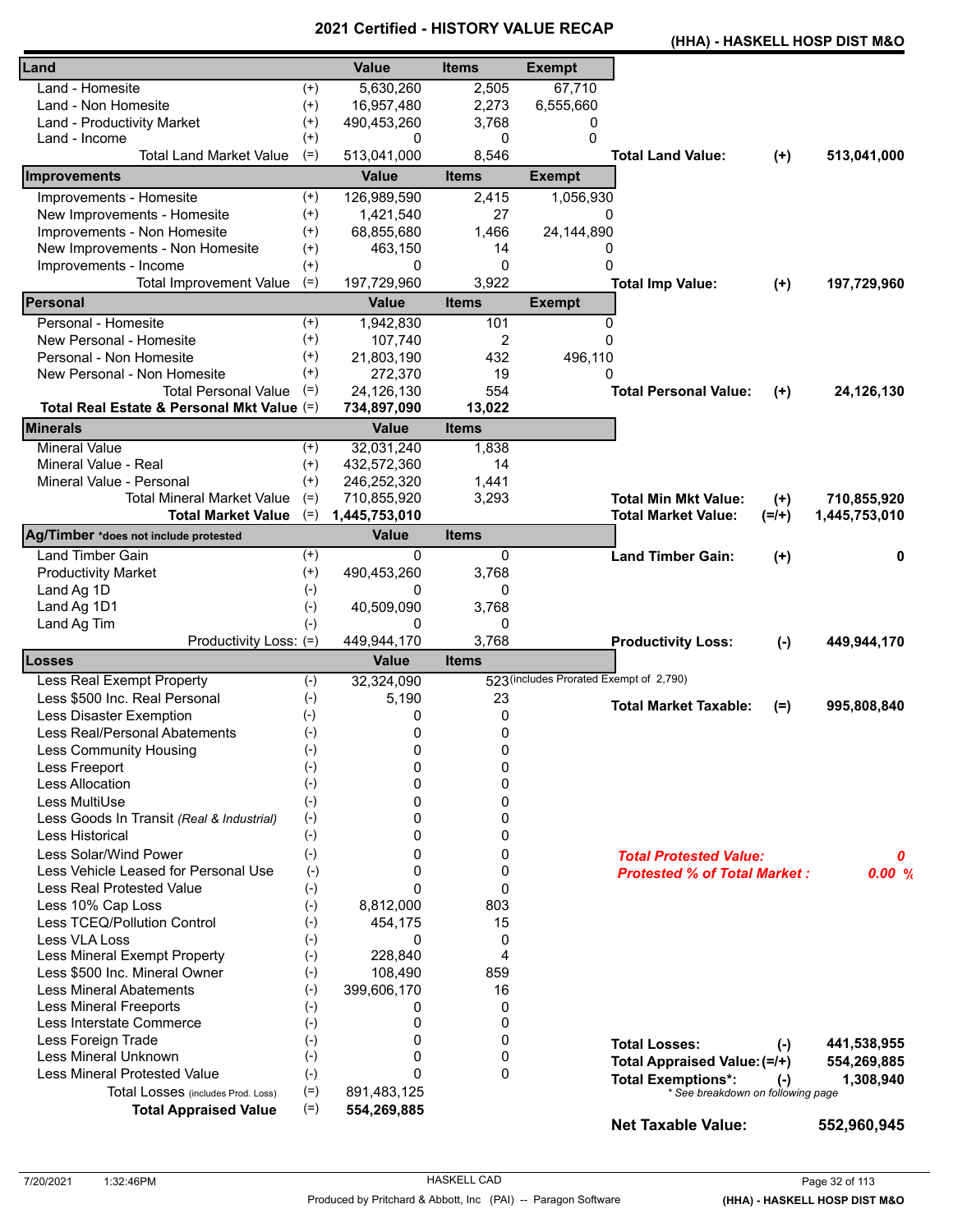**(HHA) - HASKELL HOSP DIST M&O** 

| <b>Count of Homesteads</b>                                 |     |          |    |                        |              |                |           |                                                                    |                      |                                         |                                                         |
|------------------------------------------------------------|-----|----------|----|------------------------|--------------|----------------|-----------|--------------------------------------------------------------------|----------------------|-----------------------------------------|---------------------------------------------------------|
| н                                                          | S   | F        | в  | D                      | W            | O              | <b>DV</b> | <b>DV100</b>                                                       | <b>SS First Resp</b> | <b>SS Svc Member</b>                    |                                                         |
| 573                                                        | 759 | 0        | 34 | 0                      | 2            | 0              | 54        | 11                                                                 | $\mathbf 0$          | 0                                       |                                                         |
| <b>Owner and Parcel Counts</b>                             |     |          |    |                        |              |                |           |                                                                    |                      |                                         |                                                         |
| <b>Total Parcels*:</b>                                     |     |          |    |                        |              |                |           | 12.183* Parcel count is figured by parcel per ownership sequences. |                      |                                         |                                                         |
| <b>Total Owners:</b>                                       |     |          |    | 6,074                  |              |                |           |                                                                    |                      |                                         |                                                         |
| <b>Ported Homestead/Charity Amounts</b>                    |     |          |    |                        | <b>Value</b> |                |           | <b>Items</b>                                                       |                      |                                         |                                                         |
| DV Donated Home (Charity)                                  |     |          |    | $(+)$                  |              | 0              |           |                                                                    | 0                    |                                         |                                                         |
| SS of a Service Member Ported Amount                       |     |          |    | $^{(+)}$               |              | 0              |           |                                                                    | 0                    |                                         |                                                         |
| SS of a First Responder Ported Amount                      |     |          |    | $^{(+)}$               |              | 0              |           |                                                                    | 0                    |                                         |                                                         |
| SS of DV Donated Home Ported Amount                        |     |          |    | $^{(+)}$               |              | 0              |           |                                                                    | 0                    |                                         |                                                         |
| SS of 100% DV Ported Amount<br><b>Homestead Exemptions</b> |     |          |    | $(+)$                  | <b>Value</b> | $\Omega$       |           | <b>Items</b>                                                       | 0                    |                                         |                                                         |
| Homestead H,S                                              |     |          |    |                        |              | 0              |           |                                                                    | 0                    |                                         |                                                         |
| Senior S                                                   |     |          |    | $^{(+)}$<br>$^{(+)}$   |              | 0              |           |                                                                    | 0                    | H - Homestead                           | D - Disabled Only                                       |
| Disabled B                                                 |     |          |    | $(+)$                  |              | 0              |           |                                                                    | 0                    | S - Over 65                             | W - Widow                                               |
| DV 100%                                                    |     |          |    | $^{(+)}$               |              | 784,820        |           |                                                                    | 11                   | F - Disabled Widow                      | O - Over 65 (No HS)                                     |
| Surviving Spouse of a Service Member                       |     |          |    | $^{(+)}$               |              | 0              |           |                                                                    | 0                    | <b>B</b> - Disabled                     | DV - Disabled Veteran                                   |
| Survivng Spouse of a First Responder                       |     |          |    | $^{(+)}$               |              | 0              |           |                                                                    | 0                    | DV100 (1, 2, 3) - 100% Disabled Veteran | 4 (4B, 4H, 4S) - Surviving Spouse of a Service Member   |
|                                                            |     |          |    | Total Reimbursable (=) |              | 784,820        |           |                                                                    | 11                   |                                         | 5* (5B, 5H, 5S) - Surviving Spouse of a First Responder |
| <b>Local Discount</b>                                      |     |          |    | $^{(+)}$               |              | 0              |           |                                                                    | $\Omega$             |                                         |                                                         |
| <b>Disabled Veteran</b>                                    |     |          |    | $^{(+)}$               |              | 524,120        |           |                                                                    | 51                   |                                         |                                                         |
| Optional 65                                                |     |          |    | $^{(+)}$               |              | 0              |           |                                                                    | 0                    |                                         |                                                         |
| Local Disabled                                             |     |          |    | $^{(+)}$               |              | 0              |           |                                                                    | 0                    |                                         |                                                         |
| State Homestead                                            |     |          |    | $^{(+)}$               |              | 0              |           |                                                                    | 0                    |                                         |                                                         |
| <b>Total Exemptions</b>                                    |     |          |    | $(=)$                  |              |                |           | 1,308,940 (includes Ported/Charity Amounts)                        |                      |                                         |                                                         |
| <b>Special Certified Totals</b>                            |     |          |    |                        |              |                |           |                                                                    |                      |                                         |                                                         |
|                                                            |     |          |    |                        |              |                |           |                                                                    |                      |                                         |                                                         |
| <b>Exempt Value of First Time Absolute Exemption</b>       |     |          |    |                        |              |                |           | \$75,740                                                           |                      |                                         |                                                         |
| <b>Exempt Value of First Time Partial Exemption</b>        |     |          |    |                        |              |                |           | \$102,080                                                          |                      |                                         |                                                         |
| <b>New AG/Timber</b>                                       |     |          |    |                        |              |                |           |                                                                    |                      |                                         |                                                         |
| Market                                                     |     |          |    |                        |              |                |           | \$51,890                                                           |                      |                                         |                                                         |
|                                                            |     |          |    |                        |              |                |           |                                                                    |                      |                                         |                                                         |
| Taxable                                                    |     |          |    |                        |              |                |           | \$3,800                                                            |                      |                                         |                                                         |
| Value Loss                                                 |     |          |    |                        |              |                |           | \$48,090                                                           |                      |                                         |                                                         |
| <b>New Improvement/Personal</b>                            |     |          |    |                        |              |                |           |                                                                    |                      |                                         |                                                         |
| Market                                                     |     |          |    |                        |              |                |           | \$2,264,800                                                        |                      |                                         |                                                         |
| Taxable                                                    |     |          |    |                        |              |                |           | \$2,264,800                                                        |                      |                                         |                                                         |
| Average Values* (includes protested & exempt value)        |     |          |    |                        |              |                |           |                                                                    |                      |                                         |                                                         |
| Average Homestead Value A*                                 |     |          |    |                        |              | <b>Parcels</b> |           |                                                                    |                      | <b>Total Homestead Value A*</b>         |                                                         |
| <b>Market</b>                                              |     | \$52,462 |    |                        |              | 2,105          |           |                                                                    |                      | <b>Market</b><br>\$110,433,130          |                                                         |
| <b>Taxable</b>                                             |     | \$48,852 |    |                        |              |                |           |                                                                    |                      | <b>Taxable</b><br>\$104,233,480         |                                                         |
| Average Homestead Value A* and E*                          |     |          |    |                        |              | <b>Parcels</b> |           |                                                                    |                      | Total Homestead Value A* and E*         |                                                         |
| <b>Market</b>                                              |     | \$52,890 |    |                        |              | 2,151          |           |                                                                    |                      | <b>Market</b><br>\$113,767,170          |                                                         |
| <b>Taxable</b>                                             |     | \$49,248 |    |                        |              |                |           |                                                                    |                      | <b>Taxable</b><br>\$107,260,560         |                                                         |
| Average Homestead Value A* and E* and M1                   |     |          |    |                        |              | <b>Parcels</b> |           |                                                                    |                      |                                         | Total Homestead Value A* and E* and M1                  |
|                                                            |     |          |    |                        |              |                |           |                                                                    |                      | <b>Market</b><br>\$115,672,930          |                                                         |
| Market                                                     |     | \$51,296 |    |                        |              | 2,255          |           |                                                                    |                      | <b>Taxable</b>                          |                                                         |
| <b>Taxable</b>                                             |     | \$47,806 |    |                        |              |                |           |                                                                    |                      | \$109,202,360                           |                                                         |
| <b>Average Homestead Value M1</b>                          |     |          |    |                        |              | <b>Parcels</b> |           |                                                                    |                      | <b>Total Homestead Value M1</b>         |                                                         |
| <b>Market</b>                                              |     | \$18,324 |    |                        |              | 104            |           |                                                                    |                      | \$1,905,760<br><b>Market</b>            |                                                         |
| <b>Taxable</b>                                             |     | \$17,996 |    |                        |              |                |           |                                                                    |                      | <b>Taxable</b><br>\$1,941,800           |                                                         |
|                                                            |     |          |    |                        |              |                |           |                                                                    |                      |                                         |                                                         |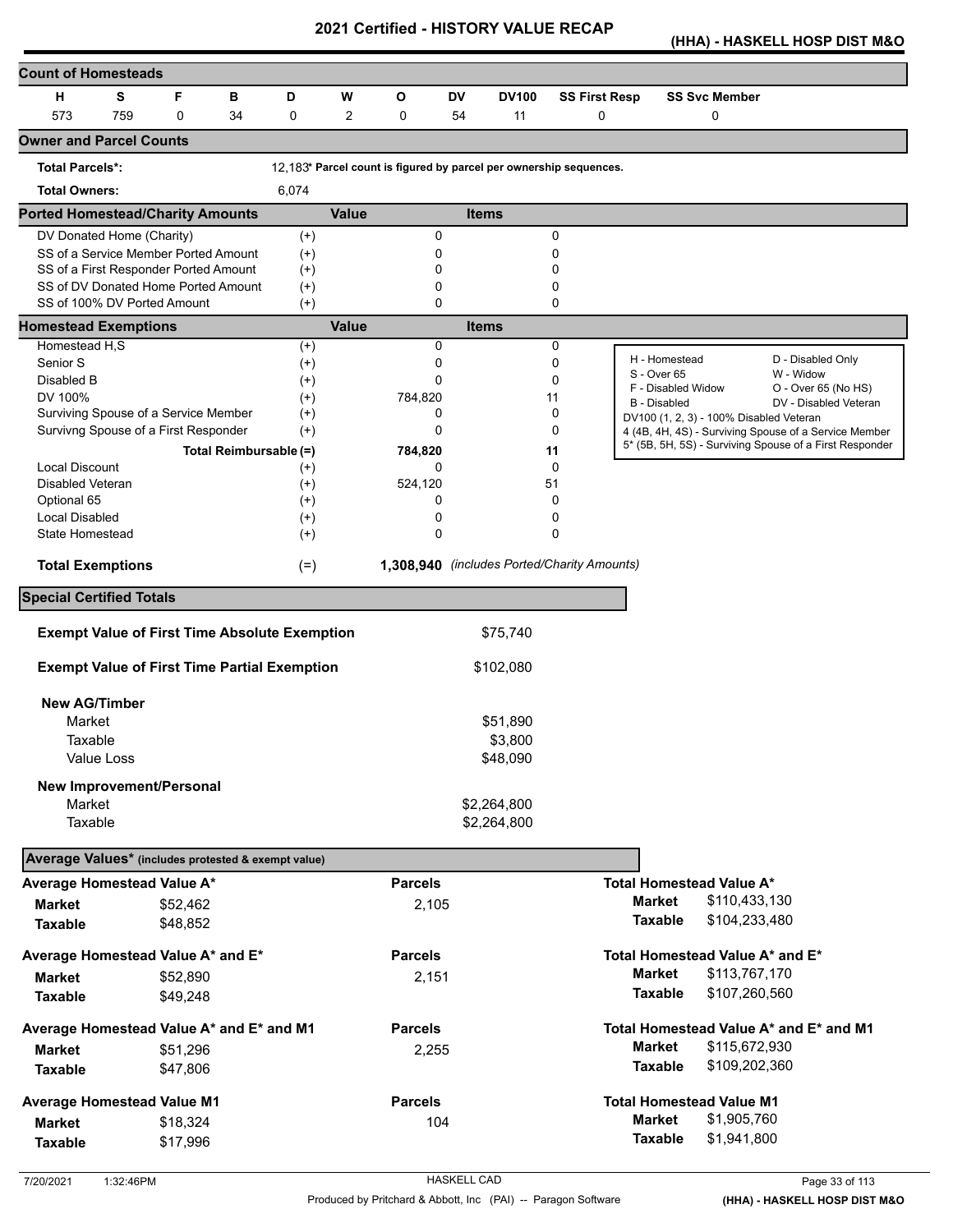# **(HHA) - HASKELL HOSP DIST M&O**

|                  | <b>Category Code Breakdown</b> |              |           |                  |                               |                        |                     |              |                |                                    |                                    |
|------------------|--------------------------------|--------------|-----------|------------------|-------------------------------|------------------------|---------------------|--------------|----------------|------------------------------------|------------------------------------|
| Cat<br>Code      | <b>Items</b>                   | <b>Acres</b> | Land      | <b>Ag/Timber</b> | Productivity<br><b>Market</b> | <b>Taxable</b><br>Land | <b>Improvements</b> | Personal     | <b>Mineral</b> | <b>Total Mkt</b><br><b>Taxable</b> | <b>Total Net</b><br><b>Taxable</b> |
| A                | 3                              | 0.777        | 1,800     | 0                | 0                             | 1,800                  | 11,610              | 0            | 0              | 13,410                             | 13,410                             |
| A <sub>1</sub>   | 1,922                          | 903.058      | 3,727,170 | 0                | 0                             | 3,727,170              | 98,581,430          | 86,340       | 0              | 102,394,940                        | 94,800,880                         |
| A2               | 91                             | 53.702       | 330,470   | 0                | 0                             | 330,470                | 1,216,710           | 49,210       | 0              | 1,596,390                          | 1,546,400                          |
| A <sub>3</sub>   | 115                            | 257.152      | 699,930   | 0                | 0                             | 699,930                | 7,182,680           | 23,710       | 0              | 7,906,320                          | 7,450,230                          |
| A4               | 275                            | 76.266       | 1,044,230 | 0                | 0                             | 1,044,230              | 5,182,860           | 121,260      | 0              | 6,348,350                          | 6,077,140                          |
| A <sub>5</sub>   | 56                             | 18.083       | 91,360    | 0                | 0                             | 91,360                 | 935,570             | 11,480       | 0              | 1,038,410                          | 880,960                            |
| A <sub>6</sub>   | 8                              | 0.297        | 12,000    | 0                | 0                             | 12,000                 | 148,920             | 0            | 0              | 160,920                            | 157,250                            |
| $A^*$            | 2,470                          | 1,309.334    | 5,906,960 | 0                | 0                             | 5,906,960              | 113,259,780         | 292,000      | 0              | 119,458,740                        | 110,926,270                        |
| <b>B1</b>        | 6                              | 2.897        | 25,110    | 0                | 0                             | 25,110                 | 480,400             | 0            | 0              | 505,510                            | 493,580                            |
| B <sub>2</sub>   | 6                              | 1.065        | 5,330     | 0                | 0                             | 5,330                  | 132,120             | 0            | 0              | 137,450                            | 137,450                            |
| B*               | 12                             | 3.962        | 30,440    | 0                | 0                             | 30,440                 | 612,520             | 0            | 0              | 642,960                            | 631,030                            |
| С                | 7                              | 64.117       | 151,200   | 0                | 0                             | 151,200                | 0                   | 0            | 0              | 151,200                            | 151,200                            |
| C <sub>1</sub>   | 1,176                          | 2,366.295    | 2,622,150 | 0                | 0                             | 2,622,150              | 289,840             | 0            | 0              | 2,911,990                          | 2,911,990                          |
| C <sub>2</sub>   | $\overline{7}$                 | 13.524       | 37,510    | 0                | 0                             | 37,510                 | 72,690              | 0            | 0              | 110,200                            | 110,200                            |
| $\mathbf{C}^*$   | 1,190                          | 2,443.936    | 2,810,860 | 0                | 0                             | 2,810,860              | 362,530             | 0            | 0              | 3,173,390                          | 3,173,390                          |
| D <sub>1</sub>   | 3,767                          | 535,844.774  | 0         | 40,498,880       | 490,334,510                   | 40,498,880             | 0                   | 0            | 0              | 40,498,880                         | 40,457,180                         |
| D <sub>1E</sub>  | $\mathbf{1}$                   | 125.000      | 0         | 10,210           | 118,750                       | 10,210                 | 0                   | 0            | 0              | 10,210                             | 10,210                             |
| D <sub>2</sub>   | 466                            | 0.000        | 0         | 0                | 0                             | 0                      | 8,039,550           | 165,510      | 0              | 8,205,060                          | 8,181,400                          |
| D*               | 4,234                          | 535,969.774  | 0         | 40,509,090       | 490,453,260                   | 40,509,090             | 8,039,550           | 165,510      | 0              | 48,714,150                         | 48,648,790                         |
| Е                | 349                            | 914.330      | 1,696,720 | 0                | 0                             | 1,696,720              | 16,190,010          | 24,700       | 0              | 17,911,430                         | 17,004,610                         |
| E <sub>1</sub>   | 76                             | 238.917      | 354,300   | 0                | 0                             | 354,300                | 5,246,830           | 0            | 0              | 5,601,130                          | 5,064,840                          |
| E <sub>2</sub>   | 5                              | 2.728        | 31,100    | 0                | 0                             | 31,100                 | 44,550              | 47,660       | 0              | 123,310                            | 123,310                            |
| E <sub>3</sub>   | 1                              | 4.000        | 10,000    | 0                | 0                             | 10,000                 | 34,590              | 0            | 0              | 44,590                             | 39,790                             |
| E*               | 431                            | 1,159.975    | 2,092,120 | 0                | 0                             | 2,092,120              | 21,515,980          | 72,360       | 0              | 23,680,460                         | 22,232,550                         |
| F <sub>1</sub>   | 250                            | 287.678      | 1,687,700 | 0                | 0                             | 1,687,700              | 25,658,720          | 27,740       | 0              | 27,374,160                         | 27,353,480                         |
| F <sub>1</sub>   | 250                            | 287.678      | 1,687,700 | 0                | 0                             | 1,687,700              | 25,658,720          | 27,740       | 0              | 27,374,160                         | 27,353,480                         |
| F <sub>2</sub>   | 57                             | 2,925.720    | 3,181,950 | 0                | 0                             | 3,181,950              | 2,819,310           |              | 0 432,264,240  | 438,265,500                        | 39,661,080                         |
| F <sub>2</sub>   | 57                             | 2,925.720    | 3,181,950 | 0                | 0                             | 3,181,950              | 2,819,310           |              | 0 432,264,240  | 438,265,500                        | 39,661,080                         |
| F*               | 307                            | 3,213.398    | 4,869,650 | 0                | 0                             | 4,869,650              | 28,478,030          | 27,740       | 432,264,240    | 465,639,660                        | 67,014,560                         |
| G1               | 1,838                          | 0.000        | 0         | 0                | 0                             | 0                      | 0                   | 0            | 32,031,240     | 32,031,240                         | 32,031,240                         |
| $G^*$            | 1,838                          | 0.000        | 0         | 0                | 0                             | 0                      | 0                   | 0            | 32,031,240     | 32,031,240                         | 32,031,240                         |
| J1               | $\mathbf{1}$                   | 1.000        | 1,000     | 0                | 0                             | 1,000                  | 9,960               | 0            | 0              | 10,960                             | 10,960                             |
| J2               | 15                             | 0.172        | 1,250     | 0                | 0                             | 1,250                  | 0                   | 0            | 4,277,160      | 4,278,410                          | 4,278,410                          |
| J3               | 77                             | 130.008      | 134,760   | 0                | 0                             | 134,760                | 3,630               | 0            | 166,325,120    | 166,463,510 166,463,510            |                                    |
| J4               | 64                             | 3.398        | 18,750    | 0                | 0                             | 18,750                 | 67,030              | 0            | 4,147,930      | 4,233,710                          | 4,233,710                          |
| $\mathsf{J6}$    | 91                             | 83.008       | 98,580    | 0                | 0                             | 98,580                 | 0                   | 0            | 56,829,360     | 56,927,940                         | 56,611,830                         |
| J6A              | $\overline{1}$                 | 0.000        | 0         | 0                | 0                             | 0                      | 0                   | 0            | 1,000          | 1,000                              | 1,000                              |
| J7               | 57                             | 0.000        | 0         | 0                | 0                             | 0                      | 0                   | 0            | 58,540         | 58,540                             | 58,540                             |
| J8               | 15                             | 0.000        | 0         | 0                | 0                             | 0                      | 0                   | 0            | 1,307,250      | 1,307,250                          | 1,307,250                          |
| J*               | 321                            | 217.586      | 254,340   | 0                | 0                             | 254,340                | 80,620              | 0            | 232,946,360    | 233,281,320 232,965,210            |                                    |
| L1               | 316                            | 0.000        | 0         | 0                | 0                             | 0                      |                     | 0 17,030,140 | 0              | 17,030,140                         | 16,892,075                         |
| L1T              | 3                              | 0.000        | 0         | 0                | 0                             | 0                      | 0                   | $\pmb{0}$    | 308,120        | 308,120                            | 308,120                            |
| L1               | 319                            | 0.000        | $\pmb{0}$ | 0                | $\pmb{0}$                     | $\pmb{0}$              |                     | 0 17,030,140 | 308,120        | 17,338,260                         | 17,200,195                         |
| L2               | 2                              | 0.000        | 0         | 0                | 0                             | 0                      | 0                   | 190,090      | 0              | 190,090                            | 190,090                            |
| L <sub>2</sub> A | 34                             | 0.000        | 0         | 0                | 0                             | 0                      | 0                   | 0            | 756,670        | 756,670                            | 725,670                            |
| L2C              | $16\,$                         | 0.000        | 0         | 0                | 0                             | 0                      | 0                   | 0            | 1,286,430      | 1,286,430                          | 1,140,150                          |
| L <sub>2</sub> D | 38                             | 0.000        | 0         | 0                | 0                             | 0                      | 0                   | 0            | 550,570        | 550,570                            | 550,570                            |
| L <sub>2</sub> E | $\overline{2}$                 | 0.000        | 0         | 0                | 0                             | 0                      | 0                   | 0            | 37,200         | 37,200                             | 37,200                             |
| L2G              | 53                             | 0.000        | 0         | 0                | 0                             | 0                      | 0                   | 0            | 6,323,410      | 6,323,410                          | 5,682,000                          |
| L <sub>2</sub> H | 23                             | 0.000        | 0         | 0                | 0                             | 0                      | 0                   | 0            | 568,200        | 568,200                            | 568,200                            |
| L2J              | 22                             | 0.000        | 0         | 0                | 0                             | 0                      | 0                   | 0            | 225,370        | 225,370                            | 201,970                            |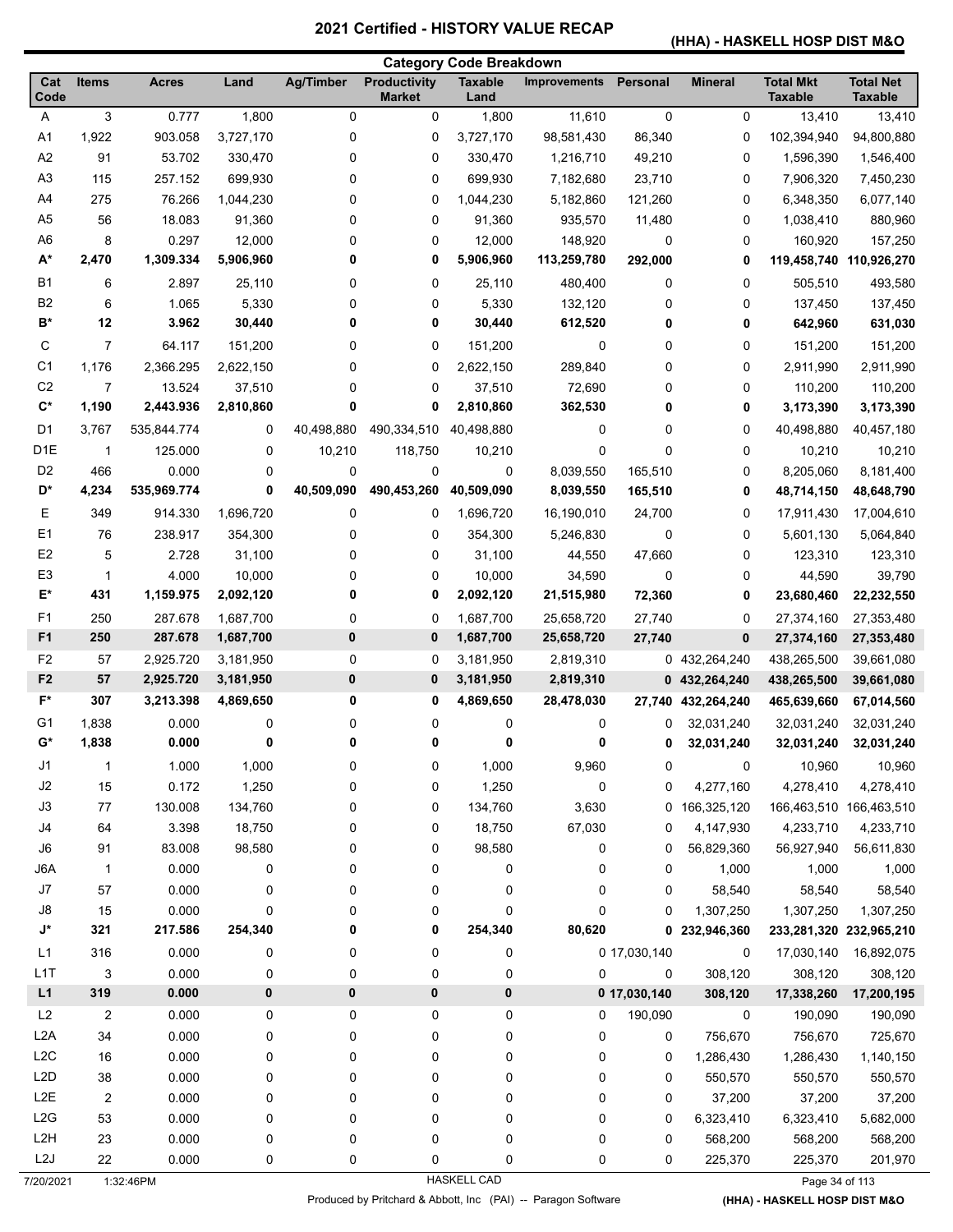#### **(HHA) - HASKELL HOSP DIST M&O**

| <b>Category Code Breakdown</b> |                |              |              |                  |                                      |                        |                     |                   |                                    |                                    |                                    |
|--------------------------------|----------------|--------------|--------------|------------------|--------------------------------------|------------------------|---------------------|-------------------|------------------------------------|------------------------------------|------------------------------------|
| Cat<br>Code                    | <b>Items</b>   | <b>Acres</b> | Land         | <b>Ag/Timber</b> | <b>Productivity</b><br><b>Market</b> | <b>Taxable</b><br>Land | <b>Improvements</b> | <b>Personal</b>   | <b>Mineral</b>                     | <b>Total Mkt</b><br><b>Taxable</b> | <b>Total Net</b><br><b>Taxable</b> |
| L2K                            | 30             | 0.000        | 0            | 0                | 0                                    | 0                      | 0                   | 0                 | 816,550                            | 816,550                            | 816,550                            |
| L <sub>2L</sub>                | 9              | 0.000        | 0            | 0                | 0                                    | 0                      | 0                   | 0                 | 1,243,990                          | 1,243,990                          | 1,243,990                          |
| L <sub>2</sub> M               | 19             | 0.000        | 0            | 0                | 0                                    | 0                      | 0                   | $\Omega$          | 543,090                            | 543,090                            | 543,090                            |
| L <sub>2N</sub>                | $\mathbf{1}$   | 0.000        | 0            | 0                | 0                                    | 0                      | 0                   | $\mathbf{0}$      | 9,210                              | 9,210                              | 9,210                              |
| L2O                            | 10             | 0.000        | 0            | 0                | 0                                    | 0                      | 0                   | 0                 | 21,540                             | 21,540                             | 21,540                             |
| L <sub>2</sub> P               | 12             | 0.000        | 0            | 0                | 0                                    | 0                      | 0                   | 0                 | 557,040                            | 557,040                            | 366,380                            |
| L2Q                            | $\overline{7}$ | 0.000        | 0            | 0                | 0                                    | 0                      | 0                   | 0                 | 58,900                             | 58,900                             | 58,900                             |
| L2                             | 278            | 0.000        | $\mathbf{0}$ | 0                | 0                                    | 0                      | $\mathbf{0}$        | 190,090           | 12,998,170                         | 13,188,260                         | 12,155,510                         |
| L*                             | 597            | 0.000        | 0            | 0                | 0                                    | 0                      |                     | 0 17,220,230      | 13,306,290                         | 30,526,520                         | 29,355,705                         |
| M <sub>1</sub>                 | 203            | 0.000        | 0            | 0                | 0                                    | 0                      |                     | 179,130 3,062,620 | 0                                  | 3,241,750                          | 3,196,370                          |
| M*                             | 203            | 0.000        |              | 0                | 0                                    | 0                      | 179,130             | 3,062,620         | 0                                  | 3,241,750                          | 3,196,370                          |
| S                              | 5              | 0.000        | 0            | 0                | 0                                    | 0                      | 0                   | 2,785,830         | 0                                  | 2,785,830                          | 2,785,830                          |
| $S^*$                          | 5              | 0.000        | 0            | 0                | 0                                    | 0                      | 0                   | 2,785,830         | 0                                  | 2,785,830                          | 2,785,830                          |
| XB                             | 23             | 0.000        | 0            | 0                | 0                                    | 0                      | 0                   | 3,730             | 1,460                              | 5,190                              | 0                                  |
| XC                             | 859            | 0.000        | 0            | 0                | 0                                    | 0                      | 0                   | $\mathbf{0}$      | 108,490                            | 108,490                            |                                    |
| XI                             | 1              | 2.351        | 3,350        | 0                | 0                                    | 3,350                  | 11,840              | $\Omega$          | 0                                  | 15,190                             |                                    |
| XL                             | 3              | 7.890        | 1,190        | 0                | 0                                    | 1,190                  | 0                   | $\Omega$          | 0                                  | 1,190                              |                                    |
| XL <sub>1</sub>                | 4              | 0.000        | 0            | 0                | 0                                    | 0                      | 0                   | 63,290            | 0                                  | 63,290                             |                                    |
| XN                             | 2              | 0.000        | 0            | 0                | 0                                    | 0                      | 0                   | 37,040            | 0                                  | 37,040                             |                                    |
| XU                             | 3              | 1.349        | 16,250       | 0                | 0                                    | 16,250                 | 134,790             | 0                 | 0                                  | 151,040                            |                                    |
| XV                             | 511            | 9,896.685    | 6,600,580    | 0                | 0                                    | 6,600,580              | 25,055,190          | 395,780           | 197,840                            | 32,249,390                         |                                    |
| <b>XVA</b>                     | -1             | 2.002        | 2,000        | 0                | 0                                    | 2,000                  | 0                   | $\mathbf{0}$      | $\mathbf 0$                        | 2,000                              |                                    |
| $X^*$                          | 1,407          | 9,910.277    | 6,623,370    | 0                | 0                                    | 6,623,370              | 25,201,820          | 499,840           | 307,790                            | 32,632,820                         |                                    |
|                                | 13,015         | 554,228.241  | 22,587,740   | 40,509,090       | 490,453,260                          | 63,096,830             |                     |                   | 197,729,960 24,126,130 710,855,920 |                                    | 995,808,840 552,960,945            |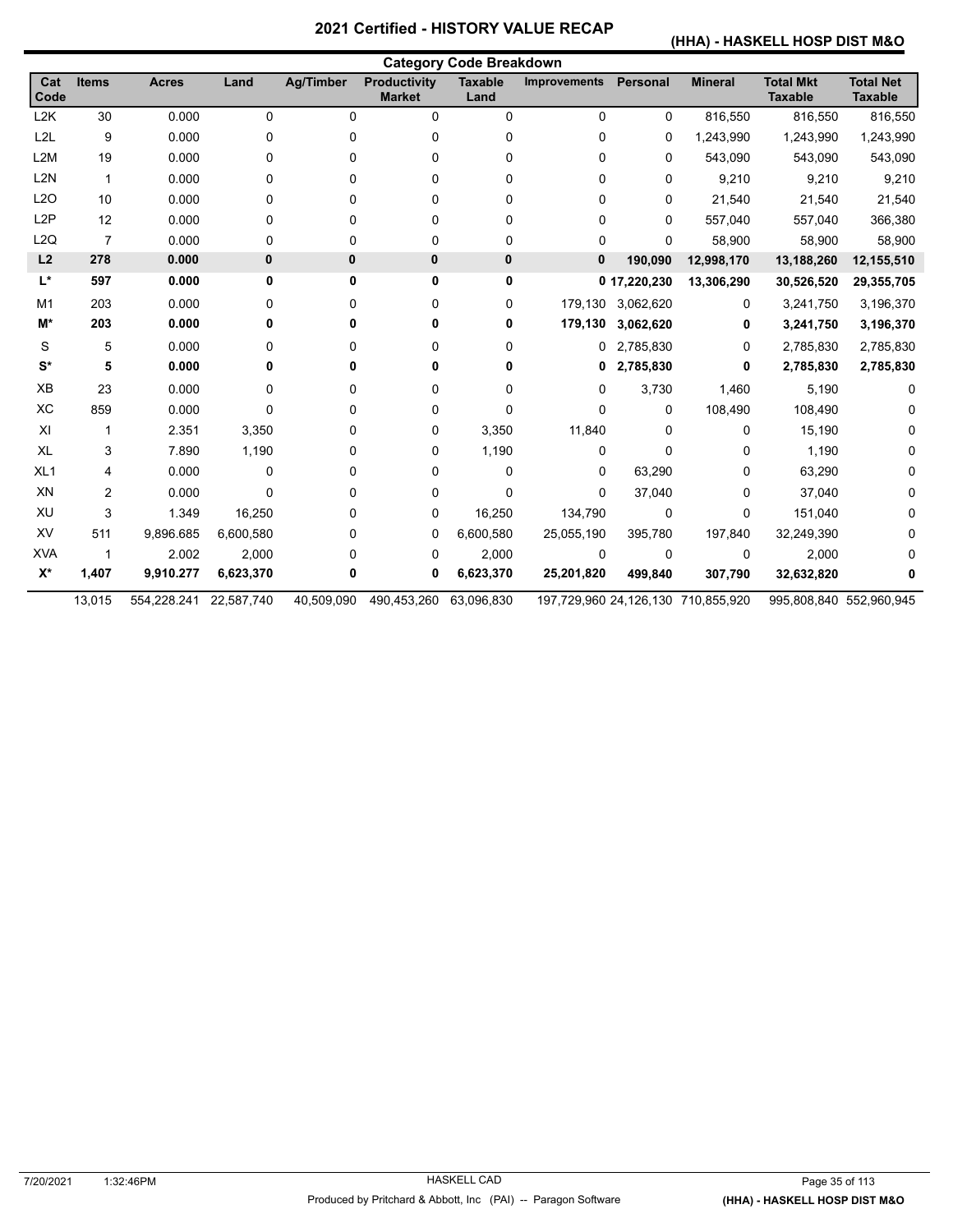|                                            |          |                  |                |                                         |                                     |           | (HKW) - ROLLING PLAINS GCD |
|--------------------------------------------|----------|------------------|----------------|-----------------------------------------|-------------------------------------|-----------|----------------------------|
| Land                                       |          | <b>Value</b>     | <b>Items</b>   | <b>Exempt</b>                           |                                     |           |                            |
| Land - Homesite                            | $^{(+)}$ | 5,760,020        | 2,526          | 67,710                                  |                                     |           |                            |
| Land - Non Homesite                        | $^{(+)}$ | 17,453,780       | 2,351          | 6,644,670                               |                                     |           |                            |
| Land - Productivity Market                 | $^{(+)}$ | 510,722,460      | 3,889          | 0                                       |                                     |           |                            |
| Land - Income                              | $^{(+)}$ | 0                | 0              | 0                                       |                                     |           |                            |
| <b>Total Land Market Value</b>             | $(=)$    | 533,936,260      | 8,766          |                                         | <b>Total Land Value:</b>            | $(+)$     | 533,936,260                |
| Improvements                               |          | <b>Value</b>     | <b>Items</b>   | <b>Exempt</b>                           |                                     |           |                            |
| Improvements - Homesite                    | $^{(+)}$ | 127,605,170      | 2,436          | 1,056,930                               |                                     |           |                            |
| New Improvements - Homesite                | $^{(+)}$ | 1,421,540        | 27             | 0                                       |                                     |           |                            |
| Improvements - Non Homesite                | $^{(+)}$ | 71,483,520       | 1,507          | 24,293,470                              |                                     |           |                            |
| New Improvements - Non Homesite            | $^{(+)}$ | 463,150          | 14             | 0                                       |                                     |           |                            |
| Improvements - Income                      | $^{(+)}$ | 0                | 0              | $\Omega$                                |                                     |           |                            |
| <b>Total Improvement Value</b>             | $(=)$    | 200,973,380      | 3,984          |                                         | <b>Total Imp Value:</b>             | $(+)$     | 200,973,380                |
| Personal                                   |          | <b>Value</b>     | <b>Items</b>   | <b>Exempt</b>                           |                                     |           |                            |
| Personal - Homesite                        | $^{(+)}$ | 1,990,310        | 103            | 0                                       |                                     |           |                            |
| New Personal - Homesite                    | $^{(+)}$ | 107,740          | $\overline{c}$ | $\Omega$                                |                                     |           |                            |
| Personal - Non Homesite                    | $^{(+)}$ | 22,530,500       | 456            | 496,110                                 |                                     |           |                            |
| New Personal - Non Homesite                | $^{(+)}$ | 273,700          | 20             | 0                                       |                                     |           |                            |
| <b>Total Personal Value</b>                | $(=)$    | 24,902,250       | 581            |                                         | <b>Total Personal Value:</b>        | $(+)$     | 24,902,250                 |
| Total Real Estate & Personal Mkt Value (=) |          | 759,811,890      | 13,331         |                                         |                                     |           |                            |
| <b>Minerals</b>                            |          | <b>Value</b>     | <b>Items</b>   |                                         |                                     |           |                            |
| <b>Mineral Value</b>                       | $^{(+)}$ | 32,552,200       | 1,871          |                                         |                                     |           |                            |
| Mineral Value - Real                       | $^{(+)}$ | 432,572,360      | 14             |                                         |                                     |           |                            |
| Mineral Value - Personal                   | $(+)$    | 246,663,110      | 1,461          |                                         |                                     |           |                            |
| Total Mineral Market Value                 | $(=)$    | 711,787,670      | 3,346          |                                         | <b>Total Min Mkt Value:</b>         | $(+)$     | 711,787,670                |
| <b>Total Market Value</b>                  | $(=)$    | 1,471,599,560    |                |                                         | <b>Total Market Value:</b>          | $(=/+)$   | 1,471,599,560              |
| Ag/Timber *does not include protested      |          | <b>Value</b>     | <b>Items</b>   |                                         |                                     |           |                            |
| <b>Land Timber Gain</b>                    | $^{(+)}$ | $\Omega$         | 0              |                                         | <b>Land Timber Gain:</b>            | $(+)$     | 0                          |
| <b>Productivity Market</b>                 | $^{(+)}$ | 510,722,460      | 3,889          |                                         |                                     |           |                            |
| Land Ag 1D                                 | $(-)$    | 0                | 0              |                                         |                                     |           |                            |
| Land Ag 1D1                                | $(-)$    | 41,841,240       | 3,889          |                                         |                                     |           |                            |
| Land Ag Tim<br>Productivity Loss: (=)      | $(-)$    | 0<br>468,881,220 | 0<br>3,889     |                                         |                                     |           |                            |
| <b>Losses</b>                              |          | <b>Value</b>     | <b>Items</b>   |                                         | <b>Productivity Loss:</b>           | $(-)$     | 468,881,220                |
| Less Real Exempt Property                  | $(-)$    | 32,561,680       |                | 534 (includes Prorated Exempt of 2,790) |                                     |           |                            |
| Less \$500 Inc. Real Personal              | $(-)$    | 5,690            | 26             |                                         |                                     |           |                            |
| Less Disaster Exemption                    | $(-)$    | 0                | 0              |                                         | <b>Total Market Taxable:</b>        | $(=)$     | 1,002,718,340              |
| Less Real/Personal Abatements              | $(-)$    | 0                | 0              |                                         |                                     |           |                            |
| Less Community Housing                     | $(-)$    | 0                | 0              |                                         |                                     |           |                            |
| Less Freeport                              | $(-)$    | 0                | 0              |                                         |                                     |           |                            |
| <b>Less Allocation</b>                     | $(-)$    | 0                | 0              |                                         |                                     |           |                            |
| Less MultiUse                              | $(-)$    | 0                | 0              |                                         |                                     |           |                            |
| Less Goods In Transit (Real & Industrial)  | $(-)$    | 0                | 0              |                                         |                                     |           |                            |
| Less Historical                            | $(-)$    | 0                | 0              |                                         |                                     |           |                            |
| Less Solar/Wind Power                      | $(-)$    | 0                | 0              |                                         | <b>Total Protested Value:</b>       |           | 0                          |
| Less Vehicle Leased for Personal Use       | $(-)$    | 0                | 0              |                                         | <b>Protested % of Total Market:</b> |           | 0.00%                      |
| <b>Less Real Protested Value</b>           | $(-)$    | 0                | 0              |                                         |                                     |           |                            |
| Less 10% Cap Loss                          | $(-)$    | 8,864,190        | 807            |                                         |                                     |           |                            |
| Less TCEQ/Pollution Control                | $(-)$    | 454,175          | 15             |                                         |                                     |           |                            |
| Less VLA Loss                              | $(-)$    | 0                | 0              |                                         |                                     |           |                            |
| Less Mineral Exempt Property               | $(-)$    | 228,840          | 4              |                                         |                                     |           |                            |
| Less \$500 Inc. Mineral Owner              | $(-)$    | 108,490          | 859            |                                         |                                     |           |                            |
| <b>Less Mineral Abatements</b>             | $(-)$    | 0                | 0              |                                         |                                     |           |                            |
| <b>Less Mineral Freeports</b>              | $(-)$    | 0                | 0              |                                         |                                     |           |                            |
| Less Interstate Commerce                   | $(-)$    | 0                | 0              |                                         |                                     |           |                            |
| Less Foreign Trade                         | $(-)$    | 0                | 0              |                                         | <b>Total Losses:</b>                | $(-)$     | 42,223,065                 |
| Less Mineral Unknown                       | $(-)$    | 0                | 0              |                                         | Total Appraised Value: (=/+)        |           | 960,495,275                |
| <b>Less Mineral Protested Value</b>        | $(-)$    | 0                | 0              |                                         | <b>Total Exemptions*:</b>           | $(\cdot)$ | 1,308,940                  |
| Total Losses (includes Prod. Loss)         | $(=)$    | 511, 104, 285    |                |                                         | * See breakdown on following page   |           |                            |
| <b>Total Appraised Value</b>               | $(=)$    | 960,495,275      |                |                                         |                                     |           |                            |
|                                            |          |                  |                |                                         | <b>Net Taxable Value:</b>           |           | 959,186,335                |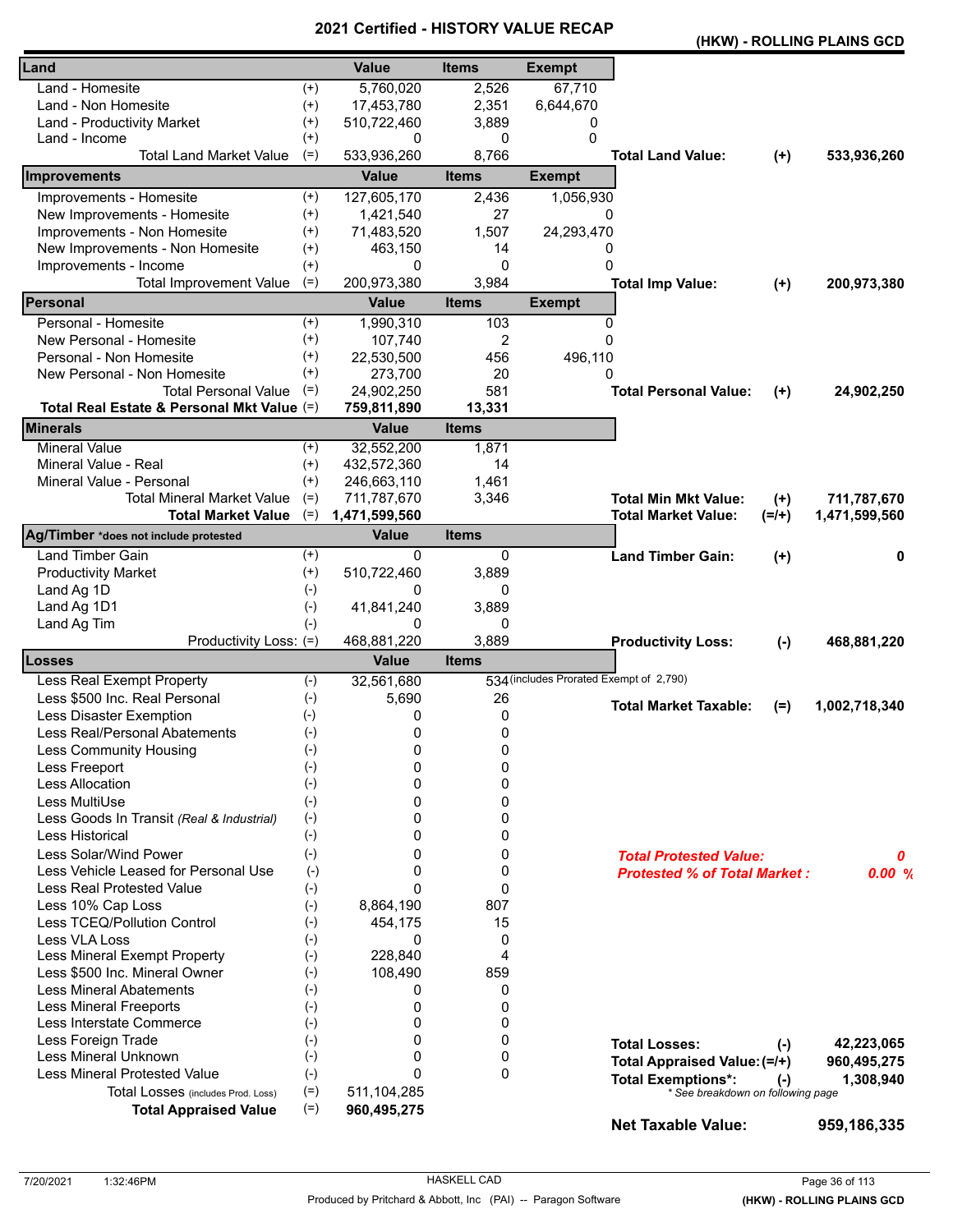**(HKW) - ROLLING PLAINS GCD** 

| <b>Count of Homesteads</b>                          |            |                                                      |                        |                   |                |                                                                    |           |                                             |          |                      |                                           |                                                         |
|-----------------------------------------------------|------------|------------------------------------------------------|------------------------|-------------------|----------------|--------------------------------------------------------------------|-----------|---------------------------------------------|----------|----------------------|-------------------------------------------|---------------------------------------------------------|
| н                                                   | s          | F                                                    | в                      | D                 | W              | O                                                                  | <b>DV</b> | <b>DV100</b>                                |          | <b>SS First Resp</b> | <b>SS Svc Member</b>                      |                                                         |
| 578                                                 | 763        | $\Omega$                                             | 34                     | 0                 | $\overline{2}$ | $\mathbf 0$                                                        | 54        | 11                                          |          | $\mathbf 0$          | 0                                         |                                                         |
| <b>Owner and Parcel Counts</b>                      |            |                                                      |                        |                   |                |                                                                    |           |                                             |          |                      |                                           |                                                         |
| <b>Total Parcels*:</b>                              |            |                                                      |                        |                   |                | 12.465* Parcel count is figured by parcel per ownership sequences. |           |                                             |          |                      |                                           |                                                         |
| <b>Total Owners:</b>                                |            |                                                      |                        | 6,183             |                |                                                                    |           |                                             |          |                      |                                           |                                                         |
| <b>Ported Homestead/Charity Amounts</b>             |            |                                                      |                        |                   | <b>Value</b>   |                                                                    |           | <b>Items</b>                                |          |                      |                                           |                                                         |
| DV Donated Home (Charity)                           |            |                                                      |                        | $(+)$             |                | 0                                                                  |           |                                             | 0        |                      |                                           |                                                         |
|                                                     |            | SS of a Service Member Ported Amount                 |                        | $^{(+)}$          |                | 0                                                                  |           |                                             | 0        |                      |                                           |                                                         |
|                                                     |            | SS of a First Responder Ported Amount                |                        | $^{(+)}$          |                | 0                                                                  |           |                                             | 0        |                      |                                           |                                                         |
| SS of 100% DV Ported Amount                         |            | SS of DV Donated Home Ported Amount                  |                        | $^{(+)}$<br>$(+)$ |                | 0<br>0                                                             |           |                                             | 0<br>0   |                      |                                           |                                                         |
| <b>Homestead Exemptions</b>                         |            |                                                      |                        |                   | <b>Value</b>   |                                                                    |           | <b>Items</b>                                |          |                      |                                           |                                                         |
| Homestead H,S                                       |            |                                                      |                        | $^{(+)}$          |                | 0                                                                  |           |                                             | 0        |                      |                                           |                                                         |
| Senior S                                            |            |                                                      |                        | $^{(+)}$          |                | 0                                                                  |           |                                             | $\Omega$ |                      | H - Homestead                             | D - Disabled Only                                       |
| Disabled B                                          |            |                                                      |                        | $^{(+)}$          |                | 0                                                                  |           |                                             | 0        |                      | S - Over 65                               | W - Widow                                               |
| DV 100%                                             |            |                                                      |                        | $^{(+)}$          |                | 784,820                                                            |           |                                             | 11       |                      | F - Disabled Widow<br><b>B</b> - Disabled | O - Over 65 (No HS)<br>DV - Disabled Veteran            |
|                                                     |            | Surviving Spouse of a Service Member                 |                        | $^{(+)}$          |                | 0                                                                  |           |                                             | 0        |                      | DV100 (1, 2, 3) - 100% Disabled Veteran   |                                                         |
|                                                     |            | Survivng Spouse of a First Responder                 |                        | $^{(+)}$          |                | 0                                                                  |           |                                             | 0        |                      |                                           | 4 (4B, 4H, 4S) - Surviving Spouse of a Service Member   |
|                                                     |            |                                                      | Total Reimbursable (=) |                   |                | 784,820                                                            |           |                                             | 11       |                      |                                           | 5* (5B, 5H, 5S) - Surviving Spouse of a First Responder |
| <b>Local Discount</b>                               |            |                                                      |                        | $^{(+)}$          |                | 0                                                                  |           |                                             | 0        |                      |                                           |                                                         |
| <b>Disabled Veteran</b>                             |            |                                                      |                        | $^{(+)}$          |                | 524,120                                                            |           |                                             | 51       |                      |                                           |                                                         |
| Optional 65                                         |            |                                                      |                        | $^{(+)}$          |                | 0                                                                  |           |                                             | 0        |                      |                                           |                                                         |
| <b>Local Disabled</b>                               |            |                                                      |                        | $^{(+)}$          |                | 0                                                                  |           |                                             | 0        |                      |                                           |                                                         |
| State Homestead                                     |            |                                                      |                        | $^{(+)}$          |                | 0                                                                  |           |                                             | 0        |                      |                                           |                                                         |
| <b>Total Exemptions</b>                             |            |                                                      |                        | $(=)$             |                |                                                                    |           | 1,308,940 (includes Ported/Charity Amounts) |          |                      |                                           |                                                         |
| <b>Special Certified Totals</b>                     |            |                                                      |                        |                   |                |                                                                    |           |                                             |          |                      |                                           |                                                         |
|                                                     |            | <b>Exempt Value of First Time Absolute Exemption</b> |                        |                   |                |                                                                    |           | \$75,740                                    |          |                      |                                           |                                                         |
|                                                     |            |                                                      |                        |                   |                |                                                                    |           |                                             |          |                      |                                           |                                                         |
|                                                     |            | <b>Exempt Value of First Time Partial Exemption</b>  |                        |                   |                |                                                                    |           | \$102,080                                   |          |                      |                                           |                                                         |
| <b>New AG/Timber</b>                                |            |                                                      |                        |                   |                |                                                                    |           |                                             |          |                      |                                           |                                                         |
| Market                                              |            |                                                      |                        |                   |                |                                                                    |           | \$51,890                                    |          |                      |                                           |                                                         |
| Taxable                                             |            |                                                      |                        |                   |                |                                                                    |           | \$3,800                                     |          |                      |                                           |                                                         |
|                                                     | Value Loss |                                                      |                        |                   |                |                                                                    |           | \$48,090                                    |          |                      |                                           |                                                         |
|                                                     |            |                                                      |                        |                   |                |                                                                    |           |                                             |          |                      |                                           |                                                         |
|                                                     |            | New Improvement/Personal                             |                        |                   |                |                                                                    |           |                                             |          |                      |                                           |                                                         |
| Market                                              |            |                                                      |                        |                   |                |                                                                    |           | \$2,266,130                                 |          |                      |                                           |                                                         |
| Taxable                                             |            |                                                      |                        |                   |                |                                                                    |           | \$2,266,130                                 |          |                      |                                           |                                                         |
| Average Values* (includes protested & exempt value) |            |                                                      |                        |                   |                |                                                                    |           |                                             |          |                      |                                           |                                                         |
| Average Homestead Value A*                          |            |                                                      |                        |                   |                | <b>Parcels</b>                                                     |           |                                             |          |                      | <b>Total Homestead Value A*</b>           |                                                         |
| <b>Market</b>                                       |            | \$52,406                                             |                        |                   |                | 2,113                                                              |           |                                             |          |                      | <b>Market</b><br>\$110,735,750            |                                                         |
| <b>Taxable</b>                                      |            | \$48,795                                             |                        |                   |                |                                                                    |           |                                             |          |                      | <b>Taxable</b><br>\$104,578,070           |                                                         |
| Average Homestead Value A* and E*                   |            |                                                      |                        |                   |                | <b>Parcels</b>                                                     |           |                                             |          |                      | Total Homestead Value A* and E*           |                                                         |
| <b>Market</b>                                       |            | \$52,845                                             |                        |                   |                | 2,161                                                              |           |                                             |          |                      | <b>Market</b><br>\$114,198,610            |                                                         |
| <b>Taxable</b>                                      |            | \$49,197                                             |                        |                   |                |                                                                    |           |                                             |          |                      | \$107,717,770<br><b>Taxable</b>           |                                                         |
|                                                     |            |                                                      |                        |                   |                |                                                                    |           |                                             |          |                      |                                           |                                                         |
| Average Homestead Value A* and E* and M1            |            |                                                      |                        |                   |                | <b>Parcels</b>                                                     |           |                                             |          |                      |                                           | Total Homestead Value A* and E* and M1                  |
| Market                                              |            | \$51,248                                             |                        |                   |                | 2,266                                                              |           |                                             |          |                      | <b>Market</b><br>\$116,129,720            |                                                         |
| <b>Taxable</b>                                      |            | \$47,755                                             |                        |                   |                |                                                                    |           |                                             |          |                      | <b>Taxable</b><br>\$109,684,920           |                                                         |
| <b>Average Homestead Value M1</b>                   |            |                                                      |                        |                   |                | <b>Parcels</b>                                                     |           |                                             |          |                      | <b>Total Homestead Value M1</b>           |                                                         |
| <b>Market</b>                                       |            | \$18,391                                             |                        |                   |                | 105                                                                |           |                                             |          |                      | <b>Market</b><br>\$1,931,110              |                                                         |
| <b>Taxable</b>                                      |            | \$18,066                                             |                        |                   |                |                                                                    |           |                                             |          |                      | \$1,967,150<br><b>Taxable</b>             |                                                         |
|                                                     |            |                                                      |                        |                   |                |                                                                    |           |                                             |          |                      |                                           |                                                         |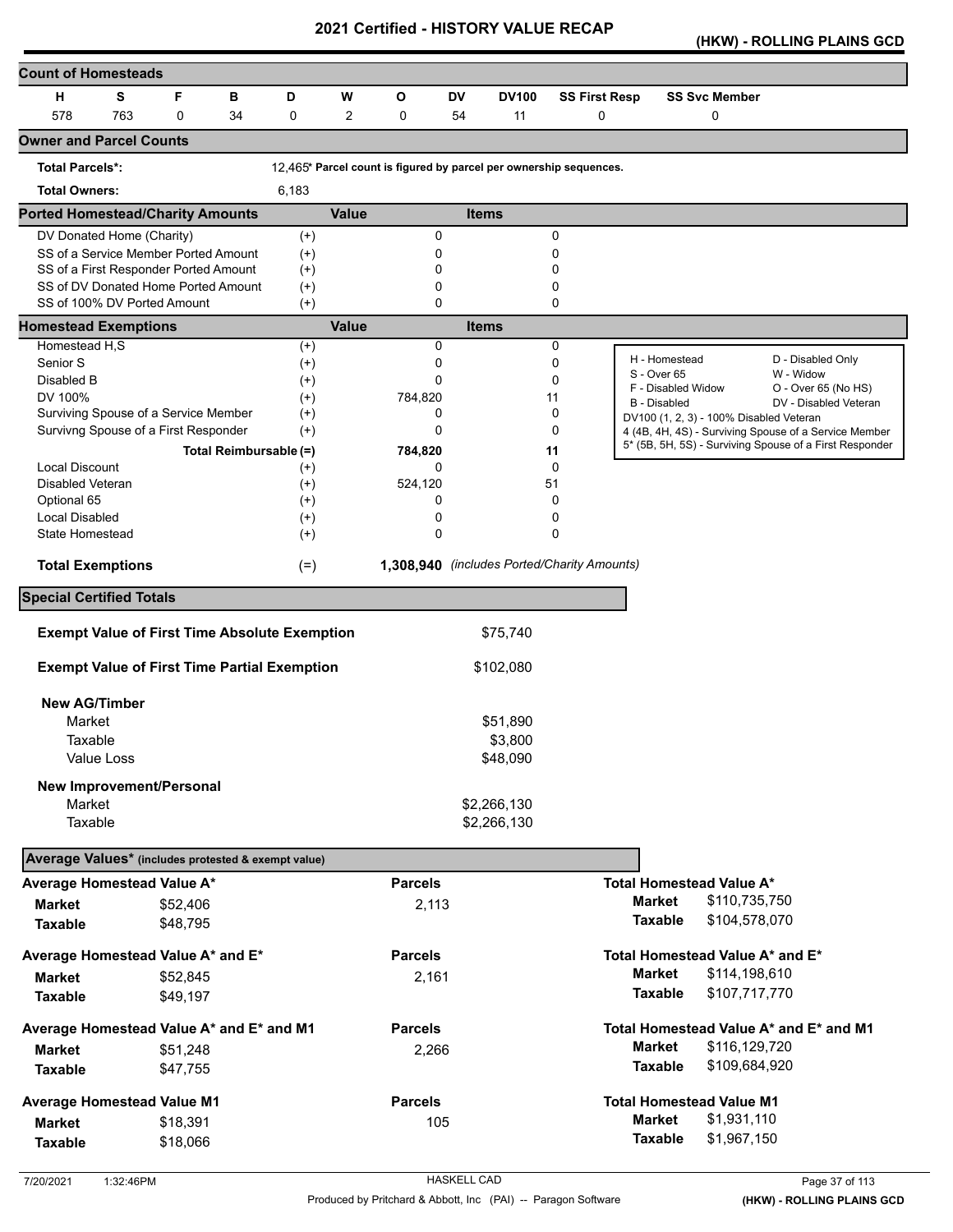# **(HKW) - ROLLING PLAINS GCD**

|                      |                           |                    |           |                  |                                      | <b>Category Code Breakdown</b> |                     |              |                |                                    |                                    |
|----------------------|---------------------------|--------------------|-----------|------------------|--------------------------------------|--------------------------------|---------------------|--------------|----------------|------------------------------------|------------------------------------|
| Cat<br>Code          | <b>Items</b>              | <b>Acres</b>       | Land      | <b>Ag/Timber</b> | <b>Productivity</b><br><b>Market</b> | <b>Taxable</b><br>Land         | <b>Improvements</b> | Personal     | <b>Mineral</b> | <b>Total Mkt</b><br><b>Taxable</b> | <b>Total Net</b><br><b>Taxable</b> |
| A                    | $\ensuremath{\mathsf{3}}$ | 0.777              | 1,800     | 0                | $\mathbf 0$                          | 1,800                          | 11,610              | $\pmb{0}$    | 0              | 13,410                             | 13,410                             |
| A <sub>1</sub>       | 1,926                     | 910.026            | 3,757,660 | 0                | 0                                    | 3,757,660                      | 98,768,860          | 86,340       | 0              | 102,612,860                        | 95,018,800                         |
| A2                   | 91                        | 53.702             | 330,470   | 0                | 0                                    | 330,470                        | 1,216,710           | 49,210       | 0              | 1,596,390                          | 1,546,400                          |
| A3                   | 120                       | 269.085            | 729,770   | 0                | 0                                    | 729,770                        | 7,410,550           | 23,710       | 0              | 8,164,030                          | 7,676,020                          |
| A4                   | 276                       | 76.436             | 1,045,420 | 0                | 0                                    | 1,045,420                      | 5,202,340           | 121,260      | 0              | 6,369,020                          | 6,097,810                          |
| A <sub>5</sub>       | 56                        | 18.083             | 91,360    | 0                | 0                                    | 91,360                         | 935,570             | 11,480       | 0              | 1,038,410                          | 880,960                            |
| A <sub>6</sub>       | 8                         | 0.297              | 12,000    | 0                | 0                                    | 12,000                         | 148,920             | 0            | 0              | 160,920                            | 157,250                            |
| $A^*$                | 2,480                     | 1,328.406          | 5,968,480 | 0                | 0                                    | 5,968,480                      | 113,694,560         | 292,000      | 0              | 119,955,040                        | 111,390,650                        |
| <b>B1</b>            | 6                         | 2.897              | 25,110    | 0                | 0                                    | 25,110                         | 480,400             | 0            | 0              | 505,510                            | 493,580                            |
| B <sub>2</sub>       | 6                         | 1.065              | 5,330     | 0                | 0                                    | 5,330                          | 132,120             | 0            | 0              | 137,450                            | 137,450                            |
| в*                   | 12                        | 3.962              | 30,440    | 0                | 0                                    | 30,440                         | 612,520             | 0            | 0              | 642,960                            | 631,030                            |
| С                    | 8                         | 65.617             | 151,220   | 0                | 0                                    | 151,220                        | 0                   | 0            | 0              | 151,220                            | 151,220                            |
| C1                   | 1,216                     | 2,555.426          | 2,807,950 | 0                | 0                                    | 2,807,950                      | 290,270             | 0            | 0              | 3,098,220                          | 3,098,220                          |
| C <sub>2</sub>       | $\overline{7}$            | 13.524             | 37,510    | 0                | 0                                    | 37,510                         | 72,690              | 0            | 0              | 110,200                            | 110,200                            |
| $\mathbf{C}^*$       | 1,231                     | 2,634.567          | 2,996,680 | 0                | 0                                    | 2,996,680                      | 362,960             | 0            | 0              | 3,359,640                          | 3,359,640                          |
| D1                   | 3,888                     | 558,795.195        | 0         | 41,831,030       | 510,603,710                          | 41,831,030                     | 0                   | 0            | 0              | 41,831,030                         | 41,789,330                         |
| D <sub>1E</sub>      | $\mathbf{1}$              | 125.000            | 0         | 10,210           | 118,750                              | 10,210                         | 0                   | $\mathbf 0$  | 0              | 10,210                             | 10,210                             |
| D <sub>2</sub>       | 482                       | 0.000              | 0         | 0                | 0                                    | 0                              | 8,275,780           | 165,510      | 0              | 8,441,290                          | 8,417,630                          |
| D*                   | 4,371                     | 558,920.195        | 0         | 41,841,240       | 510,722,460                          | 41,841,240                     | 8,275,780           | 165,510      | 0              | 50,282,530                         | 50,217,170                         |
| Е                    | 365                       | 930.630            | 1,733,670 | 0                | 0                                    | 1,733,670                      | 16,445,360          | 24,700       | 0              | 18,203,730                         | 17,292,840                         |
| E1                   | 80                        | 259.582            | 405,960   | 0                | 0                                    | 405,960                        | 5,342,660           | 22,130       | 0              | 5,770,750                          | 5,218,260                          |
| E <sub>2</sub>       | 5                         | 2.728              | 31,100    | 0                | 0                                    | 31,100                         | 44,550              | 47,660       | 0              | 123,310                            | 123,310                            |
| E <sub>3</sub>       | 1                         | 4.000              | 10,000    | 0                | 0                                    | 10,000                         | 34,590              | 0            | 0              | 44,590                             | 39,790                             |
| E*                   | 451                       | 1,196.940          | 2,180,730 | 0                | 0                                    | 2,180,730                      | 21,867,160          | 94,490       | 0              | 24,142,380                         |                                    |
|                      |                           |                    |           |                  |                                      |                                |                     |              |                |                                    | 22,674,200                         |
| F1<br>F <sub>1</sub> | 268<br>268                | 326.207<br>326.207 | 1,888,800 | 0<br>0           | 0<br>$\bf{0}$                        | 1,888,800                      | 27,730,940          | 27,740       | 0              | 29,647,480                         | 29,626,800                         |
|                      |                           |                    | 1,888,800 |                  |                                      | 1,888,800                      | 27,730,940          | 27,740       | 0              | 29,647,480                         | 29,626,800                         |
| F <sub>2</sub>       | 57                        | 2,925.720          | 3,181,950 | 0                | 0                                    | 3,181,950                      | 2,819,310           |              | 0 432,264,240  | 438,265,500                        | 438,265,500                        |
| F <sub>2</sub>       | 57                        | 2,925.720          | 3,181,950 | $\bf{0}$         | 0                                    | 3,181,950                      | 2,819,310           |              | 0 432,264,240  | 438,265,500                        | 438,265,500                        |
| F*                   | 325                       | 3,251.927          | 5,070,750 | 0                | 0                                    | 5,070,750                      | 30,550,250          | 27,740       | 432,264,240    |                                    | 467,912,980 467,892,300            |
| G1                   | 1,871                     | 0.000              | 0         | 0                | 0                                    | 0                              | 0                   | 0            | 32,552,200     | 32,552,200                         | 32,552,200                         |
| G*                   | 1,871                     | 0.000              | 0         | 0                | 0                                    | 0                              | 0                   | 0            | 32,552,200     | 32,552,200                         | 32,552,200                         |
| J1                   | 1                         | 1.000              | 1,000     | 0                | $\pmb{0}$                            | 1,000                          | 9,960               | 0            | 0              | 10,960                             | 10,960                             |
| $\sf J2$             | 16                        | 0.172              | 1,250     | 0                | 0                                    | 1,250                          | 0                   | 0            | 4,301,870      | 4,303,120                          | 4,303,120                          |
| J3                   | 83                        | 130.008            | 134,760   | 0                | 0                                    | 134,760                        | 3,630               | 0            | 166,539,850    |                                    | 166,678,240 166,678,240            |
| J4                   | 69                        | 3.398              | 18,750    | 0                | 0                                    | 18,750                         | 67,030              | 0            | 4,208,960      | 4,294,740                          | 4,294,740                          |
| J6                   | 92                        | 83.008             | 98,580    | 0                | 0                                    | 98,580                         | 0                   | 0            | 56,938,730     | 57,037,310                         | 56,721,200                         |
| J6A                  | $\mathbf{1}$              | 0.000              | 0         | 0                | 0                                    | $\pmb{0}$                      | 0                   | 0            | 1,000          | 1,000                              | 1,000                              |
| J7                   | 63                        | 0.000              | 0         | 0                | 0                                    | 0                              | 0                   | 0            | 59,470         | 59,470                             | 59,470                             |
| J8                   | 15                        | 0.000              | 0         | 0                | 0                                    | 0                              | 0                   | 0            | 1,307,250      | 1,307,250                          | 1,307,250                          |
| J*                   | 340                       | 217.586            | 254,340   | 0                | 0                                    | 254,340                        | 80,620              | 0            | 233,357,130    |                                    | 233,692,090 233,375,980            |
| L1                   | 339                       | 0.000              | 0         | 0                | 0                                    | 0                              |                     | 0 17,758,300 | 0              | 17,758,300                         | 17,620,235                         |
| L1T                  | 3                         | 0.000              | 0         | 0                | 0                                    | 0                              | 0                   | 0            | 308,120        | 308,120                            | 308,120                            |
| L1                   | 342                       | 0.000              | 0         | 0                | 0                                    | 0                              |                     | 0 17,758,300 | 308,120        | 18,066,420                         | 17,928,355                         |
| L2                   | 2                         | 0.000              | 0         | 0                | 0                                    | 0                              | 0                   | 190,090      | 0              | 190,090                            | 190,090                            |
| L <sub>2</sub> A     | 34                        | 0.000              | 0         | 0                | 0                                    | 0                              | 0                   | 0            | 756,670        | 756,670                            | 725,670                            |
| L2C                  | 16                        | 0.000              | 0         | 0                | 0                                    | 0                              | 0                   | 0            | 1,286,430      | 1,286,430                          | 1,286,430                          |
| L <sub>2</sub> D     | 38                        | 0.000              | 0         | 0                | 0                                    | 0                              | 0                   | 0            | 550,570        | 550,570                            | 550,570                            |
| L <sub>2</sub> E     | $\overline{c}$            | 0.000              | 0         | 0                | 0                                    | 0                              | 0                   | 0            | 37,200         | 37,200                             | 37,200                             |
| L2G                  | 53                        | 0.000              | 0         | 0                | 0                                    | 0                              | 0                   | 0            | 6,323,410      | 6,323,410                          | 6,323,410                          |
| L <sub>2</sub> H     | 23                        | 0.000              | 0         | 0                | 0                                    | 0                              | 0                   | 0            | 568,200        | 568,200                            | 568,200                            |
| L <sub>2</sub> J     | 22                        | 0.000              | 0         | 0                | 0                                    | 0                              | 0                   | 0            | 225,370        | 225,370                            | 225,370                            |
|                      |                           |                    |           |                  |                                      |                                |                     |              |                |                                    |                                    |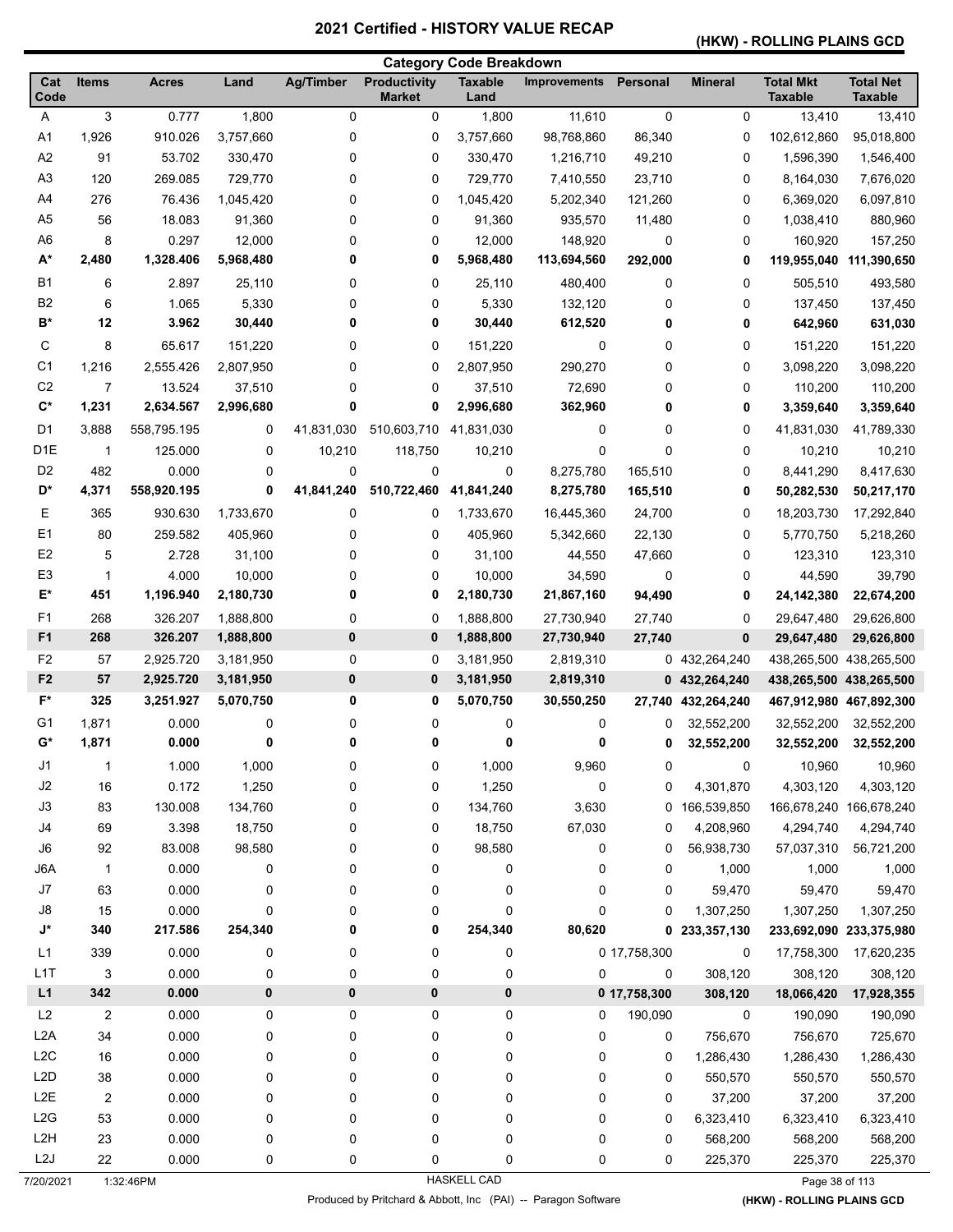## **(HKW) - ROLLING PLAINS GCD**

|                  |                |                        |           |                  |                                      | <b>Category Code Breakdown</b> |                     |                   |                |                                                              |                                    |
|------------------|----------------|------------------------|-----------|------------------|--------------------------------------|--------------------------------|---------------------|-------------------|----------------|--------------------------------------------------------------|------------------------------------|
| Cat<br>Code      | <b>Items</b>   | <b>Acres</b>           | Land      | <b>Ag/Timber</b> | <b>Productivity</b><br><b>Market</b> | <b>Taxable</b><br>Land         | <b>Improvements</b> | Personal          | <b>Mineral</b> | <b>Total Mkt</b><br><b>Taxable</b>                           | <b>Total Net</b><br><b>Taxable</b> |
| L <sub>2</sub> K | 30             | 0.000                  | 0         | 0                | 0                                    | $\mathbf 0$                    | 0                   | $\mathbf 0$       | 816,550        | 816,550                                                      | 816,550                            |
| L <sub>2</sub> L | 9              | 0.000                  | 0         | 0                | 0                                    | 0                              | 0                   | 0                 | 1,243,990      | 1,243,990                                                    | 1,243,990                          |
| L <sub>2</sub> M | 19             | 0.000                  | 0         | 0                | 0                                    | 0                              | 0                   | 0                 | 543,090        | 543,090                                                      | 543,090                            |
| L <sub>2N</sub>  | $\mathbf{1}$   | 0.000                  | 0         | 0                | 0                                    | 0                              | 0                   | $\mathbf{0}$      | 9,210          | 9,210                                                        | 9,210                              |
| L2O              | 10             | 0.000                  | 0         | 0                | 0                                    | 0                              | 0                   | 0                 | 21,540         | 21,540                                                       | 21,540                             |
| L <sub>2</sub> P | 12             | 0.000                  | 0         | 0                | 0                                    | 0                              | 0                   | $\Omega$          | 557,040        | 557,040                                                      | 557,040                            |
| L2Q              | $\overline{7}$ | 0.000                  | 0         | 0                | 0                                    | $\mathbf 0$                    | 0                   | 0                 | 58,900         | 58,900                                                       | 58,900                             |
| L2               | 278            | 0.000                  | 0         | 0                | 0                                    | 0                              | $\mathbf{0}$        | 190,090           | 12,998,170     | 13,188,260                                                   | 13,157,260                         |
| $L^*$            | 620            | 0.000                  | 0         | 0                | 0                                    | 0                              |                     | 0 17,948,390      | 13,306,290     | 31,254,680                                                   | 31,085,615                         |
| M1               | 204            | 0.000                  | 0         | 0                | 0                                    | 0                              |                     | 179,130 3,087,970 | 0              | 3,267,100                                                    | 3,221,720                          |
| M*               | 204            | 0.000                  | 0         | 0                | 0                                    | 0                              | 179,130             | 3,087,970         | 0              | 3,267,100                                                    | 3,221,720                          |
| S                | 5              | 0.000                  | 0         | 0                | 0                                    | 0                              |                     | 0 2,785,830       | 0              | 2,785,830                                                    | 2,785,830                          |
| $S^*$            | 5              | 0.000                  | 0         | 0                | 0                                    | 0                              | 0                   | 2,785,830         | 0              | 2,785,830                                                    | 2,785,830                          |
| XB               | 26             | 0.000                  | 0         | 0                | 0                                    | 0                              | 0                   | 4,210             | 1,480          | 5,690                                                        | 0                                  |
| XC               | 859            | 0.000                  | 0         | 0                | 0                                    | 0                              | 0                   | $\mathbf{0}$      | 108,490        | 108,490                                                      |                                    |
| XI               | $\mathbf 1$    | 2.351                  | 3,350     | 0                | 0                                    | 3,350                          | 11,840              | $\mathbf{0}$      | 0              | 15,190                                                       | 0                                  |
| XL               | 3              | 7.890                  | 1,190     | 0                | 0                                    | 1,190                          | 0                   | $\Omega$          | 0              | 1,190                                                        |                                    |
| XL <sub>1</sub>  | 4              | 0.000                  | 0         | 0                | 0                                    | 0                              | 0                   | 63,290            | 0              | 63,290                                                       |                                    |
| XN               | 2              | 0.000                  | $\Omega$  | 0                | 0                                    | 0                              | 0                   | 37,040            | 0              | 37,040                                                       |                                    |
| XU               | 3              | 1.349                  | 16,250    | 0                | 0                                    | 16,250                         | 134,790             | 0                 | 0              | 151,040                                                      |                                    |
| XV               | 522            | 9,952.251              | 6,689,590 | 0                | 0                                    | 6,689,590                      | 25,203,770          | 395,780           | 197,840        | 32,486,980                                                   |                                    |
| <b>XVA</b>       | 1              | 2.002                  | 2,000     | 0                | 0                                    | 2,000                          | 0                   | 0                 | 0              | 2,000                                                        |                                    |
| $X^*$            | 1,421          | 9,965.843              | 6,712,380 | 0                | 0                                    | 6,712,380                      | 25,350,400          | 500,320           | 307,810        | 32,870,910                                                   |                                    |
|                  | 13,331         | 577,519.425 23,213,800 |           | 41,841,240       | 510,722,460                          | 65,055,040                     |                     |                   |                | 200,973,380 24,902,250 711,787,670 1,002,718,340 959,186,335 |                                    |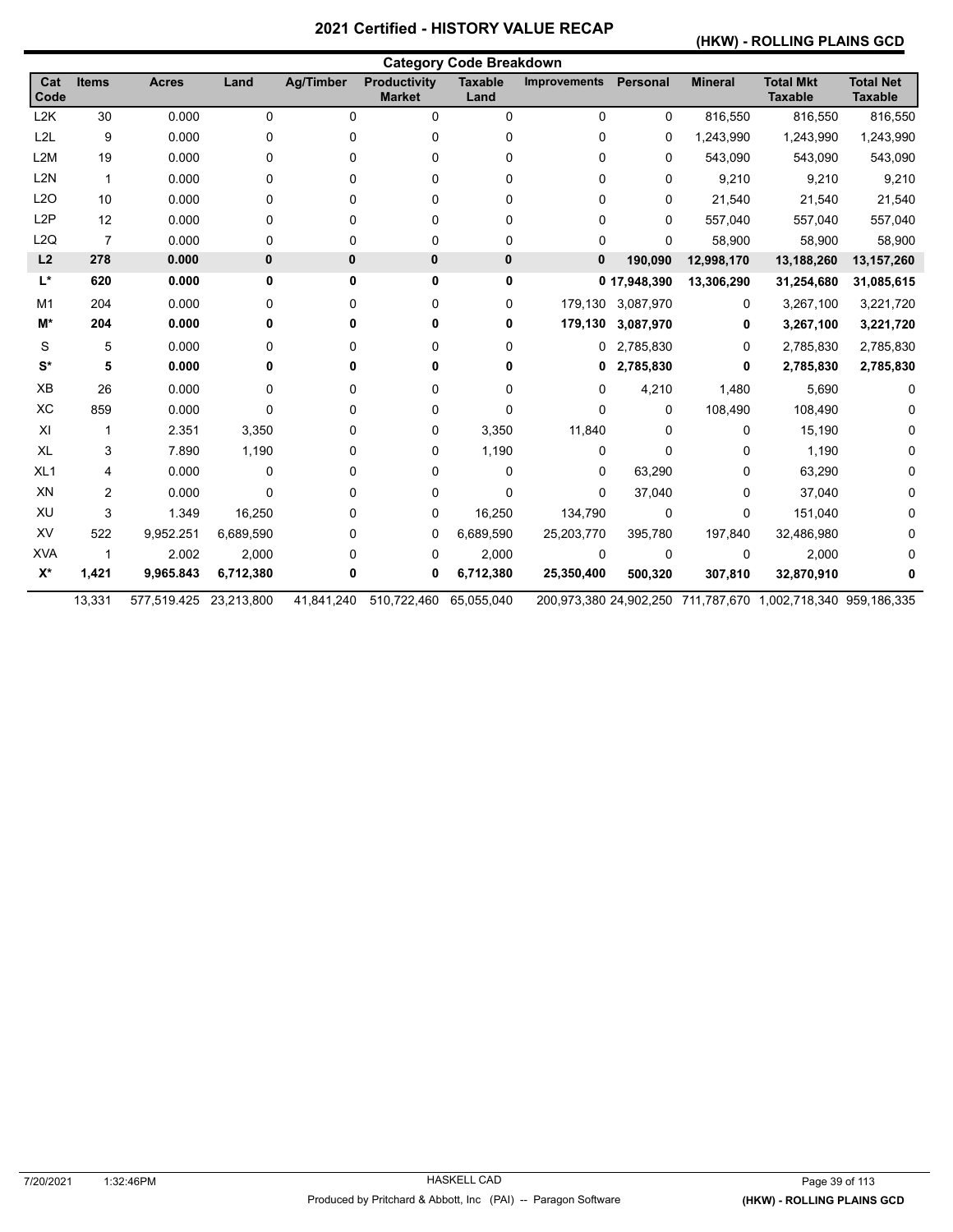|                                            |          |              | - טוו        |               |                                     |          | (HST) - STAMFORD HOSP DIST |
|--------------------------------------------|----------|--------------|--------------|---------------|-------------------------------------|----------|----------------------------|
| Land                                       |          | <b>Value</b> | <b>Items</b> | <b>Exempt</b> |                                     |          |                            |
| Land - Homesite                            | $^{(+)}$ | 129,760      | 21           | $\mathbf{0}$  |                                     |          |                            |
| Land - Non Homesite                        | $^{(+)}$ | 496,300      | 78           | 89,010        |                                     |          |                            |
| Land - Productivity Market                 | $^{(+)}$ | 20,269,200   | 121          | 0             |                                     |          |                            |
| Land - Income                              | $^{(+)}$ | 0            | 0            | 0             |                                     |          |                            |
| <b>Total Land Market Value</b>             | $(=)$    | 20,895,260   | 220          |               | <b>Total Land Value:</b>            | $(+)$    | 20,895,260                 |
| Improvements                               |          | <b>Value</b> | <b>Items</b> | <b>Exempt</b> |                                     |          |                            |
| Improvements - Homesite                    | $^{(+)}$ | 615,580      | 21           | 0             |                                     |          |                            |
| New Improvements - Homesite                | $^{(+)}$ | 0            | 0            | $\Omega$      |                                     |          |                            |
| Improvements - Non Homesite                | $^{(+)}$ | 2,627,840    | 41           | 148,580       |                                     |          |                            |
| New Improvements - Non Homesite            | $^{(+)}$ | 0            | 0            | 0             |                                     |          |                            |
| Improvements - Income                      | $^{(+)}$ | $\Omega$     | 0            | $\Omega$      |                                     |          |                            |
| <b>Total Improvement Value</b>             | $(=)$    | 3,243,420    | 62           |               | <b>Total Imp Value:</b>             | $(+)$    | 3,243,420                  |
| <b>IPersonal</b>                           |          | <b>Value</b> | <b>Items</b> | <b>Exempt</b> |                                     |          |                            |
| Personal - Homesite                        | $^{(+)}$ | 47,480       | 2            | 0             |                                     |          |                            |
| New Personal - Homesite                    | $^{(+)}$ | 0            | 0            | $\mathbf 0$   |                                     |          |                            |
| Personal - Non Homesite                    | $^{(+)}$ | 848,880      | 25           | 0             |                                     |          |                            |
| New Personal - Non Homesite                | $^{(+)}$ | 1,330        | $\mathbf 1$  | 0             |                                     |          |                            |
| <b>Total Personal Value</b>                | $(=)$    | 897,690      | 28           |               | <b>Total Personal Value:</b>        | $^{(+)}$ | 897,690                    |
| Total Real Estate & Personal Mkt Value (=) |          | 25,036,370   | 310          |               |                                     |          |                            |
| <b>Minerals</b>                            |          | <b>Value</b> | <b>Items</b> |               |                                     |          |                            |
| <b>Mineral Value</b>                       | $^{(+)}$ | 520,960      | 33           |               |                                     |          |                            |
| Mineral Value - Real                       | $^{(+)}$ | 0            | 0            |               |                                     |          |                            |
| Mineral Value - Personal                   | $^{(+)}$ | 410.790      | 20           |               |                                     |          |                            |
| <b>Total Mineral Market Value</b>          | $(=)$    | 931,750      | 53           |               | <b>Total Min Mkt Value:</b>         | $(+)$    | 931,750                    |
| <b>Total Market Value</b>                  | $(=)$    | 25,968,120   |              |               | <b>Total Market Value:</b>          | $(=/+)$  | 25,968,120                 |
| Ag/Timber *does not include protested      |          | <b>Value</b> | <b>Items</b> |               |                                     |          |                            |
| <b>Land Timber Gain</b>                    | $^{(+)}$ | 0            | 0            |               | <b>Land Timber Gain:</b>            | $(+)$    | 0                          |
| <b>Productivity Market</b>                 | $^{(+)}$ | 20,269,200   | 121          |               |                                     |          |                            |
| Land Ag 1D                                 | $(-)$    | 0            | 0            |               |                                     |          |                            |
| Land Ag 1D1                                | $(-)$    | 1,332,150    | 121          |               |                                     |          |                            |
| Land Ag Tim                                | $(-)$    | 0            | 0            |               |                                     |          |                            |
| Productivity Loss: (=)                     |          | 18,937,050   | 121          |               | <b>Productivity Loss:</b>           | $(-)$    | 18,937,050                 |
| Losses                                     |          | <b>Value</b> | <b>Items</b> |               |                                     |          |                            |
| Less Real Exempt Property                  | $(-)$    | 237,590      | 11           |               |                                     |          |                            |
| Less \$500 Inc. Real Personal              | $(-)$    | 660          | 5            |               | <b>Total Market Taxable:</b>        | $(=)$    | 7,031,070                  |
| Less Disaster Exemption                    | $(-)$    | 0            | 0            |               |                                     |          |                            |
| Less Real/Personal Abatements              | $(-)$    | 0            | 0            |               |                                     |          |                            |
| <b>Less Community Housing</b>              | $(-)$    | 0            | 0            |               |                                     |          |                            |
| Less Freeport                              | $(-)$    | 0            | 0            |               |                                     |          |                            |
| <b>Less Allocation</b>                     | $(-)$    | 0            | 0            |               |                                     |          |                            |
| Less MultiUse                              | $(-)$    | 0            | 0            |               |                                     |          |                            |
| Less Goods In Transit (Real & Industrial)  | $(-)$    | 0            | 0            |               |                                     |          |                            |
| Less Historical                            | $(-)$    | 0            | 0            |               |                                     |          |                            |
| Less Solar/Wind Power                      | $(-)$    | 0            | 0            |               | <b>Total Protested Value:</b>       |          | 0                          |
| Less Vehicle Leased for Personal Use       | $(-)$    | 0            | 0            |               | <b>Protested % of Total Market:</b> |          | 0.00%                      |
| <b>Less Real Protested Value</b>           | $(-)$    | $\Omega$     | 0            |               |                                     |          |                            |
| Less 10% Cap Loss                          | $(-)$    | 52,190       | 4            |               |                                     |          |                            |
| Less TCEQ/Pollution Control                | $(-)$    | 0            | 0            |               |                                     |          |                            |
| Less VLA Loss                              | $(-)$    | 0            | 0            |               |                                     |          |                            |
| Less Mineral Exempt Property               | $(-)$    | 0            | 0            |               |                                     |          |                            |
| Less \$500 Inc. Mineral Owner              | $(-)$    | 0            | 0            |               |                                     |          |                            |
| <b>Less Mineral Abatements</b>             | $(-)$    | $\Omega$     | 0            |               |                                     |          |                            |
| <b>Less Mineral Freeports</b>              | $(-)$    | 0            | 0            |               |                                     |          |                            |
| Less Interstate Commerce                   | $(-)$    | 0            | 0            |               |                                     |          |                            |
| Less Foreign Trade                         | $(-)$    | 0            | 0            |               | <b>Total Losses:</b>                | $(-)$    | 290,440                    |
| Less Mineral Unknown                       | $(-)$    | 0            | 0            |               | Total Appraised Value: (=/+)        |          | 6,740,630                  |
| <b>Less Mineral Protested Value</b>        | $(-)$    | $\Omega$     | $\mathbf{0}$ |               | <b>Total Exemptions*:</b>           | $(-)$    | o                          |
| Total Losses (includes Prod. Loss)         | $(=)$    | 19,227,490   |              |               | * See breakdown on following page   |          |                            |
| <b>Total Appraised Value</b>               | $(=)$    | 6,740,630    |              |               | <b>Net Taxable Value:</b>           |          | 6,740,630                  |
|                                            |          |              |              |               |                                     |          |                            |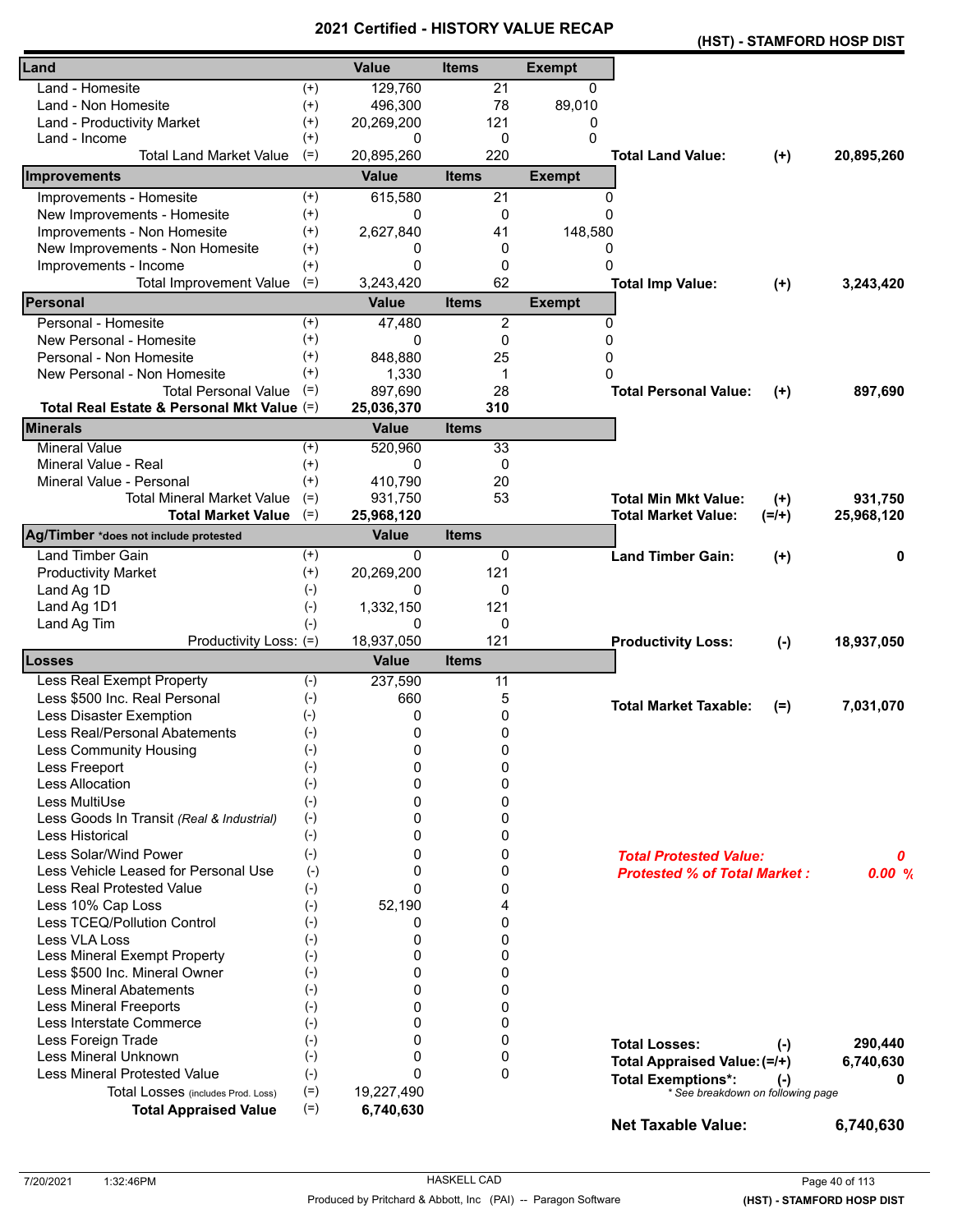**(HST) - STAMFORD HOSP DIST** 

| <b>Count of Homesteads</b>                                                    |                   |          |                        |                      |              |                |             |              |                                                                 |                     |                                         |                                                         |
|-------------------------------------------------------------------------------|-------------------|----------|------------------------|----------------------|--------------|----------------|-------------|--------------|-----------------------------------------------------------------|---------------------|-----------------------------------------|---------------------------------------------------------|
| н                                                                             | s                 | F        | в                      | D                    | W            | O              | <b>DV</b>   | <b>DV100</b> | <b>SS First Resp</b>                                            |                     | <b>SS Svc Member</b>                    |                                                         |
| 5                                                                             | 4                 | 0        | $\mathbf 0$            | 0                    | $\mathbf 0$  | 0              | $\mathbf 0$ | 0            | 0                                                               |                     | $\mathbf 0$                             |                                                         |
| <b>Owner and Parcel Counts</b>                                                |                   |          |                        |                      |              |                |             |              |                                                                 |                     |                                         |                                                         |
|                                                                               |                   |          |                        |                      |              |                |             |              |                                                                 |                     |                                         |                                                         |
| <b>Total Parcels*:</b>                                                        |                   |          |                        |                      |              |                |             |              | 283* Parcel count is figured by parcel per ownership sequences. |                     |                                         |                                                         |
| <b>Total Owners:</b>                                                          |                   |          |                        | 170                  |              |                |             |              |                                                                 |                     |                                         |                                                         |
| <b>Ported Homestead/Charity Amounts</b>                                       |                   |          |                        |                      | <b>Value</b> |                |             | <b>Items</b> |                                                                 |                     |                                         |                                                         |
| DV Donated Home (Charity)                                                     |                   |          |                        | $^{(+)}$             |              |                | 0           |              | 0                                                               |                     |                                         |                                                         |
| SS of a Service Member Ported Amount<br>SS of a First Responder Ported Amount |                   |          |                        | $(+)$                |              |                | 0<br>0      |              | 0<br>0                                                          |                     |                                         |                                                         |
| SS of DV Donated Home Ported Amount                                           |                   |          |                        | $^{(+)}$<br>$^{(+)}$ |              |                | 0           |              | 0                                                               |                     |                                         |                                                         |
| SS of 100% DV Ported Amount                                                   |                   |          |                        | $^{(+)}$             |              |                | 0           |              | 0                                                               |                     |                                         |                                                         |
| <b>Homestead Exemptions</b>                                                   |                   |          |                        |                      | <b>Value</b> |                |             | <b>Items</b> |                                                                 |                     |                                         |                                                         |
| Homestead H,S                                                                 |                   |          |                        | $^{(+)}$             |              |                | 0           |              | 0                                                               |                     |                                         |                                                         |
| Senior S                                                                      |                   |          |                        | $^{(+)}$             |              |                | 0           |              | 0                                                               | H - Homestead       |                                         | D - Disabled Only                                       |
| Disabled B                                                                    |                   |          |                        | $^{(+)}$             |              |                | 0           |              | 0                                                               | S - Over 65         | F - Disabled Widow                      | W - Widow<br>O - Over 65 (No HS)                        |
| DV 100%                                                                       |                   |          |                        | $^{(+)}$             |              |                | 0           |              | 0                                                               | <b>B</b> - Disabled |                                         | DV - Disabled Veteran                                   |
| Surviving Spouse of a Service Member                                          |                   |          |                        | $^{(+)}$             |              |                | 0           |              | 0                                                               |                     | DV100 (1, 2, 3) - 100% Disabled Veteran |                                                         |
| Survivng Spouse of a First Responder                                          |                   |          |                        | $(+)$                |              |                | 0           |              | 0                                                               |                     |                                         | 4 (4B, 4H, 4S) - Surviving Spouse of a Service Member   |
|                                                                               |                   |          | Total Reimbursable (=) |                      |              |                | 0           |              | 0                                                               |                     |                                         | 5* (5B, 5H, 5S) - Surviving Spouse of a First Responder |
| <b>Local Discount</b>                                                         |                   |          |                        | $^{(+)}$             |              |                | 0           |              | 0                                                               |                     |                                         |                                                         |
| Disabled Veteran                                                              |                   |          |                        | $^{(+)}$             |              |                | 0           |              | 0                                                               |                     |                                         |                                                         |
| Optional 65                                                                   |                   |          |                        | $^{(+)}$             |              |                | 0           |              | 0                                                               |                     |                                         |                                                         |
| <b>Local Disabled</b>                                                         |                   |          |                        | $^{(+)}$             |              |                | 0           |              | 0                                                               |                     |                                         |                                                         |
| State Homestead                                                               |                   |          |                        | $^{(+)}$             |              |                | 0           |              | 0                                                               |                     |                                         |                                                         |
| <b>Total Exemptions</b>                                                       |                   |          |                        | $(=)$                |              |                |             |              | <b>0</b> (includes Ported/Charity Amounts)                      |                     |                                         |                                                         |
| <b>Special Certified Totals</b>                                               |                   |          |                        |                      |              |                |             |              |                                                                 |                     |                                         |                                                         |
|                                                                               |                   |          |                        |                      |              |                |             |              |                                                                 |                     |                                         |                                                         |
| <b>Exempt Value of First Time Absolute Exemption</b>                          |                   |          |                        |                      |              |                |             | \$0          |                                                                 |                     |                                         |                                                         |
| <b>Exempt Value of First Time Partial Exemption</b>                           |                   |          |                        |                      |              |                |             | \$0          |                                                                 |                     |                                         |                                                         |
| <b>New AG/Timber</b>                                                          |                   |          |                        |                      |              |                |             |              |                                                                 |                     |                                         |                                                         |
| Market                                                                        |                   |          |                        |                      |              |                |             | \$0          |                                                                 |                     |                                         |                                                         |
| Taxable                                                                       |                   |          |                        |                      |              |                |             | \$0          |                                                                 |                     |                                         |                                                         |
|                                                                               | <b>Value Loss</b> |          |                        |                      |              |                |             | \$0          |                                                                 |                     |                                         |                                                         |
|                                                                               |                   |          |                        |                      |              |                |             |              |                                                                 |                     |                                         |                                                         |
| New Improvement/Personal                                                      |                   |          |                        |                      |              |                |             |              |                                                                 |                     |                                         |                                                         |
| Market                                                                        |                   |          |                        |                      |              |                |             | \$1,330      |                                                                 |                     |                                         |                                                         |
| Taxable                                                                       |                   |          |                        |                      |              |                |             | \$1,330      |                                                                 |                     |                                         |                                                         |
| Average Values* (includes protested & exempt value)                           |                   |          |                        |                      |              |                |             |              |                                                                 |                     |                                         |                                                         |
| Average Homestead Value A*                                                    |                   |          |                        |                      |              | <b>Parcels</b> |             |              |                                                                 |                     | <b>Total Homestead Value A*</b>         |                                                         |
| <b>Market</b>                                                                 |                   | \$37,827 |                        |                      |              |                | 8           |              |                                                                 | <b>Market</b>       | \$302,620                               |                                                         |
| <b>Taxable</b>                                                                |                   | \$33,837 |                        |                      |              |                |             |              |                                                                 | Taxable             | \$344,590                               |                                                         |
| Average Homestead Value A* and E*                                             |                   |          |                        |                      |              | <b>Parcels</b> |             |              |                                                                 |                     | Total Homestead Value A* and E*         |                                                         |
|                                                                               |                   | \$43,144 |                        |                      |              |                | 10          |              |                                                                 | <b>Market</b>       | \$431,440                               |                                                         |
| <b>Market</b>                                                                 |                   |          |                        |                      |              |                |             |              |                                                                 | Taxable             | \$457,210                               |                                                         |
| <b>Taxable</b>                                                                |                   | \$38,332 |                        |                      |              |                |             |              |                                                                 |                     |                                         |                                                         |
| Average Homestead Value A* and E* and M1                                      |                   |          |                        |                      |              | <b>Parcels</b> |             |              |                                                                 |                     |                                         | Total Homestead Value A* and E* and M1                  |
| <b>Market</b>                                                                 |                   | \$41,526 |                        |                      |              |                | 11          |              |                                                                 | <b>Market</b>       | \$456,790                               |                                                         |
| <b>Taxable</b>                                                                |                   | \$37,151 |                        |                      |              |                |             |              |                                                                 | <b>Taxable</b>      | \$482,560                               |                                                         |
| <b>Average Homestead Value M1</b>                                             |                   |          |                        |                      |              | <b>Parcels</b> |             |              |                                                                 |                     | <b>Total Homestead Value M1</b>         |                                                         |
| <b>Market</b>                                                                 |                   | \$25,350 |                        |                      |              |                | 1           |              |                                                                 | <b>Market</b>       | \$25,350                                |                                                         |
|                                                                               |                   |          |                        |                      |              |                |             |              |                                                                 | Taxable             | \$25,350                                |                                                         |
| <b>Taxable</b>                                                                |                   | \$25,350 |                        |                      |              |                |             |              |                                                                 |                     |                                         |                                                         |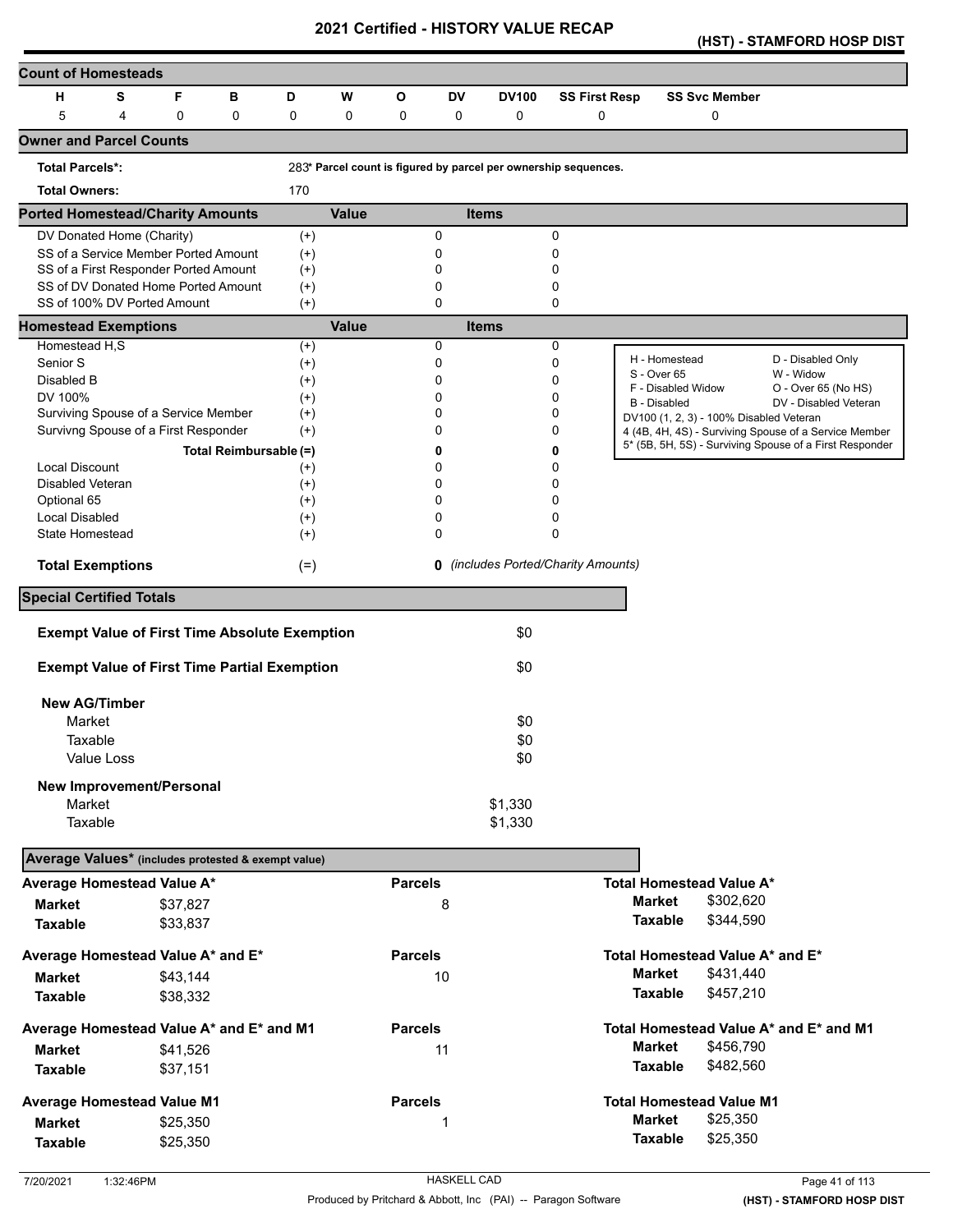### **(HST) - STAMFORD HOSP DIST**

|                |              |              |             |                  |                                      | <b>Category Code Breakdown</b> |                     |             |                |                                    |                                    |
|----------------|--------------|--------------|-------------|------------------|--------------------------------------|--------------------------------|---------------------|-------------|----------------|------------------------------------|------------------------------------|
| Cat<br>Code    | <b>Items</b> | <b>Acres</b> | Land        | <b>Ag/Timber</b> | <b>Productivity</b><br><b>Market</b> | <b>Taxable</b><br>Land         | <b>Improvements</b> | Personal    | <b>Mineral</b> | <b>Total Mkt</b><br><b>Taxable</b> | <b>Total Net</b><br><b>Taxable</b> |
| A1             | 4            | 6.968        | 30,490      | $\mathbf 0$      | $\pmb{0}$                            | 30,490                         | 187,430             | $\pmb{0}$   | $\mathsf 0$    | 217,920                            | 217,920                            |
| A <sub>3</sub> | 5            | 11.934       | 29,840      | 0                | $\pmb{0}$                            | 29,840                         | 227,870             | $\mathbf 0$ | 0              | 257,710                            | 225,790                            |
| A4             | $\mathbf{1}$ | 0.170        | 1,190       | 0                | 0                                    | 1,190                          | 19,480              | 0           | 0              | 20,670                             | 20,670                             |
| A*             | 10           | 19.072       | 61,520      | 0                | $\pmb{0}$                            | 61,520                         | 434,780             | 0           | 0              | 496,300                            | 464,380                            |
| C              | $\mathbf{1}$ | 1.500        | 20          | 0                | $\pmb{0}$                            | 20                             | 0                   | 0           | 0              | 20                                 | 20                                 |
| C <sub>1</sub> | 40           | 189.131      | 185,800     | 0                | 0                                    | 185,800                        | 430                 | 0           | 0              | 186,230                            | 186,230                            |
| $\mathbf{C}^*$ | 41           | 190.631      | 185,820     | 0                | 0                                    | 185,820                        | 430                 | 0           | 0              | 186,250                            | 186,250                            |
| D <sub>1</sub> | 121          | 22,950.421   | 0           | 1,332,150        | 20,269,200                           | 1,332,150                      | 0                   | 0           | 0              | 1,332,150                          | 1,332,150                          |
| D <sub>2</sub> | 16           | 0.000        | 0           | 0                | $\mathbf 0$                          | 0                              | 236,230             | 0           | 0              | 236,230                            | 236,230                            |
| D*             | 137          | 22,950.421   | $\mathbf 0$ | 1,332,150        | 20,269,200                           | 1,332,150                      | 236,230             | $\mathbf 0$ | 0              | 1,568,380                          | 1,568,380                          |
| Е              | 16           | 16.300       | 36,950      | 0                | 0                                    | 36,950                         | 255,350             | $\mathbf 0$ | 0              | 292,300                            | 288,230                            |
| E <sub>1</sub> | 4            | 20.665       | 51,660      | 0                | 0                                    | 51,660                         | 95,830              | 22,130      | 0              | 169,620                            | 153,420                            |
| E*             | 20           | 36.965       | 88,610      | 0                | 0                                    | 88,610                         | 351,180             | 22,130      | 0              | 461,920                            | 441,650                            |
| F <sub>1</sub> | 18           | 38.529       | 201,100     | 0                | 0                                    | 201,100                        | 2,072,220           | 0           | 0              | 2,273,320                          | 2,273,320                          |
| F <sub>1</sub> | 18           | 38.529       | 201,100     | 0                | 0                                    | 201,100                        | 2,072,220           | $\pmb{0}$   | 0              | 2,273,320                          | 2,273,320                          |
| $F^*$          | 18           | 38.529       | 201,100     | 0                | 0                                    | 201,100                        | 2,072,220           | $\mathbf 0$ | 0              | 2,273,320                          | 2,273,320                          |
| G1             | 33           | 0.000        | 0           | 0                | $\mathbf 0$                          | 0                              | 0                   | 0           | 520,960        | 520,960                            | 520,960                            |
| G*             | 33           | 0.000        | 0           | 0                | $\pmb{0}$                            | 0                              | 0                   | 0           | 520,960        | 520,960                            | 520,960                            |
| J2             | $\mathbf{1}$ | 0.000        | 0           | 0                | $\pmb{0}$                            | 0                              | 0                   | 0           | 24,710         | 24,710                             | 24,710                             |
| J3             | 6            | 0.000        | 0           | 0                | $\mathbf 0$                          | 0                              | 0                   | $\mathbf 0$ | 214,730        | 214,730                            | 214,730                            |
| J4             | 5            | 0.000        | 0           | 0                | $\pmb{0}$                            | 0                              | 0                   | 0           | 61,030         | 61,030                             | 61,030                             |
| J6             | $\mathbf{1}$ | 0.000        | 0           | 0                | 0                                    | 0                              | 0                   | $\mathbf 0$ | 109,370        | 109,370                            | 109,370                            |
| J7             | 4            | 0.000        | 0           | 0                | 0                                    | 0                              | 0                   | 0           | 770            | 770                                | 770                                |
| J*             | 17           | 0.000        | 0           | 0                | 0                                    | 0                              | 0                   | $\mathbf 0$ | 410,610        | 410,610                            | 410,610                            |
| L1             | 24           | 0.000        | 0           | 0                | $\boldsymbol{0}$                     | 0                              | 0                   | 849,730     | 0              | 849,730                            | 849,730                            |
| L1             | 24           | 0.000        | $\pmb{0}$   | $\pmb{0}$        | $\pmb{0}$                            | $\pmb{0}$                      | $\pmb{0}$           | 849,730     | $\pmb{0}$      | 849,730                            | 849,730                            |
| L*             | 24           | 0.000        | 0           | 0                | 0                                    | 0                              | 0                   | 849,730     | 0              | 849,730                            | 849,730                            |
| M <sub>1</sub> | $\mathbf{1}$ | 0.000        | 0           | 0                | $\boldsymbol{0}$                     | 0                              | 0                   | 25,350      | 0              | 25,350                             | 25,350                             |
| M*             | 1            | 0.000        | 0           | 0                | $\pmb{0}$                            | 0                              | 0                   | 25,350      | 0              | 25,350                             | 25,350                             |
| XB             | 5            | 0.000        | 0           | 0                | 0                                    | 0                              | 0                   | 480         | 180            | 660                                | 0                                  |
| XV             | 11           | 55.566       | 89,010      | 0                | $\boldsymbol{0}$                     | 89,010                         | 148,580             | 0           | 0              | 237,590                            | 0                                  |
| X*             | 16           | 55.566       | 89,010      | 0                | 0                                    | 89,010                         | 148,580             | 480         | 180            | 238,250                            | 0                                  |
|                | 317          | 23,291.184   | 626,060     | 1,332,150        | 20,269,200                           | 1,958,210                      | 3,243,420           | 897,690     | 931,750        | 7,031,070                          | 6,740,630                          |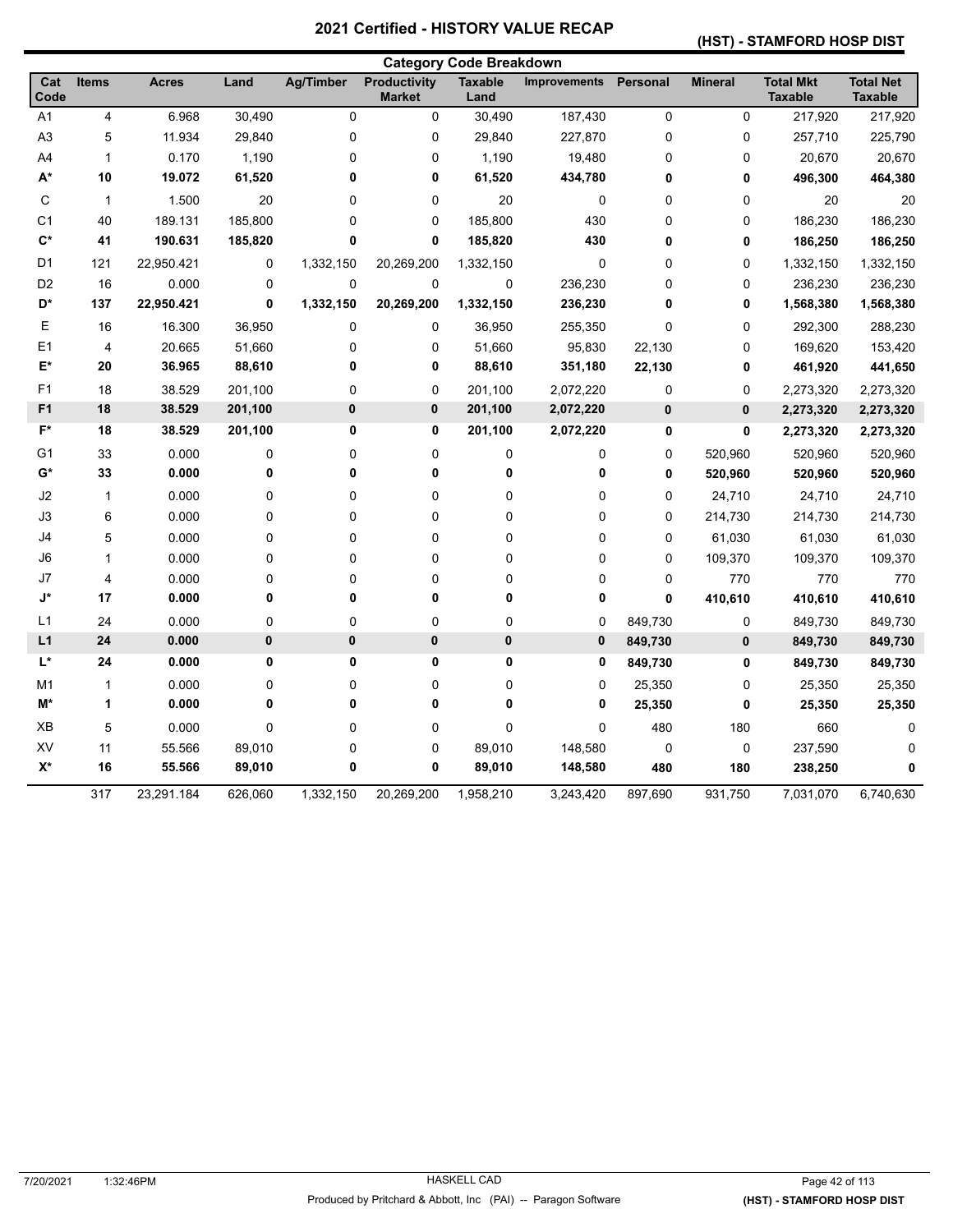|  |  | (PR1) - COUNTY PRECINCT RD M&O |  |
|--|--|--------------------------------|--|
|--|--|--------------------------------|--|

| Land                                       |          | <b>Value</b>  | <b>Items</b> | <b>Exempt</b>                           |                                     |         |               |
|--------------------------------------------|----------|---------------|--------------|-----------------------------------------|-------------------------------------|---------|---------------|
| Land - Homesite                            | $^{(+)}$ | 5,760,020     | 2,526        | 67,710                                  |                                     |         |               |
| Land - Non Homesite                        | $^{(+)}$ | 17,453,780    | 2,351        | 6,644,670                               |                                     |         |               |
| <b>Land - Productivity Market</b>          | $^{(+)}$ | 510,722,460   | 3,889        | 0                                       |                                     |         |               |
| Land - Income                              | $^{(+)}$ | 0             | 0            | 0                                       |                                     |         |               |
| <b>Total Land Market Value</b>             | $(=)$    | 533,936,260   | 8,766        |                                         | <b>Total Land Value:</b>            | $(+)$   | 533,936,260   |
| Improvements                               |          | <b>Value</b>  | <b>Items</b> | <b>Exempt</b>                           |                                     |         |               |
| Improvements - Homesite                    | $^{(+)}$ | 127,605,170   | 2,436        | 1,056,930                               |                                     |         |               |
| New Improvements - Homesite                | $^{(+)}$ | 1,421,540     | 27           | 0                                       |                                     |         |               |
| Improvements - Non Homesite                | $^{(+)}$ | 71,483,520    | 1,507        | 24,293,470                              |                                     |         |               |
| New Improvements - Non Homesite            | $^{(+)}$ | 463,150       | 14           | 0                                       |                                     |         |               |
| Improvements - Income                      | $^{(+)}$ | 0             | 0            | $\Omega$                                |                                     |         |               |
| <b>Total Improvement Value</b>             | $(=)$    | 200,973,380   | 3,984        |                                         | <b>Total Imp Value:</b>             | $(+)$   | 200,973,380   |
| Personal                                   |          | <b>Value</b>  | <b>Items</b> | <b>Exempt</b>                           |                                     |         |               |
| Personal - Homesite                        | $^{(+)}$ | 1,990,310     | 103          | 0                                       |                                     |         |               |
| New Personal - Homesite                    | $^{(+)}$ | 107,740       | 2            | $\Omega$                                |                                     |         |               |
| Personal - Non Homesite                    | $^{(+)}$ | 22,652,070    | 457          | 496,110                                 |                                     |         |               |
| New Personal - Non Homesite                | $^{(+)}$ | 273,700       | 20           | 0                                       |                                     |         |               |
| <b>Total Personal Value</b>                | $(=)$    | 25,023,820    | 582          |                                         | <b>Total Personal Value:</b>        | $(+)$   | 25,023,820    |
| Total Real Estate & Personal Mkt Value (=) |          | 759,933,460   | 13,332       |                                         |                                     |         |               |
| <b>Minerals</b>                            |          | <b>Value</b>  | <b>Items</b> |                                         |                                     |         |               |
| <b>Mineral Value</b>                       | $^{(+)}$ | 32,552,200    | 1,871        |                                         |                                     |         |               |
| Mineral Value - Real                       | $^{(+)}$ | 432,572,360   | 14           |                                         |                                     |         |               |
| Mineral Value - Personal                   | $(+)$    | 246,663,110   | 1,461        |                                         |                                     |         |               |
| <b>Total Mineral Market Value</b>          | $(=)$    | 711,787,670   | 3,346        |                                         | <b>Total Min Mkt Value:</b>         | $(+)$   | 711,787,670   |
| <b>Total Market Value</b>                  | $(=)$    | 1,471,721,130 |              |                                         | <b>Total Market Value:</b>          | $(=/+)$ | 1,471,721,130 |
| Ag/Timber *does not include protested      |          | <b>Value</b>  | <b>Items</b> |                                         |                                     |         |               |
| <b>Land Timber Gain</b>                    | $^{(+)}$ | $\Omega$      | 0            |                                         | <b>Land Timber Gain:</b>            | $(+)$   | 0             |
| <b>Productivity Market</b>                 | $^{(+)}$ | 510,722,460   | 3,889        |                                         |                                     |         |               |
| Land Ag 1D                                 | $(-)$    | 0             | 0            |                                         |                                     |         |               |
| Land Ag 1D1                                | $(-)$    | 41,841,240    | 3,889        |                                         |                                     |         |               |
| Land Ag Tim                                | $(-)$    | 0             | 0            |                                         |                                     |         |               |
| Productivity Loss: (=)                     |          | 468,881,220   | 3,889        |                                         | <b>Productivity Loss:</b>           | $(-)$   | 468,881,220   |
| <b>Losses</b>                              |          | Value         | <b>Items</b> |                                         |                                     |         |               |
| Less Real Exempt Property                  | $(-)$    | 32,561,680    |              | 534 (includes Prorated Exempt of 2,790) |                                     |         |               |
| Less \$500 Inc. Real Personal              | $(-)$    | 5,690         | 26           |                                         | <b>Total Market Taxable:</b>        | $(=)$   | 1,002,839,910 |
| Less Disaster Exemption                    | $(-)$    | 0             | 0            |                                         |                                     |         |               |
| Less Real/Personal Abatements              | $(-)$    | 0             | 0            |                                         |                                     |         |               |
| Less Community Housing                     | $(-)$    | 0             | 0            |                                         |                                     |         |               |
| Less Freeport                              | $(-)$    | 0             | 0            |                                         |                                     |         |               |
| Less Allocation                            | $(-)$    | 0             | 0            |                                         |                                     |         |               |
| Less MultiUse                              | $(-)$    | 0             | 0            |                                         |                                     |         |               |
| Less Goods In Transit (Real & Industrial)  | $(-)$    | 0             | 0            |                                         |                                     |         |               |
| Less Historical                            | $(-)$    | 0             | 0            |                                         |                                     |         |               |
| Less Solar/Wind Power                      | $(-)$    | 0             | 0            |                                         | <b>Total Protested Value:</b>       |         | 0             |
| Less Vehicle Leased for Personal Use       | $(-)$    | $\Omega$      | 0            |                                         | <b>Protested % of Total Market:</b> |         | 0.00%         |
| <b>Less Real Protested Value</b>           | $(-)$    | $\Omega$      | 0            |                                         |                                     |         |               |
| Less 10% Cap Loss                          | $(-)$    | 8,864,190     | 807          |                                         |                                     |         |               |
| Less TCEQ/Pollution Control                | $(-)$    | 454,175       | 15           |                                         |                                     |         |               |
| Less VLA Loss                              | $(-)$    | 0             | 0            |                                         |                                     |         |               |
| Less Mineral Exempt Property               | $(-)$    | 228,840       | 4            |                                         |                                     |         |               |
| Less \$500 Inc. Mineral Owner              | $(-)$    | 108,490       | 859          |                                         |                                     |         |               |
| <b>Less Mineral Abatements</b>             | $(-)$    | 399,606,170   | 16           |                                         |                                     |         |               |
| <b>Less Mineral Freeports</b>              | $(-)$    | 0             | 0            |                                         |                                     |         |               |
| Less Interstate Commerce                   | $(-)$    | 0             | 0            |                                         |                                     |         |               |
| Less Foreign Trade                         | $(-)$    | 0             | 0            |                                         | <b>Total Losses:</b>                | $(-)$   | 441,829,235   |
| Less Mineral Unknown                       | $(-)$    | 0             | 0            |                                         | Total Appraised Value: (=/+)        |         | 561,010,675   |
| Less Mineral Protested Value               | $(-)$    | $\Omega$      | 0            |                                         | <b>Total Exemptions*:</b>           | $(-)$   | 1,308,940     |
| Total Losses (includes Prod. Loss)         | $(=)$    | 910,710,455   |              |                                         | * See breakdown on following page   |         |               |
| <b>Total Appraised Value</b>               | $(=)$    | 561,010,675   |              |                                         | <b>Net Taxable Value:</b>           |         | 559,701,735   |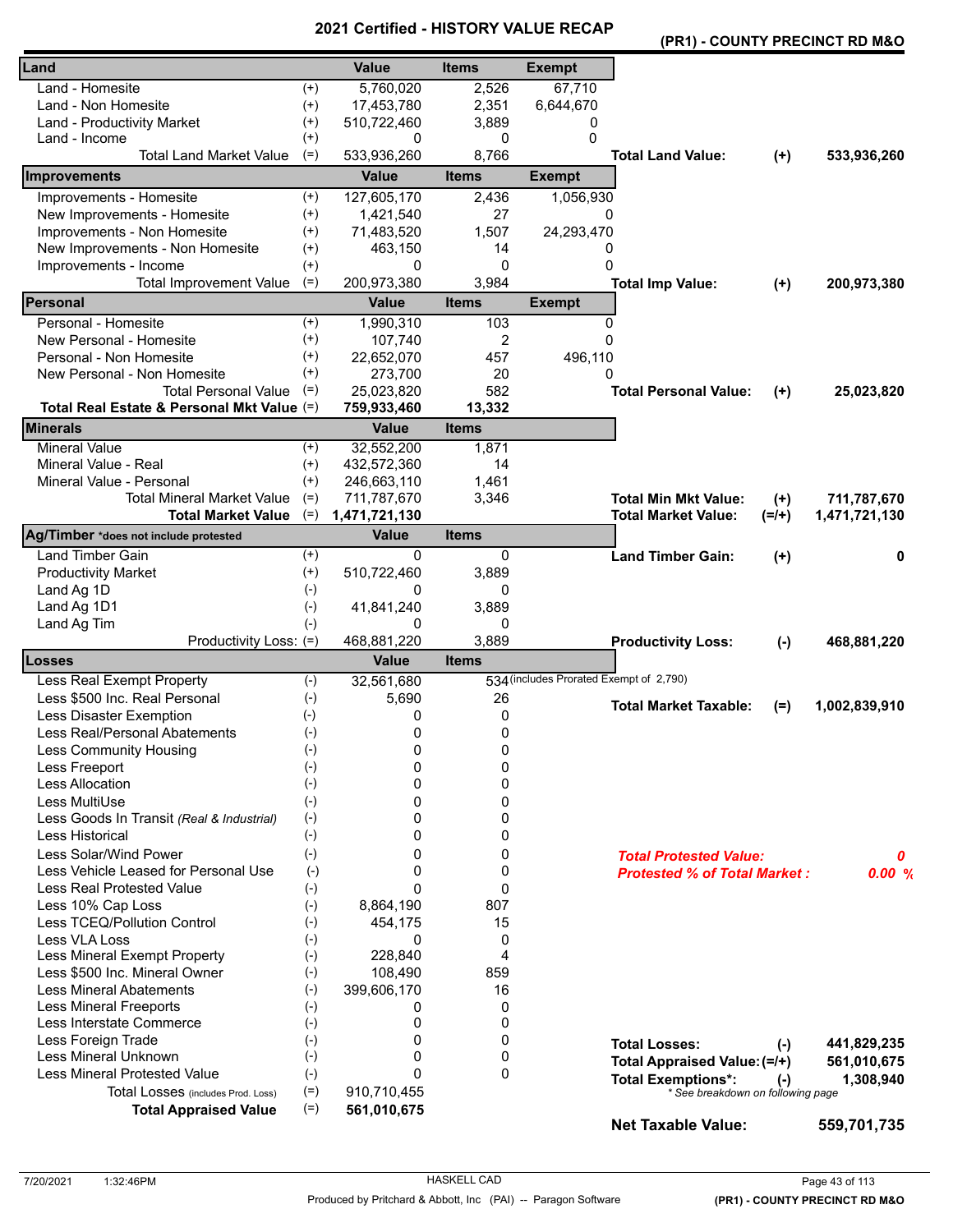**(PR1) - COUNTY PRECINCT RD M&O** 

| <b>Count of Homesteads</b>                          |            |                                                      |                        |                      |                |                                                                    |              |              |        |                      |                                           |                                                         |
|-----------------------------------------------------|------------|------------------------------------------------------|------------------------|----------------------|----------------|--------------------------------------------------------------------|--------------|--------------|--------|----------------------|-------------------------------------------|---------------------------------------------------------|
| н                                                   | S          | F                                                    | в                      | D                    | W              | O                                                                  | <b>DV</b>    | <b>DV100</b> |        | <b>SS First Resp</b> | <b>SS Svc Member</b>                      |                                                         |
| 578                                                 | 763        | $\Omega$                                             | 34                     | 0                    | $\overline{2}$ | 0                                                                  | 54           | 11           |        | 0                    | 0                                         |                                                         |
| <b>Owner and Parcel Counts</b>                      |            |                                                      |                        |                      |                |                                                                    |              |              |        |                      |                                           |                                                         |
| <b>Total Parcels*:</b>                              |            |                                                      |                        |                      |                | 12,466* Parcel count is figured by parcel per ownership sequences. |              |              |        |                      |                                           |                                                         |
| <b>Total Owners:</b>                                |            |                                                      |                        | 6,184                |                |                                                                    |              |              |        |                      |                                           |                                                         |
| <b>Ported Homestead/Charity Amounts</b>             |            |                                                      |                        |                      | <b>Value</b>   |                                                                    | <b>Items</b> |              |        |                      |                                           |                                                         |
| DV Donated Home (Charity)                           |            |                                                      |                        | $(+)$                |                | 0                                                                  |              |              | 0      |                      |                                           |                                                         |
|                                                     |            | SS of a Service Member Ported Amount                 |                        | $(+)$                |                | 0                                                                  |              |              | 0      |                      |                                           |                                                         |
|                                                     |            | SS of a First Responder Ported Amount                |                        | $^{(+)}$             |                | 0                                                                  |              |              | 0      |                      |                                           |                                                         |
| SS of 100% DV Ported Amount                         |            | SS of DV Donated Home Ported Amount                  |                        | $^{(+)}$<br>$^{(+)}$ |                | 0<br>0                                                             |              |              | 0<br>0 |                      |                                           |                                                         |
| <b>Homestead Exemptions</b>                         |            |                                                      |                        |                      | <b>Value</b>   |                                                                    | <b>Items</b> |              |        |                      |                                           |                                                         |
| Homestead H,S                                       |            |                                                      |                        | $^{(+)}$             |                | 0                                                                  |              |              | 0      |                      |                                           |                                                         |
| Senior S                                            |            |                                                      |                        | $^{(+)}$             |                | 0                                                                  |              |              | 0      |                      | H - Homestead                             | D - Disabled Only                                       |
| Disabled B                                          |            |                                                      |                        | $^{(+)}$             |                | 0                                                                  |              |              | 0      |                      | S - Over 65                               | W - Widow                                               |
| DV 100%                                             |            |                                                      |                        | $(+)$                |                | 784,820                                                            |              |              | 11     |                      | F - Disabled Widow<br><b>B</b> - Disabled | O - Over 65 (No HS)<br>DV - Disabled Veteran            |
|                                                     |            | Surviving Spouse of a Service Member                 |                        | $^{(+)}$             |                | 0                                                                  |              |              | 0      |                      | DV100 (1, 2, 3) - 100% Disabled Veteran   |                                                         |
|                                                     |            | Survivng Spouse of a First Responder                 |                        | $^{(+)}$             |                | 0                                                                  |              |              | 0      |                      |                                           | 4 (4B, 4H, 4S) - Surviving Spouse of a Service Member   |
|                                                     |            |                                                      | Total Reimbursable (=) |                      |                | 784,820                                                            |              |              | 11     |                      |                                           | 5* (5B, 5H, 5S) - Surviving Spouse of a First Responder |
| <b>Local Discount</b>                               |            |                                                      |                        | $^{(+)}$             |                | 0                                                                  |              |              | 0      |                      |                                           |                                                         |
| <b>Disabled Veteran</b>                             |            |                                                      |                        | $^{(+)}$             |                | 524,120                                                            |              |              | 51     |                      |                                           |                                                         |
| Optional 65                                         |            |                                                      |                        | $^{(+)}$             |                | 0                                                                  |              |              | 0      |                      |                                           |                                                         |
| Local Disabled                                      |            |                                                      |                        | $^{(+)}$             |                | 0                                                                  |              |              | 0      |                      |                                           |                                                         |
| State Homestead                                     |            |                                                      |                        | $^{(+)}$             |                | 0                                                                  |              |              | 0      |                      |                                           |                                                         |
| <b>Total Exemptions</b>                             |            |                                                      |                        | $(=)$                |                | 1,308,940 (includes Ported/Charity Amounts)                        |              |              |        |                      |                                           |                                                         |
| <b>Special Certified Totals</b>                     |            |                                                      |                        |                      |                |                                                                    |              |              |        |                      |                                           |                                                         |
|                                                     |            | <b>Exempt Value of First Time Absolute Exemption</b> |                        |                      |                |                                                                    |              | \$75,740     |        |                      |                                           |                                                         |
|                                                     |            |                                                      |                        |                      |                |                                                                    |              |              |        |                      |                                           |                                                         |
|                                                     |            | <b>Exempt Value of First Time Partial Exemption</b>  |                        |                      |                |                                                                    |              | \$102,080    |        |                      |                                           |                                                         |
| <b>New AG/Timber</b>                                |            |                                                      |                        |                      |                |                                                                    |              |              |        |                      |                                           |                                                         |
| Market                                              |            |                                                      |                        |                      |                |                                                                    |              | \$51,890     |        |                      |                                           |                                                         |
| Taxable                                             |            |                                                      |                        |                      |                |                                                                    |              | \$3,800      |        |                      |                                           |                                                         |
|                                                     | Value Loss |                                                      |                        |                      |                |                                                                    |              | \$48,090     |        |                      |                                           |                                                         |
|                                                     |            | New Improvement/Personal                             |                        |                      |                |                                                                    |              |              |        |                      |                                           |                                                         |
| Market                                              |            |                                                      |                        |                      |                |                                                                    |              | \$2,266,130  |        |                      |                                           |                                                         |
| Taxable                                             |            |                                                      |                        |                      |                |                                                                    |              | \$2,266,130  |        |                      |                                           |                                                         |
|                                                     |            |                                                      |                        |                      |                |                                                                    |              |              |        |                      |                                           |                                                         |
| Average Values* (includes protested & exempt value) |            |                                                      |                        |                      |                |                                                                    |              |              |        |                      |                                           |                                                         |
| Average Homestead Value A*                          |            |                                                      |                        |                      |                | <b>Parcels</b>                                                     |              |              |        |                      | <b>Total Homestead Value A*</b>           |                                                         |
| <b>Market</b>                                       |            | \$52,406                                             |                        |                      |                | 2,113                                                              |              |              |        |                      | <b>Market</b><br>\$110,735,750            |                                                         |
| <b>Taxable</b>                                      |            | \$48,795                                             |                        |                      |                |                                                                    |              |              |        |                      | <b>Taxable</b><br>\$104,578,070           |                                                         |
| Average Homestead Value A* and E*                   |            |                                                      |                        |                      |                | <b>Parcels</b>                                                     |              |              |        |                      | Total Homestead Value A* and E*           |                                                         |
| <b>Market</b>                                       |            | \$52,845                                             |                        |                      |                | 2,161                                                              |              |              |        |                      | <b>Market</b><br>\$114,198,610            |                                                         |
| <b>Taxable</b>                                      |            | \$49,197                                             |                        |                      |                |                                                                    |              |              |        |                      | <b>Taxable</b><br>\$107,717,770           |                                                         |
|                                                     |            |                                                      |                        |                      |                |                                                                    |              |              |        |                      |                                           |                                                         |
| Average Homestead Value A* and E* and M1            |            |                                                      |                        |                      |                | <b>Parcels</b>                                                     |              |              |        |                      |                                           | Total Homestead Value A* and E* and M1                  |
| Market                                              |            | \$51,248                                             |                        |                      |                | 2,266                                                              |              |              |        |                      | <b>Market</b><br>\$116,129,720            |                                                         |
| <b>Taxable</b>                                      |            | \$47,755                                             |                        |                      |                |                                                                    |              |              |        |                      | <b>Taxable</b><br>\$109,684,920           |                                                         |
| <b>Average Homestead Value M1</b>                   |            |                                                      |                        |                      |                | <b>Parcels</b>                                                     |              |              |        |                      | <b>Total Homestead Value M1</b>           |                                                         |
| <b>Market</b>                                       |            | \$18,391                                             |                        |                      |                | 105                                                                |              |              |        |                      | <b>Market</b><br>\$1,931,110              |                                                         |
| <b>Taxable</b>                                      |            | \$18,066                                             |                        |                      |                |                                                                    |              |              |        |                      | \$1,967,150<br><b>Taxable</b>             |                                                         |
|                                                     |            |                                                      |                        |                      |                |                                                                    |              |              |        |                      |                                           |                                                         |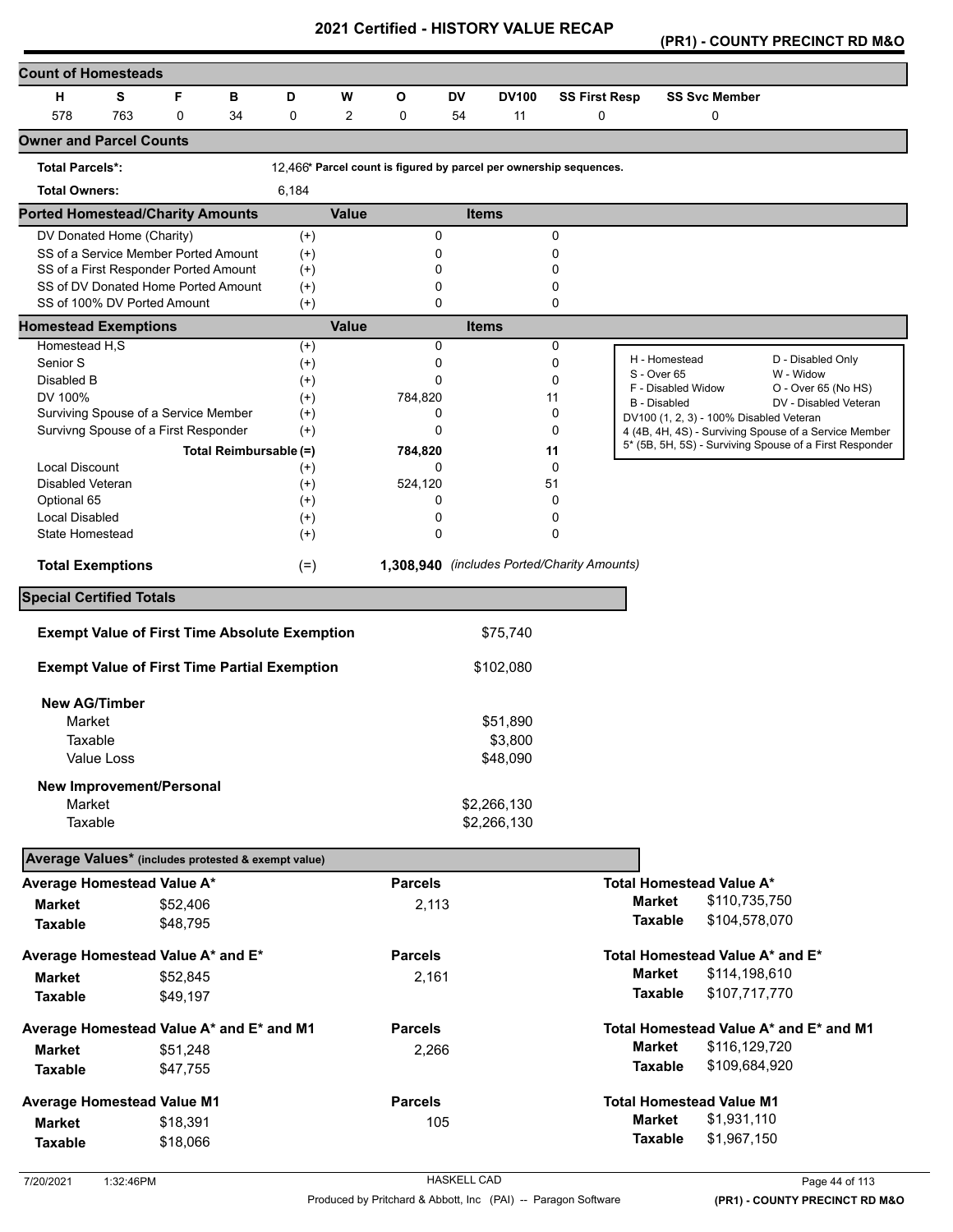# **(PR1) - COUNTY PRECINCT RD M&O**

|                          |                |                  |              |                  |                                      | <b>Category Code Breakdown</b> |                     |              |                |                                    |                                    |
|--------------------------|----------------|------------------|--------------|------------------|--------------------------------------|--------------------------------|---------------------|--------------|----------------|------------------------------------|------------------------------------|
| Cat<br>Code              | <b>Items</b>   | <b>Acres</b>     | Land         | <b>Ag/Timber</b> | <b>Productivity</b><br><b>Market</b> | <b>Taxable</b><br>Land         | <b>Improvements</b> | Personal     | <b>Mineral</b> | <b>Total Mkt</b><br><b>Taxable</b> | <b>Total Net</b><br><b>Taxable</b> |
| Α                        | 3              | 0.777            | 1,800        | 0                | 0                                    | 1,800                          | 11,610              | 0            | 0              | 13,410                             | 13,410                             |
| A1                       | 1,926          | 910.026          | 3,757,660    | 0                | 0                                    | 3,757,660                      | 98,768,860          | 86,340       | 0              | 102,612,860                        | 95,018,800                         |
| A2                       | 91             | 53.702           | 330,470      | 0                | 0                                    | 330,470                        | 1,216,710           | 49,210       | 0              | 1,596,390                          | 1,546,400                          |
| A <sub>3</sub>           | 120            | 269.085          | 729,770      | 0                | 0                                    | 729,770                        | 7,410,550           | 23,710       | 0              | 8,164,030                          | 7,676,020                          |
| A4                       | 276            | 76.436           | 1,045,420    | 0                | 0                                    | 1,045,420                      | 5,202,340           | 121,260      | 0              | 6,369,020                          | 6,097,810                          |
| A <sub>5</sub>           | 56             | 18.083           | 91,360       | 0                | 0                                    | 91,360                         | 935,570             | 11,480       | 0              | 1,038,410                          | 880,960                            |
| A <sub>6</sub>           | 8              | 0.297            | 12,000       | 0                | 0                                    | 12,000                         | 148,920             | $\mathbf 0$  | 0              | 160,920                            | 157,250                            |
| A*                       | 2,480          | 1,328.406        | 5,968,480    | 0                | 0                                    | 5,968,480                      | 113,694,560         | 292,000      | 0              | 119,955,040                        | 111,390,650                        |
| <b>B1</b>                | 6              | 2.897            | 25,110       | 0                | 0                                    | 25,110                         | 480,400             | 0            | 0              | 505,510                            | 493,580                            |
| B <sub>2</sub>           | 6              | 1.065            | 5,330        | 0                | 0                                    | 5,330                          | 132,120             | 0            | 0              | 137,450                            | 137,450                            |
| $B^*$                    | 12             | 3.962            | 30,440       | 0                | 0                                    | 30,440                         | 612,520             | 0            | 0              | 642,960                            | 631,030                            |
| С                        | 8              | 65.617           | 151,220      | 0                | 0                                    | 151,220                        | 0                   | 0            | 0              | 151,220                            | 151,220                            |
| C <sub>1</sub>           | 1,216          | 2,555.426        | 2,807,950    | 0                | 0                                    | 2,807,950                      | 290,270             | 0            | 0              | 3,098,220                          | 3,098,220                          |
| C <sub>2</sub>           | 7              | 13.524           | 37,510       | 0                | 0                                    | 37,510                         | 72,690              | 0            | 0              | 110,200                            | 110,200                            |
| $\mathbf{C}^*$           | 1,231          | 2,634.567        | 2,996,680    | 0                | 0                                    | 2,996,680                      | 362,960             | 0            | 0              | 3,359,640                          | 3,359,640                          |
| D <sub>1</sub>           | 3,888          | 558,795.195      | 0            | 41,831,030       | 510,603,710                          | 41,831,030                     | 0                   | 0            | 0              | 41,831,030                         | 41,789,330                         |
| D <sub>1</sub> E         | 1              | 125.000          | 0            | 10,210           | 118,750                              | 10,210                         | 0                   | $\mathbf 0$  | 0              | 10,210                             | 10,210                             |
| D <sub>2</sub>           | 482            | 0.000            | 0            | 0                | 0                                    | 0                              | 8,275,780           | 165,510      | 0              | 8,441,290                          | 8,417,630                          |
| D*                       | 4,371          | 558,920.195      | 0            | 41,841,240       | 510,722,460                          | 41,841,240                     | 8,275,780           | 165,510      | 0              | 50,282,530                         | 50,217,170                         |
| Е                        | 365            | 930.630          | 1,733,670    | 0                | 0                                    | 1,733,670                      | 16,445,360          | 24,700       | 0              | 18,203,730                         | 17,292,840                         |
| E <sub>1</sub>           | 80             | 259.582          | 405,960      | 0                | 0                                    | 405,960                        | 5,342,660           | 22,130       | 0              | 5,770,750                          | 5,218,260                          |
| E <sub>2</sub>           | 5              | 2.728            | 31,100       | 0                | 0                                    | 31,100                         | 44,550              | 47,660       | 0              | 123,310                            | 123,310                            |
| E <sub>3</sub>           | -1             | 4.000            | 10,000       | 0                | 0                                    | 10,000                         | 34,590              | 0            | 0              | 44,590                             | 39,790                             |
| E*                       | 451            | 1,196.940        | 2,180,730    | 0                | 0                                    | 2,180,730                      | 21,867,160          | 94,490       | 0              | 24,142,380                         | 22,674,200                         |
| F <sub>1</sub>           | 268            | 326.207          | 1,888,800    | 0                | 0                                    | 1,888,800                      | 27,730,940          | 27,740       | 0              | 29,647,480                         | 29,626,800                         |
| F <sub>1</sub>           | 268            | 326.207          | 1,888,800    | $\bf{0}$         | 0                                    | 1,888,800                      | 27,730,940          | 27,740       | 0              | 29,647,480                         | 29,626,800                         |
| F <sub>2</sub>           | 57             | 2,925.720        | 3,181,950    | 0                | 0                                    | 3,181,950                      | 2,819,310           |              | 0 432,264,240  | 438,265,500                        | 39,661,080                         |
| F <sub>2</sub>           | 57             | 2,925.720        | 3,181,950    | $\bf{0}$         | 0                                    | 3,181,950                      | 2,819,310           |              | 0 432,264,240  | 438,265,500                        | 39,661,080                         |
| $F^*$                    | 325            | 3,251.927        | 5,070,750    | 0                | 0                                    | 5,070,750                      | 30,550,250          | 27,740       | 432,264,240    | 467,912,980                        | 69,287,880                         |
| G1                       | 1,871          | 0.000            | 0            | 0                | 0                                    | 0                              | 0                   | 0            | 32,552,200     | 32,552,200                         | 32,552,200                         |
| $G^*$                    | 1,871          | 0.000            | 0            | 0                | 0                                    | 0                              | 0                   | 0            |                |                                    |                                    |
|                          |                |                  |              |                  |                                      |                                |                     |              | 32,552,200     | 32,552,200                         | 32,552,200                         |
| J1                       | $\mathbf 1$    | 1.000            | 1,000        | 0                | 0                                    | 1,000                          | 9,960               | 0            | 0              | 10,960                             | 10,960                             |
| J2                       | 16             | 0.172            | 1,250        | 0                | 0                                    | 1,250                          | 0                   | 0            | 4,301,870      | 4,303,120                          | 4,303,120                          |
| J3                       | 83             | 130.008          | 134,760      | 0                | 0                                    | 134,760                        | 3,630               |              | 0 166,539,850  | 166,678,240 166,678,240            |                                    |
| J4<br>J6                 | 69             | 3.398            | 18,750       | 0                | 0                                    | 18,750                         | 67,030              | 0            | 4,208,960      | 4,294,740                          | 4,294,740                          |
|                          | 92             | 83.008           | 98,580       | 0                | 0                                    | 98,580                         | 0                   | 0            | 56,938,730     | 57,037,310                         | 56,721,200                         |
| J6A<br>$\sf J7$          | $\mathbf{1}$   | 0.000            | 0            | 0                | 0                                    | 0                              | 0                   | 0            | 1,000          | 1,000                              | 1,000                              |
|                          | 63             | 0.000            | 0            | 0                | 0                                    | 0                              | 0                   | 0            | 59,470         | 59,470                             | 59,470                             |
| J8<br>$\mathsf{J}^\star$ | 15<br>340      | 0.000<br>217.586 | 0<br>254,340 | 0<br>0           | 0<br>0                               | 0<br>254,340                   | 0<br>80,620         | 0<br>0       | 1,307,250      | 1,307,250                          | 1,307,250                          |
|                          |                |                  |              |                  |                                      |                                |                     |              | 233,357,130    | 233,692,090 233,375,980            |                                    |
| L1                       | 340            | 0.000            | 0            | 0                | 0                                    | 0                              |                     | 0 17,879,870 | 0              | 17,879,870                         | 17,741,805                         |
| L1T                      | 3              | 0.000            | 0            | 0                | 0                                    | 0                              | 0                   | $\mathbf 0$  | 308,120        | 308,120                            | 308,120                            |
| L1                       | 343            | 0.000            | $\pmb{0}$    | 0                | 0                                    | 0                              |                     | 0 17,879,870 | 308,120        | 18,187,990                         | 18,049,925                         |
| L2                       | 2              | 0.000            | 0            | 0                | 0                                    | 0                              | 0                   | 190,090      | 0              | 190,090                            | 190,090                            |
| L <sub>2</sub> A         | 34             | 0.000            | 0            | 0                | 0                                    | 0                              | 0                   | 0            | 756,670        | 756,670                            | 725,670                            |
| L2C                      | $16\,$         | 0.000            | 0            | 0                | 0                                    | 0                              | 0                   | 0            | 1,286,430      | 1,286,430                          | 1,140,150                          |
| L <sub>2</sub> D         | 38             | 0.000            | 0            | 0                | 0                                    | 0                              | 0                   | $\mathbf 0$  | 550,570        | 550,570                            | 550,570                            |
| L <sub>2</sub> E         | $\overline{2}$ | 0.000            | 0            | 0                | 0                                    | 0                              | 0                   | 0            | 37,200         | 37,200                             | 37,200                             |
| L2G                      | 53             | 0.000            | 0            | 0                | 0                                    | 0                              | 0                   | $\mathbf 0$  | 6,323,410      | 6,323,410                          | 5,682,000                          |
| L <sub>2</sub> H         | 23             | 0.000            | 0            | 0                | $\pmb{0}$                            | 0                              | 0                   | $\mathbf 0$  | 568,200        | 568,200                            | 568,200                            |
| L <sub>2</sub> J         | 22             | 0.000            | 0            | 0                | 0                                    | 0                              | 0                   | 0            | 225,370        | 225,370                            | 201,970                            |
| 7/20/2021                |                | 1:32:46PM        |              |                  |                                      | <b>HASKELL CAD</b>             |                     |              |                | Page 45 of 113                     |                                    |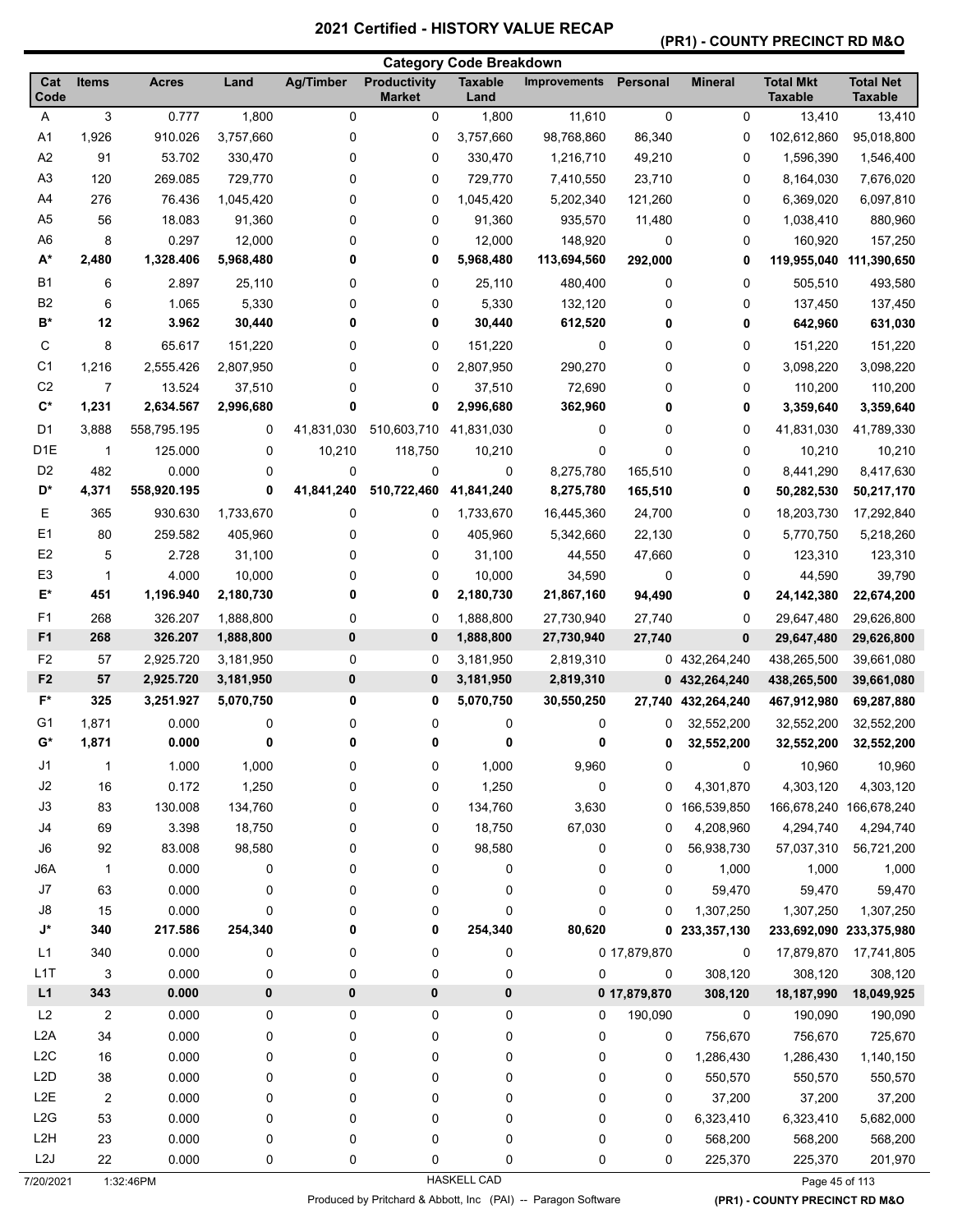### **(PR1) - COUNTY PRECINCT RD M&O**

|                  |                |                        |           |                  |                                      | <b>Category Code Breakdown</b> |                     |                   |                |                                                              |                                    |
|------------------|----------------|------------------------|-----------|------------------|--------------------------------------|--------------------------------|---------------------|-------------------|----------------|--------------------------------------------------------------|------------------------------------|
| Cat<br>Code      | <b>Items</b>   | <b>Acres</b>           | Land      | <b>Ag/Timber</b> | <b>Productivity</b><br><b>Market</b> | <b>Taxable</b><br>Land         | <b>Improvements</b> | Personal          | <b>Mineral</b> | <b>Total Mkt</b><br><b>Taxable</b>                           | <b>Total Net</b><br><b>Taxable</b> |
| L <sub>2</sub> K | 30             | 0.000                  | 0         | 0                | 0                                    | 0                              | 0                   | 0                 | 816,550        | 816,550                                                      | 816,550                            |
| L <sub>2L</sub>  | 9              | 0.000                  | 0         | 0                | 0                                    | 0                              | 0                   | 0                 | 1,243,990      | 1,243,990                                                    | 1,243,990                          |
| L <sub>2</sub> M | 19             | 0.000                  | 0         | 0                | 0                                    | 0                              | 0                   | 0                 | 543,090        | 543,090                                                      | 543,090                            |
| L <sub>2</sub> N | $\mathbf{1}$   | 0.000                  | 0         | 0                | 0                                    | 0                              | 0                   | 0                 | 9,210          | 9,210                                                        | 9,210                              |
| L2O              | 10             | 0.000                  | 0         | 0                | 0                                    | 0                              | 0                   | 0                 | 21,540         | 21,540                                                       | 21,540                             |
| L <sub>2</sub> P | 12             | 0.000                  | 0         | 0                | 0                                    | 0                              | 0                   | $\Omega$          | 557,040        | 557,040                                                      | 366,380                            |
| L2Q              | $\overline{7}$ | 0.000                  | 0         | 0                | 0                                    | 0                              | 0                   | 0                 | 58,900         | 58,900                                                       | 58,900                             |
| L2               | 278            | 0.000                  | 0         | 0                | 0                                    | 0                              | 0                   | 190,090           | 12,998,170     | 13,188,260                                                   | 12,155,510                         |
| $L^*$            | 621            | 0.000                  | 0         | 0                | 0                                    | 0                              |                     | 0 18,069,960      | 13,306,290     | 31,376,250                                                   | 30,205,435                         |
| M <sub>1</sub>   | 204            | 0.000                  | 0         | 0                | 0                                    | 0                              |                     | 179,130 3,087,970 | 0              | 3,267,100                                                    | 3,221,720                          |
| M*               | 204            | 0.000                  |           | 0                | 0                                    | 0                              | 179,130             | 3,087,970         | 0              | 3,267,100                                                    | 3,221,720                          |
| S                | 5              | 0.000                  | 0         | 0                | 0                                    | 0                              |                     | 0 2,785,830       | 0              | 2,785,830                                                    | 2,785,830                          |
| $S^*$            | 5              | 0.000                  |           | 0                | 0                                    | 0                              | 0                   | 2,785,830         | 0              | 2,785,830                                                    | 2,785,830                          |
| XB               | 26             | 0.000                  | 0         | 0                | 0                                    | 0                              | 0                   | 4,210             | 1,480          | 5,690                                                        | 0                                  |
| XC               | 859            | 0.000                  | 0         | 0                | 0                                    | 0                              | 0                   | 0                 | 108,490        | 108,490                                                      |                                    |
| XI               | 1              | 2.351                  | 3,350     | 0                | 0                                    | 3,350                          | 11,840              | 0                 | 0              | 15,190                                                       |                                    |
| <b>XL</b>        | 3              | 7.890                  | 1,190     | 0                | 0                                    | 1,190                          | 0                   | $\Omega$          | 0              | 1,190                                                        |                                    |
| XL <sub>1</sub>  | 4              | 0.000                  | 0         | 0                | 0                                    | 0                              | 0                   | 63,290            | 0              | 63,290                                                       |                                    |
| XN               | 2              | 0.000                  | 0         | 0                | 0                                    | 0                              | 0                   | 37,040            | 0              | 37,040                                                       |                                    |
| XU               | 3              | 1.349                  | 16,250    | 0                | 0                                    | 16,250                         | 134,790             | 0                 | 0              | 151,040                                                      |                                    |
| XV               | 522            | 9,952.251              | 6,689,590 | 0                | 0                                    | 6,689,590                      | 25,203,770          | 395,780           | 197,840        | 32,486,980                                                   |                                    |
| <b>XVA</b>       | 1              | 2.002                  | 2,000     | 0                | 0                                    | 2,000                          | 0                   | 0                 | 0              | 2,000                                                        |                                    |
| $X^*$            | 1,421          | 9,965.843              | 6,712,380 | 0                | 0                                    | 6,712,380                      | 25,350,400          | 500,320           | 307,810        | 32,870,910                                                   |                                    |
|                  | 13,332         | 577,519.425 23,213,800 |           | 41,841,240       | 510,722,460                          | 65,055,040                     |                     |                   |                | 200,973,380 25,023,820 711,787,670 1,002,839,910 559,701,735 |                                    |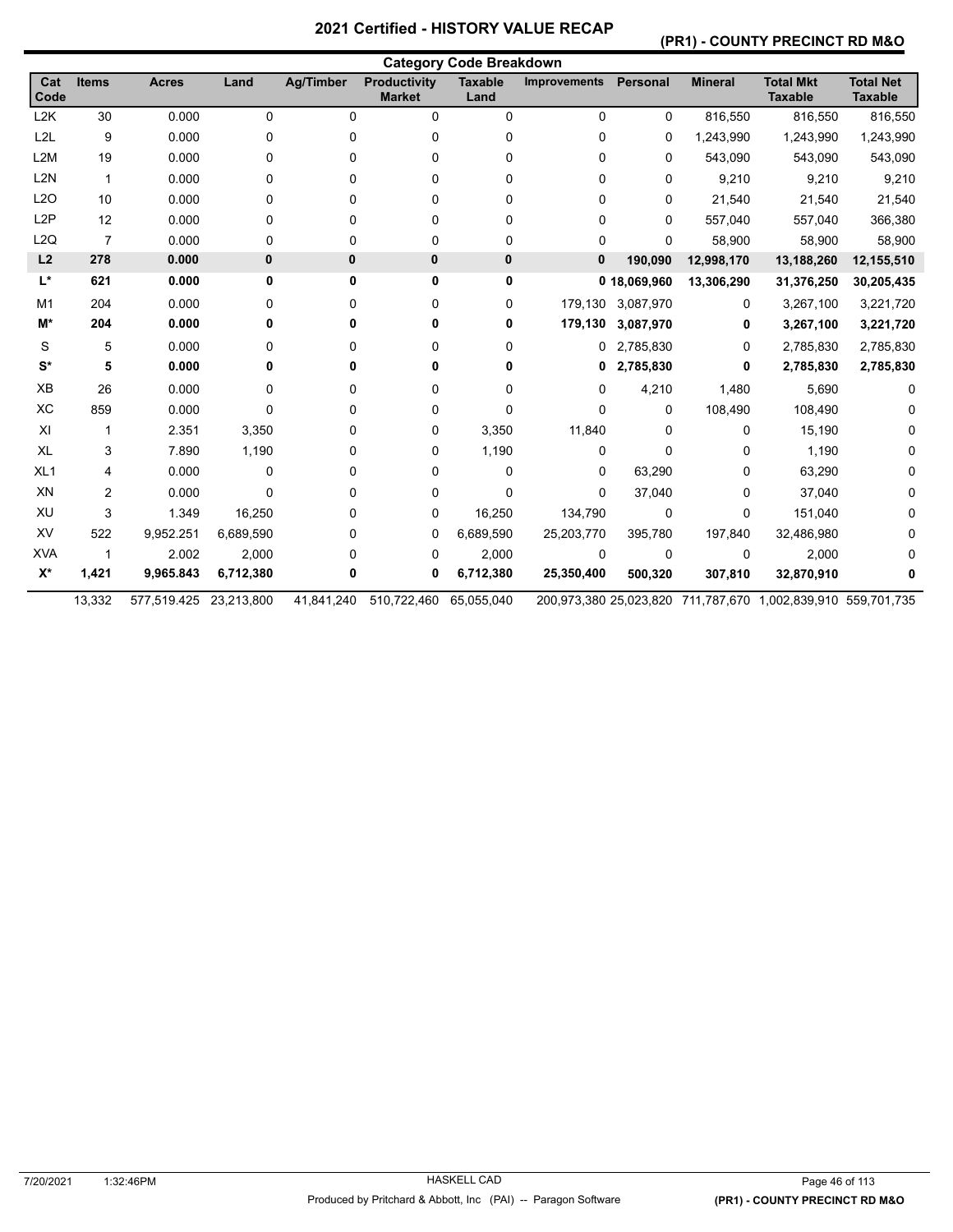|                                            |                    | <b>VEILIIIEU - FIIJI VNT</b> |              |             |               |                                     |          | (SGO) - MUNDAY CISD |
|--------------------------------------------|--------------------|------------------------------|--------------|-------------|---------------|-------------------------------------|----------|---------------------|
| Land                                       |                    | <b>Value</b>                 | <b>Items</b> |             | <b>Exempt</b> |                                     |          |                     |
| Land - Homesite                            | $^{(+)}$           | 4,000                        |              | 1           | 0             |                                     |          |                     |
| Land - Non Homesite                        | $^{(+)}$           | 0                            |              | 0           | 0             |                                     |          |                     |
| Land - Productivity Market                 | $^{(+)}$           | 8,664,230                    |              | 59          | 0             |                                     |          |                     |
| Land - Income                              | $^{(+)}$           | 0                            |              | 0           | 0             |                                     |          |                     |
| <b>Total Land Market Value</b>             | $(=)$              | 8,668,230                    |              | 60          |               | <b>Total Land Value:</b>            | $(+)$    | 8,668,230           |
| Improvements                               |                    | <b>Value</b>                 | <b>Items</b> |             | <b>Exempt</b> |                                     |          |                     |
| Improvements - Homesite                    | $(+)$              | 54,040                       |              | 1           | 0             |                                     |          |                     |
| New Improvements - Homesite                | $^{(+)}$           | 0                            |              | 0           | $\Omega$      |                                     |          |                     |
| Improvements - Non Homesite                | $^{(+)}$           | 52,640                       |              | 5           | 0             |                                     |          |                     |
| New Improvements - Non Homesite            | $^{(+)}$           | 0                            |              | 0           | 0             |                                     |          |                     |
| Improvements - Income                      | $^{(+)}$           | $\Omega$                     |              | 0           | $\Omega$      |                                     |          |                     |
| <b>Total Improvement Value</b>             | $(=)$              | 106,680                      |              | 6           |               | <b>Total Imp Value:</b>             | $(+)$    | 106,680             |
| Personal                                   |                    | Value                        | <b>Items</b> |             | <b>Exempt</b> |                                     |          |                     |
| Personal - Homesite                        | $^{(+)}$           | 0                            |              | 0           | $\Omega$      |                                     |          |                     |
| New Personal - Homesite                    | $^{(+)}$           | 0                            |              | 0           | $\Omega$      |                                     |          |                     |
| Personal - Non Homesite                    | $^{(+)}$           | 0                            |              | 0           | 0             |                                     |          |                     |
| New Personal - Non Homesite                | $^{(+)}$           | 0                            |              | 0           | 0             |                                     |          |                     |
| <b>Total Personal Value</b>                | $(=)$              | $\Omega$                     |              | 0           |               | <b>Total Personal Value:</b>        | $^{(+)}$ | 0                   |
| Total Real Estate & Personal Mkt Value (=) |                    | 8,774,910                    |              | 66          |               |                                     |          |                     |
| <b>Minerals</b>                            |                    | <b>Value</b>                 | <b>Items</b> |             |               |                                     |          |                     |
| <b>Mineral Value</b>                       | $^{(+)}$           | $\Omega$                     |              | 0           |               |                                     |          |                     |
| Mineral Value - Real                       | $^{(+)}$           | 24,074,680                   |              | 1           |               |                                     |          |                     |
| Mineral Value - Personal                   | $^{(+)}$           | 6,374,240                    |              | 9           |               |                                     |          |                     |
| <b>Total Mineral Market Value</b>          | $(=)$              | 30,448,920                   |              | 10          |               | <b>Total Min Mkt Value:</b>         | $(+)$    | 30,448,920          |
| <b>Total Market Value</b>                  | $(=)$              | 39,223,830                   |              |             |               | <b>Total Market Value:</b>          | $(=/+)$  | 39,223,830          |
| Ag/Timber *does not include protested      |                    | <b>Value</b>                 | <b>Items</b> |             |               |                                     |          |                     |
| <b>Land Timber Gain</b>                    | $^{(+)}$           | 0                            |              | 0           |               | <b>Land Timber Gain:</b>            | $(+)$    | 0                   |
| <b>Productivity Market</b>                 | $^{(+)}$           | 8,664,230                    |              | 59          |               |                                     |          |                     |
| Land Ag 1D                                 | $(-)$              | 0                            |              | 0           |               |                                     |          |                     |
| Land Ag 1D1                                | $(-)$              | 693,040                      |              | 59          |               |                                     |          |                     |
| Land Ag Tim                                | $(-)$              | 0                            |              | 0           |               |                                     |          |                     |
| Productivity Loss: (=)                     |                    | 7,971,190                    |              | 59          |               | <b>Productivity Loss:</b>           | $(-)$    | 7,971,190           |
| Losses                                     |                    | <b>Value</b>                 | <b>Items</b> |             |               |                                     |          |                     |
| Less Real Exempt Property                  | $(-)$              | 0                            |              | 0           |               |                                     |          |                     |
| Less \$500 Inc. Real Personal              | $(-)$              | 0                            |              | 0           |               |                                     |          |                     |
| Less Disaster Exemption                    | $(-)$              | 0                            |              | 0           |               | <b>Total Market Taxable:</b>        | $(=)$    | 31,252,640          |
| Less Real/Personal Abatements              | $(-)$              | 0                            |              | 0           |               |                                     |          |                     |
| <b>Less Community Housing</b>              | $(-)$              | 0                            |              | 0           |               |                                     |          |                     |
| Less Freeport                              | $(-)$              | 0                            |              | 0           |               |                                     |          |                     |
| <b>Less Allocation</b>                     | $(-)$              | $\Omega$                     |              | 0           |               |                                     |          |                     |
| Less MultiUse                              | $(-)$              | $\Omega$                     |              | 0           |               |                                     |          |                     |
| Less Goods In Transit (Real & Industrial)  | $(-)$              | 0                            |              | 0           |               |                                     |          |                     |
| Less Historical                            | $(-)$              | 0                            |              | 0           |               |                                     |          |                     |
| Less Solar/Wind Power                      | $(-)$              | 0                            |              | 0           |               |                                     |          |                     |
| Less Vehicle Leased for Personal Use       | $(-)$              | 0                            |              | 0           |               | <b>Total Protested Value:</b>       |          | 0                   |
| <b>Less Real Protested Value</b>           | $(-)$              | 0                            |              | 0           |               | <b>Protested % of Total Market:</b> |          | 0.00%               |
| Less 10% Cap Loss                          |                    | $\Omega$                     |              | 0           |               |                                     |          |                     |
| Less TCEQ/Pollution Control                | $(-)$              | $\Omega$                     |              | 0           |               |                                     |          |                     |
| Less VLA Loss                              | $(-)$              |                              |              |             |               |                                     |          |                     |
| Less Mineral Exempt Property               | $(-)$<br>$(-)$     | 14,825,920<br>0              |              | 1<br>0      |               |                                     |          |                     |
| Less \$500 Inc. Mineral Owner              | $(-)$              | 0                            |              | 0           |               |                                     |          |                     |
| <b>Less Mineral Abatements</b>             |                    | 0                            |              | 0           |               |                                     |          |                     |
|                                            | $(-)$              |                              |              |             |               |                                     |          |                     |
| <b>Less Mineral Freeports</b>              | $(\textnormal{-})$ | $\Omega$                     |              | 0           |               |                                     |          |                     |
| Less Interstate Commerce                   | $(-)$              | 0                            |              | 0           |               |                                     |          |                     |
| Less Foreign Trade                         | $(-)$              | 0                            |              | 0           |               | <b>Total Losses:</b>                | $(-)$    | 14,825,920          |
| Less Mineral Unknown                       | $(-)$              | 0                            |              | 0           |               | Total Appraised Value: (=/+)        |          | 16,426,720          |
| <b>Less Mineral Protested Value</b>        | $(-)$              | $\mathbf{0}$                 |              | $\mathbf 0$ |               | <b>Total Exemptions*:</b>           | $(-)$    | 35,000              |
| Total Losses (includes Prod. Loss)         | $(=)$              | 22,797,110                   |              |             |               | * See breakdown on following page   |          |                     |
| <b>Total Appraised Value</b>               | $(=)$              | 16,426,720                   |              |             |               | <b>Net Taxable Value:</b>           |          | 16,391,720          |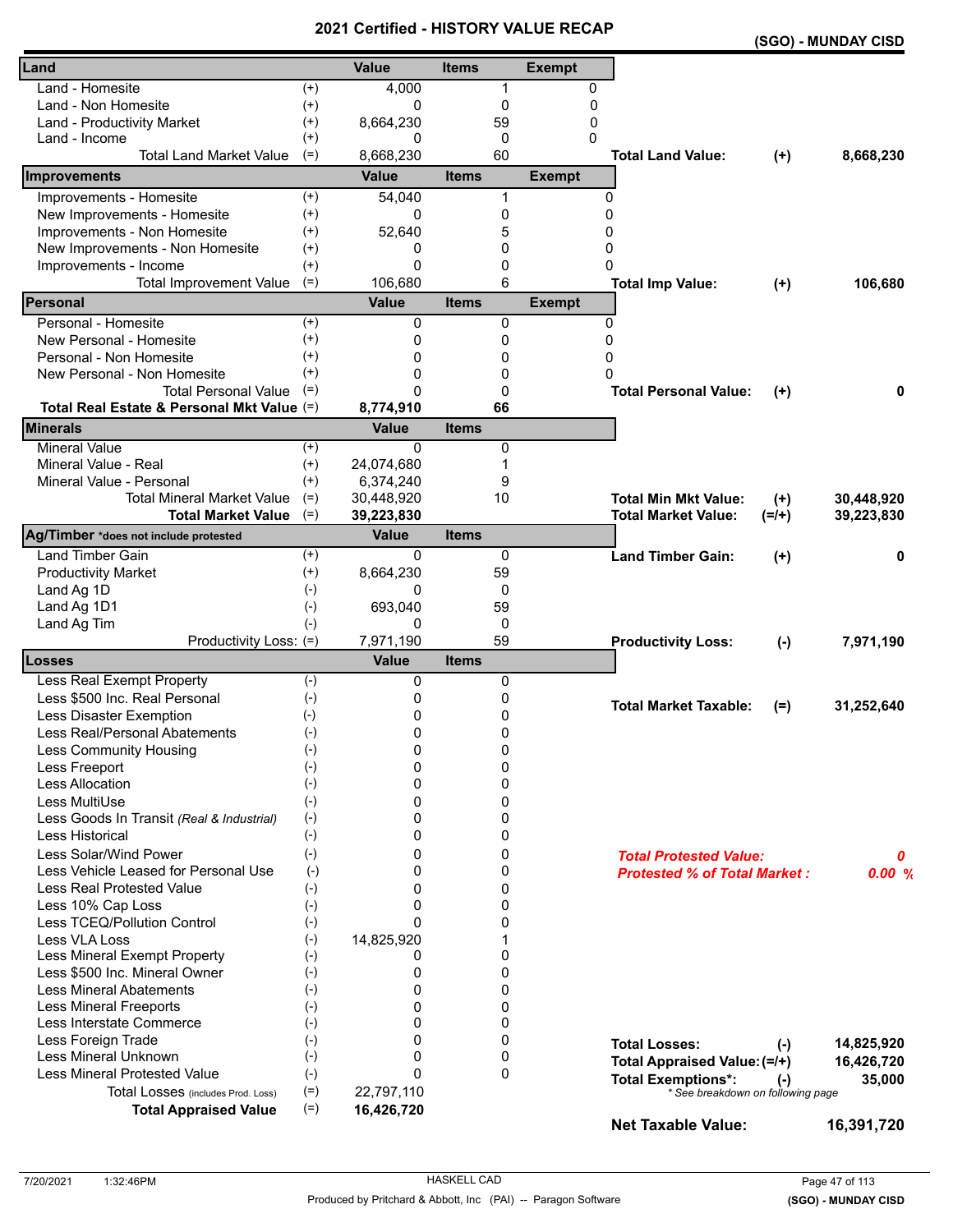|                                                                                                                                                                                                          |                        |                   |              |                |               |              | 2021 Certilled - HISTORT VALUE RECAP                           |                                         | (SGO) - MUNDAY CISD                                                                                              |
|----------------------------------------------------------------------------------------------------------------------------------------------------------------------------------------------------------|------------------------|-------------------|--------------|----------------|---------------|--------------|----------------------------------------------------------------|-----------------------------------------|------------------------------------------------------------------------------------------------------------------|
| *** Freeze Totals: (This is only for Effective Tax Rate Calculation)                                                                                                                                     |                        |                   |              |                |               |              |                                                                |                                         |                                                                                                                  |
| <b>Total Ceiling Tax:</b>                                                                                                                                                                                |                        |                   |              | 425.41         |               |              |                                                                |                                         |                                                                                                                  |
| <b>Total Freeze Taxable:</b>                                                                                                                                                                             |                        |                   |              | 23,040         |               |              |                                                                |                                         |                                                                                                                  |
| New Imp/Pers with Ceiling: +                                                                                                                                                                             |                        |                   |              |                | 0             |              |                                                                |                                         |                                                                                                                  |
|                                                                                                                                                                                                          |                        |                   |              |                |               |              |                                                                |                                         |                                                                                                                  |
| **Freeze Adjusted Taxable:                                                                                                                                                                               |                        |                   |              |                |               |              |                                                                |                                         | 16,368,680**This number DOES NOT represent any Jurisdiction's Certified Taxable Value**                          |
| Estimated Total Levy: ((Net Taxable Value - Total Freeze Taxable + New Imp/Pers with Ceiling) * Tax Rate / 100) + Total Ceiling Tax<br>or (Freeze Adjusted Taxable * Tax Rate / 100) + Total Ceiling Tax |                        |                   |              |                |               |              |                                                                |                                         |                                                                                                                  |
| <b>Count of Homesteads</b>                                                                                                                                                                               |                        |                   |              |                |               |              |                                                                |                                         |                                                                                                                  |
| F<br>н<br>s                                                                                                                                                                                              | в                      | D                 | W            | O              | <b>DV</b>     | <b>DV100</b> | <b>SS First Resp</b>                                           | <b>SS Svc Member</b>                    |                                                                                                                  |
| 0<br>$\mathbf{1}$<br>0                                                                                                                                                                                   | 0                      | 0                 | 0            | 0              | 0             | 0            | 0                                                              | 0                                       |                                                                                                                  |
| <b>Owner and Parcel Counts</b>                                                                                                                                                                           |                        |                   |              |                |               |              |                                                                |                                         |                                                                                                                  |
| Total Parcels*:                                                                                                                                                                                          |                        |                   |              |                |               |              | 69* Parcel count is figured by parcel per ownership sequences. |                                         |                                                                                                                  |
| <b>Total Owners:</b>                                                                                                                                                                                     |                        | 32                |              |                |               |              |                                                                |                                         |                                                                                                                  |
| <b>Ported Homestead/Charity Amounts</b>                                                                                                                                                                  |                        |                   | <b>Value</b> |                |               | <b>Items</b> |                                                                |                                         |                                                                                                                  |
| DV Donated Home (Charity)                                                                                                                                                                                |                        | $^{(+)}$          |              |                | 0             |              | $\mathbf 0$                                                    |                                         |                                                                                                                  |
| SS of a Service Member Ported Amount                                                                                                                                                                     |                        | $^{(+)}$          |              |                | 0             |              | 0                                                              |                                         |                                                                                                                  |
| SS of a First Responder Ported Amount                                                                                                                                                                    |                        | $(+)$             |              |                | 0             |              | 0                                                              |                                         |                                                                                                                  |
| SS of DV Donated Home Ported Amount                                                                                                                                                                      |                        | $^{(+)}$          |              |                | 0             |              | 0                                                              |                                         |                                                                                                                  |
| SS of 100% DV Ported Amount                                                                                                                                                                              |                        | $(+)$             |              |                | 0             |              | 0                                                              |                                         |                                                                                                                  |
| <b>Homestead Exemptions</b>                                                                                                                                                                              |                        |                   | <b>Value</b> |                |               | <b>Items</b> |                                                                |                                         |                                                                                                                  |
| Homestead H,S                                                                                                                                                                                            |                        | $^{(+)}$          |              | 25,000         |               |              | 1                                                              |                                         |                                                                                                                  |
| Senior S                                                                                                                                                                                                 |                        | $(+)$             |              | 10,000         |               |              | 1                                                              | H - Homestead<br>S - Over 65            | D - Disabled Only<br>W - Widow                                                                                   |
| Disabled B                                                                                                                                                                                               |                        | $^{(+)}$          |              |                | 0             |              | 0                                                              | F - Disabled Widow                      | O - Over 65 (No HS)                                                                                              |
| DV 100%                                                                                                                                                                                                  |                        | $^{(+)}$          |              |                | 0             |              | 0                                                              | <b>B</b> - Disabled                     | DV - Disabled Veteran                                                                                            |
| Surviving Spouse of a Service Member                                                                                                                                                                     |                        | $^{(+)}$          |              |                | 0<br>$\Omega$ |              | 0<br>0                                                         | DV100 (1, 2, 3) - 100% Disabled Veteran |                                                                                                                  |
| Survivng Spouse of a First Responder                                                                                                                                                                     |                        | $(+)$             |              |                |               |              |                                                                |                                         | 4 (4B, 4H, 4S) - Surviving Spouse of a Service Member<br>5* (5B, 5H, 5S) - Surviving Spouse of a First Responder |
|                                                                                                                                                                                                          | Total Reimbursable (=) |                   |              | 35,000         |               |              | 2                                                              |                                         |                                                                                                                  |
| <b>Local Discount</b><br><b>Disabled Veteran</b>                                                                                                                                                         |                        | $^{(+)}$<br>$(+)$ |              |                | 0<br>0        |              | 0<br>0                                                         |                                         |                                                                                                                  |
| Optional 65                                                                                                                                                                                              |                        | $^{(+)}$          |              |                | 0             |              | 0                                                              |                                         |                                                                                                                  |
| Local Disabled                                                                                                                                                                                           |                        | $^{(+)}$          |              |                | 0             |              | 0                                                              |                                         |                                                                                                                  |
| <b>State Homestead</b>                                                                                                                                                                                   |                        | $^{(+)}$          |              |                | 0             |              | $\Omega$                                                       |                                         |                                                                                                                  |
| <b>Total Exemptions</b>                                                                                                                                                                                  |                        | $(=)$             |              |                |               |              | 35,000 (includes Ported/Charity Amounts)                       |                                         |                                                                                                                  |
| <b>Special Certified Totals</b>                                                                                                                                                                          |                        |                   |              |                |               |              |                                                                |                                         |                                                                                                                  |
|                                                                                                                                                                                                          |                        |                   |              |                |               |              |                                                                |                                         |                                                                                                                  |
| <b>Exempt Value of First Time Absolute Exemption</b>                                                                                                                                                     |                        |                   |              |                |               | \$0          |                                                                |                                         |                                                                                                                  |
| <b>Exempt Value of First Time Partial Exemption</b>                                                                                                                                                      |                        |                   |              |                |               | \$0          |                                                                |                                         |                                                                                                                  |
| <b>New AG/Timber</b>                                                                                                                                                                                     |                        |                   |              |                |               |              |                                                                |                                         |                                                                                                                  |
| Market                                                                                                                                                                                                   |                        |                   |              |                |               | \$0          |                                                                |                                         |                                                                                                                  |
| Taxable                                                                                                                                                                                                  |                        |                   |              |                |               | \$0          |                                                                |                                         |                                                                                                                  |
| Value Loss                                                                                                                                                                                               |                        |                   |              |                |               | \$0          |                                                                |                                         |                                                                                                                  |
| <b>New Improvement/Personal</b>                                                                                                                                                                          |                        |                   |              |                |               |              |                                                                |                                         |                                                                                                                  |
| Market                                                                                                                                                                                                   |                        |                   |              |                |               | \$0          |                                                                |                                         |                                                                                                                  |
| Taxable                                                                                                                                                                                                  |                        |                   |              |                |               | \$0          |                                                                |                                         |                                                                                                                  |
| Average Values* (includes protested & exempt value)                                                                                                                                                      |                        |                   |              |                |               |              |                                                                |                                         |                                                                                                                  |
|                                                                                                                                                                                                          |                        |                   |              | <b>Parcels</b> |               |              |                                                                |                                         |                                                                                                                  |
| <b>Market</b>                                                                                                                                                                                            |                        |                   |              |                |               |              |                                                                | <b>Market</b>                           |                                                                                                                  |
| <b>Taxable</b>                                                                                                                                                                                           |                        |                   |              |                |               |              |                                                                | <b>Taxable</b>                          |                                                                                                                  |
|                                                                                                                                                                                                          |                        |                   |              |                |               |              |                                                                |                                         |                                                                                                                  |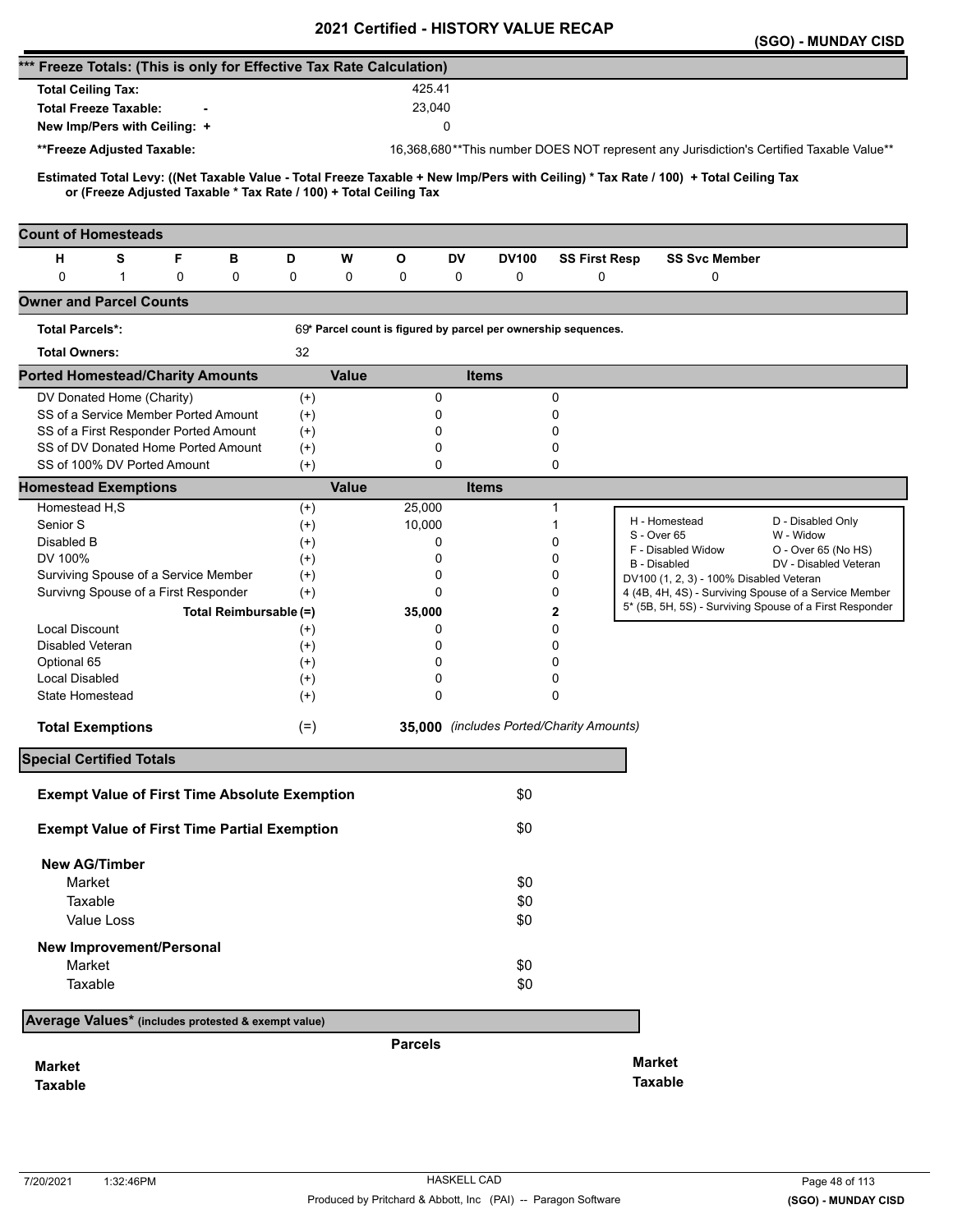### **(SGO) - MUNDAY CISD**

|                    | <b>Category Code Breakdown</b> |              |             |                  |                                      |                        |                     |          |                |                                    |                             |  |
|--------------------|--------------------------------|--------------|-------------|------------------|--------------------------------------|------------------------|---------------------|----------|----------------|------------------------------------|-----------------------------|--|
| Cat<br>Code        | <b>Items</b>                   | <b>Acres</b> | Land        | <b>Ag/Timber</b> | <b>Productivity</b><br><b>Market</b> | <b>Taxable</b><br>Land | <b>Improvements</b> | Personal | <b>Mineral</b> | <b>Total Mkt</b><br><b>Taxable</b> | <b>Total Net</b><br>Taxable |  |
| D <sub>1</sub>     | 59                             | 9,355.318    | 0           | 693,040          | 8,664,230                            | 693,040                | 0                   | 0        | 0              | 693,040                            | 693,040                     |  |
| D <sub>2</sub>     | 5                              | 0.000        | 0           | $\Omega$         | $\Omega$                             | $\mathbf 0$            | 52,640              | 0        | 0              | 52,640                             | 52,640                      |  |
| D*                 | 64                             | 9,355.318    | 0           | 693,040          | 8,664,230                            | 693,040                | 52,640              | 0        | 0              | 745,680                            | 745,680                     |  |
| E                  |                                | 1.600        | 4,000       | $\Omega$         | 0                                    | 4,000                  | 54,040              | $\Omega$ | 0              | 58,040                             | 23,040                      |  |
| E*                 |                                | 1.600        | 4,000       | 0                | 0                                    | 4,000                  | 54,040              | 0        | 0              | 58,040                             | 23,040                      |  |
| F <sub>2</sub>     |                                | 0.000        | 0           | 0                | 0                                    | 0                      | 0                   | 0        | 24,074,680     | 24,074,680                         | 9,248,760                   |  |
| F <sub>2</sub>     | 1                              | 0.000        | $\mathbf 0$ | $\mathbf{0}$     | $\mathbf{0}$                         | $\pmb{0}$              | 0                   | 0        | 24,074,680     | 24,074,680                         | 9,248,760                   |  |
| F*                 | 1                              | 0.000        | 0           | 0                | 0                                    | 0                      | 0                   | 0        | 24,074,680     | 24,074,680                         | 9,248,760                   |  |
| J3                 | 4                              | 0.000        | 0           | 0                | $\Omega$                             | $\Omega$               | $\Omega$            | 0        | 1,392,010      | 1,392,010                          | 1,392,010                   |  |
| J4                 |                                | 0.000        | $\mathbf 0$ | 0                | 0                                    | 0                      | 0                   | 0        | 1,180          | 1,180                              | 1,180                       |  |
| J6                 | 4                              | 0.000        | 0           | 0                | $\Omega$                             | 0                      | 0                   | 0        | 4,981,050      | 4,981,050                          | 4,981,050                   |  |
| $\mathsf{J}^\star$ | 9                              | 0.000        | 0           | 0                | 0                                    | 0                      | 0                   | 0        | 6,374,240      | 6,374,240                          | 6,374,240                   |  |
|                    | 75                             | 9,356.918    | 4,000       | 693,040          | 8,664,230                            | 697,040                | 106,680             | 0        | 30,448,920     | 31,252,640                         | 16,391,720                  |  |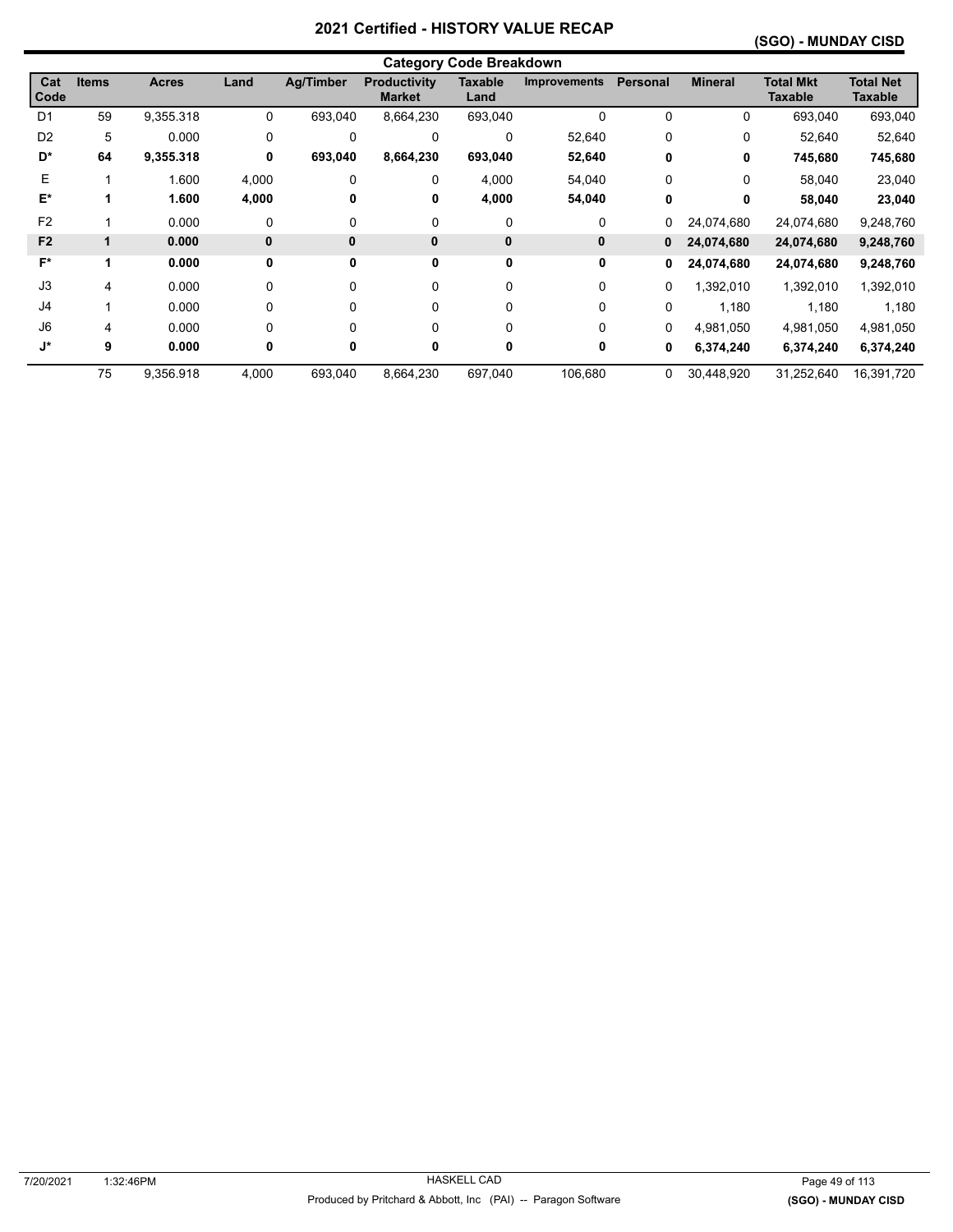|                                            |          | VEI UIIEU - NIJ I VN I |              |              |               | (SGOIS) - MUNDAY CISD I&S           |           |            |
|--------------------------------------------|----------|------------------------|--------------|--------------|---------------|-------------------------------------|-----------|------------|
| Land                                       |          | <b>Value</b>           | <b>Items</b> |              | <b>Exempt</b> |                                     |           |            |
| Land - Homesite                            | $^{(+)}$ | 4,000                  |              | 1            | 0             |                                     |           |            |
| Land - Non Homesite                        | $^{(+)}$ | 0                      |              | 0            | 0             |                                     |           |            |
| Land - Productivity Market                 | $^{(+)}$ | 8,664,230              |              | 59           | 0             |                                     |           |            |
| Land - Income                              | $^{(+)}$ | 0                      |              | 0            | 0             |                                     |           |            |
| <b>Total Land Market Value</b>             | $(=)$    | 8,668,230              |              | 60           |               | <b>Total Land Value:</b>            | $(+)$     | 8,668,230  |
| Improvements                               |          | <b>Value</b>           | <b>Items</b> |              | <b>Exempt</b> |                                     |           |            |
| Improvements - Homesite                    | $(+)$    | 54,040                 |              | 1            | 0             |                                     |           |            |
| New Improvements - Homesite                | $^{(+)}$ | 0                      |              | 0            | $\Omega$      |                                     |           |            |
| Improvements - Non Homesite                | $^{(+)}$ | 52,640                 |              | 5            | $\Omega$      |                                     |           |            |
| New Improvements - Non Homesite            | $^{(+)}$ | 0                      |              | 0            | 0             |                                     |           |            |
| Improvements - Income                      | $^{(+)}$ | $\Omega$               |              | 0            | 0             |                                     |           |            |
| <b>Total Improvement Value</b>             | $(=)$    | 106,680                |              | 6            |               | <b>Total Imp Value:</b>             | $(+)$     | 106,680    |
| Personal                                   |          | Value                  | <b>Items</b> |              | <b>Exempt</b> |                                     |           |            |
| Personal - Homesite                        | $^{(+)}$ | 0                      |              | 0            | $\mathbf{0}$  |                                     |           |            |
| New Personal - Homesite                    | $^{(+)}$ | 0                      |              | 0            | 0             |                                     |           |            |
| Personal - Non Homesite                    | $^{(+)}$ | 0                      |              | 0            | 0             |                                     |           |            |
| New Personal - Non Homesite                | $^{(+)}$ | 0                      |              | 0            | $\Omega$      |                                     |           |            |
| <b>Total Personal Value</b>                | $(=)$    | $\Omega$               |              | 0            |               | <b>Total Personal Value:</b>        | $^{(+)}$  | 0          |
| Total Real Estate & Personal Mkt Value (=) |          | 8,774,910              |              | 66           |               |                                     |           |            |
| <b>Minerals</b>                            |          | <b>Value</b>           | <b>Items</b> |              |               |                                     |           |            |
| <b>Mineral Value</b>                       | $^{(+)}$ | $\Omega$               |              | 0            |               |                                     |           |            |
| Mineral Value - Real                       | $(+)$    | 24,074,680             |              | 1            |               |                                     |           |            |
| Mineral Value - Personal                   | $^{(+)}$ | 6,374,240              |              | 9            |               |                                     |           |            |
| <b>Total Mineral Market Value</b>          | $(=)$    | 30,448,920             |              | 10           |               | <b>Total Min Mkt Value:</b>         | $(+)$     | 30,448,920 |
| <b>Total Market Value</b>                  | $(=)$    | 39,223,830             |              |              |               | <b>Total Market Value:</b>          | $(=/+)$   | 39,223,830 |
| Ag/Timber *does not include protested      |          | <b>Value</b>           | <b>Items</b> |              |               |                                     |           |            |
| <b>Land Timber Gain</b>                    | $^{(+)}$ | 0                      |              | 0            |               | <b>Land Timber Gain:</b>            | $^{(+)}$  | 0          |
| <b>Productivity Market</b>                 | $(+)$    | 8,664,230              |              | 59           |               |                                     |           |            |
| Land Ag 1D                                 | $(-)$    | 0                      |              | 0            |               |                                     |           |            |
| Land Ag 1D1                                | $(-)$    | 693,040                |              | 59           |               |                                     |           |            |
| Land Ag Tim                                | $(-)$    | 0                      |              | 0            |               |                                     |           |            |
| Productivity Loss: (=)                     |          | 7,971,190              |              | 59           |               | <b>Productivity Loss:</b>           | $(-)$     | 7,971,190  |
| Losses                                     |          | <b>Value</b>           | <b>Items</b> |              |               |                                     |           |            |
| Less Real Exempt Property                  | $(-)$    | 0                      |              | 0            |               |                                     |           |            |
| Less \$500 Inc. Real Personal              | $(-)$    | 0                      |              | 0            |               | <b>Total Market Taxable:</b>        | $(=)$     | 31,252,640 |
| Less Disaster Exemption                    | $(-)$    | 0                      |              | 0            |               |                                     |           |            |
| Less Real/Personal Abatements              | $(-)$    | 0                      |              | 0            |               |                                     |           |            |
| Less Community Housing                     | $(-)$    | 0                      |              | 0            |               |                                     |           |            |
| Less Freeport                              | $(-)$    | 0                      |              | 0            |               |                                     |           |            |
| Less Allocation                            | $(-)$    | $\Omega$               |              | 0            |               |                                     |           |            |
| Less MultiUse                              | $(-)$    | $\Omega$               |              | 0            |               |                                     |           |            |
| Less Goods In Transit (Real & Industrial)  | $(-)$    | 0                      |              | 0            |               |                                     |           |            |
| Less Historical                            | $(-)$    | 0                      |              | 0            |               |                                     |           |            |
| Less Solar/Wind Power                      | $(-)$    | 0                      |              | 0            |               | <b>Total Protested Value:</b>       |           | 0          |
| Less Vehicle Leased for Personal Use       | $(-)$    | 0                      |              | 0            |               | <b>Protested % of Total Market:</b> |           | 0.00%      |
| <b>Less Real Protested Value</b>           | $(-)$    | 0                      |              | 0            |               |                                     |           |            |
| Less 10% Cap Loss                          | $(-)$    | $\Omega$               |              | 0            |               |                                     |           |            |
| Less TCEQ/Pollution Control                | $(-)$    | $\Omega$               |              | 0            |               |                                     |           |            |
| Less VLA Loss                              | $(-)$    | 0                      |              | 0            |               |                                     |           |            |
| Less Mineral Exempt Property               | $(-)$    | 0                      |              | 0            |               |                                     |           |            |
| Less \$500 Inc. Mineral Owner              | $(-)$    | 0                      |              | 0            |               |                                     |           |            |
| <b>Less Mineral Abatements</b>             | $(-)$    | $\Omega$               |              | 0            |               |                                     |           |            |
| <b>Less Mineral Freeports</b>              | $(-)$    | $\Omega$               |              | 0            |               |                                     |           |            |
| Less Interstate Commerce                   | $(-)$    | 0                      |              | 0            |               |                                     |           |            |
| Less Foreign Trade                         | $(-)$    | $\Omega$               |              | 0            |               | <b>Total Losses:</b>                | $(\cdot)$ | 0          |
| Less Mineral Unknown                       | $(-)$    | 0                      |              | 0            |               | Total Appraised Value: (=/+)        |           | 31,252,640 |
| <b>Less Mineral Protested Value</b>        | $(-)$    | $\Omega$               |              | $\mathbf{0}$ |               | <b>Total Exemptions*:</b>           | $(-)$     | 35,000     |
| Total Losses (includes Prod. Loss)         | $(=)$    | 7,971,190              |              |              |               | * See breakdown on following page   |           |            |
| <b>Total Appraised Value</b>               | $(=)$    | 31,252,640             |              |              |               | <b>Net Taxable Value:</b>           |           | 31,217,640 |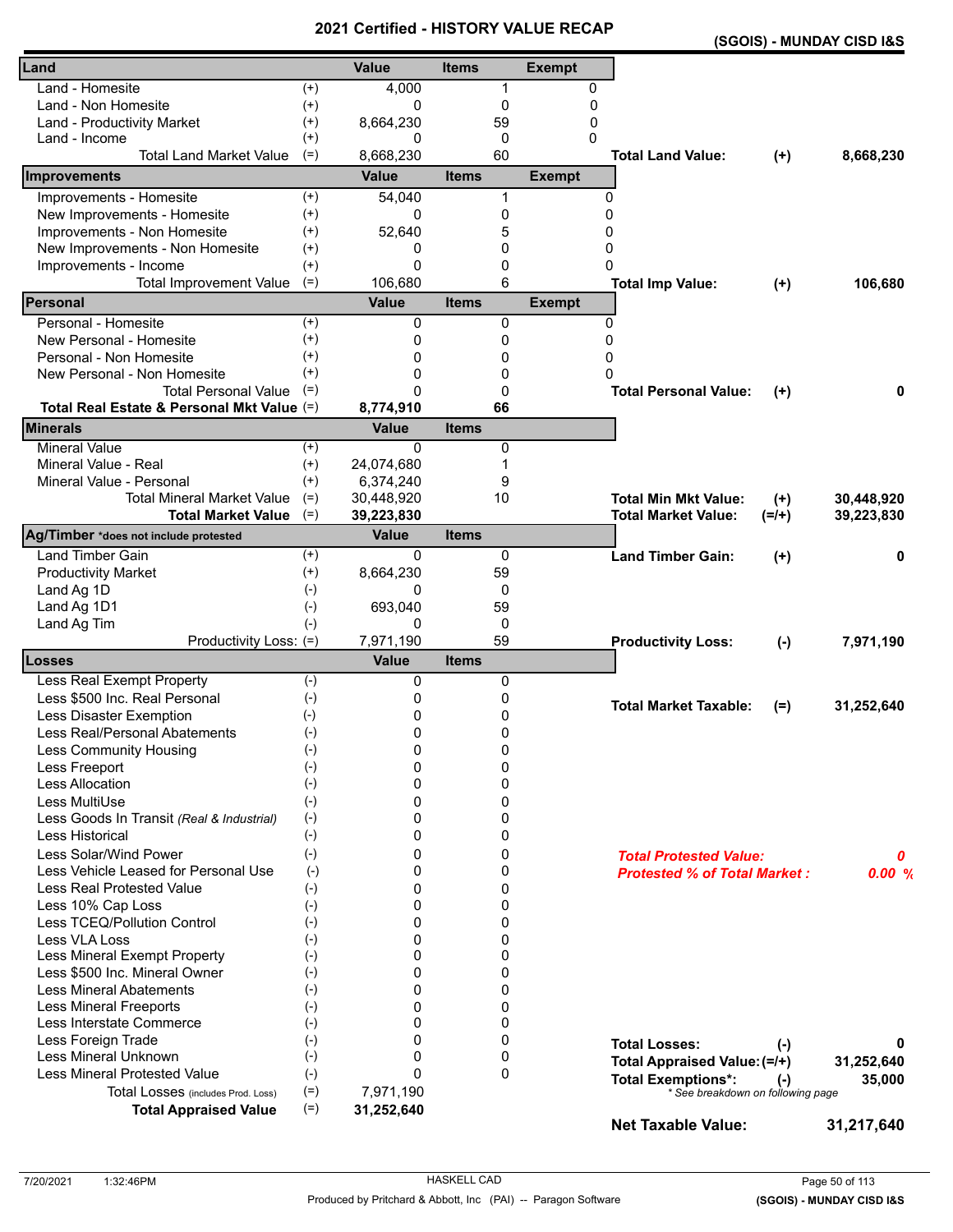|                                                                      |   |                                                                   |          |              |                |             | 2021 Certilled - HISTORT VALUE RECAP |                                                                |                                                                                                                                     | (SGOIS) - MUNDAY CISD I&S                                                                                        |
|----------------------------------------------------------------------|---|-------------------------------------------------------------------|----------|--------------|----------------|-------------|--------------------------------------|----------------------------------------------------------------|-------------------------------------------------------------------------------------------------------------------------------------|------------------------------------------------------------------------------------------------------------------|
| *** Freeze Totals: (This is only for Effective Tax Rate Calculation) |   |                                                                   |          |              |                |             |                                      |                                                                |                                                                                                                                     |                                                                                                                  |
| <b>Total Ceiling Tax:</b>                                            |   |                                                                   |          |              | 425.41         |             |                                      |                                                                |                                                                                                                                     |                                                                                                                  |
| <b>Total Freeze Taxable:</b>                                         |   |                                                                   |          |              | 23,040         |             |                                      |                                                                |                                                                                                                                     |                                                                                                                  |
| New Imp/Pers with Ceiling: +                                         |   |                                                                   |          |              |                | 0           |                                      |                                                                |                                                                                                                                     |                                                                                                                  |
|                                                                      |   |                                                                   |          |              |                |             |                                      |                                                                |                                                                                                                                     |                                                                                                                  |
| **Freeze Adjusted Taxable:                                           |   |                                                                   |          |              |                |             |                                      |                                                                |                                                                                                                                     | 31,194,600**This number DOES NOT represent any Jurisdiction's Certified Taxable Value**                          |
|                                                                      |   | or (Freeze Adjusted Taxable * Tax Rate / 100) + Total Ceiling Tax |          |              |                |             |                                      |                                                                | Estimated Total Levy: ((Net Taxable Value - Total Freeze Taxable + New Imp/Pers with Ceiling) * Tax Rate / 100) + Total Ceiling Tax |                                                                                                                  |
| <b>Count of Homesteads</b>                                           |   |                                                                   |          |              |                |             |                                      |                                                                |                                                                                                                                     |                                                                                                                  |
| н<br>s                                                               | F | в                                                                 | D        | W            | O              | <b>DV</b>   | <b>DV100</b>                         | <b>SS First Resp</b>                                           | <b>SS Svc Member</b>                                                                                                                |                                                                                                                  |
| $\mathbf 0$<br>$\mathbf{1}$                                          | 0 | 0                                                                 | 0        | 0            | 0              | 0           | 0                                    | 0                                                              | 0                                                                                                                                   |                                                                                                                  |
| <b>Owner and Parcel Counts</b>                                       |   |                                                                   |          |              |                |             |                                      |                                                                |                                                                                                                                     |                                                                                                                  |
| <b>Total Parcels*:</b>                                               |   |                                                                   |          |              |                |             |                                      | 69* Parcel count is figured by parcel per ownership sequences. |                                                                                                                                     |                                                                                                                  |
| <b>Total Owners:</b>                                                 |   |                                                                   | 32       |              |                |             |                                      |                                                                |                                                                                                                                     |                                                                                                                  |
| <b>Ported Homestead/Charity Amounts</b>                              |   |                                                                   |          | <b>Value</b> |                |             | <b>Items</b>                         |                                                                |                                                                                                                                     |                                                                                                                  |
| DV Donated Home (Charity)                                            |   |                                                                   | $^{(+)}$ |              |                | 0           |                                      | 0                                                              |                                                                                                                                     |                                                                                                                  |
| SS of a Service Member Ported Amount                                 |   |                                                                   | $(+)$    |              |                | 0           |                                      | 0                                                              |                                                                                                                                     |                                                                                                                  |
| SS of a First Responder Ported Amount                                |   |                                                                   | $^{(+)}$ |              |                | 0           |                                      | 0                                                              |                                                                                                                                     |                                                                                                                  |
| SS of DV Donated Home Ported Amount                                  |   |                                                                   | $^{(+)}$ |              |                | 0           |                                      | 0                                                              |                                                                                                                                     |                                                                                                                  |
| SS of 100% DV Ported Amount                                          |   |                                                                   | $(+)$    |              |                | $\mathbf 0$ |                                      | 0                                                              |                                                                                                                                     |                                                                                                                  |
| <b>Homestead Exemptions</b>                                          |   |                                                                   |          | <b>Value</b> |                |             | <b>Items</b>                         |                                                                |                                                                                                                                     |                                                                                                                  |
| Homestead H,S                                                        |   |                                                                   | $^{(+)}$ |              | 25,000         |             |                                      | 1                                                              | H - Homestead                                                                                                                       | D - Disabled Only                                                                                                |
| Senior S                                                             |   |                                                                   | $^{(+)}$ |              | 10,000         |             |                                      | 1                                                              | S - Over 65                                                                                                                         | W - Widow                                                                                                        |
| Disabled B                                                           |   |                                                                   | $^{(+)}$ |              |                | 0           |                                      | 0                                                              | F - Disabled Widow                                                                                                                  | O - Over 65 (No HS)                                                                                              |
| DV 100%                                                              |   |                                                                   | $^{(+)}$ |              |                | 0           |                                      | 0                                                              | <b>B</b> - Disabled                                                                                                                 | DV - Disabled Veteran                                                                                            |
| Surviving Spouse of a Service Member                                 |   |                                                                   | $^{(+)}$ |              |                | 0           |                                      | 0                                                              | DV100 (1, 2, 3) - 100% Disabled Veteran                                                                                             |                                                                                                                  |
| Survivng Spouse of a First Responder                                 |   |                                                                   | $(+)$    |              |                | 0           |                                      | 0                                                              |                                                                                                                                     | 4 (4B, 4H, 4S) - Surviving Spouse of a Service Member<br>5* (5B, 5H, 5S) - Surviving Spouse of a First Responder |
|                                                                      |   | Total Reimbursable (=)                                            |          |              | 35,000         |             |                                      | 2                                                              |                                                                                                                                     |                                                                                                                  |
| <b>Local Discount</b>                                                |   |                                                                   | $^{(+)}$ |              |                | 0           |                                      | 0                                                              |                                                                                                                                     |                                                                                                                  |
| <b>Disabled Veteran</b>                                              |   |                                                                   | $^{(+)}$ |              |                | 0           |                                      | 0                                                              |                                                                                                                                     |                                                                                                                  |
| Optional 65                                                          |   |                                                                   | $^{(+)}$ |              |                | 0           |                                      | 0                                                              |                                                                                                                                     |                                                                                                                  |
| Local Disabled                                                       |   |                                                                   | $^{(+)}$ |              |                | 0           |                                      | 0                                                              |                                                                                                                                     |                                                                                                                  |
| <b>State Homestead</b>                                               |   |                                                                   | $^{(+)}$ |              |                | 0           |                                      | 0                                                              |                                                                                                                                     |                                                                                                                  |
| <b>Total Exemptions</b>                                              |   |                                                                   | $(=)$    |              |                |             |                                      | 35,000 (includes Ported/Charity Amounts)                       |                                                                                                                                     |                                                                                                                  |
| <b>Special Certified Totals</b>                                      |   |                                                                   |          |              |                |             |                                      |                                                                |                                                                                                                                     |                                                                                                                  |
| <b>Exempt Value of First Time Absolute Exemption</b>                 |   |                                                                   |          |              |                |             | \$0                                  |                                                                |                                                                                                                                     |                                                                                                                  |
|                                                                      |   |                                                                   |          |              |                |             |                                      |                                                                |                                                                                                                                     |                                                                                                                  |
| <b>Exempt Value of First Time Partial Exemption</b>                  |   |                                                                   |          |              |                |             | \$0                                  |                                                                |                                                                                                                                     |                                                                                                                  |
| <b>New AG/Timber</b>                                                 |   |                                                                   |          |              |                |             |                                      |                                                                |                                                                                                                                     |                                                                                                                  |
| Market                                                               |   |                                                                   |          |              |                |             | \$0                                  |                                                                |                                                                                                                                     |                                                                                                                  |
| Taxable                                                              |   |                                                                   |          |              |                |             | \$0                                  |                                                                |                                                                                                                                     |                                                                                                                  |
| Value Loss                                                           |   |                                                                   |          |              |                |             | \$0                                  |                                                                |                                                                                                                                     |                                                                                                                  |
| New Improvement/Personal                                             |   |                                                                   |          |              |                |             |                                      |                                                                |                                                                                                                                     |                                                                                                                  |
| Market                                                               |   |                                                                   |          |              |                |             | \$0                                  |                                                                |                                                                                                                                     |                                                                                                                  |
| Taxable                                                              |   |                                                                   |          |              |                |             | \$0                                  |                                                                |                                                                                                                                     |                                                                                                                  |
|                                                                      |   |                                                                   |          |              |                |             |                                      |                                                                |                                                                                                                                     |                                                                                                                  |
| Average Values* (includes protested & exempt value)                  |   |                                                                   |          |              |                |             |                                      |                                                                |                                                                                                                                     |                                                                                                                  |
|                                                                      |   |                                                                   |          |              | <b>Parcels</b> |             |                                      |                                                                |                                                                                                                                     |                                                                                                                  |
| <b>Market</b>                                                        |   |                                                                   |          |              |                |             |                                      |                                                                | <b>Market</b>                                                                                                                       |                                                                                                                  |
| <b>Taxable</b>                                                       |   |                                                                   |          |              |                |             |                                      |                                                                | <b>Taxable</b>                                                                                                                      |                                                                                                                  |
|                                                                      |   |                                                                   |          |              |                |             |                                      |                                                                |                                                                                                                                     |                                                                                                                  |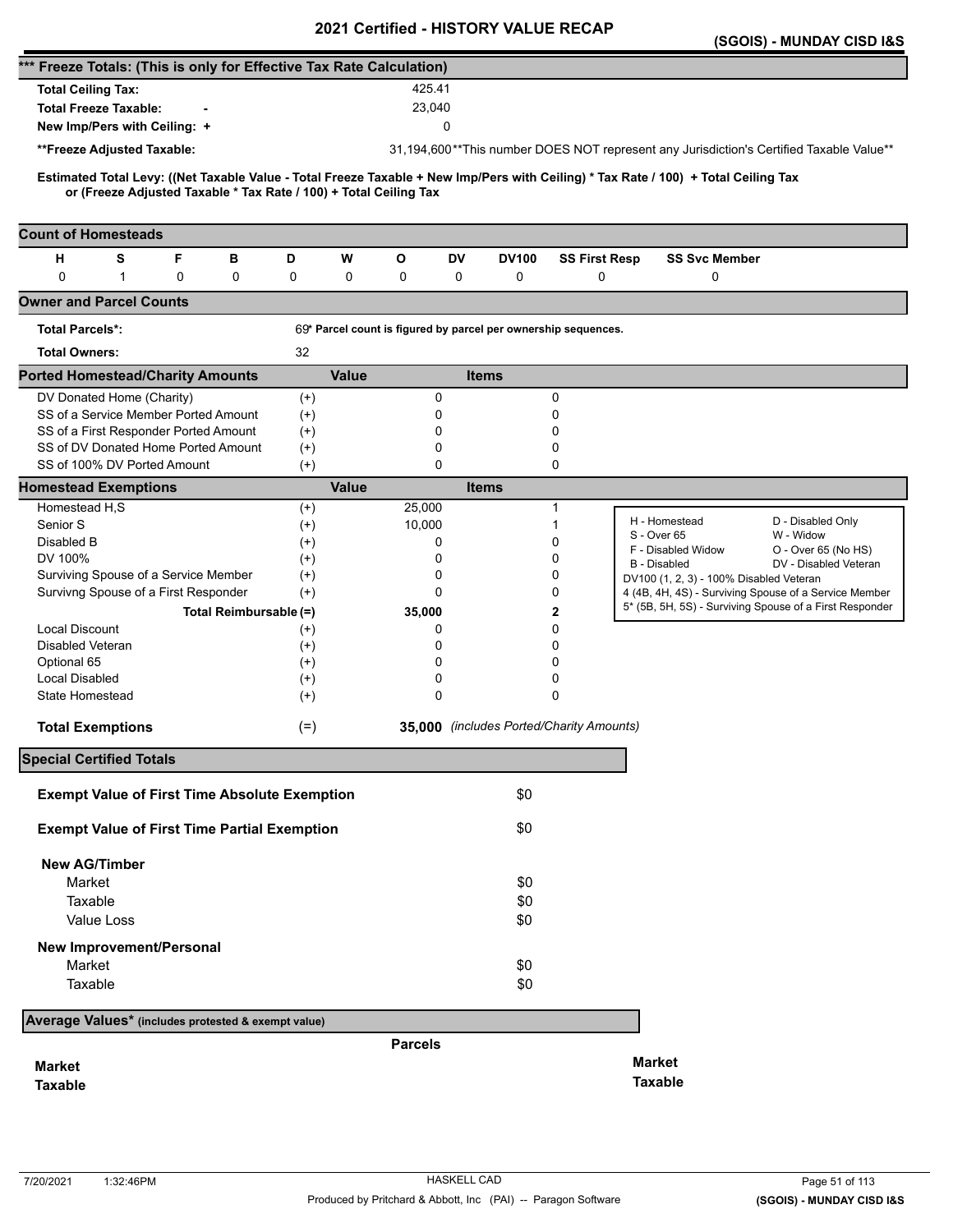# **(SGOIS) - MUNDAY CISD I&S**

|                | <b>Category Code Breakdown</b> |              |              |                  |                                      |                        |                     |          |                |                                    |                             |  |
|----------------|--------------------------------|--------------|--------------|------------------|--------------------------------------|------------------------|---------------------|----------|----------------|------------------------------------|-----------------------------|--|
| Cat<br>Code    | <b>Items</b>                   | <b>Acres</b> | Land         | <b>Ag/Timber</b> | <b>Productivity</b><br><b>Market</b> | <b>Taxable</b><br>Land | <b>Improvements</b> | Personal | <b>Mineral</b> | <b>Total Mkt</b><br><b>Taxable</b> | <b>Total Net</b><br>Taxable |  |
| D <sub>1</sub> | 59                             | 9,355.318    | 0            | 693,040          | 8,664,230                            | 693,040                | 0                   | 0        | 0              | 693,040                            | 693,040                     |  |
| D <sub>2</sub> | 5                              | 0.000        | 0            | $\Omega$         | $\Omega$                             | $\mathbf 0$            | 52,640              | 0        | 0              | 52,640                             | 52,640                      |  |
| D*             | 64                             | 9,355.318    | 0            | 693,040          | 8,664,230                            | 693,040                | 52,640              | 0        | 0              | 745,680                            | 745,680                     |  |
| E              |                                | 1.600        | 4,000        | $\Omega$         | $\Omega$                             | 4,000                  | 54,040              | $\Omega$ | $\Omega$       | 58.040                             | 23,040                      |  |
| $E^*$          |                                | 1.600        | 4,000        | 0                | 0                                    | 4,000                  | 54,040              | 0        | 0              | 58,040                             | 23,040                      |  |
| F <sub>2</sub> |                                | 0.000        | 0            | 0                | 0                                    | 0                      | 0                   | 0        | 24,074,680     | 24,074,680                         | 24,074,680                  |  |
| F <sub>2</sub> | 1                              | 0.000        | $\mathbf{0}$ | $\mathbf{0}$     | $\mathbf{0}$                         | 0                      | 0                   | 0        | 24,074,680     | 24,074,680                         | 24,074,680                  |  |
| $F^*$          | 1                              | 0.000        | 0            | 0                | 0                                    | 0                      | 0                   | 0        | 24,074,680     | 24,074,680                         | 24,074,680                  |  |
| J3             | 4                              | 0.000        | 0            | $\Omega$         | 0                                    | 0                      | 0                   | 0        | 1,392,010      | 1,392,010                          | 1,392,010                   |  |
| J4             |                                | 0.000        | 0            | 0                | 0                                    | 0                      | 0                   | 0        | 1,180          | 1,180                              | 1,180                       |  |
| J6             | 4                              | 0.000        | $\Omega$     | $\Omega$         | $\Omega$                             | $\Omega$               | 0                   | $\Omega$ | 4.981.050      | 4,981,050                          | 4,981,050                   |  |
| J*             | 9                              | 0.000        | 0            | 0                | 0                                    |                        | 0                   | 0        | 6,374,240      | 6,374,240                          | 6,374,240                   |  |
|                | 75                             | 9,356.918    | 4,000        | 693,040          | 8,664,230                            | 697,040                | 106,680             | 0        | 30,448,920     | 31,252,640                         | 31,217,640                  |  |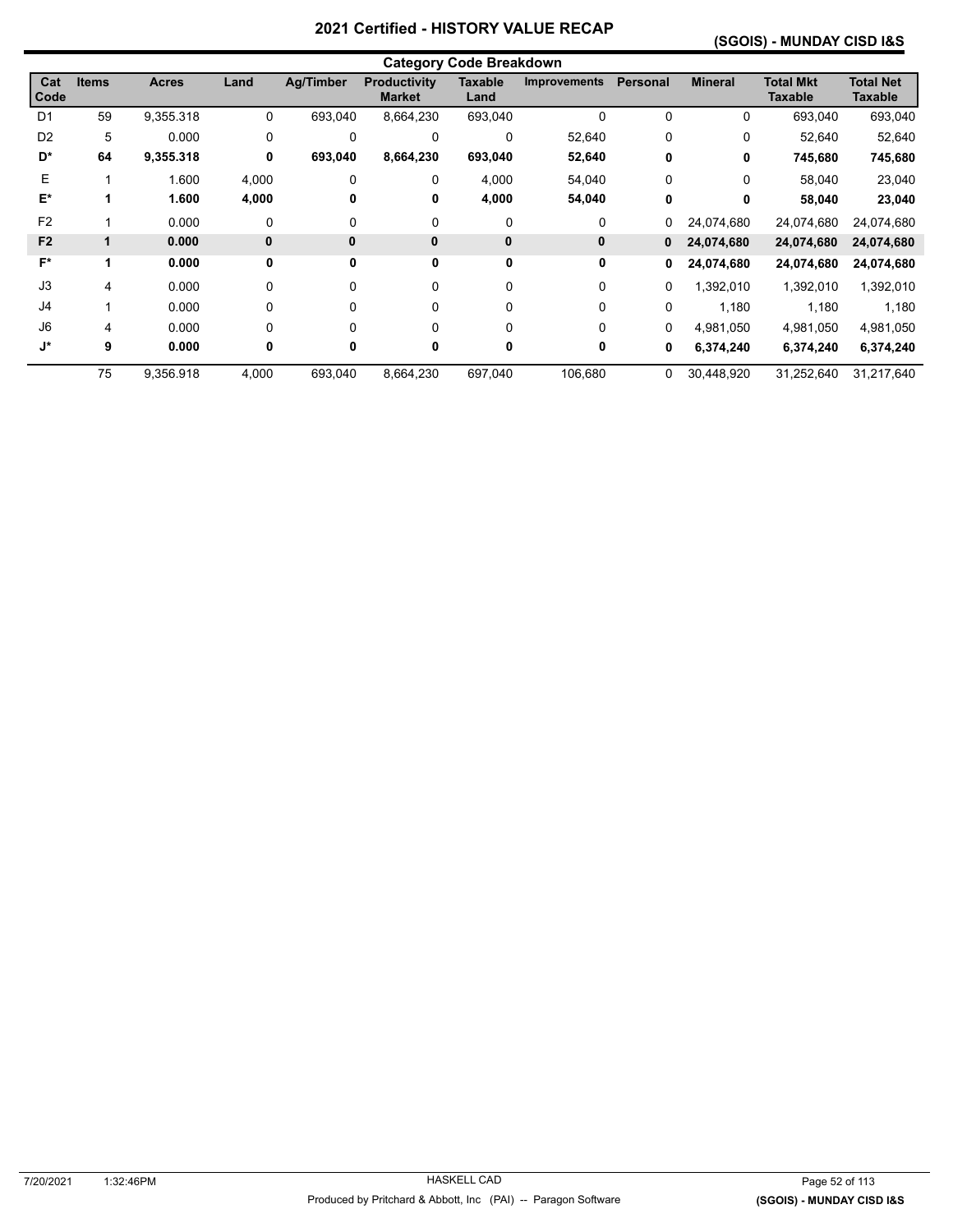|                                            |                    |               |              |                                         |                                     |         | (SHW) - HASKELL CISD |
|--------------------------------------------|--------------------|---------------|--------------|-----------------------------------------|-------------------------------------|---------|----------------------|
| Land                                       |                    | <b>Value</b>  | <b>Items</b> | <b>Exempt</b>                           |                                     |         |                      |
| Land - Homesite                            | $^{(+)}$           | 3,685,040     | 1,748        | 39,890                                  |                                     |         |                      |
| Land - Non Homesite                        | $^{(+)}$           | 5,406,770     | 1,351        | 1,848,170                               |                                     |         |                      |
| Land - Productivity Market                 | $^{(+)}$           | 249,695,080   | 1,983        | 0                                       |                                     |         |                      |
| Land - Income                              | $^{(+)}$           | 0             | 0            | $\Omega$                                |                                     |         |                      |
| <b>Total Land Market Value</b>             | $(=)$              | 258,786,890   | 5,082        |                                         | <b>Total Land Value:</b>            | $(+)$   | 258,786,890          |
| Improvements                               |                    | <b>Value</b>  | <b>Items</b> | <b>Exempt</b>                           |                                     |         |                      |
| Improvements - Homesite                    | $(+)$              | 102,431,580   | 1,651        | 836,970                                 |                                     |         |                      |
| New Improvements - Homesite                | $^{(+)}$           | 1,383,530     | 17           | 0                                       |                                     |         |                      |
| Improvements - Non Homesite                | $^{(+)}$           | 47,665,940    | 823          | 17,856,240                              |                                     |         |                      |
| New Improvements - Non Homesite            | $^{(+)}$           | 367,150       | 9            | 0                                       |                                     |         |                      |
| Improvements - Income                      | $^{(+)}$           | 0             | $\mathbf{0}$ | 0                                       |                                     |         |                      |
| <b>Total Improvement Value</b>             | $(=)$              | 151,848,200   | 2,500        |                                         | <b>Total Imp Value:</b>             | $(+)$   | 151,848,200          |
| Personal                                   |                    | <b>Value</b>  | <b>Items</b> | <b>Exempt</b>                           |                                     |         |                      |
| Personal - Homesite                        | $^{(+)}$           | 438,620       | 21           | 0                                       |                                     |         |                      |
| New Personal - Homesite                    | $^{(+)}$           | 86,340        | 1            | $\Omega$                                |                                     |         |                      |
| Personal - Non Homesite                    | $^{(+)}$           | 13,658,020    | 260          | 37,890                                  |                                     |         |                      |
| New Personal - Non Homesite                | $^{(+)}$           | 173,890       | 15           | 0                                       |                                     |         |                      |
| <b>Total Personal Value</b>                | $(=)$              | 14,356,870    | 297          |                                         | <b>Total Personal Value:</b>        |         |                      |
| Total Real Estate & Personal Mkt Value (=) |                    | 424,991,960   | 7,879        |                                         |                                     | $(+)$   | 14,356,870           |
| <b>Minerals</b>                            |                    | <b>Value</b>  | <b>Items</b> |                                         |                                     |         |                      |
| <b>Mineral Value</b>                       | $^{(+)}$           | 9,446,060     | 1,029        |                                         |                                     |         |                      |
| Mineral Value - Real                       | $^{(+)}$           | 288,921,960   | 7            |                                         |                                     |         |                      |
| Mineral Value - Personal                   | $^{(+)}$           | 106,518,600   | 862          |                                         |                                     |         |                      |
| Total Mineral Market Value                 | $(=)$              | 404,886,620   | 1,898        |                                         | <b>Total Min Mkt Value:</b>         | $(+)$   | 404,886,620          |
| <b>Total Market Value</b>                  | $(=)$              | 829,878,580   |              |                                         | <b>Total Market Value:</b>          | $(=/+)$ | 829,878,580          |
| Ag/Timber *does not include protested      |                    | <b>Value</b>  | <b>Items</b> |                                         |                                     |         |                      |
| Land Timber Gain                           | $^{(+)}$           | 0             | 0            |                                         | <b>Land Timber Gain:</b>            | $(+)$   | 0                    |
| <b>Productivity Market</b>                 | $^{(+)}$           | 249,695,080   | 1,983        |                                         |                                     |         |                      |
| Land Ag 1D                                 | $(-)$              | 0             | 0            |                                         |                                     |         |                      |
| Land Ag 1D1                                | $(-)$              | 21,557,740    | 1,983        |                                         |                                     |         |                      |
| Land Ag Tim                                | $(-)$              | 0             | 0            |                                         |                                     |         |                      |
| Productivity Loss: (=)                     |                    | 228, 137, 340 | 1,983        |                                         | <b>Productivity Loss:</b>           | $(-)$   | 228, 137, 340        |
| Losses                                     |                    | <b>Value</b>  | <b>Items</b> |                                         |                                     |         |                      |
| Less Real Exempt Property                  | $(-)$              | 20,621,950    |              | 375 (includes Prorated Exempt of 2,790) |                                     |         |                      |
| Less \$500 Inc. Real Personal              | $(-)$              | 4,170         | 19           |                                         | <b>Total Market Taxable:</b>        |         |                      |
| Less Disaster Exemption                    | $(-)$              | 0             | 0            |                                         |                                     | $(=)$   | 601,741,240          |
| Less Real/Personal Abatements              | $(-)$              | 0             | 0            |                                         |                                     |         |                      |
| Less Community Housing                     | $(-)$              | 0             | 0            |                                         |                                     |         |                      |
| Less Freeport                              | $(-)$              | 0             | 0            |                                         |                                     |         |                      |
| Less Allocation                            | $(-)$              | 0             | 0            |                                         |                                     |         |                      |
| Less MultiUse                              | $(-)$              | 0             | 0            |                                         |                                     |         |                      |
| Less Goods In Transit (Real & Industrial)  | $(-)$              | 0             | 0            |                                         |                                     |         |                      |
| Less Historical                            | $(-)$              | 0             | 0            |                                         |                                     |         |                      |
| Less Solar/Wind Power                      | $(-)$              | 0             | 0            |                                         | <b>Total Protested Value:</b>       |         | 0                    |
| Less Vehicle Leased for Personal Use       | $(-)$              | 0             | 0            |                                         | <b>Protested % of Total Market:</b> |         | 0.00%                |
| <b>Less Real Protested Value</b>           | $(-)$              | $\Omega$      | 0            |                                         |                                     |         |                      |
| Less 10% Cap Loss                          | $(-)$              | 7,921,150     | 699          |                                         |                                     |         |                      |
| Less TCEQ/Pollution Control                | $(-)$              | 125,775       | 2            |                                         |                                     |         |                      |
| Less VLA Loss                              | $(-)$              | 249,852,630   | 11           |                                         |                                     |         |                      |
| Less Mineral Exempt Property               | $(-)$              | 31,000        | 1            |                                         |                                     |         |                      |
| Less \$500 Inc. Mineral Owner              | $(-)$              | 81,870        | 625          |                                         |                                     |         |                      |
| <b>Less Mineral Abatements</b>             | $(-)$              | 0             | 0            |                                         |                                     |         |                      |
| Less Mineral Freeports                     | $(\textnormal{-})$ | 0             | 0            |                                         |                                     |         |                      |
| Less Interstate Commerce                   | $(-)$              | 0             | 0            |                                         |                                     |         |                      |
| Less Foreign Trade                         | $(-)$              | 0             | 0            |                                         | <b>Total Losses:</b>                | $(-)$   | 278,638,545          |
| Less Mineral Unknown                       | $(-)$              | 0             | 0            |                                         | Total Appraised Value: (=/+)        |         | 323,102,695          |
| <b>Less Mineral Protested Value</b>        | $(-)$              | $\Omega$      | 0            |                                         | <b>Total Exemptions*:</b>           | $(-)$   | 27,275,610           |
| Total Losses (includes Prod. Loss)         | $(=)$              | 506,775,885   |              |                                         | * See breakdown on following page   |         |                      |
| <b>Total Appraised Value</b>               | $(=)$              | 323,102,695   |              |                                         |                                     |         |                      |
|                                            |                    |               |              |                                         | <b>Net Taxable Value:</b>           |         | 295,827,085          |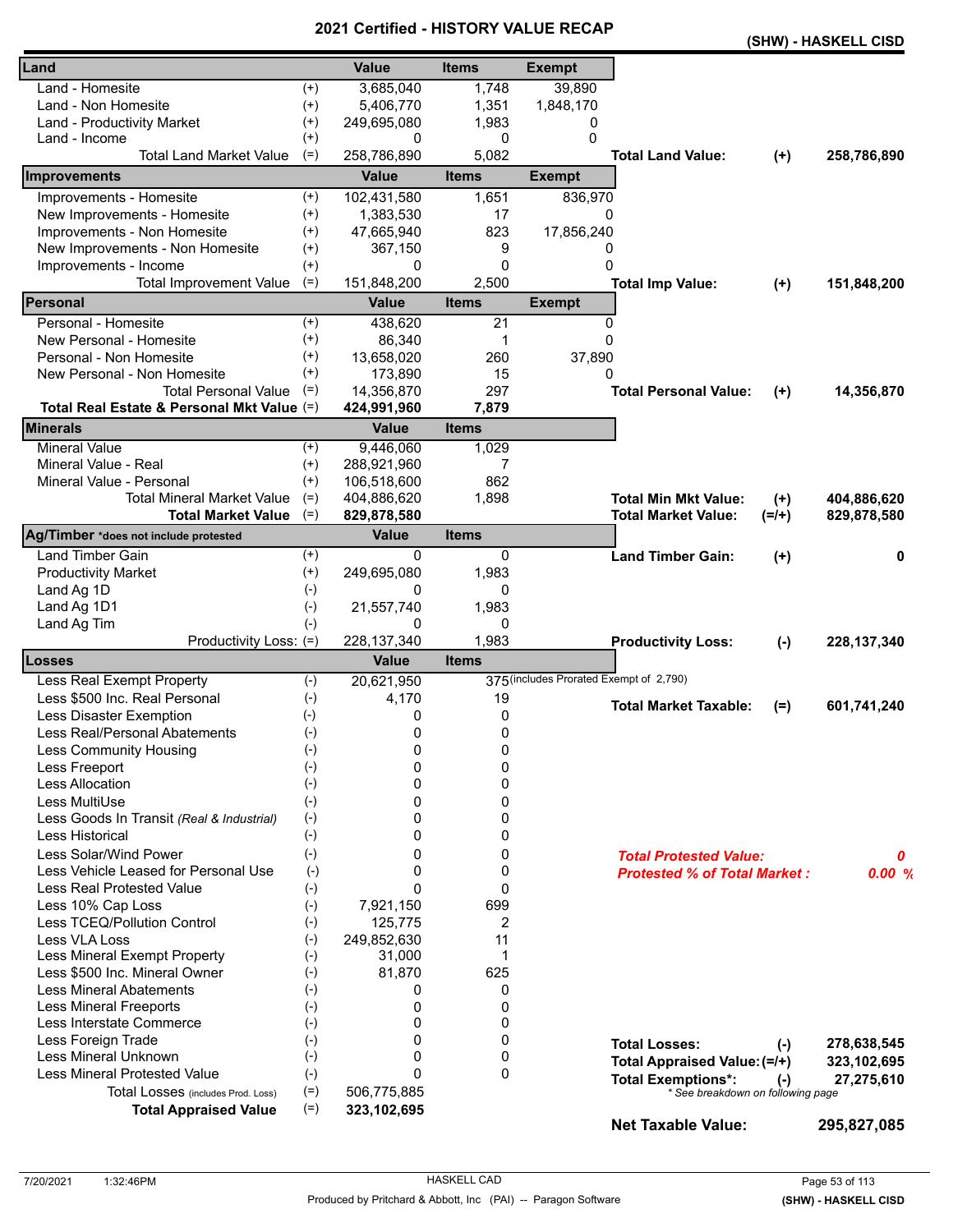|                                                                                                                                                                                                          |                        |                                                                   |              | <b>Certilled - FIISTONT VALUE</b> |                                              |                                         | (SHW) - HASKELL CISD                                                                                             |
|----------------------------------------------------------------------------------------------------------------------------------------------------------------------------------------------------------|------------------------|-------------------------------------------------------------------|--------------|-----------------------------------|----------------------------------------------|-----------------------------------------|------------------------------------------------------------------------------------------------------------------|
| *** Freeze Totals: (This is only for Effective Tax Rate Calculation)                                                                                                                                     |                        |                                                                   |              |                                   |                                              |                                         |                                                                                                                  |
| <b>Total Ceiling Tax:</b>                                                                                                                                                                                |                        |                                                                   | 132,976.71   |                                   |                                              |                                         |                                                                                                                  |
| <b>Total Freeze Taxable:</b>                                                                                                                                                                             |                        |                                                                   | 20,954,970   |                                   |                                              |                                         |                                                                                                                  |
| New Imp/Pers with Ceiling: +                                                                                                                                                                             |                        |                                                                   | 44,000       |                                   |                                              |                                         |                                                                                                                  |
|                                                                                                                                                                                                          |                        |                                                                   |              |                                   |                                              |                                         |                                                                                                                  |
| **Freeze Adjusted Taxable:                                                                                                                                                                               |                        |                                                                   |              |                                   |                                              |                                         | 274,916,115**This number DOES NOT represent any Jurisdiction's Certified Taxable Value**                         |
| Estimated Total Levy: ((Net Taxable Value - Total Freeze Taxable + New Imp/Pers with Ceiling) * Tax Rate / 100) + Total Ceiling Tax<br>or (Freeze Adjusted Taxable * Tax Rate / 100) + Total Ceiling Tax |                        |                                                                   |              |                                   |                                              |                                         |                                                                                                                  |
| <b>Count of Homesteads</b>                                                                                                                                                                               |                        |                                                                   |              |                                   |                                              |                                         |                                                                                                                  |
| F<br>н<br>S<br>в                                                                                                                                                                                         | D                      | W<br>O                                                            | DV           | <b>DV100</b>                      | <b>SS First Resp</b>                         | <b>SS Svc Member</b>                    |                                                                                                                  |
| 425<br>525<br>0<br>26                                                                                                                                                                                    | 0                      | 0<br>$\mathbf{1}$                                                 | 30           | 8                                 | 0                                            | 0                                       |                                                                                                                  |
| <b>Owner and Parcel Counts</b>                                                                                                                                                                           |                        |                                                                   |              |                                   |                                              |                                         |                                                                                                                  |
| <b>Total Parcels*:</b>                                                                                                                                                                                   |                        | 7,115* Parcel count is figured by parcel per ownership sequences. |              |                                   |                                              |                                         |                                                                                                                  |
| <b>Total Owners:</b>                                                                                                                                                                                     | 3,752                  |                                                                   |              |                                   |                                              |                                         |                                                                                                                  |
| <b>Ported Homestead/Charity Amounts</b>                                                                                                                                                                  |                        | <b>Value</b>                                                      |              | <b>Items</b>                      |                                              |                                         |                                                                                                                  |
| DV Donated Home (Charity)                                                                                                                                                                                | $^{(+)}$               |                                                                   | 0            |                                   | 0                                            |                                         |                                                                                                                  |
| SS of a Service Member Ported Amount                                                                                                                                                                     | $^{(+)}$               |                                                                   | 0            |                                   | 0                                            |                                         |                                                                                                                  |
| SS of a First Responder Ported Amount                                                                                                                                                                    | $^{(+)}$               |                                                                   | 0            |                                   | 0                                            |                                         |                                                                                                                  |
| SS of DV Donated Home Ported Amount                                                                                                                                                                      | $^{(+)}$               |                                                                   | 0            |                                   | 0                                            |                                         |                                                                                                                  |
| SS of 100% DV Ported Amount                                                                                                                                                                              | $^{(+)}$               |                                                                   | 0            |                                   | 0                                            |                                         |                                                                                                                  |
| <b>Homestead Exemptions</b>                                                                                                                                                                              |                        | <b>Value</b>                                                      |              | <b>Items</b>                      |                                              |                                         |                                                                                                                  |
| Homestead H,S                                                                                                                                                                                            | $^{(+)}$               | 22,810,500                                                        |              | 985                               |                                              | H - Homestead                           | D - Disabled Only                                                                                                |
| Senior S                                                                                                                                                                                                 | $^{(+)}$               | 3,814,720                                                         |              | 407                               |                                              | S - Over 65                             | W - Widow                                                                                                        |
| Disabled B                                                                                                                                                                                               | $^{(+)}$               |                                                                   | 161,250      |                                   | 19                                           | F - Disabled Widow                      | O - Over 65 (No HS)                                                                                              |
| DV 100%                                                                                                                                                                                                  | $^{(+)}$               |                                                                   | 248,090      |                                   | 6                                            | <b>B</b> - Disabled                     | DV - Disabled Veteran                                                                                            |
| Surviving Spouse of a Service Member                                                                                                                                                                     | $^{(+)}$               |                                                                   | 0<br>0       |                                   | 0<br>0                                       | DV100 (1, 2, 3) - 100% Disabled Veteran |                                                                                                                  |
| Survivng Spouse of a First Responder                                                                                                                                                                     | $^{(+)}$               |                                                                   |              |                                   |                                              |                                         | 4 (4B, 4H, 4S) - Surviving Spouse of a Service Member<br>5* (5B, 5H, 5S) - Surviving Spouse of a First Responder |
|                                                                                                                                                                                                          | Total Reimbursable (=) | 27,034,560                                                        |              | 1,417                             |                                              |                                         |                                                                                                                  |
| <b>Local Discount</b><br>Disabled Veteran                                                                                                                                                                | $^{(+)}$               |                                                                   | 0<br>241,050 |                                   | 0<br>23                                      |                                         |                                                                                                                  |
| Optional 65                                                                                                                                                                                              | $^{(+)}$<br>$^{(+)}$   |                                                                   | 0            |                                   | 0                                            |                                         |                                                                                                                  |
| <b>Local Disabled</b>                                                                                                                                                                                    | $^{(+)}$               |                                                                   | 0            |                                   | 0                                            |                                         |                                                                                                                  |
| State Homestead                                                                                                                                                                                          | $^{(+)}$               |                                                                   | 0            |                                   | $\Omega$                                     |                                         |                                                                                                                  |
|                                                                                                                                                                                                          |                        |                                                                   |              |                                   |                                              |                                         |                                                                                                                  |
| <b>Total Exemptions</b>                                                                                                                                                                                  | $(=)$                  |                                                                   |              |                                   | 27,275,610 (includes Ported/Charity Amounts) |                                         |                                                                                                                  |
| <b>Special Certified Totals</b>                                                                                                                                                                          |                        |                                                                   |              |                                   |                                              |                                         |                                                                                                                  |
| <b>Exempt Value of First Time Absolute Exemption</b>                                                                                                                                                     |                        |                                                                   |              | \$280                             |                                              |                                         |                                                                                                                  |
| <b>Exempt Value of First Time Partial Exemption</b>                                                                                                                                                      |                        |                                                                   |              | \$282,840                         |                                              |                                         |                                                                                                                  |
| <b>New AG/Timber</b>                                                                                                                                                                                     |                        |                                                                   |              |                                   |                                              |                                         |                                                                                                                  |
| Market                                                                                                                                                                                                   |                        |                                                                   |              | \$26,120                          |                                              |                                         |                                                                                                                  |
| Taxable                                                                                                                                                                                                  |                        |                                                                   |              | \$1,940                           |                                              |                                         |                                                                                                                  |
| Value Loss                                                                                                                                                                                               |                        |                                                                   |              | \$24,180                          |                                              |                                         |                                                                                                                  |
| New Improvement/Personal                                                                                                                                                                                 |                        |                                                                   |              |                                   |                                              |                                         |                                                                                                                  |
| Market                                                                                                                                                                                                   |                        |                                                                   |              | \$2,010,910                       |                                              |                                         |                                                                                                                  |
| Taxable                                                                                                                                                                                                  |                        |                                                                   |              | \$1,876,280                       |                                              |                                         |                                                                                                                  |
|                                                                                                                                                                                                          |                        |                                                                   |              |                                   |                                              |                                         |                                                                                                                  |
|                                                                                                                                                                                                          |                        |                                                                   |              |                                   |                                              |                                         |                                                                                                                  |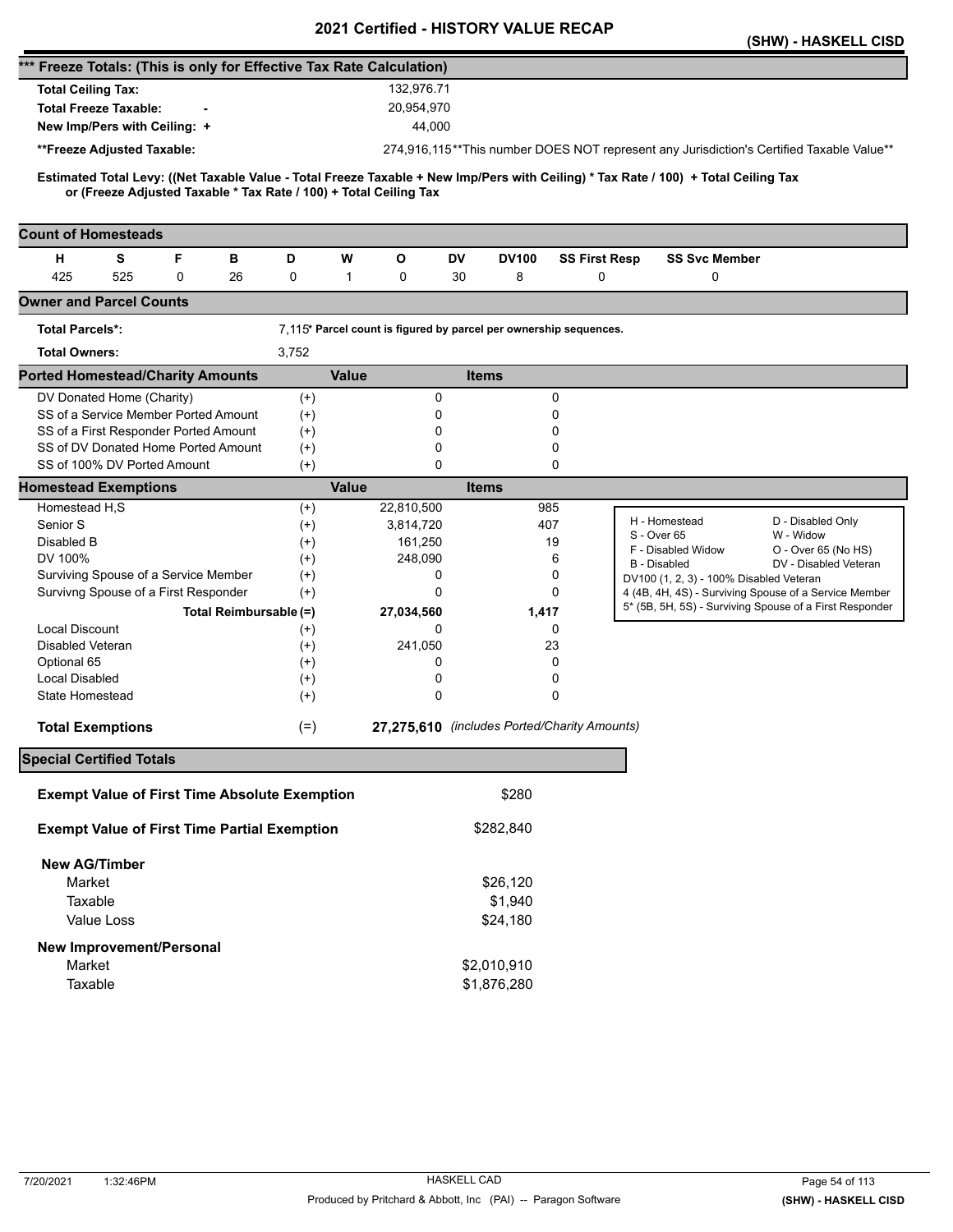|                            | Average Values* (includes protested & exempt value) |                |                                        |
|----------------------------|-----------------------------------------------------|----------------|----------------------------------------|
| Average Homestead Value A* |                                                     | <b>Parcels</b> | Total Homestead Value A*               |
| <b>Market</b>              | \$61,468                                            | 1,502          | \$92,326,360<br>Market                 |
| <b>Taxable</b>             | \$31,843                                            |                | \$62,391,090<br>Taxable                |
|                            | Average Homestead Value A* and E*                   | <b>Parcels</b> | Total Homestead Value A* and E*        |
| Market                     | \$61.853                                            | 1,524          | \$94,264,860<br>Market                 |
| <b>Taxable</b>             | \$32.197                                            |                | Taxable<br>\$63,821,780                |
|                            | Average Homestead Value A* and E* and M1            | <b>Parcels</b> | Total Homestead Value A* and E* and M1 |
| Market                     | \$61,213                                            | 1.547          | \$94,697,060<br>Market                 |
| <b>Taxable</b>             | \$31.625                                            |                | \$64,057,230<br>Taxable                |
|                            | <b>Average Homestead Value M1</b>                   | <b>Parcels</b> | <b>Total Homestead Value M1</b>        |
| <b>Market</b>              | \$18.791                                            | 23             | \$432,200<br>Market                    |
| Taxable                    | \$0                                                 |                | \$235,450<br>Taxable                   |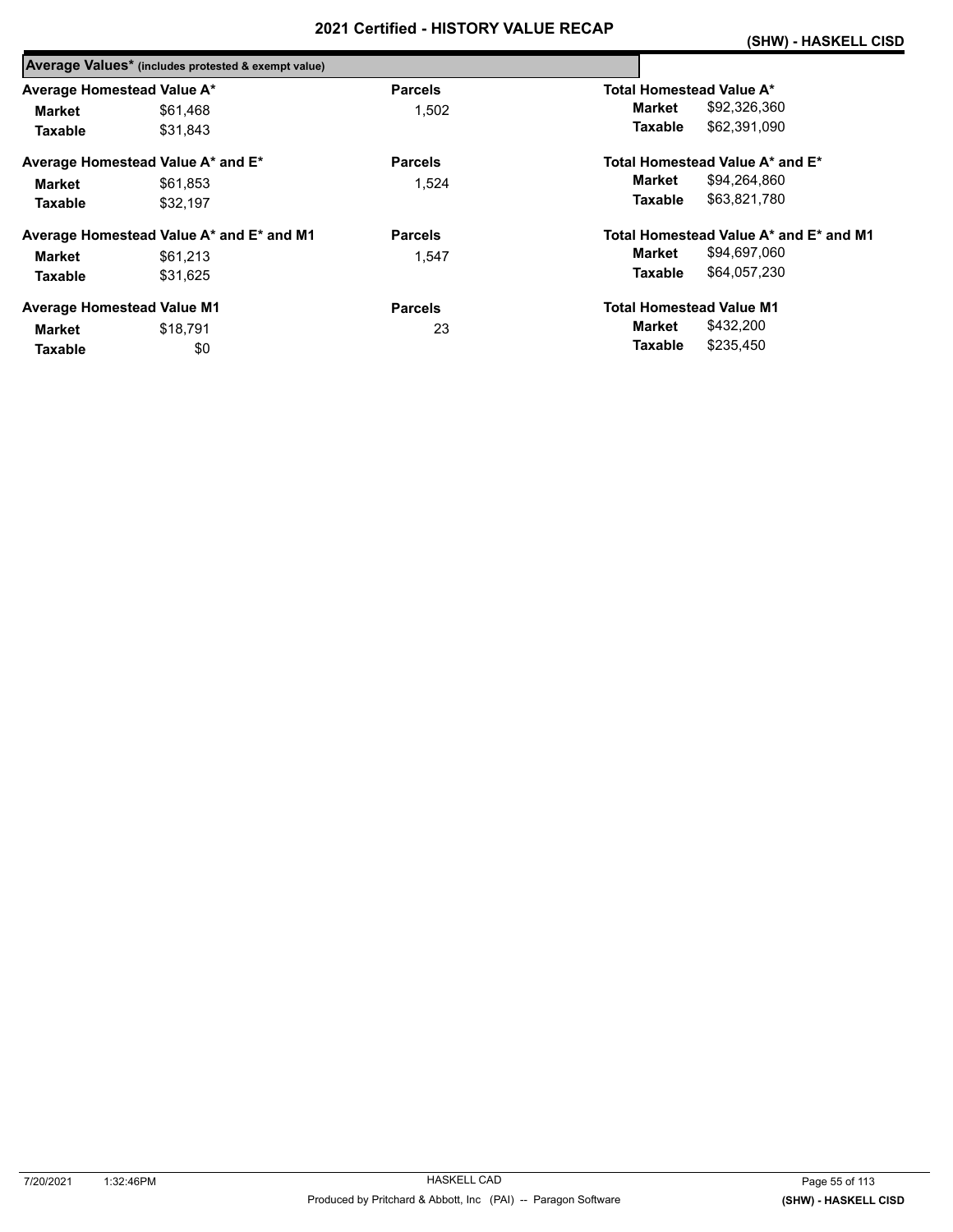#### **(SHW) - HASKELL CISD**

| <b>Productivity</b><br><b>Total Mkt</b><br><b>Total Net</b><br>Cat<br><b>Items</b><br>Land<br><b>Ag/Timber</b><br><b>Taxable</b><br>Personal<br><b>Mineral</b><br><b>Acres</b><br><b>Improvements</b><br>Code<br><b>Market</b><br>Land<br><b>Taxable</b><br><b>Taxable</b><br>3<br>0.777<br>1,800<br>0<br>$\mathbf 0$<br>0<br>13,410<br>A<br>0<br>1,800<br>11,610<br>13,410<br>655.378<br>3,001,940<br>0<br>86,928,060<br>86,340<br>0<br>90,016,340<br>60,845,830<br>A1<br>1,493<br>0<br>3,001,940<br>A <sub>2</sub><br>60<br>34.028<br>0<br>0<br>108,310<br>732,010<br>0<br>438,630<br>108,310<br>32,160<br>872,480<br>A <sub>3</sub><br>3,366,360<br>42<br>111.005<br>272,640<br>0<br>0<br>272,640<br>4,417,050<br>0<br>0<br>4,689,690<br>A4<br>468,420<br>53<br>36.096<br>111,260<br>0<br>0<br>111,260<br>357,160<br>0<br>0<br>468,420<br>A <sub>5</sub><br>7.770<br>10<br>15,970<br>0<br>0<br>15,970<br>352,230<br>0<br>0<br>368,200<br>226,160<br>A <sub>6</sub><br>2<br>0.000<br>0<br>$\mathbf 0$<br>0<br>0<br>0<br>0<br>101,650<br>101,650<br>72,980<br>$A^*$<br>1,663<br>845.054<br>3,511,920<br>0<br>0<br>3,511,920<br>92,899,770<br>118,500<br>0<br>96,530,190<br>65,431,790<br><b>B1</b><br>6<br>2.897<br>25,110<br>0<br>0<br>25,110<br>480,400<br>0<br>0<br>505,510<br>458,580<br>B <sub>2</sub><br>0.486<br>4,020<br>0<br>93,790<br>0<br>97,810<br>0<br>4,020<br>0<br>97,810<br>3<br>B*<br>9<br>3.383<br>29,130<br>0<br>0<br>29,130<br>574,190<br>0<br>0<br>556,390<br>603,320<br>С<br>0<br>1<br>30.000<br>150,000<br>0<br>0<br>150,000<br>0<br>0<br>150,000<br>150,000<br>C <sub>1</sub><br>69,270<br>1,179,770<br>640<br>892.851<br>1,110,500<br>0<br>0<br>1,110,500<br>0<br>0<br>1,179,770<br>C <sub>2</sub><br>0<br>106,140<br>5<br>10.833<br>33,450<br>0<br>0<br>72,690<br>0<br>106,140<br>33,450<br>$\mathbf{C}^*$<br>646<br>933.684<br>1,293,950<br>0<br>0<br>1,293,950<br>141,960<br>0<br>0<br>1,435,910<br>1,435,910<br>D1<br>1,982<br>271,080.263<br>0<br>21,547,530<br>249,576,330<br>21,547,530<br>0<br>0<br>0<br>21,547,530<br>21,515,210<br>D <sub>1</sub> E<br>10,210<br>$\mathbf{1}$<br>125.000<br>0<br>118,750<br>10,210<br>0<br>0<br>0<br>10,210<br>10,210<br>D <sub>2</sub><br>0.000<br>0<br>0<br>4,466,350<br>248<br>0<br>0<br>4,483,600<br>4,400<br>0<br>4,488,000<br>0<br>249,695,080<br>D*<br>2,231<br>271,205.263<br>21,557,740<br>21,557,740<br>4,483,600<br>4,400<br>0<br>26,045,740<br>25,991,770<br>E<br>0<br>0<br>0<br>156<br>198.366<br>385,770<br>385,770<br>0<br>10,639,850<br>7,681,290<br>10,254,080<br>E <sub>1</sub><br>36<br>0<br>128.432<br>155,400<br>0<br>0<br>155,400<br>3,614,310<br>0<br>3,769,710<br>2,993,320<br>E <sub>2</sub><br>$\overline{2}$<br>2.175<br>2,180<br>0<br>0<br>2,180<br>20,180<br>0<br>41,250<br>41,250<br>18,890<br>E*<br>194<br>328.973<br>0<br>0<br>13,887,280<br>543,350<br>543,350<br>20,180<br>0<br>14,450,810<br>10,715,860<br>F <sub>1</sub><br>0<br>0<br>181<br>223.175<br>0<br>1,433,380<br>19,728,510<br>0<br>21,161,890<br>1,433,380<br>21,114,280<br>F <sub>1</sub><br>181<br>223.175<br>1,433,380<br>0<br>$\bf{0}$<br>1,433,380<br>19,728,510<br>$\bf{0}$<br>0<br>21,161,890<br>21,114,280<br>F <sub>2</sub><br>118.973<br>0<br>31<br>297,580<br>0<br>297,580<br>1,371,820<br>288,921,960<br>290,591,360<br>41,722,980<br>0<br>31<br>F <sub>2</sub><br>118.973<br>0<br>0<br>297,580<br>297,580<br>1,371,820<br>0 288,921,960<br>290,591,360<br>41,722,980<br>F*<br>212<br>342.148<br>1,730,960<br>0<br>0<br>1,730,960<br>21,100,330<br>288,921,960<br>311,753,250<br>62,837,260<br>0<br>0.000<br>G1<br>1,029<br>0<br>9,446,060<br>9,446,060<br>9,446,060<br>0<br>0<br>0<br>0<br>0<br>G*<br>1,029<br>0.000<br>0<br>0<br>0<br>0<br>0<br>9,446,060<br>9,446,060<br>9,446,060<br>0<br>J2<br>6<br>0.172<br>1,250<br>0<br>0<br>1,250<br>0<br>0<br>3,267,910<br>3,269,160<br>3,269,160<br>0<br>J3<br>31<br>2.238<br>6,810<br>0<br>6,810<br>540<br>60,189,200<br>60,196,550<br>0<br>60,196,550<br>J4<br>34<br>2.969<br>12,350<br>0<br>12,350<br>56,460<br>2,326,510<br>2,395,320<br>0<br>0<br>2,395,320<br>J6<br>58.461<br>74,030<br>0<br>0<br>74,030<br>0<br>32,950,570<br>33,024,600<br>29<br>0<br>32,960,650<br>0.000<br>J6A<br>0<br>0<br>0<br>0<br>0<br>1,000<br>1,000<br>1,000<br>$\mathbf{1}$<br>0<br>J7<br>36<br>0.000<br>0<br>0<br>0<br>0<br>0<br>0<br>48,850<br>48,850<br>48,850<br>J8<br>0.000<br>0<br>0<br>0<br>0<br>601,010<br>601,010<br>601,010<br>8<br>0<br>0<br>$\mathsf{J}^\star$<br>145<br>94,440<br>0<br>94,440<br>57,000<br>63.840<br>0<br>0<br>99,385,050<br>99,536,490<br>99,472,540<br>0.000<br>L1<br>248<br>0<br>0<br>0<br>$\pmb{0}$<br>0 11,290,510<br>11,290,510<br>11,228,685<br>0<br>$\pmb{0}$<br>L1<br>248<br>0.000<br>0<br>0<br>0<br>0 11,290,510<br>0<br>11,290,510<br>11,228,685<br>L2<br>$\mathbf{1}$<br>0.000<br>0<br>0<br>0<br>$\pmb{0}$<br>0<br>187,100<br>0<br>187,100<br>187,100<br>L2A<br>12<br>0.000<br>0<br>0<br>$\pmb{0}$<br>0<br>162,340<br>162,340<br>131,340<br>0<br>0<br>L <sub>2</sub> C<br>8<br>0.000<br>0<br>$\pmb{0}$<br>0<br>652,260<br>505,980<br>0<br>0<br>0<br>652,260<br>L2D<br>0.000<br>0<br>0<br>$\pmb{0}$<br>0<br>0<br>15,170<br>15,170<br>$\mathbf{1}$<br>0<br>15,170<br>L2G<br>18<br>0.000<br>0<br>0<br>0<br>0<br>0<br>0<br>3,780,990<br>3,149,940<br>3,780,990<br>L <sub>2</sub> H<br>19<br>0.000<br>0<br>0<br>0<br>0<br>0<br>554,450<br>0<br>554,450<br>554,450<br>L2J<br>15<br>0.000<br>0<br>0<br>0<br>0<br>0<br>180,660<br>164,400<br>0<br>180,660<br>L <sub>2</sub> K<br>2<br>0.000<br>0<br>0<br>0<br>$\pmb{0}$<br>0<br>0<br>74,500<br>74,500<br>74,500<br>L2L<br>0<br>0.000<br>0<br>0<br>$\pmb{0}$<br>0<br>0<br>1,108,180<br>1,108,180<br>1,108,180<br>6<br>L2M<br>0<br>0<br>0<br>$\pmb{0}$<br>0<br>0<br>5<br>0.000<br>56,590<br>56,590<br>56,590<br>L2O<br>3<br>0.000<br>0<br>0<br>0<br>0<br>0<br>0<br>7,270<br>7,270<br>7,270 | <b>Category Code Breakdown</b> |  |  |  |  |  |  |  |  |  |  |
|-------------------------------------------------------------------------------------------------------------------------------------------------------------------------------------------------------------------------------------------------------------------------------------------------------------------------------------------------------------------------------------------------------------------------------------------------------------------------------------------------------------------------------------------------------------------------------------------------------------------------------------------------------------------------------------------------------------------------------------------------------------------------------------------------------------------------------------------------------------------------------------------------------------------------------------------------------------------------------------------------------------------------------------------------------------------------------------------------------------------------------------------------------------------------------------------------------------------------------------------------------------------------------------------------------------------------------------------------------------------------------------------------------------------------------------------------------------------------------------------------------------------------------------------------------------------------------------------------------------------------------------------------------------------------------------------------------------------------------------------------------------------------------------------------------------------------------------------------------------------------------------------------------------------------------------------------------------------------------------------------------------------------------------------------------------------------------------------------------------------------------------------------------------------------------------------------------------------------------------------------------------------------------------------------------------------------------------------------------------------------------------------------------------------------------------------------------------------------------------------------------------------------------------------------------------------------------------------------------------------------------------------------------------------------------------------------------------------------------------------------------------------------------------------------------------------------------------------------------------------------------------------------------------------------------------------------------------------------------------------------------------------------------------------------------------------------------------------------------------------------------------------------------------------------------------------------------------------------------------------------------------------------------------------------------------------------------------------------------------------------------------------------------------------------------------------------------------------------------------------------------------------------------------------------------------------------------------------------------------------------------------------------------------------------------------------------------------------------------------------------------------------------------------------------------------------------------------------------------------------------------------------------------------------------------------------------------------------------------------------------------------------------------------------------------------------------------------------------------------------------------------------------------------------------------------------------------------------------------------------------------------------------------------------------------------------------------------------------------------------------------------------------------------------------------------------------------------------------------------------------------------------------------------------------------------------------------------------------------------------------------------------------------------------------------------------------------------------------------------------------------------------------------------------------------------------------------------------------------------------------------------------------------------------------------------------------------------------------------------------------------------------------------------------------------------------------------------------------------------------------------------------------------------------------------------------------------------------------------------------------------------------------------------------------------------------------------------------------------------------------------------------------------------------------------------------------------------------------------------------------------------------------------------------------------------------------------------------------------------------------------------------------------------------------------------------------------------------------------------------------------------------------------------------------------------------------------------------------------------------------------------|--------------------------------|--|--|--|--|--|--|--|--|--|--|
|                                                                                                                                                                                                                                                                                                                                                                                                                                                                                                                                                                                                                                                                                                                                                                                                                                                                                                                                                                                                                                                                                                                                                                                                                                                                                                                                                                                                                                                                                                                                                                                                                                                                                                                                                                                                                                                                                                                                                                                                                                                                                                                                                                                                                                                                                                                                                                                                                                                                                                                                                                                                                                                                                                                                                                                                                                                                                                                                                                                                                                                                                                                                                                                                                                                                                                                                                                                                                                                                                                                                                                                                                                                                                                                                                                                                                                                                                                                                                                                                                                                                                                                                                                                                                                                                                                                                                                                                                                                                                                                                                                                                                                                                                                                                                                                                                                                                                                                                                                                                                                                                                                                                                                                                                                                                                                                                                                                                                                                                                                                                                                                                                                                                                                                                                                                                                                                                                     |                                |  |  |  |  |  |  |  |  |  |  |
|                                                                                                                                                                                                                                                                                                                                                                                                                                                                                                                                                                                                                                                                                                                                                                                                                                                                                                                                                                                                                                                                                                                                                                                                                                                                                                                                                                                                                                                                                                                                                                                                                                                                                                                                                                                                                                                                                                                                                                                                                                                                                                                                                                                                                                                                                                                                                                                                                                                                                                                                                                                                                                                                                                                                                                                                                                                                                                                                                                                                                                                                                                                                                                                                                                                                                                                                                                                                                                                                                                                                                                                                                                                                                                                                                                                                                                                                                                                                                                                                                                                                                                                                                                                                                                                                                                                                                                                                                                                                                                                                                                                                                                                                                                                                                                                                                                                                                                                                                                                                                                                                                                                                                                                                                                                                                                                                                                                                                                                                                                                                                                                                                                                                                                                                                                                                                                                                                     |                                |  |  |  |  |  |  |  |  |  |  |
|                                                                                                                                                                                                                                                                                                                                                                                                                                                                                                                                                                                                                                                                                                                                                                                                                                                                                                                                                                                                                                                                                                                                                                                                                                                                                                                                                                                                                                                                                                                                                                                                                                                                                                                                                                                                                                                                                                                                                                                                                                                                                                                                                                                                                                                                                                                                                                                                                                                                                                                                                                                                                                                                                                                                                                                                                                                                                                                                                                                                                                                                                                                                                                                                                                                                                                                                                                                                                                                                                                                                                                                                                                                                                                                                                                                                                                                                                                                                                                                                                                                                                                                                                                                                                                                                                                                                                                                                                                                                                                                                                                                                                                                                                                                                                                                                                                                                                                                                                                                                                                                                                                                                                                                                                                                                                                                                                                                                                                                                                                                                                                                                                                                                                                                                                                                                                                                                                     |                                |  |  |  |  |  |  |  |  |  |  |
|                                                                                                                                                                                                                                                                                                                                                                                                                                                                                                                                                                                                                                                                                                                                                                                                                                                                                                                                                                                                                                                                                                                                                                                                                                                                                                                                                                                                                                                                                                                                                                                                                                                                                                                                                                                                                                                                                                                                                                                                                                                                                                                                                                                                                                                                                                                                                                                                                                                                                                                                                                                                                                                                                                                                                                                                                                                                                                                                                                                                                                                                                                                                                                                                                                                                                                                                                                                                                                                                                                                                                                                                                                                                                                                                                                                                                                                                                                                                                                                                                                                                                                                                                                                                                                                                                                                                                                                                                                                                                                                                                                                                                                                                                                                                                                                                                                                                                                                                                                                                                                                                                                                                                                                                                                                                                                                                                                                                                                                                                                                                                                                                                                                                                                                                                                                                                                                                                     |                                |  |  |  |  |  |  |  |  |  |  |
|                                                                                                                                                                                                                                                                                                                                                                                                                                                                                                                                                                                                                                                                                                                                                                                                                                                                                                                                                                                                                                                                                                                                                                                                                                                                                                                                                                                                                                                                                                                                                                                                                                                                                                                                                                                                                                                                                                                                                                                                                                                                                                                                                                                                                                                                                                                                                                                                                                                                                                                                                                                                                                                                                                                                                                                                                                                                                                                                                                                                                                                                                                                                                                                                                                                                                                                                                                                                                                                                                                                                                                                                                                                                                                                                                                                                                                                                                                                                                                                                                                                                                                                                                                                                                                                                                                                                                                                                                                                                                                                                                                                                                                                                                                                                                                                                                                                                                                                                                                                                                                                                                                                                                                                                                                                                                                                                                                                                                                                                                                                                                                                                                                                                                                                                                                                                                                                                                     |                                |  |  |  |  |  |  |  |  |  |  |
|                                                                                                                                                                                                                                                                                                                                                                                                                                                                                                                                                                                                                                                                                                                                                                                                                                                                                                                                                                                                                                                                                                                                                                                                                                                                                                                                                                                                                                                                                                                                                                                                                                                                                                                                                                                                                                                                                                                                                                                                                                                                                                                                                                                                                                                                                                                                                                                                                                                                                                                                                                                                                                                                                                                                                                                                                                                                                                                                                                                                                                                                                                                                                                                                                                                                                                                                                                                                                                                                                                                                                                                                                                                                                                                                                                                                                                                                                                                                                                                                                                                                                                                                                                                                                                                                                                                                                                                                                                                                                                                                                                                                                                                                                                                                                                                                                                                                                                                                                                                                                                                                                                                                                                                                                                                                                                                                                                                                                                                                                                                                                                                                                                                                                                                                                                                                                                                                                     |                                |  |  |  |  |  |  |  |  |  |  |
|                                                                                                                                                                                                                                                                                                                                                                                                                                                                                                                                                                                                                                                                                                                                                                                                                                                                                                                                                                                                                                                                                                                                                                                                                                                                                                                                                                                                                                                                                                                                                                                                                                                                                                                                                                                                                                                                                                                                                                                                                                                                                                                                                                                                                                                                                                                                                                                                                                                                                                                                                                                                                                                                                                                                                                                                                                                                                                                                                                                                                                                                                                                                                                                                                                                                                                                                                                                                                                                                                                                                                                                                                                                                                                                                                                                                                                                                                                                                                                                                                                                                                                                                                                                                                                                                                                                                                                                                                                                                                                                                                                                                                                                                                                                                                                                                                                                                                                                                                                                                                                                                                                                                                                                                                                                                                                                                                                                                                                                                                                                                                                                                                                                                                                                                                                                                                                                                                     |                                |  |  |  |  |  |  |  |  |  |  |
|                                                                                                                                                                                                                                                                                                                                                                                                                                                                                                                                                                                                                                                                                                                                                                                                                                                                                                                                                                                                                                                                                                                                                                                                                                                                                                                                                                                                                                                                                                                                                                                                                                                                                                                                                                                                                                                                                                                                                                                                                                                                                                                                                                                                                                                                                                                                                                                                                                                                                                                                                                                                                                                                                                                                                                                                                                                                                                                                                                                                                                                                                                                                                                                                                                                                                                                                                                                                                                                                                                                                                                                                                                                                                                                                                                                                                                                                                                                                                                                                                                                                                                                                                                                                                                                                                                                                                                                                                                                                                                                                                                                                                                                                                                                                                                                                                                                                                                                                                                                                                                                                                                                                                                                                                                                                                                                                                                                                                                                                                                                                                                                                                                                                                                                                                                                                                                                                                     |                                |  |  |  |  |  |  |  |  |  |  |
|                                                                                                                                                                                                                                                                                                                                                                                                                                                                                                                                                                                                                                                                                                                                                                                                                                                                                                                                                                                                                                                                                                                                                                                                                                                                                                                                                                                                                                                                                                                                                                                                                                                                                                                                                                                                                                                                                                                                                                                                                                                                                                                                                                                                                                                                                                                                                                                                                                                                                                                                                                                                                                                                                                                                                                                                                                                                                                                                                                                                                                                                                                                                                                                                                                                                                                                                                                                                                                                                                                                                                                                                                                                                                                                                                                                                                                                                                                                                                                                                                                                                                                                                                                                                                                                                                                                                                                                                                                                                                                                                                                                                                                                                                                                                                                                                                                                                                                                                                                                                                                                                                                                                                                                                                                                                                                                                                                                                                                                                                                                                                                                                                                                                                                                                                                                                                                                                                     |                                |  |  |  |  |  |  |  |  |  |  |
|                                                                                                                                                                                                                                                                                                                                                                                                                                                                                                                                                                                                                                                                                                                                                                                                                                                                                                                                                                                                                                                                                                                                                                                                                                                                                                                                                                                                                                                                                                                                                                                                                                                                                                                                                                                                                                                                                                                                                                                                                                                                                                                                                                                                                                                                                                                                                                                                                                                                                                                                                                                                                                                                                                                                                                                                                                                                                                                                                                                                                                                                                                                                                                                                                                                                                                                                                                                                                                                                                                                                                                                                                                                                                                                                                                                                                                                                                                                                                                                                                                                                                                                                                                                                                                                                                                                                                                                                                                                                                                                                                                                                                                                                                                                                                                                                                                                                                                                                                                                                                                                                                                                                                                                                                                                                                                                                                                                                                                                                                                                                                                                                                                                                                                                                                                                                                                                                                     |                                |  |  |  |  |  |  |  |  |  |  |
|                                                                                                                                                                                                                                                                                                                                                                                                                                                                                                                                                                                                                                                                                                                                                                                                                                                                                                                                                                                                                                                                                                                                                                                                                                                                                                                                                                                                                                                                                                                                                                                                                                                                                                                                                                                                                                                                                                                                                                                                                                                                                                                                                                                                                                                                                                                                                                                                                                                                                                                                                                                                                                                                                                                                                                                                                                                                                                                                                                                                                                                                                                                                                                                                                                                                                                                                                                                                                                                                                                                                                                                                                                                                                                                                                                                                                                                                                                                                                                                                                                                                                                                                                                                                                                                                                                                                                                                                                                                                                                                                                                                                                                                                                                                                                                                                                                                                                                                                                                                                                                                                                                                                                                                                                                                                                                                                                                                                                                                                                                                                                                                                                                                                                                                                                                                                                                                                                     |                                |  |  |  |  |  |  |  |  |  |  |
|                                                                                                                                                                                                                                                                                                                                                                                                                                                                                                                                                                                                                                                                                                                                                                                                                                                                                                                                                                                                                                                                                                                                                                                                                                                                                                                                                                                                                                                                                                                                                                                                                                                                                                                                                                                                                                                                                                                                                                                                                                                                                                                                                                                                                                                                                                                                                                                                                                                                                                                                                                                                                                                                                                                                                                                                                                                                                                                                                                                                                                                                                                                                                                                                                                                                                                                                                                                                                                                                                                                                                                                                                                                                                                                                                                                                                                                                                                                                                                                                                                                                                                                                                                                                                                                                                                                                                                                                                                                                                                                                                                                                                                                                                                                                                                                                                                                                                                                                                                                                                                                                                                                                                                                                                                                                                                                                                                                                                                                                                                                                                                                                                                                                                                                                                                                                                                                                                     |                                |  |  |  |  |  |  |  |  |  |  |
|                                                                                                                                                                                                                                                                                                                                                                                                                                                                                                                                                                                                                                                                                                                                                                                                                                                                                                                                                                                                                                                                                                                                                                                                                                                                                                                                                                                                                                                                                                                                                                                                                                                                                                                                                                                                                                                                                                                                                                                                                                                                                                                                                                                                                                                                                                                                                                                                                                                                                                                                                                                                                                                                                                                                                                                                                                                                                                                                                                                                                                                                                                                                                                                                                                                                                                                                                                                                                                                                                                                                                                                                                                                                                                                                                                                                                                                                                                                                                                                                                                                                                                                                                                                                                                                                                                                                                                                                                                                                                                                                                                                                                                                                                                                                                                                                                                                                                                                                                                                                                                                                                                                                                                                                                                                                                                                                                                                                                                                                                                                                                                                                                                                                                                                                                                                                                                                                                     |                                |  |  |  |  |  |  |  |  |  |  |
|                                                                                                                                                                                                                                                                                                                                                                                                                                                                                                                                                                                                                                                                                                                                                                                                                                                                                                                                                                                                                                                                                                                                                                                                                                                                                                                                                                                                                                                                                                                                                                                                                                                                                                                                                                                                                                                                                                                                                                                                                                                                                                                                                                                                                                                                                                                                                                                                                                                                                                                                                                                                                                                                                                                                                                                                                                                                                                                                                                                                                                                                                                                                                                                                                                                                                                                                                                                                                                                                                                                                                                                                                                                                                                                                                                                                                                                                                                                                                                                                                                                                                                                                                                                                                                                                                                                                                                                                                                                                                                                                                                                                                                                                                                                                                                                                                                                                                                                                                                                                                                                                                                                                                                                                                                                                                                                                                                                                                                                                                                                                                                                                                                                                                                                                                                                                                                                                                     |                                |  |  |  |  |  |  |  |  |  |  |
|                                                                                                                                                                                                                                                                                                                                                                                                                                                                                                                                                                                                                                                                                                                                                                                                                                                                                                                                                                                                                                                                                                                                                                                                                                                                                                                                                                                                                                                                                                                                                                                                                                                                                                                                                                                                                                                                                                                                                                                                                                                                                                                                                                                                                                                                                                                                                                                                                                                                                                                                                                                                                                                                                                                                                                                                                                                                                                                                                                                                                                                                                                                                                                                                                                                                                                                                                                                                                                                                                                                                                                                                                                                                                                                                                                                                                                                                                                                                                                                                                                                                                                                                                                                                                                                                                                                                                                                                                                                                                                                                                                                                                                                                                                                                                                                                                                                                                                                                                                                                                                                                                                                                                                                                                                                                                                                                                                                                                                                                                                                                                                                                                                                                                                                                                                                                                                                                                     |                                |  |  |  |  |  |  |  |  |  |  |
|                                                                                                                                                                                                                                                                                                                                                                                                                                                                                                                                                                                                                                                                                                                                                                                                                                                                                                                                                                                                                                                                                                                                                                                                                                                                                                                                                                                                                                                                                                                                                                                                                                                                                                                                                                                                                                                                                                                                                                                                                                                                                                                                                                                                                                                                                                                                                                                                                                                                                                                                                                                                                                                                                                                                                                                                                                                                                                                                                                                                                                                                                                                                                                                                                                                                                                                                                                                                                                                                                                                                                                                                                                                                                                                                                                                                                                                                                                                                                                                                                                                                                                                                                                                                                                                                                                                                                                                                                                                                                                                                                                                                                                                                                                                                                                                                                                                                                                                                                                                                                                                                                                                                                                                                                                                                                                                                                                                                                                                                                                                                                                                                                                                                                                                                                                                                                                                                                     |                                |  |  |  |  |  |  |  |  |  |  |
|                                                                                                                                                                                                                                                                                                                                                                                                                                                                                                                                                                                                                                                                                                                                                                                                                                                                                                                                                                                                                                                                                                                                                                                                                                                                                                                                                                                                                                                                                                                                                                                                                                                                                                                                                                                                                                                                                                                                                                                                                                                                                                                                                                                                                                                                                                                                                                                                                                                                                                                                                                                                                                                                                                                                                                                                                                                                                                                                                                                                                                                                                                                                                                                                                                                                                                                                                                                                                                                                                                                                                                                                                                                                                                                                                                                                                                                                                                                                                                                                                                                                                                                                                                                                                                                                                                                                                                                                                                                                                                                                                                                                                                                                                                                                                                                                                                                                                                                                                                                                                                                                                                                                                                                                                                                                                                                                                                                                                                                                                                                                                                                                                                                                                                                                                                                                                                                                                     |                                |  |  |  |  |  |  |  |  |  |  |
|                                                                                                                                                                                                                                                                                                                                                                                                                                                                                                                                                                                                                                                                                                                                                                                                                                                                                                                                                                                                                                                                                                                                                                                                                                                                                                                                                                                                                                                                                                                                                                                                                                                                                                                                                                                                                                                                                                                                                                                                                                                                                                                                                                                                                                                                                                                                                                                                                                                                                                                                                                                                                                                                                                                                                                                                                                                                                                                                                                                                                                                                                                                                                                                                                                                                                                                                                                                                                                                                                                                                                                                                                                                                                                                                                                                                                                                                                                                                                                                                                                                                                                                                                                                                                                                                                                                                                                                                                                                                                                                                                                                                                                                                                                                                                                                                                                                                                                                                                                                                                                                                                                                                                                                                                                                                                                                                                                                                                                                                                                                                                                                                                                                                                                                                                                                                                                                                                     |                                |  |  |  |  |  |  |  |  |  |  |
|                                                                                                                                                                                                                                                                                                                                                                                                                                                                                                                                                                                                                                                                                                                                                                                                                                                                                                                                                                                                                                                                                                                                                                                                                                                                                                                                                                                                                                                                                                                                                                                                                                                                                                                                                                                                                                                                                                                                                                                                                                                                                                                                                                                                                                                                                                                                                                                                                                                                                                                                                                                                                                                                                                                                                                                                                                                                                                                                                                                                                                                                                                                                                                                                                                                                                                                                                                                                                                                                                                                                                                                                                                                                                                                                                                                                                                                                                                                                                                                                                                                                                                                                                                                                                                                                                                                                                                                                                                                                                                                                                                                                                                                                                                                                                                                                                                                                                                                                                                                                                                                                                                                                                                                                                                                                                                                                                                                                                                                                                                                                                                                                                                                                                                                                                                                                                                                                                     |                                |  |  |  |  |  |  |  |  |  |  |
|                                                                                                                                                                                                                                                                                                                                                                                                                                                                                                                                                                                                                                                                                                                                                                                                                                                                                                                                                                                                                                                                                                                                                                                                                                                                                                                                                                                                                                                                                                                                                                                                                                                                                                                                                                                                                                                                                                                                                                                                                                                                                                                                                                                                                                                                                                                                                                                                                                                                                                                                                                                                                                                                                                                                                                                                                                                                                                                                                                                                                                                                                                                                                                                                                                                                                                                                                                                                                                                                                                                                                                                                                                                                                                                                                                                                                                                                                                                                                                                                                                                                                                                                                                                                                                                                                                                                                                                                                                                                                                                                                                                                                                                                                                                                                                                                                                                                                                                                                                                                                                                                                                                                                                                                                                                                                                                                                                                                                                                                                                                                                                                                                                                                                                                                                                                                                                                                                     |                                |  |  |  |  |  |  |  |  |  |  |
|                                                                                                                                                                                                                                                                                                                                                                                                                                                                                                                                                                                                                                                                                                                                                                                                                                                                                                                                                                                                                                                                                                                                                                                                                                                                                                                                                                                                                                                                                                                                                                                                                                                                                                                                                                                                                                                                                                                                                                                                                                                                                                                                                                                                                                                                                                                                                                                                                                                                                                                                                                                                                                                                                                                                                                                                                                                                                                                                                                                                                                                                                                                                                                                                                                                                                                                                                                                                                                                                                                                                                                                                                                                                                                                                                                                                                                                                                                                                                                                                                                                                                                                                                                                                                                                                                                                                                                                                                                                                                                                                                                                                                                                                                                                                                                                                                                                                                                                                                                                                                                                                                                                                                                                                                                                                                                                                                                                                                                                                                                                                                                                                                                                                                                                                                                                                                                                                                     |                                |  |  |  |  |  |  |  |  |  |  |
|                                                                                                                                                                                                                                                                                                                                                                                                                                                                                                                                                                                                                                                                                                                                                                                                                                                                                                                                                                                                                                                                                                                                                                                                                                                                                                                                                                                                                                                                                                                                                                                                                                                                                                                                                                                                                                                                                                                                                                                                                                                                                                                                                                                                                                                                                                                                                                                                                                                                                                                                                                                                                                                                                                                                                                                                                                                                                                                                                                                                                                                                                                                                                                                                                                                                                                                                                                                                                                                                                                                                                                                                                                                                                                                                                                                                                                                                                                                                                                                                                                                                                                                                                                                                                                                                                                                                                                                                                                                                                                                                                                                                                                                                                                                                                                                                                                                                                                                                                                                                                                                                                                                                                                                                                                                                                                                                                                                                                                                                                                                                                                                                                                                                                                                                                                                                                                                                                     |                                |  |  |  |  |  |  |  |  |  |  |
|                                                                                                                                                                                                                                                                                                                                                                                                                                                                                                                                                                                                                                                                                                                                                                                                                                                                                                                                                                                                                                                                                                                                                                                                                                                                                                                                                                                                                                                                                                                                                                                                                                                                                                                                                                                                                                                                                                                                                                                                                                                                                                                                                                                                                                                                                                                                                                                                                                                                                                                                                                                                                                                                                                                                                                                                                                                                                                                                                                                                                                                                                                                                                                                                                                                                                                                                                                                                                                                                                                                                                                                                                                                                                                                                                                                                                                                                                                                                                                                                                                                                                                                                                                                                                                                                                                                                                                                                                                                                                                                                                                                                                                                                                                                                                                                                                                                                                                                                                                                                                                                                                                                                                                                                                                                                                                                                                                                                                                                                                                                                                                                                                                                                                                                                                                                                                                                                                     |                                |  |  |  |  |  |  |  |  |  |  |
|                                                                                                                                                                                                                                                                                                                                                                                                                                                                                                                                                                                                                                                                                                                                                                                                                                                                                                                                                                                                                                                                                                                                                                                                                                                                                                                                                                                                                                                                                                                                                                                                                                                                                                                                                                                                                                                                                                                                                                                                                                                                                                                                                                                                                                                                                                                                                                                                                                                                                                                                                                                                                                                                                                                                                                                                                                                                                                                                                                                                                                                                                                                                                                                                                                                                                                                                                                                                                                                                                                                                                                                                                                                                                                                                                                                                                                                                                                                                                                                                                                                                                                                                                                                                                                                                                                                                                                                                                                                                                                                                                                                                                                                                                                                                                                                                                                                                                                                                                                                                                                                                                                                                                                                                                                                                                                                                                                                                                                                                                                                                                                                                                                                                                                                                                                                                                                                                                     |                                |  |  |  |  |  |  |  |  |  |  |
|                                                                                                                                                                                                                                                                                                                                                                                                                                                                                                                                                                                                                                                                                                                                                                                                                                                                                                                                                                                                                                                                                                                                                                                                                                                                                                                                                                                                                                                                                                                                                                                                                                                                                                                                                                                                                                                                                                                                                                                                                                                                                                                                                                                                                                                                                                                                                                                                                                                                                                                                                                                                                                                                                                                                                                                                                                                                                                                                                                                                                                                                                                                                                                                                                                                                                                                                                                                                                                                                                                                                                                                                                                                                                                                                                                                                                                                                                                                                                                                                                                                                                                                                                                                                                                                                                                                                                                                                                                                                                                                                                                                                                                                                                                                                                                                                                                                                                                                                                                                                                                                                                                                                                                                                                                                                                                                                                                                                                                                                                                                                                                                                                                                                                                                                                                                                                                                                                     |                                |  |  |  |  |  |  |  |  |  |  |
|                                                                                                                                                                                                                                                                                                                                                                                                                                                                                                                                                                                                                                                                                                                                                                                                                                                                                                                                                                                                                                                                                                                                                                                                                                                                                                                                                                                                                                                                                                                                                                                                                                                                                                                                                                                                                                                                                                                                                                                                                                                                                                                                                                                                                                                                                                                                                                                                                                                                                                                                                                                                                                                                                                                                                                                                                                                                                                                                                                                                                                                                                                                                                                                                                                                                                                                                                                                                                                                                                                                                                                                                                                                                                                                                                                                                                                                                                                                                                                                                                                                                                                                                                                                                                                                                                                                                                                                                                                                                                                                                                                                                                                                                                                                                                                                                                                                                                                                                                                                                                                                                                                                                                                                                                                                                                                                                                                                                                                                                                                                                                                                                                                                                                                                                                                                                                                                                                     |                                |  |  |  |  |  |  |  |  |  |  |
|                                                                                                                                                                                                                                                                                                                                                                                                                                                                                                                                                                                                                                                                                                                                                                                                                                                                                                                                                                                                                                                                                                                                                                                                                                                                                                                                                                                                                                                                                                                                                                                                                                                                                                                                                                                                                                                                                                                                                                                                                                                                                                                                                                                                                                                                                                                                                                                                                                                                                                                                                                                                                                                                                                                                                                                                                                                                                                                                                                                                                                                                                                                                                                                                                                                                                                                                                                                                                                                                                                                                                                                                                                                                                                                                                                                                                                                                                                                                                                                                                                                                                                                                                                                                                                                                                                                                                                                                                                                                                                                                                                                                                                                                                                                                                                                                                                                                                                                                                                                                                                                                                                                                                                                                                                                                                                                                                                                                                                                                                                                                                                                                                                                                                                                                                                                                                                                                                     |                                |  |  |  |  |  |  |  |  |  |  |
|                                                                                                                                                                                                                                                                                                                                                                                                                                                                                                                                                                                                                                                                                                                                                                                                                                                                                                                                                                                                                                                                                                                                                                                                                                                                                                                                                                                                                                                                                                                                                                                                                                                                                                                                                                                                                                                                                                                                                                                                                                                                                                                                                                                                                                                                                                                                                                                                                                                                                                                                                                                                                                                                                                                                                                                                                                                                                                                                                                                                                                                                                                                                                                                                                                                                                                                                                                                                                                                                                                                                                                                                                                                                                                                                                                                                                                                                                                                                                                                                                                                                                                                                                                                                                                                                                                                                                                                                                                                                                                                                                                                                                                                                                                                                                                                                                                                                                                                                                                                                                                                                                                                                                                                                                                                                                                                                                                                                                                                                                                                                                                                                                                                                                                                                                                                                                                                                                     |                                |  |  |  |  |  |  |  |  |  |  |
|                                                                                                                                                                                                                                                                                                                                                                                                                                                                                                                                                                                                                                                                                                                                                                                                                                                                                                                                                                                                                                                                                                                                                                                                                                                                                                                                                                                                                                                                                                                                                                                                                                                                                                                                                                                                                                                                                                                                                                                                                                                                                                                                                                                                                                                                                                                                                                                                                                                                                                                                                                                                                                                                                                                                                                                                                                                                                                                                                                                                                                                                                                                                                                                                                                                                                                                                                                                                                                                                                                                                                                                                                                                                                                                                                                                                                                                                                                                                                                                                                                                                                                                                                                                                                                                                                                                                                                                                                                                                                                                                                                                                                                                                                                                                                                                                                                                                                                                                                                                                                                                                                                                                                                                                                                                                                                                                                                                                                                                                                                                                                                                                                                                                                                                                                                                                                                                                                     |                                |  |  |  |  |  |  |  |  |  |  |
|                                                                                                                                                                                                                                                                                                                                                                                                                                                                                                                                                                                                                                                                                                                                                                                                                                                                                                                                                                                                                                                                                                                                                                                                                                                                                                                                                                                                                                                                                                                                                                                                                                                                                                                                                                                                                                                                                                                                                                                                                                                                                                                                                                                                                                                                                                                                                                                                                                                                                                                                                                                                                                                                                                                                                                                                                                                                                                                                                                                                                                                                                                                                                                                                                                                                                                                                                                                                                                                                                                                                                                                                                                                                                                                                                                                                                                                                                                                                                                                                                                                                                                                                                                                                                                                                                                                                                                                                                                                                                                                                                                                                                                                                                                                                                                                                                                                                                                                                                                                                                                                                                                                                                                                                                                                                                                                                                                                                                                                                                                                                                                                                                                                                                                                                                                                                                                                                                     |                                |  |  |  |  |  |  |  |  |  |  |
|                                                                                                                                                                                                                                                                                                                                                                                                                                                                                                                                                                                                                                                                                                                                                                                                                                                                                                                                                                                                                                                                                                                                                                                                                                                                                                                                                                                                                                                                                                                                                                                                                                                                                                                                                                                                                                                                                                                                                                                                                                                                                                                                                                                                                                                                                                                                                                                                                                                                                                                                                                                                                                                                                                                                                                                                                                                                                                                                                                                                                                                                                                                                                                                                                                                                                                                                                                                                                                                                                                                                                                                                                                                                                                                                                                                                                                                                                                                                                                                                                                                                                                                                                                                                                                                                                                                                                                                                                                                                                                                                                                                                                                                                                                                                                                                                                                                                                                                                                                                                                                                                                                                                                                                                                                                                                                                                                                                                                                                                                                                                                                                                                                                                                                                                                                                                                                                                                     |                                |  |  |  |  |  |  |  |  |  |  |
|                                                                                                                                                                                                                                                                                                                                                                                                                                                                                                                                                                                                                                                                                                                                                                                                                                                                                                                                                                                                                                                                                                                                                                                                                                                                                                                                                                                                                                                                                                                                                                                                                                                                                                                                                                                                                                                                                                                                                                                                                                                                                                                                                                                                                                                                                                                                                                                                                                                                                                                                                                                                                                                                                                                                                                                                                                                                                                                                                                                                                                                                                                                                                                                                                                                                                                                                                                                                                                                                                                                                                                                                                                                                                                                                                                                                                                                                                                                                                                                                                                                                                                                                                                                                                                                                                                                                                                                                                                                                                                                                                                                                                                                                                                                                                                                                                                                                                                                                                                                                                                                                                                                                                                                                                                                                                                                                                                                                                                                                                                                                                                                                                                                                                                                                                                                                                                                                                     |                                |  |  |  |  |  |  |  |  |  |  |
|                                                                                                                                                                                                                                                                                                                                                                                                                                                                                                                                                                                                                                                                                                                                                                                                                                                                                                                                                                                                                                                                                                                                                                                                                                                                                                                                                                                                                                                                                                                                                                                                                                                                                                                                                                                                                                                                                                                                                                                                                                                                                                                                                                                                                                                                                                                                                                                                                                                                                                                                                                                                                                                                                                                                                                                                                                                                                                                                                                                                                                                                                                                                                                                                                                                                                                                                                                                                                                                                                                                                                                                                                                                                                                                                                                                                                                                                                                                                                                                                                                                                                                                                                                                                                                                                                                                                                                                                                                                                                                                                                                                                                                                                                                                                                                                                                                                                                                                                                                                                                                                                                                                                                                                                                                                                                                                                                                                                                                                                                                                                                                                                                                                                                                                                                                                                                                                                                     |                                |  |  |  |  |  |  |  |  |  |  |
|                                                                                                                                                                                                                                                                                                                                                                                                                                                                                                                                                                                                                                                                                                                                                                                                                                                                                                                                                                                                                                                                                                                                                                                                                                                                                                                                                                                                                                                                                                                                                                                                                                                                                                                                                                                                                                                                                                                                                                                                                                                                                                                                                                                                                                                                                                                                                                                                                                                                                                                                                                                                                                                                                                                                                                                                                                                                                                                                                                                                                                                                                                                                                                                                                                                                                                                                                                                                                                                                                                                                                                                                                                                                                                                                                                                                                                                                                                                                                                                                                                                                                                                                                                                                                                                                                                                                                                                                                                                                                                                                                                                                                                                                                                                                                                                                                                                                                                                                                                                                                                                                                                                                                                                                                                                                                                                                                                                                                                                                                                                                                                                                                                                                                                                                                                                                                                                                                     |                                |  |  |  |  |  |  |  |  |  |  |
|                                                                                                                                                                                                                                                                                                                                                                                                                                                                                                                                                                                                                                                                                                                                                                                                                                                                                                                                                                                                                                                                                                                                                                                                                                                                                                                                                                                                                                                                                                                                                                                                                                                                                                                                                                                                                                                                                                                                                                                                                                                                                                                                                                                                                                                                                                                                                                                                                                                                                                                                                                                                                                                                                                                                                                                                                                                                                                                                                                                                                                                                                                                                                                                                                                                                                                                                                                                                                                                                                                                                                                                                                                                                                                                                                                                                                                                                                                                                                                                                                                                                                                                                                                                                                                                                                                                                                                                                                                                                                                                                                                                                                                                                                                                                                                                                                                                                                                                                                                                                                                                                                                                                                                                                                                                                                                                                                                                                                                                                                                                                                                                                                                                                                                                                                                                                                                                                                     |                                |  |  |  |  |  |  |  |  |  |  |
|                                                                                                                                                                                                                                                                                                                                                                                                                                                                                                                                                                                                                                                                                                                                                                                                                                                                                                                                                                                                                                                                                                                                                                                                                                                                                                                                                                                                                                                                                                                                                                                                                                                                                                                                                                                                                                                                                                                                                                                                                                                                                                                                                                                                                                                                                                                                                                                                                                                                                                                                                                                                                                                                                                                                                                                                                                                                                                                                                                                                                                                                                                                                                                                                                                                                                                                                                                                                                                                                                                                                                                                                                                                                                                                                                                                                                                                                                                                                                                                                                                                                                                                                                                                                                                                                                                                                                                                                                                                                                                                                                                                                                                                                                                                                                                                                                                                                                                                                                                                                                                                                                                                                                                                                                                                                                                                                                                                                                                                                                                                                                                                                                                                                                                                                                                                                                                                                                     |                                |  |  |  |  |  |  |  |  |  |  |
|                                                                                                                                                                                                                                                                                                                                                                                                                                                                                                                                                                                                                                                                                                                                                                                                                                                                                                                                                                                                                                                                                                                                                                                                                                                                                                                                                                                                                                                                                                                                                                                                                                                                                                                                                                                                                                                                                                                                                                                                                                                                                                                                                                                                                                                                                                                                                                                                                                                                                                                                                                                                                                                                                                                                                                                                                                                                                                                                                                                                                                                                                                                                                                                                                                                                                                                                                                                                                                                                                                                                                                                                                                                                                                                                                                                                                                                                                                                                                                                                                                                                                                                                                                                                                                                                                                                                                                                                                                                                                                                                                                                                                                                                                                                                                                                                                                                                                                                                                                                                                                                                                                                                                                                                                                                                                                                                                                                                                                                                                                                                                                                                                                                                                                                                                                                                                                                                                     |                                |  |  |  |  |  |  |  |  |  |  |
|                                                                                                                                                                                                                                                                                                                                                                                                                                                                                                                                                                                                                                                                                                                                                                                                                                                                                                                                                                                                                                                                                                                                                                                                                                                                                                                                                                                                                                                                                                                                                                                                                                                                                                                                                                                                                                                                                                                                                                                                                                                                                                                                                                                                                                                                                                                                                                                                                                                                                                                                                                                                                                                                                                                                                                                                                                                                                                                                                                                                                                                                                                                                                                                                                                                                                                                                                                                                                                                                                                                                                                                                                                                                                                                                                                                                                                                                                                                                                                                                                                                                                                                                                                                                                                                                                                                                                                                                                                                                                                                                                                                                                                                                                                                                                                                                                                                                                                                                                                                                                                                                                                                                                                                                                                                                                                                                                                                                                                                                                                                                                                                                                                                                                                                                                                                                                                                                                     |                                |  |  |  |  |  |  |  |  |  |  |
|                                                                                                                                                                                                                                                                                                                                                                                                                                                                                                                                                                                                                                                                                                                                                                                                                                                                                                                                                                                                                                                                                                                                                                                                                                                                                                                                                                                                                                                                                                                                                                                                                                                                                                                                                                                                                                                                                                                                                                                                                                                                                                                                                                                                                                                                                                                                                                                                                                                                                                                                                                                                                                                                                                                                                                                                                                                                                                                                                                                                                                                                                                                                                                                                                                                                                                                                                                                                                                                                                                                                                                                                                                                                                                                                                                                                                                                                                                                                                                                                                                                                                                                                                                                                                                                                                                                                                                                                                                                                                                                                                                                                                                                                                                                                                                                                                                                                                                                                                                                                                                                                                                                                                                                                                                                                                                                                                                                                                                                                                                                                                                                                                                                                                                                                                                                                                                                                                     |                                |  |  |  |  |  |  |  |  |  |  |
|                                                                                                                                                                                                                                                                                                                                                                                                                                                                                                                                                                                                                                                                                                                                                                                                                                                                                                                                                                                                                                                                                                                                                                                                                                                                                                                                                                                                                                                                                                                                                                                                                                                                                                                                                                                                                                                                                                                                                                                                                                                                                                                                                                                                                                                                                                                                                                                                                                                                                                                                                                                                                                                                                                                                                                                                                                                                                                                                                                                                                                                                                                                                                                                                                                                                                                                                                                                                                                                                                                                                                                                                                                                                                                                                                                                                                                                                                                                                                                                                                                                                                                                                                                                                                                                                                                                                                                                                                                                                                                                                                                                                                                                                                                                                                                                                                                                                                                                                                                                                                                                                                                                                                                                                                                                                                                                                                                                                                                                                                                                                                                                                                                                                                                                                                                                                                                                                                     |                                |  |  |  |  |  |  |  |  |  |  |
|                                                                                                                                                                                                                                                                                                                                                                                                                                                                                                                                                                                                                                                                                                                                                                                                                                                                                                                                                                                                                                                                                                                                                                                                                                                                                                                                                                                                                                                                                                                                                                                                                                                                                                                                                                                                                                                                                                                                                                                                                                                                                                                                                                                                                                                                                                                                                                                                                                                                                                                                                                                                                                                                                                                                                                                                                                                                                                                                                                                                                                                                                                                                                                                                                                                                                                                                                                                                                                                                                                                                                                                                                                                                                                                                                                                                                                                                                                                                                                                                                                                                                                                                                                                                                                                                                                                                                                                                                                                                                                                                                                                                                                                                                                                                                                                                                                                                                                                                                                                                                                                                                                                                                                                                                                                                                                                                                                                                                                                                                                                                                                                                                                                                                                                                                                                                                                                                                     |                                |  |  |  |  |  |  |  |  |  |  |
|                                                                                                                                                                                                                                                                                                                                                                                                                                                                                                                                                                                                                                                                                                                                                                                                                                                                                                                                                                                                                                                                                                                                                                                                                                                                                                                                                                                                                                                                                                                                                                                                                                                                                                                                                                                                                                                                                                                                                                                                                                                                                                                                                                                                                                                                                                                                                                                                                                                                                                                                                                                                                                                                                                                                                                                                                                                                                                                                                                                                                                                                                                                                                                                                                                                                                                                                                                                                                                                                                                                                                                                                                                                                                                                                                                                                                                                                                                                                                                                                                                                                                                                                                                                                                                                                                                                                                                                                                                                                                                                                                                                                                                                                                                                                                                                                                                                                                                                                                                                                                                                                                                                                                                                                                                                                                                                                                                                                                                                                                                                                                                                                                                                                                                                                                                                                                                                                                     |                                |  |  |  |  |  |  |  |  |  |  |
|                                                                                                                                                                                                                                                                                                                                                                                                                                                                                                                                                                                                                                                                                                                                                                                                                                                                                                                                                                                                                                                                                                                                                                                                                                                                                                                                                                                                                                                                                                                                                                                                                                                                                                                                                                                                                                                                                                                                                                                                                                                                                                                                                                                                                                                                                                                                                                                                                                                                                                                                                                                                                                                                                                                                                                                                                                                                                                                                                                                                                                                                                                                                                                                                                                                                                                                                                                                                                                                                                                                                                                                                                                                                                                                                                                                                                                                                                                                                                                                                                                                                                                                                                                                                                                                                                                                                                                                                                                                                                                                                                                                                                                                                                                                                                                                                                                                                                                                                                                                                                                                                                                                                                                                                                                                                                                                                                                                                                                                                                                                                                                                                                                                                                                                                                                                                                                                                                     |                                |  |  |  |  |  |  |  |  |  |  |
|                                                                                                                                                                                                                                                                                                                                                                                                                                                                                                                                                                                                                                                                                                                                                                                                                                                                                                                                                                                                                                                                                                                                                                                                                                                                                                                                                                                                                                                                                                                                                                                                                                                                                                                                                                                                                                                                                                                                                                                                                                                                                                                                                                                                                                                                                                                                                                                                                                                                                                                                                                                                                                                                                                                                                                                                                                                                                                                                                                                                                                                                                                                                                                                                                                                                                                                                                                                                                                                                                                                                                                                                                                                                                                                                                                                                                                                                                                                                                                                                                                                                                                                                                                                                                                                                                                                                                                                                                                                                                                                                                                                                                                                                                                                                                                                                                                                                                                                                                                                                                                                                                                                                                                                                                                                                                                                                                                                                                                                                                                                                                                                                                                                                                                                                                                                                                                                                                     |                                |  |  |  |  |  |  |  |  |  |  |
|                                                                                                                                                                                                                                                                                                                                                                                                                                                                                                                                                                                                                                                                                                                                                                                                                                                                                                                                                                                                                                                                                                                                                                                                                                                                                                                                                                                                                                                                                                                                                                                                                                                                                                                                                                                                                                                                                                                                                                                                                                                                                                                                                                                                                                                                                                                                                                                                                                                                                                                                                                                                                                                                                                                                                                                                                                                                                                                                                                                                                                                                                                                                                                                                                                                                                                                                                                                                                                                                                                                                                                                                                                                                                                                                                                                                                                                                                                                                                                                                                                                                                                                                                                                                                                                                                                                                                                                                                                                                                                                                                                                                                                                                                                                                                                                                                                                                                                                                                                                                                                                                                                                                                                                                                                                                                                                                                                                                                                                                                                                                                                                                                                                                                                                                                                                                                                                                                     |                                |  |  |  |  |  |  |  |  |  |  |
|                                                                                                                                                                                                                                                                                                                                                                                                                                                                                                                                                                                                                                                                                                                                                                                                                                                                                                                                                                                                                                                                                                                                                                                                                                                                                                                                                                                                                                                                                                                                                                                                                                                                                                                                                                                                                                                                                                                                                                                                                                                                                                                                                                                                                                                                                                                                                                                                                                                                                                                                                                                                                                                                                                                                                                                                                                                                                                                                                                                                                                                                                                                                                                                                                                                                                                                                                                                                                                                                                                                                                                                                                                                                                                                                                                                                                                                                                                                                                                                                                                                                                                                                                                                                                                                                                                                                                                                                                                                                                                                                                                                                                                                                                                                                                                                                                                                                                                                                                                                                                                                                                                                                                                                                                                                                                                                                                                                                                                                                                                                                                                                                                                                                                                                                                                                                                                                                                     |                                |  |  |  |  |  |  |  |  |  |  |
|                                                                                                                                                                                                                                                                                                                                                                                                                                                                                                                                                                                                                                                                                                                                                                                                                                                                                                                                                                                                                                                                                                                                                                                                                                                                                                                                                                                                                                                                                                                                                                                                                                                                                                                                                                                                                                                                                                                                                                                                                                                                                                                                                                                                                                                                                                                                                                                                                                                                                                                                                                                                                                                                                                                                                                                                                                                                                                                                                                                                                                                                                                                                                                                                                                                                                                                                                                                                                                                                                                                                                                                                                                                                                                                                                                                                                                                                                                                                                                                                                                                                                                                                                                                                                                                                                                                                                                                                                                                                                                                                                                                                                                                                                                                                                                                                                                                                                                                                                                                                                                                                                                                                                                                                                                                                                                                                                                                                                                                                                                                                                                                                                                                                                                                                                                                                                                                                                     |                                |  |  |  |  |  |  |  |  |  |  |
|                                                                                                                                                                                                                                                                                                                                                                                                                                                                                                                                                                                                                                                                                                                                                                                                                                                                                                                                                                                                                                                                                                                                                                                                                                                                                                                                                                                                                                                                                                                                                                                                                                                                                                                                                                                                                                                                                                                                                                                                                                                                                                                                                                                                                                                                                                                                                                                                                                                                                                                                                                                                                                                                                                                                                                                                                                                                                                                                                                                                                                                                                                                                                                                                                                                                                                                                                                                                                                                                                                                                                                                                                                                                                                                                                                                                                                                                                                                                                                                                                                                                                                                                                                                                                                                                                                                                                                                                                                                                                                                                                                                                                                                                                                                                                                                                                                                                                                                                                                                                                                                                                                                                                                                                                                                                                                                                                                                                                                                                                                                                                                                                                                                                                                                                                                                                                                                                                     |                                |  |  |  |  |  |  |  |  |  |  |
|                                                                                                                                                                                                                                                                                                                                                                                                                                                                                                                                                                                                                                                                                                                                                                                                                                                                                                                                                                                                                                                                                                                                                                                                                                                                                                                                                                                                                                                                                                                                                                                                                                                                                                                                                                                                                                                                                                                                                                                                                                                                                                                                                                                                                                                                                                                                                                                                                                                                                                                                                                                                                                                                                                                                                                                                                                                                                                                                                                                                                                                                                                                                                                                                                                                                                                                                                                                                                                                                                                                                                                                                                                                                                                                                                                                                                                                                                                                                                                                                                                                                                                                                                                                                                                                                                                                                                                                                                                                                                                                                                                                                                                                                                                                                                                                                                                                                                                                                                                                                                                                                                                                                                                                                                                                                                                                                                                                                                                                                                                                                                                                                                                                                                                                                                                                                                                                                                     |                                |  |  |  |  |  |  |  |  |  |  |
|                                                                                                                                                                                                                                                                                                                                                                                                                                                                                                                                                                                                                                                                                                                                                                                                                                                                                                                                                                                                                                                                                                                                                                                                                                                                                                                                                                                                                                                                                                                                                                                                                                                                                                                                                                                                                                                                                                                                                                                                                                                                                                                                                                                                                                                                                                                                                                                                                                                                                                                                                                                                                                                                                                                                                                                                                                                                                                                                                                                                                                                                                                                                                                                                                                                                                                                                                                                                                                                                                                                                                                                                                                                                                                                                                                                                                                                                                                                                                                                                                                                                                                                                                                                                                                                                                                                                                                                                                                                                                                                                                                                                                                                                                                                                                                                                                                                                                                                                                                                                                                                                                                                                                                                                                                                                                                                                                                                                                                                                                                                                                                                                                                                                                                                                                                                                                                                                                     |                                |  |  |  |  |  |  |  |  |  |  |
|                                                                                                                                                                                                                                                                                                                                                                                                                                                                                                                                                                                                                                                                                                                                                                                                                                                                                                                                                                                                                                                                                                                                                                                                                                                                                                                                                                                                                                                                                                                                                                                                                                                                                                                                                                                                                                                                                                                                                                                                                                                                                                                                                                                                                                                                                                                                                                                                                                                                                                                                                                                                                                                                                                                                                                                                                                                                                                                                                                                                                                                                                                                                                                                                                                                                                                                                                                                                                                                                                                                                                                                                                                                                                                                                                                                                                                                                                                                                                                                                                                                                                                                                                                                                                                                                                                                                                                                                                                                                                                                                                                                                                                                                                                                                                                                                                                                                                                                                                                                                                                                                                                                                                                                                                                                                                                                                                                                                                                                                                                                                                                                                                                                                                                                                                                                                                                                                                     |                                |  |  |  |  |  |  |  |  |  |  |
|                                                                                                                                                                                                                                                                                                                                                                                                                                                                                                                                                                                                                                                                                                                                                                                                                                                                                                                                                                                                                                                                                                                                                                                                                                                                                                                                                                                                                                                                                                                                                                                                                                                                                                                                                                                                                                                                                                                                                                                                                                                                                                                                                                                                                                                                                                                                                                                                                                                                                                                                                                                                                                                                                                                                                                                                                                                                                                                                                                                                                                                                                                                                                                                                                                                                                                                                                                                                                                                                                                                                                                                                                                                                                                                                                                                                                                                                                                                                                                                                                                                                                                                                                                                                                                                                                                                                                                                                                                                                                                                                                                                                                                                                                                                                                                                                                                                                                                                                                                                                                                                                                                                                                                                                                                                                                                                                                                                                                                                                                                                                                                                                                                                                                                                                                                                                                                                                                     |                                |  |  |  |  |  |  |  |  |  |  |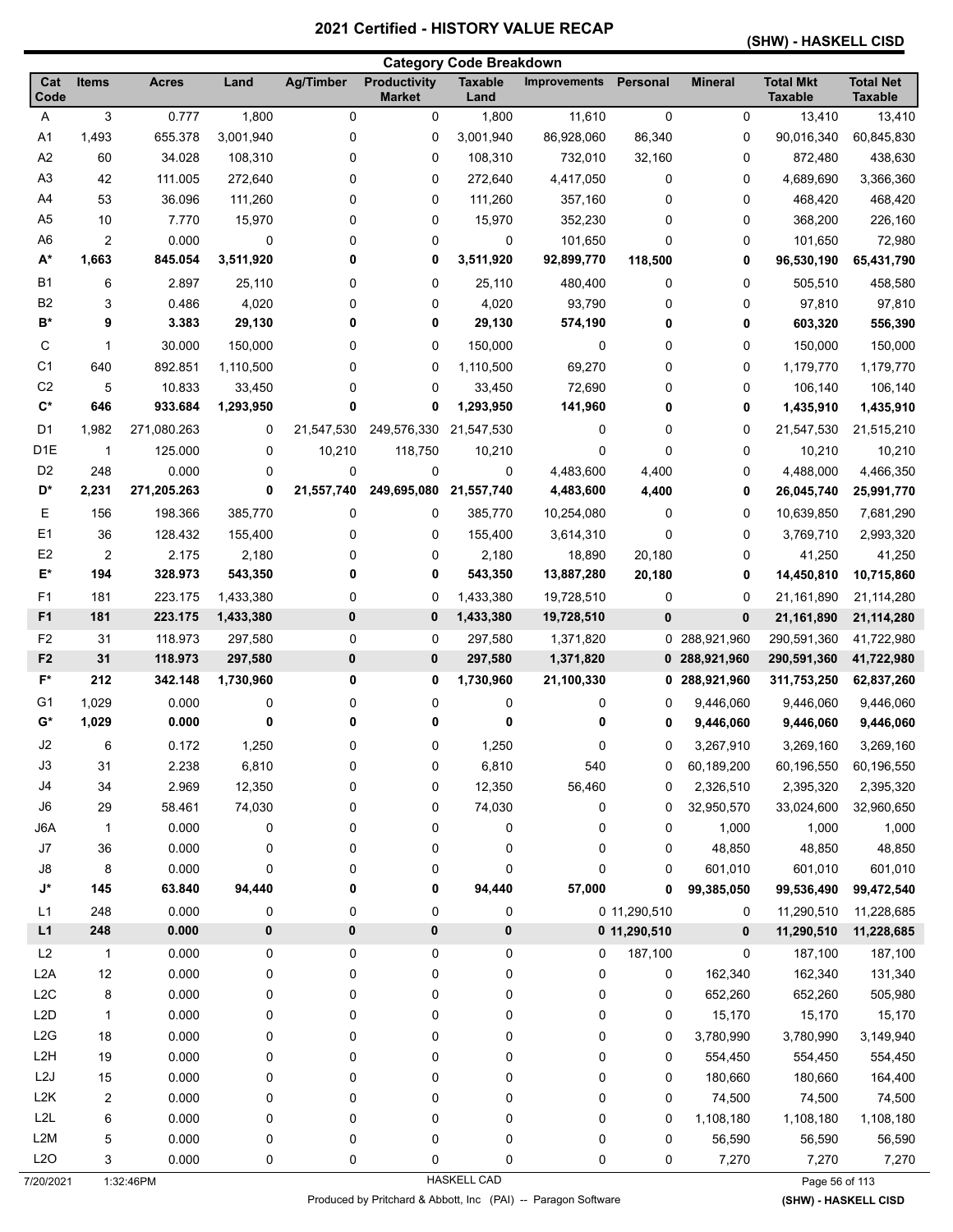### **(SHW) - HASKELL CISD**

|                      | <b>Category Code Breakdown</b> |              |           |                  |                                      |                        |              |              |                                    |                                    |                                    |  |
|----------------------|--------------------------------|--------------|-----------|------------------|--------------------------------------|------------------------|--------------|--------------|------------------------------------|------------------------------------|------------------------------------|--|
| Cat<br><b>Code</b>   | <b>Items</b>                   | <b>Acres</b> | Land      | <b>Ag/Timber</b> | <b>Productivity</b><br><b>Market</b> | <b>Taxable</b><br>Land | Improvements | Personal     | <b>Mineral</b>                     | <b>Total Mkt</b><br><b>Taxable</b> | <b>Total Net</b><br><b>Taxable</b> |  |
| L <sub>2</sub> P     | $\overline{7}$                 | 0.000        | 0         | 0                | 0                                    | $\Omega$               | 0            | $\Omega$     | 456,780                            | 456,780                            | 266,120                            |  |
| L2Q                  | 5                              | 0.000        | 0         | 0                | 0                                    | 0                      | 0            | 0            | 1,070                              | 1,070                              | 1,070                              |  |
| L2                   | 102                            | 0.000        | 0         | 0                | $\mathbf{0}$                         | 0                      | 0            | 187,100      | 7,050,260                          | 7,237,360                          | 6,222,110                          |  |
| L*                   | 350                            | 0.000        | 0         | 0                | 0                                    | 0                      |              | 0 11,477,610 | 7,050,260                          | 18,527,870                         | 17,450,795                         |  |
| M <sub>1</sub>       | 26                             | 0.000        | $\Omega$  | 0                | 0                                    | 0                      | 10,860       | 538,060      | 0                                  | 548,920                            | 331,230                            |  |
| M*                   | 26                             | 0.000        | 0         | 0                | 0                                    | 0                      | 10,860       | 538,060      | 0                                  | 548,920                            | 331,230                            |  |
| S                    | 4                              | 0.000        | 0         | 0                | 0                                    | 0                      | 0            | 2,157,480    | 0                                  | 2,157,480                          | 2,157,480                          |  |
| $\mathbf{S}^{\star}$ | 4                              | 0.000        | 0         | 0                | 0                                    | 0                      | 0            | 2,157,480    | 0                                  | 2,157,480                          | 2,157,480                          |  |
| ХB                   | 19                             | 0.000        | 0         | 0                | 0                                    | 0                      | 0            | 2,750        | 1,420                              | 4,170                              | 0                                  |  |
| ХC                   | 625                            | 0.000        | 0         | 0                | 0                                    | 0                      | 0            | $\Omega$     | 81,870                             | 81,870                             | 0                                  |  |
| XI                   |                                | 2.351        | 3,350     | 0                | 0                                    | 3,350                  | 11,840       | $\Omega$     | 0                                  | 15,190                             | 0                                  |  |
| XL <sub>1</sub>      | 2                              | 0.000        | 0         | 0                | 0                                    | 0                      | 0            | 37,890       | 0                                  | 37,890                             | 0                                  |  |
| XN                   |                                | 0.000        | 0         | 0                | 0                                    | 0                      | 0            | $\Omega$     | 0                                  | <sup>0</sup>                       | 0                                  |  |
| XU                   | 3                              | 1.349        | 16,250    | 0                | 0                                    | 16,250                 | 134,790      | $\Omega$     | 0                                  | 151,040                            | 0                                  |  |
| XV                   | 367                            | 1,306.848    | 1,868,460 | 0                | 0                                    | 1,868,460              | 18,546,580   | $\Omega$     | 0                                  | 20,415,040                         | 0                                  |  |
| $X^*$                | 1,018                          | 1,310.548    | 1,888,060 | 0                | 0                                    | 1,888,060              | 18,693,210   | 40,640       | 83,290                             | 20,705,200                         | 0                                  |  |
|                      | 7,527                          | 275,032.892  | 9,091,810 | 21,557,740       | 249,695,080                          | 30,649,550             |              |              | 151,848,200 14,356,870 404,886,620 | 601,741,240 295,827,085            |                                    |  |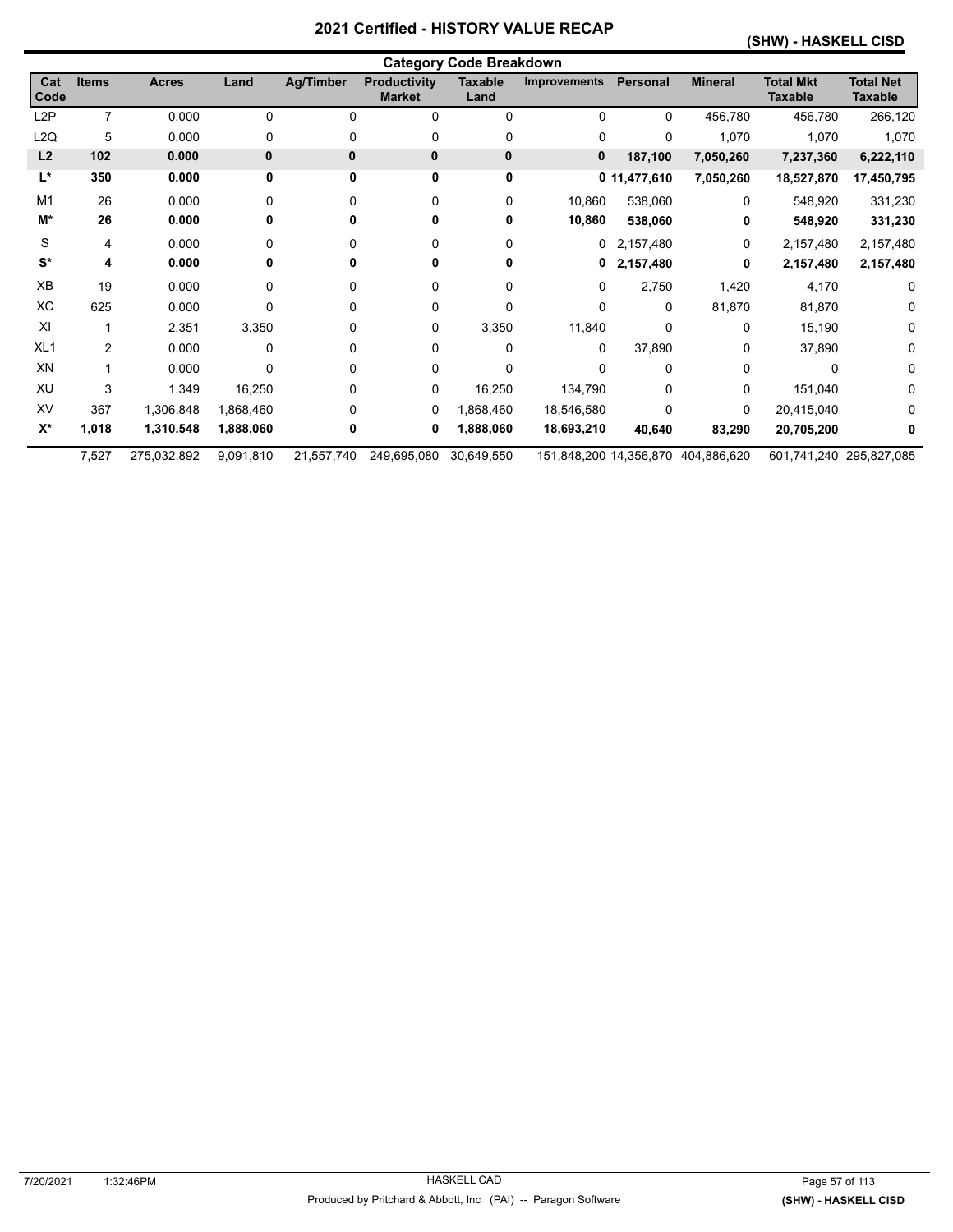|                                            |          |               | - 1110       |                                         | (SHWIS) - HASKELL CISD I&S                                     |         |               |
|--------------------------------------------|----------|---------------|--------------|-----------------------------------------|----------------------------------------------------------------|---------|---------------|
| Land                                       |          | <b>Value</b>  | <b>Items</b> | <b>Exempt</b>                           |                                                                |         |               |
| Land - Homesite                            | $^{(+)}$ | 3,685,040     | 1,748        | 39,890                                  |                                                                |         |               |
| Land - Non Homesite                        | $^{(+)}$ | 5,406,770     | 1,351        | 1,848,170                               |                                                                |         |               |
| Land - Productivity Market                 | $^{(+)}$ | 249,695,080   | 1,983        | 0                                       |                                                                |         |               |
| Land - Income                              | $^{(+)}$ | 0             | 0            | 0                                       |                                                                |         |               |
| <b>Total Land Market Value</b>             | $(=)$    | 258,786,890   | 5,082        |                                         | <b>Total Land Value:</b>                                       | $(+)$   | 258,786,890   |
| Improvements                               |          | <b>Value</b>  | <b>Items</b> | <b>Exempt</b>                           |                                                                |         |               |
| Improvements - Homesite                    | $^{(+)}$ | 102,431,580   | 1,651        | 836,970                                 |                                                                |         |               |
| New Improvements - Homesite                | $^{(+)}$ | 1,383,530     | 17           | $\Omega$                                |                                                                |         |               |
| Improvements - Non Homesite                | $^{(+)}$ | 47,665,940    | 823          | 17,856,240                              |                                                                |         |               |
| New Improvements - Non Homesite            | $^{(+)}$ | 367,150       | 9            | 0                                       |                                                                |         |               |
| Improvements - Income                      | $^{(+)}$ | 0             | 0            | $\Omega$                                |                                                                |         |               |
| <b>Total Improvement Value</b>             | $(=)$    | 151,848,200   | 2,500        |                                         | <b>Total Imp Value:</b>                                        | $(+)$   | 151,848,200   |
| Personal                                   |          | <b>Value</b>  | <b>Items</b> | <b>Exempt</b>                           |                                                                |         |               |
| Personal - Homesite                        | $^{(+)}$ | 438,620       | 21           | 0                                       |                                                                |         |               |
| New Personal - Homesite                    | $^{(+)}$ | 86,340        | 1            | $\Omega$                                |                                                                |         |               |
| Personal - Non Homesite                    | $^{(+)}$ | 13,658,020    | 260          | 37,890                                  |                                                                |         |               |
| New Personal - Non Homesite                | $^{(+)}$ | 173,890       | 15           | 0                                       |                                                                |         |               |
| <b>Total Personal Value</b>                | $(=)$    | 14,356,870    | 297          |                                         | <b>Total Personal Value:</b>                                   | $(+)$   | 14,356,870    |
| Total Real Estate & Personal Mkt Value (=) |          | 424,991,960   | 7,879        |                                         |                                                                |         |               |
| <b>Minerals</b>                            |          | <b>Value</b>  | <b>Items</b> |                                         |                                                                |         |               |
| <b>Mineral Value</b>                       | $^{(+)}$ | 9,446,060     | 1,029        |                                         |                                                                |         |               |
| Mineral Value - Real                       | $^{(+)}$ | 288,921,960   | 7            |                                         |                                                                |         |               |
| Mineral Value - Personal                   | $^{(+)}$ | 106,518,600   | 862          |                                         |                                                                |         |               |
| <b>Total Mineral Market Value</b>          | $(=)$    | 404,886,620   | 1,898        |                                         | <b>Total Min Mkt Value:</b>                                    | $(+)$   | 404,886,620   |
| <b>Total Market Value</b>                  | $(=)$    | 829,878,580   |              |                                         | <b>Total Market Value:</b>                                     | $(=/+)$ | 829,878,580   |
| Ag/Timber *does not include protested      |          | <b>Value</b>  | <b>Items</b> |                                         |                                                                |         |               |
| Land Timber Gain                           | $^{(+)}$ | 0             | 0            |                                         | <b>Land Timber Gain:</b>                                       | $(+)$   | 0             |
| <b>Productivity Market</b>                 | $^{(+)}$ | 249,695,080   | 1,983        |                                         |                                                                |         |               |
| Land Ag 1D                                 | $(-)$    | 0             | 0            |                                         |                                                                |         |               |
| Land Ag 1D1                                | $(-)$    | 21,557,740    | 1,983        |                                         |                                                                |         |               |
| Land Ag Tim                                | $(-)$    | 0             | 0            |                                         |                                                                |         |               |
| Productivity Loss: (=)                     |          | 228, 137, 340 | 1,983        |                                         | <b>Productivity Loss:</b>                                      | $(-)$   | 228, 137, 340 |
| Losses                                     |          | <b>Value</b>  | <b>Items</b> |                                         |                                                                |         |               |
| Less Real Exempt Property                  | $(-)$    | 20,621,950    |              | 375 (includes Prorated Exempt of 2,790) |                                                                |         |               |
| Less \$500 Inc. Real Personal              | $(-)$    | 4,170         | 19           |                                         |                                                                |         |               |
| Less Disaster Exemption                    | $(-)$    | 0             | 0            |                                         | <b>Total Market Taxable:</b>                                   | $(=)$   | 601,741,240   |
| Less Real/Personal Abatements              | $(-)$    | 0             | 0            |                                         |                                                                |         |               |
| <b>Less Community Housing</b>              | $(-)$    | 0             | 0            |                                         |                                                                |         |               |
| Less Freeport                              | $(-)$    | 0             | 0            |                                         |                                                                |         |               |
| <b>Less Allocation</b>                     | $(-)$    | 0             | 0            |                                         |                                                                |         |               |
| Less MultiUse                              | $(-)$    | 0             | 0            |                                         |                                                                |         |               |
| Less Goods In Transit (Real & Industrial)  | $(-)$    | 0             | 0            |                                         |                                                                |         |               |
| Less Historical                            | $(-)$    | 0             | 0            |                                         |                                                                |         |               |
| Less Solar/Wind Power                      | $(-)$    | 0             | 0            |                                         | <b>Total Protested Value:</b>                                  |         | 0             |
| Less Vehicle Leased for Personal Use       | $(-)$    | 0             | 0            |                                         | <b>Protested % of Total Market:</b>                            |         | 0.00%         |
| <b>Less Real Protested Value</b>           | $(-)$    | $\mathbf{0}$  | 0            |                                         |                                                                |         |               |
| Less 10% Cap Loss                          | $(-)$    | 7,921,150     | 699          |                                         |                                                                |         |               |
| Less TCEQ/Pollution Control                | $(-)$    | 125,775       | 2            |                                         |                                                                |         |               |
| Less VLA Loss                              | $(-)$    | 0             | 0            |                                         |                                                                |         |               |
| Less Mineral Exempt Property               | $(-)$    | 31,000        | 1            |                                         |                                                                |         |               |
| Less \$500 Inc. Mineral Owner              | $(-)$    | 81,870        | 625          |                                         |                                                                |         |               |
| <b>Less Mineral Abatements</b>             | $(-)$    | 0             | 0            |                                         |                                                                |         |               |
| <b>Less Mineral Freeports</b>              | $(-)$    | 0             | 0            |                                         |                                                                |         |               |
| Less Interstate Commerce                   | $(-)$    | 0             | 0            |                                         |                                                                |         |               |
| Less Foreign Trade                         | $(-)$    | 0             | 0            |                                         | <b>Total Losses:</b>                                           |         | 28,785,915    |
| Less Mineral Unknown                       | $(-)$    | 0             | 0            |                                         |                                                                | $(-)$   |               |
| <b>Less Mineral Protested Value</b>        | $(-)$    | $\Omega$      | $\mathbf{0}$ |                                         | Total Appraised Value: (=/+)                                   |         | 572,955,325   |
| Total Losses (includes Prod. Loss)         | $(=)$    | 256,923,255   |              |                                         | <b>Total Exemptions*:</b><br>* See breakdown on following page | $(-)$   | 27,275,610    |
| <b>Total Appraised Value</b>               | $(=)$    | 572,955,325   |              |                                         |                                                                |         |               |
|                                            |          |               |              |                                         | <b>Net Taxable Value:</b>                                      |         | 545,679,715   |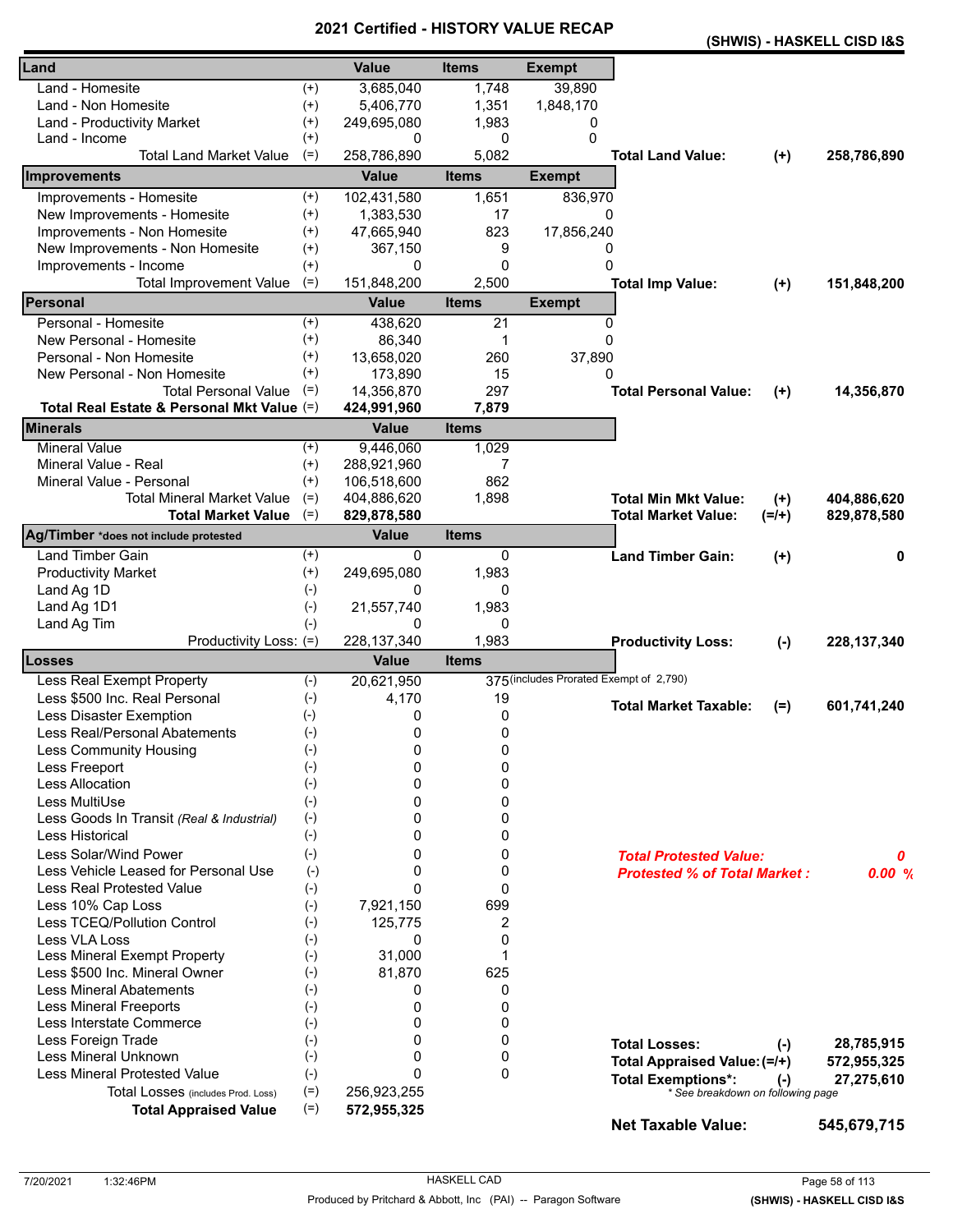|                                                                                                                                                                                                          |                        |                  | <b>Certiled - HISTORT VALUE</b>                                   |                      |                                         | (SHWIS) - HASKELL CISD I&S                                                               |
|----------------------------------------------------------------------------------------------------------------------------------------------------------------------------------------------------------|------------------------|------------------|-------------------------------------------------------------------|----------------------|-----------------------------------------|------------------------------------------------------------------------------------------|
| *** Freeze Totals: (This is only for Effective Tax Rate Calculation)                                                                                                                                     |                        |                  |                                                                   |                      |                                         |                                                                                          |
| <b>Total Ceiling Tax:</b>                                                                                                                                                                                |                        | 132.976.71       |                                                                   |                      |                                         |                                                                                          |
| <b>Total Freeze Taxable:</b>                                                                                                                                                                             |                        | 20,954,970       |                                                                   |                      |                                         |                                                                                          |
| New Imp/Pers with Ceiling: +                                                                                                                                                                             |                        | 44,000           |                                                                   |                      |                                         |                                                                                          |
|                                                                                                                                                                                                          |                        |                  |                                                                   |                      |                                         | 524,768,745**This number DOES NOT represent any Jurisdiction's Certified Taxable Value** |
| **Freeze Adjusted Taxable:                                                                                                                                                                               |                        |                  |                                                                   |                      |                                         |                                                                                          |
| Estimated Total Levy: ((Net Taxable Value - Total Freeze Taxable + New Imp/Pers with Ceiling) * Tax Rate / 100) + Total Ceiling Tax<br>or (Freeze Adjusted Taxable * Tax Rate / 100) + Total Ceiling Tax |                        |                  |                                                                   |                      |                                         |                                                                                          |
| <b>Count of Homesteads</b>                                                                                                                                                                               |                        |                  |                                                                   |                      |                                         |                                                                                          |
| F<br>н<br>S<br>в                                                                                                                                                                                         | D                      | W<br>О           | DV<br><b>DV100</b>                                                | <b>SS First Resp</b> | <b>SS Svc Member</b>                    |                                                                                          |
| 425<br>525<br>0<br>26                                                                                                                                                                                    | 0                      | $\mathbf 1$<br>0 | 8<br>30                                                           | 0                    | 0                                       |                                                                                          |
| <b>Owner and Parcel Counts</b>                                                                                                                                                                           |                        |                  |                                                                   |                      |                                         |                                                                                          |
| <b>Total Parcels*:</b>                                                                                                                                                                                   |                        |                  | 7,115* Parcel count is figured by parcel per ownership sequences. |                      |                                         |                                                                                          |
| <b>Total Owners:</b>                                                                                                                                                                                     | 3,752                  |                  |                                                                   |                      |                                         |                                                                                          |
| <b>Ported Homestead/Charity Amounts</b>                                                                                                                                                                  |                        | <b>Value</b>     | <b>Items</b>                                                      |                      |                                         |                                                                                          |
| DV Donated Home (Charity)                                                                                                                                                                                | $^{(+)}$               |                  | 0                                                                 | 0                    |                                         |                                                                                          |
| SS of a Service Member Ported Amount                                                                                                                                                                     | $^{(+)}$               |                  | 0                                                                 | 0                    |                                         |                                                                                          |
| SS of a First Responder Ported Amount                                                                                                                                                                    | $^{(+)}$               |                  | 0                                                                 | 0                    |                                         |                                                                                          |
| SS of DV Donated Home Ported Amount                                                                                                                                                                      | $^{(+)}$               |                  | 0                                                                 | 0                    |                                         |                                                                                          |
| SS of 100% DV Ported Amount                                                                                                                                                                              | $(+)$                  |                  | 0                                                                 | 0                    |                                         |                                                                                          |
| <b>Homestead Exemptions</b>                                                                                                                                                                              |                        | <b>Value</b>     | <b>Items</b>                                                      |                      |                                         |                                                                                          |
| Homestead H,S                                                                                                                                                                                            | $^{(+)}$               | 22,810,500       |                                                                   | 985                  | H - Homestead                           | D - Disabled Only                                                                        |
| Senior S                                                                                                                                                                                                 | $^{(+)}$               | 3,814,720        |                                                                   | 407                  | S - Over 65                             | W - Widow                                                                                |
| Disabled B                                                                                                                                                                                               | $^{(+)}$               | 161,250          |                                                                   | 19                   | F - Disabled Widow                      | O - Over 65 (No HS)                                                                      |
| DV 100%<br>Surviving Spouse of a Service Member                                                                                                                                                          | $^{(+)}$               | 248,090          | 0                                                                 | 6<br>0               | <b>B</b> - Disabled                     | DV - Disabled Veteran                                                                    |
| Survivng Spouse of a First Responder                                                                                                                                                                     | $^{(+)}$<br>$(+)$      |                  | 0                                                                 | 0                    | DV100 (1, 2, 3) - 100% Disabled Veteran | 4 (4B, 4H, 4S) - Surviving Spouse of a Service Member                                    |
|                                                                                                                                                                                                          | Total Reimbursable (=) |                  | 1,417                                                             |                      |                                         | 5* (5B, 5H, 5S) - Surviving Spouse of a First Responder                                  |
| <b>Local Discount</b>                                                                                                                                                                                    | $^{(+)}$               | 27,034,560       | 0                                                                 | 0                    |                                         |                                                                                          |
| Disabled Veteran                                                                                                                                                                                         | $^{(+)}$               | 241,050          |                                                                   | 23                   |                                         |                                                                                          |
| Optional 65                                                                                                                                                                                              | $^{(+)}$               |                  | 0                                                                 | 0                    |                                         |                                                                                          |
| <b>Local Disabled</b>                                                                                                                                                                                    | $^{(+)}$               |                  | 0                                                                 | 0                    |                                         |                                                                                          |
| <b>State Homestead</b>                                                                                                                                                                                   | $^{(+)}$               |                  | 0                                                                 | 0                    |                                         |                                                                                          |
|                                                                                                                                                                                                          |                        |                  | 27,275,610 (includes Ported/Charity Amounts)                      |                      |                                         |                                                                                          |
| <b>Total Exemptions</b>                                                                                                                                                                                  | $(=)$                  |                  |                                                                   |                      |                                         |                                                                                          |
| <b>Special Certified Totals</b>                                                                                                                                                                          |                        |                  |                                                                   |                      |                                         |                                                                                          |
| <b>Exempt Value of First Time Absolute Exemption</b>                                                                                                                                                     |                        |                  | \$280                                                             |                      |                                         |                                                                                          |
| <b>Exempt Value of First Time Partial Exemption</b>                                                                                                                                                      |                        |                  | \$282,840                                                         |                      |                                         |                                                                                          |
| <b>New AG/Timber</b>                                                                                                                                                                                     |                        |                  |                                                                   |                      |                                         |                                                                                          |
| Market                                                                                                                                                                                                   |                        |                  | \$26,120                                                          |                      |                                         |                                                                                          |
| Taxable                                                                                                                                                                                                  |                        |                  | \$1,940                                                           |                      |                                         |                                                                                          |
| <b>Value Loss</b>                                                                                                                                                                                        |                        |                  | \$24,180                                                          |                      |                                         |                                                                                          |
| New Improvement/Personal                                                                                                                                                                                 |                        |                  |                                                                   |                      |                                         |                                                                                          |
| Market                                                                                                                                                                                                   |                        |                  | \$2,010,910                                                       |                      |                                         |                                                                                          |
| Taxable                                                                                                                                                                                                  |                        |                  | \$1,876,280                                                       |                      |                                         |                                                                                          |
|                                                                                                                                                                                                          |                        |                  |                                                                   |                      |                                         |                                                                                          |
|                                                                                                                                                                                                          |                        |                  |                                                                   |                      |                                         |                                                                                          |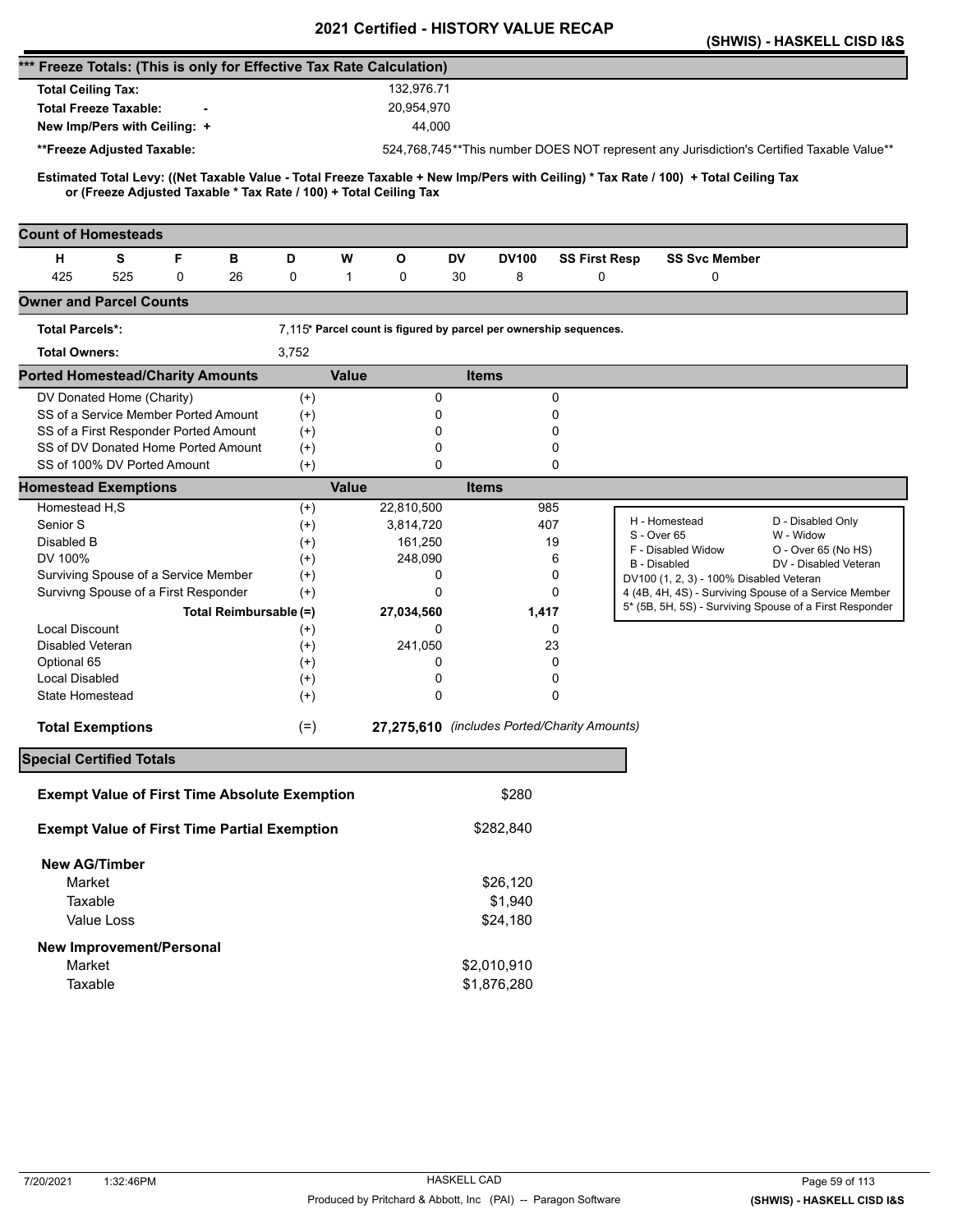|                            | Average Values* (includes protested & exempt value) |                |                                        |
|----------------------------|-----------------------------------------------------|----------------|----------------------------------------|
| Average Homestead Value A* |                                                     | <b>Parcels</b> | Total Homestead Value A*               |
| Market                     | \$61,468                                            | 1.502          | \$92,326,360<br>Market                 |
| <b>Taxable</b>             | \$31.843                                            |                | \$62,391,090<br>Taxable                |
|                            | Average Homestead Value A* and E*                   | <b>Parcels</b> | Total Homestead Value A* and E*        |
| Market                     | \$61.853                                            | 1.524          | \$94,264,860<br>Market                 |
| <b>Taxable</b>             | \$32.197                                            |                | \$63.821.780<br>Taxable                |
|                            | Average Homestead Value A* and E* and M1            | <b>Parcels</b> | Total Homestead Value A* and E* and M1 |
| Market                     | \$61,213                                            | 1.547          | \$94,697,060<br>Market                 |
| <b>Taxable</b>             | \$31.625                                            |                | \$64,057,230<br>Taxable                |
|                            | <b>Average Homestead Value M1</b>                   | <b>Parcels</b> | <b>Total Homestead Value M1</b>        |
| Market                     | \$18.791                                            | 23             | \$432,200<br>Market                    |
| <b>Taxable</b>             | \$0                                                 |                | \$235,450<br>Taxable                   |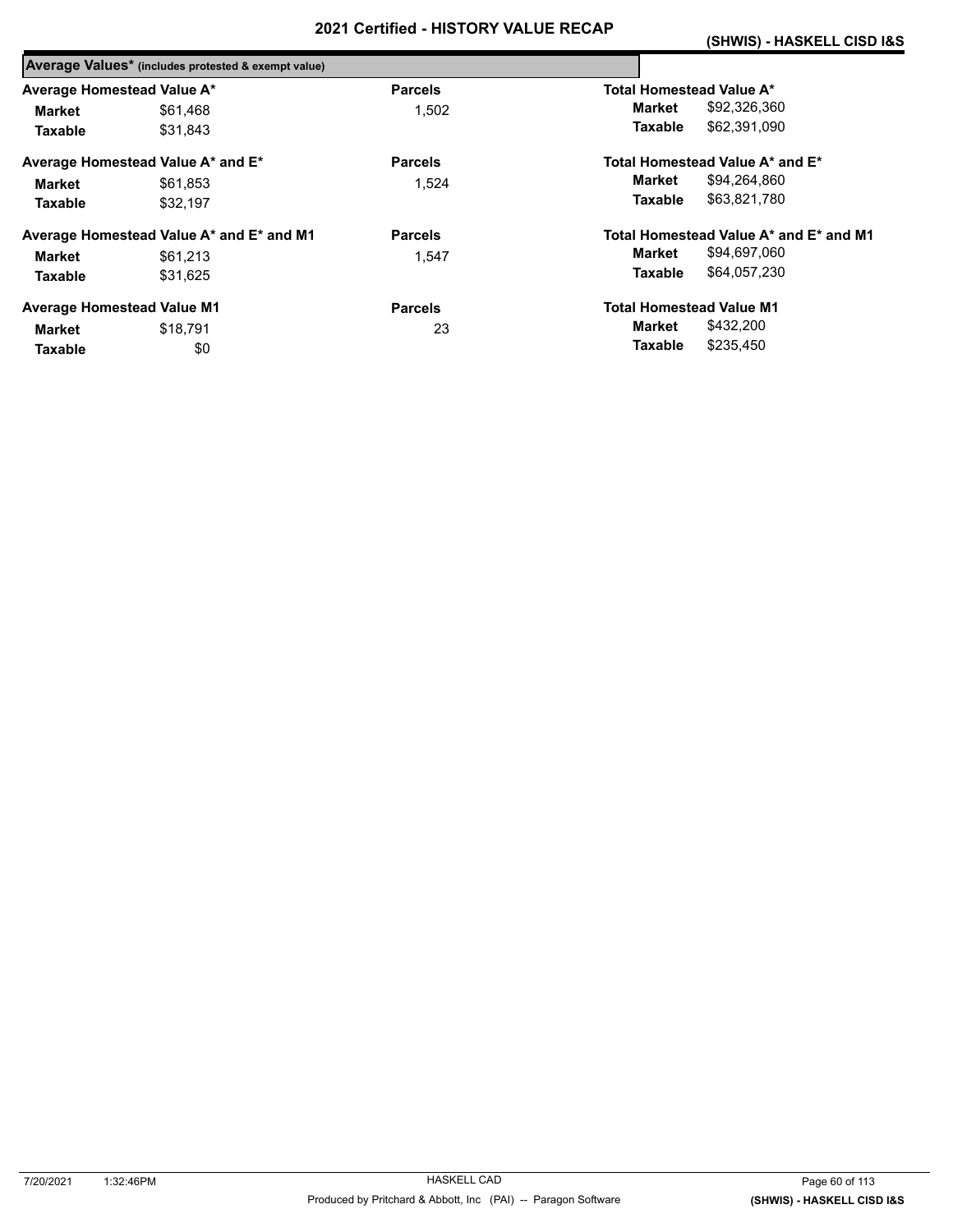# **(SHWIS) - HASKELL CISD I&S**

|                    |                |              |           |                  |                                      | <b>Category Code Breakdown</b> |                     |              |                |                                    |                                    |
|--------------------|----------------|--------------|-----------|------------------|--------------------------------------|--------------------------------|---------------------|--------------|----------------|------------------------------------|------------------------------------|
| Cat<br>Code        | <b>Items</b>   | <b>Acres</b> | Land      | <b>Ag/Timber</b> | <b>Productivity</b><br><b>Market</b> | <b>Taxable</b><br>Land         | <b>Improvements</b> | Personal     | <b>Mineral</b> | <b>Total Mkt</b><br><b>Taxable</b> | <b>Total Net</b><br><b>Taxable</b> |
| A                  | 3              | 0.777        | 1,800     | 0                | 0                                    | 1,800                          | 11,610              | $\mathbf 0$  | 0              | 13,410                             | 13,410                             |
| A1                 | 1,493          | 655.378      | 3,001,940 | 0                | 0                                    | 3,001,940                      | 86,928,060          | 86,340       | 0              | 90,016,340                         | 60,845,830                         |
| A2                 | 60             | 34.028       | 108,310   | 0                | 0                                    | 108,310                        | 732,010             | 32,160       | 0              | 872,480                            | 438,630                            |
| A <sub>3</sub>     | 42             | 111.005      | 272,640   | 0                | 0                                    | 272,640                        | 4,417,050           | 0            | 0              | 4,689,690                          | 3,366,360                          |
| A4                 | 53             | 36.096       | 111,260   | 0                | 0                                    | 111,260                        | 357,160             | 0            | 0              | 468,420                            | 468,420                            |
| A <sub>5</sub>     | 10             | 7.770        | 15,970    | 0                | 0                                    | 15,970                         | 352,230             | 0            | 0              | 368,200                            | 226,160                            |
| A <sub>6</sub>     | 2              | 0.000        | 0         | 0                | 0                                    | $\mathbf 0$                    | 101,650             | 0            | 0              | 101,650                            | 72,980                             |
| $A^*$              | 1,663          | 845.054      | 3,511,920 | 0                | 0                                    | 3,511,920                      | 92,899,770          | 118,500      | 0              | 96,530,190                         | 65,431,790                         |
| <b>B1</b>          | 6              | 2.897        | 25,110    | 0                | 0                                    | 25,110                         | 480,400             | 0            | 0              | 505,510                            | 458,580                            |
| B <sub>2</sub>     | 3              | 0.486        | 4,020     | 0                | 0                                    | 4,020                          | 93,790              | 0            | 0              | 97,810                             | 97,810                             |
| B*                 | 9              | 3.383        | 29,130    | 0                | 0                                    | 29,130                         | 574,190             | 0            | 0              | 603,320                            | 556,390                            |
| С                  | $\mathbf{1}$   | 30.000       | 150,000   | 0                | 0                                    | 150,000                        | 0                   | 0            | 0              | 150,000                            | 150,000                            |
| C <sub>1</sub>     | 640            | 892.851      | 1,110,500 | 0                | 0                                    | 1,110,500                      | 69,270              | 0            | 0              | 1,179,770                          | 1,179,770                          |
| C <sub>2</sub>     | 5              | 10.833       | 33,450    | 0                | 0                                    | 33,450                         | 72,690              | 0            | 0              | 106,140                            | 106,140                            |
| $\mathbf{C}^*$     | 646            | 933.684      | 1,293,950 | 0                | 0                                    | 1,293,950                      | 141,960             | 0            | 0              | 1,435,910                          | 1,435,910                          |
| D <sub>1</sub>     | 1,982          | 271,080.263  | 0         | 21,547,530       | 249,576,330                          | 21,547,530                     | 0                   | 0            | 0              | 21,547,530                         | 21,515,210                         |
| D <sub>1</sub> E   | $\mathbf{1}$   | 125.000      | 0         | 10,210           | 118,750                              | 10,210                         | 0                   | 0            | 0              | 10,210                             | 10,210                             |
| D <sub>2</sub>     | 248            | 0.000        | 0         | 0                | 0                                    | 0                              | 4,483,600           | 4,400        | 0              | 4,488,000                          | 4,466,350                          |
| D*                 | 2,231          | 271,205.263  | 0         | 21,557,740       | 249,695,080                          | 21,557,740                     | 4,483,600           | 4,400        | 0              | 26,045,740                         | 25,991,770                         |
| Ε                  | 156            | 198.366      | 385,770   | 0                | 0                                    | 385,770                        | 10,254,080          | 0            | 0              | 10,639,850                         | 7,681,290                          |
| E1                 | 36             | 128.432      | 155,400   | 0                | 0                                    | 155,400                        | 3,614,310           | 0            | 0              | 3,769,710                          | 2,993,320                          |
| E <sub>2</sub>     | $\overline{2}$ | 2.175        | 2,180     | 0                | 0                                    | 2,180                          | 18,890              | 20,180       | 0              | 41,250                             | 41,250                             |
| E*                 | 194            | 328.973      | 543,350   | 0                | 0                                    | 543,350                        | 13,887,280          | 20,180       | 0              | 14,450,810                         | 10,715,860                         |
| F1                 | 181            | 223.175      | 1,433,380 | 0                | 0                                    | 1,433,380                      | 19,728,510          | 0            | 0              | 21,161,890                         | 21,114,280                         |
| F1                 | 181            | 223.175      | 1,433,380 | 0                | $\bf{0}$                             | 1,433,380                      | 19,728,510          | 0            | 0              | 21,161,890                         | 21,114,280                         |
| F <sub>2</sub>     | 31             | 118.973      | 297,580   | 0                | 0                                    | 297,580                        | 1,371,820           | 0            | 288,921,960    |                                    | 290,591,360 290,591,360            |
| F <sub>2</sub>     | 31             | 118.973      | 297,580   | 0                | 0                                    | 297,580                        | 1,371,820           |              | 0 288,921,960  | 290,591,360 290,591,360            |                                    |
| $F^*$              | 212            | 342.148      | 1,730,960 | 0                | 0                                    | 1,730,960                      | 21,100,330          | 0            | 288,921,960    |                                    | 311,753,250 311,705,640            |
| G1                 | 1,029          | 0.000        | 0         | 0                | 0                                    | 0                              | 0                   | 0            | 9,446,060      | 9,446,060                          | 9,446,060                          |
| G*                 | 1,029          | 0.000        | 0         | 0                | 0                                    | 0                              | 0                   | 0            | 9,446,060      | 9,446,060                          | 9,446,060                          |
| J2                 | 6              | 0.172        | 1,250     | 0                | 0                                    | 1,250                          | 0                   | 0            | 3,267,910      | 3,269,160                          | 3,269,160                          |
| J3                 | 31             | 2.238        | 6,810     | 0                | 0                                    | 6,810                          | 540                 | 0            | 60,189,200     | 60,196,550                         | 60,196,550                         |
| J4                 | 34             | 2.969        | 12,350    | 0                | 0                                    | 12,350                         | 56,460              | 0            | 2,326,510      | 2,395,320                          | 2,395,320                          |
| J6                 | 29             | 58.461       | 74,030    | 0                | 0                                    | 74,030                         | 0                   | 0            | 32,950,570     | 33,024,600                         | 32,960,650                         |
| J6A                | $\mathbf{1}$   | 0.000        | 0         | 0                | 0                                    | 0                              | 0                   | 0            | 1,000          | 1,000                              | 1,000                              |
| J7                 | 36             | 0.000        | 0         | 0                | 0                                    | $\boldsymbol{0}$               | 0                   | 0            | 48,850         | 48,850                             | 48,850                             |
| J8                 | 8              | 0.000        | 0         | 0                | 0                                    | 0                              | 0                   | 0            | 601,010        | 601,010                            | 601,010                            |
| $\mathsf{J}^\star$ | 145            | 63.840       | 94,440    | 0                | 0                                    | 94,440                         | 57,000              | 0            | 99,385,050     | 99,536,490                         | 99,472,540                         |
| L1                 | 248            | 0.000        | 0         | 0                | 0                                    | $\pmb{0}$                      |                     | 0 11,290,510 | 0              | 11,290,510                         | 11,228,685                         |
| L1                 | 248            | 0.000        | 0         | 0                | $\pmb{0}$                            | 0                              |                     | 0 11,290,510 | 0              | 11,290,510                         | 11,228,685                         |
| L2                 | $\mathbf{1}$   | 0.000        | 0         | 0                | 0                                    | $\pmb{0}$                      | 0                   | 187,100      | 0              | 187,100                            | 187,100                            |
| L2A                | 12             | 0.000        | 0         | 0                | 0                                    | $\pmb{0}$                      | 0                   | 0            | 162,340        | 162,340                            | 131,340                            |
| L <sub>2</sub> C   | 8              | 0.000        | 0         | 0                | 0                                    | 0                              | 0                   | 0            | 652,260        | 652,260                            | 652,260                            |
| L <sub>2</sub> D   | $\mathbf{1}$   | 0.000        | 0         | 0                | 0                                    | 0                              | 0                   | 0            | 15,170         | 15,170                             | 15,170                             |
| L2G                | 18             | 0.000        | 0         | 0                | 0                                    | 0                              | 0                   | 0            | 3,780,990      | 3,780,990                          | 3,780,990                          |
| L <sub>2</sub> H   | 19             | 0.000        | 0         | 0                | 0                                    | 0                              | 0                   | 0            | 554,450        | 554,450                            | 554,450                            |
| L2J                | 15             | 0.000        | 0         | 0                | 0                                    | 0                              | 0                   | 0            | 180,660        | 180,660                            | 180,660                            |
| L <sub>2</sub> K   | 2              | 0.000        | 0         | 0                | 0                                    | $\pmb{0}$                      | 0                   | 0            | 74,500         | 74,500                             | 74,500                             |
| L2L                | 6              | 0.000        | 0         | 0                | 0                                    | $\mathbf 0$                    | 0                   | 0            | 1,108,180      | 1,108,180                          | 1,108,180                          |
| L <sub>2</sub> M   | 5              | 0.000        | 0         | 0                | 0                                    | 0                              | 0                   | 0            | 56,590         | 56,590                             | 56,590                             |
| L2O                | 3              | 0.000        | 0         | 0                | 0                                    | 0                              | 0                   | 0            | 7,270          | 7,270                              | 7,270                              |
|                    |                |              |           |                  |                                      |                                |                     |              |                |                                    |                                    |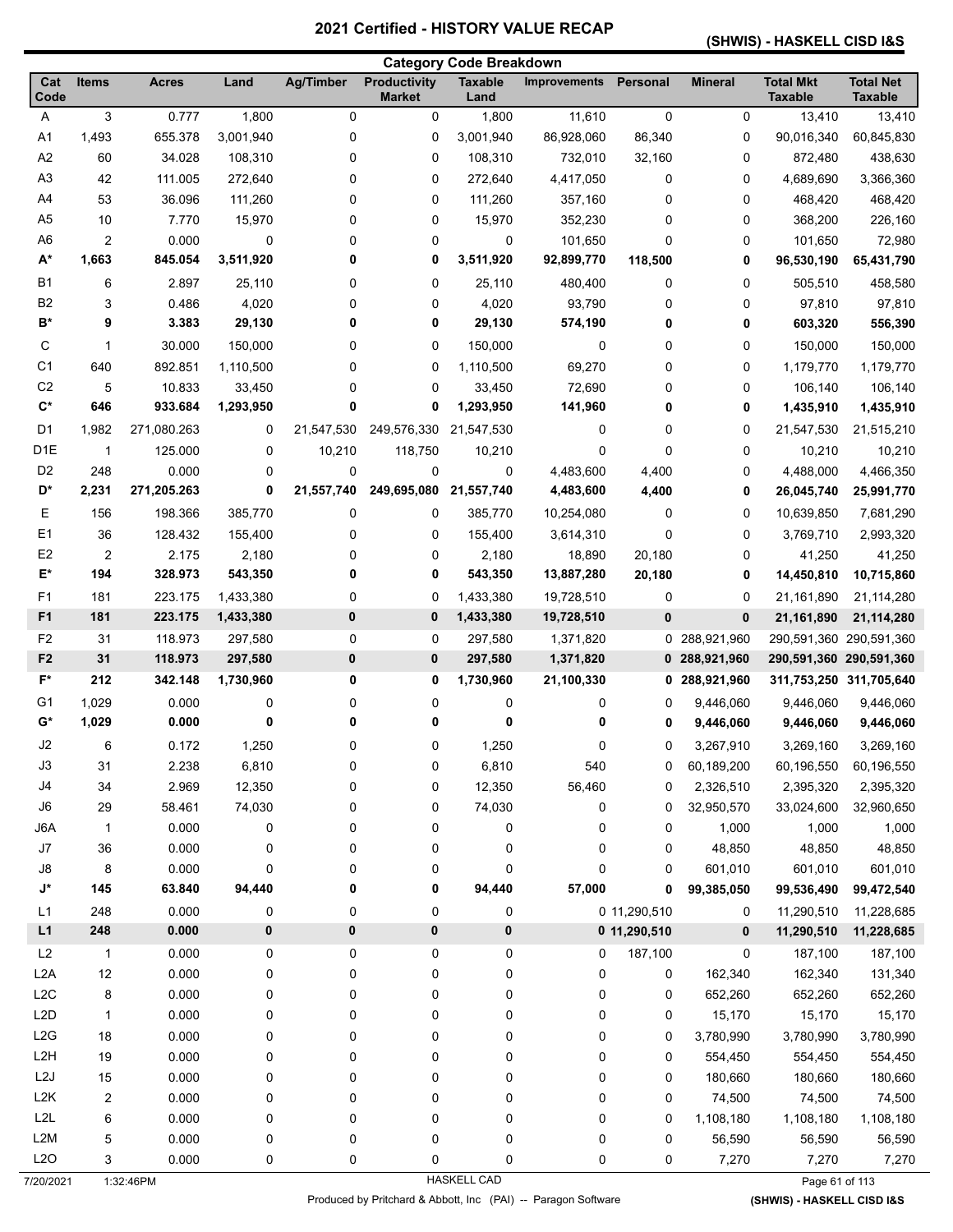#### **(SHWIS) - HASKELL CISD I&S**

|                      | <b>Category Code Breakdown</b> |              |           |              |                                      |                        |                     |              |                                    |                                    |                                    |  |
|----------------------|--------------------------------|--------------|-----------|--------------|--------------------------------------|------------------------|---------------------|--------------|------------------------------------|------------------------------------|------------------------------------|--|
| Cat<br>Code          | <b>Items</b>                   | <b>Acres</b> | Land      | Ag/Timber    | <b>Productivity</b><br><b>Market</b> | <b>Taxable</b><br>Land | <b>Improvements</b> | Personal     | <b>Mineral</b>                     | <b>Total Mkt</b><br><b>Taxable</b> | <b>Total Net</b><br><b>Taxable</b> |  |
| L <sub>2</sub> P     | 7                              | 0.000        | 0         | $\Omega$     | 0                                    | $\mathbf 0$            | 0                   | $\Omega$     | 456,780                            | 456,780                            | 456,780                            |  |
| L <sub>2Q</sub>      | 5                              | 0.000        | 0         | 0            | 0                                    | 0                      | 0                   | 0            | 1,070                              | 1,070                              | 1,070                              |  |
| L2                   | 102                            | 0.000        | 0         | $\mathbf{0}$ | 0                                    | $\mathbf 0$            | 0                   | 187,100      | 7,050,260                          | 7,237,360                          | 7,206,360                          |  |
| L*                   | 350                            | 0.000        | 0         | 0            | 0                                    | 0                      |                     | 0 11,477,610 | 7,050,260                          | 18,527,870                         | 18,435,045                         |  |
| M <sub>1</sub>       | 26                             | 0.000        | 0         | $\Omega$     | 0                                    | 0                      | 10,860              | 538,060      | 0                                  | 548,920                            | 331,230                            |  |
| M*                   | 26                             | 0.000        | 0         | 0            | 0                                    | 0                      | 10,860              | 538,060      | 0                                  | 548,920                            | 331,230                            |  |
| S                    | 4                              | 0.000        | 0         | 0            | 0                                    | $\Omega$               | $\mathbf{0}$        | 2,157,480    | 0                                  | 2,157,480                          | 2,157,480                          |  |
| $\mathbf{S}^{\star}$ | 4                              | 0.000        | 0         | 0            | 0                                    | 0                      | 0                   | 2,157,480    | 0                                  | 2,157,480                          | 2,157,480                          |  |
| XB                   | 19                             | 0.000        | 0         | 0            | 0                                    | $\Omega$               | 0                   | 2,750        | 1,420                              | 4,170                              | 0                                  |  |
| XC                   | 625                            | 0.000        | 0         | 0            | 0                                    | 0                      | 0                   | 0            | 81,870                             | 81,870                             | 0                                  |  |
| XI                   |                                | 2.351        | 3,350     | 0            | 0                                    | 3,350                  | 11,840              | $\Omega$     | 0                                  | 15,190                             | 0                                  |  |
| XL <sub>1</sub>      | $\overline{2}$                 | 0.000        | 0         | 0            | 0                                    | 0                      | 0                   | 37,890       | 0                                  | 37,890                             |                                    |  |
| XN                   |                                | 0.000        | 0         | 0            | 0                                    | 0                      | 0                   | 0            | 0                                  | 0                                  | 0                                  |  |
| XU                   | 3                              | 1.349        | 16,250    | 0            | 0                                    | 16,250                 | 134,790             | $\Omega$     | 0                                  | 151,040                            | 0                                  |  |
| XV                   | 367                            | 1,306.848    | 1,868,460 | 0            | 0                                    | 1,868,460              | 18,546,580          | $\Omega$     | 0                                  | 20,415,040                         | 0                                  |  |
| $X^*$                | 1,018                          | 1,310.548    | 1,888,060 | 0            | 0                                    | 1,888,060              | 18,693,210          | 40,640       | 83,290                             | 20,705,200                         | 0                                  |  |
|                      | 7,527                          | 275,032.892  | 9,091,810 | 21,557,740   | 249,695,080                          | 30,649,550             |                     |              | 151,848,200 14,356,870 404,886,620 | 601,741,240 545,679,715            |                                    |  |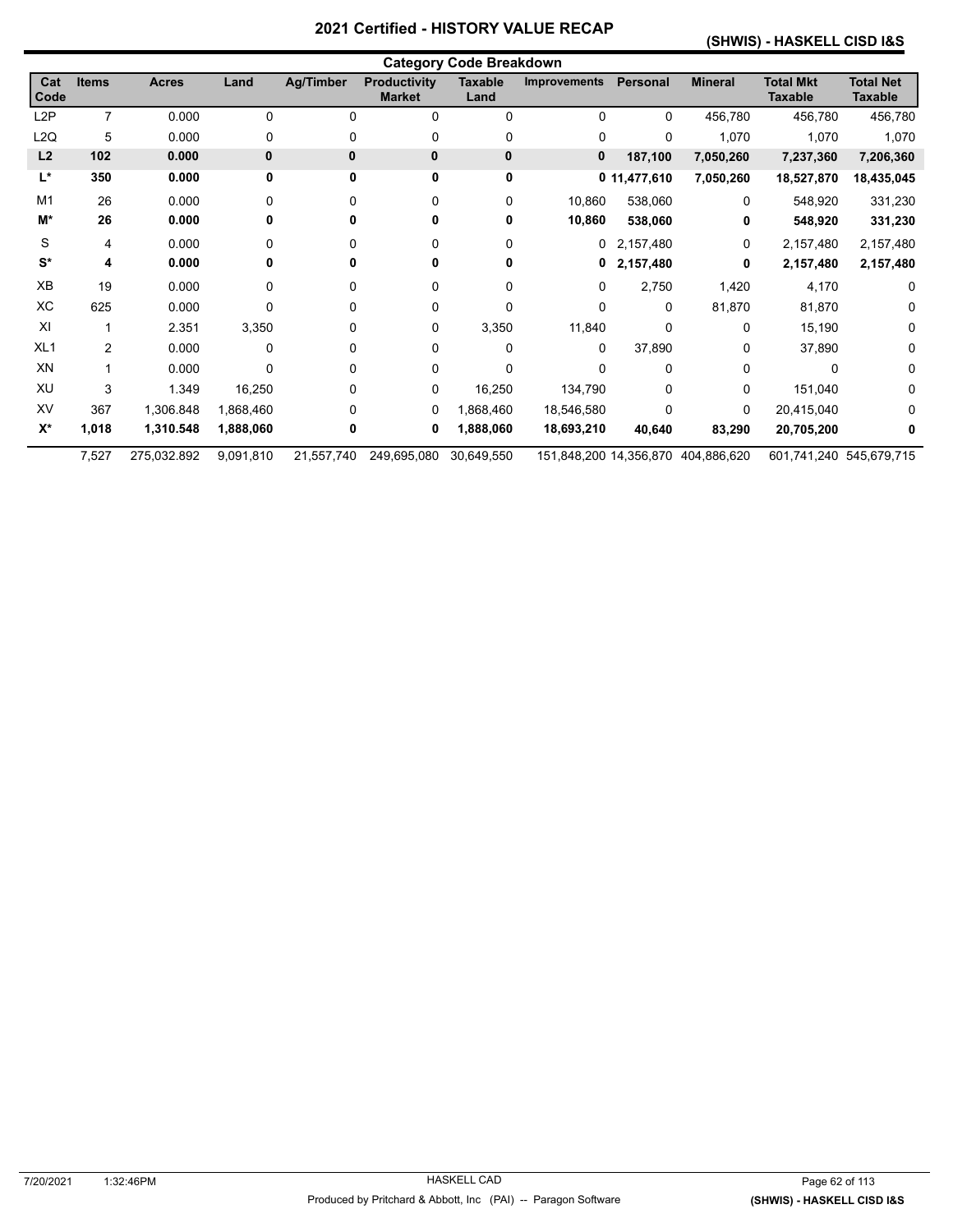|                                            |          |              |              |               |                                     |           | (SOB) - KNOX OBRIEN CISD |
|--------------------------------------------|----------|--------------|--------------|---------------|-------------------------------------|-----------|--------------------------|
| Land                                       |          | <b>Value</b> | <b>Items</b> | <b>Exempt</b> |                                     |           |                          |
| Land - Homesite                            | $^{(+)}$ | 190,290      | 99           | 1,000         |                                     |           |                          |
| Land - Non Homesite                        | $^{(+)}$ | 2,572,170    | 167          | 2,303,200     |                                     |           |                          |
| Land - Productivity Market                 | $^{(+)}$ | 30,985,310   | 297          | 0             |                                     |           |                          |
| Land - Income                              | $^{(+)}$ | 0            | 0            | 0             |                                     |           |                          |
| <b>Total Land Market Value</b>             | $(=)$    | 33,747,770   | 563          |               | <b>Total Land Value:</b>            | $(+)$     | 33,747,770               |
| <b>Improvements</b>                        |          | <b>Value</b> | <b>Items</b> | <b>Exempt</b> |                                     |           |                          |
| Improvements - Homesite                    | $^{(+)}$ | 2,021,360    | 94           | 39,390        |                                     |           |                          |
| New Improvements - Homesite                | $^{(+)}$ | 4,860        | 2            | 0             |                                     |           |                          |
| Improvements - Non Homesite                | $^{(+)}$ | 1,649,080    | 65           | 897,890       |                                     |           |                          |
| New Improvements - Non Homesite            | $^{(+)}$ | 22,540       | 1            | 0             |                                     |           |                          |
| Improvements - Income                      | $^{(+)}$ | 0            | 0            | $\Omega$      |                                     |           |                          |
| <b>Total Improvement Value</b>             | $(=)$    | 3,697,840    | 162          |               | <b>Total Imp Value:</b>             | $(+)$     | 3,697,840                |
| Personal                                   |          | <b>Value</b> | <b>Items</b> | <b>Exempt</b> |                                     |           |                          |
| Personal - Homesite                        | $^{(+)}$ | 25,260       | 1            |               | $\Omega$                            |           |                          |
| New Personal - Homesite                    | $^{(+)}$ | 0            | 0            | 0             |                                     |           |                          |
| Personal - Non Homesite                    | $^{(+)}$ | 302,440      | 8            | 0             |                                     |           |                          |
| New Personal - Non Homesite                | $^{(+)}$ | 0            | 0            | 0             |                                     |           |                          |
| <b>Total Personal Value</b>                | $(=)$    | 327,700      | 9            |               | <b>Total Personal Value:</b>        | $(+)$     | 327,700                  |
| Total Real Estate & Personal Mkt Value (=) |          | 37,773,310   | 734          |               |                                     |           |                          |
| <b>Minerals</b>                            |          | <b>Value</b> | <b>Items</b> |               |                                     |           |                          |
| <b>Mineral Value</b>                       | $^{(+)}$ | 2,349,700    | 197          |               |                                     |           |                          |
| Mineral Value - Real                       | $^{(+)}$ | 10,000       | 1            |               |                                     |           |                          |
| Mineral Value - Personal                   | $^{(+)}$ | 4,260,670    | 158          |               |                                     |           |                          |
| <b>Total Mineral Market Value</b>          | $(=)$    | 6,620,370    | 356          |               | <b>Total Min Mkt Value:</b>         | $(+)$     | 6,620,370                |
| <b>Total Market Value</b>                  | $(=)$    | 44,393,680   |              |               | <b>Total Market Value:</b>          | $(=/+)$   | 44,393,680               |
| Ag/Timber *does not include protested      |          | <b>Value</b> | <b>Items</b> |               |                                     |           |                          |
| <b>Land Timber Gain</b>                    | $^{(+)}$ | 0            | 0            |               | <b>Land Timber Gain:</b>            | $(+)$     | 0                        |
| <b>Productivity Market</b>                 | $^{(+)}$ | 30,985,310   | 297          |               |                                     |           |                          |
| Land Ag 1D                                 | $(-)$    | 0            | 0            |               |                                     |           |                          |
| Land Ag 1D1                                | $(-)$    | 4,466,930    | 297          |               |                                     |           |                          |
| Land Ag Tim                                | $(-)$    | 0            | 0            |               |                                     |           |                          |
| Productivity Loss: (=)                     |          | 26,518,380   | 297          |               | <b>Productivity Loss:</b>           | $(-)$     | 26,518,380               |
| <b>Losses</b>                              |          | <b>Value</b> | <b>Items</b> |               |                                     |           |                          |
| Less Real Exempt Property                  | $(-)$    | 3,241,480    | 31           |               |                                     |           |                          |
| Less \$500 Inc. Real Personal              | $(-)$    | 650          | 3            |               | <b>Total Market Taxable:</b>        | $(=)$     | 17,875,300               |
| <b>Less Disaster Exemption</b>             | $(-)$    | 0            | 0            |               |                                     |           |                          |
| Less Real/Personal Abatements              | $(-)$    | 0            | 0            |               |                                     |           |                          |
| <b>Less Community Housing</b>              | $(-)$    | 0            | 0            |               |                                     |           |                          |
| Less Freeport                              | $(-)$    | 0            | 0            |               |                                     |           |                          |
| <b>Less Allocation</b>                     | $(-)$    | $\Omega$     | 0            |               |                                     |           |                          |
| Less MultiUse                              | $(-)$    | 0            | 0            |               |                                     |           |                          |
| Less Goods In Transit (Real & Industrial)  | $(-)$    | 0            | 0            |               |                                     |           |                          |
| <b>Less Historical</b>                     | $(-)$    | 0            | 0            |               |                                     |           |                          |
| Less Solar/Wind Power                      | $(-)$    | 0            | 0            |               | <b>Total Protested Value:</b>       |           | 0                        |
| Less Vehicle Leased for Personal Use       | $(-)$    | 0            | 0            |               | <b>Protested % of Total Market:</b> |           | 0.00%                    |
| <b>Less Real Protested Value</b>           | $(-)$    | $\Omega$     | 0            |               |                                     |           |                          |
| Less 10% Cap Loss                          | $(-)$    | 16,340       | 8            |               |                                     |           |                          |
| Less TCEQ/Pollution Control                | $(-)$    | 0            | 0            |               |                                     |           |                          |
| Less VLA Loss                              | $(-)$    | 0            | 0            |               |                                     |           |                          |
| Less Mineral Exempt Property               | $(-)$    | 196,960      | 1            |               |                                     |           |                          |
| Less \$500 Inc. Mineral Owner              | $(-)$    | 11,910       | 110          |               |                                     |           |                          |
| <b>Less Mineral Abatements</b>             | $(-)$    | 0            | 0            |               |                                     |           |                          |
| <b>Less Mineral Freeports</b>              | $(-)$    | 0            | 0            |               |                                     |           |                          |
| Less Interstate Commerce                   | $(-)$    | 0            | 0            |               |                                     |           |                          |
| Less Foreign Trade                         | $(-)$    | 0            | 0            |               | <b>Total Losses:</b>                | $(-)$     | 3,467,340                |
| Less Mineral Unknown                       | $(-)$    | $\Omega$     | 0            |               | Total Appraised Value: (=/+)        |           | 14,407,960               |
| <b>Less Mineral Protested Value</b>        | $(-)$    | $\Omega$     | $\Omega$     |               | <b>Total Exemptions*:</b>           | $(\cdot)$ | 1,008,260                |
| Total Losses (includes Prod. Loss)         | $(=)$    | 29,985,720   |              |               | * See breakdown on following page   |           |                          |
| <b>Total Appraised Value</b>               | $(=)$    | 14,407,960   |              |               | <b>Net Taxable Value:</b>           |           | 13,399,700               |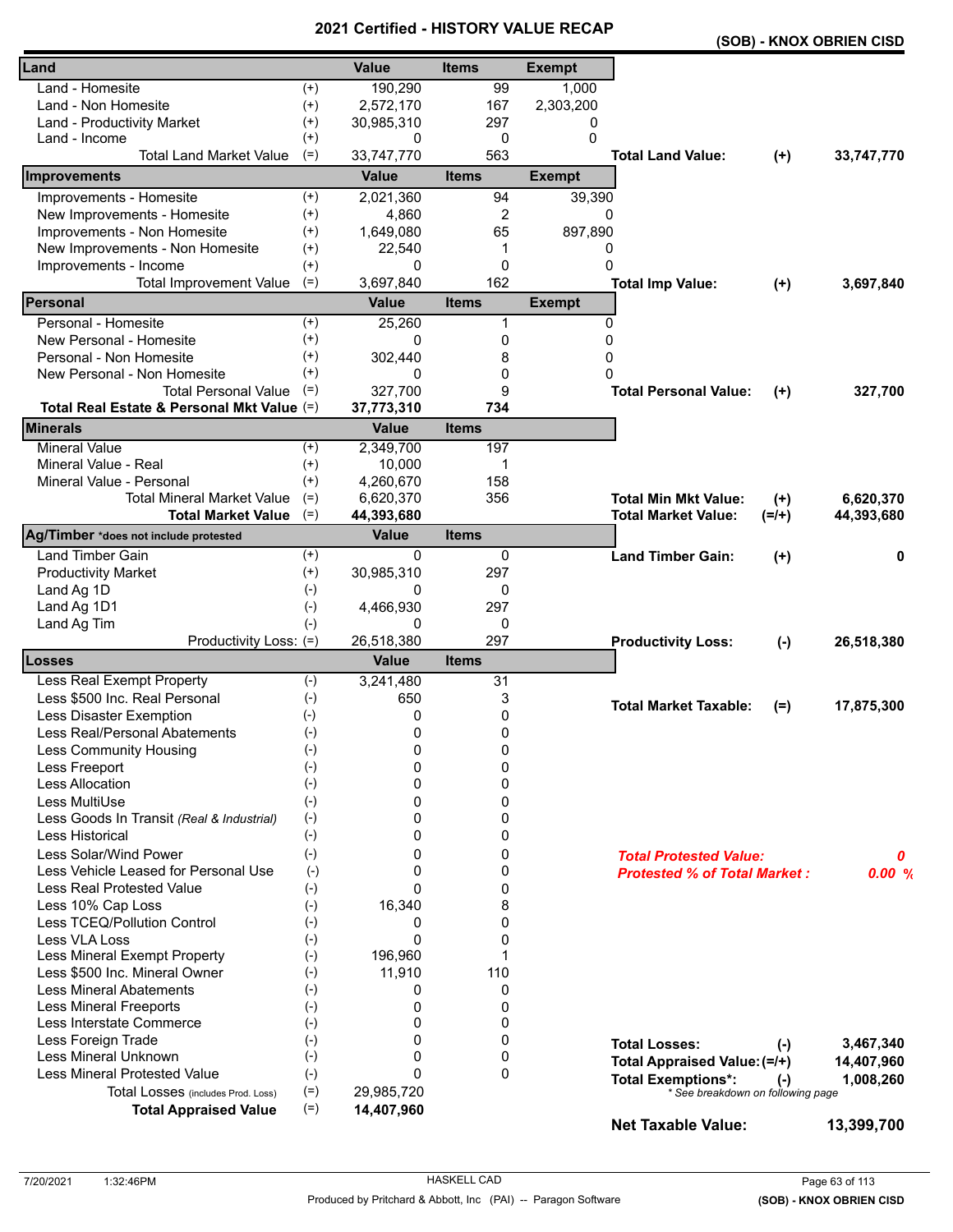|                                                                                                                                                                                                          |          |              |             | <b>VEILIIIEU - FIIJTUNT VALUE</b>                               |              |                      | (SOB) - KNOX OBRIEN CISD                                                                |
|----------------------------------------------------------------------------------------------------------------------------------------------------------------------------------------------------------|----------|--------------|-------------|-----------------------------------------------------------------|--------------|----------------------|-----------------------------------------------------------------------------------------|
| *** Freeze Totals: (This is only for Effective Tax Rate Calculation)                                                                                                                                     |          |              |             |                                                                 |              |                      |                                                                                         |
| <b>Total Ceiling Tax:</b>                                                                                                                                                                                |          |              | 795.48      |                                                                 |              |                      |                                                                                         |
| <b>Total Freeze Taxable:</b>                                                                                                                                                                             |          |              | 98,450      |                                                                 |              |                      |                                                                                         |
|                                                                                                                                                                                                          |          |              |             | 0                                                               |              |                      |                                                                                         |
| New Imp/Pers with Ceiling: +                                                                                                                                                                             |          |              |             |                                                                 |              |                      |                                                                                         |
| **Freeze Adjusted Taxable:                                                                                                                                                                               |          |              |             |                                                                 |              |                      | 13,301,250**This number DOES NOT represent any Jurisdiction's Certified Taxable Value** |
| Estimated Total Levy: ((Net Taxable Value - Total Freeze Taxable + New Imp/Pers with Ceiling) * Tax Rate / 100) + Total Ceiling Tax<br>or (Freeze Adjusted Taxable * Tax Rate / 100) + Total Ceiling Tax |          |              |             |                                                                 |              |                      |                                                                                         |
| <b>Count of Homesteads</b>                                                                                                                                                                               |          |              |             |                                                                 |              |                      |                                                                                         |
| F<br>н<br>s<br>в                                                                                                                                                                                         | D        | W            | O           | DV                                                              | <b>DV100</b> | <b>SS First Resp</b> | <b>SS Svc Member</b>                                                                    |
| 18<br>0<br>29<br>0                                                                                                                                                                                       | 0        | 0            | 0           | 3                                                               | 0            | 0                    | 0                                                                                       |
| <b>Owner and Parcel Counts</b>                                                                                                                                                                           |          |              |             |                                                                 |              |                      |                                                                                         |
| <b>Total Parcels*:</b>                                                                                                                                                                                   |          |              |             | 899* Parcel count is figured by parcel per ownership sequences. |              |                      |                                                                                         |
| <b>Total Owners:</b>                                                                                                                                                                                     | 576      |              |             |                                                                 |              |                      |                                                                                         |
| <b>Ported Homestead/Charity Amounts</b>                                                                                                                                                                  |          | <b>Value</b> |             | <b>Items</b>                                                    |              |                      |                                                                                         |
| DV Donated Home (Charity)                                                                                                                                                                                | $^{(+)}$ |              | 0           |                                                                 |              | 0                    |                                                                                         |
| SS of a Service Member Ported Amount                                                                                                                                                                     | $^{(+)}$ |              | 0           |                                                                 |              | 0                    |                                                                                         |
| SS of a First Responder Ported Amount                                                                                                                                                                    | $^{(+)}$ |              | 0           |                                                                 |              | 0                    |                                                                                         |
| SS of DV Donated Home Ported Amount                                                                                                                                                                      | $(+)$    |              | 0           |                                                                 |              | 0                    |                                                                                         |
| SS of 100% DV Ported Amount                                                                                                                                                                              | $(+)$    |              | $\mathbf 0$ |                                                                 |              | 0                    |                                                                                         |
| <b>Homestead Exemptions</b>                                                                                                                                                                              |          | <b>Value</b> |             | <b>Items</b>                                                    |              |                      |                                                                                         |
| Homestead H,S                                                                                                                                                                                            | $^{(+)}$ |              | 894,520     |                                                                 |              | 47                   | H - Homestead                                                                           |
| Senior S                                                                                                                                                                                                 | $^{(+)}$ |              | 101,740     |                                                                 |              | 12                   | D - Disabled Only<br>S - Over 65<br>W - Widow                                           |
| Disabled B                                                                                                                                                                                               | $^{(+)}$ |              | 0           |                                                                 |              | 0                    | F - Disabled Widow<br>O - Over 65 (No HS)                                               |
| DV 100%                                                                                                                                                                                                  | $^{(+)}$ |              | 0           |                                                                 |              | 0                    | DV - Disabled Veteran<br><b>B</b> - Disabled                                            |
| Surviving Spouse of a Service Member                                                                                                                                                                     | $^{(+)}$ |              | 0           |                                                                 |              | 0                    | DV100 (1, 2, 3) - 100% Disabled Veteran                                                 |
| Survivng Spouse of a First Responder                                                                                                                                                                     | $(+)$    |              | 0           |                                                                 |              | 0                    | 4 (4B, 4H, 4S) - Surviving Spouse of a Service Member                                   |
| Total Reimbursable (=)                                                                                                                                                                                   |          |              | 996,260     |                                                                 |              | 59                   | 5* (5B, 5H, 5S) - Surviving Spouse of a First Responder                                 |
| <b>Local Discount</b>                                                                                                                                                                                    | $^{(+)}$ |              | 0           |                                                                 |              | 0                    |                                                                                         |
| Disabled Veteran                                                                                                                                                                                         | $^{(+)}$ |              | 12,000      |                                                                 |              | 1                    |                                                                                         |
| Optional 65                                                                                                                                                                                              | $^{(+)}$ |              | 0           |                                                                 |              | 0                    |                                                                                         |
| Local Disabled                                                                                                                                                                                           | $^{(+)}$ |              | 0           |                                                                 |              | 0                    |                                                                                         |
| State Homestead                                                                                                                                                                                          | $^{(+)}$ |              | 0           |                                                                 |              | 0                    |                                                                                         |
| <b>Total Exemptions</b>                                                                                                                                                                                  | $(=)$    |              |             | 1,008,260 (includes Ported/Charity Amounts)                     |              |                      |                                                                                         |
| <b>Special Certified Totals</b>                                                                                                                                                                          |          |              |             |                                                                 |              |                      |                                                                                         |
| <b>Exempt Value of First Time Absolute Exemption</b>                                                                                                                                                     |          |              |             |                                                                 | \$250        |                      |                                                                                         |
| <b>Exempt Value of First Time Partial Exemption</b>                                                                                                                                                      |          |              |             |                                                                 | \$1,290      |                      |                                                                                         |
|                                                                                                                                                                                                          |          |              |             |                                                                 |              |                      |                                                                                         |
| <b>New AG/Timber</b>                                                                                                                                                                                     |          |              |             |                                                                 |              |                      |                                                                                         |
| Market                                                                                                                                                                                                   |          |              |             |                                                                 | \$0          |                      |                                                                                         |
| Taxable                                                                                                                                                                                                  |          |              |             |                                                                 | \$0          |                      |                                                                                         |
| Value Loss                                                                                                                                                                                               |          |              |             |                                                                 | \$0          |                      |                                                                                         |
| <b>New Improvement/Personal</b>                                                                                                                                                                          |          |              |             |                                                                 |              |                      |                                                                                         |
| Market                                                                                                                                                                                                   |          |              |             | \$27,400                                                        |              |                      |                                                                                         |
| Taxable                                                                                                                                                                                                  |          |              |             | \$22,540                                                        |              |                      |                                                                                         |
|                                                                                                                                                                                                          |          |              |             |                                                                 |              |                      |                                                                                         |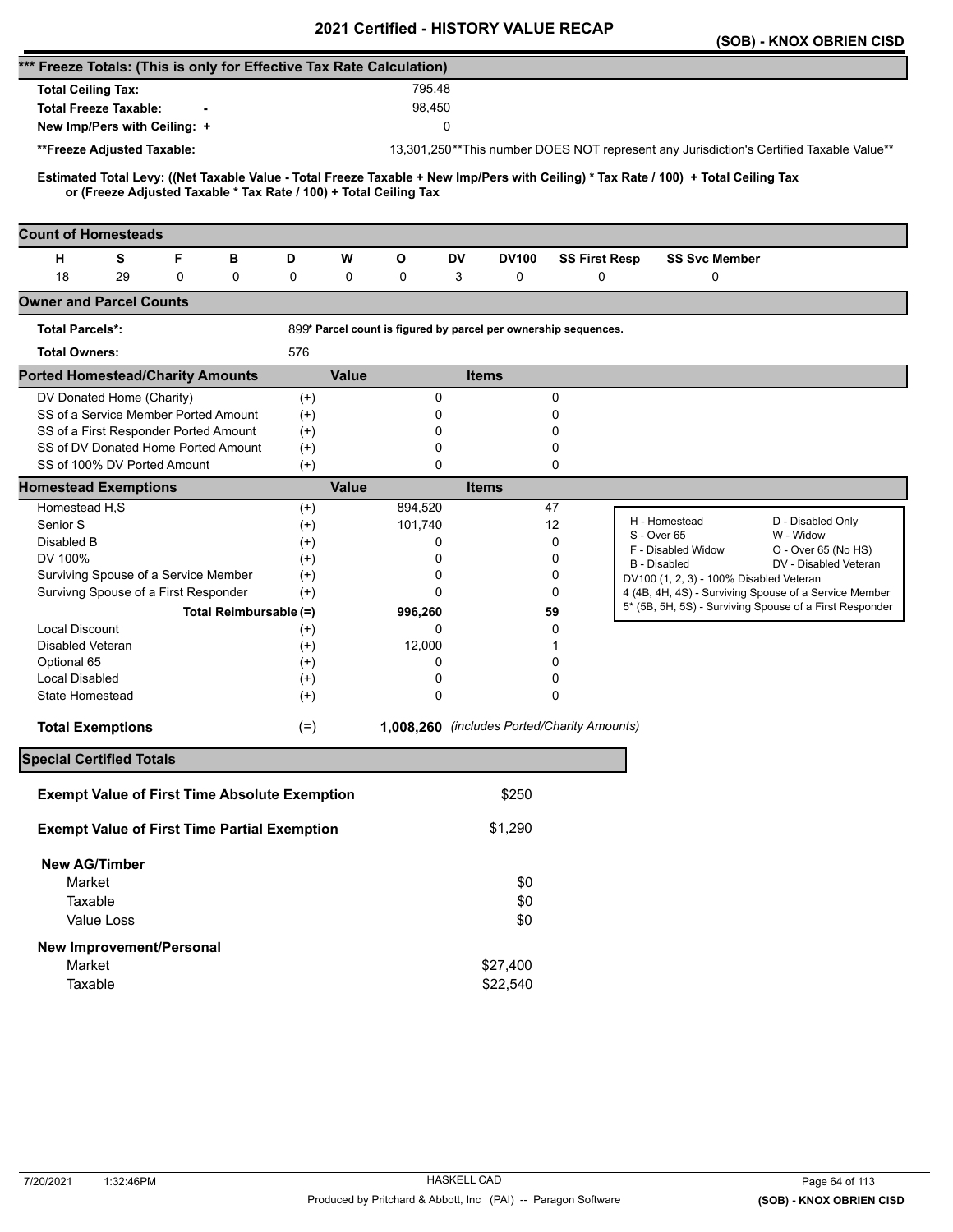|                            | Average Values* (includes protested & exempt value) |                |                                        |
|----------------------------|-----------------------------------------------------|----------------|----------------------------------------|
| Average Homestead Value A* |                                                     | <b>Parcels</b> | Total Homestead Value A*               |
| Market                     | \$20.575                                            | 70             | \$1,440,260<br>Market                  |
| <b>Taxable</b>             | \$0                                                 |                | \$783,110<br><b>Taxable</b>            |
|                            | Average Homestead Value A* and E*                   | <b>Parcels</b> | Total Homestead Value A* and E*        |
| Market                     | \$20,668                                            | 71             | \$1,467,440<br>Market                  |
| <b>Taxable</b>             | \$0                                                 |                | \$783.440<br><b>Taxable</b>            |
|                            | Average Homestead Value A* and E* and M1            | <b>Parcels</b> | Total Homestead Value A* and E* and M1 |
| Market                     | \$20.731                                            | 72             | \$1,492,700<br>Market                  |
| <b>Taxable</b>             | \$0                                                 |                | \$783,700<br><b>Taxable</b>            |
|                            | <b>Average Homestead Value M1</b>                   | <b>Parcels</b> | <b>Total Homestead Value M1</b>        |
| Market                     | \$25,260                                            |                | \$25,260<br>Market                     |
| <b>Taxable</b>             | \$260                                               |                | \$260<br>Taxable                       |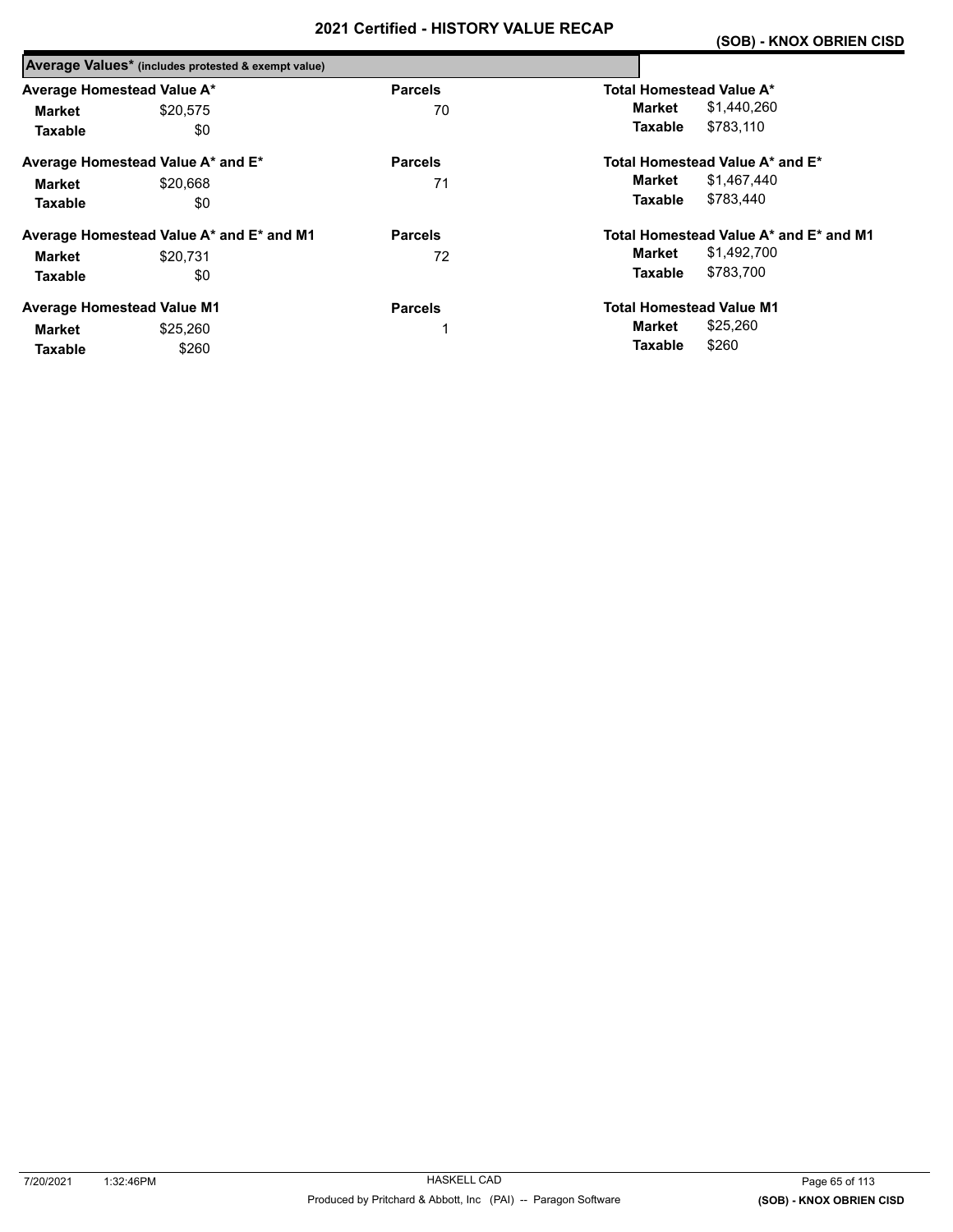### **(SOB) - KNOX OBRIEN CISD**

|                  |                           |                  |                  |                  |                                      | <b>Category Code Breakdown</b> |                     |                        |                |                                    |                                    |
|------------------|---------------------------|------------------|------------------|------------------|--------------------------------------|--------------------------------|---------------------|------------------------|----------------|------------------------------------|------------------------------------|
| Cat<br>Code      | Items                     | <b>Acres</b>     | Land             | <b>Ag/Timber</b> | <b>Productivity</b><br><b>Market</b> | <b>Taxable</b><br>Land         | <b>Improvements</b> | Personal               | <b>Mineral</b> | <b>Total Mkt</b><br><b>Taxable</b> | <b>Total Net</b><br><b>Taxable</b> |
| A <sub>1</sub>   | 55                        | 33.410           | 50,640           | 0                | 0                                    | 50,640                         | 1,016,110           | $\pmb{0}$              | 0              | 1,066,750                          | 608,570                            |
| A <sub>2</sub>   | 3                         | 1.819            | 2,360            | 0                | 0                                    | 2,360                          | 44,920              | $\pmb{0}$              | 0              | 47,280                             | 23,480                             |
| A <sub>3</sub>   | 13                        | 34.920           | 71,410           | 0                | 0                                    | 71,410                         | 324,110             | 0                      | 0              | 395,520                            | 182,680                            |
| A4               | $\overline{c}$            | 2.039            | 4,790            | 0                | 0                                    | 4,790                          | 12,290              | 0                      | 0              | 17,080                             | 17,080                             |
| $A^*$            | 73                        | 72.188           | 129,200          | 0                | 0                                    | 129,200                        | 1,397,430           | 0                      | 0              | 1,526,630                          | 831,810                            |
| C <sub>1</sub>   | 118                       | 195.672          | 172,290          | 0                | 0                                    | 172,290                        | 2,110               | 0                      | 0              | 174,400                            | 174,400                            |
| $C^*$            | 118                       | 195.672          | 172,290          | 0                | 0                                    | 172,290                        | 2,110               | 0                      | 0              | 174,400                            | 174,400                            |
| D <sub>1</sub>   | 297                       | 31,157.195       | 0                | 4,466,930        | 30,985,310                           | 4,466,930                      | 0                   | 0                      | 0              | 4,466,930                          | 4,466,930                          |
| D <sub>2</sub>   | 35                        | 0.000            | 0                | 0                | 0                                    | 0                              | 474,780             | 0                      | 0              | 474,780                            | 474,780                            |
| D*               | 332                       | 31,157.195       | 0                | 4,466,930        | 30,985,310                           | 4,466,930                      | 474,780             | 0                      | 0              | 4,941,710                          | 4,941,710                          |
| Е                | 28                        | 27.484           | 67,500           | 0                | 0                                    | 67,500                         | 520,830             | 0                      | 0              | 588,330                            | 345,400                            |
| E1               | 4                         | 9.130            | 19,350           | 0                | 0                                    | 19,350                         | 137,930             | 0                      | 0              | 157,280                            | 95,430                             |
| E*               | 32                        | 36.614           | 86,850           | 0                | 0                                    | 86,850                         | 658,760             | 0                      | 0              | 745,610                            | 440,830                            |
| F1               | $\overline{7}$            | 3.895            | 4,840            | 0                | 0                                    | 4,840                          | 65,380              | 0                      | 0              | 70,220                             | 70,220                             |
| F1               | $\overline{7}$            | 3.895            | 4,840            | 0                | $\pmb{0}$                            | 4,840                          | 65,380              | $\bf{0}$               | 0              | 70,220                             | 70,220                             |
| F <sub>2</sub>   |                           |                  |                  | 0                |                                      |                                |                     |                        |                |                                    |                                    |
| F <sub>2</sub>   | 5<br>5                    | 30.263<br>30.263 | 63,700<br>63,700 | 0                | 0<br>$\pmb{0}$                       | 63,700<br>63,700               | 161,660<br>161,660  | $\pmb{0}$<br>$\pmb{0}$ | 0<br>0         | 225,360                            | 225,360<br>225,360                 |
| F*               | 12                        | 34.158           | 68,540           | 0                | 0                                    |                                |                     |                        |                | 225,360                            |                                    |
|                  |                           |                  |                  |                  |                                      | 68,540                         | 227,040             | 0                      | 0              | 295,580                            | 295,580                            |
| G <sub>1</sub>   | 197                       | 0.000            | 0                | 0                | 0                                    | 0                              | 0                   | 0                      | 2,349,700      | 2,349,700                          | 2,349,700                          |
| G*               | 197                       | 0.000            | 0                | 0                | 0                                    | 0                              | 0                   | 0                      | 2,349,700      | 2,349,700                          | 2,349,700                          |
| J2               | 5                         | 0.000            | 0                | 0                | 0                                    | 0                              | 0                   | $\mathbf 0$            | 438,100        | 438,100                            | 438,100                            |
| J3               | 12                        | 1.380            | 1,380            | 0                | 0                                    | 1,380                          | 440                 | 0                      | 1,422,480      | 1,424,300                          | 1,424,300                          |
| J4               | 5                         | 0.000            | 0                | 0                | 0                                    | 0                              | 0                   | 0                      | 87,010         | 87,010                             | 87,010                             |
| J6               | 7                         | 0.000            | 0                | 0                | 0                                    | 0                              | 0                   | 0                      | 452,050        | 452,050                            | 452,050                            |
| J7               | 8                         | 0.000            | 0                | 0                | 0                                    | 0                              | 0                   | 0                      | 1,100          | 1,100                              | 1,100                              |
| J*               | 37                        | 1.380            | 1,380            | 0                | 0                                    | 1,380                          | 440                 | 0                      | 2,400,740      | 2,402,560                          | 2,402,560                          |
| L1               | 4                         | 0.000            | 0                | 0                | 0                                    | 0                              | 0                   | 274,300                | 0              | 274,300                            | 274,300                            |
| L1T              | 1                         | 0.000            | 0                | 0                | 0                                    | 0                              | 0                   | $\mathbf 0$            | 10,000         | 10,000                             | 10,000                             |
| L1               | 5                         | 0.000            | 0                | 0                | $\pmb{0}$                            | 0                              | 0                   | 274,300                | 10,000         | 284,300                            | 284,300                            |
| L <sub>2</sub> C | 2                         | 0.000            | 0                | 0                | 0                                    | $\pmb{0}$                      | 0                   | 0                      | 493,690        | 493,690                            | 493,690                            |
| L <sub>2</sub> D | 1                         | 0.000            | 0                | 0                | 0                                    | 0                              | 0                   | $\mathbf 0$            | 40,510         | 40,510                             | 40,510                             |
| L2G              | 3                         | 0.000            | 0                | 0                | 0                                    | 0                              | 0                   | 0                      | 893,150        | 893,150                            | 893,150                            |
| L <sub>2</sub> H | 1                         | 0.000            | 0                | 0                | 0                                    | 0                              | 0                   | 0                      | 3,820          | 3,820                              | 3,820                              |
| L2J              | 2                         | 0.000            | 0                | 0                | 0                                    | 0                              | 0                   | 0                      | 35,360         | 35,360                             | 35,360                             |
| L2M              | 1                         | 0.000            | 0                | 0                | 0                                    | 0                              | 0                   | 0                      | 180,000        | 180,000                            | 180,000                            |
| L2O              | $\mathbf{1}$              | 0.000            | 0                | 0                | 0                                    | 0                              | 0                   | 0                      | 4,530          | 4,530                              | 4,530                              |
| L2               | $11$                      | 0.000            | 0                | 0                | $\pmb{0}$                            | 0                              | 0                   | $\bf{0}$               | 1,651,060      | 1,651,060                          | 1,651,060                          |
| L*               | 16                        | 0.000            | 0                | 0                | 0                                    | 0                              | 0                   | 274,300                | 1,661,060      | 1,935,360                          | 1,935,360                          |
| M1               | $\overline{\mathbf{c}}$   | 0.000            | 0                | 0                | 0                                    | 0                              | 0                   | 52,750                 | 0              | 52,750                             | 27,750                             |
| M*               | 2                         | 0.000            | 0                | 0                | 0                                    | 0                              | 0                   | 52,750                 | 0              | 52,750                             | 27,750                             |
| XB               | 3                         | 0.000            | 0                | 0                | 0                                    | 0                              | 0                   | 650                    | 0              | 650                                | 0                                  |
| XC               | 110                       | 0.000            | 0                | 0                | 0                                    | 0                              | 0                   | $\pmb{0}$              | 11,910         | 11,910                             | 0                                  |
| XL               | $\ensuremath{\mathsf{3}}$ | 7.890            | 1,190            | 0                | 0                                    | 1,190                          | 0                   | $\mathbf 0$            | 0              | 1,190                              | 0                                  |
| XV               | 29                        | 2,466.573        | 2,303,010        | 0                | 0                                    | 2,303,010                      | 937,280             | $\pmb{0}$              | 196,960        | 3,437,250                          | 0                                  |
| $X^*$            | 145                       | 2,474.463        | 2,304,200        | 0                | 0                                    | 2,304,200                      | 937,280             | 650                    | 208,870        | 3,451,000                          | 0                                  |
|                  | 964                       | 33,971.670       | 2,762,460        | 4,466,930        | 30,985,310                           | 7,229,390                      | 3,697,840           | 327,700                | 6,620,370      | 17,875,300                         | 13,399,700                         |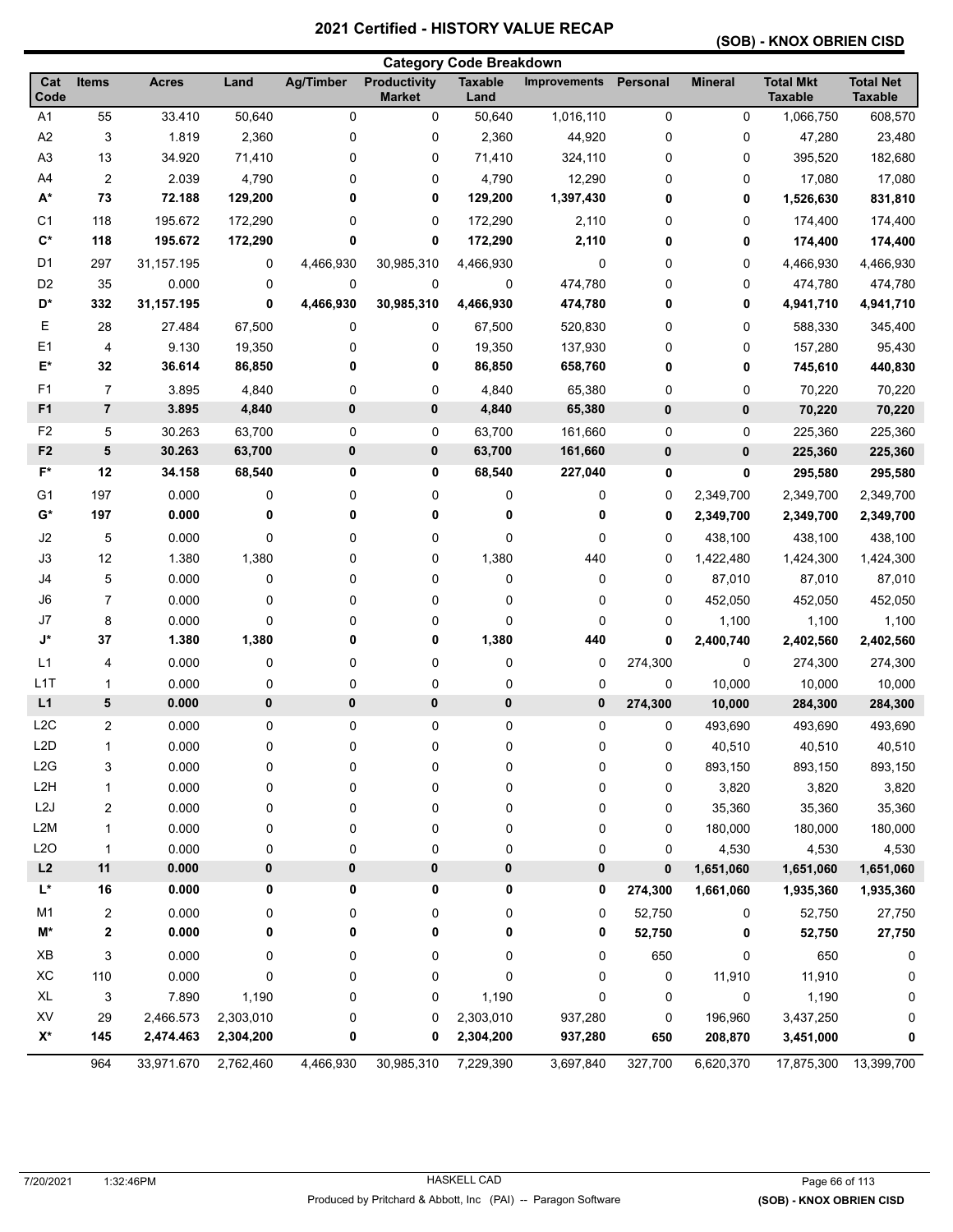|                                            |          |              |              |               |                                     |           | (SPC) - PAINT CREEK ISD |
|--------------------------------------------|----------|--------------|--------------|---------------|-------------------------------------|-----------|-------------------------|
| Land                                       |          | <b>Value</b> | <b>Items</b> | <b>Exempt</b> |                                     |           |                         |
| Land - Homesite                            | $^{(+)}$ | 897,300      | 172          | $\mathbf{0}$  |                                     |           |                         |
| Land - Non Homesite                        | $^{(+)}$ | 8,042,950    | 323          | 2,059,910     |                                     |           |                         |
| Land - Productivity Market                 | $^{(+)}$ | 119,948,140  | 689          | 0             |                                     |           |                         |
| Land - Income                              | $^{(+)}$ | 0            | 0            | 0             |                                     |           |                         |
| <b>Total Land Market Value</b>             | $(=)$    | 128,888,390  | 1,184        |               | <b>Total Land Value:</b>            | $(+)$     | 128,888,390             |
| <b>Improvements</b>                        |          | <b>Value</b> | <b>Items</b> | <b>Exempt</b> |                                     |           |                         |
| Improvements - Homesite                    | $^{(+)}$ | 8,108,600    | 225          | $\Omega$      |                                     |           |                         |
| New Improvements - Homesite                | $^{(+)}$ | 30,550       | 6            | $\Omega$      |                                     |           |                         |
| Improvements - Non Homesite                | $^{(+)}$ | 12,173,320   | 310          | 2,097,930     |                                     |           |                         |
| New Improvements - Non Homesite            | $^{(+)}$ | 26,690       | 1            | 0             |                                     |           |                         |
| Improvements - Income                      | $^{(+)}$ | 0            | 0            | 0             |                                     |           |                         |
| <b>Total Improvement Value</b>             | $(=)$    | 20,339,160   | 542          |               | <b>Total Imp Value:</b>             | $(+)$     | 20,339,160              |
| Personal                                   |          | <b>Value</b> | <b>Items</b> | <b>Exempt</b> |                                     |           |                         |
| Personal - Homesite                        | $^{(+)}$ | 1,358,430    | 74           | 0             |                                     |           |                         |
| New Personal - Homesite                    | $^{(+)}$ | 21,400       | 1            | $\mathbf 0$   |                                     |           |                         |
| Personal - Non Homesite                    | $^{(+)}$ | 6,745,340    | 122          | 500           |                                     |           |                         |
| New Personal - Non Homesite                | $^{(+)}$ | 83,490       | 3            | 0             |                                     |           |                         |
| <b>Total Personal Value</b>                | $(=)$    | 8,208,660    | 200          |               | <b>Total Personal Value:</b>        | $(+)$     | 8,208,660               |
| Total Real Estate & Personal Mkt Value (=) |          | 157,436,210  | 1,926        |               |                                     |           |                         |
| <b>Minerals</b>                            |          | <b>Value</b> | <b>Items</b> |               |                                     |           |                         |
| <b>Mineral Value</b>                       | $^{(+)}$ | 1,781,890    | 244          |               |                                     |           |                         |
| Mineral Value - Real                       | $^{(+)}$ | 115,678,860  | 2            |               |                                     |           |                         |
| Mineral Value - Personal                   | $(+)$    | 105,398,790  | 215          |               |                                     |           |                         |
| <b>Total Mineral Market Value</b>          | $(=)$    | 222,859,540  | 461          |               | <b>Total Min Mkt Value:</b>         | $(+)$     | 222,859,540             |
| <b>Total Market Value</b>                  | $(=)$    | 380,295,750  |              |               | <b>Total Market Value:</b>          | $(=/+)$   | 380,295,750             |
| Ag/Timber *does not include protested      |          | <b>Value</b> | <b>Items</b> |               |                                     |           |                         |
| <b>Land Timber Gain</b>                    | $^{(+)}$ | 0            | 0            |               | <b>Land Timber Gain:</b>            | $(+)$     | 0                       |
| <b>Productivity Market</b>                 | $^{(+)}$ | 119,948,140  | 689          |               |                                     |           |                         |
| Land Ag 1D                                 | $(-)$    | 0            | 0            |               |                                     |           |                         |
| Land Ag 1D1                                | $(-)$    | 6,945,800    | 689          |               |                                     |           |                         |
| Land Ag Tim                                | $(-)$    | 0            | 0            |               |                                     |           |                         |
| Productivity Loss: (=)                     |          | 113,002,340  | 689          |               | <b>Productivity Loss:</b>           | $(-)$     | 113,002,340             |
| <b>Losses</b>                              |          | <b>Value</b> | <b>Items</b> |               |                                     |           |                         |
| Less Real Exempt Property                  | $(-)$    | 4,158,340    | 62           |               |                                     |           |                         |
| Less \$500 Inc. Real Personal              | $(-)$    | 800          | 3            |               | <b>Total Market Taxable:</b>        | (=)       | 267,293,410             |
| Less Disaster Exemption                    | $(-)$    | 0            | 0            |               |                                     |           |                         |
| Less Real/Personal Abatements              | $(-)$    | 0            | 0            |               |                                     |           |                         |
| <b>Less Community Housing</b>              | $(-)$    | 0            | 0            |               |                                     |           |                         |
| Less Freeport                              | $(-)$    | 0            | 0            |               |                                     |           |                         |
| Less Allocation                            | $(-)$    | 0            | 0            |               |                                     |           |                         |
| Less MultiUse                              | $(-)$    | 0            | 0            |               |                                     |           |                         |
| Less Goods In Transit (Real & Industrial)  | $(-)$    | 0            | 0            |               |                                     |           |                         |
| <b>Less Historical</b>                     | $(-)$    | 0            | 0            |               |                                     |           |                         |
| Less Solar/Wind Power                      | $(-)$    | 0            | 0            |               | <b>Total Protested Value:</b>       |           | 0                       |
| Less Vehicle Leased for Personal Use       | $(-)$    | 0            | 0            |               | <b>Protested % of Total Market:</b> |           | 0.00%                   |
| <b>Less Real Protested Value</b>           | $(-)$    | $\Omega$     | 0            |               |                                     |           |                         |
| Less 10% Cap Loss                          | $(-)$    | 513,940      | 36           |               |                                     |           |                         |
| Less TCEQ/Pollution Control                | $(-)$    | 252,160      | 12           |               |                                     |           |                         |
| Less VLA Loss                              | $(-)$    | 65,780,570   | 4            |               |                                     |           |                         |
| Less Mineral Exempt Property               | $(-)$    | 0            | 0            |               |                                     |           |                         |
| Less \$500 Inc. Mineral Owner              | $(-)$    | 12,050       | 92           |               |                                     |           |                         |
| <b>Less Mineral Abatements</b>             | $(-)$    | 0            | 0            |               |                                     |           |                         |
| <b>Less Mineral Freeports</b>              | $(-)$    | 0            | 0            |               |                                     |           |                         |
| Less Interstate Commerce                   | $(-)$    | 0            | 0            |               |                                     |           |                         |
| Less Foreign Trade                         | $(-)$    | 0            | 0            |               | <b>Total Losses:</b>                | $(-)$     | 70,717,860              |
| Less Mineral Unknown                       | $(-)$    | $\Omega$     | 0            |               | Total Appraised Value: (=/+)        |           | 196,575,550             |
| <b>Less Mineral Protested Value</b>        | $(-)$    | $\Omega$     | $\Omega$     |               | <b>Total Exemptions*:</b>           | $(\cdot)$ | 2,869,160               |
| Total Losses (includes Prod. Loss)         | $(=)$    | 183,720,200  |              |               | * See breakdown on following page   |           |                         |
| <b>Total Appraised Value</b>               | $(=)$    | 196,575,550  |              |               | <b>Net Taxable Value:</b>           |           | 193,706,390             |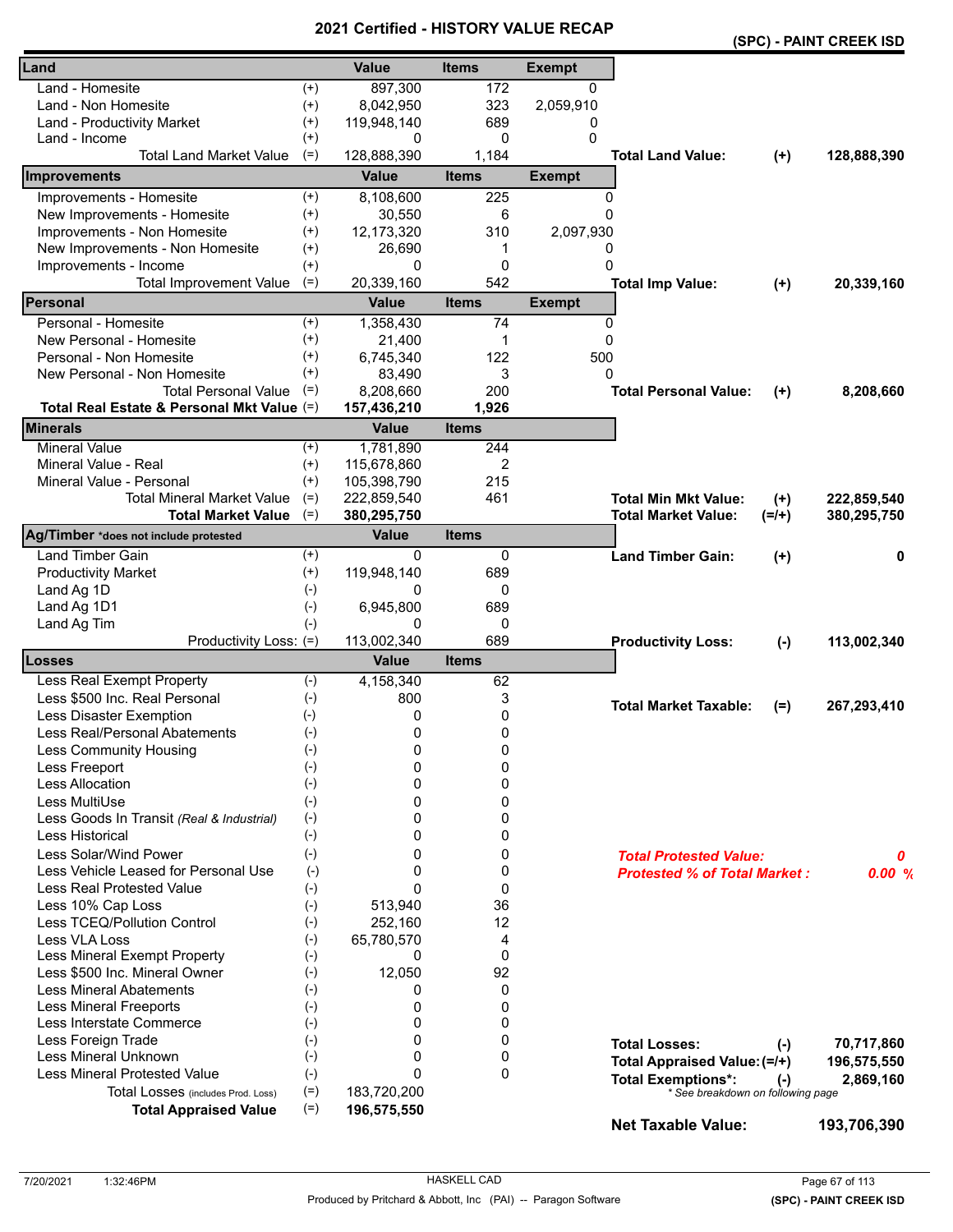|                                                                                                                                                                                                          |                      |              |              | <b>Certilled - FIISTONT VALUE</b>                                 |        |                      |                                         | (SPC) - PAINT CREEK ISD                                                                                          |
|----------------------------------------------------------------------------------------------------------------------------------------------------------------------------------------------------------|----------------------|--------------|--------------|-------------------------------------------------------------------|--------|----------------------|-----------------------------------------|------------------------------------------------------------------------------------------------------------------|
| *** Freeze Totals: (This is only for Effective Tax Rate Calculation)                                                                                                                                     |                      |              |              |                                                                   |        |                      |                                         |                                                                                                                  |
| <b>Total Ceiling Tax:</b>                                                                                                                                                                                |                      |              | 6,776.58     |                                                                   |        |                      |                                         |                                                                                                                  |
| <b>Total Freeze Taxable:</b>                                                                                                                                                                             |                      |              | 776,980      |                                                                   |        |                      |                                         |                                                                                                                  |
| New Imp/Pers with Ceiling: +                                                                                                                                                                             |                      |              | 8,930        |                                                                   |        |                      |                                         |                                                                                                                  |
|                                                                                                                                                                                                          |                      |              |              |                                                                   |        |                      |                                         |                                                                                                                  |
| **Freeze Adjusted Taxable:                                                                                                                                                                               |                      |              |              |                                                                   |        |                      |                                         | 192,938,340**This number DOES NOT represent any Jurisdiction's Certified Taxable Value**                         |
| Estimated Total Levy: ((Net Taxable Value - Total Freeze Taxable + New Imp/Pers with Ceiling) * Tax Rate / 100) + Total Ceiling Tax<br>or (Freeze Adjusted Taxable * Tax Rate / 100) + Total Ceiling Tax |                      |              |              |                                                                   |        |                      |                                         |                                                                                                                  |
| <b>Count of Homesteads</b>                                                                                                                                                                               |                      |              |              |                                                                   |        |                      |                                         |                                                                                                                  |
| S<br>F<br>н<br>в                                                                                                                                                                                         | D                    | W            | $\mathbf{o}$ | DV<br><b>DV100</b>                                                |        | <b>SS First Resp</b> | <b>SS Svc Member</b>                    |                                                                                                                  |
| 36<br>65<br>0<br>1                                                                                                                                                                                       | 0                    | 0            | 0            | 2<br>11                                                           |        | 0                    | 0                                       |                                                                                                                  |
| <b>Owner and Parcel Counts</b>                                                                                                                                                                           |                      |              |              |                                                                   |        |                      |                                         |                                                                                                                  |
| <b>Total Parcels*:</b>                                                                                                                                                                                   |                      |              |              | 1,909* Parcel count is figured by parcel per ownership sequences. |        |                      |                                         |                                                                                                                  |
| <b>Total Owners:</b>                                                                                                                                                                                     | 1,107                |              |              |                                                                   |        |                      |                                         |                                                                                                                  |
| <b>Ported Homestead/Charity Amounts</b>                                                                                                                                                                  |                      | <b>Value</b> |              | <b>Items</b>                                                      |        |                      |                                         |                                                                                                                  |
| DV Donated Home (Charity)                                                                                                                                                                                | $^{(+)}$             |              | 0            |                                                                   | 0      |                      |                                         |                                                                                                                  |
| SS of a Service Member Ported Amount                                                                                                                                                                     | $^{(+)}$             |              | 0            |                                                                   | 0      |                      |                                         |                                                                                                                  |
| SS of a First Responder Ported Amount                                                                                                                                                                    | $^{(+)}$             |              | 0            |                                                                   | 0      |                      |                                         |                                                                                                                  |
| SS of DV Donated Home Ported Amount                                                                                                                                                                      | $^{(+)}$             |              | 0            |                                                                   | 0      |                      |                                         |                                                                                                                  |
| SS of 100% DV Ported Amount                                                                                                                                                                              | $(+)$                |              | 0            |                                                                   | 0      |                      |                                         |                                                                                                                  |
| <b>Homestead Exemptions</b>                                                                                                                                                                              |                      | <b>Value</b> |              | <b>Items</b>                                                      |        |                      |                                         |                                                                                                                  |
| Homestead H,S                                                                                                                                                                                            | $^{(+)}$             |              | 2,220,480    |                                                                   | 104    |                      | H - Homestead                           |                                                                                                                  |
| Senior S                                                                                                                                                                                                 | $^{(+)}$             |              | 375,750      |                                                                   | 45     |                      | S - Over 65                             | D - Disabled Only<br>W - Widow                                                                                   |
| Disabled B                                                                                                                                                                                               | $^{(+)}$             |              | 10,000       |                                                                   | 1      |                      | F - Disabled Widow                      | O - Over 65 (No HS)                                                                                              |
| DV 100%<br>Surviving Spouse of a Service Member                                                                                                                                                          | $^{(+)}$             |              | 177,860<br>0 |                                                                   | 1<br>0 |                      | <b>B</b> - Disabled                     | DV - Disabled Veteran                                                                                            |
| Survivng Spouse of a First Responder                                                                                                                                                                     | $^{(+)}$<br>$(+)$    |              | 0            |                                                                   | 0      |                      | DV100 (1, 2, 3) - 100% Disabled Veteran |                                                                                                                  |
|                                                                                                                                                                                                          |                      |              |              |                                                                   |        |                      |                                         | 4 (4B, 4H, 4S) - Surviving Spouse of a Service Member<br>5* (5B, 5H, 5S) - Surviving Spouse of a First Responder |
| Total Reimbursable (=)                                                                                                                                                                                   |                      |              | 2,784,090    |                                                                   | 151    |                      |                                         |                                                                                                                  |
| <b>Local Discount</b><br>Disabled Veteran                                                                                                                                                                | $^{(+)}$             |              | 0<br>85,070  |                                                                   | 0<br>9 |                      |                                         |                                                                                                                  |
| Optional 65                                                                                                                                                                                              | $^{(+)}$<br>$^{(+)}$ |              | 0            |                                                                   | 0      |                      |                                         |                                                                                                                  |
| <b>Local Disabled</b>                                                                                                                                                                                    | $^{(+)}$             |              | 0            |                                                                   | 0      |                      |                                         |                                                                                                                  |
| State Homestead                                                                                                                                                                                          | $^{(+)}$             |              | 0            |                                                                   | 0      |                      |                                         |                                                                                                                  |
|                                                                                                                                                                                                          |                      |              |              |                                                                   |        |                      |                                         |                                                                                                                  |
| <b>Total Exemptions</b>                                                                                                                                                                                  | $(=)$                |              |              | 2,869,160 (includes Ported/Charity Amounts)                       |        |                      |                                         |                                                                                                                  |
| <b>Special Certified Totals</b>                                                                                                                                                                          |                      |              |              |                                                                   |        |                      |                                         |                                                                                                                  |
| <b>Exempt Value of First Time Absolute Exemption</b>                                                                                                                                                     |                      |              |              | \$2,000                                                           |        |                      |                                         |                                                                                                                  |
| <b>Exempt Value of First Time Partial Exemption</b>                                                                                                                                                      |                      |              |              | \$25,990                                                          |        |                      |                                         |                                                                                                                  |
| <b>New AG/Timber</b>                                                                                                                                                                                     |                      |              |              |                                                                   |        |                      |                                         |                                                                                                                  |
| Market                                                                                                                                                                                                   |                      |              |              | \$25,770                                                          |        |                      |                                         |                                                                                                                  |
| Taxable                                                                                                                                                                                                  |                      |              |              | \$1,860                                                           |        |                      |                                         |                                                                                                                  |
| Value Loss                                                                                                                                                                                               |                      |              |              | \$23,910                                                          |        |                      |                                         |                                                                                                                  |
| New Improvement/Personal                                                                                                                                                                                 |                      |              |              |                                                                   |        |                      |                                         |                                                                                                                  |
| Market                                                                                                                                                                                                   |                      |              |              | \$162,130                                                         |        |                      |                                         |                                                                                                                  |
| Taxable                                                                                                                                                                                                  |                      |              |              | \$137,040                                                         |        |                      |                                         |                                                                                                                  |
|                                                                                                                                                                                                          |                      |              |              |                                                                   |        |                      |                                         |                                                                                                                  |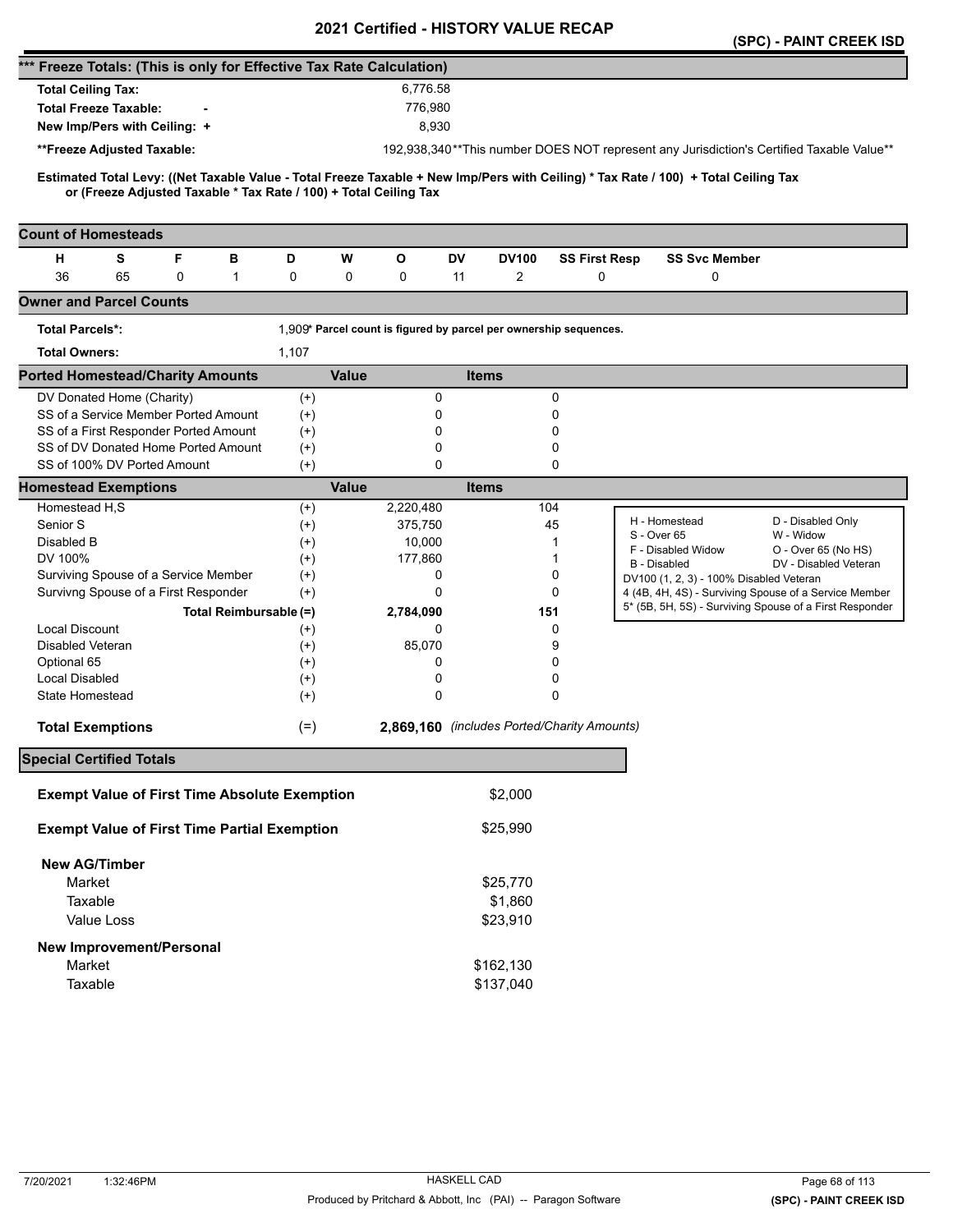|                            | Average Values* (includes protested & exempt value) |                |                                        |
|----------------------------|-----------------------------------------------------|----------------|----------------------------------------|
| Average Homestead Value A* |                                                     | <b>Parcels</b> | Total Homestead Value A*               |
| Market                     | \$32.088                                            | 170            | \$5,455,080<br>Market                  |
| <b>Taxable</b>             | \$4.664                                             |                | \$4.622.600<br>Taxable                 |
|                            | Average Homestead Value A* and E*                   | <b>Parcels</b> | Total Homestead Value A* and E*        |
| Market                     | \$33.722                                            | 180            | \$6,070,010<br>Market                  |
| <b>Taxable</b>             | \$6.151                                             |                | \$4.782.800<br>Taxable                 |
|                            | Average Homestead Value A* and E* and M1            | <b>Parcels</b> | Total Homestead Value A* and E* and M1 |
| Market                     | \$29,010                                            | 255            | \$7,397,790<br>Market                  |
| <b>Taxable</b>             | \$2.089                                             |                | \$5.746.420<br><b>Taxable</b>          |
|                            | <b>Average Homestead Value M1</b>                   | <b>Parcels</b> | <b>Total Homestead Value M1</b>        |
| Market                     | \$17.703                                            | 75             | \$1,327,780<br>Market                  |
| <b>Taxable</b>             | \$0                                                 |                | \$963.620<br><b>Taxable</b>            |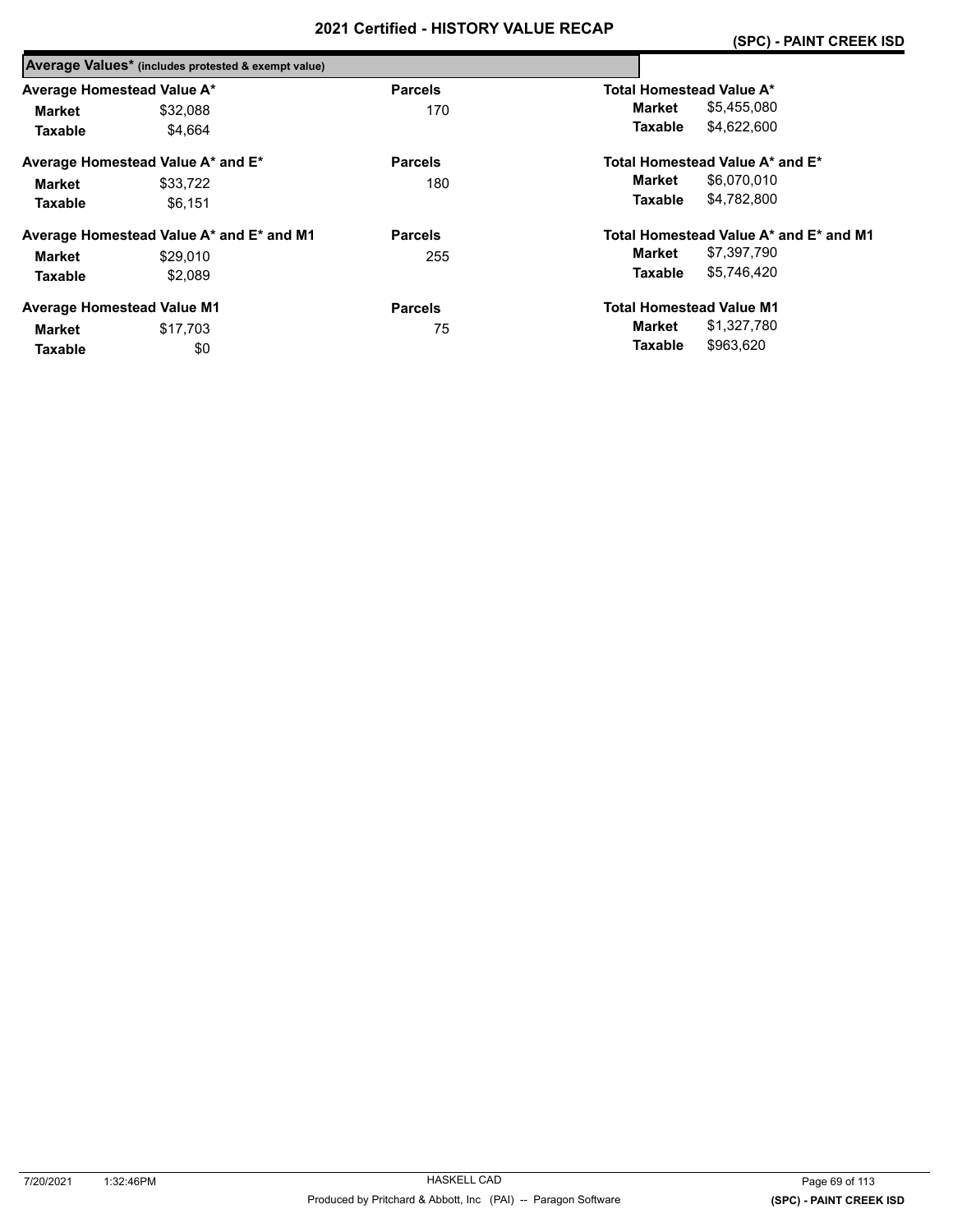#### **(SPC) - PAINT CREEK ISD**

|                  |                |              |           |                  |                                      | <b>Category Code Breakdown</b> |                     |                   |                |                                    |                                    |
|------------------|----------------|--------------|-----------|------------------|--------------------------------------|--------------------------------|---------------------|-------------------|----------------|------------------------------------|------------------------------------|
| Cat<br>Code      | Items          | <b>Acres</b> | Land      | <b>Ag/Timber</b> | <b>Productivity</b><br><b>Market</b> | <b>Taxable</b><br>Land         | <b>Improvements</b> | Personal          | <b>Mineral</b> | <b>Total Mkt</b><br><b>Taxable</b> | <b>Total Net</b><br><b>Taxable</b> |
| A <sub>1</sub>   | 15             | 28.493       | 165,540   | 0                | 0                                    | 165,540                        | 425,050             | 0                 | 0              | 590,590                            | 377,750                            |
| A <sub>2</sub>   | 21             | 14.616       | 213,630   | 0                | 0                                    | 213,630                        | 348,420             | 17,050            | 0              | 579,100                            | 445,750                            |
| A <sub>3</sub>   | 35             | 58.108       | 246,100   | 0                | 0                                    | 246,100                        | 1,379,910           | 23,710            | 0              | 1,649,720                          | 1,234,600                          |
| A4               | 214            | 34.366       | 919,880   | 0                | 0                                    | 919,880                        | 4,802,980           | 121,260           | 0              | 5,844,120                          | 5,133,580                          |
| A <sub>5</sub>   | 43             | 7.890        | 69,850    | 0                | 0                                    | 69,850                         | 562,790             | 11,480            | 0              | 644,120                            | 508,770                            |
| A <sub>6</sub>   | 6              | 0.297        | 12,000    | 0                | 0                                    | 12,000                         | 47,270              | 0                 | 0              | 59,270                             | 59,270                             |
| $A^*$            | 334            | 143.770      | 1,627,000 | 0                | 0                                    | 1,627,000                      | 7,566,420           | 173,500           | 0              | 9,366,920                          | 7,759,720                          |
| C <sub>1</sub>   | 133            | 806.082      | 1,022,510 | 0                | 0                                    | 1,022,510                      | 190,940             | 0                 | 0              | 1,213,450                          | 1,213,450                          |
| C <sub>2</sub>   | $\mathbf{1}$   | 2.209        | 3,310     | 0                | 0                                    | 3,310                          | 0                   | 0                 | 0              | 3,310                              | 3,310                              |
| $C^*$            | 134            | 808.291      | 1,025,820 | 0                | 0                                    | 1,025,820                      | 190,940             | 0                 | 0              | 1,216,760                          | 1,216,760                          |
| D <sub>1</sub>   | 689            | 135,903.091  | 0         | 6,945,800        | 119,948,140                          | 6,945,800                      | 0                   | 0                 | 0              | 6,945,800                          | 6,940,190                          |
| D <sub>2</sub>   | 90             | 0.000        | 0         | 0                | 0                                    | 0                              | 1,825,250           | 161,110           | 0              | 1,986,360                          | 1,986,360                          |
| D*               | 779            | 135,903.091  | 0         | 6,945,800        | 119,948,140                          | 6,945,800                      | 1,825,250           | 161,110           | 0              | 8,932,160                          | 8,926,550                          |
| Е                | 84             | 594.189      | 1,037,840 | 0                | 0                                    | 1,037,840                      | 2,612,230           | 24,700            | 0              | 3,674,770                          | 2,818,570                          |
| E1               | 16             | 61.053       | 100,950   | 0                | 0                                    | 100,950                        | 664,450             | 0                 | 0              | 765,400                            | 315,750                            |
| E <sub>2</sub>   | $\overline{c}$ | 0.553        | 28,920    | 0                | 0                                    | 28,920                         | 25,660              | 0                 | 0              | 54,580                             | 54,580                             |
| E <sub>3</sub>   | 1              | 4.000        | 10,000    | 0                | 0                                    | 10,000                         | 34,590              | 0                 | 0              | 44,590                             | 4,790                              |
| E*               | 103            | 659.795      | 1,177,710 | 0                | 0                                    | 1,177,710                      | 3,336,930           | 24,700            | 0              | 4,539,340                          | 3,193,690                          |
| F <sub>1</sub>   | 10             | 42.697       | 186,450   | 0                | 0                                    | 186,450                        | 5,143,460           | 27,740            | 0              | 5,357,650                          | 5,357,650                          |
| F <sub>1</sub>   | 10             | 42.697       | 186,450   | 0                | 0                                    | 186,450                        | 5,143,460           | 27,740            | $\mathbf 0$    | 5,357,650                          | 5,357,650                          |
| F <sub>2</sub>   | $\overline{7}$ | 2,707.921    | 2,733,520 | 0                | 0                                    | 2,733,520                      | 0                   |                   | 0 115,678,860  | 118,412,380                        | 52,733,520                         |
| F <sub>2</sub>   | $\overline{7}$ | 2,707.921    | 2,733,520 | 0                | 0                                    | 2,733,520                      | 0                   |                   | 0 115,678,860  | 118,412,380                        | 52,733,520                         |
| F*               | 17             | 2,750.618    | 2,919,970 | 0                | 0                                    | 2,919,970                      | 5,143,460           | 27,740            | 115,678,860    | 123,770,030                        | 58,091,170                         |
| G <sub>1</sub>   | 244            | 0.000        | 0         | 0                | 0                                    | 0                              | 0                   | 0                 | 1,781,890      | 1,781,890                          | 1,781,890                          |
| $G^*$            | 244            | 0.000        | 0         | 0                | 0                                    | 0                              | 0                   | 0                 | 1,781,890      | 1,781,890                          | 1,781,890                          |
| J1               | 1              | 1.000        | 1,000     | 0                | 0                                    | 1,000                          | 9,960               | 0                 | 0              | 10,960                             | 10,960                             |
| J2               | $\overline{2}$ | 0.000        | 0         | 0                | 0                                    | 0                              | 0                   | $\mathbf 0$       | 231,910        | 231,910                            | 231,910                            |
| J3               | 17             | 125.840      | 125,840   | 0                | 0                                    | 125,840                        | 0                   | 0                 | 97,459,910     | 97,585,750                         | 97,585,750                         |
| J4               | 11             | 0.083        | 3,000     | 0                | 0                                    | 3,000                          | 0                   | 0                 | 1,050,770      | 1,053,770                          | 1,053,770                          |
| J6               | 33             | 0.000        | 0         | 0                | 0                                    | 0                              | 0                   | 0                 | 4,580,250      | 4,580,250                          | 4,328,090                          |
| J8               | 1              | 0.000        | 0         | 0                | 0                                    | 0                              | 0                   | 0                 | 52,900         | 52,900                             | 52,900                             |
| J*               | 65             | 126.923      | 129,840   | 0                | 0                                    | 129,840                        | 9,960               |                   | 0 103,375,740  | 103,515,540 103,263,380            |                                    |
| L1               | 22             | 0.000        | 0         | 0                | 0                                    | 0                              |                     | 0 4,837,680       | 0              | 4,837,680                          | 4,837,680                          |
| L1               | ${\bf 22}$     | 0.000        | 0         | 0                | 0                                    | 0                              |                     | 0, 4, 837, 680    | 0              | 4,837,680                          | 4,837,680                          |
| L2               | 1              | 0.000        | 0         | 0                | 0                                    | 0                              | 0                   | 2,990             | 0              | 2,990                              | 2,990                              |
| L <sub>2</sub> A | 1              | 0.000        | 0         | 0                | 0                                    | 0                              | 0                   | 0                 | 30,000         | 30,000                             | 30,000                             |
| L2C              | 2              | 0.000        | 0         | 0                | 0                                    | 0                              | 0                   | 0                 | 63,000         | 63,000                             | 13,000                             |
| L <sub>2</sub> D | 2              | 0.000        | 0         | 0                | 0                                    | 0                              | 0                   | 0                 | 6,260          | 6,260                              | 6,260                              |
| L2G              | $16\,$         | 0.000        | 0         | 0                | 0                                    | 0                              | 0                   | 0                 | 1,007,140      | 1,007,140                          | 1,007,140                          |
| L <sub>2</sub> H | $\sqrt{2}$     | 0.000        | 0         | 0                | 0                                    | 0                              | 0                   | 0                 | 9,630          | 9,630                              | 9,630                              |
| L2K              | 28             | 0.000        | 0         | 0                | 0                                    | 0                              | 0                   | 0                 | 742,050        | 742,050                            | 742,050                            |
| L2M              | 2              | 0.000        | 0         | 0                | 0                                    | 0                              | 0                   | 0                 | 51,710         | 51,710                             | 0                                  |
| L2O              | 2              | 0.000        | 0         | 0                | 0                                    | 0                              | 0                   | 0                 | 450            | 450                                | 450                                |
| L <sub>2</sub> P | 5              | 0.000        | 0         | 0                | 0                                    | 0                              | 0                   | 0                 | 100,260        | 100,260                            | 100,260                            |
| L <sub>2</sub> Q | 1              | 0.000        | 0         | 0                | 0                                    | 0                              | 0                   | 0                 | 500            | 500                                | 500                                |
| L2               | 62             | 0.000        | 0         | 0                | 0                                    | $\pmb{0}$                      | 0                   | 2,990             | 2,011,000      | 2,013,990                          | 1,912,280                          |
| L*               | 84             | 0.000        | 0         | 0                | 0                                    | 0                              |                     | 0, 4, 840, 670    | 2,011,000      | 6,851,670                          | 6,749,960                          |
| M <sub>1</sub>   | 170            | 0.000        | 0         | 0                | 0                                    | 0                              |                     | 168,270 2,351,290 | 0              | 2,519,560                          | 2,094,920                          |
| M*               | 170            | 0.000        | 0         | 0                | 0                                    | 0                              |                     | 168,270 2,351,290 | 0              | 2,519,560                          | 2,094,920                          |
| S                | $\mathbf{1}$   | 0.000        | 0         | 0                | 0                                    | 0                              | 0                   | 628,350           | 0              | 628,350                            | 628,350                            |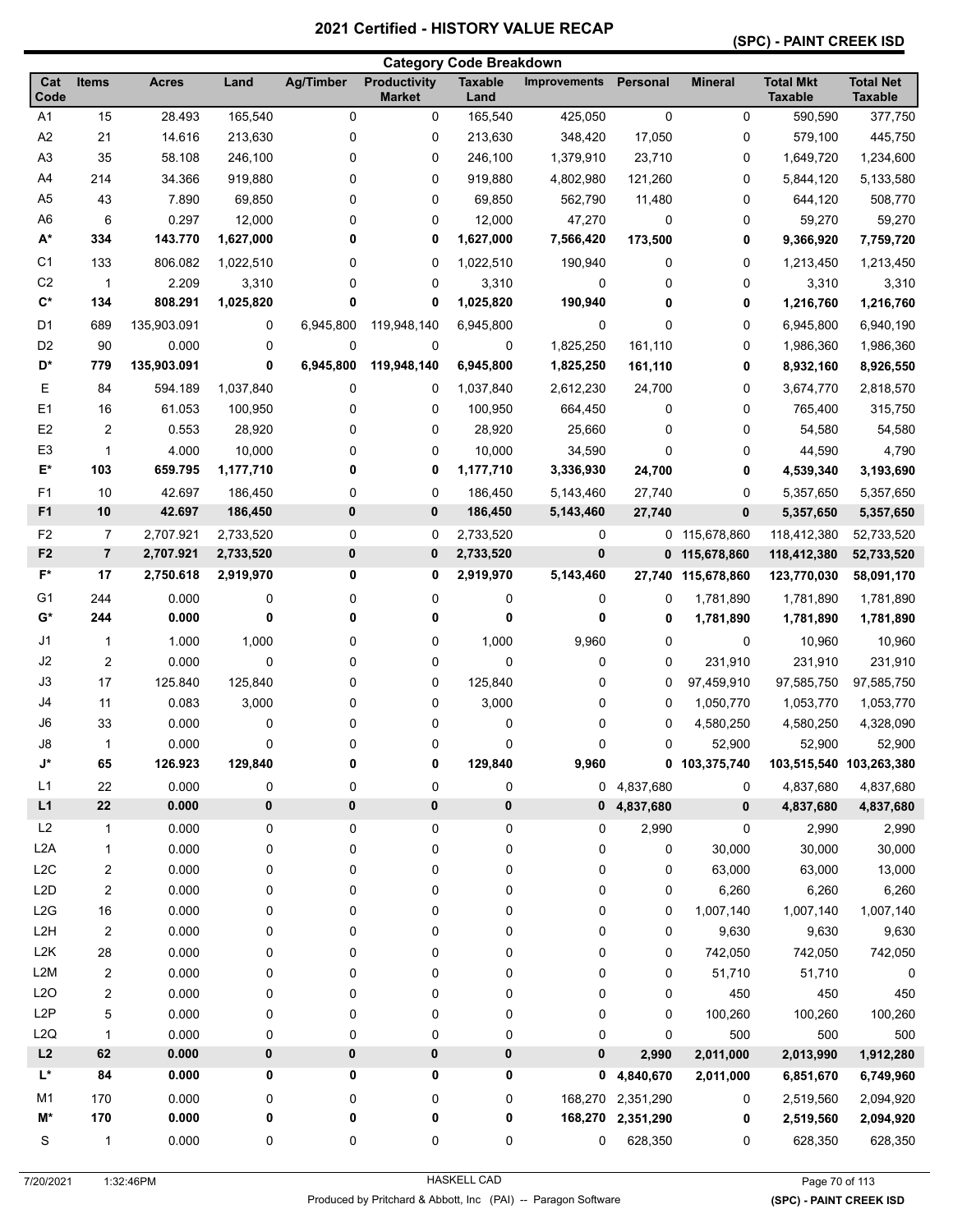#### **(SPC) - PAINT CREEK ISD**

|                 | <b>Category Code Breakdown</b> |              |           |           |                                      |                        |                     |                 |                       |                                    |                             |
|-----------------|--------------------------------|--------------|-----------|-----------|--------------------------------------|------------------------|---------------------|-----------------|-----------------------|------------------------------------|-----------------------------|
| Cat<br>Code     | <b>Items</b>                   | <b>Acres</b> | Land      | Ag/Timber | <b>Productivity</b><br><b>Market</b> | <b>Taxable</b><br>Land | <b>Improvements</b> | <b>Personal</b> | <b>Mineral</b>        | <b>Total Mkt</b><br><b>Taxable</b> | <b>Total Net</b><br>Taxable |
| S*              |                                | 0.000        | U         |           | U                                    | 0                      | 0                   | 628,350         | 0                     | 628,350                            | 628,350                     |
| XB              | 3                              | 0.000        | 0         | 0         | 0                                    | 0                      | 0                   | 800             | 0                     | 800                                | 0                           |
| ХC              | 92                             | 0.000        | 0         | 0         | 0                                    | 0                      | 0                   | 0               | 12,050                | 12.050                             | 0                           |
| XL <sub>1</sub> |                                | 0.000        | 0         | 0         | 0                                    | 0                      | 0                   | 500             | 0                     | 500                                | 0                           |
| XV              | 60                             | 5,741.468    | 2.057.910 | 0         | 0                                    | 2.057.910              | 2,097,930           | 0               | 0                     | 4,155,840                          | $\mathbf 0$                 |
| <b>XVA</b>      |                                | 2.002        | 2.000     | 0         | 0                                    | 2.000                  | 0                   | 0               | 0                     | 2.000                              | 0                           |
| $X^*$           | 157                            | 5.743.470    | 2,059,910 | 0         | 0                                    | 2,059,910              | 2,097,930           | 1,300           | 12,050                | 4,171,190                          | 0                           |
|                 | 2.088                          | 146.135.957  | 8,940,250 | 6.945.800 | 119,948,140                          | 15.886.050             | 20.339.160          |                 | 8.208.660 222.859.540 |                                    | 267.293.410 193.706.390     |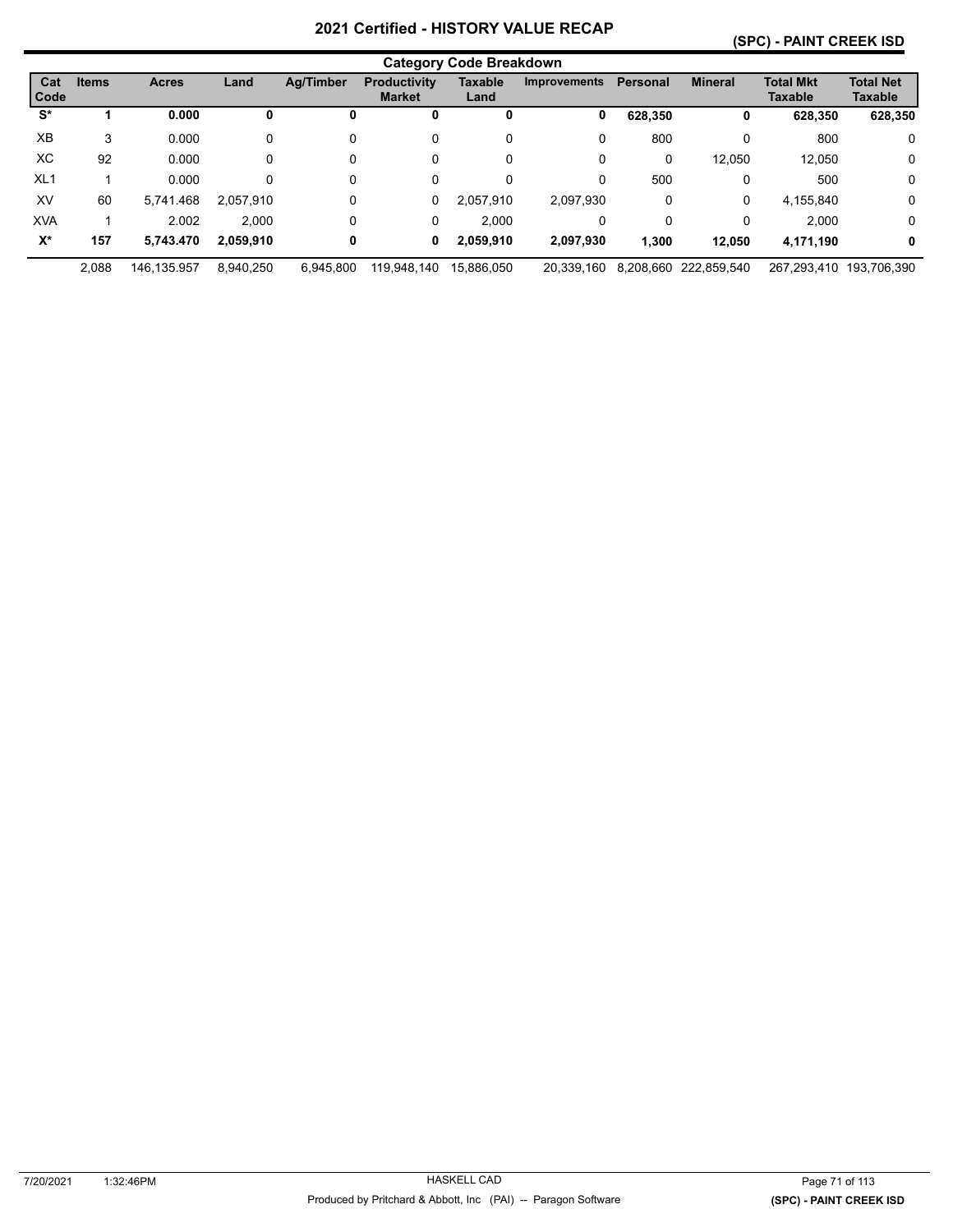|                                            |          |              |              |               | (SPCIS) - PAINT CREEK ISD I&S                                  |           |             |
|--------------------------------------------|----------|--------------|--------------|---------------|----------------------------------------------------------------|-----------|-------------|
| Land                                       |          | <b>Value</b> | <b>Items</b> | <b>Exempt</b> |                                                                |           |             |
| Land - Homesite                            | $^{(+)}$ | 897,300      | 172          | 0             |                                                                |           |             |
| Land - Non Homesite                        | $^{(+)}$ | 8,042,950    | 323          | 2,059,910     |                                                                |           |             |
| Land - Productivity Market                 | $^{(+)}$ | 119,948,140  | 689          | 0             |                                                                |           |             |
| Land - Income                              | $^{(+)}$ | 0            | 0            | 0             |                                                                |           |             |
| <b>Total Land Market Value</b>             | $(=)$    | 128,888,390  | 1,184        |               | <b>Total Land Value:</b>                                       | $(+)$     | 128,888,390 |
| Improvements                               |          | <b>Value</b> | <b>Items</b> | <b>Exempt</b> |                                                                |           |             |
| Improvements - Homesite                    | $(+)$    | 8,108,600    | 225          | 0             |                                                                |           |             |
| New Improvements - Homesite                | $(+)$    | 30,550       | 6            | $\Omega$      |                                                                |           |             |
| Improvements - Non Homesite                | $^{(+)}$ | 12,173,320   | 310          | 2,097,930     |                                                                |           |             |
| New Improvements - Non Homesite            | $^{(+)}$ | 26,690       | 1            | 0             |                                                                |           |             |
| Improvements - Income                      | $(+)$    | 0            | 0            | $\Omega$      |                                                                |           |             |
| <b>Total Improvement Value</b>             | $(=)$    | 20,339,160   | 542          |               | <b>Total Imp Value:</b>                                        | $(+)$     | 20,339,160  |
| Personal                                   |          | <b>Value</b> | <b>Items</b> | <b>Exempt</b> |                                                                |           |             |
| Personal - Homesite                        | $^{(+)}$ | 1,358,430    | 74           | 0             |                                                                |           |             |
| New Personal - Homesite                    | $^{(+)}$ | 21,400       | 1            | $\Omega$      |                                                                |           |             |
| Personal - Non Homesite                    | $^{(+)}$ | 6,745,340    | 122          | 500           |                                                                |           |             |
| New Personal - Non Homesite                | $^{(+)}$ | 83,490       | 3            | 0             |                                                                |           |             |
| <b>Total Personal Value</b>                | $(=)$    | 8,208,660    | 200          |               | <b>Total Personal Value:</b>                                   | $(+)$     | 8,208,660   |
| Total Real Estate & Personal Mkt Value (=) |          | 157,436,210  | 1,926        |               |                                                                |           |             |
| <b>Minerals</b>                            |          | <b>Value</b> | <b>Items</b> |               |                                                                |           |             |
| <b>Mineral Value</b>                       | $^{(+)}$ | 1,781,890    | 244          |               |                                                                |           |             |
| Mineral Value - Real                       | $^{(+)}$ | 115,678,860  | 2            |               |                                                                |           |             |
| Mineral Value - Personal                   | $(+)$    | 105,398,790  | 215          |               |                                                                |           |             |
| <b>Total Mineral Market Value</b>          | $(=)$    | 222,859,540  | 461          |               | <b>Total Min Mkt Value:</b>                                    | $(+)$     | 222,859,540 |
| <b>Total Market Value</b>                  | $(=)$    | 380,295,750  |              |               | <b>Total Market Value:</b>                                     | $(=/+)$   | 380,295,750 |
| Ag/Timber *does not include protested      |          | <b>Value</b> | <b>Items</b> |               |                                                                |           |             |
| <b>Land Timber Gain</b>                    | $^{(+)}$ | 0            | 0            |               | <b>Land Timber Gain:</b>                                       | $(+)$     | 0           |
| <b>Productivity Market</b>                 | $^{(+)}$ | 119,948,140  | 689          |               |                                                                |           |             |
| Land Ag 1D                                 | $(-)$    | 0            | 0            |               |                                                                |           |             |
| Land Ag 1D1                                | $(-)$    | 6,945,800    | 689          |               |                                                                |           |             |
| Land Ag Tim                                | $(-)$    | 0            | 0            |               |                                                                |           |             |
| Productivity Loss: (=)                     |          | 113,002,340  | 689          |               | <b>Productivity Loss:</b>                                      | $(-)$     | 113,002,340 |
| Losses                                     |          | Value        | <b>Items</b> |               |                                                                |           |             |
| Less Real Exempt Property                  | $(-)$    | 4,158,340    | 62           |               |                                                                |           |             |
| Less \$500 Inc. Real Personal              | $(-)$    | 800          | 3            |               | <b>Total Market Taxable:</b>                                   |           |             |
| Less Disaster Exemption                    | $(-)$    | 0            | 0            |               |                                                                | (=)       | 267,293,410 |
| Less Real/Personal Abatements              | $(-)$    | 0            | 0            |               |                                                                |           |             |
| <b>Less Community Housing</b>              | $(-)$    | 0            | 0            |               |                                                                |           |             |
| Less Freeport                              | $(-)$    | 0            | 0            |               |                                                                |           |             |
| <b>Less Allocation</b>                     | $(-)$    | $\Omega$     | 0            |               |                                                                |           |             |
| Less MultiUse                              | $(-)$    | 0            | 0            |               |                                                                |           |             |
| Less Goods In Transit (Real & Industrial)  | $(-)$    | 0            | 0            |               |                                                                |           |             |
| Less Historical                            | $(-)$    | 0            | 0            |               |                                                                |           |             |
| Less Solar/Wind Power                      | $(-)$    | 0            | 0            |               | <b>Total Protested Value:</b>                                  |           | 0           |
| Less Vehicle Leased for Personal Use       | $(-)$    | 0            | 0            |               | <b>Protested % of Total Market:</b>                            |           | 0.00%       |
| Less Real Protested Value                  | $(-)$    | $\Omega$     | 0            |               |                                                                |           |             |
| Less 10% Cap Loss                          | $(-)$    | 513,940      | 36           |               |                                                                |           |             |
| Less TCEQ/Pollution Control                | $(-)$    | 252,160      | 12           |               |                                                                |           |             |
| Less VLA Loss                              | $(-)$    | 0            | 0            |               |                                                                |           |             |
| Less Mineral Exempt Property               | $(-)$    | 0            | 0            |               |                                                                |           |             |
| Less \$500 Inc. Mineral Owner              | $(-)$    | 12,050       | 92           |               |                                                                |           |             |
| <b>Less Mineral Abatements</b>             | $(-)$    | 0            | 0            |               |                                                                |           |             |
| <b>Less Mineral Freeports</b>              | $(-)$    | 0            | 0            |               |                                                                |           |             |
| Less Interstate Commerce                   | $(-)$    | 0            | 0            |               |                                                                |           |             |
| Less Foreign Trade                         | $(-)$    | 0            | 0            |               | <b>Total Losses:</b>                                           | $(\cdot)$ | 4,937,290   |
| Less Mineral Unknown                       | $(-)$    | 0            | 0            |               | Total Appraised Value: (=/+)                                   |           | 262,356,120 |
| <b>Less Mineral Protested Value</b>        | $(-)$    | $\Omega$     | 0            |               |                                                                |           |             |
| Total Losses (includes Prod. Loss)         | $(=)$    | 117,939,630  |              |               | <b>Total Exemptions*:</b><br>* See breakdown on following page | $(-)$     | 2,869,160   |
| <b>Total Appraised Value</b>               | $(=)$    | 262,356,120  |              |               |                                                                |           |             |
|                                            |          |              |              |               | <b>Net Taxable Value:</b>                                      |           | 259,486,960 |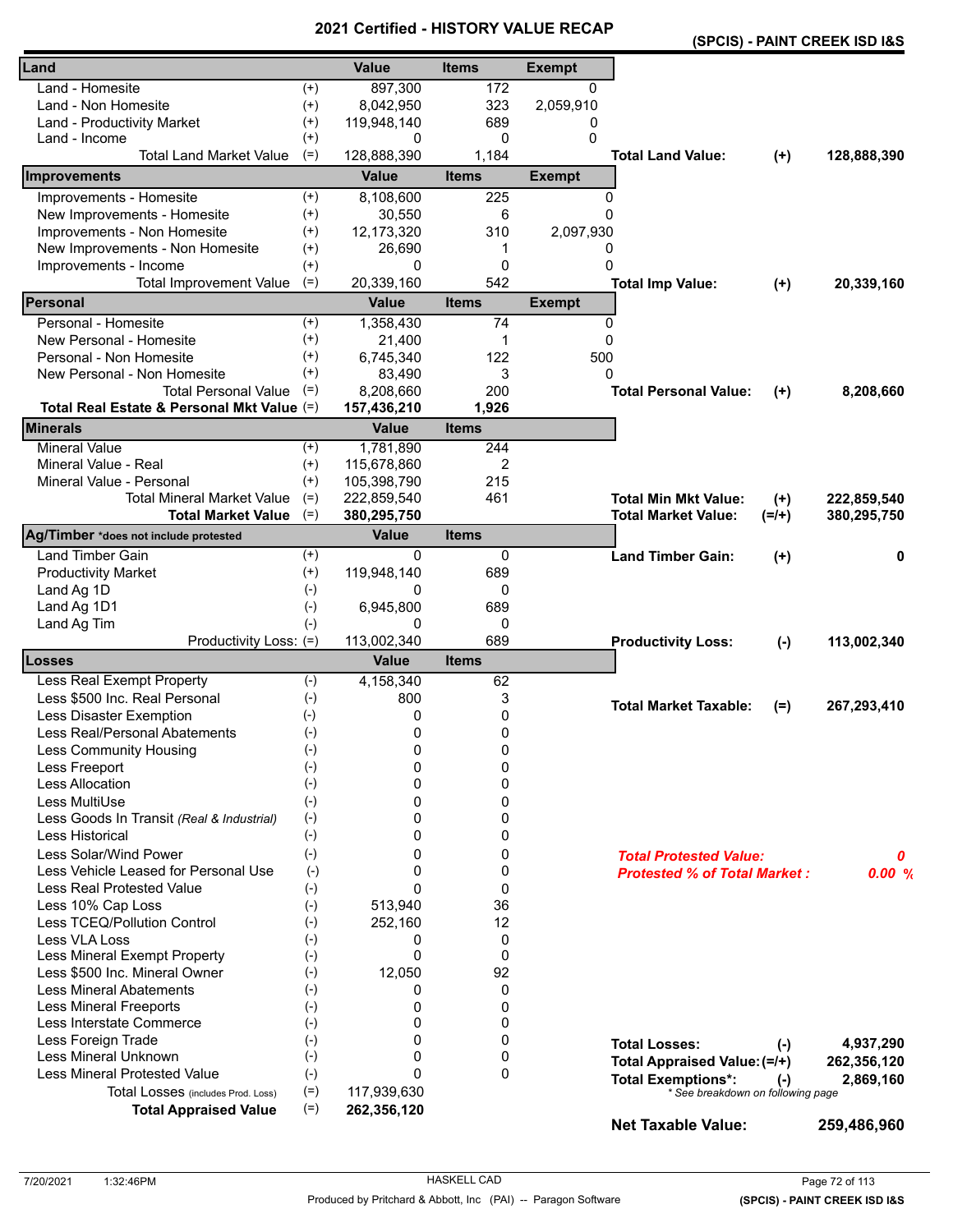|                                                                                                                                                                                                          |                   |              |              | <b>Certilled - FIISTONT VALUE</b>                                 |                      |                                                                                                                  | (SPCIS) - PAINT CREEK ISD I&S |
|----------------------------------------------------------------------------------------------------------------------------------------------------------------------------------------------------------|-------------------|--------------|--------------|-------------------------------------------------------------------|----------------------|------------------------------------------------------------------------------------------------------------------|-------------------------------|
| *** Freeze Totals: (This is only for Effective Tax Rate Calculation)                                                                                                                                     |                   |              |              |                                                                   |                      |                                                                                                                  |                               |
| <b>Total Ceiling Tax:</b>                                                                                                                                                                                |                   |              | 6,776.58     |                                                                   |                      |                                                                                                                  |                               |
| <b>Total Freeze Taxable:</b>                                                                                                                                                                             |                   |              | 776,980      |                                                                   |                      |                                                                                                                  |                               |
| New Imp/Pers with Ceiling: +                                                                                                                                                                             |                   |              | 8,930        |                                                                   |                      |                                                                                                                  |                               |
| **Freeze Adjusted Taxable:                                                                                                                                                                               |                   |              |              |                                                                   |                      | 258,718,910**This number DOES NOT represent any Jurisdiction's Certified Taxable Value**                         |                               |
|                                                                                                                                                                                                          |                   |              |              |                                                                   |                      |                                                                                                                  |                               |
| Estimated Total Levy: ((Net Taxable Value - Total Freeze Taxable + New Imp/Pers with Ceiling) * Tax Rate / 100) + Total Ceiling Tax<br>or (Freeze Adjusted Taxable * Tax Rate / 100) + Total Ceiling Tax |                   |              |              |                                                                   |                      |                                                                                                                  |                               |
| <b>Count of Homesteads</b>                                                                                                                                                                               |                   |              |              |                                                                   |                      |                                                                                                                  |                               |
| F<br>н<br>s<br>в                                                                                                                                                                                         | D                 | W            | О            | DV<br><b>DV100</b>                                                | <b>SS First Resp</b> | <b>SS Svc Member</b>                                                                                             |                               |
| 36<br>65<br>0<br>$\mathbf{1}$                                                                                                                                                                            | 0                 | 0            | 0            | 2<br>11                                                           | 0                    | 0                                                                                                                |                               |
| <b>Owner and Parcel Counts</b>                                                                                                                                                                           |                   |              |              |                                                                   |                      |                                                                                                                  |                               |
| <b>Total Parcels*:</b>                                                                                                                                                                                   |                   |              |              | 1,909* Parcel count is figured by parcel per ownership sequences. |                      |                                                                                                                  |                               |
| <b>Total Owners:</b>                                                                                                                                                                                     | 1,107             |              |              |                                                                   |                      |                                                                                                                  |                               |
| <b>Ported Homestead/Charity Amounts</b>                                                                                                                                                                  |                   | <b>Value</b> |              | <b>Items</b>                                                      |                      |                                                                                                                  |                               |
| DV Donated Home (Charity)                                                                                                                                                                                | $^{(+)}$          |              | 0            |                                                                   | 0                    |                                                                                                                  |                               |
| SS of a Service Member Ported Amount                                                                                                                                                                     | $^{(+)}$          |              | 0            |                                                                   | 0                    |                                                                                                                  |                               |
| SS of a First Responder Ported Amount                                                                                                                                                                    | $^{(+)}$          |              | 0            |                                                                   | 0                    |                                                                                                                  |                               |
| SS of DV Donated Home Ported Amount                                                                                                                                                                      | $^{(+)}$          |              | 0            |                                                                   | 0                    |                                                                                                                  |                               |
| SS of 100% DV Ported Amount                                                                                                                                                                              | $(+)$             |              | $\Omega$     |                                                                   | 0                    |                                                                                                                  |                               |
| <b>Homestead Exemptions</b>                                                                                                                                                                              |                   | <b>Value</b> |              | <b>Items</b>                                                      |                      |                                                                                                                  |                               |
| Homestead H,S                                                                                                                                                                                            | $^{(+)}$          |              | 2,220,480    |                                                                   | 104                  | H - Homestead                                                                                                    | D - Disabled Only             |
| Senior S                                                                                                                                                                                                 | $^{(+)}$          |              | 375,750      |                                                                   | 45                   | S - Over 65                                                                                                      | W - Widow                     |
| Disabled B                                                                                                                                                                                               | $^{(+)}$          |              | 10,000       |                                                                   | 1                    | F - Disabled Widow                                                                                               | O - Over 65 (No HS)           |
| DV 100%<br>Surviving Spouse of a Service Member                                                                                                                                                          | $^{(+)}$          |              | 177,860<br>0 |                                                                   | 1<br>0               | <b>B</b> - Disabled                                                                                              | DV - Disabled Veteran         |
| Survivng Spouse of a First Responder                                                                                                                                                                     | $^{(+)}$<br>$(+)$ |              | 0            |                                                                   | 0                    | DV100 (1, 2, 3) - 100% Disabled Veteran                                                                          |                               |
| Total Reimbursable (=)                                                                                                                                                                                   |                   |              | 2,784,090    |                                                                   | 151                  | 4 (4B, 4H, 4S) - Surviving Spouse of a Service Member<br>5* (5B, 5H, 5S) - Surviving Spouse of a First Responder |                               |
| <b>Local Discount</b>                                                                                                                                                                                    | $^{(+)}$          |              | 0            |                                                                   | 0                    |                                                                                                                  |                               |
| <b>Disabled Veteran</b>                                                                                                                                                                                  | $^{(+)}$          |              | 85,070       |                                                                   | 9                    |                                                                                                                  |                               |
| Optional 65                                                                                                                                                                                              | $^{(+)}$          |              | 0            |                                                                   | 0                    |                                                                                                                  |                               |
| <b>Local Disabled</b>                                                                                                                                                                                    | $^{(+)}$          |              | 0            |                                                                   | 0                    |                                                                                                                  |                               |
| State Homestead                                                                                                                                                                                          | $^{(+)}$          |              | 0            |                                                                   | $\Omega$             |                                                                                                                  |                               |
| <b>Total Exemptions</b>                                                                                                                                                                                  | $(=)$             |              |              | 2,869,160 (includes Ported/Charity Amounts)                       |                      |                                                                                                                  |                               |
|                                                                                                                                                                                                          |                   |              |              |                                                                   |                      |                                                                                                                  |                               |
| <b>Special Certified Totals</b>                                                                                                                                                                          |                   |              |              |                                                                   |                      |                                                                                                                  |                               |
| <b>Exempt Value of First Time Absolute Exemption</b>                                                                                                                                                     |                   |              |              | \$2,000                                                           |                      |                                                                                                                  |                               |
| <b>Exempt Value of First Time Partial Exemption</b>                                                                                                                                                      |                   |              |              | \$25,990                                                          |                      |                                                                                                                  |                               |
| <b>New AG/Timber</b>                                                                                                                                                                                     |                   |              |              |                                                                   |                      |                                                                                                                  |                               |
| Market                                                                                                                                                                                                   |                   |              |              | \$25,770                                                          |                      |                                                                                                                  |                               |
| Taxable                                                                                                                                                                                                  |                   |              |              | \$1,860                                                           |                      |                                                                                                                  |                               |
| Value Loss                                                                                                                                                                                               |                   |              |              | \$23,910                                                          |                      |                                                                                                                  |                               |
|                                                                                                                                                                                                          |                   |              |              |                                                                   |                      |                                                                                                                  |                               |
| New Improvement/Personal                                                                                                                                                                                 |                   |              |              |                                                                   |                      |                                                                                                                  |                               |
| Market<br>Taxable                                                                                                                                                                                        |                   |              |              | \$162,130                                                         |                      |                                                                                                                  |                               |
|                                                                                                                                                                                                          |                   |              |              | \$137,040                                                         |                      |                                                                                                                  |                               |
|                                                                                                                                                                                                          |                   |              |              |                                                                   |                      |                                                                                                                  |                               |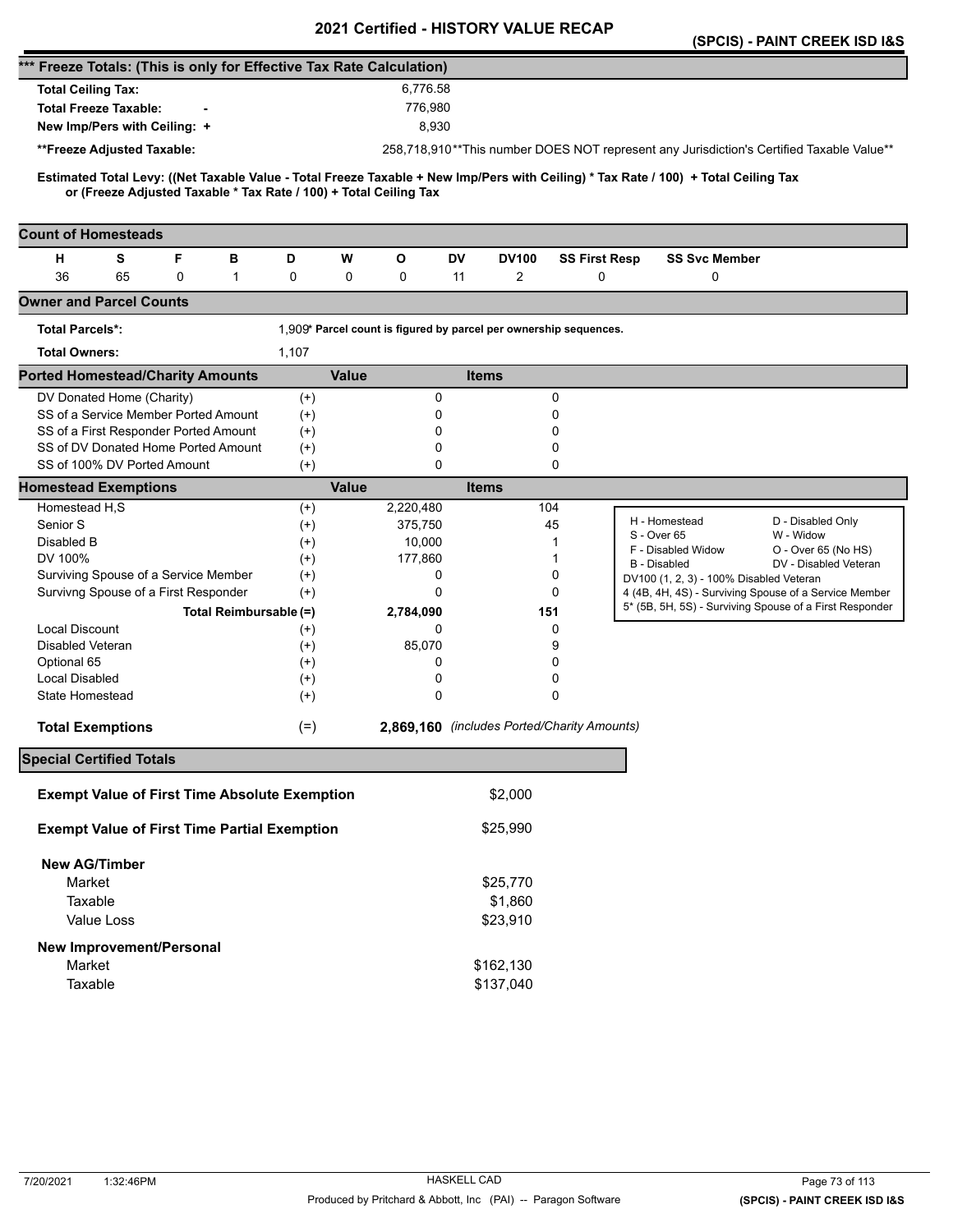|                            | Average Values* (includes protested & exempt value) |                |                                        |
|----------------------------|-----------------------------------------------------|----------------|----------------------------------------|
| Average Homestead Value A* |                                                     | <b>Parcels</b> | Total Homestead Value A*               |
| Market                     | \$32.088                                            | 170            | \$5,455,080<br>Market                  |
| <b>Taxable</b>             | \$4.664                                             |                | \$4,622,600<br>Taxable                 |
|                            | Average Homestead Value A* and E*                   | <b>Parcels</b> | Total Homestead Value A* and E*        |
| Market                     | \$33.722                                            | 180            | Market<br>\$6,070,010                  |
| <b>Taxable</b>             | \$6.151                                             |                | \$4.782.800<br>Taxable                 |
|                            | Average Homestead Value A* and E* and M1            | <b>Parcels</b> | Total Homestead Value A* and E* and M1 |
| Market                     | \$29,010                                            | 255            | \$7,397,790<br>Market                  |
| Taxable                    | \$2.089                                             |                | \$5,746,420<br>Taxable                 |
|                            | <b>Average Homestead Value M1</b>                   | <b>Parcels</b> | <b>Total Homestead Value M1</b>        |
| Market                     | \$17,703                                            | 75             | \$1,327,780<br>Market                  |
| Taxable                    | \$0                                                 |                | \$963.620<br>Taxable                   |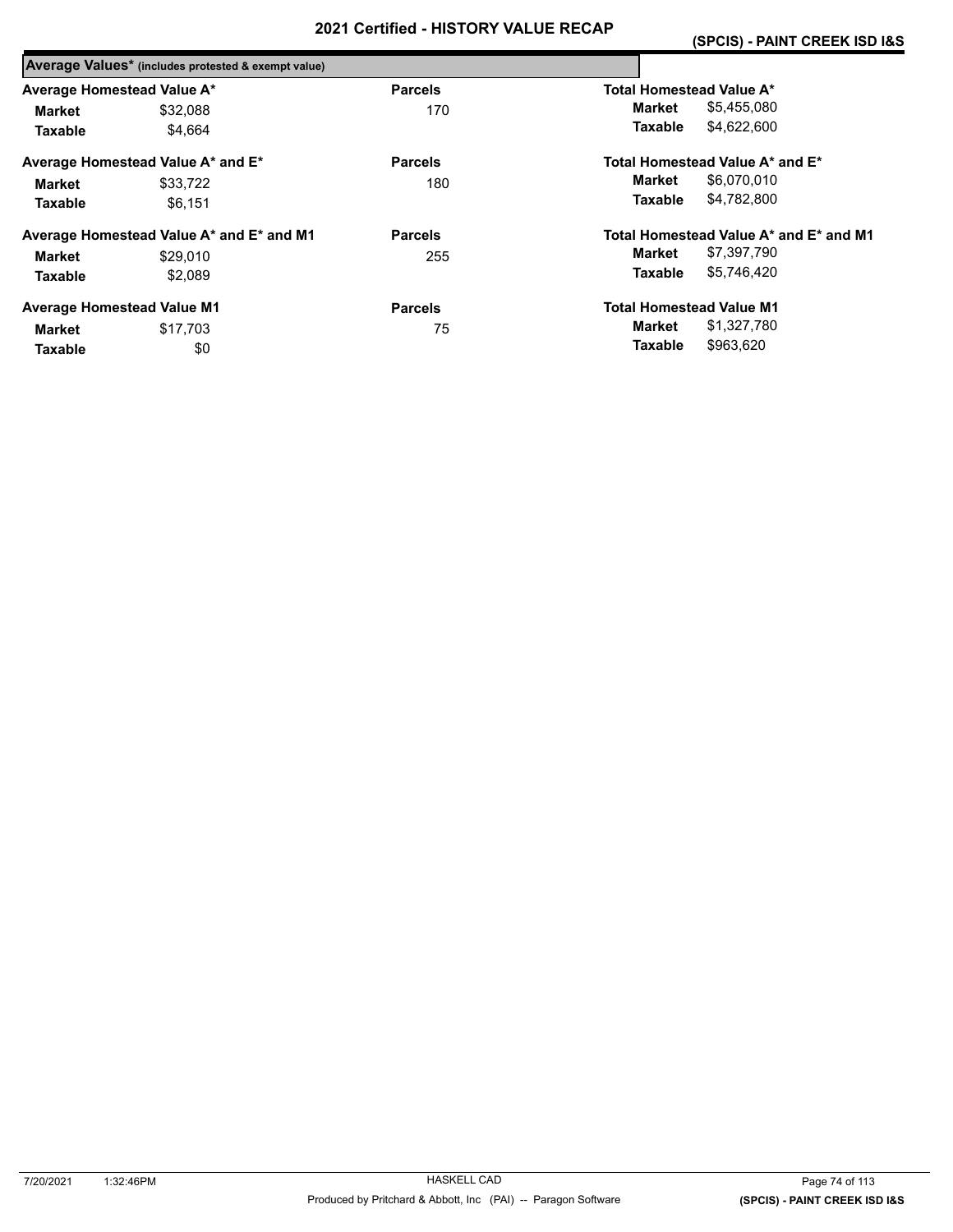#### **(SPCIS) - PAINT CREEK ISD I&S**

|                  |                         |              |           |                  |                               | <b>Category Code Breakdown</b> |                     |                   |                |                                    |                                    |
|------------------|-------------------------|--------------|-----------|------------------|-------------------------------|--------------------------------|---------------------|-------------------|----------------|------------------------------------|------------------------------------|
| Cat<br>Code      | <b>Items</b>            | <b>Acres</b> | Land      | <b>Ag/Timber</b> | Productivity<br><b>Market</b> | <b>Taxable</b><br>Land         | <b>Improvements</b> | Personal          | <b>Mineral</b> | <b>Total Mkt</b><br><b>Taxable</b> | <b>Total Net</b><br><b>Taxable</b> |
| A <sub>1</sub>   | 15                      | 28.493       | 165,540   | $\mathbf 0$      | 0                             | 165,540                        | 425,050             | $\mathbf 0$       | 0              | 590,590                            | 377,750                            |
| A <sub>2</sub>   | 21                      | 14.616       | 213,630   | 0                | 0                             | 213,630                        | 348,420             | 17,050            | 0              | 579,100                            | 445,750                            |
| A <sub>3</sub>   | 35                      | 58.108       | 246,100   | 0                | 0                             | 246,100                        | 1,379,910           | 23,710            | 0              | 1,649,720                          | 1,234,600                          |
| A4               | 214                     | 34.366       | 919,880   | 0                | 0                             | 919,880                        | 4,802,980           | 121,260           | 0              | 5,844,120                          | 5,133,580                          |
| A <sub>5</sub>   | 43                      | 7.890        | 69,850    | 0                | 0                             | 69,850                         | 562,790             | 11,480            | 0              | 644,120                            | 508,770                            |
| A <sub>6</sub>   | 6                       | 0.297        | 12,000    | 0                | 0                             | 12,000                         | 47,270              | 0                 | 0              | 59,270                             | 59,270                             |
| $A^*$            | 334                     | 143.770      | 1,627,000 | 0                | 0                             | 1,627,000                      | 7,566,420           | 173,500           | 0              | 9,366,920                          | 7,759,720                          |
| C <sub>1</sub>   | 133                     | 806.082      | 1,022,510 | 0                | 0                             | 1,022,510                      | 190,940             | 0                 | 0              | 1,213,450                          | 1,213,450                          |
| C <sub>2</sub>   | $\mathbf{1}$            | 2.209        | 3,310     | 0                | 0                             | 3,310                          | 0                   | 0                 | 0              | 3,310                              | 3,310                              |
| $\mathbf{C}^*$   | 134                     | 808.291      | 1,025,820 | 0                | 0                             | 1,025,820                      | 190,940             | 0                 | 0              | 1,216,760                          | 1,216,760                          |
| D <sub>1</sub>   | 689                     | 135,903.091  | 0         | 6,945,800        | 119,948,140                   | 6,945,800                      | 0                   | 0                 | 0              | 6,945,800                          | 6,940,190                          |
| D <sub>2</sub>   | 90                      | 0.000        | 0         | 0                | 0                             | 0                              | 1,825,250           | 161,110           | 0              | 1,986,360                          | 1,986,360                          |
| D*               | 779                     | 135,903.091  | 0         | 6,945,800        | 119,948,140                   | 6,945,800                      | 1,825,250           | 161,110           | 0              | 8,932,160                          | 8,926,550                          |
| Ε                | 84                      | 594.189      | 1,037,840 | 0                | 0                             | 1,037,840                      | 2,612,230           | 24,700            | 0              | 3,674,770                          | 2,818,570                          |
| E1               | 16                      | 61.053       | 100,950   | 0                | 0                             | 100,950                        | 664,450             | 0                 | 0              | 765,400                            | 315,750                            |
| E2               | $\overline{2}$          | 0.553        | 28,920    | 0                | 0                             | 28,920                         | 25,660              | 0                 | 0              | 54,580                             | 54,580                             |
| E <sub>3</sub>   | 1                       | 4.000        | 10,000    | 0                | 0                             | 10,000                         | 34,590              | $\mathbf 0$       | 0              | 44,590                             | 4,790                              |
| E*               | 103                     | 659.795      | 1,177,710 | 0                | 0                             | 1,177,710                      | 3,336,930           | 24,700            | 0              | 4,539,340                          | 3,193,690                          |
| F <sub>1</sub>   | 10                      | 42.697       | 186,450   | 0                | 0                             | 186,450                        | 5,143,460           | 27,740            | 0              | 5,357,650                          | 5,357,650                          |
| F1               | 10                      | 42.697       | 186,450   | 0                | 0                             | 186,450                        | 5,143,460           | 27,740            | 0              | 5,357,650                          | 5,357,650                          |
| F <sub>2</sub>   | 7                       | 2,707.921    | 2,733,520 | 0                | 0                             | 2,733,520                      | 0                   |                   | 0 115,678,860  | 118,412,380                        | 118,412,380                        |
| F <sub>2</sub>   | $\overline{\mathbf{r}}$ | 2,707.921    | 2,733,520 | 0                | 0                             | 2,733,520                      | $\pmb{0}$           |                   | 0 115,678,860  | 118,412,380                        | 118,412,380                        |
| $F^*$            | 17                      | 2,750.618    | 2,919,970 | 0                | 0                             | 2,919,970                      | 5,143,460           | 27,740            | 115,678,860    | 123,770,030 123,770,030            |                                    |
| G <sub>1</sub>   | 244                     | 0.000        | 0         | 0                | 0                             | 0                              | 0                   | 0                 | 1,781,890      | 1,781,890                          | 1,781,890                          |
| G*               | 244                     | 0.000        | 0         | 0                | 0                             | 0                              | 0                   | 0                 | 1,781,890      | 1,781,890                          | 1,781,890                          |
| J <sub>1</sub>   | 1                       | 1.000        | 1,000     | 0                | 0                             | 1,000                          | 9,960               | 0                 | 0              | 10,960                             | 10,960                             |
| J2               | $\boldsymbol{2}$        | 0.000        | 0         | 0                | 0                             | 0                              | 0                   | 0                 | 231,910        | 231,910                            | 231,910                            |
| J3               | 17                      | 125.840      | 125,840   | 0                | 0                             | 125,840                        | 0                   | 0                 | 97,459,910     | 97,585,750                         | 97,585,750                         |
| J4               | 11                      | 0.083        | 3,000     | 0                | 0                             | 3,000                          | 0                   | 0                 | 1,050,770      | 1,053,770                          | 1,053,770                          |
| J6               | 33                      | 0.000        | 0         | 0                | 0                             | 0                              | 0                   | 0                 | 4,580,250      | 4,580,250                          | 4,328,090                          |
| J8               | 1                       | 0.000        | 0         | 0                | 0                             | 0                              | 0                   | $\mathbf 0$       | 52,900         | 52,900                             | 52,900                             |
| J*               | 65                      | 126.923      | 129,840   | 0                | 0                             | 129,840                        | 9,960               |                   | 0 103,375,740  |                                    | 103,515,540 103,263,380            |
| L1               | 22                      | 0.000        | 0         | 0                | 0                             | 0                              |                     | 0 4,837,680       | 0              | 4,837,680                          | 4,837,680                          |
| L1               | ${\bf 22}$              | 0.000        | $\pmb{0}$ | 0                | 0                             | 0                              |                     | $0$ 4,837,680     | 0              | 4,837,680                          | 4,837,680                          |
| L2               | 1                       | 0.000        | 0         | 0                | 0                             | $\pmb{0}$                      | 0                   | 2,990             | 0              | 2,990                              | 2,990                              |
| L2A              | 1                       | 0.000        | 0         | 0                | 0                             | 0                              | 0                   | 0                 | 30,000         | 30,000                             | 30,000                             |
| L2C              | 2                       | 0.000        | 0         | 0                | 0                             | 0                              | 0                   | 0                 | 63,000         | 63,000                             | 63,000                             |
| L <sub>2</sub> D | $\boldsymbol{2}$        | 0.000        | 0         | 0                | 0                             | 0                              | 0                   | 0                 | 6,260          | 6,260                              | 6,260                              |
| L2G              | 16                      | 0.000        | 0         | 0                | 0                             | $\pmb{0}$                      | 0                   | 0                 | 1,007,140      | 1,007,140                          | 1,007,140                          |
| L <sub>2</sub> H | $\sqrt{2}$              | 0.000        | 0         | 0                | 0                             | 0                              | 0                   | 0                 | 9,630          | 9,630                              | 9,630                              |
| L2K              | 28                      | 0.000        | 0         | 0                | 0                             | 0                              | 0                   | 0                 | 742,050        | 742,050                            | 742,050                            |
| L2M              | 2                       | 0.000        | 0         | 0                | 0                             | 0                              | 0                   | 0                 | 51,710         | 51,710                             | 51,710                             |
| L2O              | 2                       | 0.000        | 0         | 0                | 0                             | 0                              | 0                   | 0                 | 450            | 450                                | 450                                |
| L <sub>2</sub> P | $\mathbf 5$             | 0.000        | 0         | 0                | 0                             | 0                              | 0                   | 0                 | 100,260        | 100,260                            | 100,260                            |
| L <sub>2</sub> Q | $\mathbf{1}$            | 0.000        | 0         | 0                | 0                             | $\pmb{0}$                      | 0                   | 0                 | 500            | 500                                | 500                                |
| L2               | 62                      | 0.000        | 0         | 0                | 0                             | 0                              | $\pmb{0}$           | 2,990             | 2,011,000      | 2,013,990                          | 2,013,990                          |
| L*               | 84                      | 0.000        | 0         | 0                | 0                             | 0                              |                     | 0, 4, 840, 670    | 2,011,000      | 6,851,670                          | 6,851,670                          |
| M1               | 170                     | 0.000        | 0         | 0                | 0                             | 0                              |                     | 168,270 2,351,290 | 0              | 2,519,560                          | 2,094,920                          |
| M*               | 170                     | 0.000        | 0         | 0                | 0                             | 0                              |                     | 168,270 2,351,290 | 0              | 2,519,560                          | 2,094,920                          |
| S                | $\mathbf{1}$            | 0.000        | 0         | 0                | 0                             | 0                              | 0                   | 628,350           | 0              | 628,350                            | 628,350                            |
|                  |                         |              |           |                  |                               |                                |                     |                   |                |                                    |                                    |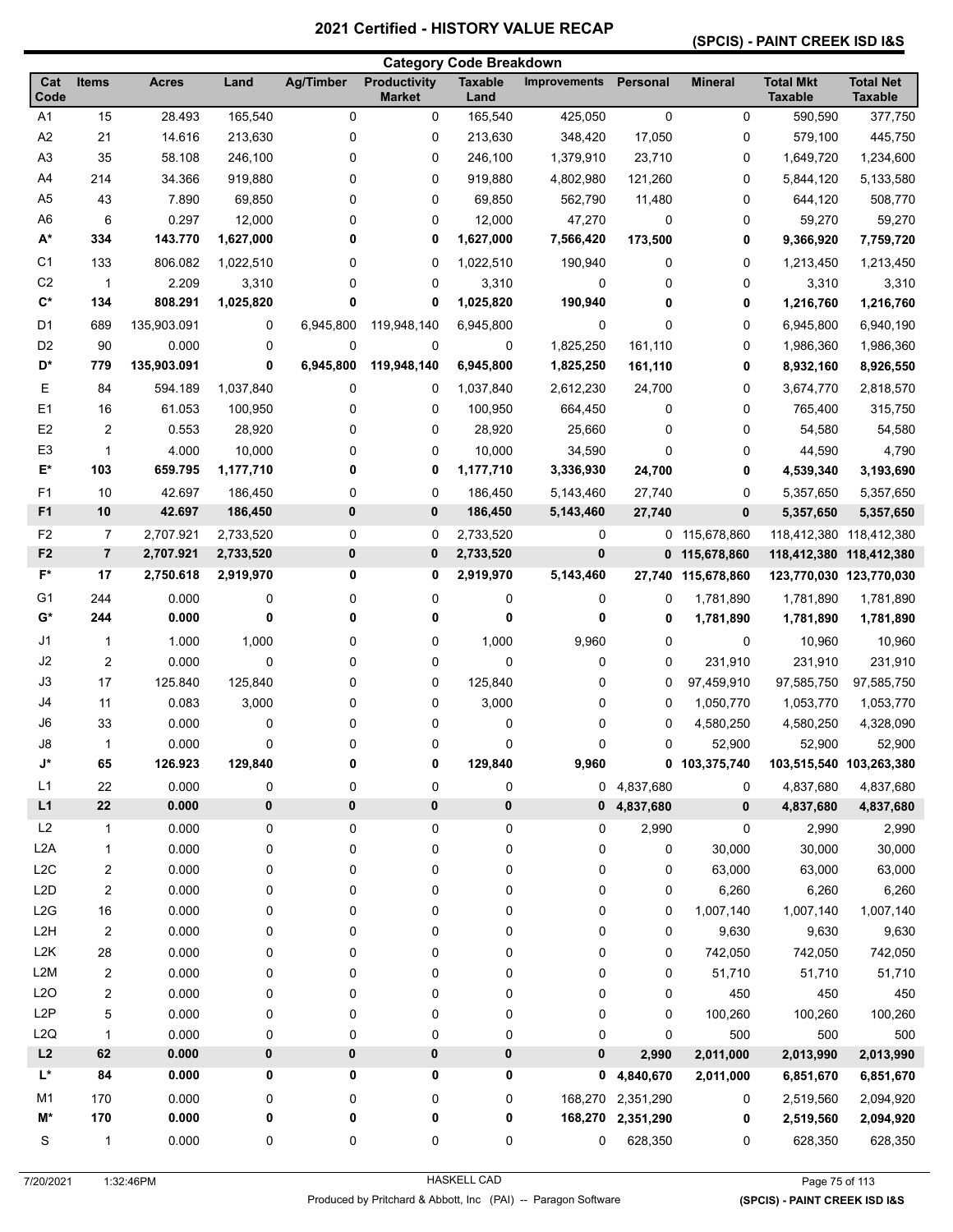#### **(SPCIS) - PAINT CREEK ISD I&S**

|                 | <b>Category Code Breakdown</b> |              |           |                  |                                      |                        |                     |                 |                |                             |                             |
|-----------------|--------------------------------|--------------|-----------|------------------|--------------------------------------|------------------------|---------------------|-----------------|----------------|-----------------------------|-----------------------------|
| Cat<br>Code     | <b>Items</b>                   | <b>Acres</b> | Land      | <b>Ag/Timber</b> | <b>Productivity</b><br><b>Market</b> | <b>Taxable</b><br>Land | <b>Improvements</b> | <b>Personal</b> | <b>Mineral</b> | <b>Total Mkt</b><br>Taxable | <b>Total Net</b><br>Taxable |
| S*              |                                | 0.000        | 0         | υ                | U                                    | 0                      | 0                   | 628.350         | 0              | 628,350                     | 628,350                     |
| XB              | 3                              | 0.000        | 0         | 0                | 0                                    | 0                      | 0                   | 800             | 0              | 800                         | 0                           |
| XC              | 92                             | 0.000        | 0         | 0                | 0                                    | 0                      | 0                   | 0               | 12,050         | 12.050                      | 0                           |
| XL <sub>1</sub> |                                | 0.000        | 0         | 0                | 0                                    | 0                      | 0                   | 500             | 0              | 500                         | 0                           |
| XV              | 60                             | 5.741.468    | 2.057.910 | 0                | 0                                    | 2.057.910              | 2.097.930           | 0               | 0              | 4,155,840                   | $\mathbf 0$                 |
| <b>XVA</b>      |                                | 2.002        | 2.000     | 0                | 0                                    | 2.000                  | 0                   | 0               | 0              | 2.000                       | $\mathbf 0$                 |
| $X^*$           | 157                            | 5.743.470    | 2,059,910 | 0                | 0                                    | 2,059,910              | 2,097,930           | 1.300           | 12.050         | 4,171,190                   | 0                           |
|                 | 2.088                          | 146.135.957  | 8.940.250 | 6.945.800        | 119,948,140                          | 15.886.050             | 20.339.160          | 8,208,660       | 222.859.540    |                             | 267.293.410 259.486.960     |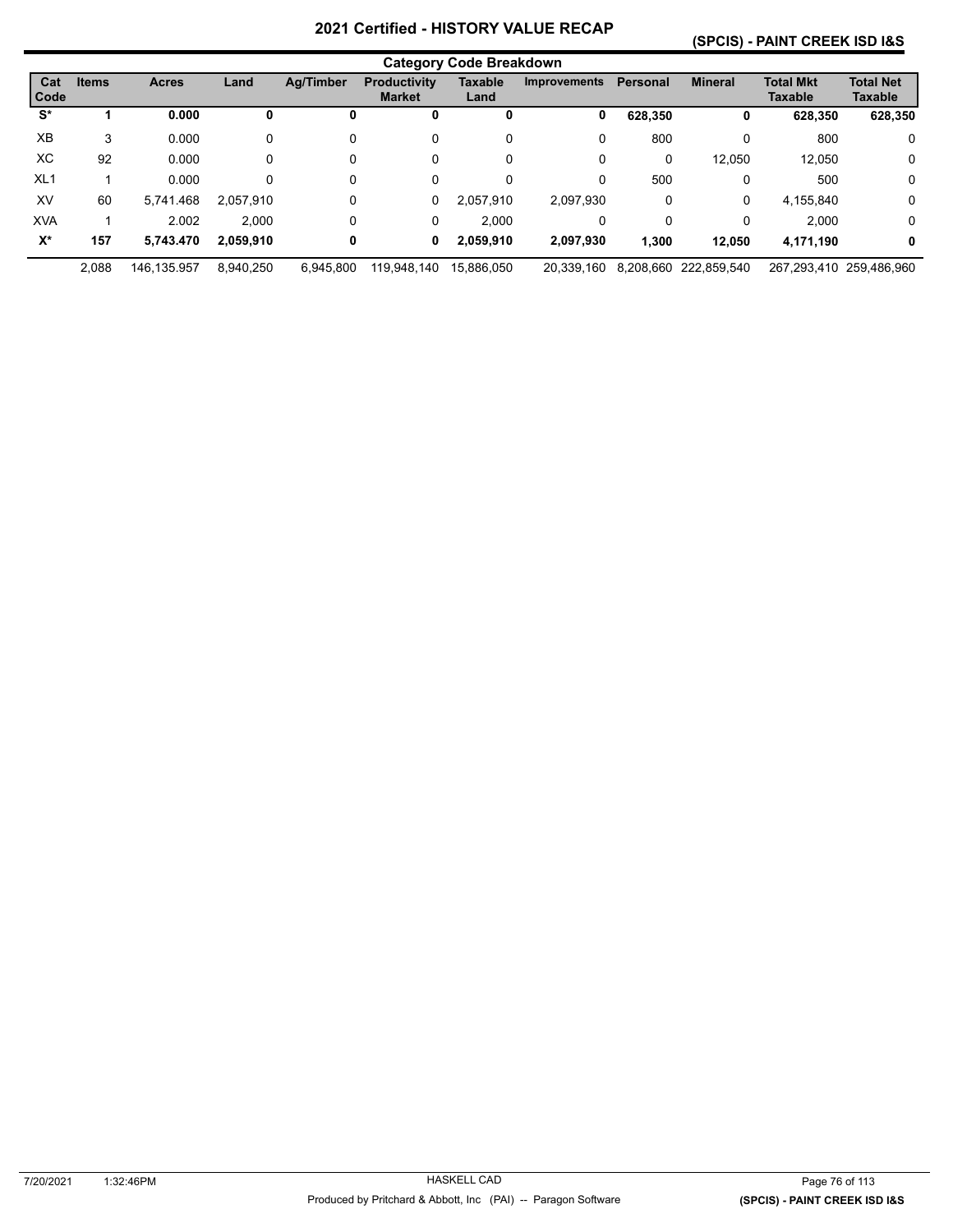|                                            |          |              |                |               |                                                                |         | (SRU) - RULE ISD M&O |
|--------------------------------------------|----------|--------------|----------------|---------------|----------------------------------------------------------------|---------|----------------------|
| Land                                       |          | <b>Value</b> | <b>Items</b>   | <b>Exempt</b> |                                                                |         |                      |
| Land - Homesite                            | $^{(+)}$ | 853,630      | 485            | 26,820        |                                                                |         |                      |
| Land - Non Homesite                        | $^{(+)}$ | 935,590      | 432            | 344,380       |                                                                |         |                      |
| Land - Productivity Market                 | $^{(+)}$ | 81,160,500   | 740            | 0             |                                                                |         |                      |
| Land - Income                              | $^{(+)}$ | 0            | 0              | $\Omega$      |                                                                |         |                      |
| <b>Total Land Market Value</b>             | $(=)$    | 82,949,720   | 1,657          |               | <b>Total Land Value:</b>                                       | $(+)$   | 82,949,720           |
| <b>Improvements</b>                        |          | <b>Value</b> | <b>Items</b>   | <b>Exempt</b> |                                                                |         |                      |
| Improvements - Homesite                    | $^{(+)}$ | 14,374,010   | 444            | 180,570       |                                                                |         |                      |
| New Improvements - Homesite                | $^{(+)}$ | 2,600        | $\overline{2}$ | 0             |                                                                |         |                      |
| Improvements - Non Homesite                | $^{(+)}$ | 7,316,200    | 264            | 3,292,830     |                                                                |         |                      |
| New Improvements - Non Homesite            | $^{(+)}$ | 46,770       | 3              | 0             |                                                                |         |                      |
| Improvements - Income                      | $^{(+)}$ | 0            | 0              | 0             |                                                                |         |                      |
| <b>Total Improvement Value</b>             | $(=)$    | 21,739,580   | 713            |               | <b>Total Imp Value:</b>                                        | $(+)$   | 21,739,580           |
| Personal                                   |          | <b>Value</b> | <b>Items</b>   | <b>Exempt</b> |                                                                |         |                      |
| Personal - Homesite                        | $^{(+)}$ | 120,520      | 5              | 0             |                                                                |         |                      |
| New Personal - Homesite                    | $^{(+)}$ | 0            | 0              | $\Omega$      |                                                                |         |                      |
| Personal - Non Homesite                    | $^{(+)}$ | 1,097,390    | 42             | 457,720       |                                                                |         |                      |
| New Personal - Non Homesite                | $^{(+)}$ | 14,990       | -1             | $\Omega$      |                                                                |         |                      |
| <b>Total Personal Value</b>                | $(=)$    | 1,232,900    | 48             |               | <b>Total Personal Value:</b>                                   | $(+)$   | 1,232,900            |
| Total Real Estate & Personal Mkt Value (=) |          | 105,922,200  | 2,418          |               |                                                                |         |                      |
| <b>Minerals</b>                            |          | <b>Value</b> | <b>Items</b>   |               |                                                                |         |                      |
| <b>Mineral Value</b>                       | $^{(+)}$ | 18,445,930   | 333            |               |                                                                |         |                      |
| Mineral Value - Real                       | $^{(+)}$ | 3,886,860    | 3              |               |                                                                |         |                      |
| Mineral Value - Personal                   | $^{(+)}$ | 23,707,670   | 264            |               |                                                                |         |                      |
| <b>Total Mineral Market Value</b>          | $(=)$    | 46,040,460   | 600            |               | <b>Total Min Mkt Value:</b>                                    | $(+)$   | 46,040,460           |
| <b>Total Market Value</b>                  | $(=)$    | 151,962,660  |                |               | <b>Total Market Value:</b>                                     | $(=/+)$ | 151,962,660          |
| Ag/Timber *does not include protested      |          | <b>Value</b> | <b>Items</b>   |               |                                                                |         |                      |
| <b>Land Timber Gain</b>                    | $^{(+)}$ | $\Omega$     | 0              |               | <b>Land Timber Gain:</b>                                       | $(+)$   | 0                    |
| <b>Productivity Market</b>                 | $^{(+)}$ | 81,160,500   | 740            |               |                                                                |         |                      |
| Land Ag 1D                                 | $(-)$    | 0            | 0              |               |                                                                |         |                      |
| Land Ag 1D1                                | $(-)$    | 6,845,580    | 740            |               |                                                                |         |                      |
| Land Ag Tim                                | $(-)$    | 0            | 0              |               |                                                                |         |                      |
| Productivity Loss: (=)                     |          | 74,314,920   | 740            |               | <b>Productivity Loss:</b>                                      | $(-)$   | 74,314,920           |
| <b>Losses</b>                              |          | <b>Value</b> | <b>Items</b>   |               |                                                                |         |                      |
| Less Real Exempt Property                  | $(-)$    | 4,302,320    | 55             |               |                                                                |         |                      |
| Less \$500 Inc. Real Personal              | $(-)$    | 2,740        | 13             |               |                                                                |         |                      |
| Less Disaster Exemption                    | $(-)$    | 0            | 0              |               | <b>Total Market Taxable:</b>                                   | $(=)$   | 77,647,740           |
| Less Real/Personal Abatements              | $(-)$    | $\mathbf 0$  | 0              |               |                                                                |         |                      |
| <b>Less Community Housing</b>              | $(-)$    | 0            | 0              |               |                                                                |         |                      |
| Less Freeport                              | $(-)$    | 0            | 0              |               |                                                                |         |                      |
| <b>Less Allocation</b>                     | $(-)$    | 0            | 0              |               |                                                                |         |                      |
| Less MultiUse                              | $(-)$    | 0            | 0              |               |                                                                |         |                      |
| Less Goods In Transit (Real & Industrial)  | $(-)$    | 0            | 0              |               |                                                                |         |                      |
| <b>Less Historical</b>                     | $(-)$    | 0            | 0              |               |                                                                |         |                      |
| Less Solar/Wind Power                      | $(-)$    | 0            | 0              |               | <b>Total Protested Value:</b>                                  |         | 0                    |
| Less Vehicle Leased for Personal Use       | $(-)$    | 0            | 0              |               | <b>Protested % of Total Market:</b>                            |         | 0.00%                |
| <b>Less Real Protested Value</b>           | $(-)$    | $\Omega$     | 0              |               |                                                                |         |                      |
| Less 10% Cap Loss                          | $(-)$    | 360,570      | 60             |               |                                                                |         |                      |
| Less TCEQ/Pollution Control                | $(-)$    | 76,240       | 1              |               |                                                                |         |                      |
| Less VLA Loss                              | $(-)$    | 0            | 0              |               |                                                                |         |                      |
| Less Mineral Exempt Property               | $(-)$    | 880          | $\overline{c}$ |               |                                                                |         |                      |
| Less \$500 Inc. Mineral Owner              | $(-)$    | 10,310       | 99             |               |                                                                |         |                      |
| <b>Less Mineral Abatements</b>             | $(-)$    | 0            | 0              |               |                                                                |         |                      |
| <b>Less Mineral Freeports</b>              | $(-)$    | 0            | 0              |               |                                                                |         |                      |
| Less Interstate Commerce                   | $(-)$    | 0            | 0              |               |                                                                |         |                      |
| Less Foreign Trade                         | $(-)$    | 0            | 0              |               | <b>Total Losses:</b>                                           | $(-)$   | 4,753,060            |
| Less Mineral Unknown                       | $(-)$    | $\Omega$     | 0              |               | Total Appraised Value: (=/+)                                   |         | 72,894,680           |
| <b>Less Mineral Protested Value</b>        | $(-)$    | $\Omega$     | $\Omega$       |               |                                                                |         |                      |
| Total Losses (includes Prod. Loss)         | $(=)$    | 79,067,980   |                |               | <b>Total Exemptions*:</b><br>* See breakdown on following page | $(-)$   | 7,782,420            |
| <b>Total Appraised Value</b>               | $(=)$    | 72,894,680   |                |               |                                                                |         |                      |
|                                            |          |              |                |               | <b>Net Taxable Value:</b>                                      |         | 65,112,260           |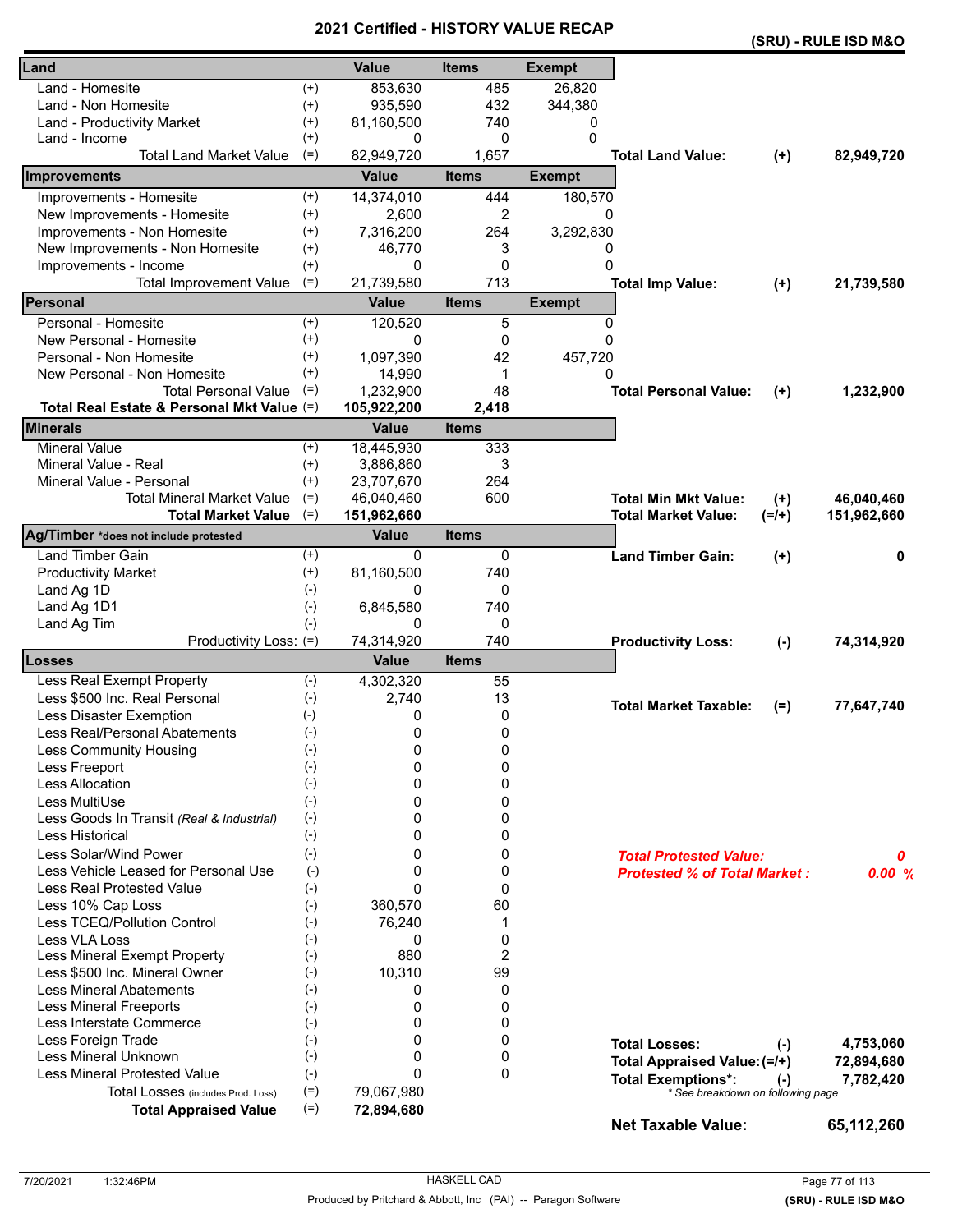|                                                                                                                                                                                                          |                      |              | <b>VEILIIIEU - FIIJTUNT VALUE</b>                                 |              |                      |                                                                                                                  | (SRU) - RULE ISD M&O           |
|----------------------------------------------------------------------------------------------------------------------------------------------------------------------------------------------------------|----------------------|--------------|-------------------------------------------------------------------|--------------|----------------------|------------------------------------------------------------------------------------------------------------------|--------------------------------|
| *** Freeze Totals: (This is only for Effective Tax Rate Calculation)                                                                                                                                     |                      |              |                                                                   |              |                      |                                                                                                                  |                                |
| <b>Total Ceiling Tax:</b>                                                                                                                                                                                |                      |              | 11,434.13                                                         |              |                      |                                                                                                                  |                                |
| <b>Total Freeze Taxable:</b>                                                                                                                                                                             |                      |              | 1,360,160                                                         |              |                      |                                                                                                                  |                                |
| New Imp/Pers with Ceiling: +                                                                                                                                                                             |                      |              | 1,680                                                             |              |                      |                                                                                                                  |                                |
|                                                                                                                                                                                                          |                      |              |                                                                   |              |                      | 63,753,780**This number DOES NOT represent any Jurisdiction's Certified Taxable Value**                          |                                |
| **Freeze Adjusted Taxable:                                                                                                                                                                               |                      |              |                                                                   |              |                      |                                                                                                                  |                                |
| Estimated Total Levy: ((Net Taxable Value - Total Freeze Taxable + New Imp/Pers with Ceiling) * Tax Rate / 100) + Total Ceiling Tax<br>or (Freeze Adjusted Taxable * Tax Rate / 100) + Total Ceiling Tax |                      |              |                                                                   |              |                      |                                                                                                                  |                                |
| <b>Count of Homesteads</b>                                                                                                                                                                               |                      |              |                                                                   |              |                      |                                                                                                                  |                                |
| F<br>н<br>s<br>в                                                                                                                                                                                         | D                    | w            | О<br>DV                                                           | <b>DV100</b> | <b>SS First Resp</b> | <b>SS Svc Member</b>                                                                                             |                                |
| 94<br>139<br>$\overline{7}$<br>0                                                                                                                                                                         | 0                    | $\mathbf{1}$ | 0<br>10                                                           | 1            | 0                    | 0                                                                                                                |                                |
| <b>Owner and Parcel Counts</b>                                                                                                                                                                           |                      |              |                                                                   |              |                      |                                                                                                                  |                                |
| <b>Total Parcels*:</b>                                                                                                                                                                                   |                      |              | 2,224* Parcel count is figured by parcel per ownership sequences. |              |                      |                                                                                                                  |                                |
| <b>Total Owners:</b>                                                                                                                                                                                     | 1,160                |              |                                                                   |              |                      |                                                                                                                  |                                |
| <b>Ported Homestead/Charity Amounts</b>                                                                                                                                                                  |                      | <b>Value</b> |                                                                   | <b>Items</b> |                      |                                                                                                                  |                                |
| DV Donated Home (Charity)                                                                                                                                                                                | $^{(+)}$             |              | 0                                                                 |              | 0                    |                                                                                                                  |                                |
| SS of a Service Member Ported Amount                                                                                                                                                                     | $^{(+)}$             |              | 0                                                                 |              | 0                    |                                                                                                                  |                                |
| SS of a First Responder Ported Amount                                                                                                                                                                    | $^{(+)}$             |              | 0                                                                 |              | 0                    |                                                                                                                  |                                |
| SS of DV Donated Home Ported Amount                                                                                                                                                                      | $^{(+)}$             |              | 0                                                                 |              | 0                    |                                                                                                                  |                                |
| SS of 100% DV Ported Amount                                                                                                                                                                              | $(+)$                |              | $\Omega$                                                          |              | 0                    |                                                                                                                  |                                |
| <b>Homestead Exemptions</b>                                                                                                                                                                              |                      | <b>Value</b> |                                                                   | <b>Items</b> |                      |                                                                                                                  |                                |
| Homestead H,S                                                                                                                                                                                            | $^{(+)}$             |              | 5,293,630                                                         | 243          |                      |                                                                                                                  |                                |
| Senior S                                                                                                                                                                                                 | $^{(+)}$             |              | 882,310                                                           |              | 98                   | H - Homestead<br>S - Over 65                                                                                     | D - Disabled Only<br>W - Widow |
| Disabled B                                                                                                                                                                                               | $^{(+)}$             |              | 20,000                                                            |              | 2                    | F - Disabled Widow                                                                                               | O - Over 65 (No HS)            |
| DV 100%                                                                                                                                                                                                  | $^{(+)}$             |              | 46,440                                                            |              | 1                    | <b>B</b> - Disabled                                                                                              | DV - Disabled Veteran          |
| Surviving Spouse of a Service Member                                                                                                                                                                     | $^{(+)}$             |              | 0                                                                 |              | 0                    | DV100 (1, 2, 3) - 100% Disabled Veteran                                                                          |                                |
| Survivng Spouse of a First Responder                                                                                                                                                                     | $(+)$                |              | 0                                                                 |              | 0                    | 4 (4B, 4H, 4S) - Surviving Spouse of a Service Member<br>5* (5B, 5H, 5S) - Surviving Spouse of a First Responder |                                |
| Total Reimbursable (=)                                                                                                                                                                                   |                      |              | 6,242,380                                                         | 344          |                      |                                                                                                                  |                                |
| <b>Local Discount</b>                                                                                                                                                                                    | $^{(+)}$             |              | 1,481,780                                                         | 134          |                      |                                                                                                                  |                                |
| <b>Disabled Veteran</b>                                                                                                                                                                                  | $^{(+)}$             |              | 58,260                                                            |              | 8                    |                                                                                                                  |                                |
| Optional 65<br><b>Local Disabled</b>                                                                                                                                                                     | $^{(+)}$             |              | 0<br>0                                                            |              | 0<br>0               |                                                                                                                  |                                |
| State Homestead                                                                                                                                                                                          | $^{(+)}$<br>$^{(+)}$ |              | 0                                                                 |              | $\Omega$             |                                                                                                                  |                                |
|                                                                                                                                                                                                          |                      |              |                                                                   |              |                      |                                                                                                                  |                                |
| <b>Total Exemptions</b>                                                                                                                                                                                  | $(=)$                |              | 7,782,420 (includes Ported/Charity Amounts)                       |              |                      |                                                                                                                  |                                |
| <b>Special Certified Totals</b>                                                                                                                                                                          |                      |              |                                                                   |              |                      |                                                                                                                  |                                |
| <b>Exempt Value of First Time Absolute Exemption</b>                                                                                                                                                     |                      |              |                                                                   | \$73,210     |                      |                                                                                                                  |                                |
| <b>Exempt Value of First Time Partial Exemption</b>                                                                                                                                                      |                      |              |                                                                   | \$82,540     |                      |                                                                                                                  |                                |
| <b>New AG/Timber</b>                                                                                                                                                                                     |                      |              |                                                                   |              |                      |                                                                                                                  |                                |
| Market                                                                                                                                                                                                   |                      |              |                                                                   | \$0          |                      |                                                                                                                  |                                |
| Taxable                                                                                                                                                                                                  |                      |              |                                                                   | \$0          |                      |                                                                                                                  |                                |
| Value Loss                                                                                                                                                                                               |                      |              |                                                                   | \$0          |                      |                                                                                                                  |                                |
| New Improvement/Personal                                                                                                                                                                                 |                      |              |                                                                   |              |                      |                                                                                                                  |                                |
| Market                                                                                                                                                                                                   |                      |              |                                                                   | \$64,360     |                      |                                                                                                                  |                                |
| Taxable                                                                                                                                                                                                  |                      |              |                                                                   | \$63,110     |                      |                                                                                                                  |                                |
|                                                                                                                                                                                                          |                      |              |                                                                   |              |                      |                                                                                                                  |                                |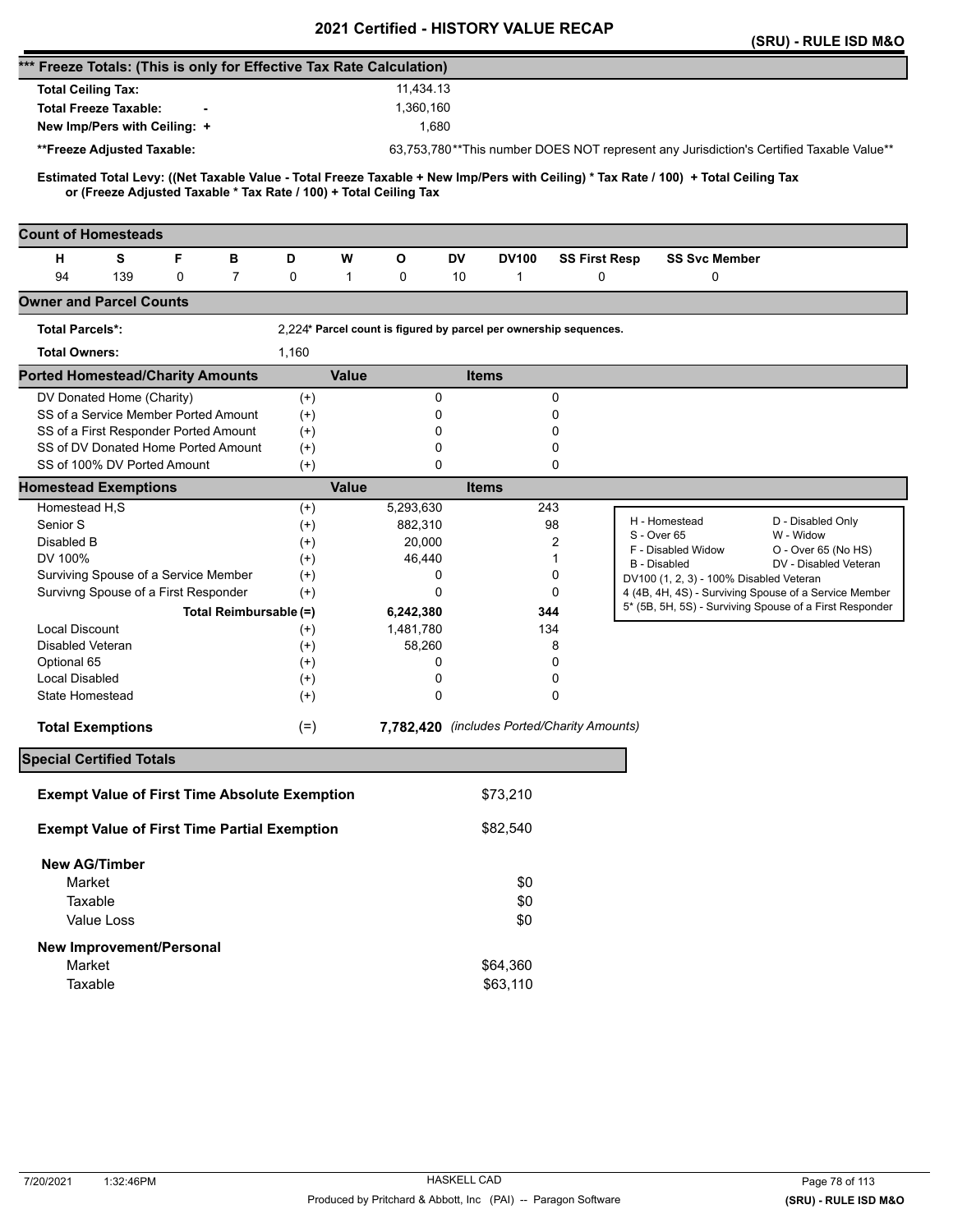|                            | Average Values* (includes protested & exempt value) |                |                                        |
|----------------------------|-----------------------------------------------------|----------------|----------------------------------------|
| Average Homestead Value A* |                                                     | <b>Parcels</b> | <b>Total Homestead Value A*</b>        |
| Market                     | \$30.885                                            | 363            | \$11,211,430<br>Market                 |
| <b>Taxable</b>             | \$0                                                 |                | \$5,300,510<br>Taxable                 |
|                            | Average Homestead Value A* and E*                   | <b>Parcels</b> | Total Homestead Value A* and E*        |
| Market                     | \$31.821                                            | 376            | \$11,964,860<br>Market                 |
| <b>Taxable</b>             | \$0                                                 |                | \$5,756,830<br>Taxable                 |
|                            | Average Homestead Value A* and E* and M1            | <b>Parcels</b> | Total Homestead Value A* and E* and M1 |
| Market                     | \$31.720                                            | 381            | \$12,085,380<br>Market                 |
| <b>Taxable</b>             | \$0                                                 |                | \$5,780,640<br><b>Taxable</b>          |
|                            | <b>Average Homestead Value M1</b>                   | <b>Parcels</b> | <b>Total Homestead Value M1</b>        |
| Market                     | \$24.104                                            | 5              | \$120,520<br>Market                    |
| <b>Taxable</b>             | \$0                                                 |                | \$23,810<br>Taxable                    |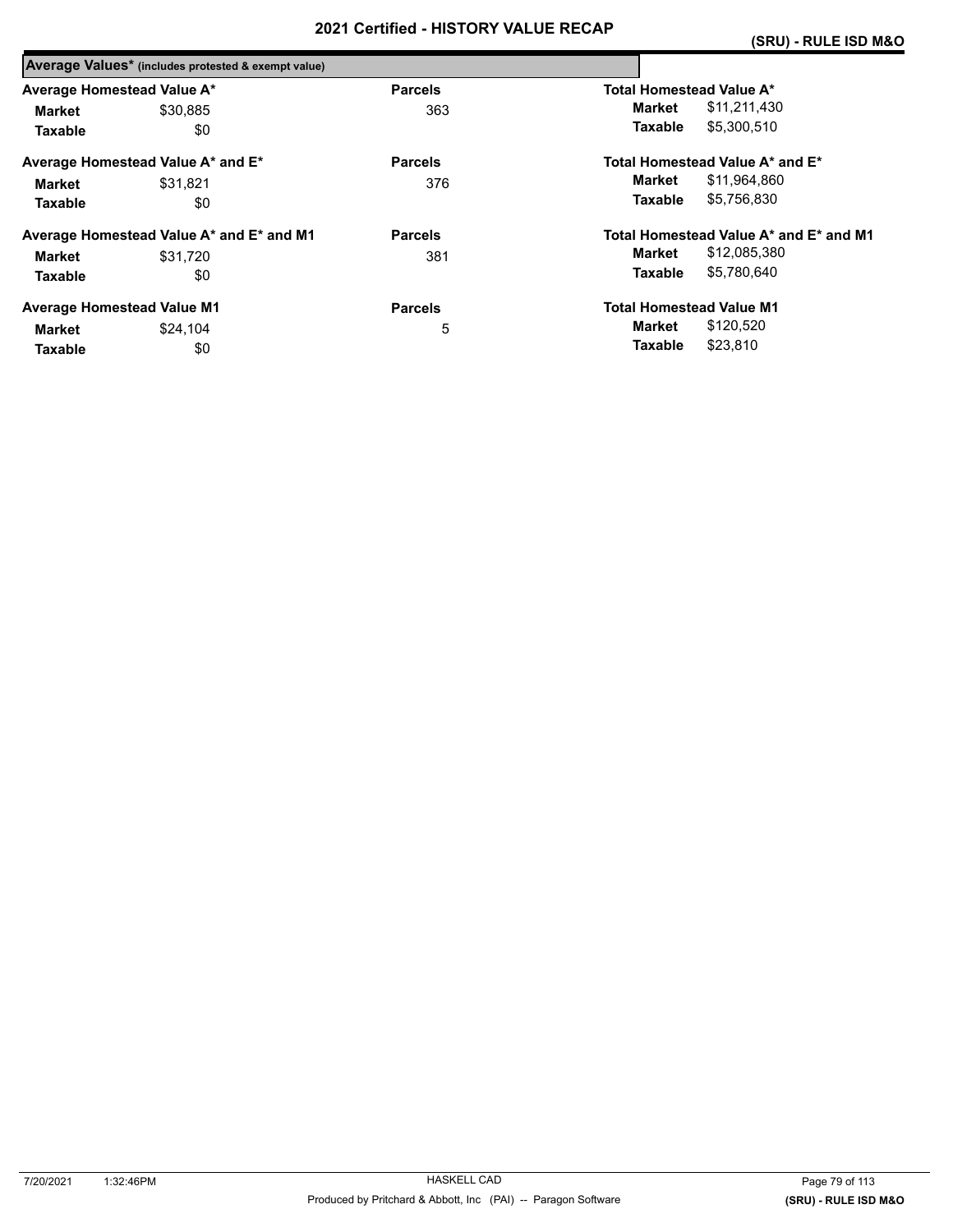#### **(SRU) - RULE ISD M&O**

|                          |                |                |         |                  |                                      | <b>Category Code Breakdown</b> |                     |             |                          |                                    |                                    |
|--------------------------|----------------|----------------|---------|------------------|--------------------------------------|--------------------------------|---------------------|-------------|--------------------------|------------------------------------|------------------------------------|
| Cat<br>Code              | <b>Items</b>   | <b>Acres</b>   | Land    | <b>Ag/Timber</b> | <b>Productivity</b><br><b>Market</b> | <b>Taxable</b><br>Land         | <b>Improvements</b> | Personal    | <b>Mineral</b>           | <b>Total Mkt</b><br><b>Taxable</b> | <b>Total Net</b><br><b>Taxable</b> |
| A1                       | 359            | 185.777        | 509,050 | 0                | 0                                    | 509,050                        | 10,212,210          | $\pmb{0}$   | 0                        | 10,721,260                         | 5,166,210                          |
| A2                       | $\overline{7}$ | 3.239          | 6,170   | 0                | 0                                    | 6,170                          | 91,360              | 0           | 0                        | 97,530                             | 32,520                             |
| A <sub>3</sub>           | 25             | 53.119         | 109,780 | 0                | 0                                    | 109,780                        | 1,061,610           | 0           | 0                        | 1,171,390                          | 523,230                            |
| A4                       | 6              | 3.765          | 8,300   | 0                | 0                                    | 8,300                          | 10,430              | 0           | 0                        | 18,730                             | 18,730                             |
| A <sub>5</sub>           | 3              | 2.423          | 5,540   | 0                | 0                                    | 5,540                          | 20,550              | 0           | 0                        | 26,090                             | 26,090                             |
| $A^*$                    | 400            | 248.323        | 638,840 | 0                | 0                                    | 638,840                        | 11,396,160          | 0           | 0                        | 12,035,000                         | 5,766,780                          |
| B <sub>2</sub>           | 3              | 0.579          | 1,310   | 0                | 0                                    | 1,310                          | 38,330              | 0           | 0                        | 39,640                             | 39,640                             |
| $B^*$                    | 3              | 0.579          | 1,310   | 0                | 0                                    | 1,310                          | 38,330              | 0           | 0                        | 39,640                             | 39,640                             |
| С                        | 6              | 34.117         | 1,200   | 0                | 0                                    | 1,200                          | 0                   | 0           | 0                        | 1,200                              | 1,200                              |
| C <sub>1</sub>           | 286            | 471.690        | 316,850 | 0                | 0                                    | 316,850                        | 29,020              | 0           | 0                        | 345,870                            | 345,870                            |
| C <sub>2</sub>           | $\mathbf{1}$   | 0.482          | 750     | 0                | 0                                    | 750                            | 0                   | 0           | 0                        | 750                                | 750                                |
| $\mathbf{C}^*$           | 293            | 506.289        | 318,800 | 0                | 0                                    | 318,800                        | 29,020              | 0           | 0                        | 347,820                            | 347,820                            |
| D <sub>1</sub>           | 740            | 88,348.907     | 0       | 6,845,580        | 81,160,500                           | 6,845,580                      | 0                   | 0           | 0                        | 6,845,580                          | 6,841,810                          |
| D <sub>2</sub>           | 88             | 0.000          | 0       | 0                | 0                                    | 0                              | 1,203,280           | 0           | 0                        | 1,203,280                          | 1,201,270                          |
| D*                       | 828            | 88,348.907     | 0       | 6,845,580        | 81,160,500                           | 6,845,580                      | 1,203,280           | 0           | 0                        | 8,048,860                          | 8,043,080                          |
| Е                        | 80             | 92.691         | 201,610 | 0                | 0                                    | 201,610                        | 2,748,830           | 0           | 0                        | 2,950,440                          | 1,593,180                          |
| E <sub>1</sub>           | 20             | 40.302         | 78,600  | 0                | 0                                    | 78,600                         | 830,140             | $\mathbf 0$ | 0                        | 908,740                            | 510,620                            |
| E <sub>2</sub>           | 1              | 0.000          | 0       | 0                | 0                                    | 0                              | 0                   | 27,480      | 0                        | 27,480                             | 27,480                             |
| E*                       | 101            | 132.993        | 280,210 | 0                | 0                                    | 280,210                        | 3,578,970           | 27,480      | 0                        | 3,886,660                          | 2,131,280                          |
| F <sub>1</sub>           | 52             | 17.911         | 63,030  | 0                | 0                                    | 63,030                         | 721,370             | 0           | 0                        | 784,400                            | 767,500                            |
| F <sub>1</sub>           | 52             | 17.911         | 63,030  | 0                | 0                                    | 63,030                         | 721,370             | 0           | 0                        | 784,400                            | 767,500                            |
| F <sub>2</sub>           | 13             | 68.563         | 87,150  | 0                | 0                                    | 87,150                         | 1,285,830           | 0           | 3,588,740                | 4,961,720                          | 4,961,720                          |
| F <sub>2</sub>           | 13             | 68.563         | 87,150  | 0                | 0                                    | 87,150                         | 1,285,830           | 0           | 3,588,740                | 4,961,720                          | 4,961,720                          |
| F*                       | 65             | 86.474         | 150,180 | 0                | 0                                    | 150,180                        | 2,007,200           | 0           | 3,588,740                | 5,746,120                          | 5,729,220                          |
| G1                       |                |                |         |                  |                                      |                                |                     |             |                          |                                    |                                    |
| G*                       | 333<br>333     | 0.000<br>0.000 | 0<br>0  | 0<br>0           | 0<br>0                               | 0<br>0                         | 0<br>0              | 0<br>0      | 18,445,930<br>18,445,930 | 18,445,930<br>18,445,930           | 18,445,930<br>18,445,930           |
|                          |                |                |         |                  |                                      |                                |                     |             |                          |                                    |                                    |
| J2                       | 2              | 0.000          | 0       | 0                | 0                                    | 0                              | 0                   | 0           | 339,240                  | 339,240                            | 339,240                            |
| J3                       | 13             | 0.550          | 730     | 0                | 0                                    | 730                            | 2,650               | 0           | 5,861,520                | 5,864,900                          | 5,864,900                          |
| J4                       | 13             | 0.346          | 3,400   | 0                | 0                                    | 3,400                          | 10,570              | 0           | 682,460                  | 696,430                            | 696,430                            |
| J6                       | 16             | 24.547         | 24,550  | 0                | 0                                    | 24,550                         | 0                   | 0           | 13,864,970               | 13,889,520                         | 13,889,520                         |
| J7                       | 13             | 0.000          | 0       | 0                | 0                                    | 0                              | 0                   | 0           | 8,590                    | 8,590                              | 8,590                              |
| J8<br>$\mathsf{J}^\star$ | 6              | 0.000          | 0       | 0                | 0                                    | 0                              | 0                   | 0           | 653,340                  | 653,340                            | 653,340                            |
|                          | 63             | 25.443         | 28,680  | 0                | 0                                    | 28,680                         | 13,220              | 0           | 21,410,120               | 21,452,020                         | 21,452,020                         |
| L1                       | 30             | 0.000          | 0       | 0                | 0                                    | 0                              | 0                   | 625,250     | 0                        | 625,250                            | 549,010                            |
| L <sub>1</sub> T         | $\overline{c}$ | 0.000          | 0       | 0                | 0                                    | 0                              | 0                   | 0           | 298,120                  | 298,120                            | 298,120                            |
| L1                       | $32\,$         | 0.000          | 0       | 0                | 0                                    | $\pmb{0}$                      | 0                   | 625,250     | 298,120                  | 923,370                            | 847,130                            |
| L <sub>2</sub> A         | 21             | 0.000          | 0       | 0                | 0                                    | 0                              | 0                   | 0           | 564,330                  | 564,330                            | 564,330                            |
| L <sub>2</sub> C         | 4              | 0.000          | 0       | 0                | 0                                    | 0                              | 0                   | 0           | 77,480                   | 77,480                             | 77,480                             |
| L <sub>2</sub> D         | 34             | 0.000          | 0       | 0                | 0                                    | 0                              | 0                   | 0           | 488,630                  | 488,630                            | 488,630                            |
| L <sub>2</sub> E         | $\overline{c}$ | 0.000          | 0       | 0                | 0                                    | 0                              | 0                   | 0           | 37,200                   | 37,200                             | 37,200                             |
| L2G                      | 16             | 0.000          | 0       | 0                | 0                                    | 0                              | 0                   | 0           | 642,130                  | 642,130                            | 642,130                            |
| L <sub>2</sub> J         | 5              | 0.000          | 0       | 0                | 0                                    | 0                              | 0                   | 0           | 9,350                    | 9,350                              | 9,350                              |
| L2L                      | 3              | 0.000          | 0       | 0                | 0                                    | 0                              | 0                   | 0           | 135,810                  | 135,810                            | 135,810                            |
| L2M                      | 11             | 0.000          | 0       | 0                | 0                                    | 0                              | 0                   | 0           | 254,790                  | 254,790                            | 254,790                            |
| L <sub>2</sub> N         | 1              | 0.000          | 0       | 0                | 0                                    | 0                              | 0                   | 0           | 9,210                    | 9,210                              | 9,210                              |
| L2O                      | 4              | 0.000          | 0       | 0                | 0                                    | 0                              | 0                   | 0           | 9,290                    | 9,290                              | 9,290                              |
| L <sub>2</sub> Q         | 1              | 0.000          | 0       | 0                | 0                                    | 0                              | 0                   | 0           | 57,330                   | 57,330                             | 57,330                             |
| L2                       | 102            | 0.000          | 0       | 0                | 0                                    | $\pmb{0}$                      | 0                   | $\pmb{0}$   | 2,285,550                | 2,285,550                          | 2,285,550                          |
| L*                       | 134            | 0.000          | 0       | 0                | 0                                    | 0                              | 0                   | 625,250     | 2,583,670                | 3,208,920                          | 3,132,680                          |
| M1                       | 5              | 0.000          | 0       | 0                | 0                                    | 0                              | 0                   | 120,520     | 0                        | 120,520                            | 23,810                             |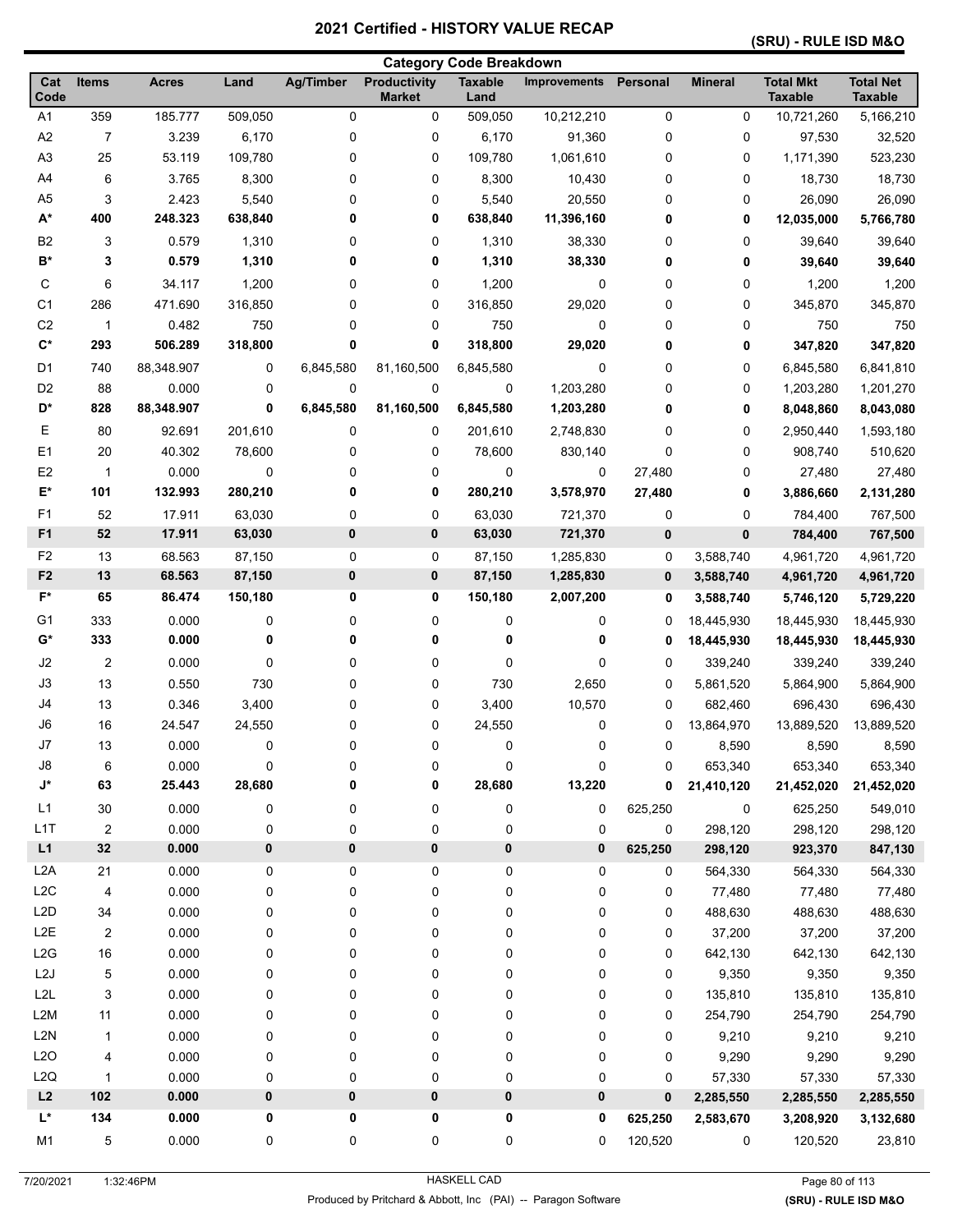#### **(SRU) - RULE ISD M&O**

|                 | <b>Category Code Breakdown</b> |              |           |                  |                                      |                        |                     |           |                |                                    |                                    |
|-----------------|--------------------------------|--------------|-----------|------------------|--------------------------------------|------------------------|---------------------|-----------|----------------|------------------------------------|------------------------------------|
| Cat<br>Code     | <b>Items</b>                   | <b>Acres</b> | Land      | <b>Ag/Timber</b> | <b>Productivity</b><br><b>Market</b> | <b>Taxable</b><br>Land | <b>Improvements</b> | Personal  | <b>Mineral</b> | <b>Total Mkt</b><br><b>Taxable</b> | <b>Total Net</b><br><b>Taxable</b> |
| M*              | 5                              | 0.000        | o         | υ                | 0                                    | 0                      | 0                   | 120,520   | 0              | 120,520                            | 23,810                             |
| XB              | 13                             | 0.000        | 0         | 0                | 0                                    | 0                      | 0                   | 1,930     | 810            | 2,740                              | 0                                  |
| XC              | 99                             | 0.000        | 0         | 0                | 0                                    | 0                      | 0                   | 0         | 10.310         | 10.310                             | 0                                  |
| XL <sub>1</sub> |                                | 0.000        | 0         | 0                | 0                                    | 0                      | 0                   | 24,900    | 0              | 24,900                             | 0                                  |
| XN              |                                | 0.000        | 0         | 0                | 0                                    | 0                      | 0                   | 37,040    | 0              | 37.040                             | 0                                  |
| XV              | 55                             | 381.796      | 371.200   | 0                | 0                                    | 371.200                | 3,473,400           | 395.780   | 880            | 4,241,260                          | 0                                  |
| $X^*$           | 169                            | 381.796      | 371,200   | 0                | 0                                    | 371.200                | 3,473,400           | 459.650   | 12.000         | 4,316,250                          | 0                                  |
|                 | 2,394                          | 89.730.804   | 1,789,220 | 6,845,580        | 81.160.500                           | 8,634,800              | 21.739.580          | 1,232,900 | 46.040.460     | 77.647.740                         | 65.112.260                         |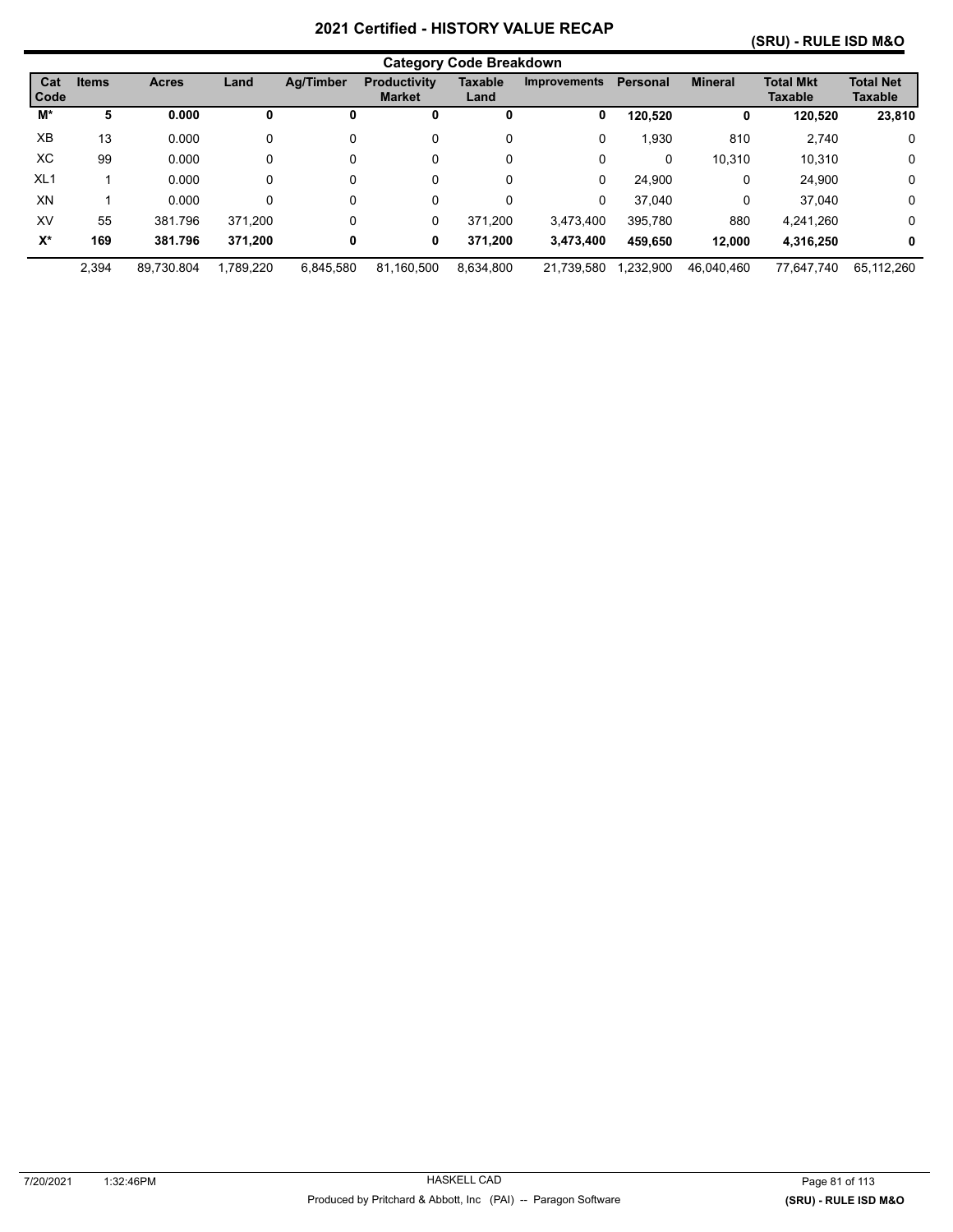|                                                             |                | VEI UIIEU - FIIJ I UN I |                   |               |                                     |           | (SST) - STAMFORD ISD |
|-------------------------------------------------------------|----------------|-------------------------|-------------------|---------------|-------------------------------------|-----------|----------------------|
| Land                                                        |                | <b>Value</b>            | <b>Items</b>      | <b>Exempt</b> |                                     |           |                      |
| Land - Homesite                                             | $^{(+)}$       | 129,760                 | 21                | 0             |                                     |           |                      |
| Land - Non Homesite                                         | $^{(+)}$       | 496,300                 | 78                | 89,010        |                                     |           |                      |
| Land - Productivity Market                                  | $^{(+)}$       | 20,269,200              | 121               | 0             |                                     |           |                      |
| Land - Income                                               | $^{(+)}$       | 0                       | 0                 | $\Omega$      |                                     |           |                      |
| <b>Total Land Market Value</b>                              | $(=)$          | 20,895,260              | 220               |               | <b>Total Land Value:</b>            | $(+)$     | 20,895,260           |
| Improvements                                                |                | <b>Value</b>            | <b>Items</b>      | <b>Exempt</b> |                                     |           |                      |
| Improvements - Homesite                                     | $^{(+)}$       | 615,580                 | 21                | 0             |                                     |           |                      |
| New Improvements - Homesite                                 | $^{(+)}$       | 0                       | 0                 | $\Omega$      |                                     |           |                      |
| Improvements - Non Homesite                                 | $^{(+)}$       | 2,627,840               | 41                | 148,580       |                                     |           |                      |
| New Improvements - Non Homesite                             | $^{(+)}$       | 0                       | 0                 | 0             |                                     |           |                      |
| Improvements - Income                                       | $^{(+)}$       | $\Omega$                | 0                 | $\Omega$      |                                     |           |                      |
| <b>Total Improvement Value</b>                              | $(=)$          | 3,243,420               | 62                |               | <b>Total Imp Value:</b>             | $(+)$     | 3,243,420            |
| Personal                                                    |                | <b>Value</b>            | <b>Items</b>      | <b>Exempt</b> |                                     |           |                      |
| Personal - Homesite                                         | $^{(+)}$       | 47,480                  | $\overline{c}$    | $\mathbf{0}$  |                                     |           |                      |
| New Personal - Homesite                                     | $^{(+)}$       | 0                       | 0                 | 0             |                                     |           |                      |
| Personal - Non Homesite                                     | $^{(+)}$       | 848,880                 | 25                | 0             |                                     |           |                      |
| New Personal - Non Homesite                                 | $^{(+)}$       | 1,330                   | 1                 | $\Omega$      |                                     |           |                      |
| <b>Total Personal Value</b>                                 | $(=)$          | 897,690                 | 28                |               | <b>Total Personal Value:</b>        | $^{(+)}$  | 897,690              |
| Total Real Estate & Personal Mkt Value (=)                  |                | 25,036,370              | 310               |               |                                     |           |                      |
| <b>Minerals</b>                                             |                | <b>Value</b>            | <b>Items</b>      |               |                                     |           |                      |
| <b>Mineral Value</b>                                        | $^{(+)}$       | 520,960                 | 33                |               |                                     |           |                      |
| Mineral Value - Real                                        | $^{(+)}$       | 0                       | 0                 |               |                                     |           |                      |
| Mineral Value - Personal                                    | $^{(+)}$       | 410,790                 | 20                |               |                                     |           |                      |
| <b>Total Mineral Market Value</b>                           | $(=)$          | 931,750                 | 53                |               | <b>Total Min Mkt Value:</b>         | $^{(+)}$  | 931,750              |
| <b>Total Market Value</b>                                   | $(=)$          | 25,968,120              |                   |               | <b>Total Market Value:</b>          | $(=/+)$   | 25,968,120           |
| Ag/Timber *does not include protested                       |                | <b>Value</b>            | <b>Items</b>      |               |                                     |           |                      |
| <b>Land Timber Gain</b>                                     | $^{(+)}$       | 0                       | 0                 |               | <b>Land Timber Gain:</b>            | $^{(+)}$  | 0                    |
| <b>Productivity Market</b>                                  | $(+)$          | 20,269,200              | 121               |               |                                     |           |                      |
| Land Ag 1D                                                  | $(-)$          | 0                       | 0                 |               |                                     |           |                      |
| Land Ag 1D1                                                 | $(-)$          | 1,332,150               | 121               |               |                                     |           |                      |
| Land Ag Tim                                                 | $(-)$          | 0                       | 0                 |               |                                     |           |                      |
| Productivity Loss: (=)                                      |                | 18,937,050              | 121               |               | <b>Productivity Loss:</b>           | $(-)$     | 18,937,050           |
| Losses                                                      |                | <b>Value</b>            | <b>Items</b>      |               |                                     |           |                      |
| Less Real Exempt Property                                   | $(-)$          | 237,590                 | 11                |               |                                     |           |                      |
| Less \$500 Inc. Real Personal                               | $(-)$          | 660                     | 5                 |               | <b>Total Market Taxable:</b>        | $(=)$     | 7,031,070            |
| Less Disaster Exemption                                     | $(-)$          | 0                       | 0                 |               |                                     |           |                      |
| Less Real/Personal Abatements                               | $(-)$          | 0                       | 0                 |               |                                     |           |                      |
| Less Community Housing                                      | $(-)$          | 0                       | 0                 |               |                                     |           |                      |
| Less Freeport                                               | $(-)$          | 0                       | 0                 |               |                                     |           |                      |
| <b>Less Allocation</b>                                      | $(-)$          | $\Omega$                | 0                 |               |                                     |           |                      |
| Less MultiUse                                               | $(-)$          | $\Omega$                | 0                 |               |                                     |           |                      |
| Less Goods In Transit (Real & Industrial)                   | $(-)$          | 0                       | 0                 |               |                                     |           |                      |
| Less Historical                                             | $(-)$          | 0                       | 0                 |               |                                     |           |                      |
| Less Solar/Wind Power                                       | $(-)$          | 0                       | 0                 |               | <b>Total Protested Value:</b>       |           | 0                    |
| Less Vehicle Leased for Personal Use                        | $(-)$          | 0                       | 0                 |               | <b>Protested % of Total Market:</b> |           | 0.00%                |
| <b>Less Real Protested Value</b>                            | $(-)$          | $\Omega$                | 0                 |               |                                     |           |                      |
| Less 10% Cap Loss                                           | $(-)$          | 52,190                  | 4                 |               |                                     |           |                      |
| Less TCEQ/Pollution Control                                 | $(-)$          | 0                       | 0                 |               |                                     |           |                      |
| Less VLA Loss                                               | $(-)$          | 0                       | 0                 |               |                                     |           |                      |
| Less Mineral Exempt Property                                | $(-)$          | 0                       | 0                 |               |                                     |           |                      |
| Less \$500 Inc. Mineral Owner                               | $(-)$          | 0                       | 0                 |               |                                     |           |                      |
| <b>Less Mineral Abatements</b>                              | $(-)$          | $\Omega$                | 0                 |               |                                     |           |                      |
| <b>Less Mineral Freeports</b>                               | $(-)$          | $\Omega$                | 0                 |               |                                     |           |                      |
| Less Interstate Commerce                                    | $(-)$          | 0                       | 0                 |               |                                     |           |                      |
| Less Foreign Trade                                          | $(-)$          | $\Omega$<br>0           | 0                 |               | <b>Total Losses:</b>                | $(\cdot)$ | 290,440              |
| Less Mineral Unknown<br><b>Less Mineral Protested Value</b> | $(-)$          | $\Omega$                | 0<br>$\mathbf{0}$ |               | Total Appraised Value: (=/+)        |           | 6,740,630            |
|                                                             | $(-)$          |                         |                   |               | <b>Total Exemptions*:</b>           | $(-)$     | 225,160              |
| Total Losses (includes Prod. Loss)                          | $(=)$<br>$(=)$ | 19,227,490              |                   |               | * See breakdown on following page   |           |                      |
| <b>Total Appraised Value</b>                                |                | 6,740,630               |                   |               | <b>Net Taxable Value:</b>           |           | 6,515,470            |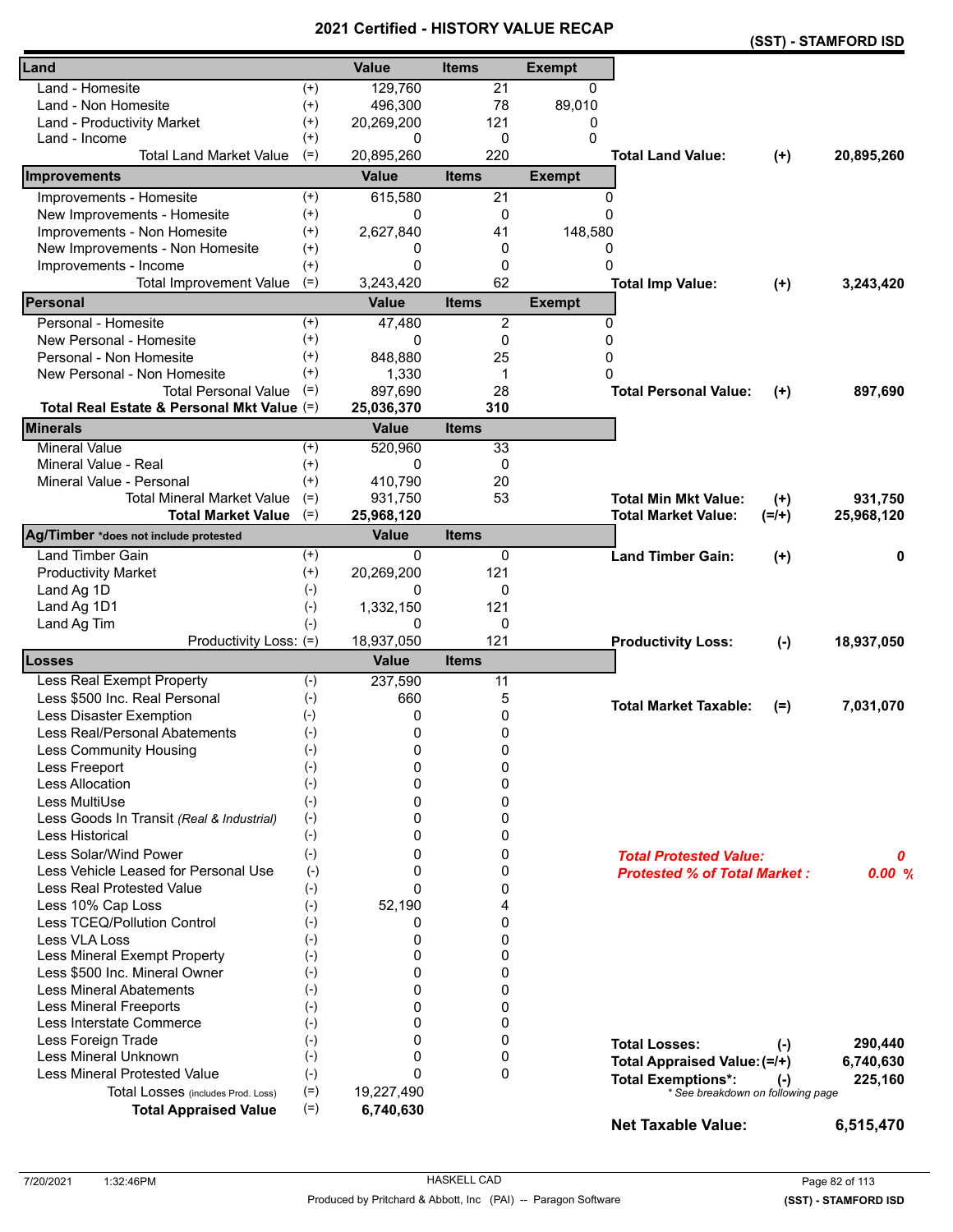|                                                                      |   |   |                        |          |              | <b>VEILIIIEU - FIIJTUNT VALUE</b>                                 |              |              |                                                                 |                                                                                                                                     | (SST) - STAMFORD ISD                                                                   |
|----------------------------------------------------------------------|---|---|------------------------|----------|--------------|-------------------------------------------------------------------|--------------|--------------|-----------------------------------------------------------------|-------------------------------------------------------------------------------------------------------------------------------------|----------------------------------------------------------------------------------------|
| *** Freeze Totals: (This is only for Effective Tax Rate Calculation) |   |   |                        |          |              |                                                                   |              |              |                                                                 |                                                                                                                                     |                                                                                        |
| <b>Total Ceiling Tax:</b>                                            |   |   |                        |          |              | 93.92                                                             |              |              |                                                                 |                                                                                                                                     |                                                                                        |
| <b>Total Freeze Taxable:</b>                                         |   |   |                        |          |              | 42,740                                                            |              |              |                                                                 |                                                                                                                                     |                                                                                        |
| New Imp/Pers with Ceiling: +                                         |   |   |                        |          |              |                                                                   | 0            |              |                                                                 |                                                                                                                                     |                                                                                        |
|                                                                      |   |   |                        |          |              |                                                                   |              |              |                                                                 |                                                                                                                                     |                                                                                        |
| **Freeze Adjusted Taxable:                                           |   |   |                        |          |              |                                                                   |              |              |                                                                 |                                                                                                                                     | 6,472,730**This number DOES NOT represent any Jurisdiction's Certified Taxable Value** |
|                                                                      |   |   |                        |          |              | or (Freeze Adjusted Taxable * Tax Rate / 100) + Total Ceiling Tax |              |              |                                                                 | Estimated Total Levy: ((Net Taxable Value - Total Freeze Taxable + New Imp/Pers with Ceiling) * Tax Rate / 100) + Total Ceiling Tax |                                                                                        |
| <b>Count of Homesteads</b>                                           |   |   |                        |          |              |                                                                   |              |              |                                                                 |                                                                                                                                     |                                                                                        |
| н                                                                    | S | F | в                      | D        | W            | O                                                                 | DV           | <b>DV100</b> | <b>SS First Resp</b>                                            | <b>SS Svc Member</b>                                                                                                                |                                                                                        |
| 5                                                                    | 4 | 0 | 0                      | 0        | 0            | 0                                                                 | 0            | 0            | 0                                                               | 0                                                                                                                                   |                                                                                        |
| <b>Owner and Parcel Counts</b>                                       |   |   |                        |          |              |                                                                   |              |              |                                                                 |                                                                                                                                     |                                                                                        |
| <b>Total Parcels*:</b>                                               |   |   |                        |          |              |                                                                   |              |              | 283* Parcel count is figured by parcel per ownership sequences. |                                                                                                                                     |                                                                                        |
| <b>Total Owners:</b>                                                 |   |   |                        | 170      |              |                                                                   |              |              |                                                                 |                                                                                                                                     |                                                                                        |
| <b>Ported Homestead/Charity Amounts</b>                              |   |   |                        |          | <b>Value</b> |                                                                   | <b>Items</b> |              |                                                                 |                                                                                                                                     |                                                                                        |
| DV Donated Home (Charity)                                            |   |   |                        | $^{(+)}$ |              | 0                                                                 |              |              | 0                                                               |                                                                                                                                     |                                                                                        |
| SS of a Service Member Ported Amount                                 |   |   |                        | $^{(+)}$ |              | 0                                                                 |              |              | 0                                                               |                                                                                                                                     |                                                                                        |
| SS of a First Responder Ported Amount                                |   |   |                        | $^{(+)}$ |              | 0                                                                 |              |              | 0                                                               |                                                                                                                                     |                                                                                        |
| SS of DV Donated Home Ported Amount                                  |   |   |                        | $(+)$    |              | 0                                                                 |              |              | 0                                                               |                                                                                                                                     |                                                                                        |
| SS of 100% DV Ported Amount                                          |   |   |                        | $(+)$    |              | $\mathbf 0$                                                       |              |              | 0                                                               |                                                                                                                                     |                                                                                        |
| <b>Homestead Exemptions</b>                                          |   |   |                        |          | <b>Value</b> |                                                                   | <b>Items</b> |              |                                                                 |                                                                                                                                     |                                                                                        |
| Homestead H,S                                                        |   |   |                        | $^{(+)}$ |              | 205,280                                                           |              |              | 9                                                               |                                                                                                                                     |                                                                                        |
| Senior S                                                             |   |   |                        | $^{(+)}$ |              | 19,880                                                            |              |              | 2                                                               | H - Homestead                                                                                                                       | D - Disabled Only                                                                      |
| Disabled B                                                           |   |   |                        | $^{(+)}$ |              | 0                                                                 |              |              | 0                                                               | S - Over 65<br>F - Disabled Widow                                                                                                   | W - Widow                                                                              |
| DV 100%                                                              |   |   |                        | $^{(+)}$ |              | 0                                                                 |              |              | 0                                                               | <b>B</b> - Disabled                                                                                                                 | O - Over 65 (No HS)<br>DV - Disabled Veteran                                           |
| Surviving Spouse of a Service Member                                 |   |   |                        | $^{(+)}$ |              | 0                                                                 |              |              | 0                                                               | DV100 (1, 2, 3) - 100% Disabled Veteran                                                                                             |                                                                                        |
| Survivng Spouse of a First Responder                                 |   |   |                        | $(+)$    |              | 0                                                                 |              |              | 0                                                               |                                                                                                                                     | 4 (4B, 4H, 4S) - Surviving Spouse of a Service Member                                  |
|                                                                      |   |   | Total Reimbursable (=) |          |              | 225,160                                                           |              |              | 11                                                              |                                                                                                                                     | 5* (5B, 5H, 5S) - Surviving Spouse of a First Responder                                |
| <b>Local Discount</b>                                                |   |   |                        | $^{(+)}$ |              | 0                                                                 |              |              | 0                                                               |                                                                                                                                     |                                                                                        |
| Disabled Veteran                                                     |   |   |                        | $^{(+)}$ |              | 0                                                                 |              |              | 0                                                               |                                                                                                                                     |                                                                                        |
| Optional 65                                                          |   |   |                        | $^{(+)}$ |              | 0                                                                 |              |              | 0                                                               |                                                                                                                                     |                                                                                        |
| Local Disabled                                                       |   |   |                        | $^{(+)}$ |              | 0                                                                 |              |              | 0                                                               |                                                                                                                                     |                                                                                        |
| State Homestead                                                      |   |   |                        | $^{(+)}$ |              | 0                                                                 |              |              | 0                                                               |                                                                                                                                     |                                                                                        |
|                                                                      |   |   |                        |          |              |                                                                   |              |              |                                                                 |                                                                                                                                     |                                                                                        |
| <b>Total Exemptions</b>                                              |   |   |                        | $(=)$    |              |                                                                   |              |              | 225,160 (includes Ported/Charity Amounts)                       |                                                                                                                                     |                                                                                        |
| <b>Special Certified Totals</b>                                      |   |   |                        |          |              |                                                                   |              |              |                                                                 |                                                                                                                                     |                                                                                        |
| <b>Exempt Value of First Time Absolute Exemption</b>                 |   |   |                        |          |              |                                                                   |              | \$0          |                                                                 |                                                                                                                                     |                                                                                        |
| <b>Exempt Value of First Time Partial Exemption</b>                  |   |   |                        |          |              |                                                                   |              | \$0          |                                                                 |                                                                                                                                     |                                                                                        |
| <b>New AG/Timber</b>                                                 |   |   |                        |          |              |                                                                   |              |              |                                                                 |                                                                                                                                     |                                                                                        |
| Market                                                               |   |   |                        |          |              |                                                                   |              | \$0          |                                                                 |                                                                                                                                     |                                                                                        |
| Taxable                                                              |   |   |                        |          |              |                                                                   |              | \$0          |                                                                 |                                                                                                                                     |                                                                                        |
|                                                                      |   |   |                        |          |              |                                                                   |              |              |                                                                 |                                                                                                                                     |                                                                                        |
| Value Loss                                                           |   |   |                        |          |              |                                                                   |              | \$0          |                                                                 |                                                                                                                                     |                                                                                        |
| <b>New Improvement/Personal</b>                                      |   |   |                        |          |              |                                                                   |              |              |                                                                 |                                                                                                                                     |                                                                                        |
| Market                                                               |   |   |                        |          |              |                                                                   |              | \$1,330      |                                                                 |                                                                                                                                     |                                                                                        |
| Taxable                                                              |   |   |                        |          |              |                                                                   |              | \$1,330      |                                                                 |                                                                                                                                     |                                                                                        |
|                                                                      |   |   |                        |          |              |                                                                   |              |              |                                                                 |                                                                                                                                     |                                                                                        |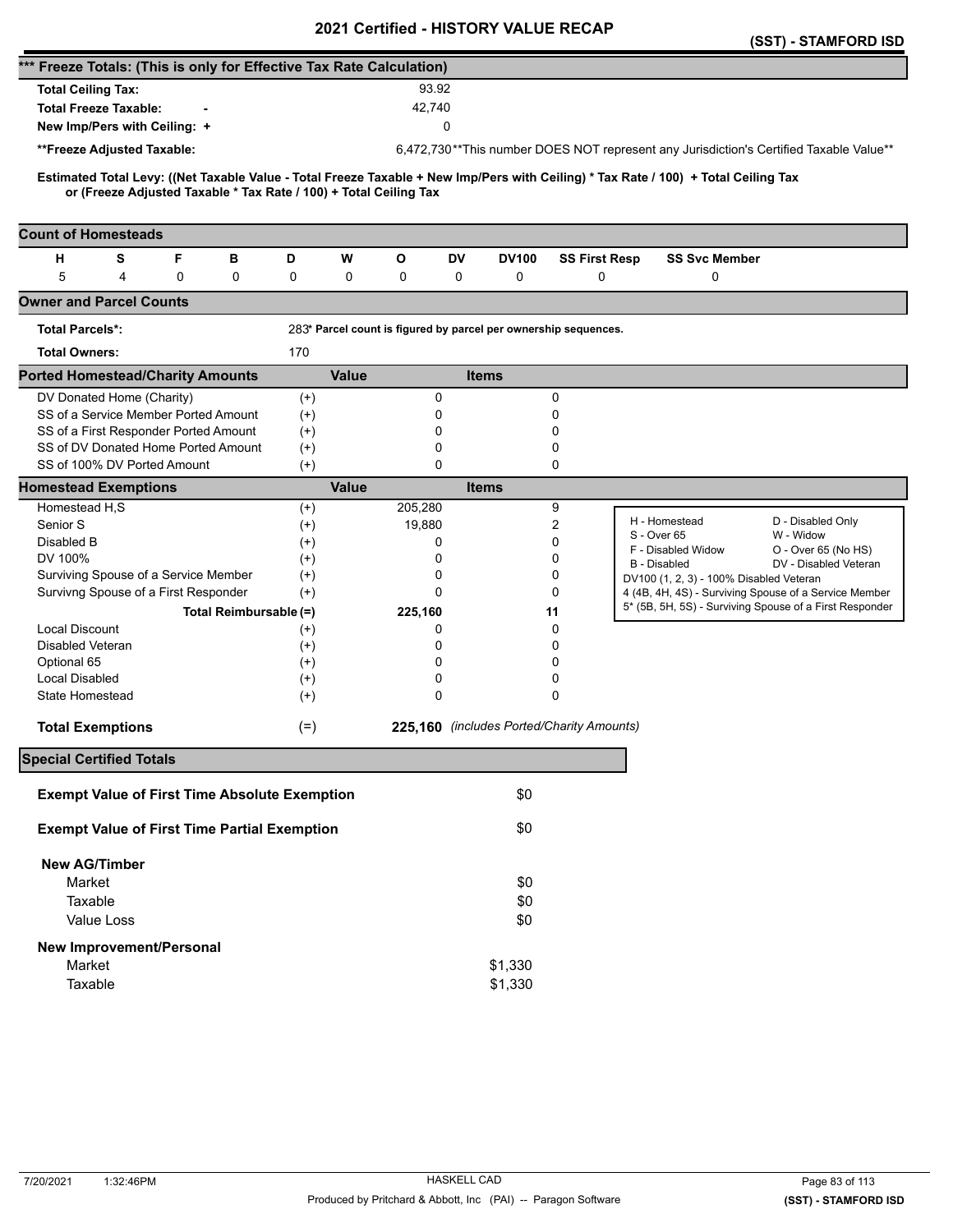| Average Values* (includes protested & exempt value) |                |                                        |
|-----------------------------------------------------|----------------|----------------------------------------|
| Average Homestead Value A*                          | <b>Parcels</b> | Total Homestead Value A*               |
| \$37,827                                            | 8              | \$302,620<br>Market                    |
| \$8,837                                             |                | \$269,590<br>Taxable                   |
| Average Homestead Value A* and E*                   | <b>Parcels</b> | Total Homestead Value A* and E*        |
| \$43,144                                            | 10             | \$431,440<br>Market                    |
| \$13.332                                            |                | \$312,330<br>Taxable                   |
| Average Homestead Value A* and E* and M1            | <b>Parcels</b> | Total Homestead Value A* and E* and M1 |
| \$41,526                                            | 11             | \$456,790<br>Market                    |
| \$12.151                                            |                | \$312,680<br>Taxable                   |
| <b>Average Homestead Value M1</b>                   | <b>Parcels</b> | <b>Total Homestead Value M1</b>        |
| \$25,350                                            | 1              | \$25,350<br>Market                     |
| \$350                                               |                | \$350<br>Taxable                       |
|                                                     |                |                                        |

# **Category Code Breakdown**

| Cat<br>Code    | <b>Items</b>   | <b>Acres</b> | Land    | <b>Ag/Timber</b> | Productivity<br><b>Market</b> | <b>Taxable</b><br>Land | <b>Improvements</b> | Personal | <b>Mineral</b> | <b>Total Mkt</b><br><b>Taxable</b> | <b>Total Net</b><br><b>Taxable</b> |
|----------------|----------------|--------------|---------|------------------|-------------------------------|------------------------|---------------------|----------|----------------|------------------------------------|------------------------------------|
| A1             | 4              | 6.968        | 30,490  | 0                | 0                             | 30,490                 | 187,430             | 0        | 0              | 217,920                            | 192,920                            |
| A <sub>3</sub> | 5              | 11.934       | 29,840  | 0                | 0                             | 29,840                 | 227,870             | 0        | $\Omega$       | 257,710                            | 175,790                            |
| A4             | $\mathbf{1}$   | 0.170        | 1,190   | 0                | 0                             | 1,190                  | 19,480              | 0        | $\mathbf 0$    | 20,670                             | 20,670                             |
| $A^*$          | 10             | 19.072       | 61,520  | 0                | 0                             | 61,520                 | 434,780             | 0        | $\mathbf 0$    | 496,300                            | 389,380                            |
| С              | $\mathbf{1}$   | 1.500        | 20      | 0                | 0                             | 20                     | 0                   | 0        | 0              | 20                                 | 20                                 |
| C <sub>1</sub> | 40             | 189.131      | 185,800 | 0                | 0                             | 185,800                | 430                 | 0        | 0              | 186,230                            | 186,230                            |
| $\mathbf{C}^*$ | 41             | 190.631      | 185,820 | 0                | 0                             | 185,820                | 430                 | 0        | 0              | 186,250                            | 186,250                            |
| D1             | 121            | 22,950.421   | 0       | 1,332,150        | 20,269,200                    | 1,332,150              | $\mathbf 0$         | 0        | 0              | 1,332,150                          | 1,332,150                          |
| D <sub>2</sub> | 16             | 0.000        | 0       | 0                | $\mathbf 0$                   | 0                      | 236,230             | 0        | 0              | 236,230                            | 236,230                            |
| D*             | 137            | 22,950.421   | 0       | 1,332,150        | 20,269,200                    | 1,332,150              | 236,230             | 0        | 0              | 1,568,380                          | 1,568,380                          |
| Ε              | 16             | 16.300       | 36,950  | 0                | 0                             | 36,950                 | 255,350             | 0        | 0              | 292,300                            | 232,950                            |
| E1             | 4              | 20.665       | 51,660  | 0                | 0                             | 51,660                 | 95,830              | 22,130   | 0              | 169,620                            | 83,540                             |
| E*             | ${\bf 20}$     | 36.965       | 88,610  | 0                | 0                             | 88,610                 | 351,180             | 22,130   | 0              | 461,920                            | 316,490                            |
| F <sub>1</sub> | 18             | 38.529       | 201,100 | 0                | 0                             | 201,100                | 2,072,220           | 0        | 0              | 2,273,320                          | 2,273,320                          |
| F <sub>1</sub> | 18             | 38.529       | 201,100 | 0                | 0                             | 201,100                | 2,072,220           | 0        | 0              | 2,273,320                          | 2,273,320                          |
| $F^*$          | 18             | 38.529       | 201,100 | 0                | 0                             | 201,100                | 2,072,220           | 0        | 0              | 2,273,320                          | 2,273,320                          |
| G1             | 33             | 0.000        | 0       | 0                | 0                             | 0                      | 0                   | 0        | 520,960        | 520,960                            | 520,960                            |
| G*             | 33             | 0.000        | 0       | 0                | 0                             | 0                      | 0                   | 0        | 520,960        | 520,960                            | 520,960                            |
| J2             | 1              | 0.000        | 0       | 0                | 0                             | 0                      | 0                   | 0        | 24,710         | 24,710                             | 24,710                             |
| J3             | 6              | 0.000        | 0       | 0                | 0                             | 0                      | 0                   | 0        | 214,730        | 214,730                            | 214,730                            |
| J4             | 5              | 0.000        | 0       | 0                | 0                             | 0                      | 0                   | 0        | 61,030         | 61,030                             | 61,030                             |
| J6             | 1              | 0.000        | 0       | 0                | 0                             | 0                      | 0                   | 0        | 109,370        | 109,370                            | 109,370                            |
| J7             | $\overline{4}$ | 0.000        | 0       | 0                | 0                             | 0                      | 0                   | 0        | 770            | 770                                | 770                                |
| J*             | 17             | 0.000        | 0       | 0                | 0                             | 0                      | 0                   | 0        | 410,610        | 410,610                            | 410,610                            |
| L1             | 24             | 0.000        | 0       | 0                | 0                             | 0                      | 0                   | 849,730  | 0              | 849,730                            | 849,730                            |
| L1             | 24             | 0.000        | 0       | $\bf{0}$         | 0                             | 0                      | $\pmb{0}$           | 849,730  | 0              | 849,730                            | 849,730                            |
| L*             | 24             | 0.000        | 0       | 0                | 0                             | 0                      | $\mathbf 0$         | 849,730  | 0              | 849,730                            | 849,730                            |
| M <sub>1</sub> | $\mathbf{1}$   | 0.000        | 0       | 0                | 0                             | 0                      | 0                   | 25,350   | 0              | 25,350                             | 350                                |
| M*             | 1              | 0.000        | 0       | 0                | 0                             | 0                      | 0                   | 25,350   | 0              | 25,350                             | 350                                |
| XB             | 5              | 0.000        | 0       | 0                | 0                             | $\mathbf 0$            | 0                   | 480      | 180            | 660                                | 0                                  |
| XV             | 11             | 55.566       | 89,010  | 0                | 0                             | 89,010                 | 148,580             | 0        | 0              | 237,590                            | 0                                  |
| $X^*$          | 16             | 55.566       | 89,010  | 0                | 0                             | 89,010                 | 148,580             | 480      | 180            | 238,250                            | 0                                  |
|                | 317            | 23,291.184   | 626,060 | 1,332,150        | 20,269,200                    | 1,958,210              | 3,243,420           | 897,690  | 931,750        | 7,031,070                          | 6,515,470                          |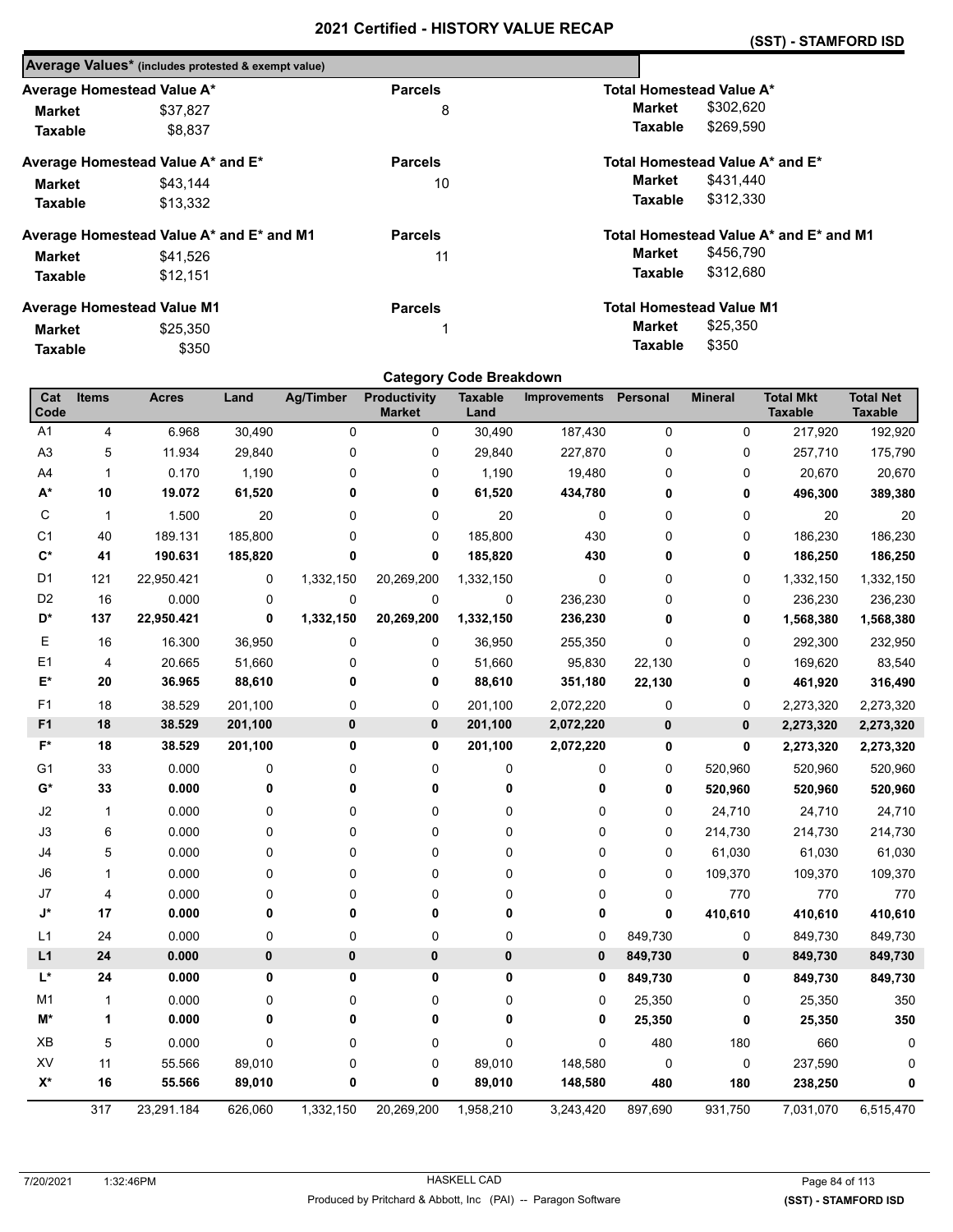|                                            |          |              | י טווי       |               |                                       | (SSTIS) - STAMFORD ISD I&S |
|--------------------------------------------|----------|--------------|--------------|---------------|---------------------------------------|----------------------------|
| Land                                       |          | <b>Value</b> | <b>Items</b> | <b>Exempt</b> |                                       |                            |
| Land - Homesite                            | $^{(+)}$ | 129,760      | 21           | $\mathbf{0}$  |                                       |                            |
| Land - Non Homesite                        | $^{(+)}$ | 496,300      | 78           | 89,010        |                                       |                            |
| Land - Productivity Market                 | $^{(+)}$ | 20,269,200   | 121          | 0             |                                       |                            |
| Land - Income                              | $^{(+)}$ | 0            | 0            | 0             |                                       |                            |
| <b>Total Land Market Value</b>             | $(=)$    | 20,895,260   | 220          |               | <b>Total Land Value:</b>              | 20,895,260<br>$(+)$        |
| Improvements                               |          | <b>Value</b> | <b>Items</b> | <b>Exempt</b> |                                       |                            |
| Improvements - Homesite                    | $^{(+)}$ | 615,580      | 21           | 0             |                                       |                            |
| New Improvements - Homesite                | $^{(+)}$ | 0            | 0            | $\Omega$      |                                       |                            |
| Improvements - Non Homesite                | $^{(+)}$ | 2,627,840    | 41           | 148,580       |                                       |                            |
| New Improvements - Non Homesite            | $^{(+)}$ | 0            | 0            | 0             |                                       |                            |
| Improvements - Income                      | $^{(+)}$ | $\Omega$     | 0            | $\Omega$      |                                       |                            |
| <b>Total Improvement Value</b>             | $(=)$    | 3,243,420    | 62           |               | <b>Total Imp Value:</b>               | 3,243,420<br>$(+)$         |
| <b>Personal</b>                            |          | <b>Value</b> | <b>Items</b> | <b>Exempt</b> |                                       |                            |
| Personal - Homesite                        | $^{(+)}$ | 47,480       | 2            | 0             |                                       |                            |
| New Personal - Homesite                    | $^{(+)}$ | 0            | 0            | $\mathbf 0$   |                                       |                            |
| Personal - Non Homesite                    | $^{(+)}$ | 848,880      | 25           | 0             |                                       |                            |
| New Personal - Non Homesite                | $^{(+)}$ | 1,330        | $\mathbf 1$  | 0             |                                       |                            |
| <b>Total Personal Value</b>                | $(=)$    | 897,690      | 28           |               | <b>Total Personal Value:</b>          | 897,690<br>$(+)$           |
| Total Real Estate & Personal Mkt Value (=) |          | 25,036,370   | 310          |               |                                       |                            |
| <b>Minerals</b>                            |          | <b>Value</b> | <b>Items</b> |               |                                       |                            |
| <b>Mineral Value</b>                       | $^{(+)}$ | 520,960      | 33           |               |                                       |                            |
| Mineral Value - Real                       | $^{(+)}$ | 0            | 0            |               |                                       |                            |
| Mineral Value - Personal                   | $^{(+)}$ | 410.790      | 20           |               |                                       |                            |
| <b>Total Mineral Market Value</b>          | $(=)$    | 931,750      | 53           |               | <b>Total Min Mkt Value:</b>           | $(+)$<br>931,750           |
| <b>Total Market Value</b>                  | $(=)$    | 25,968,120   |              |               | <b>Total Market Value:</b><br>$(=/+)$ | 25,968,120                 |
| Ag/Timber *does not include protested      |          | <b>Value</b> | <b>Items</b> |               |                                       |                            |
| <b>Land Timber Gain</b>                    | $^{(+)}$ | 0            | 0            |               | <b>Land Timber Gain:</b>              | $(+)$<br>0                 |
| <b>Productivity Market</b>                 | $^{(+)}$ | 20,269,200   | 121          |               |                                       |                            |
| Land Ag 1D                                 | $(-)$    | 0            | 0            |               |                                       |                            |
| Land Ag 1D1                                | $(-)$    | 1,332,150    | 121          |               |                                       |                            |
| Land Ag Tim                                | $(-)$    | 0            | 0            |               |                                       |                            |
| Productivity Loss: (=)                     |          | 18,937,050   | 121          |               | <b>Productivity Loss:</b>             | 18,937,050<br>$(-)$        |
| Losses                                     |          | <b>Value</b> | <b>Items</b> |               |                                       |                            |
| Less Real Exempt Property                  | $(-)$    | 237,590      | 11           |               |                                       |                            |
| Less \$500 Inc. Real Personal              | $(-)$    | 660          | 5            |               | <b>Total Market Taxable:</b>          | 7,031,070<br>$(=)$         |
| Less Disaster Exemption                    | $(-)$    | 0            | 0            |               |                                       |                            |
| Less Real/Personal Abatements              | $(-)$    | 0            | 0            |               |                                       |                            |
| <b>Less Community Housing</b>              | $(-)$    | 0            | 0            |               |                                       |                            |
| Less Freeport                              | $(-)$    | 0            | 0            |               |                                       |                            |
| <b>Less Allocation</b>                     | $(-)$    | 0            | 0            |               |                                       |                            |
| Less MultiUse                              | $(-)$    | 0            | 0            |               |                                       |                            |
| Less Goods In Transit (Real & Industrial)  | $(-)$    | 0            | 0            |               |                                       |                            |
| Less Historical                            | $(-)$    | 0            | 0            |               |                                       |                            |
| Less Solar/Wind Power                      | $(-)$    | 0            | 0            |               | <b>Total Protested Value:</b>         | 0                          |
| Less Vehicle Leased for Personal Use       | $(-)$    | 0            | 0            |               | <b>Protested % of Total Market:</b>   | 0.00%                      |
| <b>Less Real Protested Value</b>           | $(-)$    | $\Omega$     | 0            |               |                                       |                            |
| Less 10% Cap Loss                          | $(-)$    | 52,190       | 4            |               |                                       |                            |
| Less TCEQ/Pollution Control                | $(-)$    | 0            | 0            |               |                                       |                            |
| Less VLA Loss                              | $(-)$    | 0            | 0            |               |                                       |                            |
| Less Mineral Exempt Property               | $(-)$    | 0            | 0            |               |                                       |                            |
| Less \$500 Inc. Mineral Owner              | $(-)$    | 0            | 0            |               |                                       |                            |
| <b>Less Mineral Abatements</b>             | $(-)$    | $\Omega$     | 0            |               |                                       |                            |
| <b>Less Mineral Freeports</b>              | $(-)$    | 0            | 0            |               |                                       |                            |
| Less Interstate Commerce                   | $(-)$    | 0            | 0            |               |                                       |                            |
| Less Foreign Trade                         | $(-)$    | 0            | 0            |               | <b>Total Losses:</b>                  | 290,440<br>$(-)$           |
| Less Mineral Unknown                       | $(-)$    | 0            | 0            |               | Total Appraised Value: (=/+)          | 6,740,630                  |
| <b>Less Mineral Protested Value</b>        | $(-)$    | $\Omega$     | $\mathbf{0}$ |               | <b>Total Exemptions*:</b>             | 225,160<br>$(-)$           |
| Total Losses (includes Prod. Loss)         | $(=)$    | 19,227,490   |              |               | * See breakdown on following page     |                            |
| <b>Total Appraised Value</b>               | $(=)$    | 6,740,630    |              |               |                                       |                            |
|                                            |          |              |              |               | <b>Net Taxable Value:</b>             | 6,515,470                  |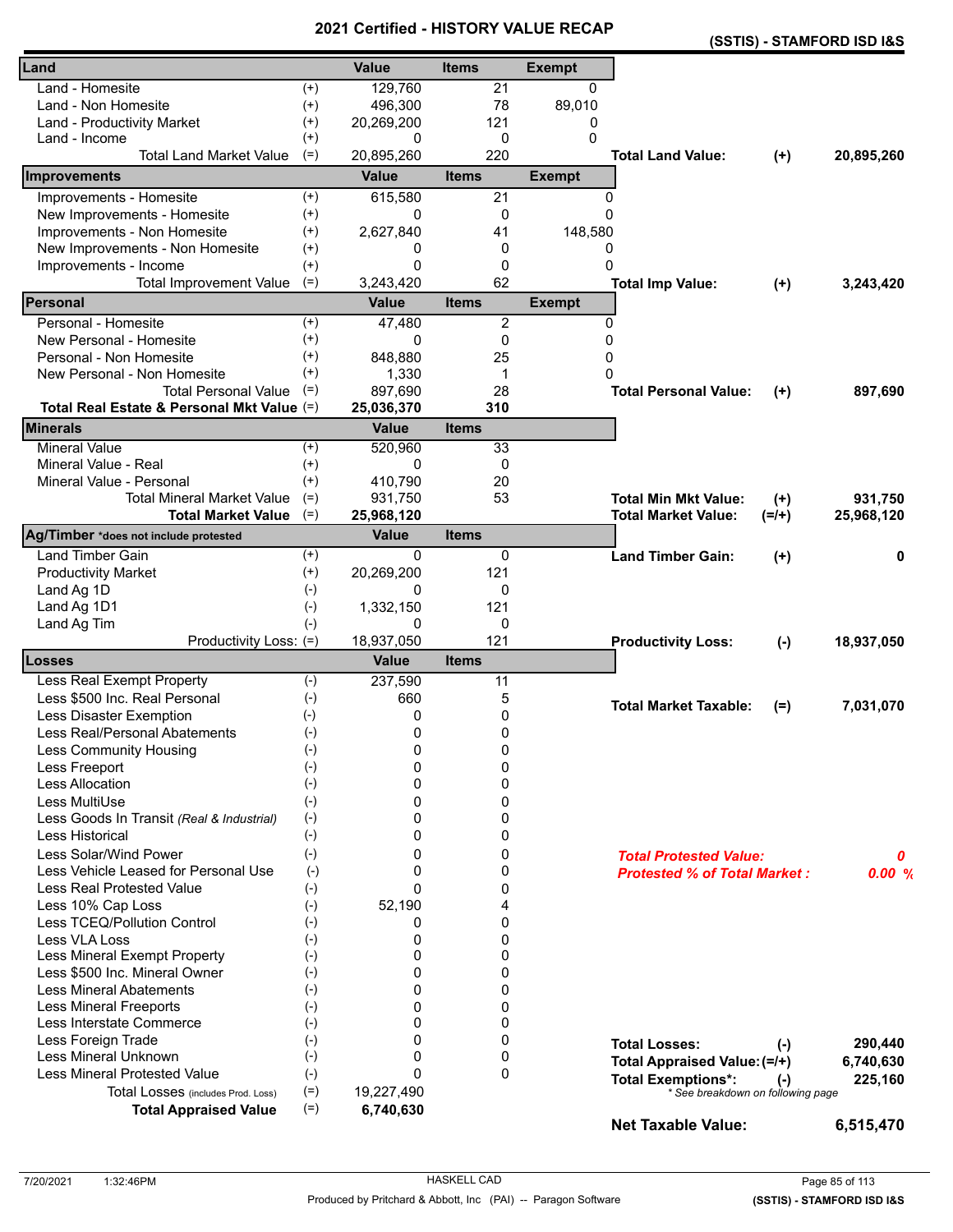|                                                                                                                                                                                                          |          |              |             | <b>VEILIIIEU - FIIJTUNT VALUE</b>                               |              |                      | (SSTIS) - STAMFORD ISD I&S                                                             |  |
|----------------------------------------------------------------------------------------------------------------------------------------------------------------------------------------------------------|----------|--------------|-------------|-----------------------------------------------------------------|--------------|----------------------|----------------------------------------------------------------------------------------|--|
| *** Freeze Totals: (This is only for Effective Tax Rate Calculation)                                                                                                                                     |          |              |             |                                                                 |              |                      |                                                                                        |  |
| <b>Total Ceiling Tax:</b>                                                                                                                                                                                |          |              | 93.92       |                                                                 |              |                      |                                                                                        |  |
| <b>Total Freeze Taxable:</b>                                                                                                                                                                             |          |              | 42,740      |                                                                 |              |                      |                                                                                        |  |
|                                                                                                                                                                                                          |          |              |             | 0                                                               |              |                      |                                                                                        |  |
| New Imp/Pers with Ceiling: +                                                                                                                                                                             |          |              |             |                                                                 |              |                      |                                                                                        |  |
| **Freeze Adjusted Taxable:                                                                                                                                                                               |          |              |             |                                                                 |              |                      | 6,472,730**This number DOES NOT represent any Jurisdiction's Certified Taxable Value** |  |
| Estimated Total Levy: ((Net Taxable Value - Total Freeze Taxable + New Imp/Pers with Ceiling) * Tax Rate / 100) + Total Ceiling Tax<br>or (Freeze Adjusted Taxable * Tax Rate / 100) + Total Ceiling Tax |          |              |             |                                                                 |              |                      |                                                                                        |  |
| <b>Count of Homesteads</b>                                                                                                                                                                               |          |              |             |                                                                 |              |                      |                                                                                        |  |
| S<br>F<br>н<br>в                                                                                                                                                                                         | D        | W            | O           | DV                                                              | <b>DV100</b> | <b>SS First Resp</b> | <b>SS Svc Member</b>                                                                   |  |
| 5<br>0<br>4<br>0                                                                                                                                                                                         | 0        | 0            | 0           | 0                                                               | 0            | 0                    | 0                                                                                      |  |
| <b>Owner and Parcel Counts</b>                                                                                                                                                                           |          |              |             |                                                                 |              |                      |                                                                                        |  |
| <b>Total Parcels*:</b>                                                                                                                                                                                   |          |              |             | 283* Parcel count is figured by parcel per ownership sequences. |              |                      |                                                                                        |  |
| <b>Total Owners:</b>                                                                                                                                                                                     | 170      |              |             |                                                                 |              |                      |                                                                                        |  |
| <b>Ported Homestead/Charity Amounts</b>                                                                                                                                                                  |          | <b>Value</b> |             | <b>Items</b>                                                    |              |                      |                                                                                        |  |
| DV Donated Home (Charity)                                                                                                                                                                                | $^{(+)}$ |              | 0           |                                                                 |              | 0                    |                                                                                        |  |
| SS of a Service Member Ported Amount                                                                                                                                                                     | $^{(+)}$ |              | 0           |                                                                 |              | 0                    |                                                                                        |  |
| SS of a First Responder Ported Amount                                                                                                                                                                    | $^{(+)}$ |              | 0           |                                                                 |              | 0                    |                                                                                        |  |
| SS of DV Donated Home Ported Amount                                                                                                                                                                      | $(+)$    |              | 0           |                                                                 |              | 0                    |                                                                                        |  |
| SS of 100% DV Ported Amount                                                                                                                                                                              | $(+)$    |              | $\mathbf 0$ |                                                                 |              | 0                    |                                                                                        |  |
| <b>Homestead Exemptions</b>                                                                                                                                                                              |          | <b>Value</b> |             | <b>Items</b>                                                    |              |                      |                                                                                        |  |
| Homestead H,S                                                                                                                                                                                            | $^{(+)}$ |              | 205,280     |                                                                 |              | 9                    |                                                                                        |  |
| Senior S                                                                                                                                                                                                 | $^{(+)}$ |              | 19,880      |                                                                 |              | 2                    | H - Homestead<br>D - Disabled Only<br>S - Over 65<br>W - Widow                         |  |
| Disabled B                                                                                                                                                                                               | $^{(+)}$ |              | 0           |                                                                 |              | 0                    | F - Disabled Widow<br>O - Over 65 (No HS)                                              |  |
| DV 100%                                                                                                                                                                                                  | $^{(+)}$ |              | 0           |                                                                 |              | 0                    | DV - Disabled Veteran<br><b>B</b> - Disabled                                           |  |
| Surviving Spouse of a Service Member                                                                                                                                                                     | $^{(+)}$ |              | 0           |                                                                 |              | 0                    | DV100 (1, 2, 3) - 100% Disabled Veteran                                                |  |
| Survivng Spouse of a First Responder                                                                                                                                                                     | $(+)$    |              | 0           |                                                                 |              | 0                    | 4 (4B, 4H, 4S) - Surviving Spouse of a Service Member                                  |  |
| Total Reimbursable (=)                                                                                                                                                                                   |          |              | 225,160     |                                                                 | 11           |                      | 5* (5B, 5H, 5S) - Surviving Spouse of a First Responder                                |  |
| <b>Local Discount</b>                                                                                                                                                                                    | $^{(+)}$ |              | 0           |                                                                 |              | 0                    |                                                                                        |  |
| Disabled Veteran                                                                                                                                                                                         | $^{(+)}$ |              | 0           |                                                                 |              | 0                    |                                                                                        |  |
| Optional 65                                                                                                                                                                                              | $^{(+)}$ |              | 0           |                                                                 |              | 0                    |                                                                                        |  |
| Local Disabled                                                                                                                                                                                           | $^{(+)}$ |              | 0           |                                                                 |              | 0                    |                                                                                        |  |
| State Homestead                                                                                                                                                                                          | $^{(+)}$ |              | 0           |                                                                 |              | 0                    |                                                                                        |  |
| <b>Total Exemptions</b>                                                                                                                                                                                  | $(=)$    |              |             | 225,160 (includes Ported/Charity Amounts)                       |              |                      |                                                                                        |  |
| <b>Special Certified Totals</b>                                                                                                                                                                          |          |              |             |                                                                 |              |                      |                                                                                        |  |
| <b>Exempt Value of First Time Absolute Exemption</b>                                                                                                                                                     |          |              |             |                                                                 | \$0          |                      |                                                                                        |  |
| <b>Exempt Value of First Time Partial Exemption</b>                                                                                                                                                      |          |              |             |                                                                 | \$0          |                      |                                                                                        |  |
| <b>New AG/Timber</b>                                                                                                                                                                                     |          |              |             |                                                                 |              |                      |                                                                                        |  |
| Market                                                                                                                                                                                                   |          |              |             |                                                                 | \$0          |                      |                                                                                        |  |
| Taxable                                                                                                                                                                                                  |          |              |             |                                                                 | \$0          |                      |                                                                                        |  |
| Value Loss                                                                                                                                                                                               |          |              |             |                                                                 | \$0          |                      |                                                                                        |  |
|                                                                                                                                                                                                          |          |              |             |                                                                 |              |                      |                                                                                        |  |
| <b>New Improvement/Personal</b>                                                                                                                                                                          |          |              |             |                                                                 |              |                      |                                                                                        |  |
| Market                                                                                                                                                                                                   |          |              |             | \$1,330                                                         |              |                      |                                                                                        |  |
| Taxable                                                                                                                                                                                                  |          |              |             | \$1,330                                                         |              |                      |                                                                                        |  |
|                                                                                                                                                                                                          |          |              |             |                                                                 |              |                      |                                                                                        |  |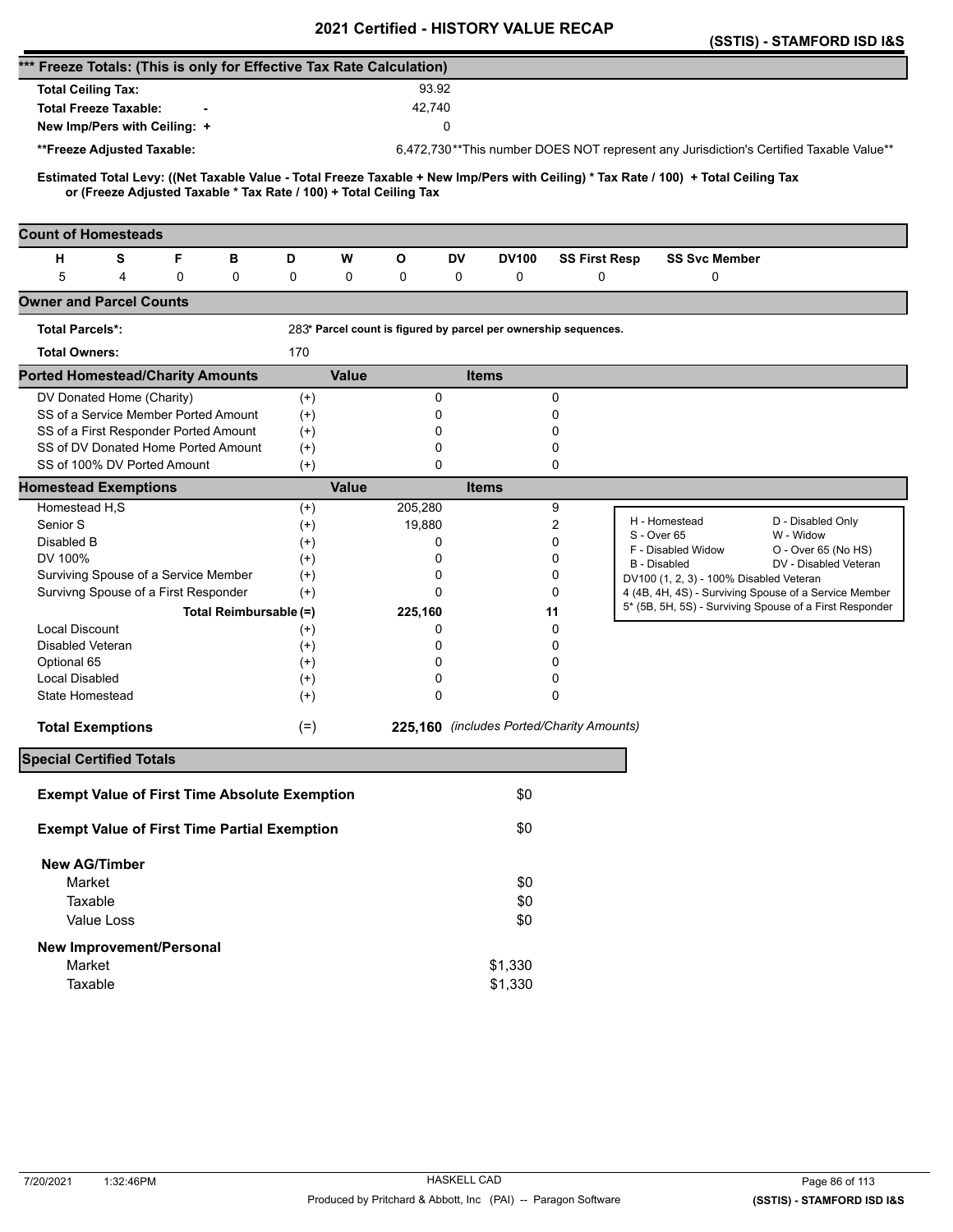| Average Values* (includes protested & exempt value) |                |                                        |
|-----------------------------------------------------|----------------|----------------------------------------|
| Average Homestead Value A*                          | <b>Parcels</b> | <b>Total Homestead Value A*</b>        |
| \$37,827                                            | 8              | \$302,620<br>Market                    |
| \$8.837                                             |                | \$269,590<br>Taxable                   |
| Average Homestead Value A* and E*                   | <b>Parcels</b> | Total Homestead Value A* and E*        |
| \$43.144                                            | 10             | \$431.440<br>Market                    |
| \$13,332                                            |                | Taxable<br>\$312,330                   |
| Average Homestead Value A* and E* and M1            | <b>Parcels</b> | Total Homestead Value A* and E* and M1 |
| \$41,526                                            | 11             | \$456,790<br>Market                    |
| \$12.151                                            |                | \$312,680<br>Taxable                   |
| <b>Average Homestead Value M1</b>                   | <b>Parcels</b> | <b>Total Homestead Value M1</b>        |
| \$25,350                                            | 1              | \$25,350<br>Market                     |
| \$350                                               |                | \$350<br>Taxable                       |
|                                                     |                |                                        |

| <b>Category Code Breakdown</b> |              |              |         |                  |                                      |                        |                     |             |                |                                    |                                    |
|--------------------------------|--------------|--------------|---------|------------------|--------------------------------------|------------------------|---------------------|-------------|----------------|------------------------------------|------------------------------------|
| Cat<br>Code                    | <b>Items</b> | <b>Acres</b> | Land    | <b>Ag/Timber</b> | <b>Productivity</b><br><b>Market</b> | <b>Taxable</b><br>Land | <b>Improvements</b> | Personal    | <b>Mineral</b> | <b>Total Mkt</b><br><b>Taxable</b> | <b>Total Net</b><br><b>Taxable</b> |
| A <sub>1</sub>                 | 4            | 6.968        | 30,490  | 0                | 0                                    | 30,490                 | 187,430             | $\pmb{0}$   | 0              | 217,920                            | 192,920                            |
| A <sub>3</sub>                 | 5            | 11.934       | 29,840  | 0                | 0                                    | 29,840                 | 227,870             | 0           | 0              | 257,710                            | 175,790                            |
| A4                             | $\mathbf{1}$ | 0.170        | 1,190   | 0                | 0                                    | 1,190                  | 19,480              | $\pmb{0}$   | 0              | 20,670                             | 20,670                             |
| $\mathsf{A}^\star$             | 10           | 19.072       | 61,520  | 0                | 0                                    | 61,520                 | 434,780             | 0           | 0              | 496,300                            | 389,380                            |
| C                              | $\mathbf{1}$ | 1.500        | 20      | 0                | 0                                    | 20                     | 0                   | 0           | 0              | 20                                 | 20                                 |
| C <sub>1</sub>                 | 40           | 189.131      | 185,800 | $\mathbf 0$      | 0                                    | 185,800                | 430                 | 0           | 0              | 186,230                            | 186,230                            |
| $\mathbf{C}^*$                 | 41           | 190.631      | 185,820 | 0                | 0                                    | 185,820                | 430                 | 0           | 0              | 186,250                            | 186,250                            |
| D <sub>1</sub>                 | 121          | 22,950.421   | 0       | 1,332,150        | 20,269,200                           | 1,332,150              | 0                   | $\pmb{0}$   | $\pmb{0}$      | 1,332,150                          | 1,332,150                          |
| D <sub>2</sub>                 | 16           | 0.000        | 0       | 0                | 0                                    | 0                      | 236,230             | 0           | 0              | 236,230                            | 236,230                            |
| D*                             | 137          | 22,950.421   | 0       | 1,332,150        | 20,269,200                           | 1,332,150              | 236,230             | 0           | 0              | 1,568,380                          | 1,568,380                          |
| Е                              | 16           | 16.300       | 36,950  | 0                | 0                                    | 36,950                 | 255,350             | $\mathbf 0$ | 0              | 292,300                            | 232,950                            |
| E <sub>1</sub>                 | 4            | 20.665       | 51,660  | 0                | 0                                    | 51,660                 | 95,830              | 22,130      | $\pmb{0}$      | 169,620                            | 83,540                             |
| E*                             | 20           | 36.965       | 88,610  | 0                | 0                                    | 88,610                 | 351,180             | 22,130      | 0              | 461,920                            | 316,490                            |
| F1                             | 18           | 38.529       | 201,100 | 0                | 0                                    | 201,100                | 2,072,220           | $\pmb{0}$   | 0              | 2,273,320                          | 2,273,320                          |
| F <sub>1</sub>                 | 18           | 38.529       | 201,100 | 0                | 0                                    | 201,100                | 2,072,220           | $\bf{0}$    | $\mathbf 0$    | 2,273,320                          | 2,273,320                          |
| F*                             | 18           | 38.529       | 201,100 | 0                | 0                                    | 201,100                | 2,072,220           | 0           | 0              | 2,273,320                          | 2,273,320                          |
| G <sub>1</sub>                 | 33           | 0.000        | 0       | 0                | 0                                    | 0                      | 0                   | 0           | 520,960        | 520,960                            | 520,960                            |
| G*                             | 33           | 0.000        | 0       | 0                | $\mathbf 0$                          | 0                      | 0                   | $\mathbf 0$ | 520,960        | 520,960                            | 520,960                            |
| J2                             | 1            | 0.000        | 0       | 0                | 0                                    | 0                      | 0                   | 0           | 24,710         | 24,710                             | 24,710                             |
| J3                             | 6            | 0.000        | 0       | 0                | 0                                    | 0                      | 0                   | 0           | 214,730        | 214,730                            | 214,730                            |
| J4                             | 5            | 0.000        | 0       | 0                | 0                                    | 0                      | 0                   | $\pmb{0}$   | 61,030         | 61,030                             | 61,030                             |
| J6                             | $\mathbf{1}$ | 0.000        | 0       | 0                | 0                                    | 0                      | $\pmb{0}$           | $\mathbf 0$ | 109,370        | 109,370                            | 109,370                            |
| J7                             | 4            | 0.000        | 0       | 0                | 0                                    | 0                      | 0                   | 0           | 770            | 770                                | 770                                |
| J*                             | 17           | 0.000        | 0       | 0                | 0                                    | 0                      | 0                   | $\mathbf 0$ | 410,610        | 410,610                            | 410,610                            |
| L1                             | 24           | 0.000        | 0       | 0                | 0                                    | 0                      | 0                   | 849,730     | 0              | 849,730                            | 849,730                            |
| L1                             | 24           | 0.000        | 0       | 0                | $\bf{0}$                             | $\pmb{0}$              | 0                   | 849,730     | $\mathbf 0$    | 849,730                            | 849,730                            |
| L*                             | 24           | 0.000        | 0       | 0                | 0                                    | 0                      | 0                   | 849,730     | 0              | 849,730                            | 849,730                            |
| M1                             | $\mathbf{1}$ | 0.000        | 0       | 0                | 0                                    | 0                      | 0                   | 25,350      | 0              | 25,350                             | 350                                |
| M*                             | 1            | 0.000        | 0       | 0                | 0                                    | 0                      | 0                   | 25,350      | 0              | 25,350                             | 350                                |
| XB                             | 5            | 0.000        | 0       | 0                | 0                                    | 0                      | 0                   | 480         | 180            | 660                                | 0                                  |
| XV                             | 11           | 55.566       | 89,010  | 0                | 0                                    | 89,010                 | 148,580             | 0           | 0              | 237,590                            | 0                                  |
| $X^*$                          | 16           | 55.566       | 89,010  | 0                | 0                                    | 89,010                 | 148,580             | 480         | 180            | 238,250                            | 0                                  |
|                                | 317          | 23,291.184   | 626,060 | 1,332,150        | 20,269,200                           | 1,958,210              | 3,243,420           | 897,690     | 931,750        | 7,031,070                          | 6,515,470                          |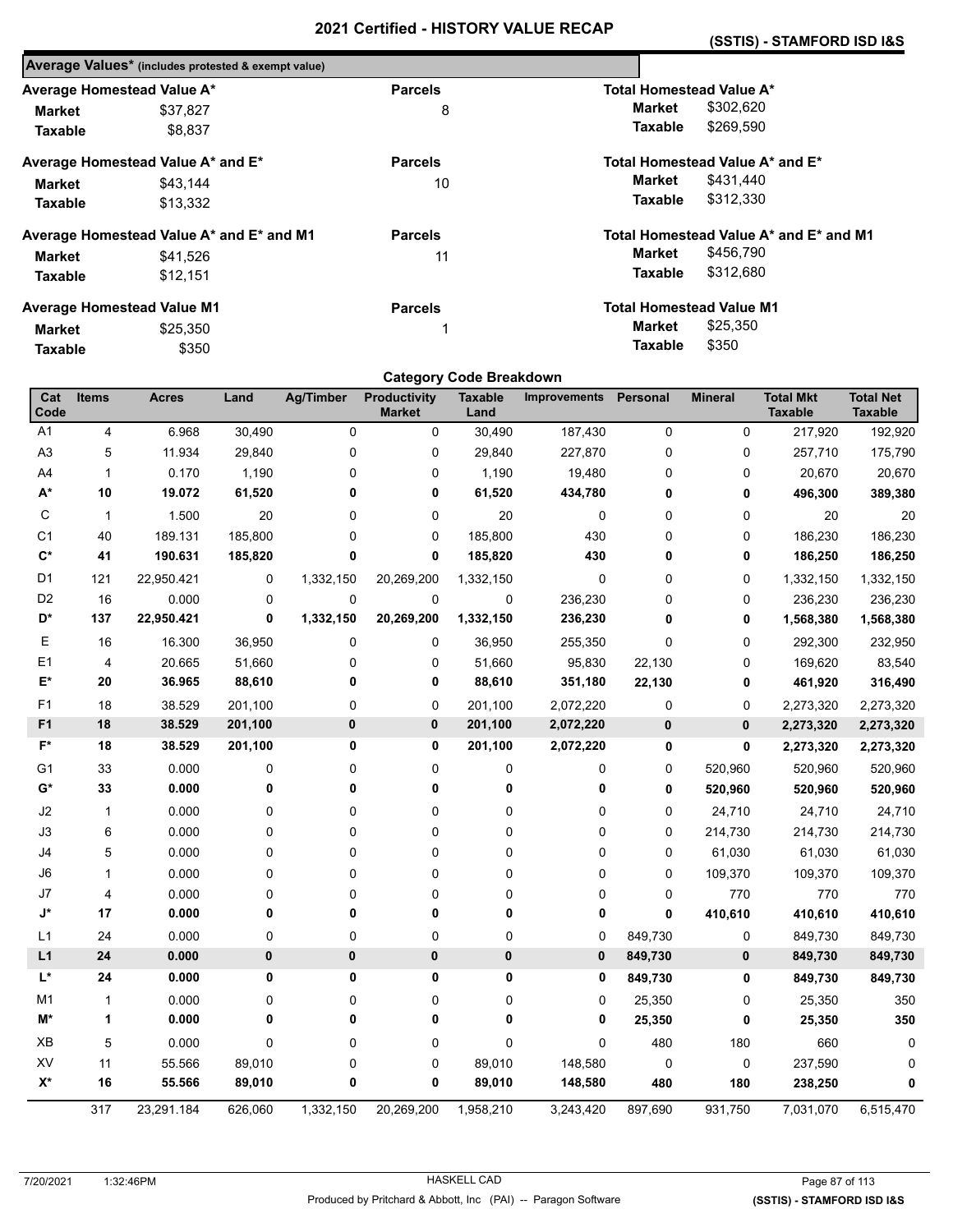|                                            |          |              |                 |               |                                     |           | (WD1) - WATER DIST 1 |
|--------------------------------------------|----------|--------------|-----------------|---------------|-------------------------------------|-----------|----------------------|
| Land                                       |          | <b>Value</b> | <b>Items</b>    | <b>Exempt</b> |                                     |           |                      |
| Land - Homesite                            | $^{(+)}$ | 133,610      | 94              | 1,000         |                                     |           |                      |
| Land - Non Homesite                        | $^{(+)}$ | 631,880      | 156             | 236,930       |                                     |           |                      |
| Land - Productivity Market                 | $^{(+)}$ | 66,579,290   | 514             | 0             |                                     |           |                      |
| Land - Income                              | $^{(+)}$ | 0            | 0               | 0             |                                     |           |                      |
| <b>Total Land Market Value</b>             | $(=)$    | 67,344,780   | 764             |               | <b>Total Land Value:</b>            | $(+)$     | 67,344,780           |
| <b>Improvements</b>                        |          | <b>Value</b> | <b>Items</b>    | <b>Exempt</b> |                                     |           |                      |
| Improvements - Homesite                    | $^{(+)}$ | 3,114,420    | 94              | $\Omega$      |                                     |           |                      |
| New Improvements - Homesite                | $^{(+)}$ | 0            | 0               | $\Omega$      |                                     |           |                      |
| Improvements - Non Homesite                | $^{(+)}$ | 2,284,390    | 94              | 1,177,330     |                                     |           |                      |
| New Improvements - Non Homesite            | $^{(+)}$ | 0            | 0               | 0             |                                     |           |                      |
| Improvements - Income                      | $^{(+)}$ | $\Omega$     | $\Omega$        | $\Omega$      |                                     |           |                      |
| <b>Total Improvement Value</b>             | $(=)$    | 5,398,810    | 188             |               | <b>Total Imp Value:</b>             | $(+)$     | 5,398,810            |
| Personal                                   |          | <b>Value</b> | <b>Items</b>    | <b>Exempt</b> |                                     |           |                      |
| Personal - Homesite                        | $^{(+)}$ | 71,780       | $\overline{2}$  | $\Omega$      |                                     |           |                      |
| New Personal - Homesite                    | $^{(+)}$ | 0            | 0               | 0             |                                     |           |                      |
| Personal - Non Homesite                    | $^{(+)}$ | 222,740      | 15              | 0             |                                     |           |                      |
| New Personal - Non Homesite                | $^{(+)}$ | 5,650        | 1               | 0             |                                     |           |                      |
| <b>Total Personal Value</b>                | $(=)$    | 300,170      | 18              |               | <b>Total Personal Value:</b>        | $(+)$     | 300,170              |
| Total Real Estate & Personal Mkt Value (=) |          | 73,043,760   | 970             |               |                                     |           |                      |
| <b>Minerals</b>                            |          | <b>Value</b> | <b>Items</b>    |               |                                     |           |                      |
| <b>Mineral Value</b>                       | $^{(+)}$ | 745,710      | $\overline{77}$ |               |                                     |           |                      |
| Mineral Value - Real                       | $^{(+)}$ | 312,925,560  | 7               |               |                                     |           |                      |
| Mineral Value - Personal                   | $(+)$    | 20,912,060   | 131             |               |                                     |           |                      |
| <b>Total Mineral Market Value</b>          | $(=)$    | 334,583,330  | 215             |               | <b>Total Min Mkt Value:</b>         | $(+)$     | 334,583,330          |
| <b>Total Market Value</b>                  | $(=)$    | 407,627,090  |                 |               | <b>Total Market Value:</b>          | $(=/+)$   | 407,627,090          |
| Ag/Timber *does not include protested      |          | <b>Value</b> | <b>Items</b>    |               |                                     |           |                      |
| <b>Land Timber Gain</b>                    | $^{(+)}$ | 0            | 0               |               | <b>Land Timber Gain:</b>            | $(+)$     | 0                    |
| <b>Productivity Market</b>                 | $^{(+)}$ | 66,579,290   | 514             |               |                                     |           |                      |
| Land Ag 1D                                 | $(-)$    | 0            | 0               |               |                                     |           |                      |
| Land Ag 1D1                                | $(-)$    | 6,325,510    | 514             |               |                                     |           |                      |
| Land Ag Tim                                | $(-)$    | 0            | 0               |               |                                     |           |                      |
| Productivity Loss: (=)                     |          | 60,253,780   | 514             |               | <b>Productivity Loss:</b>           | $(-)$     | 60,253,780           |
| <b>Losses</b>                              |          | <b>Value</b> | <b>Items</b>    |               |                                     |           |                      |
| Less Real Exempt Property                  | $(-)$    | 1,415,260    | 45              |               |                                     |           |                      |
| Less \$500 Inc. Real Personal              | $(-)$    | 1,660        | 9               |               |                                     |           |                      |
| Less Disaster Exemption                    | $(-)$    | 0            | 0               |               | <b>Total Market Taxable:</b>        | $(=)$     | 347,373,310          |
| Less Real/Personal Abatements              | $(-)$    | $\mathbf 0$  | 0               |               |                                     |           |                      |
| <b>Less Community Housing</b>              | $(-)$    | 0            | 0               |               |                                     |           |                      |
| Less Freeport                              | $(-)$    | 0            | 0               |               |                                     |           |                      |
| Less Allocation                            | $(-)$    | 0            | 0               |               |                                     |           |                      |
| Less MultiUse                              | $(-)$    | 0            | 0               |               |                                     |           |                      |
| Less Goods In Transit (Real & Industrial)  | $(-)$    | 0            | 0               |               |                                     |           |                      |
| <b>Less Historical</b>                     | $(-)$    | 0            | 0               |               |                                     |           |                      |
| Less Solar/Wind Power                      | $(-)$    | 0            | 0               |               | <b>Total Protested Value:</b>       |           | 0                    |
| Less Vehicle Leased for Personal Use       | $(-)$    | 0            | 0               |               | <b>Protested % of Total Market:</b> |           | 0.00%                |
| <b>Less Real Protested Value</b>           | $(-)$    | $\Omega$     | 0               |               |                                     |           |                      |
| Less 10% Cap Loss                          | $(-)$    | 65,890       | 7               |               |                                     |           |                      |
| Less TCEQ/Pollution Control                | $(-)$    | 0            | 0               |               |                                     |           |                      |
| Less VLA Loss                              | $(-)$    | 0            | 0               |               |                                     |           |                      |
| Less Mineral Exempt Property               | $(-)$    | 0            | 0               |               |                                     |           |                      |
| Less \$500 Inc. Mineral Owner              | $(-)$    | 17,310       | 82              |               |                                     |           |                      |
| <b>Less Mineral Abatements</b>             | $(-)$    | 313,927,310  | 15              |               |                                     |           |                      |
| <b>Less Mineral Freeports</b>              | $(-)$    | 0            | 0               |               |                                     |           |                      |
| Less Interstate Commerce                   | $(-)$    | 0            | 0               |               |                                     |           |                      |
| Less Foreign Trade                         | $(-)$    | 0            | 0               |               | <b>Total Losses:</b>                | $(-)$     | 315,427,430          |
| Less Mineral Unknown                       | $(-)$    | 0            | 0               |               | Total Appraised Value: (=/+)        |           | 31,945,880           |
| <b>Less Mineral Protested Value</b>        | $(-)$    | $\Omega$     | $\Omega$        |               | <b>Total Exemptions*:</b>           | $(\cdot)$ | 57,650               |
| Total Losses (includes Prod. Loss)         | $(=)$    | 375,681,210  |                 |               | * See breakdown on following page   |           |                      |
| <b>Total Appraised Value</b>               | $(=)$    | 31,945,880   |                 |               |                                     |           |                      |
|                                            |          |              |                 |               | <b>Net Taxable Value:</b>           |           | 31,888,230           |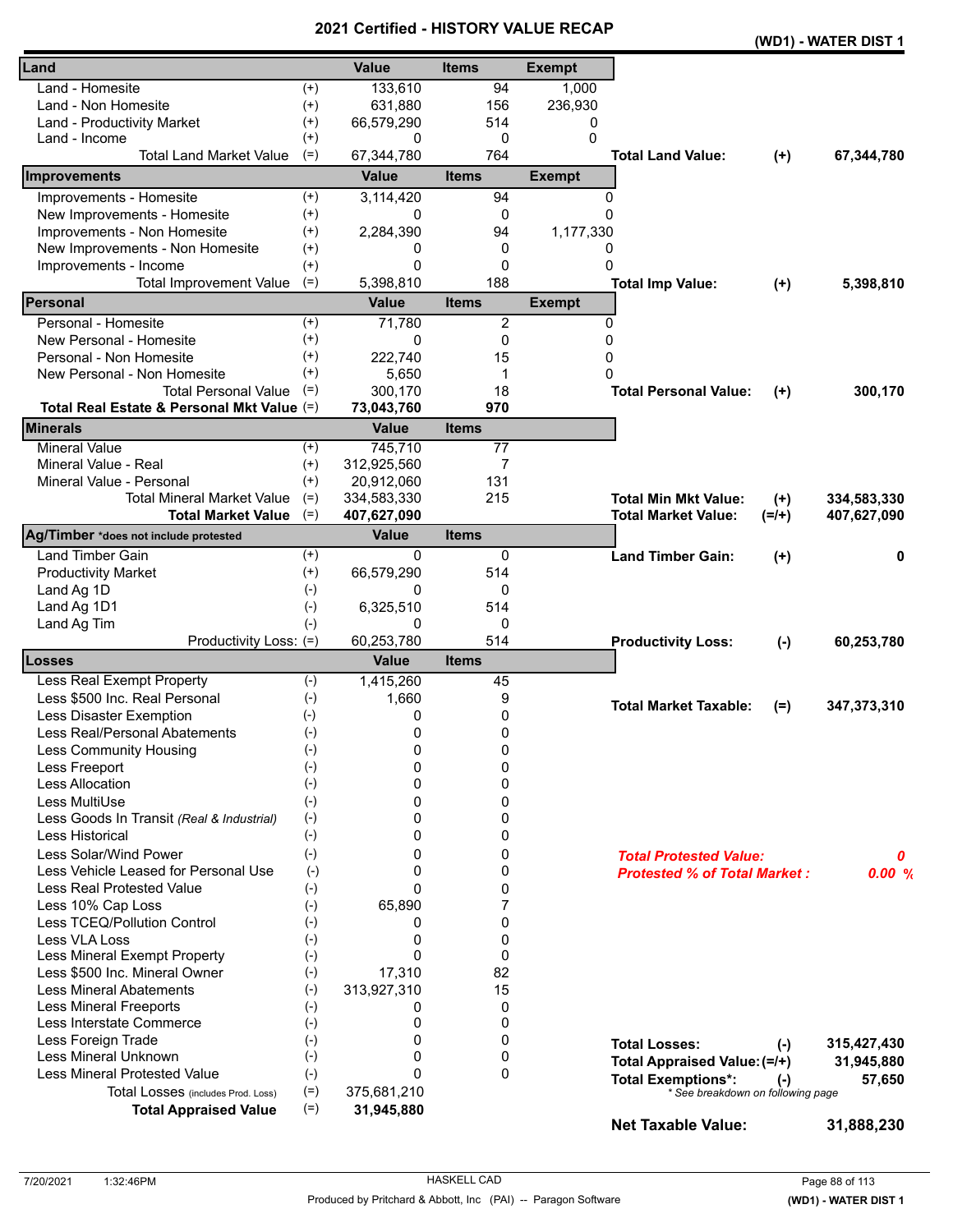|  | (WD1) - WATER DIST 1 |
|--|----------------------|
|--|----------------------|

| <b>Count of Homesteads</b>                          |            |             |                                                                              |                      |              |                |           |                                                                 |                      |                     |                                         |                                                         |
|-----------------------------------------------------|------------|-------------|------------------------------------------------------------------------------|----------------------|--------------|----------------|-----------|-----------------------------------------------------------------|----------------------|---------------------|-----------------------------------------|---------------------------------------------------------|
| н                                                   | S          | F           | в                                                                            | D                    | W            | O              | <b>DV</b> | <b>DV100</b>                                                    | <b>SS First Resp</b> |                     | <b>SS Svc Member</b>                    |                                                         |
| 19                                                  | 36         | $\mathbf 0$ | $\mathbf{1}$                                                                 | 0                    | 0            | 0              | 3         | 1                                                               | $\mathbf 0$          |                     | $\mathbf 0$                             |                                                         |
| <b>Owner and Parcel Counts</b>                      |            |             |                                                                              |                      |              |                |           |                                                                 |                      |                     |                                         |                                                         |
| <b>Total Parcels*:</b>                              |            |             |                                                                              |                      |              |                |           | 980* Parcel count is figured by parcel per ownership sequences. |                      |                     |                                         |                                                         |
| <b>Total Owners:</b>                                |            |             |                                                                              | 548                  |              |                |           |                                                                 |                      |                     |                                         |                                                         |
| <b>Ported Homestead/Charity Amounts</b>             |            |             |                                                                              |                      | <b>Value</b> |                |           | <b>Items</b>                                                    |                      |                     |                                         |                                                         |
| DV Donated Home (Charity)                           |            |             |                                                                              | $(+)$                |              | 0              |           |                                                                 | 0                    |                     |                                         |                                                         |
|                                                     |            |             | SS of a Service Member Ported Amount                                         | $^{(+)}$             |              | 0              |           |                                                                 | 0                    |                     |                                         |                                                         |
|                                                     |            |             | SS of a First Responder Ported Amount<br>SS of DV Donated Home Ported Amount | $^{(+)}$             |              | 0<br>0         |           |                                                                 | 0<br>0               |                     |                                         |                                                         |
| SS of 100% DV Ported Amount                         |            |             |                                                                              | $^{(+)}$<br>$(+)$    |              | 0              |           |                                                                 | 0                    |                     |                                         |                                                         |
| <b>Homestead Exemptions</b>                         |            |             |                                                                              |                      | <b>Value</b> |                |           | <b>Items</b>                                                    |                      |                     |                                         |                                                         |
| Homestead H,S                                       |            |             |                                                                              | $^{(+)}$             |              | $\Omega$       |           |                                                                 | 0                    |                     |                                         |                                                         |
| Senior S                                            |            |             |                                                                              | $^{(+)}$             |              | 0              |           |                                                                 | 0                    | S - Over 65         | H - Homestead                           | D - Disabled Only<br>W - Widow                          |
| Disabled B                                          |            |             |                                                                              | $^{(+)}$             |              | 0              |           |                                                                 | 0                    |                     | F - Disabled Widow                      | O - Over 65 (No HS)                                     |
| DV 100%<br>Surviving Spouse of a Service Member     |            |             |                                                                              | $^{(+)}$             |              | 49,180<br>0    |           |                                                                 | 0                    | <b>B</b> - Disabled |                                         | DV - Disabled Veteran                                   |
| Survivng Spouse of a First Responder                |            |             |                                                                              | $^{(+)}$<br>$^{(+)}$ |              | $\Omega$       |           |                                                                 | 0                    |                     | DV100 (1, 2, 3) - 100% Disabled Veteran | 4 (4B, 4H, 4S) - Surviving Spouse of a Service Member   |
|                                                     |            |             | Total Reimbursable (=)                                                       |                      |              | 49,180         |           |                                                                 |                      |                     |                                         | 5* (5B, 5H, 5S) - Surviving Spouse of a First Responder |
| <b>Local Discount</b>                               |            |             |                                                                              | $^{(+)}$             |              | 0              |           |                                                                 | 0                    |                     |                                         |                                                         |
| Disabled Veteran                                    |            |             |                                                                              | $^{(+)}$             |              | 8,470          |           |                                                                 | 2                    |                     |                                         |                                                         |
| Optional 65                                         |            |             |                                                                              | $^{(+)}$             |              | 0              |           |                                                                 | 0                    |                     |                                         |                                                         |
| <b>Local Disabled</b>                               |            |             |                                                                              | $^{(+)}$             |              | 0              |           |                                                                 | 0                    |                     |                                         |                                                         |
| State Homestead                                     |            |             |                                                                              | $^{(+)}$             |              | $\mathbf 0$    |           |                                                                 | 0                    |                     |                                         |                                                         |
| <b>Total Exemptions</b>                             |            |             |                                                                              | $(=)$                |              |                |           | 57,650 (includes Ported/Charity Amounts)                        |                      |                     |                                         |                                                         |
| <b>Special Certified Totals</b>                     |            |             |                                                                              |                      |              |                |           |                                                                 |                      |                     |                                         |                                                         |
|                                                     |            |             | <b>Exempt Value of First Time Absolute Exemption</b>                         |                      |              |                |           | \$250                                                           |                      |                     |                                         |                                                         |
|                                                     |            |             | <b>Exempt Value of First Time Partial Exemption</b>                          |                      |              |                |           | \$0                                                             |                      |                     |                                         |                                                         |
|                                                     |            |             |                                                                              |                      |              |                |           |                                                                 |                      |                     |                                         |                                                         |
| <b>New AG/Timber</b>                                |            |             |                                                                              |                      |              |                |           |                                                                 |                      |                     |                                         |                                                         |
| Market                                              |            |             |                                                                              |                      |              |                |           | \$0                                                             |                      |                     |                                         |                                                         |
| Taxable                                             |            |             |                                                                              |                      |              |                |           | \$0                                                             |                      |                     |                                         |                                                         |
|                                                     | Value Loss |             |                                                                              |                      |              |                |           | \$0                                                             |                      |                     |                                         |                                                         |
| New Improvement/Personal                            |            |             |                                                                              |                      |              |                |           |                                                                 |                      |                     |                                         |                                                         |
| Market                                              |            |             |                                                                              |                      |              |                |           | \$5,650                                                         |                      |                     |                                         |                                                         |
| Taxable                                             |            |             |                                                                              |                      |              |                |           | \$5,650                                                         |                      |                     |                                         |                                                         |
| Average Values* (includes protested & exempt value) |            |             |                                                                              |                      |              |                |           |                                                                 |                      |                     |                                         |                                                         |
| Average Homestead Value A*                          |            |             |                                                                              |                      |              | <b>Parcels</b> |           |                                                                 |                      |                     | <b>Total Homestead Value A*</b>         |                                                         |
| <b>Market</b>                                       |            | \$32,102    |                                                                              |                      |              |                | 83        |                                                                 |                      | <b>Market</b>       | \$2,664,480                             |                                                         |
| <b>Taxable</b>                                      |            | \$31,426    |                                                                              |                      |              |                |           |                                                                 |                      | <b>Taxable</b>      | \$2,775,100                             |                                                         |
| Average Homestead Value A* and E*                   |            |             |                                                                              |                      |              | <b>Parcels</b> |           |                                                                 |                      |                     | Total Homestead Value A* and E*         |                                                         |
| <b>Market</b>                                       |            | \$32,102    |                                                                              |                      |              |                | 83        |                                                                 |                      | <b>Market</b>       | \$2,664,480                             |                                                         |
| <b>Taxable</b>                                      |            | \$31,426    |                                                                              |                      |              |                |           |                                                                 |                      | <b>Taxable</b>      | \$2,775,100                             |                                                         |
| Average Homestead Value A* and E* and M1            |            |             |                                                                              |                      |              | <b>Parcels</b> |           |                                                                 |                      |                     |                                         | Total Homestead Value A* and E* and M1                  |
| <b>Market</b>                                       |            | \$32,191    |                                                                              |                      |              |                | 85        |                                                                 |                      | <b>Market</b>       | \$2,736,260                             |                                                         |
| <b>Taxable</b>                                      |            | \$31,531    |                                                                              |                      |              |                |           |                                                                 |                      | <b>Taxable</b>      | \$2,846,880                             |                                                         |
|                                                     |            |             |                                                                              |                      |              | <b>Parcels</b> |           |                                                                 |                      |                     | <b>Total Homestead Value M1</b>         |                                                         |
| <b>Average Homestead Value M1</b>                   |            |             |                                                                              |                      |              |                |           |                                                                 |                      | <b>Market</b>       | \$71,780                                |                                                         |
| <b>Market</b>                                       |            | \$35,890    |                                                                              |                      |              |                | 2         |                                                                 |                      | <b>Taxable</b>      | \$71,780                                |                                                         |
| <b>Taxable</b>                                      |            | \$35,890    |                                                                              |                      |              |                |           |                                                                 |                      |                     |                                         |                                                         |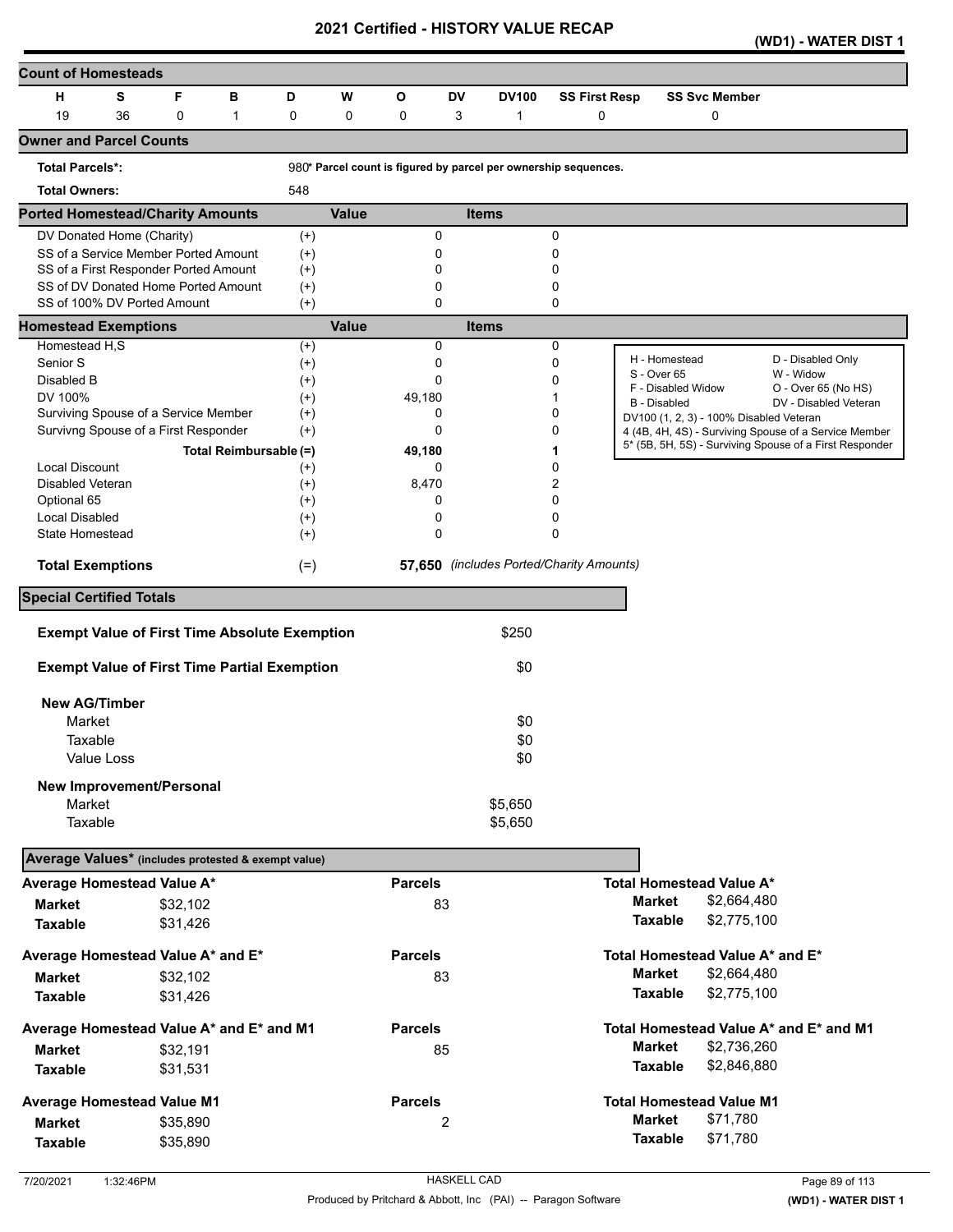|                  |                         |              |           |                  |                                      | <b>Category Code Breakdown</b> |                     |             |                     |                                    |                                    |
|------------------|-------------------------|--------------|-----------|------------------|--------------------------------------|--------------------------------|---------------------|-------------|---------------------|------------------------------------|------------------------------------|
| Cat<br>Code      | Items                   | <b>Acres</b> | Land      | <b>Ag/Timber</b> | <b>Productivity</b><br><b>Market</b> | <b>Taxable</b><br>Land         | <b>Improvements</b> | Personal    | <b>Mineral</b>      | <b>Total Mkt</b><br><b>Taxable</b> | <b>Total Net</b><br><b>Taxable</b> |
| A <sub>1</sub>   | 90                      | 48.534       | 113,910   | 0                | 0                                    | 113,910                        | 2,660,060           | 0           | 0                   | 2,773,970                          | 2,719,850                          |
| A <sub>2</sub>   | 3                       | 2.690        | 3,950     | 0                | 0                                    | 3,950                          | 33,850              | 0           | 0                   | 37,800                             | 37,800                             |
| A <sub>3</sub>   | 3                       | 4.470        | 11,180    | 0                | 0                                    | 11,180                         | 209,230             | 0           | 0                   | 220,410                            | 169,260                            |
| A4               | 12                      | 16.039       | 36,800    | 0                | 0                                    | 36,800                         | 81,150              | 0           | 0                   | 117,950                            | 117,950                            |
| A <sub>5</sub>   | $\mathbf{1}$            | 0.379        | 1,000     | 0                | 0                                    | 1,000                          | 13,470              | 0           | 0                   | 14,470                             | 14,470                             |
| $A^*$            | 109                     | 72.112       | 166,840   | 0                | 0                                    | 166,840                        | 2,997,760           | 0           | 0                   | 3,164,600                          | 3,059,330                          |
| C1               | 65                      | 124.772      | 131,180   | 0                | 0                                    | 131,180                        | 11,050              | 0           | 0                   | 142,230                            | 142,230                            |
| $\mathbf{C}^*$   | 65                      | 124.772      | 131,180   | 0                | 0                                    | 131,180                        | 11,050              | 0           | 0                   | 142,230                            | 142,230                            |
| D1               | 514                     | 70,914.941   | 0         | 6,325,510        | 66,579,290                           | 6,325,510                      | 0                   | 0           | 0                   | 6,325,510                          | 6,321,230                          |
| D <sub>2</sub>   | 37                      | 0.000        | 0         | 0                | 0                                    | 0                              | 508,660             | 0           | 0                   | 508,660                            | 506,970                            |
| D*               | 551                     | 70,914.941   | 0         | 6,325,510        | 66,579,290                           | 6,325,510                      | 508,660             | 0           | 0                   | 6,834,170                          | 6,828,200                          |
| Ε                | 17                      | 26.010       | 29,810    | 0                | 0                                    | 29,810                         | 546,110             | 0           | 0                   | 575,920                            | 563,620                            |
| E1               | 1                       | 53.599       | 16,680    | 0                | 0                                    | 16,680                         | 12,500              | 0           | 0                   | 29,180                             | 29,180                             |
| E*               | 18                      | 79.609       | 46,490    | 0                | 0                                    | 46,490                         | 558,610             | 0           | 0                   | 605,100                            | 592,800                            |
| F1               | 5                       | 3.793        | 9,200     | 0                | 0                                    | 9,200                          | 60,770              | 0           | 0                   | 69,970                             | 69,970                             |
| F <sub>1</sub>   | 5                       | 3.793        | 9,200     | $\pmb{0}$        | 0                                    | 9,200                          | 60,770              | 0           | 0                   | 69,970                             | 69,970                             |
| F <sub>2</sub>   | 11                      | 32.840       | 157,550   | 0                | 0                                    | 157,550                        | 82,850              | 0           | 312,925,560         | 313,165,960                        | 240,400                            |
| F <sub>2</sub>   | 11                      | 32.840       | 157,550   | $\pmb{0}$        | 0                                    | 157,550                        | 82,850              |             | 0 312,925,560       | 313,165,960                        | 240,400                            |
| $F^*$            | 16                      | 36.633       | 166,750   | 0                | 0                                    | 166,750                        | 143,620             | 0           | 312,925,560         | 313,235,930                        | 310,370                            |
| G <sub>1</sub>   | 77                      | 0.000        | 0         | 0                | 0                                    | 0                              | 0                   | 0           | 745,710             | 745,710                            | 745,710                            |
| $G^*$            | 77                      | 0.000        | 0         | 0                | 0                                    | 0                              | 0                   | 0           | 745,710             | 745,710                            | 745,710                            |
| J2               | $\overline{2}$          | 0.000        | 0         | 0                | 0                                    | 0                              | 0                   | 0           | 114,550             | 114,550                            | 114,550                            |
| J3               | 13                      | 1.326        | 3,500     | 0                | 0                                    | 3,500                          | 0                   | 0           | 15,328,380          | 15,331,880                         | 15,331,880                         |
| J4               | 6                       | 0.417        | 1,100     | 0                | 0                                    | 1,100                          | 1,780               | 0           | 184,100             | 186,980                            | 186,980                            |
| J6               | 3                       | 11.700       | 11,700    | 0                | 0                                    | 11,700                         | 0                   | 0           | 3,014,590           | 3,026,290                          | 3,026,290                          |
| J7               | 6                       | 0.000        | 0         | 0                | 0                                    | 0                              | 0                   | 0           | 960                 | 960                                | 960                                |
| J8               | 1                       | 0.000        | 0         | 0                | 0                                    | 0                              | 0                   | $\mathbf 0$ | 360,600             | 360,600                            | 360,600                            |
| J*               | 31                      | 13.443       | 16,300    | 0                | 0                                    | 16,300                         | 1,780               | 0           | 19,003,180          | 19,021,260                         | 19,021,260                         |
| L1               | 12                      | 0.000        | 0         | 0                | 0                                    | 0                              | 0                   | 227,240     | 0                   | 227,240                            | 227,240                            |
| L1               | 12                      | 0.000        | $\pmb{0}$ | $\pmb{0}$        | 0                                    | 0                              | 0                   | 227,240     | 0                   | 227,240                            | 227,240                            |
| L <sub>2</sub> C | 3                       | 0.000        | 0         | 0                | 0                                    | 0                              | 0                   | 0           | 147,780             | 147,780                            | 1,500                              |
| L2G              | 4                       | 0.000        | $\pmb{0}$ | 0                | 0                                    | 0                              | 0                   | 0           | 1,128,360           | 1,128,360                          | 486,950                            |
| L <sub>2</sub> J | 4                       | 0.000        | 0         | 0                | 0                                    | 0                              | 0                   | 0           | 28,030              | 28,030                             | 4,630                              |
| L <sub>2</sub> L | 2                       | 0.000        | 0         | 0                | 0                                    | 0                              | 0                   | 0           | 369,680             | 369,680                            | 369,680                            |
| L <sub>2</sub> M | 1                       | 0.000        | 0         | 0                | 0                                    | 0                              | 0                   | 0           | 5,000               | 5,000                              | 5,000                              |
| L <sub>2</sub> P | 3                       | 0.000        | 0         | 0                | 0                                    | 0                              | 0                   | 0           | 212,210             | 212,210                            | 21,550                             |
| L2               | $17\,$                  | 0.000        | 0         | $\pmb{0}$        | 0                                    | 0                              | 0                   | 0           | 1,891,060           | 1,891,060                          | 889,310                            |
| L*               | 29                      | 0.000        | 0         | 0                | 0                                    | 0                              | 0                   | 227,240     | 1,891,060           | 2,118,300                          | 1,116,550                          |
| M1               | $\overline{\mathbf{c}}$ | 0.000        | 0         | 0                | 0                                    | 0                              | 0                   | 71,780      | 0                   | 71,780                             | 71,780                             |
| M*               | 2                       | 0.000        | 0         | 0                | 0                                    | 0                              | 0                   | 71,780      | 0                   | 71,780                             | 71,780                             |
| $\mathsf{XB}$    | 9                       | 0.000        | 0         | 0                | 0                                    | 0                              | 0                   | 1,150       | 510                 | 1,660                              | 0                                  |
| XC               | 82                      | 0.000        | 0         | 0                | 0                                    | 0                              | 0                   | 0           | 17,310              | 17,310                             | 0                                  |
| XV               | 45                      | 342.238      | 237,930   | 0                | 0                                    | 237,930                        | 1,177,330           | $\pmb{0}$   | 0                   | 1,415,260                          | 0                                  |
| $X^*$            | 136                     | 342.238      | 237,930   | 0                | 0                                    | 237,930                        | 1,177,330           | 1,150       | 17,820              | 1,434,230                          | 0                                  |
|                  | 1,034                   | 71,583.748   | 765,490   | 6,325,510        | 66,579,290                           | 7,091,000                      | 5,398,810           |             | 300,170 334,583,330 | 347,373,310                        | 31,888,230                         |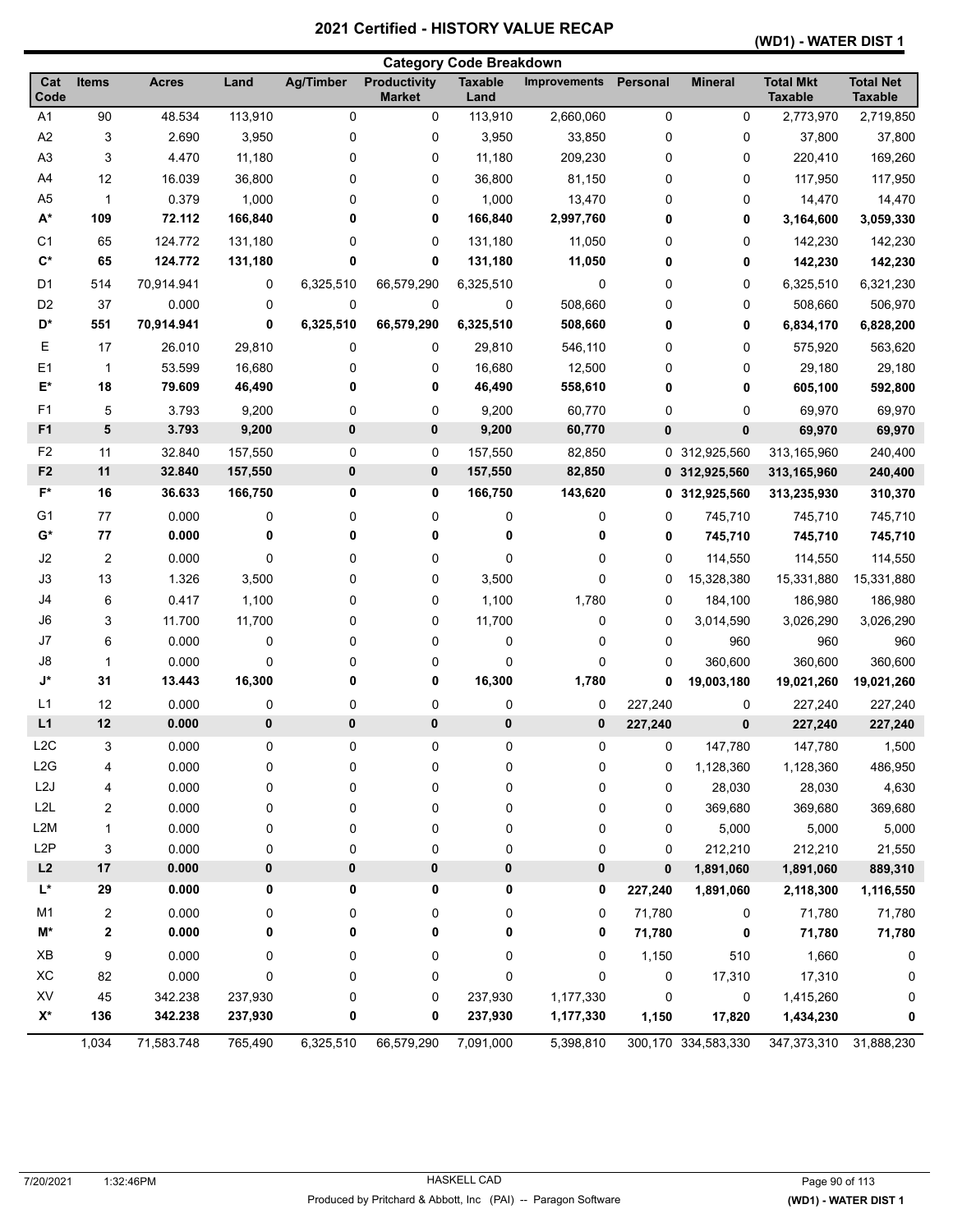|                                            |          | VEI UIIEU - FIIJ I UN I |              |                                         | (WNC) - N CENT WATER AUTH M&O       |           |             |  |
|--------------------------------------------|----------|-------------------------|--------------|-----------------------------------------|-------------------------------------|-----------|-------------|--|
| Land                                       |          | <b>Value</b>            | <b>Items</b> | <b>Exempt</b>                           |                                     |           |             |  |
| Land - Homesite                            | $^{(+)}$ | 2,540,410               | 1,272        | 38,390                                  |                                     |           |             |  |
| Land - Non Homesite                        | $(+)$    | 3,035,510               | 820          | 981,160                                 |                                     |           |             |  |
| Land - Productivity Market                 | $^{(+)}$ | 1,326,940               | 98           | 0                                       |                                     |           |             |  |
| Land - Income                              | $^{(+)}$ | 0                       | 0            | 0                                       |                                     |           |             |  |
| Total Land Market Value                    | $(=)$    | 6,902,860               | 2,190        |                                         | <b>Total Land Value:</b>            | $(+)$     | 6,902,860   |  |
| Improvements                               |          | <b>Value</b>            | <b>Items</b> | <b>Exempt</b>                           |                                     |           |             |  |
| Improvements - Homesite                    | $^{(+)}$ | 76,140,460              | 1,185        | 823,500                                 |                                     |           |             |  |
| New Improvements - Homesite                | $^{(+)}$ | 812,180                 | 9            | 0                                       |                                     |           |             |  |
| Improvements - Non Homesite                | $^{(+)}$ | 36,595,790              | 396          | 15,336,050                              |                                     |           |             |  |
| New Improvements - Non Homesite            | $^{(+)}$ | 118,150                 | 5            | 0                                       |                                     |           |             |  |
| Improvements - Income                      | $^{(+)}$ | 0                       | 0            | $\Omega$                                |                                     |           |             |  |
| <b>Total Improvement Value</b>             | $(=)$    | 113,666,580             | 1,595        |                                         | <b>Total Imp Value:</b>             | $(+)$     | 113,666,580 |  |
| Personal                                   |          | <b>Value</b>            | <b>Items</b> | <b>Exempt</b>                           |                                     |           |             |  |
| Personal - Homesite                        | $^{(+)}$ | 201,390                 | 11           | 0                                       |                                     |           |             |  |
| New Personal - Homesite                    | $^{(+)}$ | 86,340                  | 1            | $\Omega$                                |                                     |           |             |  |
| Personal - Non Homesite                    | $^{(+)}$ | 9,798,820               | 196          | 37,890                                  |                                     |           |             |  |
| New Personal - Non Homesite                | $^{(+)}$ | 93,010                  | 11           | 0                                       |                                     |           |             |  |
| <b>Total Personal Value</b>                | $(=)$    | 10,179,560              | 219          |                                         | <b>Total Personal Value:</b>        | $(+)$     | 10,179,560  |  |
| Total Real Estate & Personal Mkt Value (=) |          | 130,749,000             | 4,004        |                                         |                                     |           |             |  |
| <b>Minerals</b>                            |          | <b>Value</b>            | <b>Items</b> |                                         |                                     |           |             |  |
| <b>Mineral Value</b>                       | $^{(+)}$ | 0                       | 0            |                                         |                                     |           |             |  |
| Mineral Value - Real                       | $^{(+)}$ | 71,080                  | 1            |                                         |                                     |           |             |  |
| Mineral Value - Personal                   | $^{(+)}$ | 8,388,470               | 72           |                                         |                                     |           |             |  |
| <b>Total Mineral Market Value</b>          | $(=)$    | 8,459,550               | 73           |                                         | <b>Total Min Mkt Value:</b>         | $^{(+)}$  | 8,459,550   |  |
| <b>Total Market Value</b>                  | $(=)$    | 139,208,550             |              |                                         | <b>Total Market Value:</b>          | $(=/+)$   | 139,208,550 |  |
| Ag/Timber *does not include protested      |          | <b>Value</b>            | <b>Items</b> |                                         |                                     |           |             |  |
| <b>Land Timber Gain</b>                    | $^{(+)}$ | 0                       | 0            |                                         | <b>Land Timber Gain:</b>            | $(+)$     | 0           |  |
| <b>Productivity Market</b>                 | $(+)$    | 1,326,940               | 98           |                                         |                                     |           |             |  |
| Land Ag 1D                                 | $(-)$    | 0                       | 0            |                                         |                                     |           |             |  |
| Land Ag 1D1                                | $(-)$    | 60,640                  | 98           |                                         |                                     |           |             |  |
| Land Ag Tim                                | $(-)$    | $\Omega$                | 0            |                                         |                                     |           |             |  |
| Productivity Loss: (=)                     |          | 1,266,300               | 98           |                                         | <b>Productivity Loss:</b>           | $(-)$     | 1,266,300   |  |
| Losses                                     |          | <b>Value</b>            | <b>Items</b> |                                         |                                     |           |             |  |
| Less Real Exempt Property                  | $(-)$    | 17,219,780              |              | 247 (includes Prorated Exempt of 2,790) |                                     |           |             |  |
| Less \$500 Inc. Real Personal              | $(-)$    | 2,830                   | 11           |                                         | <b>Total Market Taxable:</b>        | $(=)$     | 137,942,250 |  |
| Less Disaster Exemption                    | $(-)$    | 0                       | 0            |                                         |                                     |           |             |  |
| Less Real/Personal Abatements              | $(-)$    | 0                       | 0            |                                         |                                     |           |             |  |
| Less Community Housing                     | $(-)$    | 0                       | 0            |                                         |                                     |           |             |  |
| Less Freeport                              | $(-)$    | 0                       | 0            |                                         |                                     |           |             |  |
| Less Allocation                            | $(-)$    | $\Omega$                | 0            |                                         |                                     |           |             |  |
| Less MultiUse                              | $(-)$    | $\Omega$                | 0            |                                         |                                     |           |             |  |
| Less Goods In Transit (Real & Industrial)  | $(-)$    | 0                       | 0            |                                         |                                     |           |             |  |
| Less Historical                            | $(-)$    | 0                       | 0            |                                         |                                     |           |             |  |
| Less Solar/Wind Power                      | $(-)$    | 0                       | 0            |                                         | <b>Total Protested Value:</b>       |           | 0           |  |
| Less Vehicle Leased for Personal Use       | $(-)$    | 0                       | 0            |                                         | <b>Protested % of Total Market:</b> |           | 0.00%       |  |
| <b>Less Real Protested Value</b>           | $(-)$    | $\Omega$                | 0            |                                         |                                     |           |             |  |
| Less 10% Cap Loss                          | $(-)$    | 6,093,600               | 578          |                                         |                                     |           |             |  |
| Less TCEQ/Pollution Control                | $(-)$    | 61,825                  | 1            |                                         |                                     |           |             |  |
| Less VLA Loss                              | $(-)$    | 0                       | 0            |                                         |                                     |           |             |  |
| Less Mineral Exempt Property               | $(-)$    | 31,000                  | 1            |                                         |                                     |           |             |  |
| Less \$500 Inc. Mineral Owner              | $(-)$    | 0                       | 0            |                                         |                                     |           |             |  |
| <b>Less Mineral Abatements</b>             | $(-)$    | 0                       | 0            |                                         |                                     |           |             |  |
| <b>Less Mineral Freeports</b>              | $(-)$    | 0                       | 0            |                                         |                                     |           |             |  |
| Less Interstate Commerce                   | $(-)$    | 0                       | 0            |                                         |                                     |           |             |  |
| Less Foreign Trade                         | $(-)$    | $\Omega$                | 0            |                                         | <b>Total Losses:</b>                | $(\cdot)$ | 23,409,035  |  |
| Less Mineral Unknown                       | $(-)$    | 0                       | 0            |                                         | Total Appraised Value: (=/+)        |           | 114,533,215 |  |
| <b>Less Mineral Protested Value</b>        | $(-)$    | $\Omega$                | 0            |                                         | <b>Total Exemptions*:</b>           | $(-)$     | 586,540     |  |
| Total Losses (includes Prod. Loss)         | $(=)$    | 24,675,335              |              |                                         | * See breakdown on following page   |           |             |  |
| <b>Total Appraised Value</b>               | $(=)$    | 114,533,215             |              |                                         |                                     |           |             |  |
|                                            |          |                         |              |                                         | <b>Net Taxable Value:</b>           |           | 113,946,675 |  |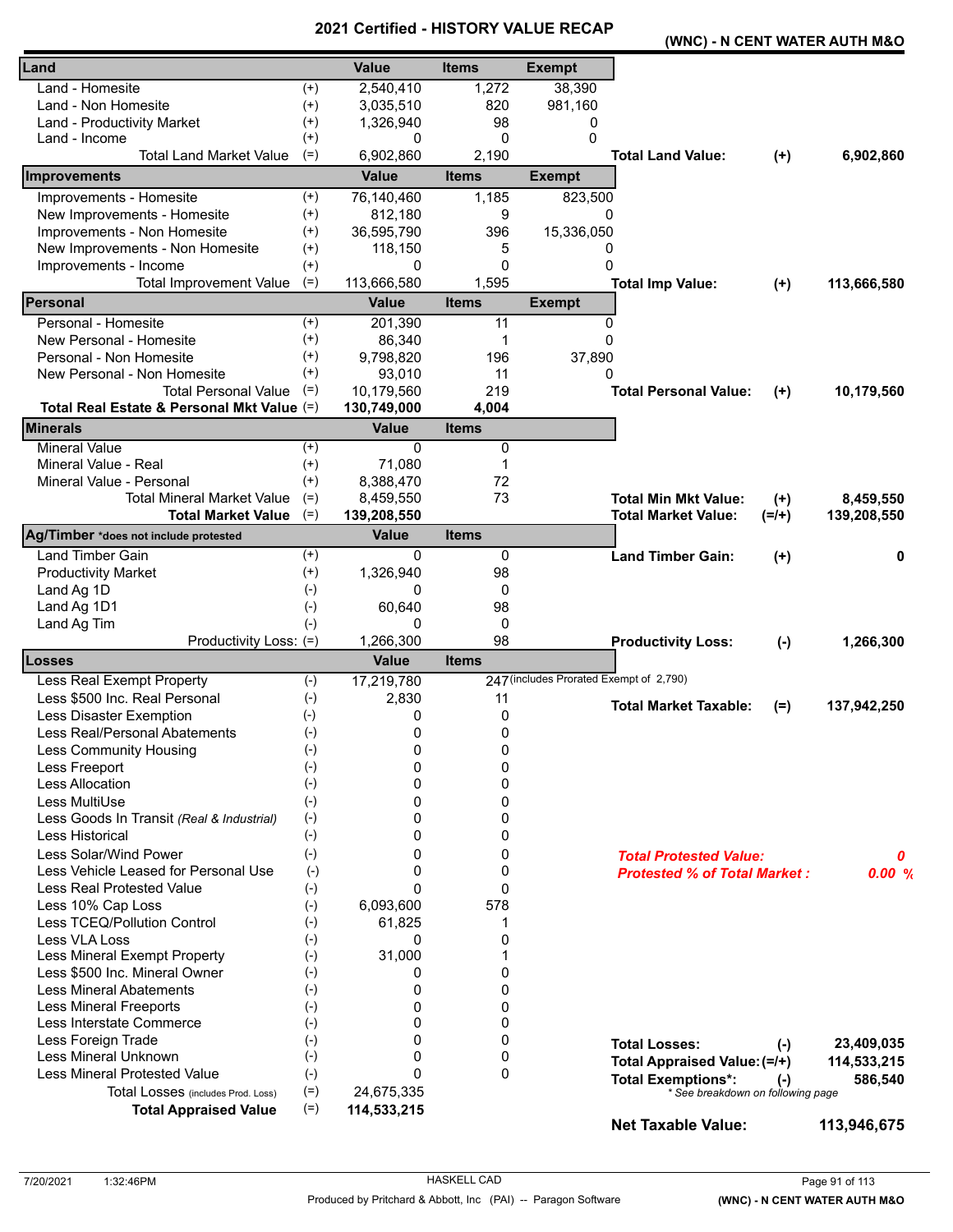**(WNC) - N CENT WATER AUTH M&O** 

| <b>Count of Homesteads</b>                           |            |          |                        |                      |              |                |           |                                                                   |                      |                |                                                                |                                                         |
|------------------------------------------------------|------------|----------|------------------------|----------------------|--------------|----------------|-----------|-------------------------------------------------------------------|----------------------|----------------|----------------------------------------------------------------|---------------------------------------------------------|
| н                                                    | S          | F        | в                      | D                    | W            | O              | <b>DV</b> | <b>DV100</b>                                                      | <b>SS First Resp</b> |                | <b>SS Svc Member</b>                                           |                                                         |
| 294                                                  | 359        | 0        | 22                     | 0                    | $\mathbf{1}$ | 0              | 16        | $\overline{7}$                                                    | $\mathbf 0$          |                | 0                                                              |                                                         |
| <b>Owner and Parcel Counts</b>                       |            |          |                        |                      |              |                |           |                                                                   |                      |                |                                                                |                                                         |
| <b>Total Parcels*:</b>                               |            |          |                        |                      |              |                |           | 2,460* Parcel count is figured by parcel per ownership sequences. |                      |                |                                                                |                                                         |
| <b>Total Owners:</b>                                 |            |          |                        | 1,518                |              |                |           |                                                                   |                      |                |                                                                |                                                         |
| <b>Ported Homestead/Charity Amounts</b>              |            |          |                        |                      | <b>Value</b> |                |           | <b>Items</b>                                                      |                      |                |                                                                |                                                         |
| DV Donated Home (Charity)                            |            |          |                        | $^{(+)}$             |              | 0              |           |                                                                   | 0                    |                |                                                                |                                                         |
| SS of a Service Member Ported Amount                 |            |          |                        | $^{(+)}$             |              | 0              |           |                                                                   | 0                    |                |                                                                |                                                         |
| SS of a First Responder Ported Amount                |            |          |                        | $^{(+)}$             |              | 0              |           |                                                                   | 0                    |                |                                                                |                                                         |
| SS of DV Donated Home Ported Amount                  |            |          |                        | $^{(+)}$             |              | 0<br>$\Omega$  |           |                                                                   | 0                    |                |                                                                |                                                         |
| SS of 100% DV Ported Amount                          |            |          |                        | $(+)$                | <b>Value</b> |                |           |                                                                   | 0                    |                |                                                                |                                                         |
| <b>Homestead Exemptions</b><br>Homestead H,S         |            |          |                        |                      |              | 0              |           | <b>Items</b>                                                      | 0                    |                |                                                                |                                                         |
| Senior S                                             |            |          |                        | $^{(+)}$<br>$^{(+)}$ |              | 0              |           |                                                                   | 0                    |                | H - Homestead                                                  | D - Disabled Only                                       |
| Disabled B                                           |            |          |                        | $^{(+)}$             |              | 0              |           |                                                                   | 0                    | S - Over 65    |                                                                | W - Widow                                               |
| DV 100%                                              |            |          |                        | $^{(+)}$             |              | 430,220        |           |                                                                   | 7                    |                | F - Disabled Widow                                             | O - Over 65 (No HS)                                     |
| Surviving Spouse of a Service Member                 |            |          |                        | $^{(+)}$             |              | 0              |           |                                                                   | 0                    |                | <b>B</b> - Disabled<br>DV100 (1, 2, 3) - 100% Disabled Veteran | DV - Disabled Veteran                                   |
| Survivng Spouse of a First Responder                 |            |          |                        | $^{(+)}$             |              | $\Omega$       |           |                                                                   | 0                    |                |                                                                | 4 (4B, 4H, 4S) - Surviving Spouse of a Service Member   |
|                                                      |            |          | Total Reimbursable (=) |                      |              | 430,220        |           |                                                                   | 7                    |                |                                                                | 5* (5B, 5H, 5S) - Surviving Spouse of a First Responder |
| <b>Local Discount</b>                                |            |          |                        | $^{(+)}$             |              | $\Omega$       |           |                                                                   | 0                    |                |                                                                |                                                         |
| Disabled Veteran                                     |            |          |                        | $^{(+)}$             |              | 156,320        |           |                                                                   | 14                   |                |                                                                |                                                         |
| Optional 65                                          |            |          |                        | $^{(+)}$             |              | 0              |           |                                                                   | 0                    |                |                                                                |                                                         |
| Local Disabled                                       |            |          |                        | $^{(+)}$             |              | 0              |           |                                                                   | 0                    |                |                                                                |                                                         |
| State Homestead                                      |            |          |                        | $^{(+)}$             |              | 0              |           |                                                                   | 0                    |                |                                                                |                                                         |
| <b>Total Exemptions</b>                              |            |          |                        | $(=)$                |              |                |           | 586,540 (includes Ported/Charity Amounts)                         |                      |                |                                                                |                                                         |
| <b>Special Certified Totals</b>                      |            |          |                        |                      |              |                |           |                                                                   |                      |                |                                                                |                                                         |
| <b>Exempt Value of First Time Absolute Exemption</b> |            |          |                        |                      |              |                |           | \$0                                                               |                      |                |                                                                |                                                         |
|                                                      |            |          |                        |                      |              |                |           |                                                                   |                      |                |                                                                |                                                         |
| <b>Exempt Value of First Time Partial Exemption</b>  |            |          |                        |                      |              |                |           | \$97,580                                                          |                      |                |                                                                |                                                         |
| <b>New AG/Timber</b>                                 |            |          |                        |                      |              |                |           |                                                                   |                      |                |                                                                |                                                         |
| Market                                               |            |          |                        |                      |              |                |           | \$0                                                               |                      |                |                                                                |                                                         |
| Taxable                                              |            |          |                        |                      |              |                |           | \$0                                                               |                      |                |                                                                |                                                         |
|                                                      | Value Loss |          |                        |                      |              |                |           | \$0                                                               |                      |                |                                                                |                                                         |
| <b>New Improvement/Personal</b>                      |            |          |                        |                      |              |                |           |                                                                   |                      |                |                                                                |                                                         |
| Market                                               |            |          |                        |                      |              |                |           | \$1,109,680                                                       |                      |                |                                                                |                                                         |
| Taxable                                              |            |          |                        |                      |              |                |           | \$1,109,680                                                       |                      |                |                                                                |                                                         |
|                                                      |            |          |                        |                      |              |                |           |                                                                   |                      |                |                                                                |                                                         |
| Average Values* (includes protested & exempt value)  |            |          |                        |                      |              |                |           |                                                                   |                      |                |                                                                |                                                         |
| Average Homestead Value A*                           |            |          |                        |                      |              | <b>Parcels</b> |           |                                                                   |                      | <b>Market</b>  | <b>Total Homestead Value A*</b><br>\$75,888,150                |                                                         |
| <b>Market</b>                                        |            | \$64,148 |                        |                      |              | 1,183          |           |                                                                   |                      |                |                                                                |                                                         |
| <b>Taxable</b>                                       |            | \$59,139 |                        |                      |              |                |           |                                                                   |                      |                | <b>Taxable</b><br>\$69,938,500                                 |                                                         |
| Average Homestead Value A* and E*                    |            |          |                        |                      |              | <b>Parcels</b> |           |                                                                   |                      |                | Total Homestead Value A* and E*                                |                                                         |
| <b>Market</b>                                        |            | \$64,288 |                        |                      |              | 1,185          |           |                                                                   |                      | <b>Market</b>  | \$76,182,090                                                   |                                                         |
| <b>Taxable</b>                                       |            | \$59,273 |                        |                      |              |                |           |                                                                   |                      |                | \$70,215,490<br>Taxable                                        |                                                         |
| Average Homestead Value A* and E* and M1             |            |          |                        |                      |              | <b>Parcels</b> |           |                                                                   |                      |                |                                                                | Total Homestead Value A* and E* and M1                  |
| <b>Market</b>                                        |            | \$63,857 |                        |                      |              | 1,196          |           |                                                                   |                      | <b>Market</b>  | \$76,373,340                                                   |                                                         |
| <b>Taxable</b>                                       |            | \$58,887 |                        |                      |              |                |           |                                                                   |                      |                | <b>Taxable</b><br>\$70,407,750                                 |                                                         |
|                                                      |            |          |                        |                      |              |                |           |                                                                   |                      |                |                                                                |                                                         |
| <b>Average Homestead Value M1</b>                    |            |          |                        |                      |              | <b>Parcels</b> |           |                                                                   |                      |                | <b>Total Homestead Value M1</b>                                |                                                         |
| <b>Market</b>                                        |            | \$17,386 |                        |                      |              |                | 11        |                                                                   |                      | <b>Market</b>  | \$191,250                                                      |                                                         |
| <b>Taxable</b>                                       |            | \$17,386 |                        |                      |              |                |           |                                                                   |                      | <b>Taxable</b> | \$192,260                                                      |                                                         |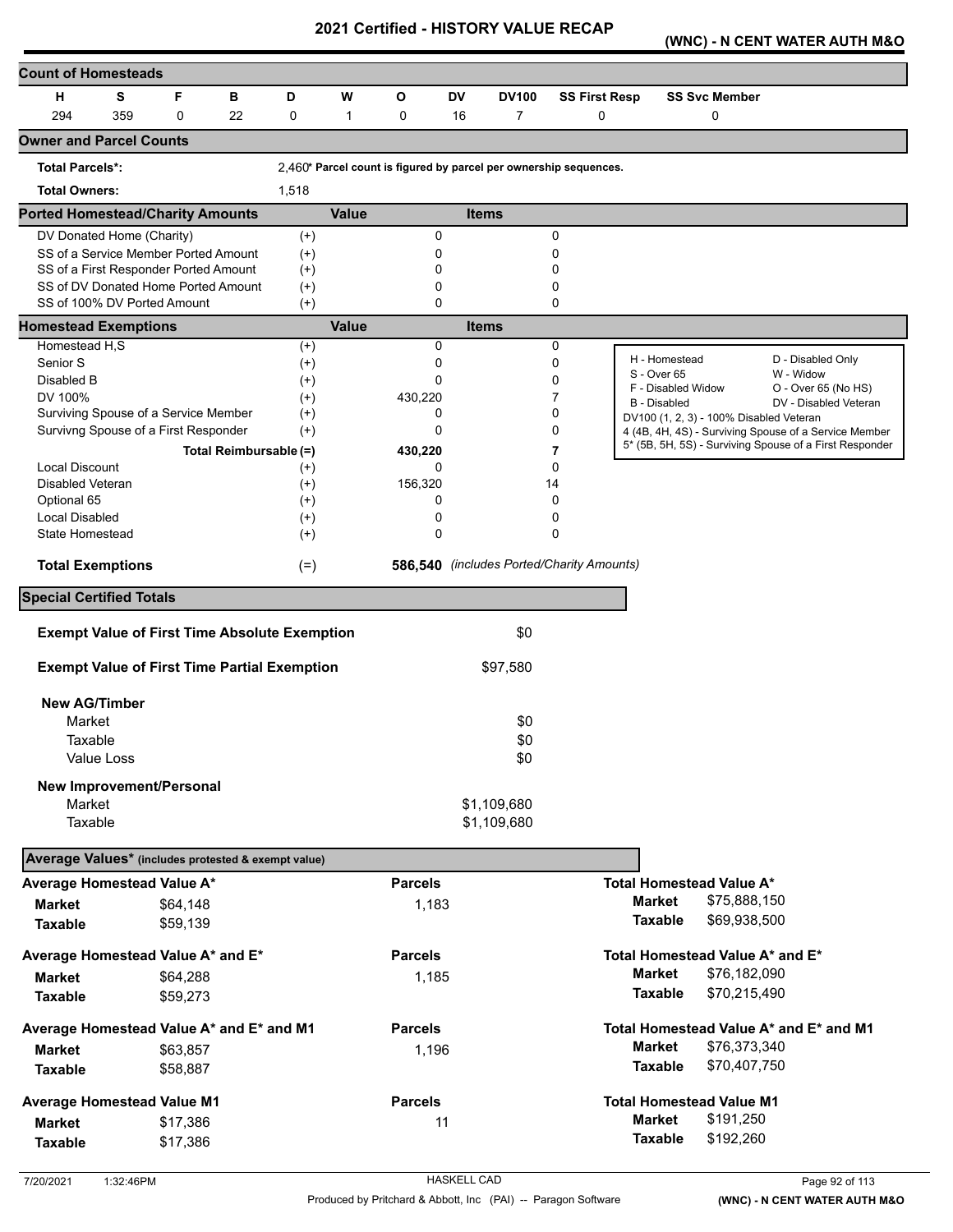#### **(WNC) - N CENT WATER AUTH M&O**

| <b>Category Code Breakdown</b> |                  |              |           |           |                                      |                        |                     |             |                |                                    |                                    |
|--------------------------------|------------------|--------------|-----------|-----------|--------------------------------------|------------------------|---------------------|-------------|----------------|------------------------------------|------------------------------------|
| Cat<br>Code                    | <b>Items</b>     | <b>Acres</b> | Land      | Ag/Timber | <b>Productivity</b><br><b>Market</b> | <b>Taxable</b><br>Land | <b>Improvements</b> | Personal    | <b>Mineral</b> | <b>Total Mkt</b><br><b>Taxable</b> | <b>Total Net</b><br><b>Taxable</b> |
| A                              | $\boldsymbol{2}$ | 0.433        | 800       | $\pmb{0}$ | 0                                    | 800                    | 3,670               | $\pmb{0}$   | 0              | 4,470                              | 4,470                              |
| A1                             | 1,191            | 438.728      | 2,470,130 | 0         | 0                                    | 2,470,130              | 74,767,240          | 86,340      | 0              | 77,323,710                         | 70,937,890                         |
| A <sub>2</sub>                 | 50               | 23.237       | 86,460    | 0         | 0                                    | 86,460                 | 637,530             | 32,160      | 0              | 756,150                            | 736,100                            |
| A4                             | 28               | 13.686       | 60,060    | 0         | 0                                    | 60,060                 | 245,390             | 0           | 0              | 305,450                            | 305,450                            |
| A <sub>5</sub>                 | 6                | 6.783        | 13,120    | 0         | 0                                    | 13,120                 | 317,840             | 0           | 0              | 330,960                            | 223,920                            |
| A <sub>6</sub>                 | 1                | 0.000        | 0         | 0         | 0                                    | 0                      | 3,400               | 0           | 0              | 3,400                              | 3,400                              |
| $A^*$                          | 1,278            | 482.867      | 2,630,570 | 0         | 0                                    | 2,630,570              | 75,975,070          | 118,500     | 0              | 78,724,140                         | 72,211,230                         |
| <b>B1</b>                      | 6                | 2.897        | 25,110    | 0         | 0                                    | 25,110                 | 480,400             | $\mathbf 0$ | 0              | 505,510                            | 493,580                            |
| B <sub>2</sub>                 | 3                | 0.486        | 4,020     | 0         | 0                                    | 4,020                  | 93,790              | 0           | 0              | 97,810                             | 97,810                             |
| B*                             | 9                | 3.383        | 29,130    | 0         | 0                                    | 29,130                 | 574,190             | 0           | 0              | 603,320                            | 591,390                            |
| C <sub>1</sub>                 | 385              | 180.258      | 608,990   | 0         | 0                                    | 608,990                | 23,650              | $\mathbf 0$ | 0              | 632,640                            | 632,640                            |
| C <sub>2</sub>                 | $\mathbf{1}$     | 0.275        | 4,800     | 0         | 0                                    | 4,800                  | 12,000              | 0           | 0              | 16,800                             | 16,800                             |
| $\mathbf{C}^*$                 | 386              | 180.533      | 613,790   | 0         | 0                                    | 613,790                | 35,650              | 0           | 0              | 649,440                            | 649,440                            |
| D <sub>1</sub>                 | 98               | 730.047      | 0         | 60,640    | 1,326,940                            | 60,640                 | 0                   | 0           | 0              | 60,640                             | 60,640                             |
| D <sub>2</sub>                 | 21               | 0.000        | 0         | 0         | 0                                    | 0                      | 314,440             | $\mathbf 0$ | 0              | 314,440                            | 314,440                            |
| D*                             | 119              | 730.047      | 0         | 60,640    | 1,326,940                            | 60,640                 | 314,440             | 0           | 0              | 375,080                            | 375,080                            |
| Ε                              | 10               | 7.231        | 15,550    | 0         | 0                                    | 15,550                 | 1,007,550           | 0           | 0              | 1,023,100                          | 935,930                            |
| E <sub>1</sub>                 | 5                | 5.344        | 15,500    | 0         | 0                                    | 15,500                 | 1,607,180           | $\mathbf 0$ | 0              | 1,622,680                          | 1,564,370                          |
| E*                             | 15               | 12.575       | 31,050    | 0         | 0                                    | 31,050                 | 2,614,730           | 0           | 0              | 2,645,780                          | 2,500,300                          |
| F <sub>1</sub>                 | 146              | 110.877      | 1,181,260 | 0         | 0                                    | 1,181,260              | 17,221,370          | 0           | 0              | 18,402,630                         | 18,390,020                         |
| F <sub>1</sub>                 | 146              | 110.877      | 1,181,260 | 0         | $\bf{0}$                             | 1,181,260              | 17,221,370          | $\bf{0}$    | 0              | 18,402,630                         | 18,390,020                         |
| F <sub>2</sub>                 | 9                | 37.200       | 64,790    | 0         | 0                                    | 64,790                 | 729,230             | 0           | 71,080         | 865,100                            | 865,100                            |
| F <sub>2</sub>                 | $\boldsymbol{9}$ | 37.200       | 64,790    | 0         | $\pmb{0}$                            | 64,790                 | 729,230             | $\bf{0}$    | 71,080         | 865,100                            | 865,100                            |
| $F^*$                          | 155              | 148.077      | 1,246,050 | 0         | 0                                    | 1,246,050              | 17,950,600          | 0           | 71,080         | 19,267,730                         | 19,255,120                         |
| J <sub>2</sub>                 | 2                | 0.172        | 1,250     | 0         | 0                                    | 1,250                  | 0                   | 0           | 1,552,840      | 1,554,090                          | 1,554,090                          |
| J3                             | 8                | 0.671        | 2,930     | 0         | 0                                    | 2,930                  | 540                 | 0           | 2,283,370      | 2,286,840                          | 2,286,840                          |
| J4                             | 12               | 0.129        | 1,600     | 0         | 0                                    | 1,600                  | 34,670              | 0           | 1,286,170      | 1,322,440                          | 1,322,440                          |
| J7                             | 12               | 0.000        | 0         | 0         | 0                                    | 0                      | 0                   | 0           | 30,110         | 30,110                             | 30,110                             |
| J*                             | 34               | 0.972        | 5,780     | 0         | 0                                    | 5,780                  | 35,210              | 0           | 5,152,490      | 5,193,480                          | 5,193,480                          |
| L1                             | 187              | 0.000        | 0         | 0         | 0                                    | 0                      | 0                   | 9,318,550   | 0              | 9,318,550                          | 9,256,725                          |
| L1                             | 187              | 0.000        | $\bf{0}$  | $\bf{0}$  | 0                                    | 0                      | 0                   | 9,318,550   | 0              | 9,318,550                          | 9,256,725                          |
| L2                             | 1                | 0.000        | 0         | 0         | 0                                    | 0                      | 0                   | 187,100     | 0              | 187,100                            | 187,100                            |
| L <sub>2</sub> A               | 2                | 0.000        | 0         | 0         | 0                                    | 0                      | 0                   | 0           | 52,920         | 52,920                             | 21,920                             |
| L2C                            | 3                | 0.000        | 0         | 0         | 0                                    | 0                      | 0                   | 0           | 67,540         | 67,540                             | 67,540                             |
| L2G                            | 8                | 0.000        | 0         | 0         | 0                                    | 0                      | 0                   | 0           | 2,395,900      | 2,395,900                          | 2,395,900                          |
| L <sub>2</sub> H               | 14               | 0.000        | 0         | 0         | 0                                    | 0                      | 0                   | 0           | 454,280        | 454,280                            | 454,280                            |
| L2J                            | 8                | 0.000        | 0         | 0         | 0                                    | 0                      | 0                   | 0           | 151,030        | 151,030                            | 151,030                            |
| L2O                            | 2                | 0.000        | 0         | 0         | 0                                    | 0                      | 0                   | 0           | 6,720          | 6,720                              | 6,720                              |
| L <sub>2</sub> P               | $\overline{c}$   | 0.000        | 0         | 0         | 0                                    | 0                      | 0                   | 0           | 107,250        | 107,250                            | 107,250                            |
| L2                             | 40               | 0.000        | 0         | 0         | $\pmb{0}$                            | 0                      | 0                   | 187,100     | 3,235,640      | 3,422,740                          | 3,391,740                          |
| L*                             | 227              | 0.000        | 0         | 0         | 0                                    | 0                      | 0                   | 9,505,650   | 3,235,640      | 12,741,290                         | 12,648,465                         |
| M <sub>1</sub>                 | 11               | 0.000        | 0         | 0         | 0                                    | 0                      | 7,140               | 185,120     | 0              | 192,260                            | 192,260                            |
| M*                             | 11               | 0.000        | 0         | 0         | 0                                    | 0                      | 7,140               | 185,120     | 0              | 192,260                            | 192,260                            |
| S                              | 3                | 0.000        | 0         | 0         | 0                                    | 0                      | 0                   | 329,910     | 0              | 329,910                            | 329,910                            |
| $\mathbf{S}^{\star}$           | 3                | 0.000        | 0         | 0         | 0                                    | 0                      | 0                   | 329,910     | 0              | 329,910                            | 329,910                            |
| XB                             | 11               | 0.000        | 0         | 0         | 0                                    | 0                      | 0                   | 2,490       | 340            | 2,830                              | 0                                  |
| XI                             | $\mathbf{1}$     | 2.351        | 3,350     | 0         | 0                                    | 3,350                  | 11,840              | $\pmb{0}$   | 0              | 15,190                             | 0                                  |
| XL <sub>1</sub>                | 2                | 0.000        | 0         | 0         | 0                                    | 0                      | 0                   | 37,890      | 0              | 37,890                             | 0                                  |
| ${\sf XN}$                     | 1                | 0.000        | 0         | 0         | 0                                    | $\pmb{0}$              | 0                   | $\pmb{0}$   | 0              | 0                                  | 0                                  |
| XU                             | 1                | 1.033        | 15,000    | 0         | 0                                    | 15,000                 | 126,510             | 0           | 0              | 141,510                            | 0                                  |
|                                |                  |              |           |           |                                      |                        |                     |             |                |                                    |                                    |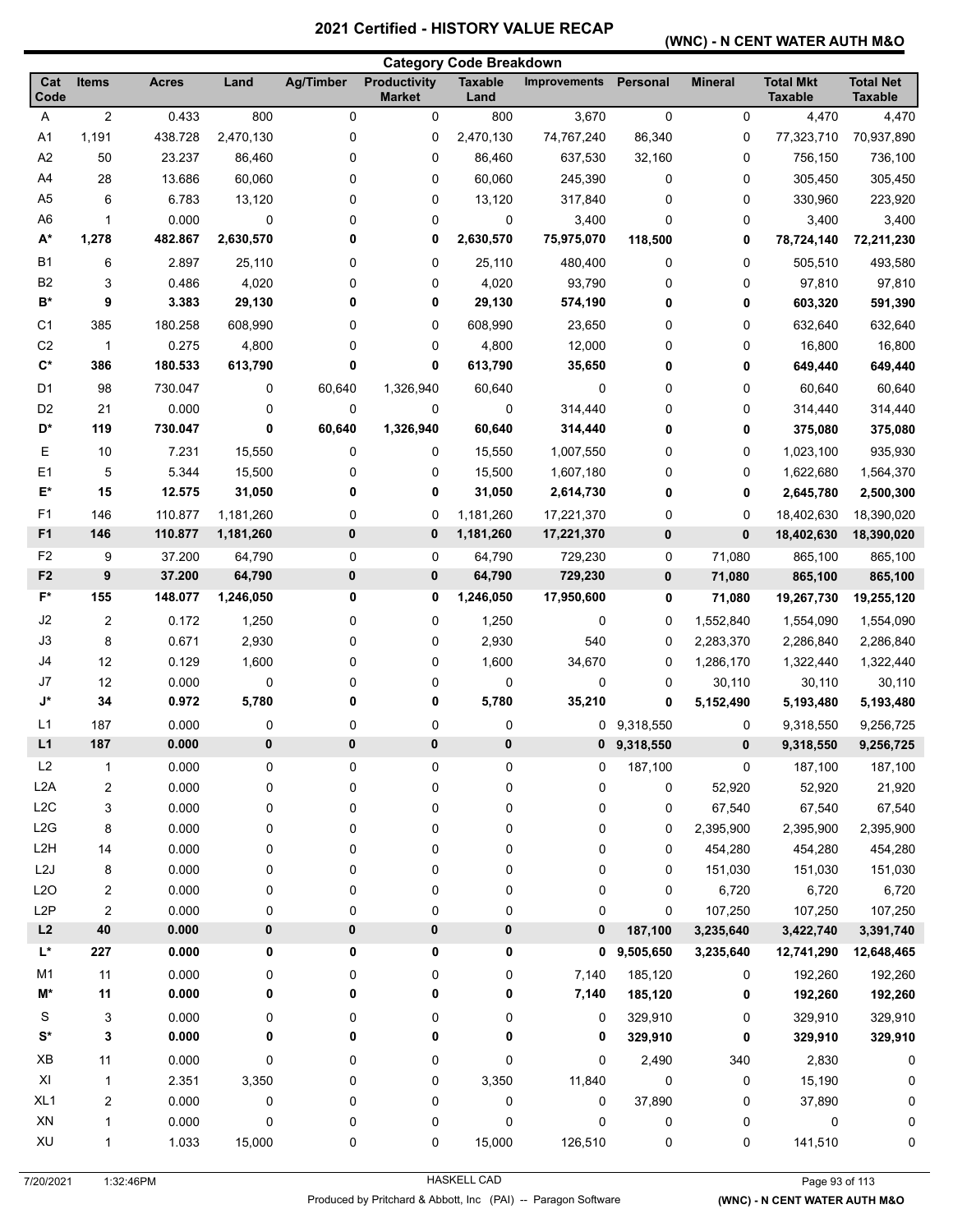#### **(WNC) - N CENT WATER AUTH M&O**

|                      |              |              |           |           |                                      | <b>Category Code Breakdown</b> |                        |          |                |                                    |                                    |
|----------------------|--------------|--------------|-----------|-----------|--------------------------------------|--------------------------------|------------------------|----------|----------------|------------------------------------|------------------------------------|
| Cat<br>Code          | <b>Items</b> | <b>Acres</b> | Land      | Ag/Timber | <b>Productivity</b><br><b>Market</b> | Taxable<br>Land                | Improvements           | Personal | <b>Mineral</b> | <b>Total Mkt</b><br><b>Taxable</b> | <b>Total Net</b><br><b>Taxable</b> |
| XV                   | 241          | 230.925      | 1.001.200 |           |                                      | 1.001.200                      | 16.021.200             |          | 0              | 17.022.400                         |                                    |
| $\mathsf{X}^{\star}$ | 257          | 234.309      | 1.019.550 |           | 0                                    | 1.019.550                      | 16.159.550             | 40.380   | 340            | 17.219.820                         | 0                                  |
|                      | 2.494        | 1.792.763    | 5.575.920 | 60.640    | 1.326.940                            | 5.636.560                      | 113.666.580 10.179.560 |          | 8.459.550      |                                    | 137,942,250 113,946,675            |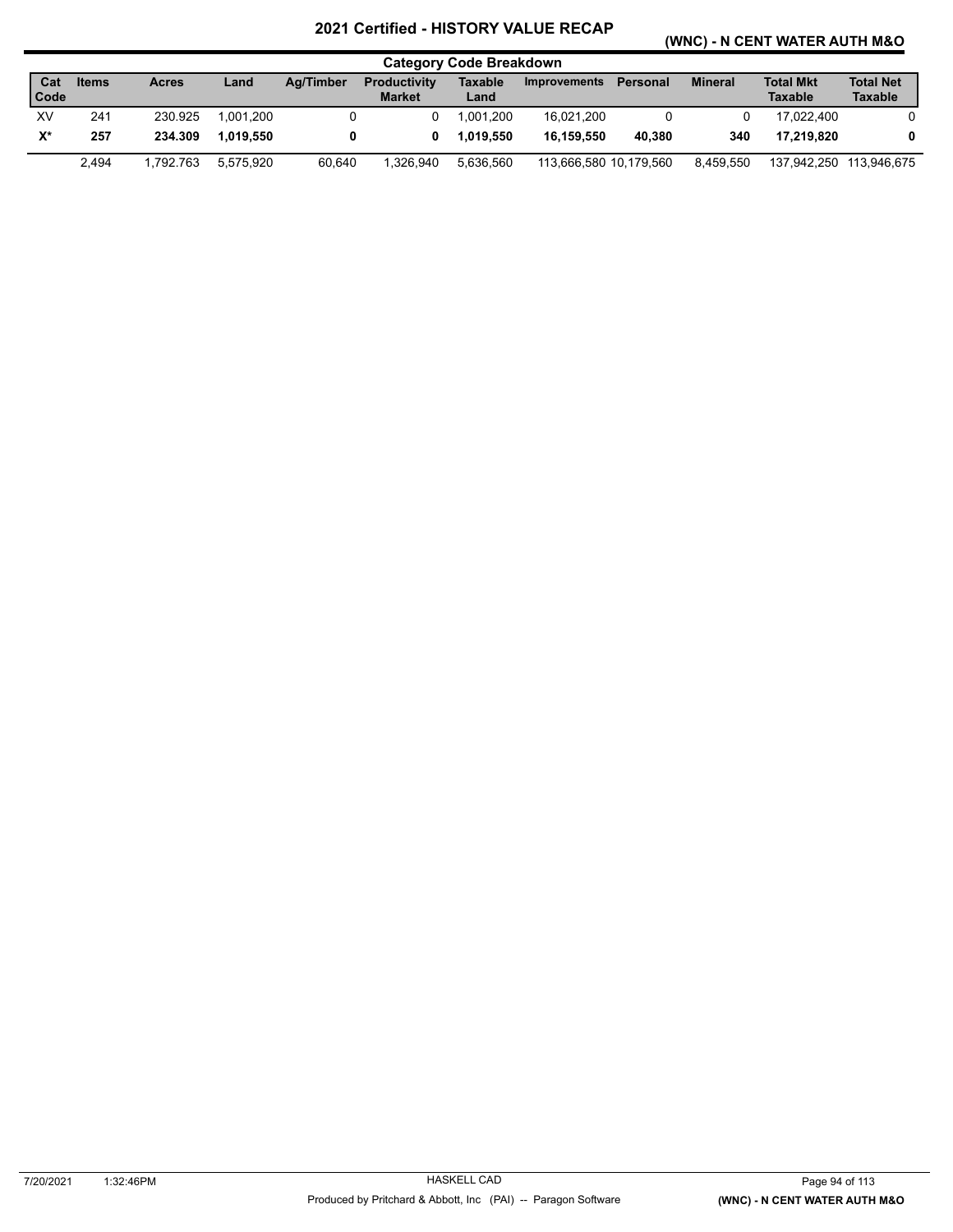**(SHWI) - HASKELL CISD IN STONEWALL** 

| Land - Homesite<br>0<br>0<br>$^{(+)}$<br>0<br>$^{(+)}$<br>Land - Non Homesite<br>0<br>0<br>0<br>$^{(+)}$<br>0<br>0<br>0<br><b>Land - Productivity Market</b><br>0<br>Land - Income<br>$^{(+)}$<br>0<br>0<br><b>Total Land Market Value</b><br>$(=)$<br>0<br>0<br><b>Total Land Value:</b><br>0<br>$(+)$<br><b>Value</b><br>Improvements<br><b>Items</b><br><b>Exempt</b><br>Improvements - Homesite<br>$(+)$<br>0<br>0<br>0<br>New Improvements - Homesite<br>$^{(+)}$<br>0<br>0<br>0<br>Improvements - Non Homesite<br>$^{(+)}$<br>0<br>0<br>0<br>New Improvements - Non Homesite<br>$^{(+)}$<br>0<br>0<br>0<br>Improvements - Income<br>$^{(+)}$<br>0<br>0<br>0<br>$(=)$<br>$\Omega$<br>$\Omega$<br><b>Total Improvement Value</b><br>0<br><b>Total Imp Value:</b><br>$(+)$<br><b>Value</b><br><b>Personal</b><br><b>Exempt</b><br><b>Items</b><br>Personal - Homesite<br>$^{(+)}$<br>0<br>0<br>0<br>$^{(+)}$<br>New Personal - Homesite<br>$\Omega$<br>0<br>0<br>Personal - Non Homesite<br>$^{(+)}$<br>$\Omega$<br>0<br>ი<br>$^{(+)}$<br>New Personal - Non Homesite<br>5,650<br>0<br>$(=)$<br><b>Total Personal Value</b><br>5,650<br><b>Total Personal Value:</b><br>5,650<br>$(+)$<br>Total Real Estate & Personal Mkt Value (=)<br>1<br>5,650<br><b>Minerals</b><br><b>Value</b><br><b>Items</b><br><b>Mineral Value</b><br>$^{(+)}$<br>3,733,430<br>141<br>Mineral Value - Real<br>0<br>$^{(+)}$<br>0<br>Mineral Value - Personal<br>$^{(+)}$<br>51<br>1,243,260<br><b>Total Mineral Market Value</b><br>4,976,690<br>192<br>$(=)$<br><b>Total Min Mkt Value:</b><br>4,976,690<br>$(+)$<br>$(=)$<br>4,982,340<br><b>Total Market Value</b><br>4,982,340<br><b>Total Market Value:</b><br>$(=/+)$<br><b>Value</b><br>Ag/Timber *does not include protested<br><b>Items</b><br><b>Land Timber Gain</b><br>0<br>0<br>$^{(+)}$<br><b>Land Timber Gain:</b><br>0<br>$(+)$<br><b>Productivity Market</b><br>$^{(+)}$<br>0<br>0<br>Land Ag 1D<br>$(-)$<br>0<br>0<br>Land Ag 1D1<br>$(-)$<br>0<br>0<br>Land Ag Tim<br>$(-)$<br>0<br>0<br>Productivity Loss: (=)<br>0<br>$\mathbf{0}$<br><b>Productivity Loss:</b><br>0<br>$(-)$<br><b>Value</b><br><b>Items</b><br><b>Losses</b><br><b>Less Real Exempt Property</b><br>$(-)$<br>0<br>0<br>Less \$500 Inc. Real Personal<br>$(-)$<br>0<br>0<br><b>Total Market Taxable:</b><br>4,982,340<br>$(=)$<br>Less Disaster Exemption<br>$(\textnormal{-})$<br>0<br>0<br>Less Real/Personal Abatements<br>$(-)$<br>0<br>0<br>0<br>$(-)$<br>0<br>Less Community Housing<br>$(-)$<br>0<br>0<br>Less Freeport<br>Less Allocation<br>$(-)$<br>0<br>0<br>Less MultiUse<br>$(-)$<br>0<br>0<br>$(-)$<br>Less Goods In Transit (Real & Industrial)<br>0<br>0<br>$(-)$<br><b>Less Historical</b><br>0<br>0<br>Less Solar/Wind Power<br>$(-)$<br>0<br>0<br><b>Total Protested Value:</b><br>0<br>Less Vehicle Leased for Personal Use<br>$\Omega$<br>0<br>$(-)$<br><b>Protested % of Total Market:</b><br><b>Less Real Protested Value</b><br>$(-)$<br>0<br>0<br>Less 10% Cap Loss<br>$(-)$<br>0<br>0<br>Less TCEQ/Pollution Control<br>0<br>$(-)$<br>0<br>Less VLA Loss<br>$(-)$<br>$\Omega$<br>0<br>Less Mineral Exempt Property<br>361,630<br>$(-)$<br>1<br>Less \$500 Inc. Mineral Owner<br>6,860<br>36<br>$(-)$<br><b>Less Mineral Abatements</b><br>0<br>$(-)$<br>0<br><b>Less Mineral Freeports</b><br>0<br>$(-)$<br>0<br>Less Interstate Commerce<br>$(-)$<br>0<br>0<br>Less Foreign Trade<br>0<br>$(-)$<br>0<br><b>Total Losses:</b><br>368,490<br>$(-)$<br>Less Mineral Unknown<br>$(-)$<br>0<br>0<br>Total Appraised Value: (=/+)<br>4,613,850<br><b>Less Mineral Protested Value</b><br>$(-)$<br>$\Omega$<br>$\mathbf{0}$<br><b>Total Exemptions*:</b><br>0<br>$(\cdot)$<br>$(=)$<br>368,490<br>Total Losses (includes Prod. Loss)<br>* See breakdown on following page<br>$(=)$<br><b>Total Appraised Value</b><br>4,613,850<br><b>Net Taxable Value:</b><br>4,613,850 | Land | <b>Value</b> | <b>Items</b> | <b>Exempt</b> |       |
|-------------------------------------------------------------------------------------------------------------------------------------------------------------------------------------------------------------------------------------------------------------------------------------------------------------------------------------------------------------------------------------------------------------------------------------------------------------------------------------------------------------------------------------------------------------------------------------------------------------------------------------------------------------------------------------------------------------------------------------------------------------------------------------------------------------------------------------------------------------------------------------------------------------------------------------------------------------------------------------------------------------------------------------------------------------------------------------------------------------------------------------------------------------------------------------------------------------------------------------------------------------------------------------------------------------------------------------------------------------------------------------------------------------------------------------------------------------------------------------------------------------------------------------------------------------------------------------------------------------------------------------------------------------------------------------------------------------------------------------------------------------------------------------------------------------------------------------------------------------------------------------------------------------------------------------------------------------------------------------------------------------------------------------------------------------------------------------------------------------------------------------------------------------------------------------------------------------------------------------------------------------------------------------------------------------------------------------------------------------------------------------------------------------------------------------------------------------------------------------------------------------------------------------------------------------------------------------------------------------------------------------------------------------------------------------------------------------------------------------------------------------------------------------------------------------------------------------------------------------------------------------------------------------------------------------------------------------------------------------------------------------------------------------------------------------------------------------------------------------------------------------------------------------------------------------------------------------------------------------------------------------------------------------------------------------------------------------------------------------------------------------------------------------------------------------------------------------------------------------------------------------------------------------------------------------------------------------------------------------------------------------------------------------------------------------------------------------------------------------------------------------------------------------------------------------------------------------------------------------------------------------------------------------------|------|--------------|--------------|---------------|-------|
|                                                                                                                                                                                                                                                                                                                                                                                                                                                                                                                                                                                                                                                                                                                                                                                                                                                                                                                                                                                                                                                                                                                                                                                                                                                                                                                                                                                                                                                                                                                                                                                                                                                                                                                                                                                                                                                                                                                                                                                                                                                                                                                                                                                                                                                                                                                                                                                                                                                                                                                                                                                                                                                                                                                                                                                                                                                                                                                                                                                                                                                                                                                                                                                                                                                                                                                                                                                                                                                                                                                                                                                                                                                                                                                                                                                                                                                                                                                   |      |              |              |               |       |
|                                                                                                                                                                                                                                                                                                                                                                                                                                                                                                                                                                                                                                                                                                                                                                                                                                                                                                                                                                                                                                                                                                                                                                                                                                                                                                                                                                                                                                                                                                                                                                                                                                                                                                                                                                                                                                                                                                                                                                                                                                                                                                                                                                                                                                                                                                                                                                                                                                                                                                                                                                                                                                                                                                                                                                                                                                                                                                                                                                                                                                                                                                                                                                                                                                                                                                                                                                                                                                                                                                                                                                                                                                                                                                                                                                                                                                                                                                                   |      |              |              |               |       |
|                                                                                                                                                                                                                                                                                                                                                                                                                                                                                                                                                                                                                                                                                                                                                                                                                                                                                                                                                                                                                                                                                                                                                                                                                                                                                                                                                                                                                                                                                                                                                                                                                                                                                                                                                                                                                                                                                                                                                                                                                                                                                                                                                                                                                                                                                                                                                                                                                                                                                                                                                                                                                                                                                                                                                                                                                                                                                                                                                                                                                                                                                                                                                                                                                                                                                                                                                                                                                                                                                                                                                                                                                                                                                                                                                                                                                                                                                                                   |      |              |              |               |       |
|                                                                                                                                                                                                                                                                                                                                                                                                                                                                                                                                                                                                                                                                                                                                                                                                                                                                                                                                                                                                                                                                                                                                                                                                                                                                                                                                                                                                                                                                                                                                                                                                                                                                                                                                                                                                                                                                                                                                                                                                                                                                                                                                                                                                                                                                                                                                                                                                                                                                                                                                                                                                                                                                                                                                                                                                                                                                                                                                                                                                                                                                                                                                                                                                                                                                                                                                                                                                                                                                                                                                                                                                                                                                                                                                                                                                                                                                                                                   |      |              |              |               |       |
|                                                                                                                                                                                                                                                                                                                                                                                                                                                                                                                                                                                                                                                                                                                                                                                                                                                                                                                                                                                                                                                                                                                                                                                                                                                                                                                                                                                                                                                                                                                                                                                                                                                                                                                                                                                                                                                                                                                                                                                                                                                                                                                                                                                                                                                                                                                                                                                                                                                                                                                                                                                                                                                                                                                                                                                                                                                                                                                                                                                                                                                                                                                                                                                                                                                                                                                                                                                                                                                                                                                                                                                                                                                                                                                                                                                                                                                                                                                   |      |              |              |               |       |
|                                                                                                                                                                                                                                                                                                                                                                                                                                                                                                                                                                                                                                                                                                                                                                                                                                                                                                                                                                                                                                                                                                                                                                                                                                                                                                                                                                                                                                                                                                                                                                                                                                                                                                                                                                                                                                                                                                                                                                                                                                                                                                                                                                                                                                                                                                                                                                                                                                                                                                                                                                                                                                                                                                                                                                                                                                                                                                                                                                                                                                                                                                                                                                                                                                                                                                                                                                                                                                                                                                                                                                                                                                                                                                                                                                                                                                                                                                                   |      |              |              |               |       |
|                                                                                                                                                                                                                                                                                                                                                                                                                                                                                                                                                                                                                                                                                                                                                                                                                                                                                                                                                                                                                                                                                                                                                                                                                                                                                                                                                                                                                                                                                                                                                                                                                                                                                                                                                                                                                                                                                                                                                                                                                                                                                                                                                                                                                                                                                                                                                                                                                                                                                                                                                                                                                                                                                                                                                                                                                                                                                                                                                                                                                                                                                                                                                                                                                                                                                                                                                                                                                                                                                                                                                                                                                                                                                                                                                                                                                                                                                                                   |      |              |              |               |       |
|                                                                                                                                                                                                                                                                                                                                                                                                                                                                                                                                                                                                                                                                                                                                                                                                                                                                                                                                                                                                                                                                                                                                                                                                                                                                                                                                                                                                                                                                                                                                                                                                                                                                                                                                                                                                                                                                                                                                                                                                                                                                                                                                                                                                                                                                                                                                                                                                                                                                                                                                                                                                                                                                                                                                                                                                                                                                                                                                                                                                                                                                                                                                                                                                                                                                                                                                                                                                                                                                                                                                                                                                                                                                                                                                                                                                                                                                                                                   |      |              |              |               |       |
|                                                                                                                                                                                                                                                                                                                                                                                                                                                                                                                                                                                                                                                                                                                                                                                                                                                                                                                                                                                                                                                                                                                                                                                                                                                                                                                                                                                                                                                                                                                                                                                                                                                                                                                                                                                                                                                                                                                                                                                                                                                                                                                                                                                                                                                                                                                                                                                                                                                                                                                                                                                                                                                                                                                                                                                                                                                                                                                                                                                                                                                                                                                                                                                                                                                                                                                                                                                                                                                                                                                                                                                                                                                                                                                                                                                                                                                                                                                   |      |              |              |               |       |
|                                                                                                                                                                                                                                                                                                                                                                                                                                                                                                                                                                                                                                                                                                                                                                                                                                                                                                                                                                                                                                                                                                                                                                                                                                                                                                                                                                                                                                                                                                                                                                                                                                                                                                                                                                                                                                                                                                                                                                                                                                                                                                                                                                                                                                                                                                                                                                                                                                                                                                                                                                                                                                                                                                                                                                                                                                                                                                                                                                                                                                                                                                                                                                                                                                                                                                                                                                                                                                                                                                                                                                                                                                                                                                                                                                                                                                                                                                                   |      |              |              |               |       |
|                                                                                                                                                                                                                                                                                                                                                                                                                                                                                                                                                                                                                                                                                                                                                                                                                                                                                                                                                                                                                                                                                                                                                                                                                                                                                                                                                                                                                                                                                                                                                                                                                                                                                                                                                                                                                                                                                                                                                                                                                                                                                                                                                                                                                                                                                                                                                                                                                                                                                                                                                                                                                                                                                                                                                                                                                                                                                                                                                                                                                                                                                                                                                                                                                                                                                                                                                                                                                                                                                                                                                                                                                                                                                                                                                                                                                                                                                                                   |      |              |              |               |       |
|                                                                                                                                                                                                                                                                                                                                                                                                                                                                                                                                                                                                                                                                                                                                                                                                                                                                                                                                                                                                                                                                                                                                                                                                                                                                                                                                                                                                                                                                                                                                                                                                                                                                                                                                                                                                                                                                                                                                                                                                                                                                                                                                                                                                                                                                                                                                                                                                                                                                                                                                                                                                                                                                                                                                                                                                                                                                                                                                                                                                                                                                                                                                                                                                                                                                                                                                                                                                                                                                                                                                                                                                                                                                                                                                                                                                                                                                                                                   |      |              |              |               |       |
|                                                                                                                                                                                                                                                                                                                                                                                                                                                                                                                                                                                                                                                                                                                                                                                                                                                                                                                                                                                                                                                                                                                                                                                                                                                                                                                                                                                                                                                                                                                                                                                                                                                                                                                                                                                                                                                                                                                                                                                                                                                                                                                                                                                                                                                                                                                                                                                                                                                                                                                                                                                                                                                                                                                                                                                                                                                                                                                                                                                                                                                                                                                                                                                                                                                                                                                                                                                                                                                                                                                                                                                                                                                                                                                                                                                                                                                                                                                   |      |              |              |               |       |
|                                                                                                                                                                                                                                                                                                                                                                                                                                                                                                                                                                                                                                                                                                                                                                                                                                                                                                                                                                                                                                                                                                                                                                                                                                                                                                                                                                                                                                                                                                                                                                                                                                                                                                                                                                                                                                                                                                                                                                                                                                                                                                                                                                                                                                                                                                                                                                                                                                                                                                                                                                                                                                                                                                                                                                                                                                                                                                                                                                                                                                                                                                                                                                                                                                                                                                                                                                                                                                                                                                                                                                                                                                                                                                                                                                                                                                                                                                                   |      |              |              |               |       |
|                                                                                                                                                                                                                                                                                                                                                                                                                                                                                                                                                                                                                                                                                                                                                                                                                                                                                                                                                                                                                                                                                                                                                                                                                                                                                                                                                                                                                                                                                                                                                                                                                                                                                                                                                                                                                                                                                                                                                                                                                                                                                                                                                                                                                                                                                                                                                                                                                                                                                                                                                                                                                                                                                                                                                                                                                                                                                                                                                                                                                                                                                                                                                                                                                                                                                                                                                                                                                                                                                                                                                                                                                                                                                                                                                                                                                                                                                                                   |      |              |              |               |       |
|                                                                                                                                                                                                                                                                                                                                                                                                                                                                                                                                                                                                                                                                                                                                                                                                                                                                                                                                                                                                                                                                                                                                                                                                                                                                                                                                                                                                                                                                                                                                                                                                                                                                                                                                                                                                                                                                                                                                                                                                                                                                                                                                                                                                                                                                                                                                                                                                                                                                                                                                                                                                                                                                                                                                                                                                                                                                                                                                                                                                                                                                                                                                                                                                                                                                                                                                                                                                                                                                                                                                                                                                                                                                                                                                                                                                                                                                                                                   |      |              |              |               |       |
|                                                                                                                                                                                                                                                                                                                                                                                                                                                                                                                                                                                                                                                                                                                                                                                                                                                                                                                                                                                                                                                                                                                                                                                                                                                                                                                                                                                                                                                                                                                                                                                                                                                                                                                                                                                                                                                                                                                                                                                                                                                                                                                                                                                                                                                                                                                                                                                                                                                                                                                                                                                                                                                                                                                                                                                                                                                                                                                                                                                                                                                                                                                                                                                                                                                                                                                                                                                                                                                                                                                                                                                                                                                                                                                                                                                                                                                                                                                   |      |              |              |               |       |
|                                                                                                                                                                                                                                                                                                                                                                                                                                                                                                                                                                                                                                                                                                                                                                                                                                                                                                                                                                                                                                                                                                                                                                                                                                                                                                                                                                                                                                                                                                                                                                                                                                                                                                                                                                                                                                                                                                                                                                                                                                                                                                                                                                                                                                                                                                                                                                                                                                                                                                                                                                                                                                                                                                                                                                                                                                                                                                                                                                                                                                                                                                                                                                                                                                                                                                                                                                                                                                                                                                                                                                                                                                                                                                                                                                                                                                                                                                                   |      |              |              |               |       |
|                                                                                                                                                                                                                                                                                                                                                                                                                                                                                                                                                                                                                                                                                                                                                                                                                                                                                                                                                                                                                                                                                                                                                                                                                                                                                                                                                                                                                                                                                                                                                                                                                                                                                                                                                                                                                                                                                                                                                                                                                                                                                                                                                                                                                                                                                                                                                                                                                                                                                                                                                                                                                                                                                                                                                                                                                                                                                                                                                                                                                                                                                                                                                                                                                                                                                                                                                                                                                                                                                                                                                                                                                                                                                                                                                                                                                                                                                                                   |      |              |              |               |       |
|                                                                                                                                                                                                                                                                                                                                                                                                                                                                                                                                                                                                                                                                                                                                                                                                                                                                                                                                                                                                                                                                                                                                                                                                                                                                                                                                                                                                                                                                                                                                                                                                                                                                                                                                                                                                                                                                                                                                                                                                                                                                                                                                                                                                                                                                                                                                                                                                                                                                                                                                                                                                                                                                                                                                                                                                                                                                                                                                                                                                                                                                                                                                                                                                                                                                                                                                                                                                                                                                                                                                                                                                                                                                                                                                                                                                                                                                                                                   |      |              |              |               |       |
|                                                                                                                                                                                                                                                                                                                                                                                                                                                                                                                                                                                                                                                                                                                                                                                                                                                                                                                                                                                                                                                                                                                                                                                                                                                                                                                                                                                                                                                                                                                                                                                                                                                                                                                                                                                                                                                                                                                                                                                                                                                                                                                                                                                                                                                                                                                                                                                                                                                                                                                                                                                                                                                                                                                                                                                                                                                                                                                                                                                                                                                                                                                                                                                                                                                                                                                                                                                                                                                                                                                                                                                                                                                                                                                                                                                                                                                                                                                   |      |              |              |               |       |
|                                                                                                                                                                                                                                                                                                                                                                                                                                                                                                                                                                                                                                                                                                                                                                                                                                                                                                                                                                                                                                                                                                                                                                                                                                                                                                                                                                                                                                                                                                                                                                                                                                                                                                                                                                                                                                                                                                                                                                                                                                                                                                                                                                                                                                                                                                                                                                                                                                                                                                                                                                                                                                                                                                                                                                                                                                                                                                                                                                                                                                                                                                                                                                                                                                                                                                                                                                                                                                                                                                                                                                                                                                                                                                                                                                                                                                                                                                                   |      |              |              |               |       |
|                                                                                                                                                                                                                                                                                                                                                                                                                                                                                                                                                                                                                                                                                                                                                                                                                                                                                                                                                                                                                                                                                                                                                                                                                                                                                                                                                                                                                                                                                                                                                                                                                                                                                                                                                                                                                                                                                                                                                                                                                                                                                                                                                                                                                                                                                                                                                                                                                                                                                                                                                                                                                                                                                                                                                                                                                                                                                                                                                                                                                                                                                                                                                                                                                                                                                                                                                                                                                                                                                                                                                                                                                                                                                                                                                                                                                                                                                                                   |      |              |              |               |       |
|                                                                                                                                                                                                                                                                                                                                                                                                                                                                                                                                                                                                                                                                                                                                                                                                                                                                                                                                                                                                                                                                                                                                                                                                                                                                                                                                                                                                                                                                                                                                                                                                                                                                                                                                                                                                                                                                                                                                                                                                                                                                                                                                                                                                                                                                                                                                                                                                                                                                                                                                                                                                                                                                                                                                                                                                                                                                                                                                                                                                                                                                                                                                                                                                                                                                                                                                                                                                                                                                                                                                                                                                                                                                                                                                                                                                                                                                                                                   |      |              |              |               |       |
|                                                                                                                                                                                                                                                                                                                                                                                                                                                                                                                                                                                                                                                                                                                                                                                                                                                                                                                                                                                                                                                                                                                                                                                                                                                                                                                                                                                                                                                                                                                                                                                                                                                                                                                                                                                                                                                                                                                                                                                                                                                                                                                                                                                                                                                                                                                                                                                                                                                                                                                                                                                                                                                                                                                                                                                                                                                                                                                                                                                                                                                                                                                                                                                                                                                                                                                                                                                                                                                                                                                                                                                                                                                                                                                                                                                                                                                                                                                   |      |              |              |               |       |
|                                                                                                                                                                                                                                                                                                                                                                                                                                                                                                                                                                                                                                                                                                                                                                                                                                                                                                                                                                                                                                                                                                                                                                                                                                                                                                                                                                                                                                                                                                                                                                                                                                                                                                                                                                                                                                                                                                                                                                                                                                                                                                                                                                                                                                                                                                                                                                                                                                                                                                                                                                                                                                                                                                                                                                                                                                                                                                                                                                                                                                                                                                                                                                                                                                                                                                                                                                                                                                                                                                                                                                                                                                                                                                                                                                                                                                                                                                                   |      |              |              |               |       |
|                                                                                                                                                                                                                                                                                                                                                                                                                                                                                                                                                                                                                                                                                                                                                                                                                                                                                                                                                                                                                                                                                                                                                                                                                                                                                                                                                                                                                                                                                                                                                                                                                                                                                                                                                                                                                                                                                                                                                                                                                                                                                                                                                                                                                                                                                                                                                                                                                                                                                                                                                                                                                                                                                                                                                                                                                                                                                                                                                                                                                                                                                                                                                                                                                                                                                                                                                                                                                                                                                                                                                                                                                                                                                                                                                                                                                                                                                                                   |      |              |              |               |       |
|                                                                                                                                                                                                                                                                                                                                                                                                                                                                                                                                                                                                                                                                                                                                                                                                                                                                                                                                                                                                                                                                                                                                                                                                                                                                                                                                                                                                                                                                                                                                                                                                                                                                                                                                                                                                                                                                                                                                                                                                                                                                                                                                                                                                                                                                                                                                                                                                                                                                                                                                                                                                                                                                                                                                                                                                                                                                                                                                                                                                                                                                                                                                                                                                                                                                                                                                                                                                                                                                                                                                                                                                                                                                                                                                                                                                                                                                                                                   |      |              |              |               |       |
|                                                                                                                                                                                                                                                                                                                                                                                                                                                                                                                                                                                                                                                                                                                                                                                                                                                                                                                                                                                                                                                                                                                                                                                                                                                                                                                                                                                                                                                                                                                                                                                                                                                                                                                                                                                                                                                                                                                                                                                                                                                                                                                                                                                                                                                                                                                                                                                                                                                                                                                                                                                                                                                                                                                                                                                                                                                                                                                                                                                                                                                                                                                                                                                                                                                                                                                                                                                                                                                                                                                                                                                                                                                                                                                                                                                                                                                                                                                   |      |              |              |               |       |
|                                                                                                                                                                                                                                                                                                                                                                                                                                                                                                                                                                                                                                                                                                                                                                                                                                                                                                                                                                                                                                                                                                                                                                                                                                                                                                                                                                                                                                                                                                                                                                                                                                                                                                                                                                                                                                                                                                                                                                                                                                                                                                                                                                                                                                                                                                                                                                                                                                                                                                                                                                                                                                                                                                                                                                                                                                                                                                                                                                                                                                                                                                                                                                                                                                                                                                                                                                                                                                                                                                                                                                                                                                                                                                                                                                                                                                                                                                                   |      |              |              |               |       |
|                                                                                                                                                                                                                                                                                                                                                                                                                                                                                                                                                                                                                                                                                                                                                                                                                                                                                                                                                                                                                                                                                                                                                                                                                                                                                                                                                                                                                                                                                                                                                                                                                                                                                                                                                                                                                                                                                                                                                                                                                                                                                                                                                                                                                                                                                                                                                                                                                                                                                                                                                                                                                                                                                                                                                                                                                                                                                                                                                                                                                                                                                                                                                                                                                                                                                                                                                                                                                                                                                                                                                                                                                                                                                                                                                                                                                                                                                                                   |      |              |              |               |       |
|                                                                                                                                                                                                                                                                                                                                                                                                                                                                                                                                                                                                                                                                                                                                                                                                                                                                                                                                                                                                                                                                                                                                                                                                                                                                                                                                                                                                                                                                                                                                                                                                                                                                                                                                                                                                                                                                                                                                                                                                                                                                                                                                                                                                                                                                                                                                                                                                                                                                                                                                                                                                                                                                                                                                                                                                                                                                                                                                                                                                                                                                                                                                                                                                                                                                                                                                                                                                                                                                                                                                                                                                                                                                                                                                                                                                                                                                                                                   |      |              |              |               |       |
|                                                                                                                                                                                                                                                                                                                                                                                                                                                                                                                                                                                                                                                                                                                                                                                                                                                                                                                                                                                                                                                                                                                                                                                                                                                                                                                                                                                                                                                                                                                                                                                                                                                                                                                                                                                                                                                                                                                                                                                                                                                                                                                                                                                                                                                                                                                                                                                                                                                                                                                                                                                                                                                                                                                                                                                                                                                                                                                                                                                                                                                                                                                                                                                                                                                                                                                                                                                                                                                                                                                                                                                                                                                                                                                                                                                                                                                                                                                   |      |              |              |               |       |
|                                                                                                                                                                                                                                                                                                                                                                                                                                                                                                                                                                                                                                                                                                                                                                                                                                                                                                                                                                                                                                                                                                                                                                                                                                                                                                                                                                                                                                                                                                                                                                                                                                                                                                                                                                                                                                                                                                                                                                                                                                                                                                                                                                                                                                                                                                                                                                                                                                                                                                                                                                                                                                                                                                                                                                                                                                                                                                                                                                                                                                                                                                                                                                                                                                                                                                                                                                                                                                                                                                                                                                                                                                                                                                                                                                                                                                                                                                                   |      |              |              |               |       |
|                                                                                                                                                                                                                                                                                                                                                                                                                                                                                                                                                                                                                                                                                                                                                                                                                                                                                                                                                                                                                                                                                                                                                                                                                                                                                                                                                                                                                                                                                                                                                                                                                                                                                                                                                                                                                                                                                                                                                                                                                                                                                                                                                                                                                                                                                                                                                                                                                                                                                                                                                                                                                                                                                                                                                                                                                                                                                                                                                                                                                                                                                                                                                                                                                                                                                                                                                                                                                                                                                                                                                                                                                                                                                                                                                                                                                                                                                                                   |      |              |              |               |       |
|                                                                                                                                                                                                                                                                                                                                                                                                                                                                                                                                                                                                                                                                                                                                                                                                                                                                                                                                                                                                                                                                                                                                                                                                                                                                                                                                                                                                                                                                                                                                                                                                                                                                                                                                                                                                                                                                                                                                                                                                                                                                                                                                                                                                                                                                                                                                                                                                                                                                                                                                                                                                                                                                                                                                                                                                                                                                                                                                                                                                                                                                                                                                                                                                                                                                                                                                                                                                                                                                                                                                                                                                                                                                                                                                                                                                                                                                                                                   |      |              |              |               |       |
|                                                                                                                                                                                                                                                                                                                                                                                                                                                                                                                                                                                                                                                                                                                                                                                                                                                                                                                                                                                                                                                                                                                                                                                                                                                                                                                                                                                                                                                                                                                                                                                                                                                                                                                                                                                                                                                                                                                                                                                                                                                                                                                                                                                                                                                                                                                                                                                                                                                                                                                                                                                                                                                                                                                                                                                                                                                                                                                                                                                                                                                                                                                                                                                                                                                                                                                                                                                                                                                                                                                                                                                                                                                                                                                                                                                                                                                                                                                   |      |              |              |               |       |
|                                                                                                                                                                                                                                                                                                                                                                                                                                                                                                                                                                                                                                                                                                                                                                                                                                                                                                                                                                                                                                                                                                                                                                                                                                                                                                                                                                                                                                                                                                                                                                                                                                                                                                                                                                                                                                                                                                                                                                                                                                                                                                                                                                                                                                                                                                                                                                                                                                                                                                                                                                                                                                                                                                                                                                                                                                                                                                                                                                                                                                                                                                                                                                                                                                                                                                                                                                                                                                                                                                                                                                                                                                                                                                                                                                                                                                                                                                                   |      |              |              |               |       |
|                                                                                                                                                                                                                                                                                                                                                                                                                                                                                                                                                                                                                                                                                                                                                                                                                                                                                                                                                                                                                                                                                                                                                                                                                                                                                                                                                                                                                                                                                                                                                                                                                                                                                                                                                                                                                                                                                                                                                                                                                                                                                                                                                                                                                                                                                                                                                                                                                                                                                                                                                                                                                                                                                                                                                                                                                                                                                                                                                                                                                                                                                                                                                                                                                                                                                                                                                                                                                                                                                                                                                                                                                                                                                                                                                                                                                                                                                                                   |      |              |              |               |       |
|                                                                                                                                                                                                                                                                                                                                                                                                                                                                                                                                                                                                                                                                                                                                                                                                                                                                                                                                                                                                                                                                                                                                                                                                                                                                                                                                                                                                                                                                                                                                                                                                                                                                                                                                                                                                                                                                                                                                                                                                                                                                                                                                                                                                                                                                                                                                                                                                                                                                                                                                                                                                                                                                                                                                                                                                                                                                                                                                                                                                                                                                                                                                                                                                                                                                                                                                                                                                                                                                                                                                                                                                                                                                                                                                                                                                                                                                                                                   |      |              |              |               |       |
|                                                                                                                                                                                                                                                                                                                                                                                                                                                                                                                                                                                                                                                                                                                                                                                                                                                                                                                                                                                                                                                                                                                                                                                                                                                                                                                                                                                                                                                                                                                                                                                                                                                                                                                                                                                                                                                                                                                                                                                                                                                                                                                                                                                                                                                                                                                                                                                                                                                                                                                                                                                                                                                                                                                                                                                                                                                                                                                                                                                                                                                                                                                                                                                                                                                                                                                                                                                                                                                                                                                                                                                                                                                                                                                                                                                                                                                                                                                   |      |              |              |               |       |
|                                                                                                                                                                                                                                                                                                                                                                                                                                                                                                                                                                                                                                                                                                                                                                                                                                                                                                                                                                                                                                                                                                                                                                                                                                                                                                                                                                                                                                                                                                                                                                                                                                                                                                                                                                                                                                                                                                                                                                                                                                                                                                                                                                                                                                                                                                                                                                                                                                                                                                                                                                                                                                                                                                                                                                                                                                                                                                                                                                                                                                                                                                                                                                                                                                                                                                                                                                                                                                                                                                                                                                                                                                                                                                                                                                                                                                                                                                                   |      |              |              |               |       |
|                                                                                                                                                                                                                                                                                                                                                                                                                                                                                                                                                                                                                                                                                                                                                                                                                                                                                                                                                                                                                                                                                                                                                                                                                                                                                                                                                                                                                                                                                                                                                                                                                                                                                                                                                                                                                                                                                                                                                                                                                                                                                                                                                                                                                                                                                                                                                                                                                                                                                                                                                                                                                                                                                                                                                                                                                                                                                                                                                                                                                                                                                                                                                                                                                                                                                                                                                                                                                                                                                                                                                                                                                                                                                                                                                                                                                                                                                                                   |      |              |              |               |       |
|                                                                                                                                                                                                                                                                                                                                                                                                                                                                                                                                                                                                                                                                                                                                                                                                                                                                                                                                                                                                                                                                                                                                                                                                                                                                                                                                                                                                                                                                                                                                                                                                                                                                                                                                                                                                                                                                                                                                                                                                                                                                                                                                                                                                                                                                                                                                                                                                                                                                                                                                                                                                                                                                                                                                                                                                                                                                                                                                                                                                                                                                                                                                                                                                                                                                                                                                                                                                                                                                                                                                                                                                                                                                                                                                                                                                                                                                                                                   |      |              |              |               | 0.00% |
|                                                                                                                                                                                                                                                                                                                                                                                                                                                                                                                                                                                                                                                                                                                                                                                                                                                                                                                                                                                                                                                                                                                                                                                                                                                                                                                                                                                                                                                                                                                                                                                                                                                                                                                                                                                                                                                                                                                                                                                                                                                                                                                                                                                                                                                                                                                                                                                                                                                                                                                                                                                                                                                                                                                                                                                                                                                                                                                                                                                                                                                                                                                                                                                                                                                                                                                                                                                                                                                                                                                                                                                                                                                                                                                                                                                                                                                                                                                   |      |              |              |               |       |
|                                                                                                                                                                                                                                                                                                                                                                                                                                                                                                                                                                                                                                                                                                                                                                                                                                                                                                                                                                                                                                                                                                                                                                                                                                                                                                                                                                                                                                                                                                                                                                                                                                                                                                                                                                                                                                                                                                                                                                                                                                                                                                                                                                                                                                                                                                                                                                                                                                                                                                                                                                                                                                                                                                                                                                                                                                                                                                                                                                                                                                                                                                                                                                                                                                                                                                                                                                                                                                                                                                                                                                                                                                                                                                                                                                                                                                                                                                                   |      |              |              |               |       |
|                                                                                                                                                                                                                                                                                                                                                                                                                                                                                                                                                                                                                                                                                                                                                                                                                                                                                                                                                                                                                                                                                                                                                                                                                                                                                                                                                                                                                                                                                                                                                                                                                                                                                                                                                                                                                                                                                                                                                                                                                                                                                                                                                                                                                                                                                                                                                                                                                                                                                                                                                                                                                                                                                                                                                                                                                                                                                                                                                                                                                                                                                                                                                                                                                                                                                                                                                                                                                                                                                                                                                                                                                                                                                                                                                                                                                                                                                                                   |      |              |              |               |       |
|                                                                                                                                                                                                                                                                                                                                                                                                                                                                                                                                                                                                                                                                                                                                                                                                                                                                                                                                                                                                                                                                                                                                                                                                                                                                                                                                                                                                                                                                                                                                                                                                                                                                                                                                                                                                                                                                                                                                                                                                                                                                                                                                                                                                                                                                                                                                                                                                                                                                                                                                                                                                                                                                                                                                                                                                                                                                                                                                                                                                                                                                                                                                                                                                                                                                                                                                                                                                                                                                                                                                                                                                                                                                                                                                                                                                                                                                                                                   |      |              |              |               |       |
|                                                                                                                                                                                                                                                                                                                                                                                                                                                                                                                                                                                                                                                                                                                                                                                                                                                                                                                                                                                                                                                                                                                                                                                                                                                                                                                                                                                                                                                                                                                                                                                                                                                                                                                                                                                                                                                                                                                                                                                                                                                                                                                                                                                                                                                                                                                                                                                                                                                                                                                                                                                                                                                                                                                                                                                                                                                                                                                                                                                                                                                                                                                                                                                                                                                                                                                                                                                                                                                                                                                                                                                                                                                                                                                                                                                                                                                                                                                   |      |              |              |               |       |
|                                                                                                                                                                                                                                                                                                                                                                                                                                                                                                                                                                                                                                                                                                                                                                                                                                                                                                                                                                                                                                                                                                                                                                                                                                                                                                                                                                                                                                                                                                                                                                                                                                                                                                                                                                                                                                                                                                                                                                                                                                                                                                                                                                                                                                                                                                                                                                                                                                                                                                                                                                                                                                                                                                                                                                                                                                                                                                                                                                                                                                                                                                                                                                                                                                                                                                                                                                                                                                                                                                                                                                                                                                                                                                                                                                                                                                                                                                                   |      |              |              |               |       |
|                                                                                                                                                                                                                                                                                                                                                                                                                                                                                                                                                                                                                                                                                                                                                                                                                                                                                                                                                                                                                                                                                                                                                                                                                                                                                                                                                                                                                                                                                                                                                                                                                                                                                                                                                                                                                                                                                                                                                                                                                                                                                                                                                                                                                                                                                                                                                                                                                                                                                                                                                                                                                                                                                                                                                                                                                                                                                                                                                                                                                                                                                                                                                                                                                                                                                                                                                                                                                                                                                                                                                                                                                                                                                                                                                                                                                                                                                                                   |      |              |              |               |       |
|                                                                                                                                                                                                                                                                                                                                                                                                                                                                                                                                                                                                                                                                                                                                                                                                                                                                                                                                                                                                                                                                                                                                                                                                                                                                                                                                                                                                                                                                                                                                                                                                                                                                                                                                                                                                                                                                                                                                                                                                                                                                                                                                                                                                                                                                                                                                                                                                                                                                                                                                                                                                                                                                                                                                                                                                                                                                                                                                                                                                                                                                                                                                                                                                                                                                                                                                                                                                                                                                                                                                                                                                                                                                                                                                                                                                                                                                                                                   |      |              |              |               |       |
|                                                                                                                                                                                                                                                                                                                                                                                                                                                                                                                                                                                                                                                                                                                                                                                                                                                                                                                                                                                                                                                                                                                                                                                                                                                                                                                                                                                                                                                                                                                                                                                                                                                                                                                                                                                                                                                                                                                                                                                                                                                                                                                                                                                                                                                                                                                                                                                                                                                                                                                                                                                                                                                                                                                                                                                                                                                                                                                                                                                                                                                                                                                                                                                                                                                                                                                                                                                                                                                                                                                                                                                                                                                                                                                                                                                                                                                                                                                   |      |              |              |               |       |
|                                                                                                                                                                                                                                                                                                                                                                                                                                                                                                                                                                                                                                                                                                                                                                                                                                                                                                                                                                                                                                                                                                                                                                                                                                                                                                                                                                                                                                                                                                                                                                                                                                                                                                                                                                                                                                                                                                                                                                                                                                                                                                                                                                                                                                                                                                                                                                                                                                                                                                                                                                                                                                                                                                                                                                                                                                                                                                                                                                                                                                                                                                                                                                                                                                                                                                                                                                                                                                                                                                                                                                                                                                                                                                                                                                                                                                                                                                                   |      |              |              |               |       |
|                                                                                                                                                                                                                                                                                                                                                                                                                                                                                                                                                                                                                                                                                                                                                                                                                                                                                                                                                                                                                                                                                                                                                                                                                                                                                                                                                                                                                                                                                                                                                                                                                                                                                                                                                                                                                                                                                                                                                                                                                                                                                                                                                                                                                                                                                                                                                                                                                                                                                                                                                                                                                                                                                                                                                                                                                                                                                                                                                                                                                                                                                                                                                                                                                                                                                                                                                                                                                                                                                                                                                                                                                                                                                                                                                                                                                                                                                                                   |      |              |              |               |       |
|                                                                                                                                                                                                                                                                                                                                                                                                                                                                                                                                                                                                                                                                                                                                                                                                                                                                                                                                                                                                                                                                                                                                                                                                                                                                                                                                                                                                                                                                                                                                                                                                                                                                                                                                                                                                                                                                                                                                                                                                                                                                                                                                                                                                                                                                                                                                                                                                                                                                                                                                                                                                                                                                                                                                                                                                                                                                                                                                                                                                                                                                                                                                                                                                                                                                                                                                                                                                                                                                                                                                                                                                                                                                                                                                                                                                                                                                                                                   |      |              |              |               |       |
|                                                                                                                                                                                                                                                                                                                                                                                                                                                                                                                                                                                                                                                                                                                                                                                                                                                                                                                                                                                                                                                                                                                                                                                                                                                                                                                                                                                                                                                                                                                                                                                                                                                                                                                                                                                                                                                                                                                                                                                                                                                                                                                                                                                                                                                                                                                                                                                                                                                                                                                                                                                                                                                                                                                                                                                                                                                                                                                                                                                                                                                                                                                                                                                                                                                                                                                                                                                                                                                                                                                                                                                                                                                                                                                                                                                                                                                                                                                   |      |              |              |               |       |
|                                                                                                                                                                                                                                                                                                                                                                                                                                                                                                                                                                                                                                                                                                                                                                                                                                                                                                                                                                                                                                                                                                                                                                                                                                                                                                                                                                                                                                                                                                                                                                                                                                                                                                                                                                                                                                                                                                                                                                                                                                                                                                                                                                                                                                                                                                                                                                                                                                                                                                                                                                                                                                                                                                                                                                                                                                                                                                                                                                                                                                                                                                                                                                                                                                                                                                                                                                                                                                                                                                                                                                                                                                                                                                                                                                                                                                                                                                                   |      |              |              |               |       |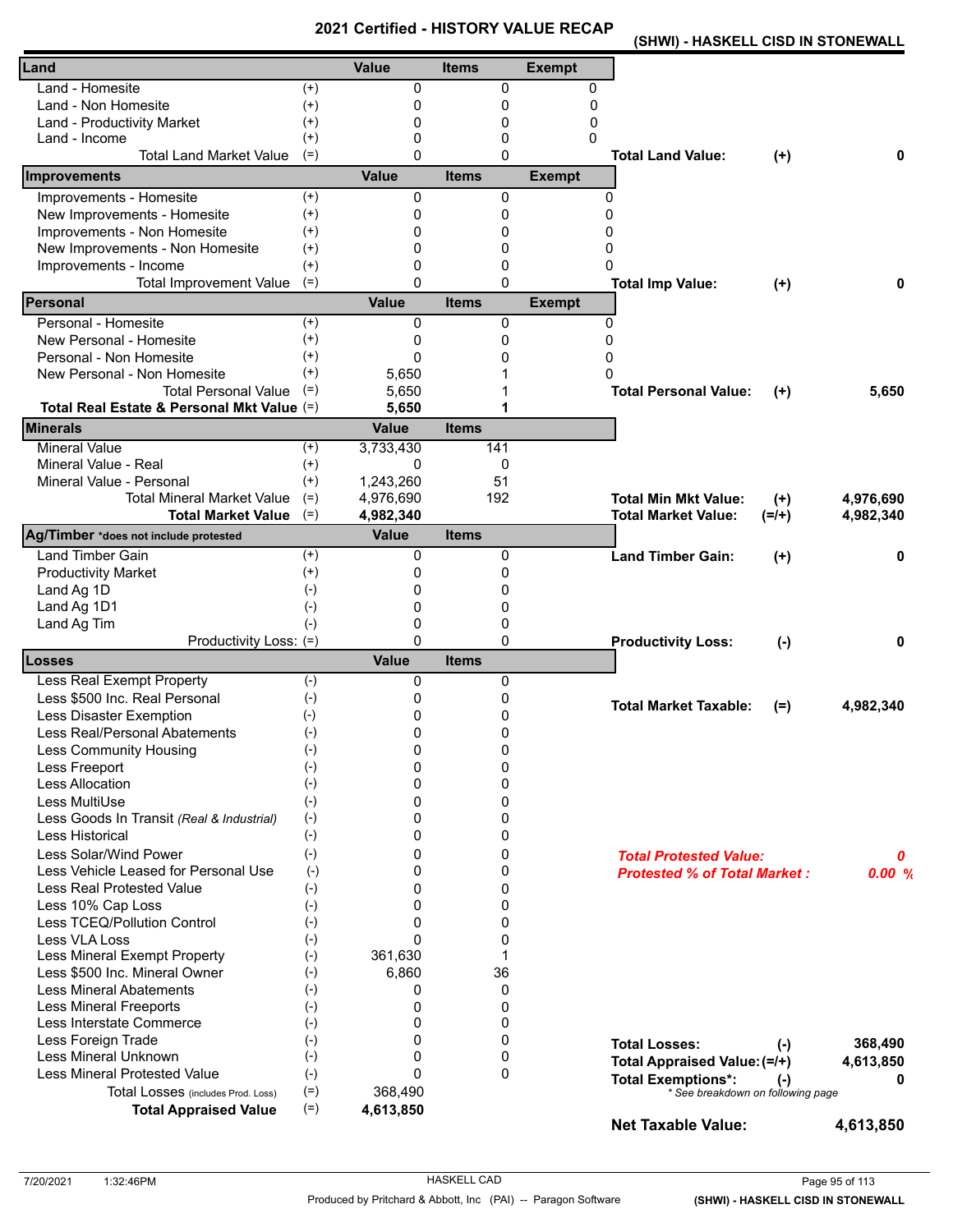|                                                                                                                                                                                                          |                   | - 1110 1                                                        | יי ויי       |                                            |                                                                                                  | (SHWI) - HASKELL CISD IN STONEWALL                                                     |
|----------------------------------------------------------------------------------------------------------------------------------------------------------------------------------------------------------|-------------------|-----------------------------------------------------------------|--------------|--------------------------------------------|--------------------------------------------------------------------------------------------------|----------------------------------------------------------------------------------------|
| *** Freeze Totals: (This is only for Effective Tax Rate Calculation)                                                                                                                                     |                   |                                                                 |              |                                            |                                                                                                  |                                                                                        |
| <b>Total Ceiling Tax:</b>                                                                                                                                                                                |                   | 0.00                                                            |              |                                            |                                                                                                  |                                                                                        |
| <b>Total Freeze Taxable:</b>                                                                                                                                                                             |                   | 0                                                               |              |                                            |                                                                                                  |                                                                                        |
| New Imp/Pers with Ceiling: +                                                                                                                                                                             |                   | 0                                                               |              |                                            |                                                                                                  |                                                                                        |
| **Freeze Adjusted Taxable:                                                                                                                                                                               |                   |                                                                 |              |                                            |                                                                                                  | 4,613,850**This number DOES NOT represent any Jurisdiction's Certified Taxable Value** |
|                                                                                                                                                                                                          |                   |                                                                 |              |                                            |                                                                                                  |                                                                                        |
| Estimated Total Levy: ((Net Taxable Value - Total Freeze Taxable + New Imp/Pers with Ceiling) * Tax Rate / 100) + Total Ceiling Tax<br>or (Freeze Adjusted Taxable * Tax Rate / 100) + Total Ceiling Tax |                   |                                                                 |              |                                            |                                                                                                  |                                                                                        |
|                                                                                                                                                                                                          |                   |                                                                 |              |                                            |                                                                                                  |                                                                                        |
| <b>Count of Homesteads</b>                                                                                                                                                                               |                   |                                                                 |              |                                            |                                                                                                  |                                                                                        |
| н<br>S<br>F<br>в                                                                                                                                                                                         | D<br>W            | O<br>DV                                                         | <b>DV100</b> | <b>SS First Resp</b>                       | <b>SS Svc Member</b>                                                                             |                                                                                        |
| 0<br>$\mathbf 0$<br>0<br>0                                                                                                                                                                               | 0<br>0            | 0<br>0                                                          | 0            | 0                                          | 0                                                                                                |                                                                                        |
| <b>Owner and Parcel Counts</b>                                                                                                                                                                           |                   |                                                                 |              |                                            |                                                                                                  |                                                                                        |
| <b>Total Parcels*:</b>                                                                                                                                                                                   |                   | 194* Parcel count is figured by parcel per ownership sequences. |              |                                            |                                                                                                  |                                                                                        |
| <b>Total Owners:</b>                                                                                                                                                                                     | 171               |                                                                 |              |                                            |                                                                                                  |                                                                                        |
| <b>Ported Homestead/Charity Amounts</b>                                                                                                                                                                  | <b>Value</b>      |                                                                 | <b>Items</b> |                                            |                                                                                                  |                                                                                        |
| DV Donated Home (Charity)                                                                                                                                                                                | $^{(+)}$          | 0                                                               |              | 0                                          |                                                                                                  |                                                                                        |
| SS of a Service Member Ported Amount                                                                                                                                                                     | $(+)$             | 0                                                               |              | 0                                          |                                                                                                  |                                                                                        |
| SS of a First Responder Ported Amount                                                                                                                                                                    | $^{(+)}$          | 0                                                               |              | 0                                          |                                                                                                  |                                                                                        |
| SS of DV Donated Home Ported Amount                                                                                                                                                                      | $^{(+)}$          | 0                                                               |              | 0                                          |                                                                                                  |                                                                                        |
| SS of 100% DV Ported Amount                                                                                                                                                                              | $(+)$             | 0                                                               |              | 0                                          |                                                                                                  |                                                                                        |
| <b>Homestead Exemptions</b>                                                                                                                                                                              | <b>Value</b>      |                                                                 | <b>Items</b> |                                            |                                                                                                  |                                                                                        |
| Homestead H,S                                                                                                                                                                                            | $^{(+)}$          | 0                                                               |              | 0                                          | H - Homestead                                                                                    | D - Disabled Only                                                                      |
| Senior S<br>Disabled B                                                                                                                                                                                   | $^{(+)}$          | 0<br>0                                                          |              | 0                                          | S - Over 65                                                                                      | W - Widow                                                                              |
| DV 100%                                                                                                                                                                                                  | $^{(+)}$<br>$(+)$ | 0                                                               |              | 0<br>0                                     | F - Disabled Widow                                                                               | O - Over 65 (No HS)                                                                    |
| Surviving Spouse of a Service Member                                                                                                                                                                     | $^{(+)}$          | 0                                                               |              | 0                                          | <b>B</b> - Disabled                                                                              | DV - Disabled Veteran                                                                  |
| Survivng Spouse of a First Responder                                                                                                                                                                     | $^{(+)}$          | 0                                                               |              | 0                                          | DV100 (1, 2, 3) - 100% Disabled Veteran<br>4 (4B, 4H, 4S) - Surviving Spouse of a Service Member |                                                                                        |
| Total Reimbursable (=)                                                                                                                                                                                   |                   | 0                                                               |              | 0                                          |                                                                                                  | 5* (5B, 5H, 5S) - Surviving Spouse of a First Responder                                |
| <b>Local Discount</b>                                                                                                                                                                                    | $^{(+)}$          | 0                                                               |              | 0                                          |                                                                                                  |                                                                                        |
| <b>Disabled Veteran</b>                                                                                                                                                                                  | $^{(+)}$          | 0                                                               |              | 0                                          |                                                                                                  |                                                                                        |
| Optional 65                                                                                                                                                                                              | $^{(+)}$          | 0                                                               |              | 0                                          |                                                                                                  |                                                                                        |
| Local Disabled                                                                                                                                                                                           | $^{(+)}$          | 0                                                               |              | 0                                          |                                                                                                  |                                                                                        |
| <b>State Homestead</b>                                                                                                                                                                                   | $(+)$             | 0                                                               |              | $\Omega$                                   |                                                                                                  |                                                                                        |
| <b>Total Exemptions</b>                                                                                                                                                                                  | $(=)$             |                                                                 |              | <b>0</b> (includes Ported/Charity Amounts) |                                                                                                  |                                                                                        |
| <b>Special Certified Totals</b>                                                                                                                                                                          |                   |                                                                 |              |                                            |                                                                                                  |                                                                                        |
|                                                                                                                                                                                                          |                   |                                                                 |              |                                            |                                                                                                  |                                                                                        |
| <b>Exempt Value of First Time Absolute Exemption</b>                                                                                                                                                     |                   |                                                                 | \$0          |                                            |                                                                                                  |                                                                                        |
| <b>Exempt Value of First Time Partial Exemption</b>                                                                                                                                                      |                   |                                                                 | \$0          |                                            |                                                                                                  |                                                                                        |
| <b>New AG/Timber</b>                                                                                                                                                                                     |                   |                                                                 |              |                                            |                                                                                                  |                                                                                        |
| Market                                                                                                                                                                                                   |                   |                                                                 | \$0          |                                            |                                                                                                  |                                                                                        |
| Taxable                                                                                                                                                                                                  |                   |                                                                 | \$0          |                                            |                                                                                                  |                                                                                        |
| <b>Value Loss</b>                                                                                                                                                                                        |                   |                                                                 | \$0          |                                            |                                                                                                  |                                                                                        |
| <b>New Improvement/Personal</b>                                                                                                                                                                          |                   |                                                                 |              |                                            |                                                                                                  |                                                                                        |
| Market                                                                                                                                                                                                   |                   |                                                                 | \$5,650      |                                            |                                                                                                  |                                                                                        |
| Taxable                                                                                                                                                                                                  |                   |                                                                 | \$5,650      |                                            |                                                                                                  |                                                                                        |
| Average Values* (includes protested & exempt value)                                                                                                                                                      |                   |                                                                 |              |                                            |                                                                                                  |                                                                                        |
|                                                                                                                                                                                                          |                   | <b>Parcels</b>                                                  |              |                                            |                                                                                                  |                                                                                        |
|                                                                                                                                                                                                          |                   |                                                                 |              |                                            | <b>Market</b>                                                                                    |                                                                                        |
| <b>Market</b>                                                                                                                                                                                            |                   |                                                                 |              |                                            | <b>Taxable</b>                                                                                   |                                                                                        |
| <b>Taxable</b>                                                                                                                                                                                           |                   |                                                                 |              |                                            |                                                                                                  |                                                                                        |
|                                                                                                                                                                                                          |                   |                                                                 |              |                                            |                                                                                                  |                                                                                        |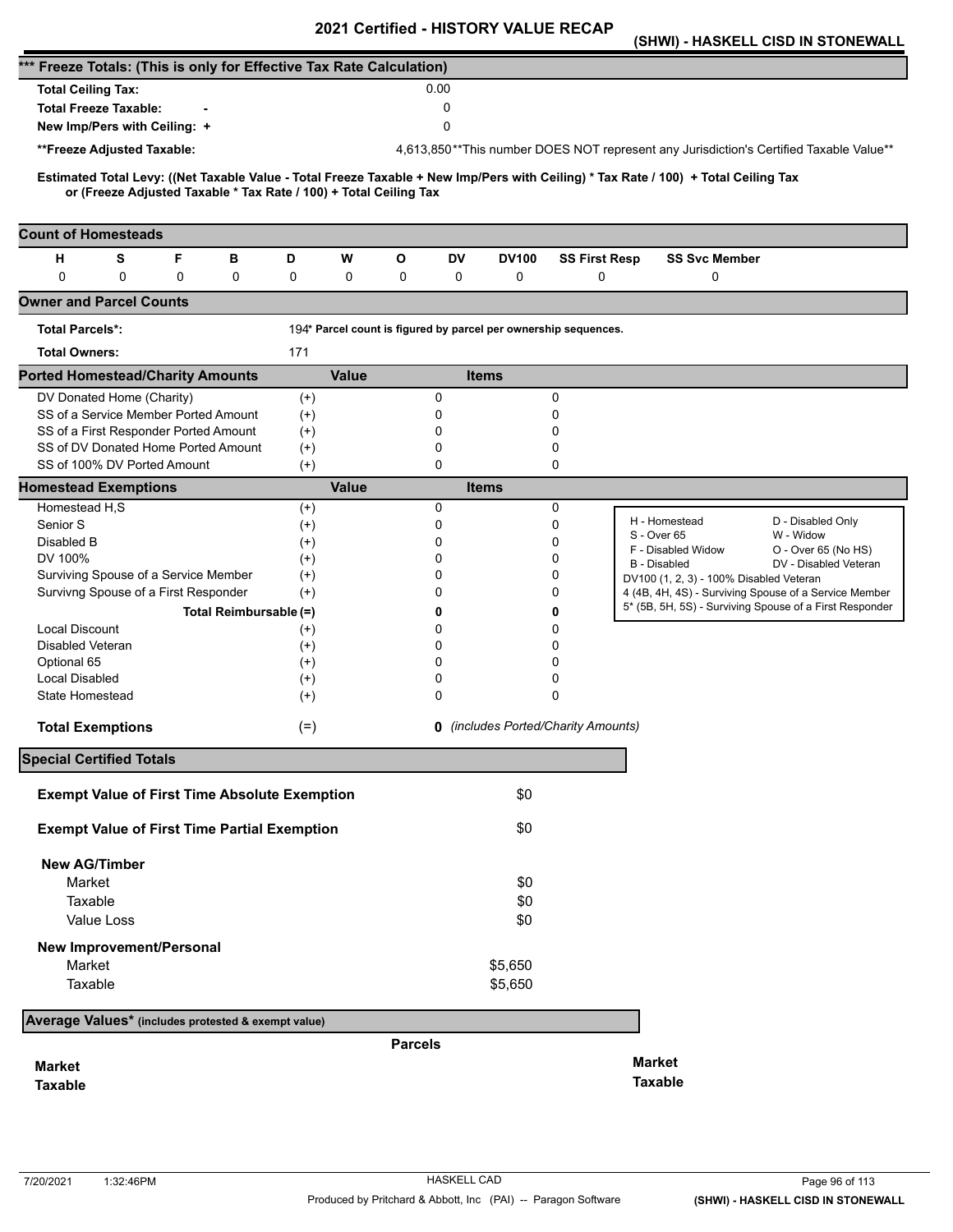### **(SHWI) - HASKELL CISD IN STONEWALL**

|                  |              |              |              |                  |                                      | <b>Category Code Breakdown</b> |                     |                 |                |                                    |                                    |
|------------------|--------------|--------------|--------------|------------------|--------------------------------------|--------------------------------|---------------------|-----------------|----------------|------------------------------------|------------------------------------|
| Cat<br>Code      | <b>Items</b> | <b>Acres</b> | Land         | <b>Ag/Timber</b> | <b>Productivity</b><br><b>Market</b> | <b>Taxable</b><br>Land         | <b>Improvements</b> | <b>Personal</b> | <b>Mineral</b> | <b>Total Mkt</b><br><b>Taxable</b> | <b>Total Net</b><br><b>Taxable</b> |
| D <sub>1</sub>   | 1            | 0.000        | 0            | 0                | 0                                    | $\Omega$                       | 0                   | $\Omega$        | $\Omega$       | $\Omega$                           |                                    |
| D*               |              | 0.000        | ŋ            | n                |                                      |                                |                     | 0               |                |                                    |                                    |
| G <sub>1</sub>   | 141          | 0.000        | <sup>0</sup> | U                |                                      |                                | 0                   | 0               | 3,733,430      | 3,733,430                          | 3,733,430                          |
| $G^*$            | 141          | 0.000        | 0            | U                |                                      |                                | 0                   | 0               | 3,733,430      | 3,733,430                          | 3,733,430                          |
| J2               |              | 0.000        | 0            | $\Omega$         | 0                                    | 0                              | 0                   | $\mathbf{0}$    | 18,180         | 18,180                             | 18,180                             |
| J3               | 2            | 0.000        | 0            | 0                | 0                                    | 0                              | 0                   | 0               | 51,850         | 51,850                             | 51,850                             |
| J <sub>6</sub>   |              | 0.000        |              |                  |                                      |                                | 0                   | $\Omega$        | 29,170         | 29,170                             | 29,170                             |
| J8               | 2            | 0.000        | 0            | U                |                                      |                                | 0                   | $\Omega$        | 113,540        | 113,540                            | 113,540                            |
| J*               | 12           | 0.000        | 0            | 0                |                                      |                                | 0                   | $\bf{0}$        | 212,740        | 212,740                            | 212,740                            |
| L1               | 1            | 0.000        | 0            | 0                | 0                                    | 0                              | 0                   | 5,650           | 0              | 5,650                              | 5,650                              |
| L1               | 1            | 0.000        | 0            | 0                | 0                                    | $\mathbf 0$                    | 0                   | 5,650           | $\mathbf{0}$   | 5,650                              | 5,650                              |
| L <sub>2</sub> G | 2            | 0.000        | 0            | 0                | 0                                    | $\mathbf 0$                    | 0                   | 0               | 662,030        | 662,030                            | 662,030                            |
| L2               | $\mathbf{2}$ | 0.000        | $\mathbf{0}$ | 0                | 0                                    | $\pmb{0}$                      | 0                   | $\mathbf{0}$    | 662,030        | 662,030                            | 662,030                            |
| L*               | 3            | 0.000        | 0            | 0                | 0                                    | 0                              | 0                   | 5,650           | 662,030        | 667,680                            | 667,680                            |
| XC               | 36           | 0.000        | 0            | 0                | 0                                    | 0                              | 0                   | $\Omega$        | 6,860          | 6,860                              |                                    |
| XV               | -1           | 0.000        | 0            | $\Omega$         | U                                    | 0                              | 0                   | $\Omega$        | 361,630        | 361,630                            |                                    |
| $X^*$            | 37           | 0.000        | 0            | 0                |                                      | 0                              | 0                   | 0               | 368,490        | 368,490                            |                                    |
|                  | 194          | .000         | 0            | 0                | 0                                    | 0                              | 0                   | 5,650           | 4,976,690      | 4,982,340                          | 4,613,850                          |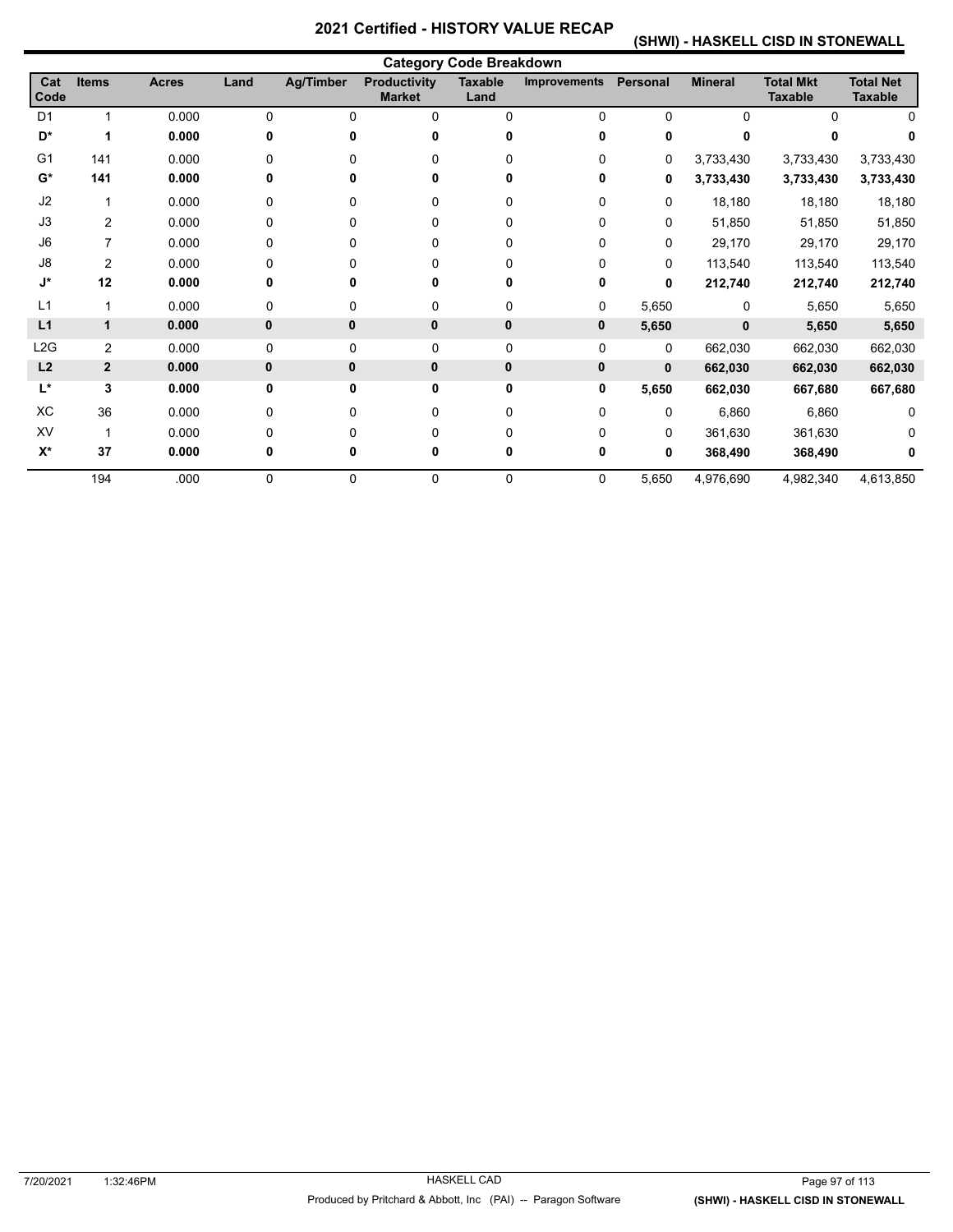**(SHWII) - HASKELL CISD I&S in stonewall** 

| Land                                       |          | <b>Value</b>             | <b>Items</b> | <b>Exempt</b> |                                         |           |
|--------------------------------------------|----------|--------------------------|--------------|---------------|-----------------------------------------|-----------|
| Land - Homesite                            | $^{(+)}$ | $\Omega$                 | 0            | 0             |                                         |           |
| Land - Non Homesite                        | $^{(+)}$ | 0                        | 0            | 0             |                                         |           |
| Land - Productivity Market                 | $^{(+)}$ | 0                        | 0            | 0             |                                         |           |
| Land - Income                              | $^{(+)}$ | 0                        | 0            | 0             |                                         |           |
| <b>Total Land Market Value</b>             | $(=)$    | $\Omega$                 | 0            |               | <b>Total Land Value:</b><br>$(+)$       | 0         |
| Improvements                               |          | <b>Value</b>             | <b>Items</b> | <b>Exempt</b> |                                         |           |
| Improvements - Homesite                    | $^{(+)}$ | $\Omega$                 | 0            | 0             |                                         |           |
| New Improvements - Homesite                | $^{(+)}$ | 0                        | 0            | 0             |                                         |           |
| Improvements - Non Homesite                | $^{(+)}$ | 0                        | 0            | 0             |                                         |           |
| New Improvements - Non Homesite            | $^{(+)}$ | 0                        | 0            | 0             |                                         |           |
| Improvements - Income                      | $^{(+)}$ | 0                        | 0            | 0             |                                         |           |
| <b>Total Improvement Value</b>             | $(=)$    | $\Omega$                 | 0            |               | <b>Total Imp Value:</b><br>$(+)$        | 0         |
| <b>Personal</b>                            |          | <b>Value</b>             | <b>Items</b> | <b>Exempt</b> |                                         |           |
| Personal - Homesite                        | $(+)$    | 0                        | 0            | 0             |                                         |           |
| New Personal - Homesite                    | $^{(+)}$ | 0                        | 0            | 0             |                                         |           |
| Personal - Non Homesite                    | $^{(+)}$ | $\mathbf{0}$             | n            | 0             |                                         |           |
| New Personal - Non Homesite                | $^{(+)}$ | 5,650                    |              | O             |                                         |           |
| <b>Total Personal Value</b>                | $(=)$    | 5,650                    |              |               | <b>Total Personal Value:</b><br>$(+)$   | 5,650     |
| Total Real Estate & Personal Mkt Value (=) |          | 5,650                    | 1            |               |                                         |           |
| <b>Minerals</b>                            |          | <b>Value</b>             | <b>Items</b> |               |                                         |           |
| <b>Mineral Value</b>                       | $^{(+)}$ | 3,733,430                | 141          |               |                                         |           |
| Mineral Value - Real                       | $^{(+)}$ | 0                        | 0            |               |                                         |           |
| Mineral Value - Personal                   | $(+)$    | 1,243,260                | 51           |               |                                         |           |
| <b>Total Mineral Market Value</b>          | $(=)$    | 4,976,690                | 192          |               | <b>Total Min Mkt Value:</b><br>$^{(+)}$ | 4,976,690 |
| <b>Total Market Value</b>                  | $(=)$    | 4,982,340                |              |               | <b>Total Market Value:</b><br>$(=/+)$   | 4,982,340 |
| Ag/Timber *does not include protested      |          | <b>Value</b>             | <b>Items</b> |               |                                         |           |
| <b>Land Timber Gain</b>                    | $^{(+)}$ | 0                        | 0            |               | <b>Land Timber Gain:</b><br>$(+)$       | 0         |
| <b>Productivity Market</b>                 | $^{(+)}$ | 0                        | 0            |               |                                         |           |
| Land Ag 1D                                 | $(-)$    | 0                        | 0            |               |                                         |           |
| Land Ag 1D1                                | $(-)$    | 0                        | 0            |               |                                         |           |
| Land Ag Tim                                | $(-)$    | $\mathbf{0}$<br>$\Omega$ | 0<br>0       |               |                                         |           |
| Productivity Loss: (=)<br>.osses           |          | <b>Value</b>             | <b>Items</b> |               | <b>Productivity Loss:</b><br>$(-)$      | 0         |
| <b>Less Real Exempt Property</b>           | $(-)$    | 0                        | 0            |               |                                         |           |
| Less \$500 Inc. Real Personal              | $(-)$    | 0                        | 0            |               |                                         |           |
| Less Disaster Exemption                    | $(-)$    | 0                        | 0            |               | <b>Total Market Taxable:</b><br>$(=)$   | 4,982,340 |
| Less Real/Personal Abatements              | $(-)$    | 0                        | 0            |               |                                         |           |
| Less Community Housing                     | $(-)$    | 0                        | 0            |               |                                         |           |
| Less Freeport                              | $(-)$    | 0                        | 0            |               |                                         |           |
| <b>Less Allocation</b>                     | $(-)$    | 0                        | 0            |               |                                         |           |
| Less MultiUse                              | $(-)$    | 0                        | 0            |               |                                         |           |
| Less Goods In Transit (Real & Industrial)  | $(-)$    | 0                        | 0            |               |                                         |           |
| Less Historical                            | $(-)$    | 0                        | 0            |               |                                         |           |
| Less Solar/Wind Power                      | $(-)$    | 0                        | 0            |               | <b>Total Protested Value:</b>           | 0         |
| Less Vehicle Leased for Personal Use       | $(-)$    | 0                        | 0            |               | <b>Protested % of Total Market:</b>     | 0.00%     |
| Less Real Protested Value                  | $(-)$    | 0                        | 0            |               |                                         |           |
| Less 10% Cap Loss                          | $(-)$    | 0                        | 0            |               |                                         |           |
| Less TCEQ/Pollution Control                | $(-)$    | $\Omega$                 | 0            |               |                                         |           |
| Less VLA Loss                              | $(-)$    | $\Omega$                 | 0            |               |                                         |           |
| Less Mineral Exempt Property               | $(-)$    | 361,630                  | 1            |               |                                         |           |
| Less \$500 Inc. Mineral Owner              | $(-)$    | 6,860                    | 36           |               |                                         |           |
| <b>Less Mineral Abatements</b>             | $(-)$    | 0                        | 0            |               |                                         |           |
| <b>Less Mineral Freeports</b>              | $(-)$    | 0                        | 0            |               |                                         |           |
| Less Interstate Commerce                   | $(-)$    | 0                        | 0            |               |                                         |           |
| Less Foreign Trade                         | $(-)$    | 0                        | 0            |               | <b>Total Losses:</b><br>$(-)$           | 368,490   |
| Less Mineral Unknown                       | $(-)$    | $\Omega$                 | 0            |               | Total Appraised Value: (=/+)            | 4,613,850 |
| <b>Less Mineral Protested Value</b>        | $(-)$    | $\Omega$                 | 0            |               | <b>Total Exemptions*:</b><br>$(\cdot)$  | 0         |
| Total Losses (includes Prod. Loss)         | $(=)$    | 368,490                  |              |               | * See breakdown on following page       |           |
| <b>Total Appraised Value</b>               | $(=)$    | 4,613,850                |              |               |                                         |           |
|                                            |          |                          |              |               | <b>Net Taxable Value:</b>               | 4,613,850 |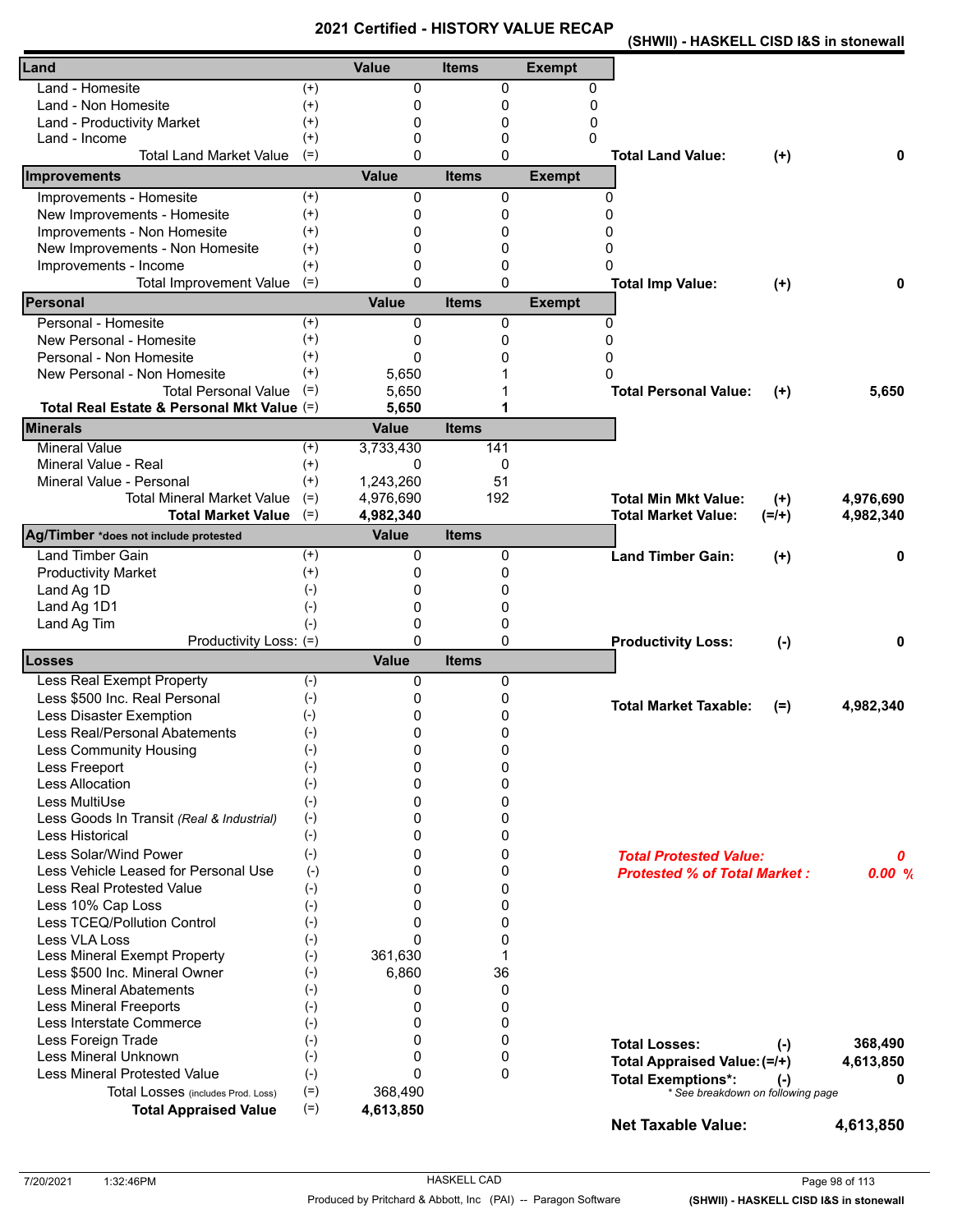|                                                                                                                                                                                                          |                | Certified - HISTONT VALUE NECAR                                 |              |                                            |                                                                                        | (SHWII) - HASKELL CISD I&S in stonewall |
|----------------------------------------------------------------------------------------------------------------------------------------------------------------------------------------------------------|----------------|-----------------------------------------------------------------|--------------|--------------------------------------------|----------------------------------------------------------------------------------------|-----------------------------------------|
| *** Freeze Totals: (This is only for Effective Tax Rate Calculation)                                                                                                                                     |                |                                                                 |              |                                            |                                                                                        |                                         |
| <b>Total Ceiling Tax:</b>                                                                                                                                                                                |                | 0.00                                                            |              |                                            |                                                                                        |                                         |
| <b>Total Freeze Taxable:</b>                                                                                                                                                                             |                | 0                                                               |              |                                            |                                                                                        |                                         |
| New Imp/Pers with Ceiling: +                                                                                                                                                                             |                | 0                                                               |              |                                            |                                                                                        |                                         |
| **Freeze Adjusted Taxable:                                                                                                                                                                               |                |                                                                 |              |                                            | 4,613,850**This number DOES NOT represent any Jurisdiction's Certified Taxable Value** |                                         |
|                                                                                                                                                                                                          |                |                                                                 |              |                                            |                                                                                        |                                         |
| Estimated Total Levy: ((Net Taxable Value - Total Freeze Taxable + New Imp/Pers with Ceiling) * Tax Rate / 100) + Total Ceiling Tax<br>or (Freeze Adjusted Taxable * Tax Rate / 100) + Total Ceiling Tax |                |                                                                 |              |                                            |                                                                                        |                                         |
|                                                                                                                                                                                                          |                |                                                                 |              |                                            |                                                                                        |                                         |
| <b>Count of Homesteads</b>                                                                                                                                                                               |                |                                                                 |              |                                            |                                                                                        |                                         |
| S<br>F<br>н<br>в                                                                                                                                                                                         | D<br>W         | O<br>DV                                                         | <b>DV100</b> | <b>SS First Resp</b>                       | <b>SS Svc Member</b>                                                                   |                                         |
| $\mathbf 0$<br>0<br>0<br>0                                                                                                                                                                               | 0<br>0         | 0<br>0                                                          | 0            | 0                                          | 0                                                                                      |                                         |
| <b>Owner and Parcel Counts</b>                                                                                                                                                                           |                |                                                                 |              |                                            |                                                                                        |                                         |
| <b>Total Parcels*:</b>                                                                                                                                                                                   |                | 194* Parcel count is figured by parcel per ownership sequences. |              |                                            |                                                                                        |                                         |
| <b>Total Owners:</b>                                                                                                                                                                                     | 171            |                                                                 |              |                                            |                                                                                        |                                         |
| <b>Ported Homestead/Charity Amounts</b>                                                                                                                                                                  | <b>Value</b>   |                                                                 | <b>Items</b> |                                            |                                                                                        |                                         |
| DV Donated Home (Charity)                                                                                                                                                                                | $^{(+)}$       | 0                                                               |              | 0                                          |                                                                                        |                                         |
| SS of a Service Member Ported Amount                                                                                                                                                                     | $^{(+)}$       | 0                                                               |              | 0                                          |                                                                                        |                                         |
| SS of a First Responder Ported Amount                                                                                                                                                                    | $^{(+)}$       | 0                                                               |              | 0                                          |                                                                                        |                                         |
| SS of DV Donated Home Ported Amount<br>SS of 100% DV Ported Amount                                                                                                                                       | $(+)$<br>$(+)$ | 0<br>$\mathbf 0$                                                |              | 0<br>0                                     |                                                                                        |                                         |
| <b>Homestead Exemptions</b>                                                                                                                                                                              | <b>Value</b>   |                                                                 | <b>Items</b> |                                            |                                                                                        |                                         |
| Homestead H,S                                                                                                                                                                                            | $^{(+)}$       | 0                                                               |              | 0                                          |                                                                                        |                                         |
| Senior S                                                                                                                                                                                                 | $^{(+)}$       | 0                                                               |              | 0                                          | H - Homestead                                                                          | D - Disabled Only                       |
| Disabled B                                                                                                                                                                                               | $^{(+)}$       | 0                                                               |              | 0                                          | S - Over 65<br>F - Disabled Widow                                                      | W - Widow<br>O - Over 65 (No HS)        |
| DV 100%                                                                                                                                                                                                  | $^{(+)}$       | $\Omega$                                                        |              | 0                                          | <b>B</b> - Disabled                                                                    | DV - Disabled Veteran                   |
| Surviving Spouse of a Service Member                                                                                                                                                                     | $^{(+)}$       | 0                                                               |              | 0                                          | DV100 (1, 2, 3) - 100% Disabled Veteran                                                |                                         |
| Survivng Spouse of a First Responder                                                                                                                                                                     | $(+)$          | 0                                                               |              | 0                                          | 4 (4B, 4H, 4S) - Surviving Spouse of a Service Member                                  |                                         |
| Total Reimbursable (=)                                                                                                                                                                                   |                | 0                                                               |              | 0                                          | 5* (5B, 5H, 5S) - Surviving Spouse of a First Responder                                |                                         |
| <b>Local Discount</b>                                                                                                                                                                                    | $^{(+)}$       | 0                                                               |              | 0                                          |                                                                                        |                                         |
| Disabled Veteran                                                                                                                                                                                         | $^{(+)}$       | 0                                                               |              | 0                                          |                                                                                        |                                         |
| Optional 65                                                                                                                                                                                              | $^{(+)}$       | $\Omega$                                                        |              | 0                                          |                                                                                        |                                         |
| Local Disabled                                                                                                                                                                                           | $^{(+)}$       | 0                                                               |              | 0                                          |                                                                                        |                                         |
| State Homestead                                                                                                                                                                                          | $^{(+)}$       | 0                                                               |              | 0                                          |                                                                                        |                                         |
| <b>Total Exemptions</b>                                                                                                                                                                                  | $(=)$          |                                                                 |              | <b>0</b> (includes Ported/Charity Amounts) |                                                                                        |                                         |
| <b>Special Certified Totals</b>                                                                                                                                                                          |                |                                                                 |              |                                            |                                                                                        |                                         |
| <b>Exempt Value of First Time Absolute Exemption</b>                                                                                                                                                     |                |                                                                 | \$0          |                                            |                                                                                        |                                         |
|                                                                                                                                                                                                          |                |                                                                 |              |                                            |                                                                                        |                                         |
| <b>Exempt Value of First Time Partial Exemption</b>                                                                                                                                                      |                |                                                                 | \$0          |                                            |                                                                                        |                                         |
| <b>New AG/Timber</b>                                                                                                                                                                                     |                |                                                                 |              |                                            |                                                                                        |                                         |
| Market                                                                                                                                                                                                   |                |                                                                 | \$0          |                                            |                                                                                        |                                         |
| Taxable                                                                                                                                                                                                  |                |                                                                 | \$0          |                                            |                                                                                        |                                         |
| Value Loss                                                                                                                                                                                               |                |                                                                 | \$0          |                                            |                                                                                        |                                         |
| <b>New Improvement/Personal</b>                                                                                                                                                                          |                |                                                                 |              |                                            |                                                                                        |                                         |
| Market                                                                                                                                                                                                   |                |                                                                 | \$5,650      |                                            |                                                                                        |                                         |
| Taxable                                                                                                                                                                                                  |                |                                                                 | \$5,650      |                                            |                                                                                        |                                         |
|                                                                                                                                                                                                          |                |                                                                 |              |                                            |                                                                                        |                                         |
| Average Values* (includes protested & exempt value)                                                                                                                                                      |                |                                                                 |              |                                            |                                                                                        |                                         |
|                                                                                                                                                                                                          |                | <b>Parcels</b>                                                  |              |                                            | <b>Market</b>                                                                          |                                         |
| <b>Market</b>                                                                                                                                                                                            |                |                                                                 |              |                                            | <b>Taxable</b>                                                                         |                                         |
| <b>Taxable</b>                                                                                                                                                                                           |                |                                                                 |              |                                            |                                                                                        |                                         |
|                                                                                                                                                                                                          |                |                                                                 |              |                                            |                                                                                        |                                         |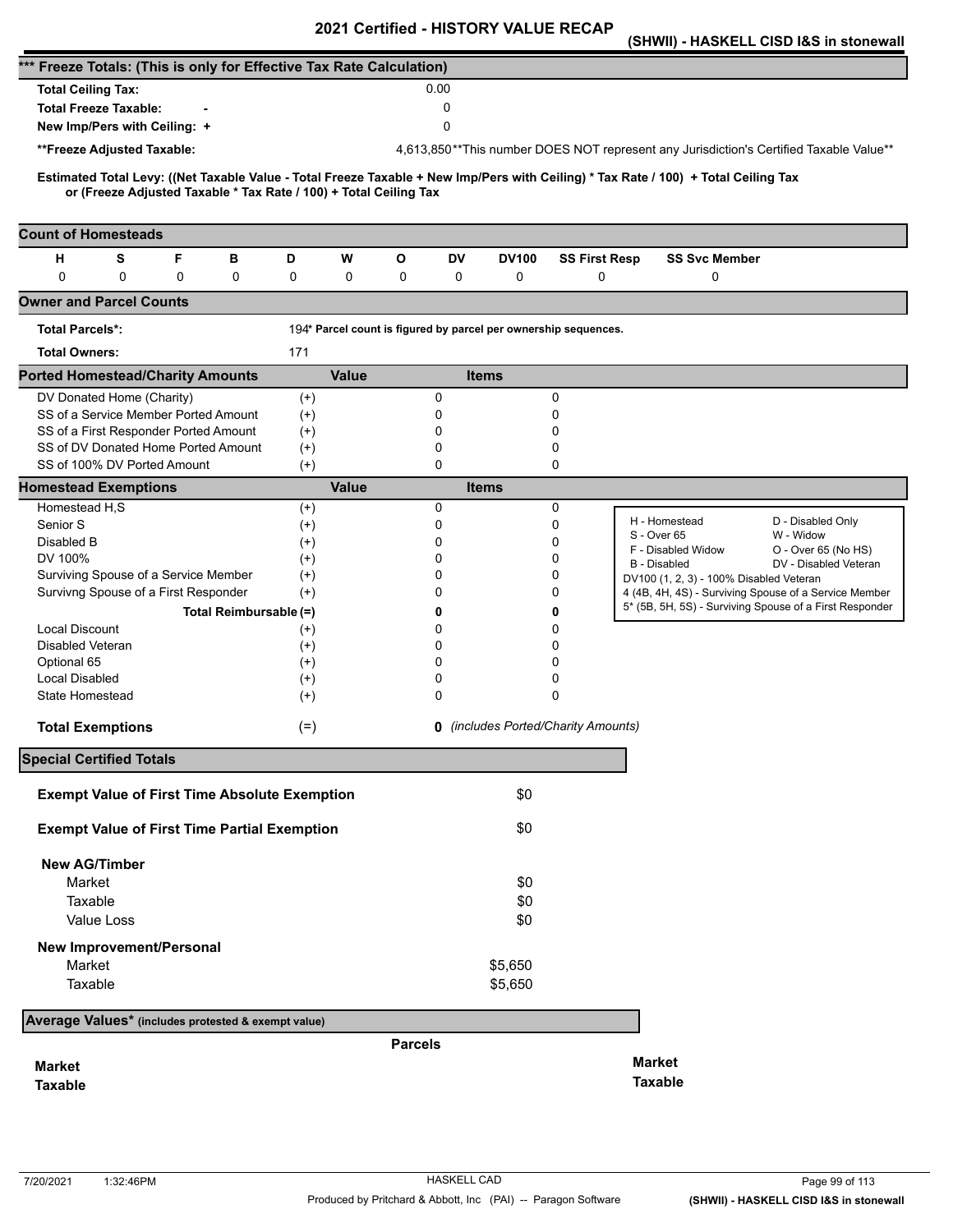**(SHWII) - HASKELL CISD I&S in stonewall** 

|                  |                |              |              |                  |                                      | <b>Category Code Breakdown</b> |                     |                 |                |                                    |                                    |
|------------------|----------------|--------------|--------------|------------------|--------------------------------------|--------------------------------|---------------------|-----------------|----------------|------------------------------------|------------------------------------|
| Cat<br>Code      | <b>Items</b>   | <b>Acres</b> | Land         | <b>Ag/Timber</b> | <b>Productivity</b><br><b>Market</b> | <b>Taxable</b><br>Land         | <b>Improvements</b> | <b>Personal</b> | <b>Mineral</b> | <b>Total Mkt</b><br><b>Taxable</b> | <b>Total Net</b><br><b>Taxable</b> |
| D <sub>1</sub>   | $\overline{1}$ | 0.000        | $\Omega$     | $\Omega$         | $\Omega$                             | 0                              | $\Omega$            | $\Omega$        | $\Omega$       | $\Omega$                           |                                    |
| D*               | 1              | 0.000        | 0            | U                |                                      |                                | 0                   | 0               |                |                                    |                                    |
| G <sub>1</sub>   | 141            | 0.000        | $\Omega$     | 0                | U                                    | 0                              | 0                   | 0               | 3,733,430      | 3,733,430                          | 3,733,430                          |
| $G^*$            | 141            | 0.000        | 0            | 0                | 0                                    |                                | 0                   | 0               | 3,733,430      | 3,733,430                          | 3,733,430                          |
| J2               |                | 0.000        | $\Omega$     | $\Omega$         | $\Omega$                             | 0                              | 0                   | $\mathbf 0$     | 18,180         | 18,180                             | 18,180                             |
| J3               | $\overline{2}$ | 0.000        | $\Omega$     | $\Omega$         | 0                                    | 0                              | 0                   | $\Omega$        | 51,850         | 51,850                             | 51,850                             |
| J6               | 7              | 0.000        | $\Omega$     | 0                |                                      | 0                              | 0                   | $\Omega$        | 29,170         | 29,170                             | 29,170                             |
| J8               | $\overline{2}$ | 0.000        | 0            | 0                | 0                                    | 0                              | 0                   | 0               | 113,540        | 113,540                            | 113,540                            |
| J*               | 12             | 0.000        | 0            | ŋ                | 0                                    |                                | 0                   | $\bf{0}$        | 212,740        | 212,740                            | 212,740                            |
| L1               | 1              | 0.000        | $\Omega$     | $\Omega$         | $\Omega$                             | 0                              | 0                   | 5,650           | 0              | 5,650                              | 5,650                              |
| L1               | 1              | 0.000        | $\mathbf{0}$ | $\mathbf{0}$     | $\mathbf{0}$                         | 0                              | 0                   | 5,650           | $\mathbf{0}$   | 5,650                              | 5,650                              |
| L <sub>2</sub> G | $\overline{2}$ | 0.000        | $\mathbf 0$  | $\mathbf 0$      | 0                                    | 0                              | 0                   | 0               | 662,030        | 662,030                            | 662,030                            |
| L2               | $\mathbf{2}$   | 0.000        | $\mathbf{0}$ | $\mathbf{0}$     | $\mathbf{0}$                         | 0                              | 0                   | $\mathbf 0$     | 662,030        | 662,030                            | 662,030                            |
| L*               | 3              | 0.000        | $\mathbf 0$  | 0                | 0                                    | 0                              | 0                   | 5,650           | 662,030        | 667,680                            | 667,680                            |
| XC               | 36             | 0.000        | $\Omega$     | 0                | $\Omega$                             | 0                              | 0                   | $\Omega$        | 6,860          | 6,860                              | 0                                  |
| XV               | 1              | 0.000        | $\Omega$     | $\Omega$         | $\Omega$                             | U                              | 0                   | $\Omega$        | 361,630        | 361,630                            |                                    |
| $X^*$            | 37             | 0.000        | 0            | 0                | 0                                    |                                | 0                   | 0               | 368,490        | 368,490                            |                                    |
|                  | 194            | .000         | $\Omega$     | $\Omega$         | $\Omega$                             | 0                              | 0                   | 5,650           | 4,976,690      | 4,982,340                          | 4,613,850                          |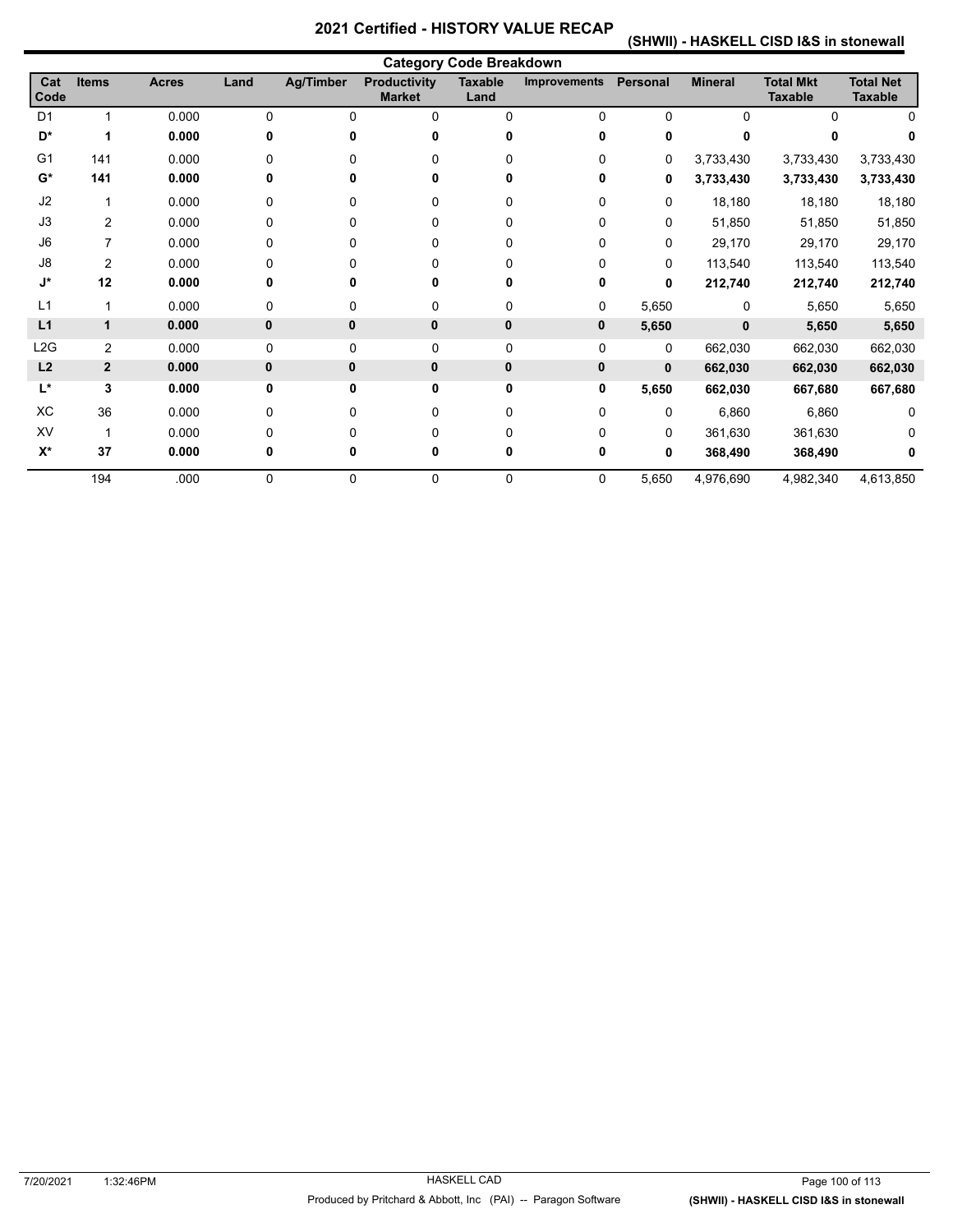|                                            |          | <b>VEILIIEU - FIIJTUNT</b> |              |              |               | (SPCI) - PAINT CREEK ISD IN JONES   |           |           |
|--------------------------------------------|----------|----------------------------|--------------|--------------|---------------|-------------------------------------|-----------|-----------|
| Land                                       |          | <b>Value</b>               | <b>Items</b> |              | <b>Exempt</b> |                                     |           |           |
| Land - Homesite                            | $^{(+)}$ | 0                          |              | 0            | 0             |                                     |           |           |
| Land - Non Homesite                        | $^{(+)}$ | 0                          |              | 0            | 0             |                                     |           |           |
| Land - Productivity Market                 | $^{(+)}$ | 0                          |              | 0            | 0             |                                     |           |           |
| Land - Income                              | $^{(+)}$ | $\Omega$                   |              | 0            | 0             |                                     |           |           |
| <b>Total Land Market Value</b>             | $(=)$    | $\Omega$                   |              | 0            |               | <b>Total Land Value:</b>            | $(+)$     | 0         |
| Improvements                               |          | <b>Value</b>               | <b>Items</b> |              | <b>Exempt</b> |                                     |           |           |
| Improvements - Homesite                    | $(+)$    | 0                          |              | 0            | 0             |                                     |           |           |
| New Improvements - Homesite                | $(+)$    | 0                          |              | 0            | $\Omega$      |                                     |           |           |
| Improvements - Non Homesite                | $^{(+)}$ | $\Omega$                   |              | 0            | 0             |                                     |           |           |
| New Improvements - Non Homesite            | $^{(+)}$ | 0                          |              | 0            | 0             |                                     |           |           |
| Improvements - Income                      | $^{(+)}$ | 0                          |              | 0            | 0             |                                     |           |           |
| <b>Total Improvement Value</b>             | $(=)$    | 0                          |              | $\mathbf{0}$ |               | <b>Total Imp Value:</b>             | $(+)$     | 0         |
| Personal                                   |          | <b>Value</b>               | <b>Items</b> |              | <b>Exempt</b> |                                     |           |           |
| Personal - Homesite                        | $^{(+)}$ | 0                          |              | 0            | $\mathbf{0}$  |                                     |           |           |
| New Personal - Homesite                    | $^{(+)}$ | 0                          |              | 0            | $\Omega$      |                                     |           |           |
| Personal - Non Homesite                    | $^{(+)}$ | 0                          |              | 0            | 0             |                                     |           |           |
| New Personal - Non Homesite                | $^{(+)}$ | 0                          |              | 0            | $\Omega$      |                                     |           |           |
| <b>Total Personal Value</b>                | $(=)$    | $\Omega$                   |              | 0            |               | <b>Total Personal Value:</b>        | $^{(+)}$  | 0         |
| Total Real Estate & Personal Mkt Value (=) |          | $\mathbf{0}$               |              | 0            |               |                                     |           |           |
| <b>Minerals</b>                            |          | <b>Value</b>               | <b>Items</b> |              |               |                                     |           |           |
| <b>Mineral Value</b>                       | $(+)$    | 51,150                     |              | 10           |               |                                     |           |           |
| Mineral Value - Real                       | $^{(+)}$ | $\Omega$                   |              | 0            |               |                                     |           |           |
| Mineral Value - Personal                   | $^{(+)}$ | 3,914,140                  |              | 16           |               |                                     |           |           |
| <b>Total Mineral Market Value</b>          | $(=)$    | 3,965,290                  |              | 26           |               | <b>Total Min Mkt Value:</b>         | $(+)$     | 3,965,290 |
| <b>Total Market Value</b>                  | $(=)$    | 3,965,290                  |              |              |               | <b>Total Market Value:</b>          | $(=/+)$   | 3,965,290 |
| Ag/Timber *does not include protested      |          | <b>Value</b>               | <b>Items</b> |              |               |                                     |           |           |
| <b>Land Timber Gain</b>                    | $^{(+)}$ | 0                          |              | 0            |               | <b>Land Timber Gain:</b>            | $^{(+)}$  | 0         |
| <b>Productivity Market</b>                 | $^{(+)}$ | 0                          |              | 0            |               |                                     |           |           |
| Land Ag 1D                                 | $(-)$    | 0                          |              | 0            |               |                                     |           |           |
| Land Ag 1D1                                | $(-)$    | $\Omega$                   |              | 0            |               |                                     |           |           |
| Land Ag Tim                                | $(-)$    | 0                          |              | 0            |               |                                     |           |           |
| Productivity Loss: (=)                     |          | $\mathbf{0}$               |              | 0            |               | <b>Productivity Loss:</b>           | $(-)$     | 0         |
| Losses                                     |          | <b>Value</b>               | <b>Items</b> |              |               |                                     |           |           |
| Less Real Exempt Property                  | $(-)$    | 0                          |              | 0            |               |                                     |           |           |
| Less \$500 Inc. Real Personal              | $(-)$    | 0                          |              | 0            |               | <b>Total Market Taxable:</b>        | $(=)$     | 3,965,290 |
| Less Disaster Exemption                    | $(-)$    | 0                          |              | 0            |               |                                     |           |           |
| Less Real/Personal Abatements              | $(-)$    | 0                          |              | 0            |               |                                     |           |           |
| Less Community Housing                     | $(-)$    | 0                          |              | 0            |               |                                     |           |           |
| Less Freeport                              | $(-)$    | 0                          |              | 0            |               |                                     |           |           |
| Less Allocation                            | $(-)$    | $\Omega$                   |              | 0            |               |                                     |           |           |
| Less MultiUse                              | $(-)$    | $\Omega$                   |              | 0            |               |                                     |           |           |
| Less Goods In Transit (Real & Industrial)  | $(-)$    | 0                          |              | 0            |               |                                     |           |           |
| Less Historical                            | $(-)$    | 0                          |              | 0            |               |                                     |           |           |
| Less Solar/Wind Power                      | $(-)$    | 0                          |              | 0            |               | <b>Total Protested Value:</b>       |           | 0         |
| Less Vehicle Leased for Personal Use       | $(-)$    | 0                          |              | 0            |               | <b>Protested % of Total Market:</b> |           | 0.00%     |
| <b>Less Real Protested Value</b>           | $(-)$    | 0                          |              | 0            |               |                                     |           |           |
| Less 10% Cap Loss                          | $(-)$    | $\Omega$                   |              | 0            |               |                                     |           |           |
| Less TCEQ/Pollution Control                | $(-)$    | $\Omega$                   |              | 0            |               |                                     |           |           |
| Less VLA Loss                              | $(-)$    | 0                          |              | 0            |               |                                     |           |           |
| Less Mineral Exempt Property               | $(-)$    | $\Omega$                   |              | 0            |               |                                     |           |           |
| Less \$500 Inc. Mineral Owner              | $(-)$    | 2,470                      |              | 11           |               |                                     |           |           |
| <b>Less Mineral Abatements</b>             | $(-)$    | 0                          |              | 0            |               |                                     |           |           |
| <b>Less Mineral Freeports</b>              | $(-)$    | 0                          |              | 0            |               |                                     |           |           |
| Less Interstate Commerce                   | $(-)$    | 0                          |              | 0            |               |                                     |           |           |
| Less Foreign Trade                         | $(-)$    | $\Omega$                   |              | 0            |               | <b>Total Losses:</b>                | $(\cdot)$ | 2,470     |
| Less Mineral Unknown                       | $(-)$    | 0                          |              | 0            |               | Total Appraised Value: (=/+)        |           | 3,962,820 |
| <b>Less Mineral Protested Value</b>        | $(-)$    | $\Omega$                   |              | $\mathbf{0}$ |               | <b>Total Exemptions*:</b>           |           |           |
| Total Losses (includes Prod. Loss)         | $(=)$    | 2,470                      |              |              |               | * See breakdown on following page   | $(\cdot)$ |           |
| <b>Total Appraised Value</b>               | $(=)$    | 3,962,820                  |              |              |               |                                     |           |           |
|                                            |          |                            |              |              |               | <b>Net Taxable Value:</b>           |           | 3,962,820 |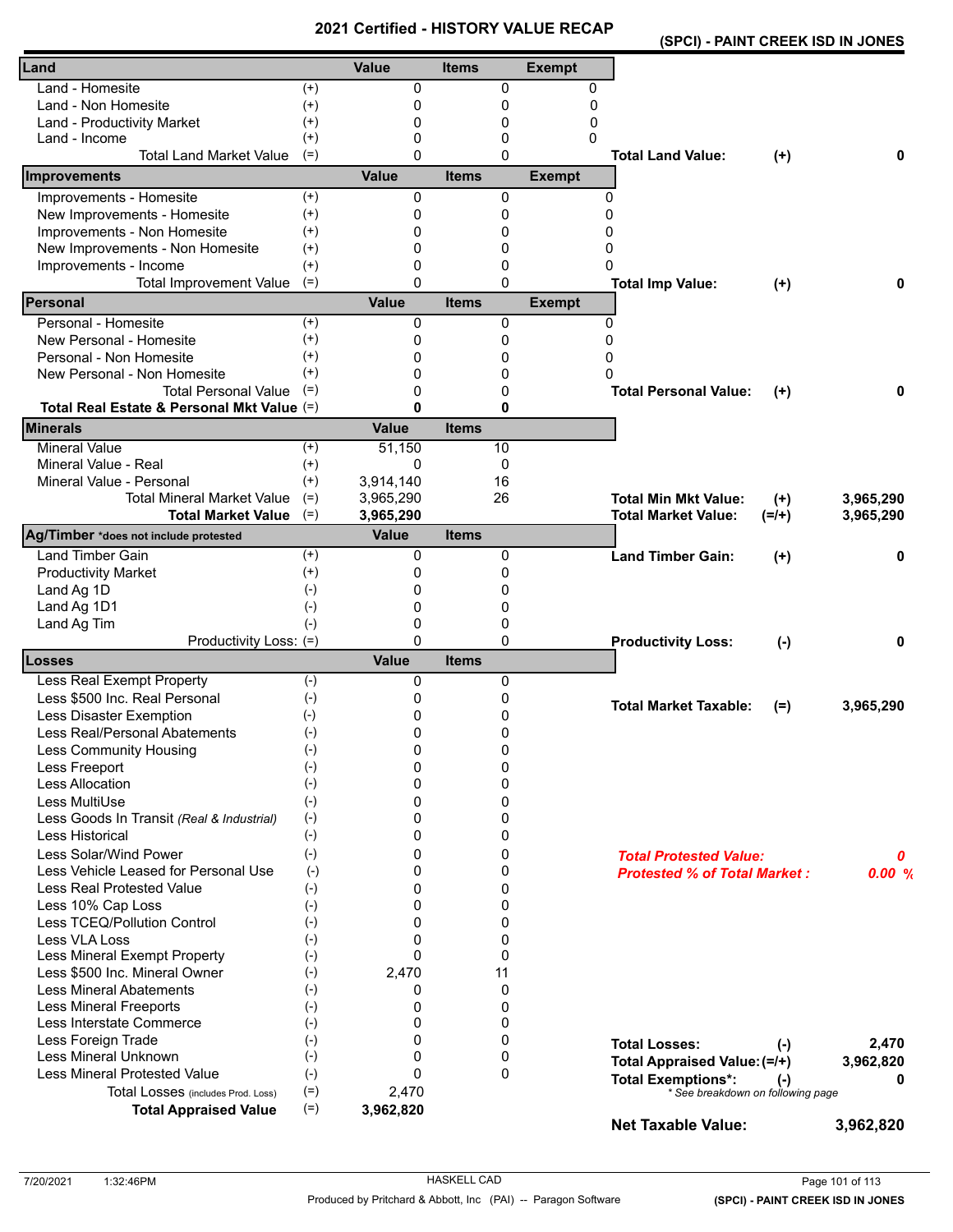|                                                                      |                                                                   |   |                        |                      |              |                |             |              | 2021 Certified - HISTORT VALUE RECAP                           |                                                                                                                                     | (SPCI) - PAINT CREEK ISD IN JONES                                                      |
|----------------------------------------------------------------------|-------------------------------------------------------------------|---|------------------------|----------------------|--------------|----------------|-------------|--------------|----------------------------------------------------------------|-------------------------------------------------------------------------------------------------------------------------------------|----------------------------------------------------------------------------------------|
| *** Freeze Totals: (This is only for Effective Tax Rate Calculation) |                                                                   |   |                        |                      |              |                |             |              |                                                                |                                                                                                                                     |                                                                                        |
| <b>Total Ceiling Tax:</b>                                            |                                                                   |   |                        |                      |              |                | 0.00        |              |                                                                |                                                                                                                                     |                                                                                        |
| <b>Total Freeze Taxable:</b>                                         |                                                                   |   |                        |                      |              |                | $\Omega$    |              |                                                                |                                                                                                                                     |                                                                                        |
| New Imp/Pers with Ceiling: +                                         |                                                                   |   |                        |                      |              |                | $\mathbf 0$ |              |                                                                |                                                                                                                                     |                                                                                        |
| **Freeze Adjusted Taxable:                                           |                                                                   |   |                        |                      |              |                |             |              |                                                                |                                                                                                                                     | 3,962,820**This number DOES NOT represent any Jurisdiction's Certified Taxable Value** |
|                                                                      |                                                                   |   |                        |                      |              |                |             |              |                                                                |                                                                                                                                     |                                                                                        |
|                                                                      | or (Freeze Adjusted Taxable * Tax Rate / 100) + Total Ceiling Tax |   |                        |                      |              |                |             |              |                                                                | Estimated Total Levy: ((Net Taxable Value - Total Freeze Taxable + New Imp/Pers with Ceiling) * Tax Rate / 100) + Total Ceiling Tax |                                                                                        |
| <b>Count of Homesteads</b>                                           |                                                                   |   |                        |                      |              |                |             |              |                                                                |                                                                                                                                     |                                                                                        |
| н                                                                    | s                                                                 | F | в                      | D                    | W            | O              | <b>DV</b>   | <b>DV100</b> | <b>SS First Resp</b>                                           | <b>SS Svc Member</b>                                                                                                                |                                                                                        |
| 0                                                                    | 0                                                                 | 0 | 0                      | 0                    | 0            | 0              | 0           | 0            | 0                                                              | 0                                                                                                                                   |                                                                                        |
| <b>Owner and Parcel Counts</b>                                       |                                                                   |   |                        |                      |              |                |             |              |                                                                |                                                                                                                                     |                                                                                        |
| <b>Total Parcels*:</b>                                               |                                                                   |   |                        |                      |              |                |             |              | 26* Parcel count is figured by parcel per ownership sequences. |                                                                                                                                     |                                                                                        |
| <b>Total Owners:</b>                                                 |                                                                   |   |                        | 24                   |              |                |             |              |                                                                |                                                                                                                                     |                                                                                        |
| <b>Ported Homestead/Charity Amounts</b>                              |                                                                   |   |                        |                      | <b>Value</b> |                |             | <b>Items</b> |                                                                |                                                                                                                                     |                                                                                        |
| DV Donated Home (Charity)                                            |                                                                   |   |                        | $^{(+)}$             |              |                | 0           |              | 0                                                              |                                                                                                                                     |                                                                                        |
| SS of a Service Member Ported Amount                                 |                                                                   |   |                        | $^{(+)}$             |              |                | 0           |              | 0                                                              |                                                                                                                                     |                                                                                        |
| SS of a First Responder Ported Amount                                |                                                                   |   |                        | $(+)$                |              |                | 0           |              | 0                                                              |                                                                                                                                     |                                                                                        |
| SS of DV Donated Home Ported Amount<br>SS of 100% DV Ported Amount   |                                                                   |   |                        | $^{(+)}$<br>$(+)$    |              |                | 0<br>0      |              | 0<br>0                                                         |                                                                                                                                     |                                                                                        |
| <b>Homestead Exemptions</b>                                          |                                                                   |   |                        |                      | <b>Value</b> |                |             | <b>Items</b> |                                                                |                                                                                                                                     |                                                                                        |
| Homestead H,S                                                        |                                                                   |   |                        | $^{(+)}$             |              |                | 0           |              | 0                                                              |                                                                                                                                     |                                                                                        |
| Senior S                                                             |                                                                   |   |                        | $^{(+)}$             |              |                | 0           |              | 0                                                              | H - Homestead                                                                                                                       | D - Disabled Only                                                                      |
| Disabled B                                                           |                                                                   |   |                        | $^{(+)}$             |              |                | 0           |              | 0                                                              | S - Over 65<br>F - Disabled Widow                                                                                                   | W - Widow<br>O - Over 65 (No HS)                                                       |
| DV 100%                                                              |                                                                   |   |                        | $^{(+)}$             |              |                | 0           |              | 0                                                              | <b>B</b> - Disabled                                                                                                                 | DV - Disabled Veteran                                                                  |
| Surviving Spouse of a Service Member                                 |                                                                   |   |                        | $(+)$                |              |                | 0           |              | 0                                                              | DV100 (1, 2, 3) - 100% Disabled Veteran                                                                                             |                                                                                        |
| Survivng Spouse of a First Responder                                 |                                                                   |   |                        | $(+)$                |              |                | 0           |              | 0                                                              |                                                                                                                                     | 4 (4B, 4H, 4S) - Surviving Spouse of a Service Member                                  |
|                                                                      |                                                                   |   | Total Reimbursable (=) |                      |              |                | 0           |              | 0                                                              |                                                                                                                                     | 5* (5B, 5H, 5S) - Surviving Spouse of a First Responder                                |
| <b>Local Discount</b>                                                |                                                                   |   |                        | $^{(+)}$             |              |                | 0           |              | 0                                                              |                                                                                                                                     |                                                                                        |
| <b>Disabled Veteran</b>                                              |                                                                   |   |                        | $(+)$                |              |                | 0<br>0      |              | 0<br>0                                                         |                                                                                                                                     |                                                                                        |
| Optional 65<br>Local Disabled                                        |                                                                   |   |                        | $^{(+)}$<br>$^{(+)}$ |              |                | 0           |              | 0                                                              |                                                                                                                                     |                                                                                        |
| <b>State Homestead</b>                                               |                                                                   |   |                        | $^{(+)}$             |              |                | 0           |              | 0                                                              |                                                                                                                                     |                                                                                        |
| <b>Total Exemptions</b>                                              |                                                                   |   |                        | $(=)$                |              |                |             |              | <b>0</b> (includes Ported/Charity Amounts)                     |                                                                                                                                     |                                                                                        |
| <b>Special Certified Totals</b>                                      |                                                                   |   |                        |                      |              |                |             |              |                                                                |                                                                                                                                     |                                                                                        |
|                                                                      |                                                                   |   |                        |                      |              |                |             |              |                                                                |                                                                                                                                     |                                                                                        |
| <b>Exempt Value of First Time Absolute Exemption</b>                 |                                                                   |   |                        |                      |              |                |             |              |                                                                |                                                                                                                                     |                                                                                        |
| <b>Exempt Value of First Time Partial Exemption</b>                  |                                                                   |   |                        |                      |              |                |             |              |                                                                |                                                                                                                                     |                                                                                        |
| <b>New AG/Timber</b>                                                 |                                                                   |   |                        |                      |              |                |             |              |                                                                |                                                                                                                                     |                                                                                        |
| Market                                                               |                                                                   |   |                        |                      |              |                |             |              |                                                                |                                                                                                                                     |                                                                                        |
| Taxable                                                              |                                                                   |   |                        |                      |              |                |             |              |                                                                |                                                                                                                                     |                                                                                        |
| Value Loss                                                           |                                                                   |   |                        |                      |              |                |             |              |                                                                |                                                                                                                                     |                                                                                        |
| <b>New Improvement/Personal</b>                                      |                                                                   |   |                        |                      |              |                |             |              |                                                                |                                                                                                                                     |                                                                                        |
| Market                                                               |                                                                   |   |                        |                      |              |                |             |              |                                                                |                                                                                                                                     |                                                                                        |
| Taxable                                                              |                                                                   |   |                        |                      |              |                |             |              |                                                                |                                                                                                                                     |                                                                                        |
| Average Values* (includes protested & exempt value)                  |                                                                   |   |                        |                      |              |                |             |              |                                                                |                                                                                                                                     |                                                                                        |
|                                                                      |                                                                   |   |                        |                      |              | <b>Parcels</b> |             |              |                                                                |                                                                                                                                     |                                                                                        |
| <b>Market</b>                                                        |                                                                   |   |                        |                      |              |                |             |              |                                                                | <b>Market</b>                                                                                                                       |                                                                                        |
| <b>Taxable</b>                                                       |                                                                   |   |                        |                      |              |                |             |              |                                                                | <b>Taxable</b>                                                                                                                      |                                                                                        |
|                                                                      |                                                                   |   |                        |                      |              |                |             |              |                                                                |                                                                                                                                     |                                                                                        |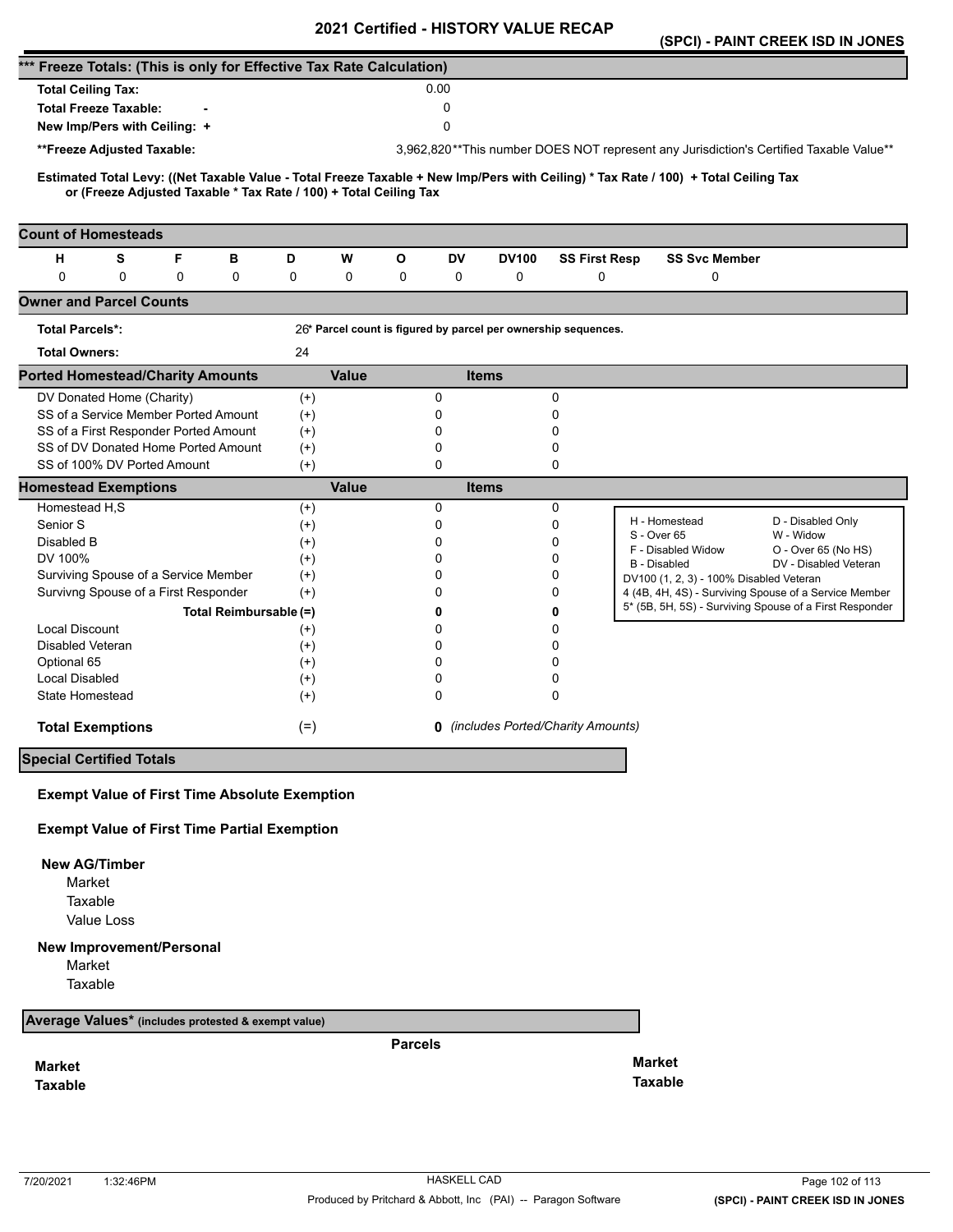#### **(SPCI) - PAINT CREEK ISD IN JONES**

|             |              |              |      |           |                                      | <b>Category Code Breakdown</b> |                     |          |                |                                    |                             |
|-------------|--------------|--------------|------|-----------|--------------------------------------|--------------------------------|---------------------|----------|----------------|------------------------------------|-----------------------------|
| Cat<br>Code | <b>Items</b> | <b>Acres</b> | Land | Ag/Timber | <b>Productivity</b><br><b>Market</b> | Taxable<br>Land                | <b>Improvements</b> | Personal | <b>Mineral</b> | <b>Total Mkt</b><br><b>Taxable</b> | <b>Total Net</b><br>Taxable |
| G1          | 10           | 0.000        | 0    | υ         | Ü                                    | 0                              | 0                   | 0        | 51,150         | 51,150                             | 51,150                      |
| $G^*$       | 10           | 0.000        | 0    | 0         | 0                                    | 0                              | 0                   | 0        | 51,150         | 51,150                             | 51,150                      |
| J3          | 5            | 0.000        | 0    | $\Omega$  | 0                                    | 0                              | 0                   | 0        | 3,911,670      | 3,911,670                          | 3,911,670                   |
| J*          | 5            | 0.000        | 0    | 0         | 0                                    | 0                              | 0                   | 0        | 3,911,670      | 3,911,670                          | 3,911,670                   |
| XC.         | 11           | 0.000        | 0    | $\Omega$  | 0                                    | 0                              | 0                   | 0        | 2,470          | 2,470                              | 0                           |
| $X^*$       | 11           | 0.000        | 0    | 0         | 0                                    | 0                              | 0                   | 0        | 2.470          | 2,470                              | 0                           |
|             | 26           | .000         |      | 0         |                                      | 0                              | 0                   | $\Omega$ | 3,965,290      | 3,965,290                          | 3,962,820                   |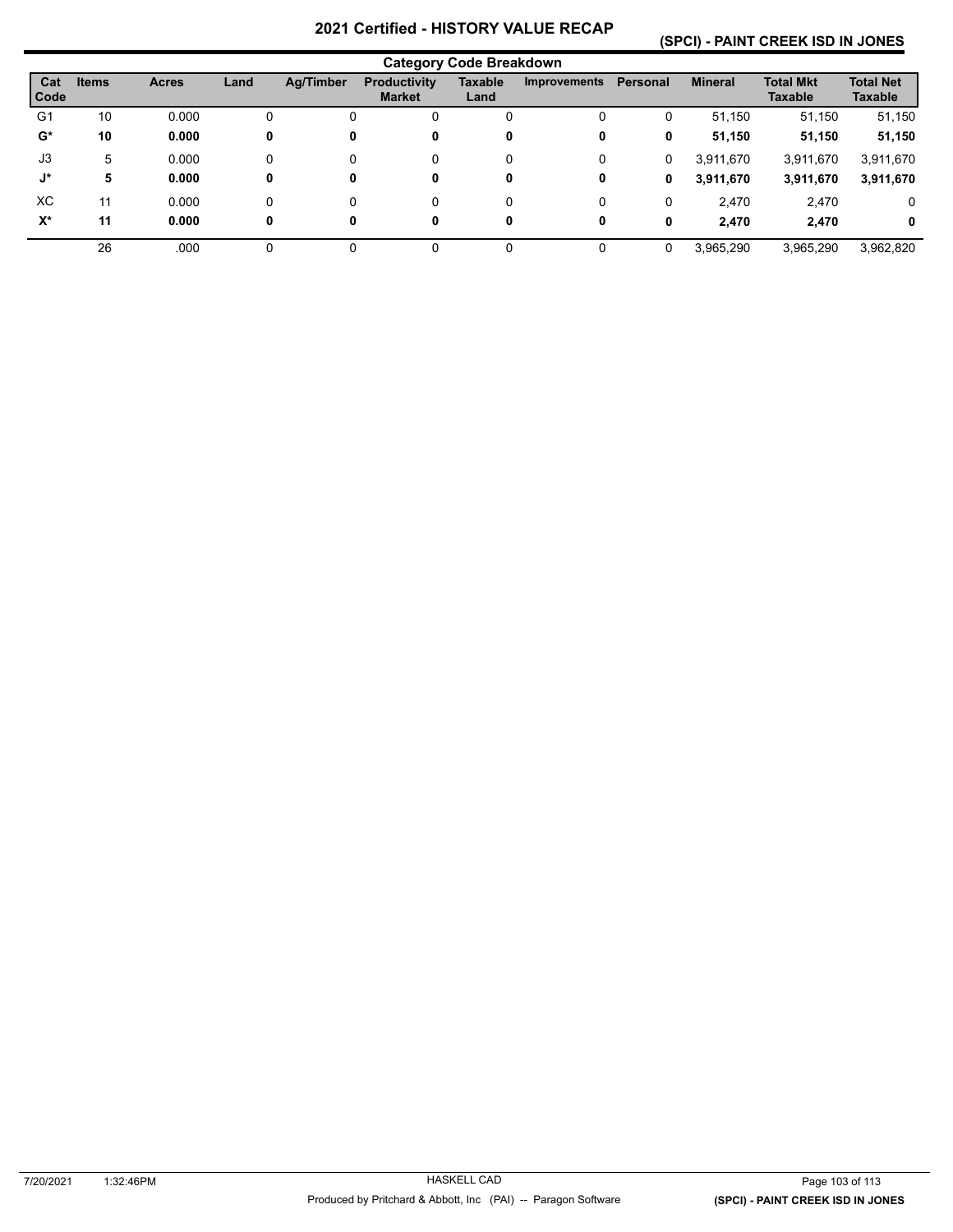| (SPCII) - PAINT CREEK ISD IN JONES 1&S |
|----------------------------------------|
|----------------------------------------|

| Land                                                               |                   | <b>Value</b>              | <b>Items</b> |              | <b>Exempt</b> |                                        |           |
|--------------------------------------------------------------------|-------------------|---------------------------|--------------|--------------|---------------|----------------------------------------|-----------|
| Land - Homesite                                                    | $^{(+)}$          | 0                         |              | $\mathbf 0$  | 0             |                                        |           |
| Land - Non Homesite                                                | $^{(+)}$          | 0                         |              | 0            | $\mathbf{0}$  |                                        |           |
| Land - Productivity Market                                         | $^{(+)}$          | 0                         |              | 0            | 0             |                                        |           |
| Land - Income                                                      | $^{(+)}$          | 0                         |              | 0            | 0             |                                        |           |
| <b>Total Land Market Value</b>                                     | $(=)$             | $\Omega$                  |              | $\Omega$     |               | <b>Total Land Value:</b><br>$(+)$      | 0         |
| Improvements                                                       |                   | Value                     | <b>Items</b> |              | <b>Exempt</b> |                                        |           |
| Improvements - Homesite                                            | $^{(+)}$          | 0                         |              | 0            | 0             |                                        |           |
| New Improvements - Homesite                                        | $(+)$             | 0                         |              | 0            | $\Omega$      |                                        |           |
| Improvements - Non Homesite                                        | $^{(+)}$          | 0                         |              | 0            | 0             |                                        |           |
| New Improvements - Non Homesite                                    | $^{(+)}$          | $\Omega$                  |              | 0            | $\Omega$      |                                        |           |
| Improvements - Income                                              | $^{(+)}$          | $\Omega$                  |              | 0            | <sup>0</sup>  |                                        |           |
| <b>Total Improvement Value</b>                                     | $(=)$             | $\Omega$                  |              | 0            |               | <b>Total Imp Value:</b><br>$(+)$       | 0         |
| Personal                                                           |                   | <b>Value</b>              | <b>Items</b> |              | <b>Exempt</b> |                                        |           |
| Personal - Homesite                                                | $(+)$             | 0                         |              | 0            | 0             |                                        |           |
| New Personal - Homesite                                            | $^{(+)}$          | 0                         |              | 0            | $\Omega$      |                                        |           |
| Personal - Non Homesite                                            | $^{(+)}$          | 0                         |              | 0            | 0             |                                        |           |
| New Personal - Non Homesite                                        | $(+)$             | $\Omega$                  |              | 0            | 0             |                                        |           |
| <b>Total Personal Value</b>                                        | $(=)$             | $\Omega$                  |              | 0            |               | <b>Total Personal Value:</b><br>$(+)$  | 0         |
| Total Real Estate & Personal Mkt Value (=)                         |                   | $\bf{0}$                  |              | 0            |               |                                        |           |
| <b>Minerals</b>                                                    |                   | Value                     | <b>Items</b> |              |               |                                        |           |
| <b>Mineral Value</b>                                               | $^{(+)}$          | 51,150                    |              | 10           |               |                                        |           |
| Mineral Value - Real                                               | $(+)$             | $\Omega$                  |              | 0            |               |                                        |           |
| Mineral Value - Personal                                           | $^{(+)}$          | 3,914,140                 |              | 16           |               |                                        |           |
| <b>Total Mineral Market Value</b>                                  | $(=)$             | 3,965,290                 |              | 26           |               | <b>Total Min Mkt Value:</b><br>$(+)$   | 3,965,290 |
| <b>Total Market Value</b><br>Ag/Timber *does not include protested | $(=)$             | 3,965,290<br><b>Value</b> | <b>Items</b> |              |               | <b>Total Market Value:</b><br>$(=/+)$  | 3,965,290 |
| <b>Land Timber Gain</b>                                            |                   |                           |              |              |               |                                        |           |
|                                                                    | $(+)$             | 0<br>0                    |              | 0<br>0       |               | <b>Land Timber Gain:</b><br>$^{(+)}$   | 0         |
| <b>Productivity Market</b><br>Land Ag 1D                           | $^{(+)}$<br>$(-)$ | 0                         |              | 0            |               |                                        |           |
| Land Ag 1D1                                                        | $(-)$             | 0                         |              | 0            |               |                                        |           |
| Land Ag Tim                                                        | $(-)$             | 0                         |              | 0            |               |                                        |           |
| Productivity Loss: (=)                                             |                   | $\mathbf{0}$              |              | $\mathbf{0}$ |               | <b>Productivity Loss:</b><br>$(-)$     | 0         |
| <b>Losses</b>                                                      |                   | Value                     | <b>Items</b> |              |               |                                        |           |
| Less Real Exempt Property                                          | $(-)$             | 0                         |              | 0            |               |                                        |           |
| Less \$500 Inc. Real Personal                                      | $(-)$             | 0                         |              | 0            |               |                                        |           |
| Less Disaster Exemption                                            | $(-)$             | 0                         |              | 0            |               | <b>Total Market Taxable:</b><br>$(=)$  | 3,965,290 |
| Less Real/Personal Abatements                                      | $(-)$             | $\Omega$                  |              | 0            |               |                                        |           |
| <b>Less Community Housing</b>                                      | $(-)$             | 0                         |              | 0            |               |                                        |           |
| Less Freeport                                                      | $(-)$             | $\Omega$                  |              | 0            |               |                                        |           |
| <b>Less Allocation</b>                                             | $(-)$             | 0                         |              | 0            |               |                                        |           |
| Less MultiUse                                                      | $(-)$             | 0                         |              | 0            |               |                                        |           |
| Less Goods In Transit (Real & Industrial)                          | $(-)$             | $\Omega$                  |              | 0            |               |                                        |           |
| Less Historical                                                    | $(-)$             | $\Omega$                  |              | 0            |               |                                        |           |
| Less Solar/Wind Power                                              | $(-)$             | $\Omega$                  |              | 0            |               | <b>Total Protested Value:</b>          | 0         |
| Less Vehicle Leased for Personal Use                               | $(-)$             | $\Omega$                  |              | 0            |               | <b>Protested % of Total Market:</b>    | 0.00%     |
| <b>Less Real Protested Value</b>                                   | $(-)$             | 0                         |              | 0            |               |                                        |           |
| Less 10% Cap Loss                                                  | $(-)$             | $\Omega$                  |              | 0            |               |                                        |           |
| Less TCEQ/Pollution Control                                        | $(-)$             | $\Omega$                  |              | 0            |               |                                        |           |
| Less VLA Loss                                                      | $(-)$             | $\Omega$                  |              | 0            |               |                                        |           |
| Less Mineral Exempt Property                                       | $(-)$             | $\Omega$                  |              | $\mathbf{0}$ |               |                                        |           |
| Less \$500 Inc. Mineral Owner                                      | $(-)$             | 2,470                     |              | 11           |               |                                        |           |
| <b>Less Mineral Abatements</b>                                     | $(-)$             | 0                         |              | 0            |               |                                        |           |
| <b>Less Mineral Freeports</b>                                      | $(-)$             | 0                         |              | 0            |               |                                        |           |
| Less Interstate Commerce                                           | $(-)$             | $\Omega$                  |              | 0            |               |                                        |           |
| Less Foreign Trade                                                 | $(-)$             | $\Omega$                  |              | 0            |               | <b>Total Losses:</b><br>$(\cdot)$      | 2,470     |
| Less Mineral Unknown                                               | $(-)$             | $\Omega$                  |              | 0            |               | Total Appraised Value: (=/+)           | 3,962,820 |
| Less Mineral Protested Value                                       | $(-)$             | 0                         |              | $\mathbf{0}$ |               | <b>Total Exemptions*:</b><br>$(\cdot)$ | 0         |
| Total Losses (includes Prod. Loss)                                 | $(=)$             | 2,470                     |              |              |               | * See breakdown on following page      |           |
| <b>Total Appraised Value</b>                                       | $(=)$             | 3,962,820                 |              |              |               | <b>Net Taxable Value:</b>              | 3,962,820 |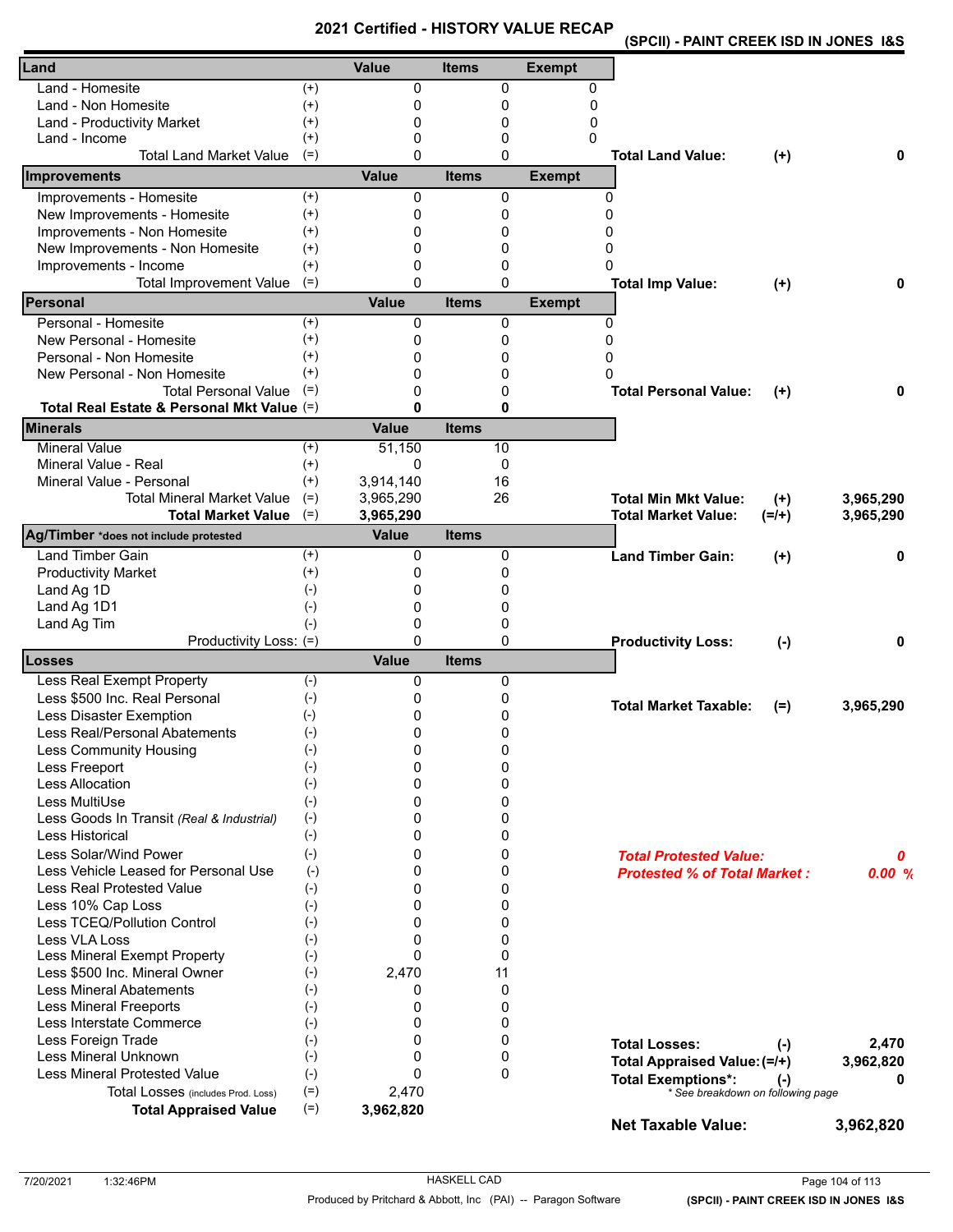|                                                                      |            |                                     |                                                                   |                                                     |              |                |          | 2021 Certified - HISTORY VALUE RECAP                           |                      |                                                                                                                                     | (SPCII) - PAINT CREEK ISD IN JONES 1&S                                                 |
|----------------------------------------------------------------------|------------|-------------------------------------|-------------------------------------------------------------------|-----------------------------------------------------|--------------|----------------|----------|----------------------------------------------------------------|----------------------|-------------------------------------------------------------------------------------------------------------------------------------|----------------------------------------------------------------------------------------|
| *** Freeze Totals: (This is only for Effective Tax Rate Calculation) |            |                                     |                                                                   |                                                     |              |                |          |                                                                |                      |                                                                                                                                     |                                                                                        |
| <b>Total Ceiling Tax:</b>                                            |            |                                     |                                                                   |                                                     |              |                | 0.00     |                                                                |                      |                                                                                                                                     |                                                                                        |
| <b>Total Freeze Taxable:</b>                                         |            |                                     |                                                                   |                                                     |              |                | 0        |                                                                |                      |                                                                                                                                     |                                                                                        |
| 0<br>New Imp/Pers with Ceiling: +                                    |            |                                     |                                                                   |                                                     |              |                |          |                                                                |                      |                                                                                                                                     |                                                                                        |
| **Freeze Adjusted Taxable:                                           |            |                                     |                                                                   |                                                     |              |                |          |                                                                |                      |                                                                                                                                     | 3,962,820**This number DOES NOT represent any Jurisdiction's Certified Taxable Value** |
|                                                                      |            |                                     |                                                                   |                                                     |              |                |          |                                                                |                      |                                                                                                                                     |                                                                                        |
|                                                                      |            |                                     | or (Freeze Adjusted Taxable * Tax Rate / 100) + Total Ceiling Tax |                                                     |              |                |          |                                                                |                      | Estimated Total Levy: ((Net Taxable Value - Total Freeze Taxable + New Imp/Pers with Ceiling) * Tax Rate / 100) + Total Ceiling Tax |                                                                                        |
| <b>Count of Homesteads</b>                                           |            |                                     |                                                                   |                                                     |              |                |          |                                                                |                      |                                                                                                                                     |                                                                                        |
| н                                                                    | S          | F                                   | в                                                                 | D                                                   | W            | О              | DV       | <b>DV100</b>                                                   | <b>SS First Resp</b> | <b>SS Svc Member</b>                                                                                                                |                                                                                        |
| $\Omega$                                                             | 0          | 0                                   | 0                                                                 | 0                                                   | 0            | 0              | 0        | 0                                                              | 0                    | 0                                                                                                                                   |                                                                                        |
| <b>Owner and Parcel Counts</b>                                       |            |                                     |                                                                   |                                                     |              |                |          |                                                                |                      |                                                                                                                                     |                                                                                        |
| <b>Total Parcels*:</b>                                               |            |                                     |                                                                   |                                                     |              |                |          | 26* Parcel count is figured by parcel per ownership sequences. |                      |                                                                                                                                     |                                                                                        |
| <b>Total Owners:</b>                                                 |            |                                     |                                                                   | 24                                                  |              |                |          |                                                                |                      |                                                                                                                                     |                                                                                        |
| <b>Ported Homestead/Charity Amounts</b>                              |            |                                     |                                                                   |                                                     | <b>Value</b> |                |          | <b>Items</b>                                                   |                      |                                                                                                                                     |                                                                                        |
| DV Donated Home (Charity)                                            |            |                                     |                                                                   | $^{(+)}$                                            |              |                | 0        |                                                                | 0                    |                                                                                                                                     |                                                                                        |
| SS of a Service Member Ported Amount                                 |            |                                     |                                                                   | $^{(+)}$                                            |              |                | 0        |                                                                | 0                    |                                                                                                                                     |                                                                                        |
| SS of a First Responder Ported Amount                                |            |                                     |                                                                   | $^{(+)}$                                            |              |                | 0        |                                                                | 0                    |                                                                                                                                     |                                                                                        |
|                                                                      |            | SS of DV Donated Home Ported Amount |                                                                   | $(+)$                                               |              |                | 0        |                                                                | 0                    |                                                                                                                                     |                                                                                        |
|                                                                      |            | SS of 100% DV Ported Amount         |                                                                   | $(+)$                                               |              |                | 0        |                                                                | 0                    |                                                                                                                                     |                                                                                        |
| <b>Homestead Exemptions</b>                                          |            |                                     |                                                                   |                                                     | <b>Value</b> |                |          | <b>Items</b>                                                   |                      |                                                                                                                                     |                                                                                        |
| Homestead H,S                                                        |            |                                     |                                                                   | $^{(+)}$                                            |              |                | 0        |                                                                | 0                    | H - Homestead                                                                                                                       | D - Disabled Only                                                                      |
| Senior S                                                             |            |                                     |                                                                   | $^{(+)}$                                            |              |                | 0        |                                                                | $\mathbf 0$          | S - Over 65                                                                                                                         | W - Widow                                                                              |
| Disabled B<br>DV 100%                                                |            |                                     |                                                                   | $^{(+)}$                                            |              |                | 0<br>0   |                                                                | 0<br>0               | F - Disabled Widow                                                                                                                  | O - Over 65 (No HS)                                                                    |
| Surviving Spouse of a Service Member                                 |            |                                     |                                                                   | $^{(+)}$<br>$^{(+)}$                                |              |                | 0        |                                                                | 0                    | <b>B</b> - Disabled                                                                                                                 | DV - Disabled Veteran                                                                  |
| Survivng Spouse of a First Responder                                 |            |                                     |                                                                   | $(+)$                                               |              |                | 0        |                                                                | 0                    | DV100 (1, 2, 3) - 100% Disabled Veteran                                                                                             | 4 (4B, 4H, 4S) - Surviving Spouse of a Service Member                                  |
|                                                                      |            |                                     | Total Reimbursable (=)                                            |                                                     |              |                | 0        |                                                                | 0                    |                                                                                                                                     | 5* (5B, 5H, 5S) - Surviving Spouse of a First Responder                                |
| <b>Local Discount</b>                                                |            |                                     |                                                                   | $^{(+)}$                                            |              |                | 0        |                                                                | 0                    |                                                                                                                                     |                                                                                        |
| Disabled Veteran                                                     |            |                                     |                                                                   | $^{(+)}$                                            |              |                | 0        |                                                                | 0                    |                                                                                                                                     |                                                                                        |
| Optional 65                                                          |            |                                     |                                                                   | $^{(+)}$                                            |              |                | $\Omega$ |                                                                | 0                    |                                                                                                                                     |                                                                                        |
| <b>Local Disabled</b>                                                |            |                                     |                                                                   | $^{(+)}$                                            |              |                | 0        |                                                                | 0                    |                                                                                                                                     |                                                                                        |
| State Homestead                                                      |            |                                     |                                                                   | $(+)$                                               |              |                | 0        |                                                                | 0                    |                                                                                                                                     |                                                                                        |
| <b>Total Exemptions</b>                                              |            |                                     |                                                                   | <b>0</b> (includes Ported/Charity Amounts)<br>$(=)$ |              |                |          |                                                                |                      |                                                                                                                                     |                                                                                        |
| <b>Special Certified Totals</b>                                      |            |                                     |                                                                   |                                                     |              |                |          |                                                                |                      |                                                                                                                                     |                                                                                        |
| <b>Exempt Value of First Time Absolute Exemption</b>                 |            |                                     |                                                                   |                                                     |              |                |          |                                                                |                      |                                                                                                                                     |                                                                                        |
| <b>Exempt Value of First Time Partial Exemption</b>                  |            |                                     |                                                                   |                                                     |              |                |          |                                                                |                      |                                                                                                                                     |                                                                                        |
|                                                                      |            |                                     |                                                                   |                                                     |              |                |          |                                                                |                      |                                                                                                                                     |                                                                                        |
| <b>New AG/Timber</b><br>Market                                       |            |                                     |                                                                   |                                                     |              |                |          |                                                                |                      |                                                                                                                                     |                                                                                        |
| Taxable                                                              |            |                                     |                                                                   |                                                     |              |                |          |                                                                |                      |                                                                                                                                     |                                                                                        |
|                                                                      | Value Loss |                                     |                                                                   |                                                     |              |                |          |                                                                |                      |                                                                                                                                     |                                                                                        |
|                                                                      |            |                                     |                                                                   |                                                     |              |                |          |                                                                |                      |                                                                                                                                     |                                                                                        |
| <b>New Improvement/Personal</b>                                      |            |                                     |                                                                   |                                                     |              |                |          |                                                                |                      |                                                                                                                                     |                                                                                        |
| Market<br>Taxable                                                    |            |                                     |                                                                   |                                                     |              |                |          |                                                                |                      |                                                                                                                                     |                                                                                        |
| Average Values* (includes protested & exempt value)                  |            |                                     |                                                                   |                                                     |              |                |          |                                                                |                      |                                                                                                                                     |                                                                                        |
|                                                                      |            |                                     |                                                                   |                                                     |              |                |          |                                                                |                      |                                                                                                                                     |                                                                                        |
|                                                                      |            |                                     |                                                                   |                                                     |              | <b>Parcels</b> |          |                                                                |                      | <b>Market</b>                                                                                                                       |                                                                                        |
| <b>Market</b>                                                        |            |                                     |                                                                   |                                                     |              |                |          |                                                                |                      | <b>Taxable</b>                                                                                                                      |                                                                                        |
| <b>Taxable</b>                                                       |            |                                     |                                                                   |                                                     |              |                |          |                                                                |                      |                                                                                                                                     |                                                                                        |
|                                                                      |            |                                     |                                                                   |                                                     |              |                |          |                                                                |                      |                                                                                                                                     |                                                                                        |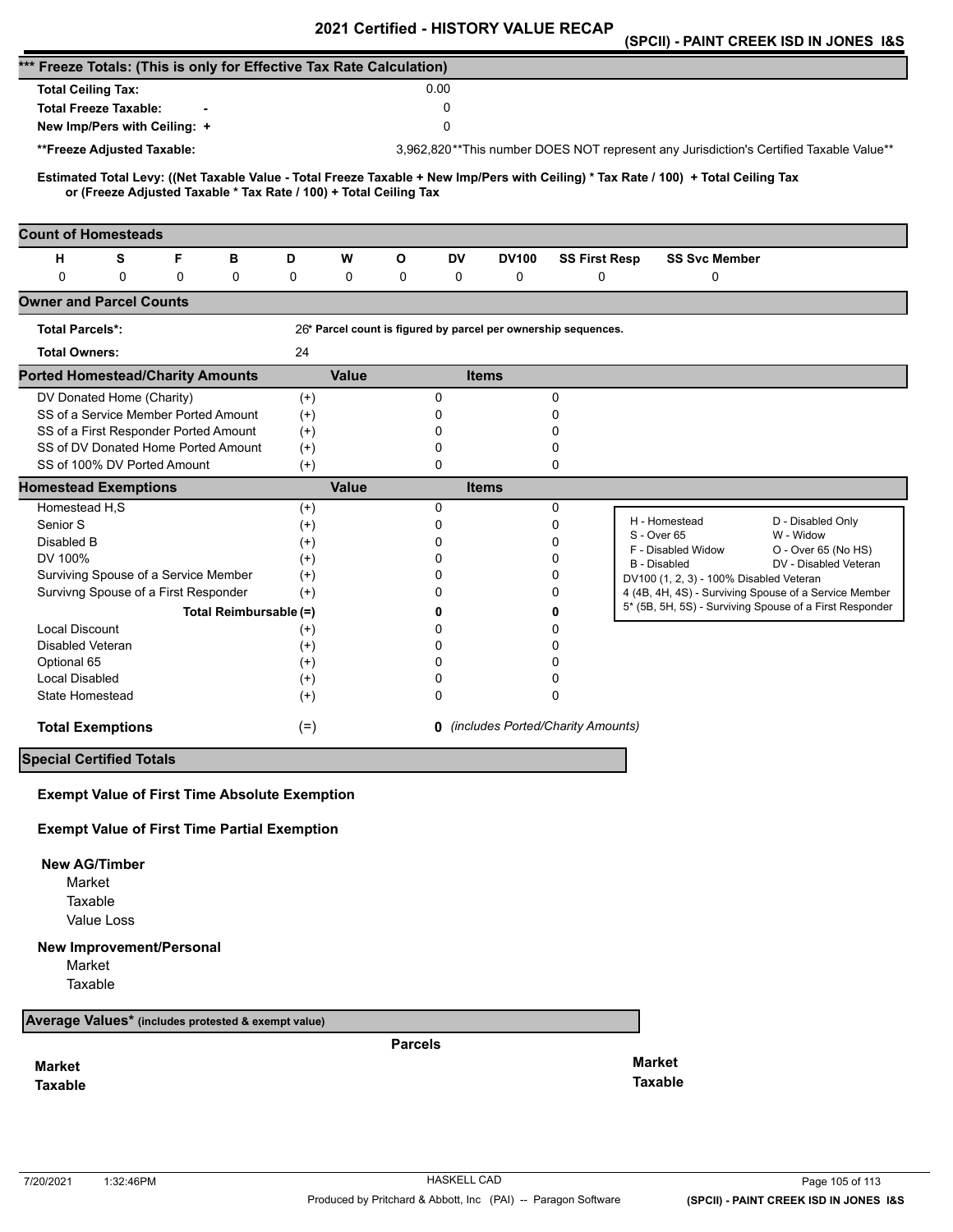# **(SPCII) - PAINT CREEK ISD IN JONES I&S**

| <b>Category Code Breakdown</b> |              |              |      |           |                                      |                        |                     |          |                |                                    |                                    |
|--------------------------------|--------------|--------------|------|-----------|--------------------------------------|------------------------|---------------------|----------|----------------|------------------------------------|------------------------------------|
| Cat<br>Code                    | <b>Items</b> | <b>Acres</b> | Land | Ag/Timber | <b>Productivity</b><br><b>Market</b> | <b>Taxable</b><br>Land | <b>Improvements</b> | Personal | <b>Mineral</b> | <b>Total Mkt</b><br><b>Taxable</b> | <b>Total Net</b><br><b>Taxable</b> |
| G1                             | 10           | 0.000        | 0    |           | 0                                    | 0                      | 0                   | 0        | 51,150         | 51,150                             | 51,150                             |
| $G^*$                          | 10           | 0.000        | 0    | 0         | 0                                    | 0                      | 0                   | 0        | 51,150         | 51,150                             | 51,150                             |
| J3                             | 5            | 0.000        | 0    |           | 0                                    | 0                      | 0                   | 0        | 3,911,670      | 3,911,670                          | 3,911,670                          |
| J*                             | 5            | 0.000        | 0    | 0         | 0                                    | 0                      | 0                   | 0        | 3,911,670      | 3,911,670                          | 3,911,670                          |
| XC                             | 11           | 0.000        | 0    |           | 0                                    | 0                      | 0                   | 0        | 2.470          | 2,470                              | 0                                  |
| $X^*$                          | 11           | 0.000        | 0    | 0         | 0                                    | 0                      | 0                   | 0        | 2.470          | 2.470                              | 0                                  |
|                                | 26           | .000         |      |           | 0                                    | $\Omega$               | 0                   | 0        | 3,965,290      | 3,965,290                          | 3,962,820                          |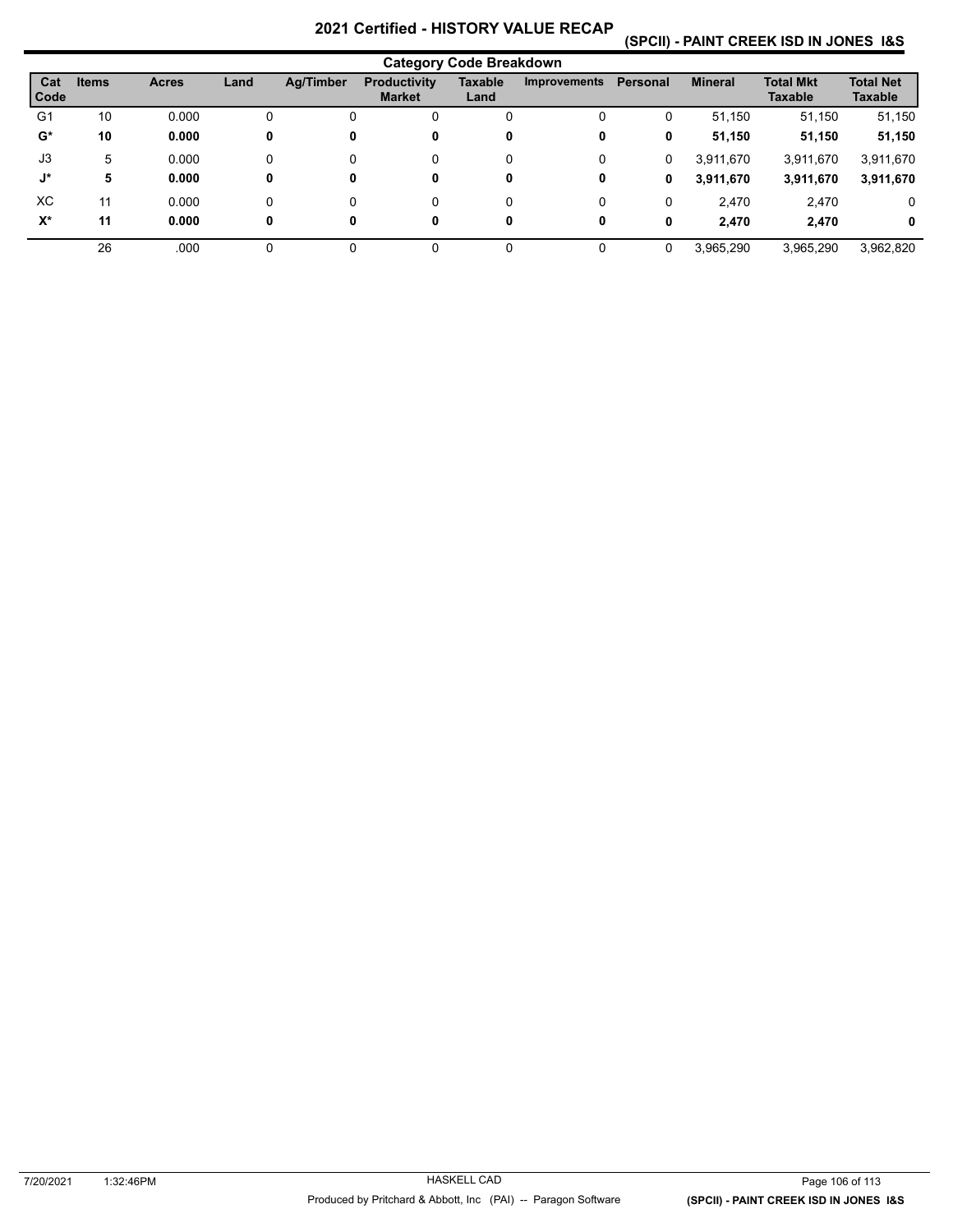|                                                               |                |                          | - 1110       | 11 YAL      |               | (SRUI) - RULE ISD IN STONEWALL                                 |           |           |
|---------------------------------------------------------------|----------------|--------------------------|--------------|-------------|---------------|----------------------------------------------------------------|-----------|-----------|
| Land                                                          |                | <b>Value</b>             | <b>Items</b> |             | <b>Exempt</b> |                                                                |           |           |
| Land - Homesite                                               | $(+)$          | 0                        |              | 0           | 0             |                                                                |           |           |
| Land - Non Homesite                                           | $(+)$          | 0                        |              | 0           | 0             |                                                                |           |           |
| Land - Productivity Market                                    | $^{(+)}$       | 0                        |              | 0           | 0             |                                                                |           |           |
| Land - Income                                                 | $^{(+)}$       | $\Omega$                 |              | 0           | 0             |                                                                |           |           |
| <b>Total Land Market Value</b>                                | $(=)$          | $\Omega$                 |              | 0           |               | <b>Total Land Value:</b>                                       | $(+)$     | 0         |
| Improvements                                                  |                | <b>Value</b>             | <b>Items</b> |             | <b>Exempt</b> |                                                                |           |           |
| Improvements - Homesite                                       | $(+)$          | $\Omega$                 |              | 0           | 0             |                                                                |           |           |
| New Improvements - Homesite                                   | $(+)$          | 0                        |              | 0           | $\Omega$      |                                                                |           |           |
| Improvements - Non Homesite                                   | $^{(+)}$       | 0                        |              | 0           | 0             |                                                                |           |           |
| New Improvements - Non Homesite                               | $^{(+)}$       | $\Omega$                 |              | 0           | 0             |                                                                |           |           |
| Improvements - Income                                         | $(+)$          | 0                        |              | 0           | 0             |                                                                |           |           |
| <b>Total Improvement Value</b>                                | $(=)$          | $\Omega$                 |              | 0           |               | <b>Total Imp Value:</b>                                        | $(+)$     | 0         |
| <b>Personal</b>                                               |                | Value                    | <b>Items</b> |             | <b>Exempt</b> |                                                                |           |           |
| Personal - Homesite                                           | $^{(+)}$       | 0                        |              | 0           | 0             |                                                                |           |           |
| New Personal - Homesite                                       | $^{(+)}$       | 0                        |              | 0           | $\Omega$      |                                                                |           |           |
| Personal - Non Homesite                                       | $^{(+)}$       | 0                        |              | 0           | 0             |                                                                |           |           |
| New Personal - Non Homesite                                   | $^{(+)}$       | 0                        |              | 0           | O             |                                                                |           |           |
| <b>Total Personal Value</b>                                   | $(=)$          | 0                        |              | 0           |               | <b>Total Personal Value:</b>                                   | $(+)$     | 0         |
| Total Real Estate & Personal Mkt Value (=)                    |                | 0                        |              | 0           |               |                                                                |           |           |
| <b>Minerals</b>                                               |                | <b>Value</b>             | <b>Items</b> |             |               |                                                                |           |           |
| <b>Mineral Value</b>                                          | $^{(+)}$       | 2,005,970                |              | 14          |               |                                                                |           |           |
| Mineral Value - Real                                          | $^{(+)}$       | 0                        |              | 0           |               |                                                                |           |           |
| Mineral Value - Personal                                      | $^{(+)}$       | 24.430                   |              | 4           |               |                                                                |           |           |
| <b>Total Mineral Market Value</b>                             | $(=)$          | 2,030,400                |              | 18          |               | <b>Total Min Mkt Value:</b>                                    | $(+)$     | 2,030,400 |
| <b>Total Market Value</b>                                     | $(=)$          | 2,030,400                |              |             |               | <b>Total Market Value:</b>                                     | $(=/+)$   | 2,030,400 |
| Ag/Timber *does not include protested                         |                | <b>Value</b>             | <b>Items</b> |             |               |                                                                |           |           |
| <b>Land Timber Gain</b>                                       | $^{(+)}$       | 0                        |              | 0           |               | <b>Land Timber Gain:</b>                                       | $^{(+)}$  | 0         |
| <b>Productivity Market</b>                                    | $^{(+)}$       | 0                        |              | 0           |               |                                                                |           |           |
| Land Ag 1D                                                    | $(-)$          | 0                        |              | 0           |               |                                                                |           |           |
| Land Ag 1D1                                                   | $(-)$          | 0                        |              | 0           |               |                                                                |           |           |
| Land Ag Tim                                                   | $(-)$          | 0                        |              | 0           |               |                                                                |           |           |
| Productivity Loss: (=)<br>Losses                              |                | $\Omega$<br><b>Value</b> | <b>Items</b> | 0           |               | <b>Productivity Loss:</b>                                      | $(-)$     | 0         |
| Less Real Exempt Property                                     | $(-)$          | 0                        |              | 0           |               |                                                                |           |           |
| Less \$500 Inc. Real Personal                                 |                |                          |              |             |               |                                                                |           |           |
|                                                               | $(-)$          | 0                        |              | 0           |               | <b>Total Market Taxable:</b>                                   | $(=)$     | 2,030,400 |
| Less Disaster Exemption                                       | $(-)$          | 0                        |              | 0           |               |                                                                |           |           |
| Less Real/Personal Abatements                                 | $(-)$          | 0                        |              | 0           |               |                                                                |           |           |
| <b>Less Community Housing</b>                                 | $(-)$          | 0                        |              | 0           |               |                                                                |           |           |
| Less Freeport<br>Less Allocation                              | $(-)$          | 0<br>0                   |              | 0<br>0      |               |                                                                |           |           |
| Less MultiUse                                                 | $(-)$          |                          |              |             |               |                                                                |           |           |
|                                                               | $(-)$          | 0<br>0                   |              | 0<br>0      |               |                                                                |           |           |
| Less Goods In Transit (Real & Industrial)<br>Less Historical  | $(-)$          | 0                        |              | 0           |               |                                                                |           |           |
|                                                               | $(-)$          |                          |              |             |               |                                                                |           |           |
| Less Solar/Wind Power                                         | $(-)$          | 0                        |              | 0           |               | <b>Total Protested Value:</b>                                  |           | 0         |
| Less Vehicle Leased for Personal Use                          | $(-)$          | 0                        |              | 0           |               | <b>Protested % of Total Market:</b>                            |           | 0.00%     |
| Less Real Protested Value                                     | $(-)$          | 0                        |              | 0           |               |                                                                |           |           |
| Less 10% Cap Loss<br>Less TCEQ/Pollution Control              | $(-)$          | 0<br>0                   |              | 0<br>0      |               |                                                                |           |           |
| Less VLA Loss                                                 | $(-)$          |                          |              |             |               |                                                                |           |           |
|                                                               | $(-)$          | 0<br>0                   |              | 0<br>0      |               |                                                                |           |           |
| Less Mineral Exempt Property<br>Less \$500 Inc. Mineral Owner | $(-)$<br>$(-)$ | 0                        |              | 0           |               |                                                                |           |           |
| <b>Less Mineral Abatements</b>                                | $(-)$          | 0                        |              | 0           |               |                                                                |           |           |
| <b>Less Mineral Freeports</b>                                 | $(-)$          | 0                        |              | 0           |               |                                                                |           |           |
| Less Interstate Commerce                                      | $(-)$          | 0                        |              | 0           |               |                                                                |           |           |
| Less Foreign Trade                                            | $(-)$          | 0                        |              | 0           |               |                                                                |           |           |
| Less Mineral Unknown                                          | $(-)$          | 0                        |              | 0           |               | <b>Total Losses:</b>                                           | $(\cdot)$ | 0         |
| <b>Less Mineral Protested Value</b>                           | $(-)$          | 0                        |              | $\mathbf 0$ |               | Total Appraised Value: (=/+)                                   |           | 2,030,400 |
| Total Losses (includes Prod. Loss)                            | $(=)$          | 0                        |              |             |               | <b>Total Exemptions*:</b><br>* See breakdown on following page | $(-)$     | o         |
| <b>Total Appraised Value</b>                                  | $(=)$          | 2,030,400                |              |             |               |                                                                |           |           |
|                                                               |                |                          |              |             |               | <b>Net Taxable Value:</b>                                      |           | 2,030,400 |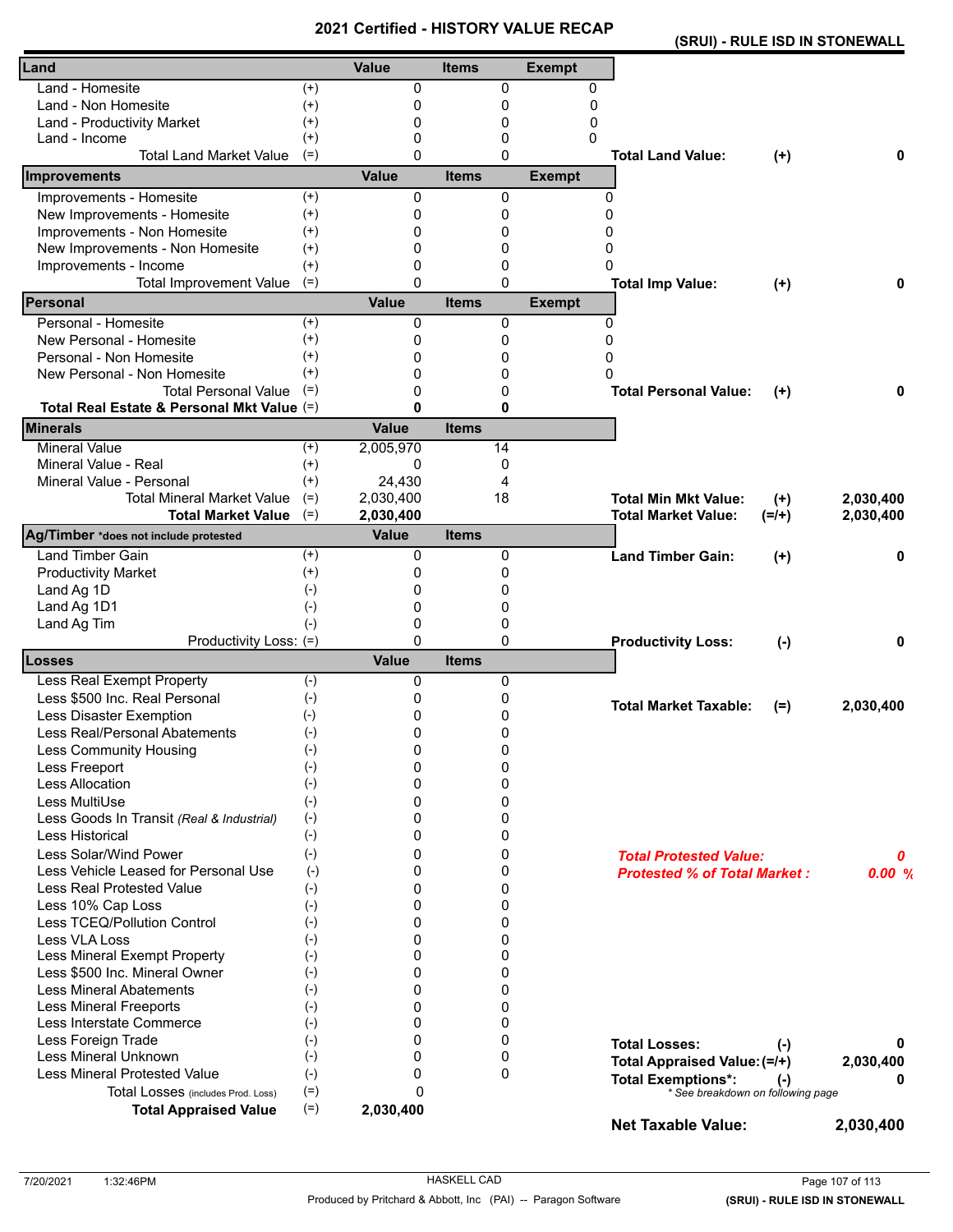|                                                                                                                                                                                                          |                       | <b>VEILIIIEU - FIIJTUNT VALUE</b> |                                                                |                                                                                        | (SRUI) - RULE ISD IN STONEWALL               |
|----------------------------------------------------------------------------------------------------------------------------------------------------------------------------------------------------------|-----------------------|-----------------------------------|----------------------------------------------------------------|----------------------------------------------------------------------------------------|----------------------------------------------|
| *** Freeze Totals: (This is only for Effective Tax Rate Calculation)                                                                                                                                     |                       |                                   |                                                                |                                                                                        |                                              |
| <b>Total Ceiling Tax:</b>                                                                                                                                                                                |                       | 0.00                              |                                                                |                                                                                        |                                              |
| <b>Total Freeze Taxable:</b>                                                                                                                                                                             |                       | 0                                 |                                                                |                                                                                        |                                              |
| New Imp/Pers with Ceiling: +                                                                                                                                                                             |                       | 0                                 |                                                                |                                                                                        |                                              |
| **Freeze Adjusted Taxable:                                                                                                                                                                               |                       |                                   |                                                                | 2,030,400**This number DOES NOT represent any Jurisdiction's Certified Taxable Value** |                                              |
|                                                                                                                                                                                                          |                       |                                   |                                                                |                                                                                        |                                              |
| Estimated Total Levy: ((Net Taxable Value - Total Freeze Taxable + New Imp/Pers with Ceiling) * Tax Rate / 100) + Total Ceiling Tax<br>or (Freeze Adjusted Taxable * Tax Rate / 100) + Total Ceiling Tax |                       |                                   |                                                                |                                                                                        |                                              |
|                                                                                                                                                                                                          |                       |                                   |                                                                |                                                                                        |                                              |
| <b>Count of Homesteads</b>                                                                                                                                                                               |                       |                                   |                                                                |                                                                                        |                                              |
| S<br>F<br>н<br>в<br>$\mathbf 0$<br>0<br>0<br>0                                                                                                                                                           | D<br>W<br>0<br>0      | О<br>DV<br>0<br>0                 | <b>DV100</b><br>0                                              | <b>SS First Resp</b><br><b>SS Svc Member</b><br>0<br>0                                 |                                              |
| <b>Owner and Parcel Counts</b>                                                                                                                                                                           |                       |                                   |                                                                |                                                                                        |                                              |
| <b>Total Parcels*:</b>                                                                                                                                                                                   |                       |                                   | 18* Parcel count is figured by parcel per ownership sequences. |                                                                                        |                                              |
| <b>Total Owners:</b>                                                                                                                                                                                     | 11                    |                                   |                                                                |                                                                                        |                                              |
| <b>Ported Homestead/Charity Amounts</b>                                                                                                                                                                  | <b>Value</b>          |                                   | <b>Items</b>                                                   |                                                                                        |                                              |
| DV Donated Home (Charity)                                                                                                                                                                                | $^{(+)}$              | 0                                 | 0                                                              |                                                                                        |                                              |
| SS of a Service Member Ported Amount                                                                                                                                                                     | $^{(+)}$              | 0                                 | 0                                                              |                                                                                        |                                              |
| SS of a First Responder Ported Amount                                                                                                                                                                    | $^{(+)}$              | 0                                 | 0                                                              |                                                                                        |                                              |
| SS of DV Donated Home Ported Amount<br>SS of 100% DV Ported Amount                                                                                                                                       | $(+)$                 | 0<br>0                            | 0<br>$\Omega$                                                  |                                                                                        |                                              |
| <b>Homestead Exemptions</b>                                                                                                                                                                              | $(+)$<br><b>Value</b> |                                   | <b>Items</b>                                                   |                                                                                        |                                              |
| Homestead H,S                                                                                                                                                                                            | $^{(+)}$              | 0                                 | 0                                                              |                                                                                        |                                              |
| Senior S                                                                                                                                                                                                 | $^{(+)}$              | 0                                 | $\mathbf 0$                                                    | H - Homestead                                                                          | D - Disabled Only                            |
| Disabled B                                                                                                                                                                                               | $^{(+)}$              | $\Omega$                          | 0                                                              | S - Over 65<br>F - Disabled Widow                                                      | W - Widow                                    |
| DV 100%                                                                                                                                                                                                  | $^{(+)}$              | 0                                 | 0                                                              | <b>B</b> - Disabled                                                                    | O - Over 65 (No HS)<br>DV - Disabled Veteran |
| Surviving Spouse of a Service Member                                                                                                                                                                     | $(+)$                 | 0                                 | 0                                                              | DV100 (1, 2, 3) - 100% Disabled Veteran                                                |                                              |
| Survivng Spouse of a First Responder                                                                                                                                                                     | $(+)$                 | 0                                 | 0                                                              | 4 (4B, 4H, 4S) - Surviving Spouse of a Service Member                                  |                                              |
| Total Reimbursable (=)                                                                                                                                                                                   |                       | 0                                 | 0                                                              | 5* (5B, 5H, 5S) - Surviving Spouse of a First Responder                                |                                              |
| <b>Local Discount</b>                                                                                                                                                                                    | $^{(+)}$              | 0                                 | 0                                                              |                                                                                        |                                              |
| Disabled Veteran                                                                                                                                                                                         | $^{(+)}$              | 0                                 | 0                                                              |                                                                                        |                                              |
| Optional 65                                                                                                                                                                                              | $^{(+)}$              | $\Omega$                          | 0                                                              |                                                                                        |                                              |
| Local Disabled<br>State Homestead                                                                                                                                                                        | $^{(+)}$<br>$^{(+)}$  | 0<br>0                            | 0<br>$\Omega$                                                  |                                                                                        |                                              |
|                                                                                                                                                                                                          |                       |                                   |                                                                |                                                                                        |                                              |
| <b>Total Exemptions</b>                                                                                                                                                                                  | $(=)$                 |                                   | <b>0</b> (includes Ported/Charity Amounts)                     |                                                                                        |                                              |
| <b>Special Certified Totals</b>                                                                                                                                                                          |                       |                                   |                                                                |                                                                                        |                                              |
| <b>Exempt Value of First Time Absolute Exemption</b>                                                                                                                                                     |                       |                                   |                                                                |                                                                                        |                                              |
| <b>Exempt Value of First Time Partial Exemption</b>                                                                                                                                                      |                       |                                   |                                                                |                                                                                        |                                              |
| <b>New AG/Timber</b>                                                                                                                                                                                     |                       |                                   |                                                                |                                                                                        |                                              |
| Market                                                                                                                                                                                                   |                       |                                   |                                                                |                                                                                        |                                              |
| Taxable                                                                                                                                                                                                  |                       |                                   |                                                                |                                                                                        |                                              |
| Value Loss                                                                                                                                                                                               |                       |                                   |                                                                |                                                                                        |                                              |
| New Improvement/Personal                                                                                                                                                                                 |                       |                                   |                                                                |                                                                                        |                                              |
| Market                                                                                                                                                                                                   |                       |                                   |                                                                |                                                                                        |                                              |
| Taxable                                                                                                                                                                                                  |                       |                                   |                                                                |                                                                                        |                                              |
| Average Values* (includes protested & exempt value)                                                                                                                                                      |                       |                                   |                                                                |                                                                                        |                                              |
|                                                                                                                                                                                                          |                       | <b>Parcels</b>                    |                                                                |                                                                                        |                                              |
| <b>Market</b>                                                                                                                                                                                            |                       |                                   |                                                                | <b>Market</b>                                                                          |                                              |
| <b>Taxable</b>                                                                                                                                                                                           |                       |                                   |                                                                | <b>Taxable</b>                                                                         |                                              |
|                                                                                                                                                                                                          |                       |                                   |                                                                |                                                                                        |                                              |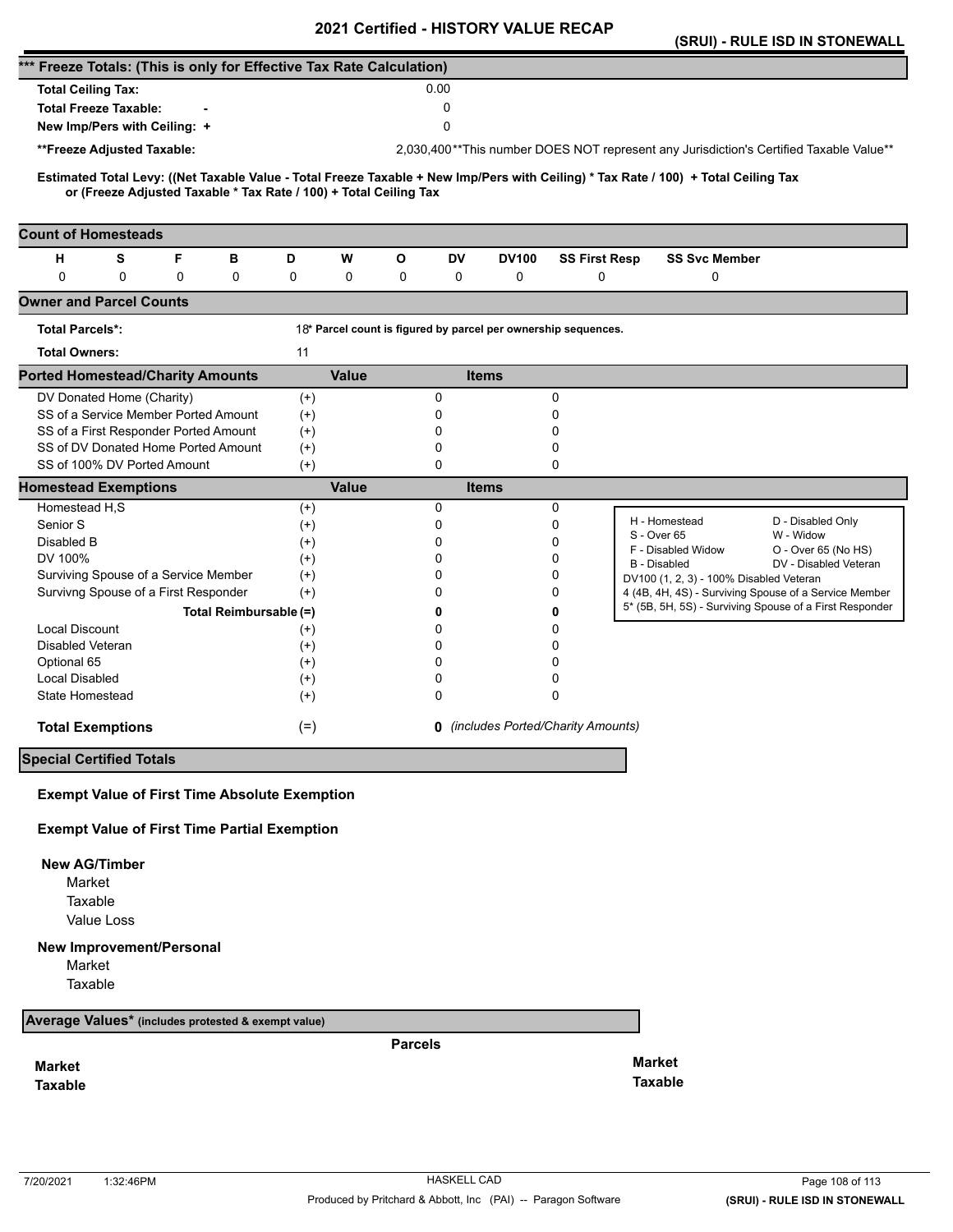## **(SRUI) - RULE ISD IN STONEWALL**

|                |              |              |      |                  |                                      | <b>Category Code Breakdown</b> |                     |          |                |                                    |                             |
|----------------|--------------|--------------|------|------------------|--------------------------------------|--------------------------------|---------------------|----------|----------------|------------------------------------|-----------------------------|
| Cat<br>Code    | <b>Items</b> | <b>Acres</b> | Land | <b>Ag/Timber</b> | <b>Productivity</b><br><b>Market</b> | Taxable<br>Land                | <b>Improvements</b> | Personal | <b>Mineral</b> | <b>Total Mkt</b><br><b>Taxable</b> | <b>Total Net</b><br>Taxable |
| G <sub>1</sub> | 14           | 0.000        | 0    |                  |                                      | 0                              | 0                   | 0        | 2,005,970      | 2,005,970                          | 2,005,970                   |
| $\mathbf{G}^*$ | 14           | 0.000        | 0    | 0                | 0                                    | 0                              | 0                   | 0        | 2,005,970      | 2,005,970                          | 2,005,970                   |
| J3             |              | 0.000        | 0    | 0                | 0                                    | 0                              | 0                   | 0        | 17,640         | 17,640                             | 17,640                      |
| J6             | 3            | 0.000        | 0    | 0                | 0                                    | 0                              | 0                   | 0        | 6.790          | 6,790                              | 6,790                       |
| J*             | 4            | 0.000        | 0    | 0                | 0                                    | 0                              | 0                   | 0        | 24.430         | 24,430                             | 24,430                      |
|                | 18           | .000         |      |                  |                                      |                                |                     | 0        | 2,030,400      | 2,030,400                          | 2,030,400                   |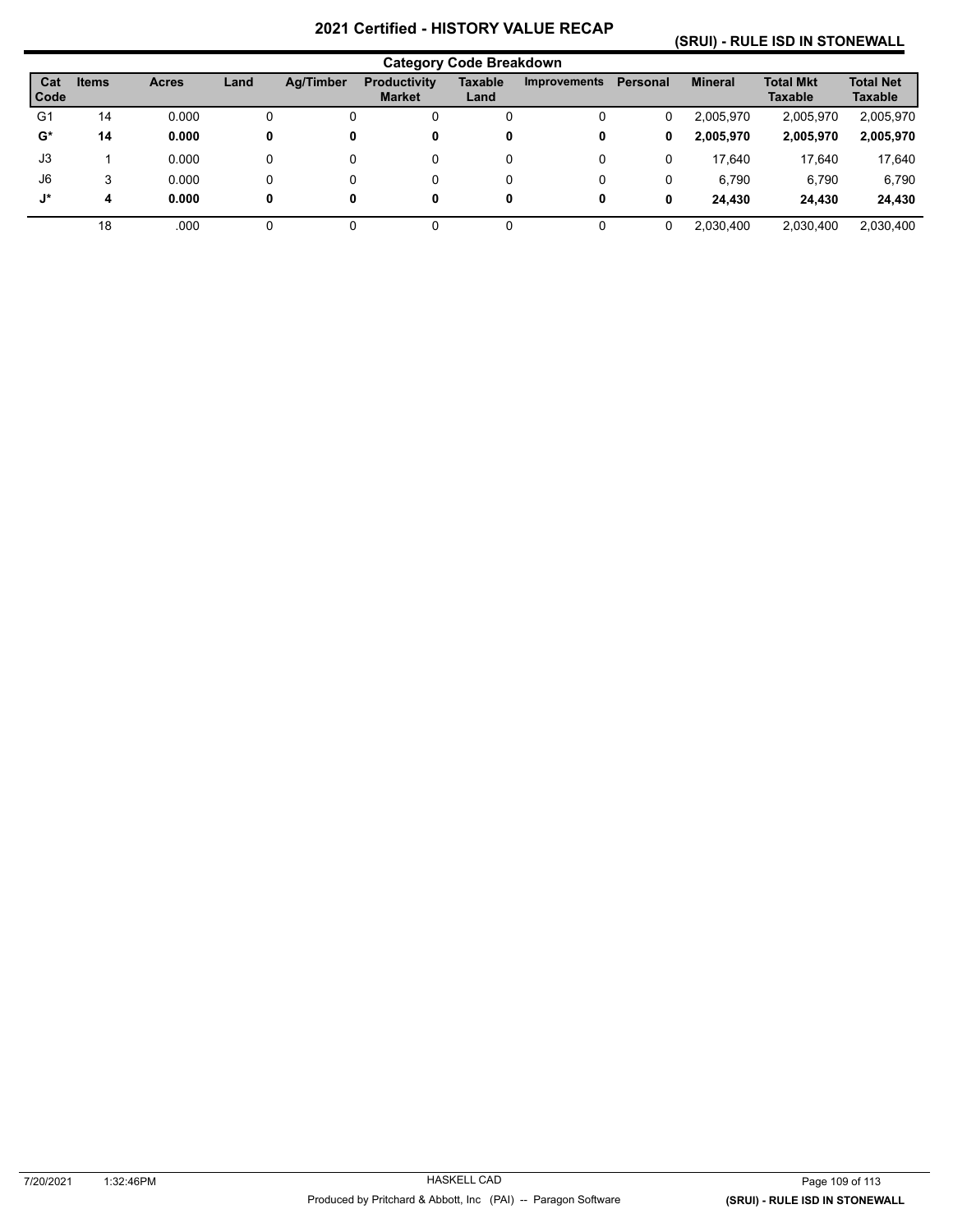|                                            |                          |              |              |              |               | (SCAD) - STONEWALL CAD                  |       |
|--------------------------------------------|--------------------------|--------------|--------------|--------------|---------------|-----------------------------------------|-------|
| Land                                       |                          | <b>Value</b> | <b>Items</b> |              | <b>Exempt</b> |                                         |       |
| Land - Homesite                            | $^{(+)}$                 | 0            |              | 0            | 0             |                                         |       |
| Land - Non Homesite                        | $^{(+)}$                 | 0            |              | 0            | 0             |                                         |       |
| Land - Productivity Market                 | $^{(+)}$                 | 0            |              | 0            | 0             |                                         |       |
| Land - Income                              | $^{(+)}$                 | 0            |              | 0            | 0             |                                         |       |
| <b>Total Land Market Value</b>             | $(=)$                    | 0            |              | 0            |               | <b>Total Land Value:</b><br>$(+)$       | 0     |
| Improvements                               |                          | <b>Value</b> | <b>Items</b> |              | <b>Exempt</b> |                                         |       |
| Improvements - Homesite                    | $(+)$                    | 0            |              | 0            |               | $\Omega$                                |       |
| New Improvements - Homesite                | $^{(+)}$                 | 0            |              | $\mathbf{0}$ | $\Omega$      |                                         |       |
| Improvements - Non Homesite                | $^{(+)}$                 | 0            |              | 0            | 0             |                                         |       |
| New Improvements - Non Homesite            | $^{(+)}$                 | 0            |              | 0            | 0             |                                         |       |
| Improvements - Income                      | $^{(+)}$                 | 0            |              | 0            | 0             |                                         |       |
| <b>Total Improvement Value</b>             | $(=)$                    | $\mathbf{0}$ |              | $\Omega$     |               | <b>Total Imp Value:</b><br>$(+)$        | 0     |
| Personal                                   |                          | <b>Value</b> | <b>Items</b> |              | <b>Exempt</b> |                                         |       |
| Personal - Homesite                        | $(+)$                    | 0            |              | 0            |               | 0                                       |       |
| New Personal - Homesite                    | $^{(+)}$                 | 0            |              | 0            | $\Omega$      |                                         |       |
| Personal - Non Homesite                    | $^{(+)}$                 | 0            |              | 0            | 0             |                                         |       |
| New Personal - Non Homesite                | $^{(+)}$                 | 0            |              | 0            | O             |                                         |       |
| <b>Total Personal Value</b>                | $(=)$                    | 0            |              | 0            |               | <b>Total Personal Value:</b><br>$(+)$   | 0     |
| Total Real Estate & Personal Mkt Value (=) |                          | 0            |              | 0            |               |                                         |       |
| <b>Minerals</b>                            |                          | <b>Value</b> | <b>Items</b> |              |               |                                         |       |
| <b>Mineral Value</b>                       | $(+)$                    | 0            |              | $\mathbf{0}$ |               |                                         |       |
| Mineral Value - Real                       | $^{(+)}$                 | 0            |              | 0            |               |                                         |       |
| Mineral Value - Personal                   | $^{(+)}$                 | 0            |              | 0            |               |                                         |       |
| <b>Total Mineral Market Value</b>          | $(=)$                    | 0            |              | 0            |               | <b>Total Min Mkt Value:</b><br>$^{(+)}$ | 0     |
| <b>Total Market Value</b>                  | $(=)$                    | 0            |              |              |               | <b>Total Market Value:</b><br>$(=/+)$   | 0     |
| Ag/Timber *does not include protested      |                          | <b>Value</b> | <b>Items</b> |              |               |                                         |       |
| <b>Land Timber Gain</b>                    | $(+)$                    | 0            |              | 0            |               | <b>Land Timber Gain:</b><br>$(+)$       | 0     |
| <b>Productivity Market</b>                 | $^{(+)}$                 | 0            |              | 0            |               |                                         |       |
| Land Ag 1D                                 | $(-)$                    | 0            |              | 0            |               |                                         |       |
| Land Ag 1D1                                | $(-)$                    | $\Omega$     |              | 0            |               |                                         |       |
| Land Ag Tim                                | $(-)$                    | $\Omega$     |              | 0            |               |                                         |       |
| Productivity Loss: (=)                     |                          | $\Omega$     |              | $\mathbf{0}$ |               | <b>Productivity Loss:</b><br>$(-)$      | 0     |
| Losses                                     |                          | <b>Value</b> | <b>Items</b> |              |               |                                         |       |
| <b>Less Real Exempt Property</b>           | $(-)$                    | 0            |              | 0            |               |                                         |       |
| Less \$500 Inc. Real Personal              | $(-)$                    | 0            |              | 0            |               | <b>Total Market Taxable:</b><br>$(=)$   | 0     |
| Less Disaster Exemption                    | $(-)$                    | 0            |              | 0            |               |                                         |       |
| Less Real/Personal Abatements              | $\left( \text{-}\right)$ | 0            |              | 0            |               |                                         |       |
| <b>Less Community Housing</b>              | $(-)$                    | 0            |              | 0            |               |                                         |       |
| Less Freeport                              | $(-)$                    | 0            |              | 0            |               |                                         |       |
| Less Allocation                            | $(-)$                    | $\Omega$     |              | 0            |               |                                         |       |
| Less MultiUse                              | $(-)$                    | 0            |              | 0            |               |                                         |       |
| Less Goods In Transit (Real & Industrial)  | $(-)$                    | 0            |              | 0            |               |                                         |       |
| <b>Less Historical</b>                     | $(-)$                    | 0            |              | 0            |               |                                         |       |
| Less Solar/Wind Power                      | $(-)$                    | 0            |              | 0            |               | <b>Total Protested Value:</b>           | 0     |
| Less Vehicle Leased for Personal Use       | $(-)$                    | 0            |              | 0            |               | <b>Protested % of Total Market:</b>     | 0.00% |
| <b>Less Real Protested Value</b>           | $(-)$                    | $\Omega$     |              | 0            |               |                                         |       |
| Less 10% Cap Loss                          | $(-)$                    | $\Omega$     |              | 0            |               |                                         |       |
| Less TCEQ/Pollution Control                | $(-)$                    | 0            |              | 0            |               |                                         |       |
| Less VLA Loss                              | $(-)$                    | 0            |              | 0            |               |                                         |       |
| Less Mineral Exempt Property               | $(-)$                    | 0            |              | 0            |               |                                         |       |
| Less \$500 Inc. Mineral Owner              | $(-)$                    | $\Omega$     |              | 0            |               |                                         |       |
| <b>Less Mineral Abatements</b>             | $(-)$                    | $\Omega$     |              | 0            |               |                                         |       |
| <b>Less Mineral Freeports</b>              | $(-)$                    | 0            |              | 0            |               |                                         |       |
| Less Interstate Commerce                   | $(-)$                    | 0            |              | 0            |               |                                         |       |
| Less Foreign Trade                         | $(-)$                    | 0            |              | 0            |               | <b>Total Losses:</b><br>$(-)$           | 0     |
| Less Mineral Unknown                       | $(-)$                    | $\Omega$     |              | 0            |               | Total Appraised Value: (=/+)            | 0     |
| <b>Less Mineral Protested Value</b>        | $(-)$                    | 0            |              | 0            |               | <b>Total Exemptions*:</b><br>$(\cdot)$  | 0     |
| Total Losses (includes Prod. Loss)         | $(=)$                    | 0            |              |              |               | * See breakdown on following page       |       |
| <b>Total Appraised Value</b>               | $(=)$                    | 0            |              |              |               | <b>Net Taxable Value:</b>               | 0     |
|                                            |                          |              |              |              |               |                                         |       |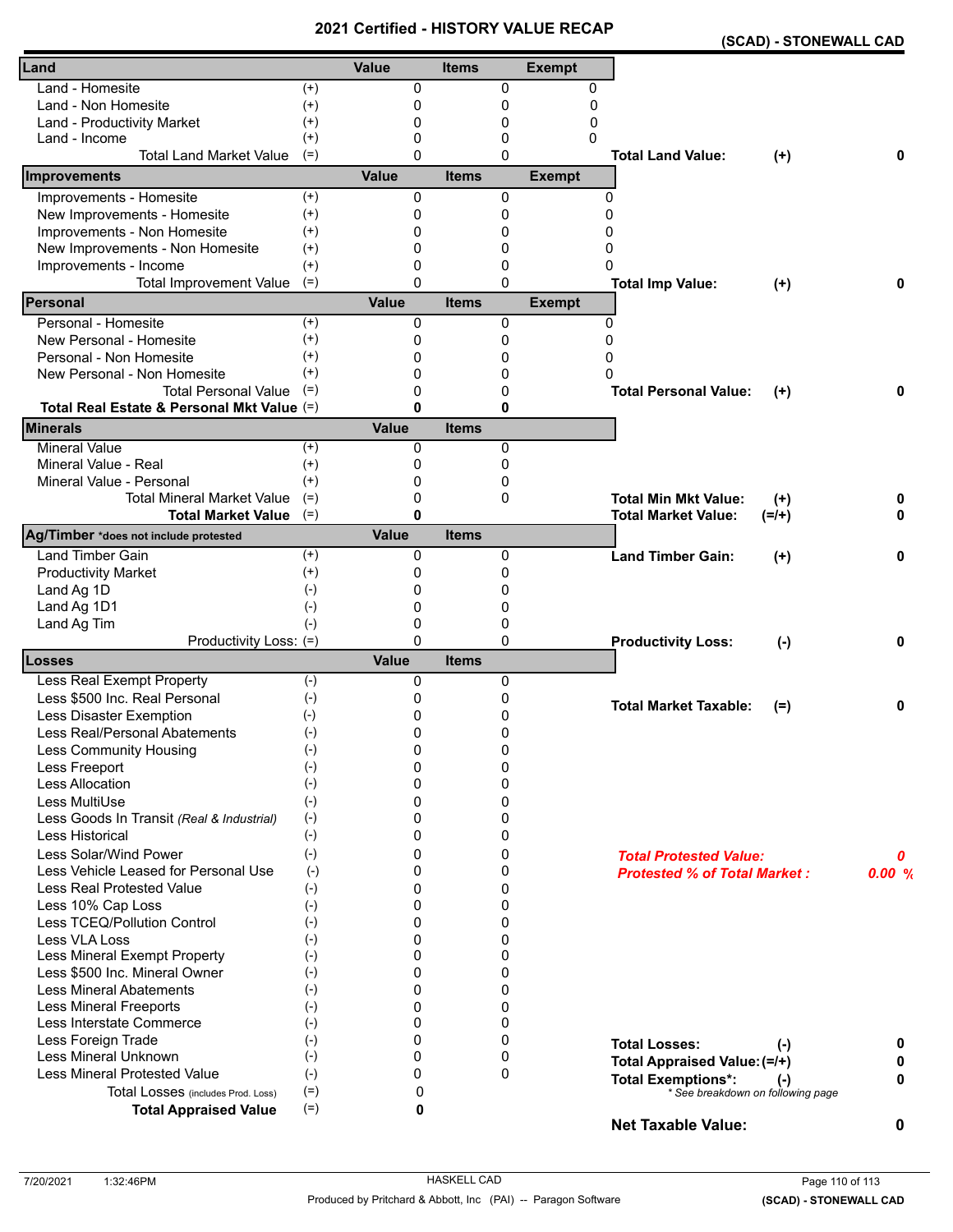|  | (SCAD) - STONEWALL CAD |  |
|--|------------------------|--|
|--|------------------------|--|

| <b>Count of Homesteads</b>                          |            |              |   |                        |                                                      |              |                |                |                                |                                                               |                     |                                         |                                                         |                  |
|-----------------------------------------------------|------------|--------------|---|------------------------|------------------------------------------------------|--------------|----------------|----------------|--------------------------------|---------------------------------------------------------------|---------------------|-----------------------------------------|---------------------------------------------------------|------------------|
| S<br>F<br>н<br>В<br>D                               |            |              |   |                        |                                                      | w            | О              | DV             | <b>DV100</b>                   | <b>SS First Resp</b>                                          |                     | <b>SS Svc Member</b>                    |                                                         |                  |
| 0                                                   | 0          |              | 0 | 0                      | 0                                                    | 0            | 0              | 0              | 0                              | 0                                                             |                     | 0                                       |                                                         |                  |
| <b>Owner and Parcel Counts</b>                      |            |              |   |                        |                                                      |              |                |                |                                |                                                               |                     |                                         |                                                         |                  |
| <b>Total Parcels*:</b>                              |            |              |   |                        |                                                      |              |                |                |                                | 1* Parcel count is figured by parcel per ownership sequences. |                     |                                         |                                                         |                  |
| <b>Total Owners:</b>                                |            |              |   |                        | $\mathbf 1$                                          |              |                |                |                                |                                                               |                     |                                         |                                                         |                  |
| <b>Ported Homestead/Charity Amounts</b>             |            |              |   |                        |                                                      | <b>Value</b> |                |                | <b>Items</b>                   |                                                               |                     |                                         |                                                         |                  |
| DV Donated Home (Charity)                           |            |              |   |                        | $^{(+)}$                                             |              |                | 0              |                                | 0                                                             |                     |                                         |                                                         |                  |
| SS of a Service Member Ported Amount                |            |              |   |                        | $^{(+)}$                                             |              |                | 0              |                                | 0                                                             |                     |                                         |                                                         |                  |
| SS of a First Responder Ported Amount               |            |              |   |                        | $^{(+)}$                                             |              |                | 0              |                                | 0                                                             |                     |                                         |                                                         |                  |
| SS of DV Donated Home Ported Amount                 |            |              |   |                        | $^{(+)}$                                             |              |                | 0              |                                | 0                                                             |                     |                                         |                                                         |                  |
| SS of 100% DV Ported Amount                         |            |              |   |                        | $^{(+)}$                                             |              |                | 0              |                                | 0                                                             |                     |                                         |                                                         |                  |
| <b>Homestead Exemptions</b>                         |            |              |   |                        |                                                      | <b>Value</b> |                |                | <b>Items</b>                   |                                                               |                     |                                         |                                                         |                  |
| Homestead H,S                                       |            |              |   |                        | $(+)$                                                |              |                | 0              |                                | 0                                                             |                     |                                         |                                                         |                  |
| Senior S                                            |            |              |   |                        | $^{(+)}$                                             |              |                | 0              |                                | 0                                                             | H - Homestead       |                                         | D - Disabled Only                                       |                  |
| Disabled B                                          |            |              |   |                        | $^{(+)}$                                             |              |                | 0              |                                | 0                                                             | S - Over 65         | F - Disabled Widow                      | W - Widow<br>O - Over 65 (No HS)                        |                  |
| DV 100%                                             |            |              |   |                        | $^{(+)}$                                             |              |                | 0              |                                | 0                                                             | <b>B</b> - Disabled |                                         | DV - Disabled Veteran                                   |                  |
| Surviving Spouse of a Service Member                |            |              |   |                        | $^{(+)}$                                             |              |                | 0              |                                | 0                                                             |                     | DV100 (1, 2, 3) - 100% Disabled Veteran |                                                         |                  |
| Survivng Spouse of a First Responder                |            |              |   |                        | $^{(+)}$                                             |              |                | 0              |                                | 0                                                             |                     |                                         | 4 (4B, 4H, 4S) - Surviving Spouse of a Service Member   |                  |
|                                                     |            |              |   | Total Reimbursable (=) |                                                      |              |                | 0              |                                | 0                                                             |                     |                                         | 5* (5B, 5H, 5S) - Surviving Spouse of a First Responder |                  |
| <b>Local Discount</b>                               |            |              |   |                        | $^{(+)}$                                             |              |                | 0              |                                | 0                                                             |                     |                                         |                                                         |                  |
| <b>Disabled Veteran</b>                             |            |              |   |                        | $^{(+)}$                                             |              |                | 0              |                                | 0                                                             |                     |                                         |                                                         |                  |
| Optional 65                                         |            |              |   |                        | $^{(+)}$                                             |              |                | 0              |                                | 0                                                             |                     |                                         |                                                         |                  |
| Local Disabled                                      |            |              |   |                        | $^{(+)}$                                             |              |                | 0              |                                | 0                                                             |                     |                                         |                                                         |                  |
| <b>State Homestead</b>                              |            |              |   |                        | $^{(+)}$                                             |              |                | 0              |                                | 0                                                             |                     |                                         |                                                         |                  |
| <b>Total Exemptions</b>                             |            |              |   |                        | $(=)$                                                |              |                |                |                                | <b>0</b> (includes Ported/Charity Amounts)                    |                     |                                         |                                                         |                  |
| <b>Special Certified Totals</b>                     |            |              |   |                        |                                                      |              |                |                |                                |                                                               |                     |                                         |                                                         |                  |
|                                                     |            |              |   |                        | <b>Exempt Value of First Time Absolute Exemption</b> |              |                |                | \$0                            |                                                               |                     |                                         |                                                         |                  |
|                                                     |            |              |   |                        |                                                      |              |                |                |                                |                                                               |                     |                                         |                                                         |                  |
|                                                     |            |              |   |                        | <b>Exempt Value of First Time Partial Exemption</b>  |              |                |                | \$0                            |                                                               |                     |                                         |                                                         |                  |
| <b>New AG/Timber</b>                                |            |              |   |                        |                                                      |              |                |                |                                |                                                               |                     |                                         |                                                         |                  |
| Market                                              |            |              |   |                        |                                                      |              |                |                | \$0                            |                                                               |                     |                                         |                                                         |                  |
| Taxable                                             |            |              |   |                        |                                                      |              |                |                | \$0                            |                                                               |                     |                                         |                                                         |                  |
|                                                     | Value Loss |              |   |                        |                                                      |              |                |                | \$0                            |                                                               |                     |                                         |                                                         |                  |
| <b>New Improvement/Personal</b>                     |            |              |   |                        |                                                      |              |                |                |                                |                                                               |                     |                                         |                                                         |                  |
| Market                                              |            |              |   |                        |                                                      |              |                |                | \$0                            |                                                               |                     |                                         |                                                         |                  |
|                                                     |            |              |   |                        |                                                      |              |                |                |                                |                                                               |                     |                                         |                                                         |                  |
| Taxable                                             |            |              |   |                        |                                                      |              |                |                | \$0                            |                                                               |                     |                                         |                                                         |                  |
| Average Values* (includes protested & exempt value) |            |              |   |                        |                                                      |              |                |                |                                |                                                               |                     |                                         |                                                         |                  |
|                                                     |            |              |   |                        |                                                      |              | <b>Parcels</b> |                |                                |                                                               |                     |                                         |                                                         |                  |
| <b>Market</b>                                       |            |              |   |                        |                                                      |              |                |                |                                |                                                               | <b>Market</b>       |                                         |                                                         |                  |
|                                                     |            |              |   |                        |                                                      |              |                |                |                                |                                                               | <b>Taxable</b>      |                                         |                                                         |                  |
| <b>Taxable</b>                                      |            |              |   |                        |                                                      |              |                |                |                                |                                                               |                     |                                         |                                                         |                  |
|                                                     |            |              |   |                        |                                                      |              |                |                | <b>Category Code Breakdown</b> |                                                               |                     |                                         |                                                         |                  |
| Cat                                                 | Items      | <b>Acres</b> |   | Land                   | <b>Ag/Timber</b>                                     |              | Productivity   | <b>Taxable</b> |                                | Improvements                                                  | Personal            | <b>Mineral</b>                          | <b>Total Mkt</b>                                        | <b>Total Net</b> |

| Cat            | <b>Items</b> | <b>Acres</b> | Land | Ag/Timber | <b>Productivity</b> | Taxable | Improvements | Personal | <b>Mineral</b> | <b>Total Mkt</b> | <b>Total Net</b> |
|----------------|--------------|--------------|------|-----------|---------------------|---------|--------------|----------|----------------|------------------|------------------|
| Code           |              |              |      |           | <b>Market</b>       | Land    |              |          |                | <b>Taxable</b>   | <b>Taxable</b>   |
| D <sub>1</sub> |              | 0.000        |      |           |                     |         |              |          |                |                  |                  |
| D*             |              | 0.000        |      |           |                     |         |              |          |                |                  | 0                |
|                |              |              |      |           |                     |         |              |          |                |                  |                  |
|                |              | .000         |      |           |                     |         |              |          |                |                  |                  |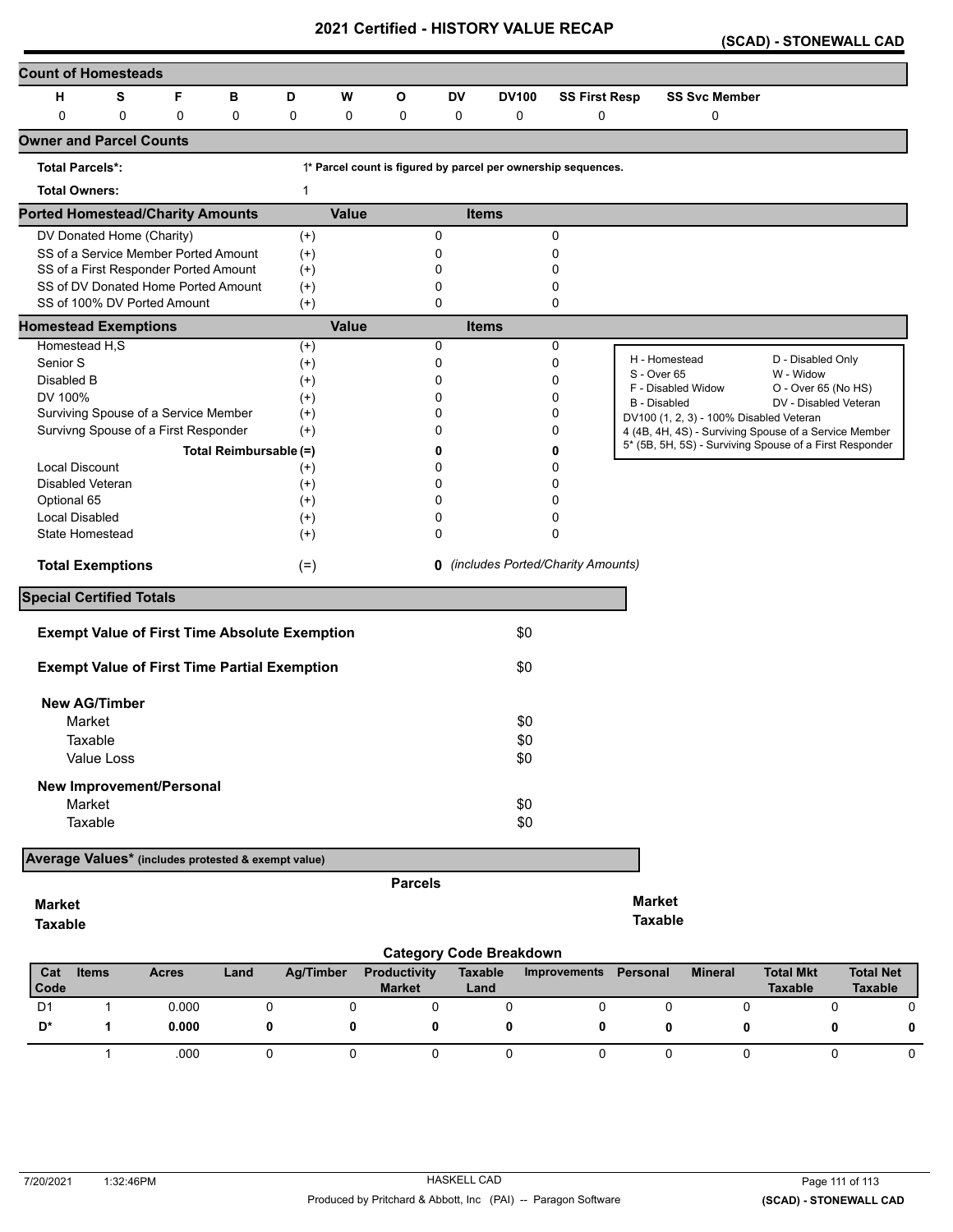| Land<br>Value<br><b>Exempt</b><br><b>Items</b><br>Land - Homesite<br>0<br>0<br>$^{(+)}$<br>0<br>$(+)$<br>Land - Non Homesite<br>0<br>0<br>0<br>0<br>$^{(+)}$<br>0<br>0<br>Land - Productivity Market<br>$^{(+)}$<br>$\Omega$<br>0<br>Land - Income<br>0<br><b>Total Land Market Value</b><br>$\Omega$<br>0<br>$(=)$<br><b>Total Land Value:</b><br>$(+)$<br>0<br><b>Value</b><br><b>Exempt</b><br>Improvements<br><b>Items</b><br>Improvements - Homesite<br>$(+)$<br>0<br>0<br>0<br>New Improvements - Homesite<br>$(+)$<br>0<br>0<br>$\Omega$<br>Improvements - Non Homesite<br>$^{(+)}$<br>0<br>0<br>0<br>New Improvements - Non Homesite<br>$\mathbf{0}$<br>$^{(+)}$<br>0<br>0<br>0<br>Improvements - Income<br>$^{(+)}$<br>0<br>0<br>$(=)$<br><b>Total Improvement Value</b><br>$\Omega$<br>0<br>0<br><b>Total Imp Value:</b><br>$(+)$<br>Personal<br><b>Value</b><br><b>Items</b><br><b>Exempt</b><br>Personal - Homesite<br>$(+)$<br>0<br>0<br>0<br>$^{(+)}$<br>New Personal - Homesite<br>0<br>0<br>0<br>Personal - Non Homesite<br>$^{(+)}$<br>0<br>0<br>0<br>$^{(+)}$<br>New Personal - Non Homesite<br>0<br>0<br>$\Omega$<br><b>Total Personal Value</b><br>$(=)$<br>0<br>0<br><b>Total Personal Value:</b><br>0<br>$(+)$<br>$\bf{0}$<br>0<br>Total Real Estate & Personal Mkt Value (=)<br><b>Minerals</b><br><b>Value</b><br><b>Items</b><br><b>Mineral Value</b><br>$(+)$<br>0<br>0<br>Mineral Value - Real<br>$^{(+)}$<br>0<br>0<br>Mineral Value - Personal<br>$^{(+)}$<br>0<br>0<br><b>Total Mineral Market Value</b><br>$(=)$<br>0<br>0<br><b>Total Min Mkt Value:</b><br>$^{(+)}$<br>0<br>$\bf{0}$<br>$(=)$<br>0<br><b>Total Market Value</b><br><b>Total Market Value:</b><br>$(=/+)$<br>Value<br>Ag/Timber *does not include protested<br><b>Items</b><br><b>Land Timber Gain</b><br>$^{(+)}$<br>0<br>0<br><b>Land Timber Gain:</b><br>0<br>$^{(+)}$<br><b>Productivity Market</b><br>$^{(+)}$<br>0<br>0<br>Land Ag 1D<br>$(-)$<br>0<br>0<br>Land Ag 1D1<br>0<br>$(-)$<br>0<br>Land Ag Tim<br>$(-)$<br>0<br>0<br>$\Omega$<br>Productivity Loss: (=)<br>0<br>0<br><b>Productivity Loss:</b><br>$(-)$<br><b>Value</b><br>Losses<br><b>Items</b><br>Less Real Exempt Property<br>$(-)$<br>0<br>0<br>$(-)$<br>Less \$500 Inc. Real Personal<br>0<br>0<br><b>Total Market Taxable:</b><br>0<br>$(=)$<br>0<br>0<br>Less Disaster Exemption<br>$(-)$<br>Less Real/Personal Abatements<br>0<br>0<br>$(-)$<br>0<br>Less Community Housing<br>$(-)$<br>0<br>$(-)$<br>0<br>0<br>Less Freeport<br>Less Allocation<br>$(-)$<br>0<br>0<br>Less MultiUse<br>$(-)$<br>0<br>0<br>$(-)$<br>0<br>0<br>Less Goods In Transit (Real & Industrial)<br>$(-)$<br>Less Historical<br>0<br>0<br>Less Solar/Wind Power<br>$(-)$<br>0<br>0<br><b>Total Protested Value:</b><br>0<br>Less Vehicle Leased for Personal Use<br>$(-)$<br>0<br>0<br>0.00%<br><b>Protested % of Total Market:</b><br><b>Less Real Protested Value</b><br>$(-)$<br>0<br>0<br>Less 10% Cap Loss<br>$(-)$<br>0<br>0<br>Less TCEQ/Pollution Control<br>$(-)$<br>0<br>0<br>Less VLA Loss<br>$(-)$<br>0<br>0<br>Less Mineral Exempt Property<br>$(-)$<br>0<br>0<br>Less \$500 Inc. Mineral Owner<br>0<br>0<br>$(-)$<br><b>Less Mineral Abatements</b><br>0<br>0<br>$(\textnormal{-})$<br><b>Less Mineral Freeports</b><br>$(-)$<br>0<br>0<br>Less Interstate Commerce<br>0<br>$(-)$<br>0<br>Less Foreign Trade<br>$\Omega$<br>$(-)$<br>0<br><b>Total Losses:</b><br>$(\cdot)$<br>0 |                      |       | Gerunea - Fijo I OKT VALO |  | (REF) - REFERENCE ACCOUNT |  |
|-------------------------------------------------------------------------------------------------------------------------------------------------------------------------------------------------------------------------------------------------------------------------------------------------------------------------------------------------------------------------------------------------------------------------------------------------------------------------------------------------------------------------------------------------------------------------------------------------------------------------------------------------------------------------------------------------------------------------------------------------------------------------------------------------------------------------------------------------------------------------------------------------------------------------------------------------------------------------------------------------------------------------------------------------------------------------------------------------------------------------------------------------------------------------------------------------------------------------------------------------------------------------------------------------------------------------------------------------------------------------------------------------------------------------------------------------------------------------------------------------------------------------------------------------------------------------------------------------------------------------------------------------------------------------------------------------------------------------------------------------------------------------------------------------------------------------------------------------------------------------------------------------------------------------------------------------------------------------------------------------------------------------------------------------------------------------------------------------------------------------------------------------------------------------------------------------------------------------------------------------------------------------------------------------------------------------------------------------------------------------------------------------------------------------------------------------------------------------------------------------------------------------------------------------------------------------------------------------------------------------------------------------------------------------------------------------------------------------------------------------------------------------------------------------------------------------------------------------------------------------------------------------------------------------------------------------------------------------------------------------------------------------------------------------------------------------------------------------------------------------------------------------------------------------------------------------------------------------------------------------------------------------------------------------------------------------------------------------------------------------------------------------------------------------------------------------|----------------------|-------|---------------------------|--|---------------------------|--|
|                                                                                                                                                                                                                                                                                                                                                                                                                                                                                                                                                                                                                                                                                                                                                                                                                                                                                                                                                                                                                                                                                                                                                                                                                                                                                                                                                                                                                                                                                                                                                                                                                                                                                                                                                                                                                                                                                                                                                                                                                                                                                                                                                                                                                                                                                                                                                                                                                                                                                                                                                                                                                                                                                                                                                                                                                                                                                                                                                                                                                                                                                                                                                                                                                                                                                                                                                                                                                                                 |                      |       |                           |  |                           |  |
|                                                                                                                                                                                                                                                                                                                                                                                                                                                                                                                                                                                                                                                                                                                                                                                                                                                                                                                                                                                                                                                                                                                                                                                                                                                                                                                                                                                                                                                                                                                                                                                                                                                                                                                                                                                                                                                                                                                                                                                                                                                                                                                                                                                                                                                                                                                                                                                                                                                                                                                                                                                                                                                                                                                                                                                                                                                                                                                                                                                                                                                                                                                                                                                                                                                                                                                                                                                                                                                 |                      |       |                           |  |                           |  |
|                                                                                                                                                                                                                                                                                                                                                                                                                                                                                                                                                                                                                                                                                                                                                                                                                                                                                                                                                                                                                                                                                                                                                                                                                                                                                                                                                                                                                                                                                                                                                                                                                                                                                                                                                                                                                                                                                                                                                                                                                                                                                                                                                                                                                                                                                                                                                                                                                                                                                                                                                                                                                                                                                                                                                                                                                                                                                                                                                                                                                                                                                                                                                                                                                                                                                                                                                                                                                                                 |                      |       |                           |  |                           |  |
|                                                                                                                                                                                                                                                                                                                                                                                                                                                                                                                                                                                                                                                                                                                                                                                                                                                                                                                                                                                                                                                                                                                                                                                                                                                                                                                                                                                                                                                                                                                                                                                                                                                                                                                                                                                                                                                                                                                                                                                                                                                                                                                                                                                                                                                                                                                                                                                                                                                                                                                                                                                                                                                                                                                                                                                                                                                                                                                                                                                                                                                                                                                                                                                                                                                                                                                                                                                                                                                 |                      |       |                           |  |                           |  |
|                                                                                                                                                                                                                                                                                                                                                                                                                                                                                                                                                                                                                                                                                                                                                                                                                                                                                                                                                                                                                                                                                                                                                                                                                                                                                                                                                                                                                                                                                                                                                                                                                                                                                                                                                                                                                                                                                                                                                                                                                                                                                                                                                                                                                                                                                                                                                                                                                                                                                                                                                                                                                                                                                                                                                                                                                                                                                                                                                                                                                                                                                                                                                                                                                                                                                                                                                                                                                                                 |                      |       |                           |  |                           |  |
|                                                                                                                                                                                                                                                                                                                                                                                                                                                                                                                                                                                                                                                                                                                                                                                                                                                                                                                                                                                                                                                                                                                                                                                                                                                                                                                                                                                                                                                                                                                                                                                                                                                                                                                                                                                                                                                                                                                                                                                                                                                                                                                                                                                                                                                                                                                                                                                                                                                                                                                                                                                                                                                                                                                                                                                                                                                                                                                                                                                                                                                                                                                                                                                                                                                                                                                                                                                                                                                 |                      |       |                           |  |                           |  |
|                                                                                                                                                                                                                                                                                                                                                                                                                                                                                                                                                                                                                                                                                                                                                                                                                                                                                                                                                                                                                                                                                                                                                                                                                                                                                                                                                                                                                                                                                                                                                                                                                                                                                                                                                                                                                                                                                                                                                                                                                                                                                                                                                                                                                                                                                                                                                                                                                                                                                                                                                                                                                                                                                                                                                                                                                                                                                                                                                                                                                                                                                                                                                                                                                                                                                                                                                                                                                                                 |                      |       |                           |  |                           |  |
|                                                                                                                                                                                                                                                                                                                                                                                                                                                                                                                                                                                                                                                                                                                                                                                                                                                                                                                                                                                                                                                                                                                                                                                                                                                                                                                                                                                                                                                                                                                                                                                                                                                                                                                                                                                                                                                                                                                                                                                                                                                                                                                                                                                                                                                                                                                                                                                                                                                                                                                                                                                                                                                                                                                                                                                                                                                                                                                                                                                                                                                                                                                                                                                                                                                                                                                                                                                                                                                 |                      |       |                           |  |                           |  |
|                                                                                                                                                                                                                                                                                                                                                                                                                                                                                                                                                                                                                                                                                                                                                                                                                                                                                                                                                                                                                                                                                                                                                                                                                                                                                                                                                                                                                                                                                                                                                                                                                                                                                                                                                                                                                                                                                                                                                                                                                                                                                                                                                                                                                                                                                                                                                                                                                                                                                                                                                                                                                                                                                                                                                                                                                                                                                                                                                                                                                                                                                                                                                                                                                                                                                                                                                                                                                                                 |                      |       |                           |  |                           |  |
|                                                                                                                                                                                                                                                                                                                                                                                                                                                                                                                                                                                                                                                                                                                                                                                                                                                                                                                                                                                                                                                                                                                                                                                                                                                                                                                                                                                                                                                                                                                                                                                                                                                                                                                                                                                                                                                                                                                                                                                                                                                                                                                                                                                                                                                                                                                                                                                                                                                                                                                                                                                                                                                                                                                                                                                                                                                                                                                                                                                                                                                                                                                                                                                                                                                                                                                                                                                                                                                 |                      |       |                           |  |                           |  |
|                                                                                                                                                                                                                                                                                                                                                                                                                                                                                                                                                                                                                                                                                                                                                                                                                                                                                                                                                                                                                                                                                                                                                                                                                                                                                                                                                                                                                                                                                                                                                                                                                                                                                                                                                                                                                                                                                                                                                                                                                                                                                                                                                                                                                                                                                                                                                                                                                                                                                                                                                                                                                                                                                                                                                                                                                                                                                                                                                                                                                                                                                                                                                                                                                                                                                                                                                                                                                                                 |                      |       |                           |  |                           |  |
|                                                                                                                                                                                                                                                                                                                                                                                                                                                                                                                                                                                                                                                                                                                                                                                                                                                                                                                                                                                                                                                                                                                                                                                                                                                                                                                                                                                                                                                                                                                                                                                                                                                                                                                                                                                                                                                                                                                                                                                                                                                                                                                                                                                                                                                                                                                                                                                                                                                                                                                                                                                                                                                                                                                                                                                                                                                                                                                                                                                                                                                                                                                                                                                                                                                                                                                                                                                                                                                 |                      |       |                           |  |                           |  |
|                                                                                                                                                                                                                                                                                                                                                                                                                                                                                                                                                                                                                                                                                                                                                                                                                                                                                                                                                                                                                                                                                                                                                                                                                                                                                                                                                                                                                                                                                                                                                                                                                                                                                                                                                                                                                                                                                                                                                                                                                                                                                                                                                                                                                                                                                                                                                                                                                                                                                                                                                                                                                                                                                                                                                                                                                                                                                                                                                                                                                                                                                                                                                                                                                                                                                                                                                                                                                                                 |                      |       |                           |  |                           |  |
|                                                                                                                                                                                                                                                                                                                                                                                                                                                                                                                                                                                                                                                                                                                                                                                                                                                                                                                                                                                                                                                                                                                                                                                                                                                                                                                                                                                                                                                                                                                                                                                                                                                                                                                                                                                                                                                                                                                                                                                                                                                                                                                                                                                                                                                                                                                                                                                                                                                                                                                                                                                                                                                                                                                                                                                                                                                                                                                                                                                                                                                                                                                                                                                                                                                                                                                                                                                                                                                 |                      |       |                           |  |                           |  |
|                                                                                                                                                                                                                                                                                                                                                                                                                                                                                                                                                                                                                                                                                                                                                                                                                                                                                                                                                                                                                                                                                                                                                                                                                                                                                                                                                                                                                                                                                                                                                                                                                                                                                                                                                                                                                                                                                                                                                                                                                                                                                                                                                                                                                                                                                                                                                                                                                                                                                                                                                                                                                                                                                                                                                                                                                                                                                                                                                                                                                                                                                                                                                                                                                                                                                                                                                                                                                                                 |                      |       |                           |  |                           |  |
|                                                                                                                                                                                                                                                                                                                                                                                                                                                                                                                                                                                                                                                                                                                                                                                                                                                                                                                                                                                                                                                                                                                                                                                                                                                                                                                                                                                                                                                                                                                                                                                                                                                                                                                                                                                                                                                                                                                                                                                                                                                                                                                                                                                                                                                                                                                                                                                                                                                                                                                                                                                                                                                                                                                                                                                                                                                                                                                                                                                                                                                                                                                                                                                                                                                                                                                                                                                                                                                 |                      |       |                           |  |                           |  |
|                                                                                                                                                                                                                                                                                                                                                                                                                                                                                                                                                                                                                                                                                                                                                                                                                                                                                                                                                                                                                                                                                                                                                                                                                                                                                                                                                                                                                                                                                                                                                                                                                                                                                                                                                                                                                                                                                                                                                                                                                                                                                                                                                                                                                                                                                                                                                                                                                                                                                                                                                                                                                                                                                                                                                                                                                                                                                                                                                                                                                                                                                                                                                                                                                                                                                                                                                                                                                                                 |                      |       |                           |  |                           |  |
|                                                                                                                                                                                                                                                                                                                                                                                                                                                                                                                                                                                                                                                                                                                                                                                                                                                                                                                                                                                                                                                                                                                                                                                                                                                                                                                                                                                                                                                                                                                                                                                                                                                                                                                                                                                                                                                                                                                                                                                                                                                                                                                                                                                                                                                                                                                                                                                                                                                                                                                                                                                                                                                                                                                                                                                                                                                                                                                                                                                                                                                                                                                                                                                                                                                                                                                                                                                                                                                 |                      |       |                           |  |                           |  |
|                                                                                                                                                                                                                                                                                                                                                                                                                                                                                                                                                                                                                                                                                                                                                                                                                                                                                                                                                                                                                                                                                                                                                                                                                                                                                                                                                                                                                                                                                                                                                                                                                                                                                                                                                                                                                                                                                                                                                                                                                                                                                                                                                                                                                                                                                                                                                                                                                                                                                                                                                                                                                                                                                                                                                                                                                                                                                                                                                                                                                                                                                                                                                                                                                                                                                                                                                                                                                                                 |                      |       |                           |  |                           |  |
|                                                                                                                                                                                                                                                                                                                                                                                                                                                                                                                                                                                                                                                                                                                                                                                                                                                                                                                                                                                                                                                                                                                                                                                                                                                                                                                                                                                                                                                                                                                                                                                                                                                                                                                                                                                                                                                                                                                                                                                                                                                                                                                                                                                                                                                                                                                                                                                                                                                                                                                                                                                                                                                                                                                                                                                                                                                                                                                                                                                                                                                                                                                                                                                                                                                                                                                                                                                                                                                 |                      |       |                           |  |                           |  |
|                                                                                                                                                                                                                                                                                                                                                                                                                                                                                                                                                                                                                                                                                                                                                                                                                                                                                                                                                                                                                                                                                                                                                                                                                                                                                                                                                                                                                                                                                                                                                                                                                                                                                                                                                                                                                                                                                                                                                                                                                                                                                                                                                                                                                                                                                                                                                                                                                                                                                                                                                                                                                                                                                                                                                                                                                                                                                                                                                                                                                                                                                                                                                                                                                                                                                                                                                                                                                                                 |                      |       |                           |  |                           |  |
|                                                                                                                                                                                                                                                                                                                                                                                                                                                                                                                                                                                                                                                                                                                                                                                                                                                                                                                                                                                                                                                                                                                                                                                                                                                                                                                                                                                                                                                                                                                                                                                                                                                                                                                                                                                                                                                                                                                                                                                                                                                                                                                                                                                                                                                                                                                                                                                                                                                                                                                                                                                                                                                                                                                                                                                                                                                                                                                                                                                                                                                                                                                                                                                                                                                                                                                                                                                                                                                 |                      |       |                           |  |                           |  |
|                                                                                                                                                                                                                                                                                                                                                                                                                                                                                                                                                                                                                                                                                                                                                                                                                                                                                                                                                                                                                                                                                                                                                                                                                                                                                                                                                                                                                                                                                                                                                                                                                                                                                                                                                                                                                                                                                                                                                                                                                                                                                                                                                                                                                                                                                                                                                                                                                                                                                                                                                                                                                                                                                                                                                                                                                                                                                                                                                                                                                                                                                                                                                                                                                                                                                                                                                                                                                                                 |                      |       |                           |  |                           |  |
|                                                                                                                                                                                                                                                                                                                                                                                                                                                                                                                                                                                                                                                                                                                                                                                                                                                                                                                                                                                                                                                                                                                                                                                                                                                                                                                                                                                                                                                                                                                                                                                                                                                                                                                                                                                                                                                                                                                                                                                                                                                                                                                                                                                                                                                                                                                                                                                                                                                                                                                                                                                                                                                                                                                                                                                                                                                                                                                                                                                                                                                                                                                                                                                                                                                                                                                                                                                                                                                 |                      |       |                           |  |                           |  |
|                                                                                                                                                                                                                                                                                                                                                                                                                                                                                                                                                                                                                                                                                                                                                                                                                                                                                                                                                                                                                                                                                                                                                                                                                                                                                                                                                                                                                                                                                                                                                                                                                                                                                                                                                                                                                                                                                                                                                                                                                                                                                                                                                                                                                                                                                                                                                                                                                                                                                                                                                                                                                                                                                                                                                                                                                                                                                                                                                                                                                                                                                                                                                                                                                                                                                                                                                                                                                                                 |                      |       |                           |  |                           |  |
|                                                                                                                                                                                                                                                                                                                                                                                                                                                                                                                                                                                                                                                                                                                                                                                                                                                                                                                                                                                                                                                                                                                                                                                                                                                                                                                                                                                                                                                                                                                                                                                                                                                                                                                                                                                                                                                                                                                                                                                                                                                                                                                                                                                                                                                                                                                                                                                                                                                                                                                                                                                                                                                                                                                                                                                                                                                                                                                                                                                                                                                                                                                                                                                                                                                                                                                                                                                                                                                 |                      |       |                           |  |                           |  |
|                                                                                                                                                                                                                                                                                                                                                                                                                                                                                                                                                                                                                                                                                                                                                                                                                                                                                                                                                                                                                                                                                                                                                                                                                                                                                                                                                                                                                                                                                                                                                                                                                                                                                                                                                                                                                                                                                                                                                                                                                                                                                                                                                                                                                                                                                                                                                                                                                                                                                                                                                                                                                                                                                                                                                                                                                                                                                                                                                                                                                                                                                                                                                                                                                                                                                                                                                                                                                                                 |                      |       |                           |  |                           |  |
|                                                                                                                                                                                                                                                                                                                                                                                                                                                                                                                                                                                                                                                                                                                                                                                                                                                                                                                                                                                                                                                                                                                                                                                                                                                                                                                                                                                                                                                                                                                                                                                                                                                                                                                                                                                                                                                                                                                                                                                                                                                                                                                                                                                                                                                                                                                                                                                                                                                                                                                                                                                                                                                                                                                                                                                                                                                                                                                                                                                                                                                                                                                                                                                                                                                                                                                                                                                                                                                 |                      |       |                           |  |                           |  |
|                                                                                                                                                                                                                                                                                                                                                                                                                                                                                                                                                                                                                                                                                                                                                                                                                                                                                                                                                                                                                                                                                                                                                                                                                                                                                                                                                                                                                                                                                                                                                                                                                                                                                                                                                                                                                                                                                                                                                                                                                                                                                                                                                                                                                                                                                                                                                                                                                                                                                                                                                                                                                                                                                                                                                                                                                                                                                                                                                                                                                                                                                                                                                                                                                                                                                                                                                                                                                                                 |                      |       |                           |  |                           |  |
|                                                                                                                                                                                                                                                                                                                                                                                                                                                                                                                                                                                                                                                                                                                                                                                                                                                                                                                                                                                                                                                                                                                                                                                                                                                                                                                                                                                                                                                                                                                                                                                                                                                                                                                                                                                                                                                                                                                                                                                                                                                                                                                                                                                                                                                                                                                                                                                                                                                                                                                                                                                                                                                                                                                                                                                                                                                                                                                                                                                                                                                                                                                                                                                                                                                                                                                                                                                                                                                 |                      |       |                           |  |                           |  |
|                                                                                                                                                                                                                                                                                                                                                                                                                                                                                                                                                                                                                                                                                                                                                                                                                                                                                                                                                                                                                                                                                                                                                                                                                                                                                                                                                                                                                                                                                                                                                                                                                                                                                                                                                                                                                                                                                                                                                                                                                                                                                                                                                                                                                                                                                                                                                                                                                                                                                                                                                                                                                                                                                                                                                                                                                                                                                                                                                                                                                                                                                                                                                                                                                                                                                                                                                                                                                                                 |                      |       |                           |  |                           |  |
|                                                                                                                                                                                                                                                                                                                                                                                                                                                                                                                                                                                                                                                                                                                                                                                                                                                                                                                                                                                                                                                                                                                                                                                                                                                                                                                                                                                                                                                                                                                                                                                                                                                                                                                                                                                                                                                                                                                                                                                                                                                                                                                                                                                                                                                                                                                                                                                                                                                                                                                                                                                                                                                                                                                                                                                                                                                                                                                                                                                                                                                                                                                                                                                                                                                                                                                                                                                                                                                 |                      |       |                           |  |                           |  |
|                                                                                                                                                                                                                                                                                                                                                                                                                                                                                                                                                                                                                                                                                                                                                                                                                                                                                                                                                                                                                                                                                                                                                                                                                                                                                                                                                                                                                                                                                                                                                                                                                                                                                                                                                                                                                                                                                                                                                                                                                                                                                                                                                                                                                                                                                                                                                                                                                                                                                                                                                                                                                                                                                                                                                                                                                                                                                                                                                                                                                                                                                                                                                                                                                                                                                                                                                                                                                                                 |                      |       |                           |  |                           |  |
|                                                                                                                                                                                                                                                                                                                                                                                                                                                                                                                                                                                                                                                                                                                                                                                                                                                                                                                                                                                                                                                                                                                                                                                                                                                                                                                                                                                                                                                                                                                                                                                                                                                                                                                                                                                                                                                                                                                                                                                                                                                                                                                                                                                                                                                                                                                                                                                                                                                                                                                                                                                                                                                                                                                                                                                                                                                                                                                                                                                                                                                                                                                                                                                                                                                                                                                                                                                                                                                 |                      |       |                           |  |                           |  |
|                                                                                                                                                                                                                                                                                                                                                                                                                                                                                                                                                                                                                                                                                                                                                                                                                                                                                                                                                                                                                                                                                                                                                                                                                                                                                                                                                                                                                                                                                                                                                                                                                                                                                                                                                                                                                                                                                                                                                                                                                                                                                                                                                                                                                                                                                                                                                                                                                                                                                                                                                                                                                                                                                                                                                                                                                                                                                                                                                                                                                                                                                                                                                                                                                                                                                                                                                                                                                                                 |                      |       |                           |  |                           |  |
|                                                                                                                                                                                                                                                                                                                                                                                                                                                                                                                                                                                                                                                                                                                                                                                                                                                                                                                                                                                                                                                                                                                                                                                                                                                                                                                                                                                                                                                                                                                                                                                                                                                                                                                                                                                                                                                                                                                                                                                                                                                                                                                                                                                                                                                                                                                                                                                                                                                                                                                                                                                                                                                                                                                                                                                                                                                                                                                                                                                                                                                                                                                                                                                                                                                                                                                                                                                                                                                 |                      |       |                           |  |                           |  |
|                                                                                                                                                                                                                                                                                                                                                                                                                                                                                                                                                                                                                                                                                                                                                                                                                                                                                                                                                                                                                                                                                                                                                                                                                                                                                                                                                                                                                                                                                                                                                                                                                                                                                                                                                                                                                                                                                                                                                                                                                                                                                                                                                                                                                                                                                                                                                                                                                                                                                                                                                                                                                                                                                                                                                                                                                                                                                                                                                                                                                                                                                                                                                                                                                                                                                                                                                                                                                                                 |                      |       |                           |  |                           |  |
|                                                                                                                                                                                                                                                                                                                                                                                                                                                                                                                                                                                                                                                                                                                                                                                                                                                                                                                                                                                                                                                                                                                                                                                                                                                                                                                                                                                                                                                                                                                                                                                                                                                                                                                                                                                                                                                                                                                                                                                                                                                                                                                                                                                                                                                                                                                                                                                                                                                                                                                                                                                                                                                                                                                                                                                                                                                                                                                                                                                                                                                                                                                                                                                                                                                                                                                                                                                                                                                 |                      |       |                           |  |                           |  |
|                                                                                                                                                                                                                                                                                                                                                                                                                                                                                                                                                                                                                                                                                                                                                                                                                                                                                                                                                                                                                                                                                                                                                                                                                                                                                                                                                                                                                                                                                                                                                                                                                                                                                                                                                                                                                                                                                                                                                                                                                                                                                                                                                                                                                                                                                                                                                                                                                                                                                                                                                                                                                                                                                                                                                                                                                                                                                                                                                                                                                                                                                                                                                                                                                                                                                                                                                                                                                                                 |                      |       |                           |  |                           |  |
|                                                                                                                                                                                                                                                                                                                                                                                                                                                                                                                                                                                                                                                                                                                                                                                                                                                                                                                                                                                                                                                                                                                                                                                                                                                                                                                                                                                                                                                                                                                                                                                                                                                                                                                                                                                                                                                                                                                                                                                                                                                                                                                                                                                                                                                                                                                                                                                                                                                                                                                                                                                                                                                                                                                                                                                                                                                                                                                                                                                                                                                                                                                                                                                                                                                                                                                                                                                                                                                 |                      |       |                           |  |                           |  |
|                                                                                                                                                                                                                                                                                                                                                                                                                                                                                                                                                                                                                                                                                                                                                                                                                                                                                                                                                                                                                                                                                                                                                                                                                                                                                                                                                                                                                                                                                                                                                                                                                                                                                                                                                                                                                                                                                                                                                                                                                                                                                                                                                                                                                                                                                                                                                                                                                                                                                                                                                                                                                                                                                                                                                                                                                                                                                                                                                                                                                                                                                                                                                                                                                                                                                                                                                                                                                                                 |                      |       |                           |  |                           |  |
|                                                                                                                                                                                                                                                                                                                                                                                                                                                                                                                                                                                                                                                                                                                                                                                                                                                                                                                                                                                                                                                                                                                                                                                                                                                                                                                                                                                                                                                                                                                                                                                                                                                                                                                                                                                                                                                                                                                                                                                                                                                                                                                                                                                                                                                                                                                                                                                                                                                                                                                                                                                                                                                                                                                                                                                                                                                                                                                                                                                                                                                                                                                                                                                                                                                                                                                                                                                                                                                 |                      |       |                           |  |                           |  |
|                                                                                                                                                                                                                                                                                                                                                                                                                                                                                                                                                                                                                                                                                                                                                                                                                                                                                                                                                                                                                                                                                                                                                                                                                                                                                                                                                                                                                                                                                                                                                                                                                                                                                                                                                                                                                                                                                                                                                                                                                                                                                                                                                                                                                                                                                                                                                                                                                                                                                                                                                                                                                                                                                                                                                                                                                                                                                                                                                                                                                                                                                                                                                                                                                                                                                                                                                                                                                                                 |                      |       |                           |  |                           |  |
|                                                                                                                                                                                                                                                                                                                                                                                                                                                                                                                                                                                                                                                                                                                                                                                                                                                                                                                                                                                                                                                                                                                                                                                                                                                                                                                                                                                                                                                                                                                                                                                                                                                                                                                                                                                                                                                                                                                                                                                                                                                                                                                                                                                                                                                                                                                                                                                                                                                                                                                                                                                                                                                                                                                                                                                                                                                                                                                                                                                                                                                                                                                                                                                                                                                                                                                                                                                                                                                 |                      |       |                           |  |                           |  |
|                                                                                                                                                                                                                                                                                                                                                                                                                                                                                                                                                                                                                                                                                                                                                                                                                                                                                                                                                                                                                                                                                                                                                                                                                                                                                                                                                                                                                                                                                                                                                                                                                                                                                                                                                                                                                                                                                                                                                                                                                                                                                                                                                                                                                                                                                                                                                                                                                                                                                                                                                                                                                                                                                                                                                                                                                                                                                                                                                                                                                                                                                                                                                                                                                                                                                                                                                                                                                                                 |                      |       |                           |  |                           |  |
|                                                                                                                                                                                                                                                                                                                                                                                                                                                                                                                                                                                                                                                                                                                                                                                                                                                                                                                                                                                                                                                                                                                                                                                                                                                                                                                                                                                                                                                                                                                                                                                                                                                                                                                                                                                                                                                                                                                                                                                                                                                                                                                                                                                                                                                                                                                                                                                                                                                                                                                                                                                                                                                                                                                                                                                                                                                                                                                                                                                                                                                                                                                                                                                                                                                                                                                                                                                                                                                 |                      |       |                           |  |                           |  |
|                                                                                                                                                                                                                                                                                                                                                                                                                                                                                                                                                                                                                                                                                                                                                                                                                                                                                                                                                                                                                                                                                                                                                                                                                                                                                                                                                                                                                                                                                                                                                                                                                                                                                                                                                                                                                                                                                                                                                                                                                                                                                                                                                                                                                                                                                                                                                                                                                                                                                                                                                                                                                                                                                                                                                                                                                                                                                                                                                                                                                                                                                                                                                                                                                                                                                                                                                                                                                                                 |                      |       |                           |  |                           |  |
|                                                                                                                                                                                                                                                                                                                                                                                                                                                                                                                                                                                                                                                                                                                                                                                                                                                                                                                                                                                                                                                                                                                                                                                                                                                                                                                                                                                                                                                                                                                                                                                                                                                                                                                                                                                                                                                                                                                                                                                                                                                                                                                                                                                                                                                                                                                                                                                                                                                                                                                                                                                                                                                                                                                                                                                                                                                                                                                                                                                                                                                                                                                                                                                                                                                                                                                                                                                                                                                 |                      |       |                           |  |                           |  |
|                                                                                                                                                                                                                                                                                                                                                                                                                                                                                                                                                                                                                                                                                                                                                                                                                                                                                                                                                                                                                                                                                                                                                                                                                                                                                                                                                                                                                                                                                                                                                                                                                                                                                                                                                                                                                                                                                                                                                                                                                                                                                                                                                                                                                                                                                                                                                                                                                                                                                                                                                                                                                                                                                                                                                                                                                                                                                                                                                                                                                                                                                                                                                                                                                                                                                                                                                                                                                                                 |                      |       |                           |  |                           |  |
|                                                                                                                                                                                                                                                                                                                                                                                                                                                                                                                                                                                                                                                                                                                                                                                                                                                                                                                                                                                                                                                                                                                                                                                                                                                                                                                                                                                                                                                                                                                                                                                                                                                                                                                                                                                                                                                                                                                                                                                                                                                                                                                                                                                                                                                                                                                                                                                                                                                                                                                                                                                                                                                                                                                                                                                                                                                                                                                                                                                                                                                                                                                                                                                                                                                                                                                                                                                                                                                 |                      |       |                           |  |                           |  |
|                                                                                                                                                                                                                                                                                                                                                                                                                                                                                                                                                                                                                                                                                                                                                                                                                                                                                                                                                                                                                                                                                                                                                                                                                                                                                                                                                                                                                                                                                                                                                                                                                                                                                                                                                                                                                                                                                                                                                                                                                                                                                                                                                                                                                                                                                                                                                                                                                                                                                                                                                                                                                                                                                                                                                                                                                                                                                                                                                                                                                                                                                                                                                                                                                                                                                                                                                                                                                                                 |                      |       |                           |  |                           |  |
|                                                                                                                                                                                                                                                                                                                                                                                                                                                                                                                                                                                                                                                                                                                                                                                                                                                                                                                                                                                                                                                                                                                                                                                                                                                                                                                                                                                                                                                                                                                                                                                                                                                                                                                                                                                                                                                                                                                                                                                                                                                                                                                                                                                                                                                                                                                                                                                                                                                                                                                                                                                                                                                                                                                                                                                                                                                                                                                                                                                                                                                                                                                                                                                                                                                                                                                                                                                                                                                 |                      |       |                           |  |                           |  |
|                                                                                                                                                                                                                                                                                                                                                                                                                                                                                                                                                                                                                                                                                                                                                                                                                                                                                                                                                                                                                                                                                                                                                                                                                                                                                                                                                                                                                                                                                                                                                                                                                                                                                                                                                                                                                                                                                                                                                                                                                                                                                                                                                                                                                                                                                                                                                                                                                                                                                                                                                                                                                                                                                                                                                                                                                                                                                                                                                                                                                                                                                                                                                                                                                                                                                                                                                                                                                                                 |                      |       |                           |  |                           |  |
|                                                                                                                                                                                                                                                                                                                                                                                                                                                                                                                                                                                                                                                                                                                                                                                                                                                                                                                                                                                                                                                                                                                                                                                                                                                                                                                                                                                                                                                                                                                                                                                                                                                                                                                                                                                                                                                                                                                                                                                                                                                                                                                                                                                                                                                                                                                                                                                                                                                                                                                                                                                                                                                                                                                                                                                                                                                                                                                                                                                                                                                                                                                                                                                                                                                                                                                                                                                                                                                 |                      |       |                           |  |                           |  |
|                                                                                                                                                                                                                                                                                                                                                                                                                                                                                                                                                                                                                                                                                                                                                                                                                                                                                                                                                                                                                                                                                                                                                                                                                                                                                                                                                                                                                                                                                                                                                                                                                                                                                                                                                                                                                                                                                                                                                                                                                                                                                                                                                                                                                                                                                                                                                                                                                                                                                                                                                                                                                                                                                                                                                                                                                                                                                                                                                                                                                                                                                                                                                                                                                                                                                                                                                                                                                                                 |                      |       |                           |  |                           |  |
| 0<br>Total Appraised Value: (=/+)<br>0                                                                                                                                                                                                                                                                                                                                                                                                                                                                                                                                                                                                                                                                                                                                                                                                                                                                                                                                                                                                                                                                                                                                                                                                                                                                                                                                                                                                                                                                                                                                                                                                                                                                                                                                                                                                                                                                                                                                                                                                                                                                                                                                                                                                                                                                                                                                                                                                                                                                                                                                                                                                                                                                                                                                                                                                                                                                                                                                                                                                                                                                                                                                                                                                                                                                                                                                                                                                          | Less Mineral Unknown | $(-)$ | 0                         |  |                           |  |
| 0<br><b>Less Mineral Protested Value</b><br>$(-)$<br>0<br><b>Total Exemptions*:</b><br>0                                                                                                                                                                                                                                                                                                                                                                                                                                                                                                                                                                                                                                                                                                                                                                                                                                                                                                                                                                                                                                                                                                                                                                                                                                                                                                                                                                                                                                                                                                                                                                                                                                                                                                                                                                                                                                                                                                                                                                                                                                                                                                                                                                                                                                                                                                                                                                                                                                                                                                                                                                                                                                                                                                                                                                                                                                                                                                                                                                                                                                                                                                                                                                                                                                                                                                                                                        |                      |       |                           |  |                           |  |
| $(\cdot)$<br>$(=)$<br>0<br>Total Losses (includes Prod. Loss)<br>* See breakdown on following page                                                                                                                                                                                                                                                                                                                                                                                                                                                                                                                                                                                                                                                                                                                                                                                                                                                                                                                                                                                                                                                                                                                                                                                                                                                                                                                                                                                                                                                                                                                                                                                                                                                                                                                                                                                                                                                                                                                                                                                                                                                                                                                                                                                                                                                                                                                                                                                                                                                                                                                                                                                                                                                                                                                                                                                                                                                                                                                                                                                                                                                                                                                                                                                                                                                                                                                                              |                      |       |                           |  |                           |  |
| $(=)$<br>0<br><b>Total Appraised Value</b><br><b>Net Taxable Value:</b><br>$\bf{0}$                                                                                                                                                                                                                                                                                                                                                                                                                                                                                                                                                                                                                                                                                                                                                                                                                                                                                                                                                                                                                                                                                                                                                                                                                                                                                                                                                                                                                                                                                                                                                                                                                                                                                                                                                                                                                                                                                                                                                                                                                                                                                                                                                                                                                                                                                                                                                                                                                                                                                                                                                                                                                                                                                                                                                                                                                                                                                                                                                                                                                                                                                                                                                                                                                                                                                                                                                             |                      |       |                           |  |                           |  |